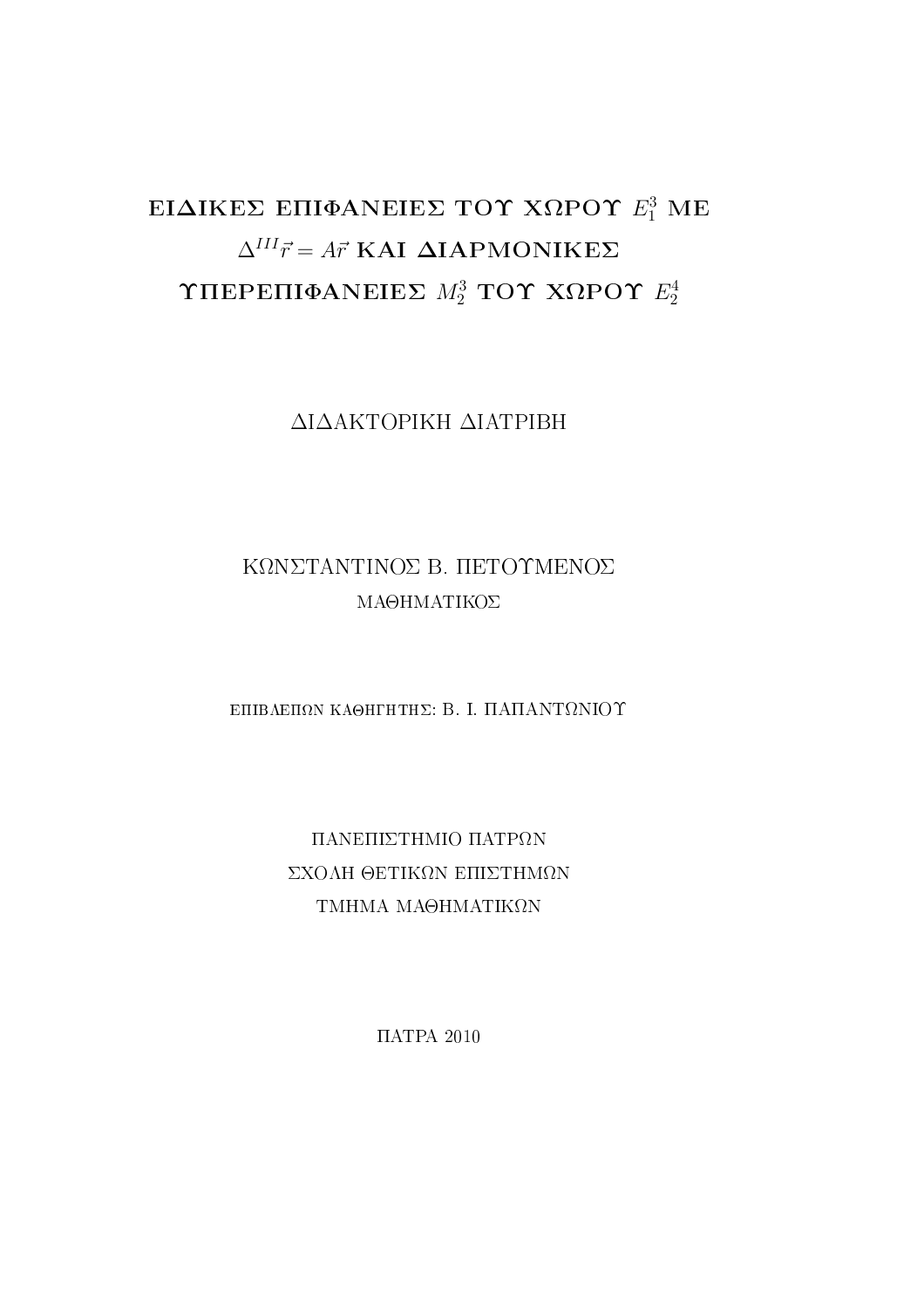Στους γονείς μου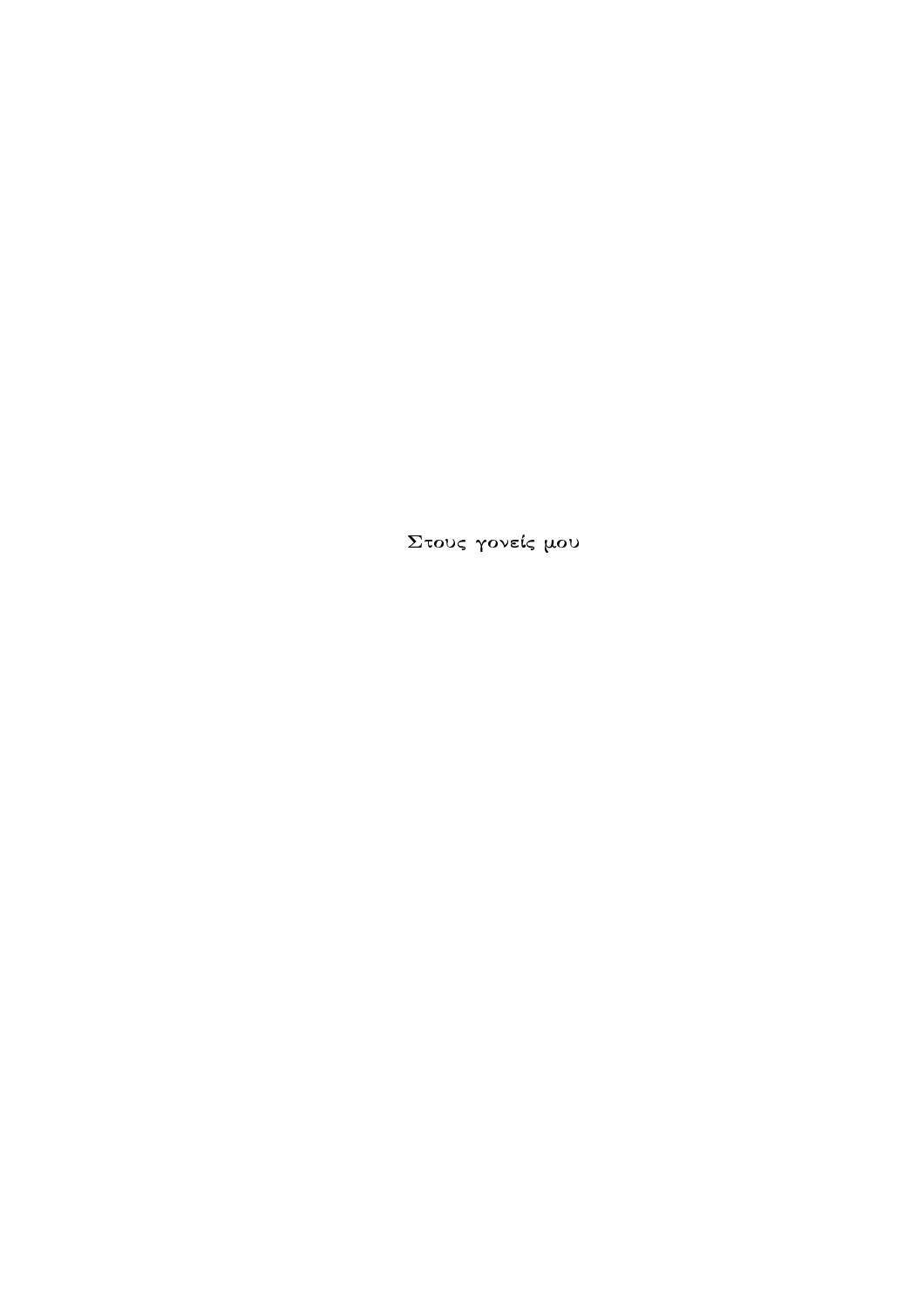### Ευχαριστίες

Θεωρώ καθήκον, πρώτα από όλα να εκφράσω τις ειλικρινείς και πιο θερμές μου ευχαριστίες στον Καθηγητή κ. Βασίλη Παπαντωνίου. Τον ευχαριστώ για την υπόδειξη του θέματος, για το γεγονός ότι καθ' όλη τη διάρκεια των μεταπτυχιακών μου σπουδών στάθηκε δίπλα μου με υπομονή και κατανόηση και για την αποφασιστική συμβολή του στο σχεδιασμό και στην ολοκλήρωση αυτής της διατριβής.

Θερμά ευχαριστώ τον Καθηγητή κ. Αθανάσιο Κοτσιώλη και τον Επίκουρο Καθηγητή κ. Ανδρέα Αρβανιτογεώργο, μέλη της Τριμελούς Συμβουλευτικής Επιτροπής, για τη συμβολή τους στην τελειοποίηση αυτής της διατριβής.

Τέλος, θα ήταν παράληψή μου αν δεν ευχαριστούσα τον Καθηγητή κ. F. Defever και τον Επίκουρο Καθηγητή της Σχολής Ευελπίδων του Α. Σ. Ε. Ι. κ. Γεώργιο Καϊμακάμη για τη συνεργασία την οποία είχαμε και το ιδιαίτερο ενδιαφέρον που επέδειξαν καθ' όλη τη διάρκεια της εκπόνησης αυτής της διατριβής.

> Κωνσταντίνος Β. Πετούμενος Ιούνιος 2010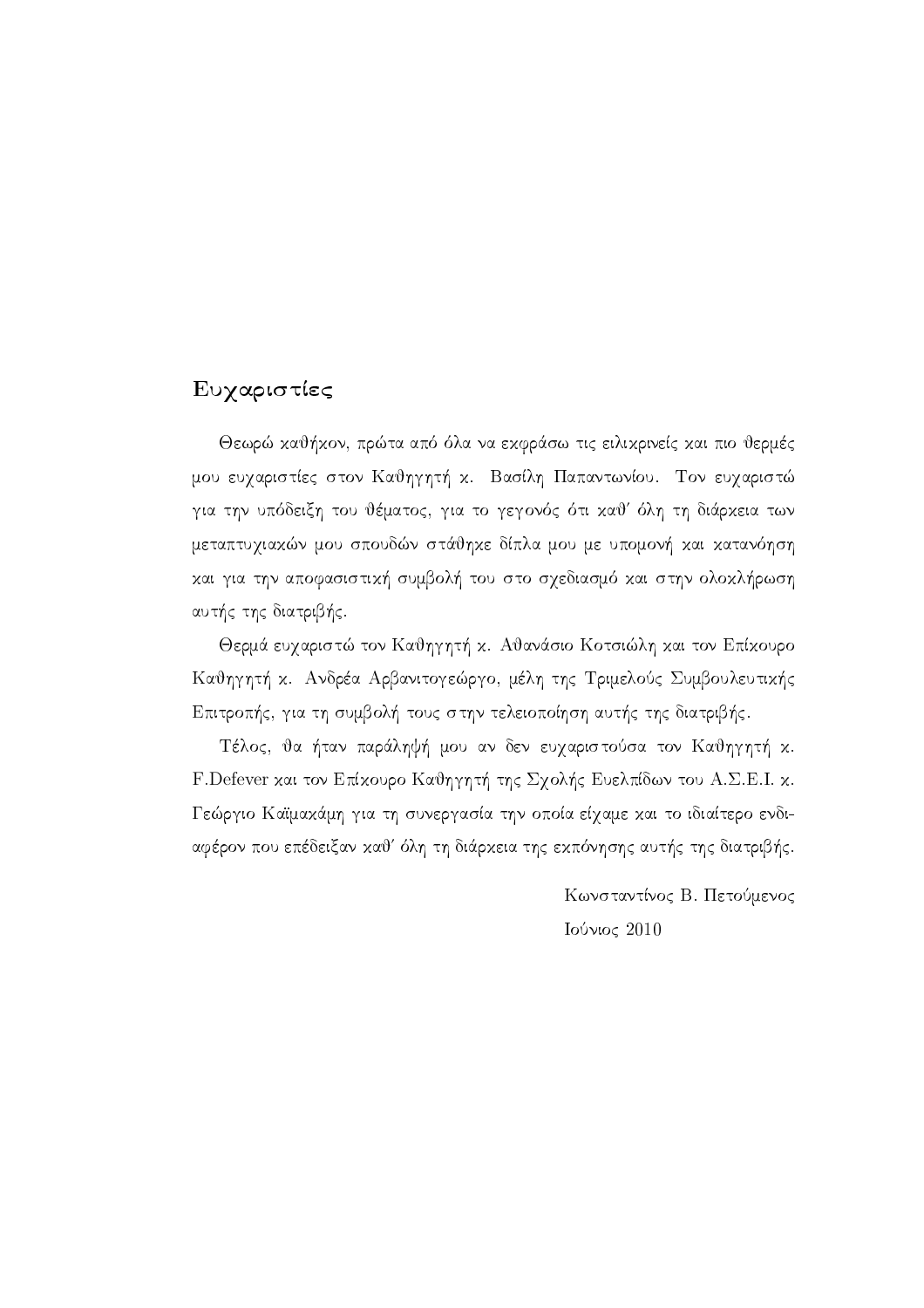# Περιεχόμενα

| $\mathbf{1}$   |     | Εισαγωγή                                                         | $\mathbf{1}$ |
|----------------|-----|------------------------------------------------------------------|--------------|
|                | 1.1 | Ανασκόπηση της Βιβλιογραφίας των Εξεταζομένων Προβλημάτων        | $\mathbf{1}$ |
|                | 1.2 | Συνοπτική Παρουσίαση της Διατριβής                               | 8            |
| $\overline{2}$ |     | Βασικές Έννοιες                                                  | 13           |
|                | 2.1 |                                                                  | 13           |
|                | 2.2 | Εφαπτόμενος Χώρος - Διανυσματικά Πεδία - Διαφορικές Μορ-         |              |
|                |     |                                                                  |              |
|                | 2.3 | Διαφορικό Απεικόνισης μεταξύ Πολλαπλοτήτων                       | 24           |
|                | 2.4 | Υποπολλαπλότητες και Συνοχές.                                    |              |
|                |     |                                                                  |              |
|                | 2.5 | $\Psi$ ευδο-Ευχλείδειοι Διανυσματικοί Χώροι                      | 33           |
|                | 2.6 | Ψευδο-Riemannian Πολλαπλότητες                                   | 39           |
|                | 2.7 | Ψευδο-Riemannian Υποπολλαπλότητες                                | 42           |
| 3              |     | Επιφάνειες εκ Περιστροφής στον Χώρο Lorentz Ε3                   | 51           |
|                | 3.1 |                                                                  | 51           |
|                | 3.2 |                                                                  |              |
|                | 3.3 |                                                                  | 55           |
| $\overline{4}$ |     | Τελεστής Σχήματος των Υπερεπιφανειών $\mathrm{M}_2^3$ του Ψευδο- |              |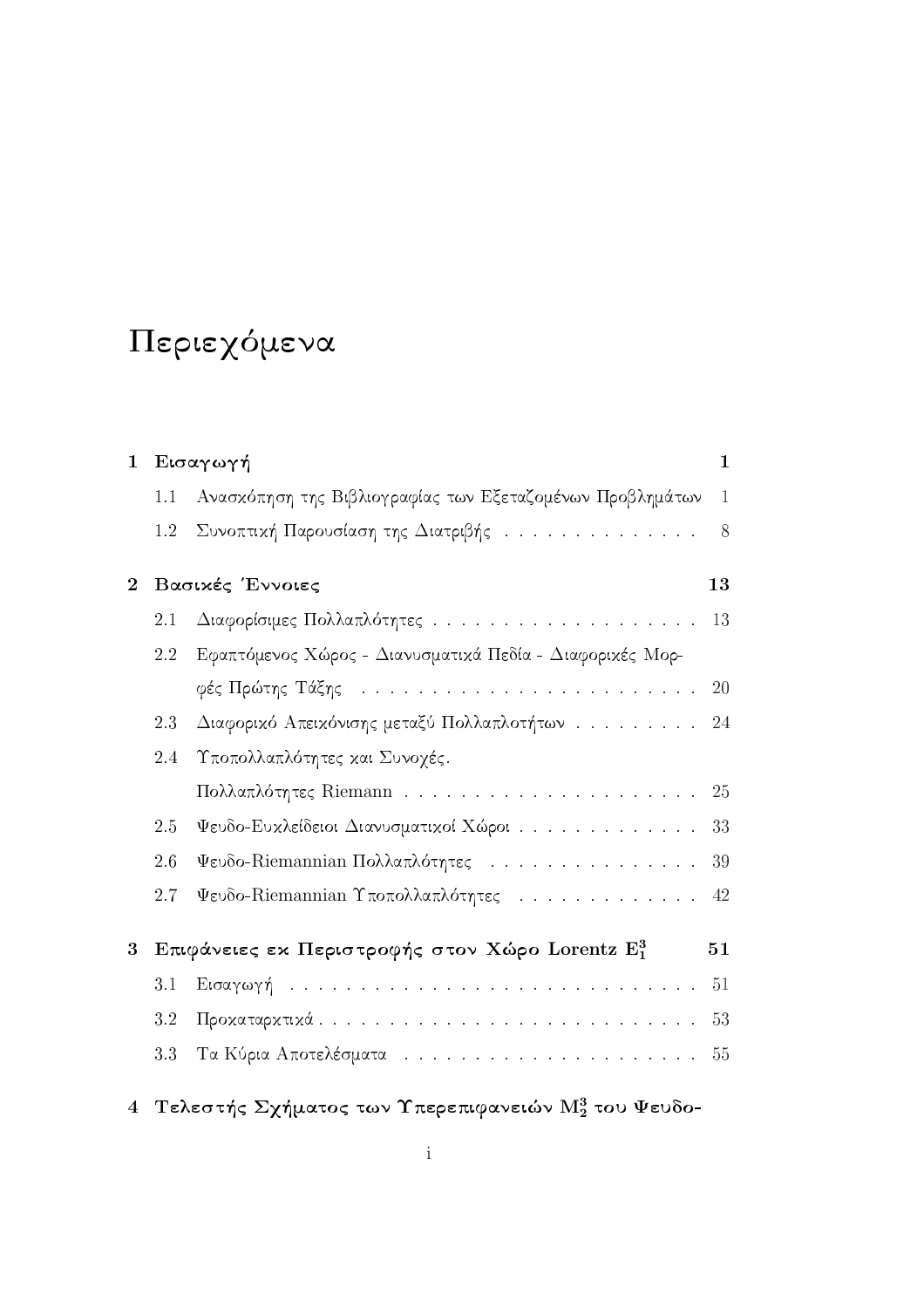|                         | Eυκλείδειου Χώρου $\mathrm{E}_2^4$                                                                                                |
|-------------------------|-----------------------------------------------------------------------------------------------------------------------------------|
| 4.1                     | Υπερεπιφάνειες των Ψευδο-Ευχλείδειων                                                                                              |
|                         |                                                                                                                                   |
| 4.2                     | Περίπτωση Ι. Οι Ιδιοτιμές του S είναι Διαφορετικές Μεταξύ τους. 80                                                                |
| 4.3                     | Περίπτωση ΙΙ. Μία Ιδιοτιμή του $S$ είναι Πολλαπλότητας $\Delta$ ύο 83                                                             |
| 4.4                     | Περίπτωση ΙΙΙ. Τρεις Ίσες Ιδιοτιμές του $S$ 97                                                                                    |
| 4.5                     | Περίπτωση IV. Μιγαδικές Ιδιοτιμές του $S$ 102                                                                                     |
|                         |                                                                                                                                   |
|                         |                                                                                                                                   |
|                         | βοήθεια του Τελεστή Σχήματος αυτών.                                                                                               |
| 5.1                     | Μελέτη των Υπερεπιφανειών Μ <sup>3</sup> του Χώρου Ε <sup>4</sup> με τη<br>111<br>Διαρμονικές Υπερεπιφάνειες 111                  |
| 5.2                     |                                                                                                                                   |
| 5.3                     | I. Ο Τελεστής Σχήματος S έχει την Κανονική μορφή (II) $\ldots$ 112<br>ΙΙ. Ο Τελεστής Σχήματος S έχει την Κανονική μορφή (III) 136 |
| 5.4                     | III. Ο Τελεστής Σχήματος S έχει την Κανονική μορφή (IV) 139                                                                       |
|                         | 167                                                                                                                               |
| $5^{\circ}$<br>6<br>6.1 |                                                                                                                                   |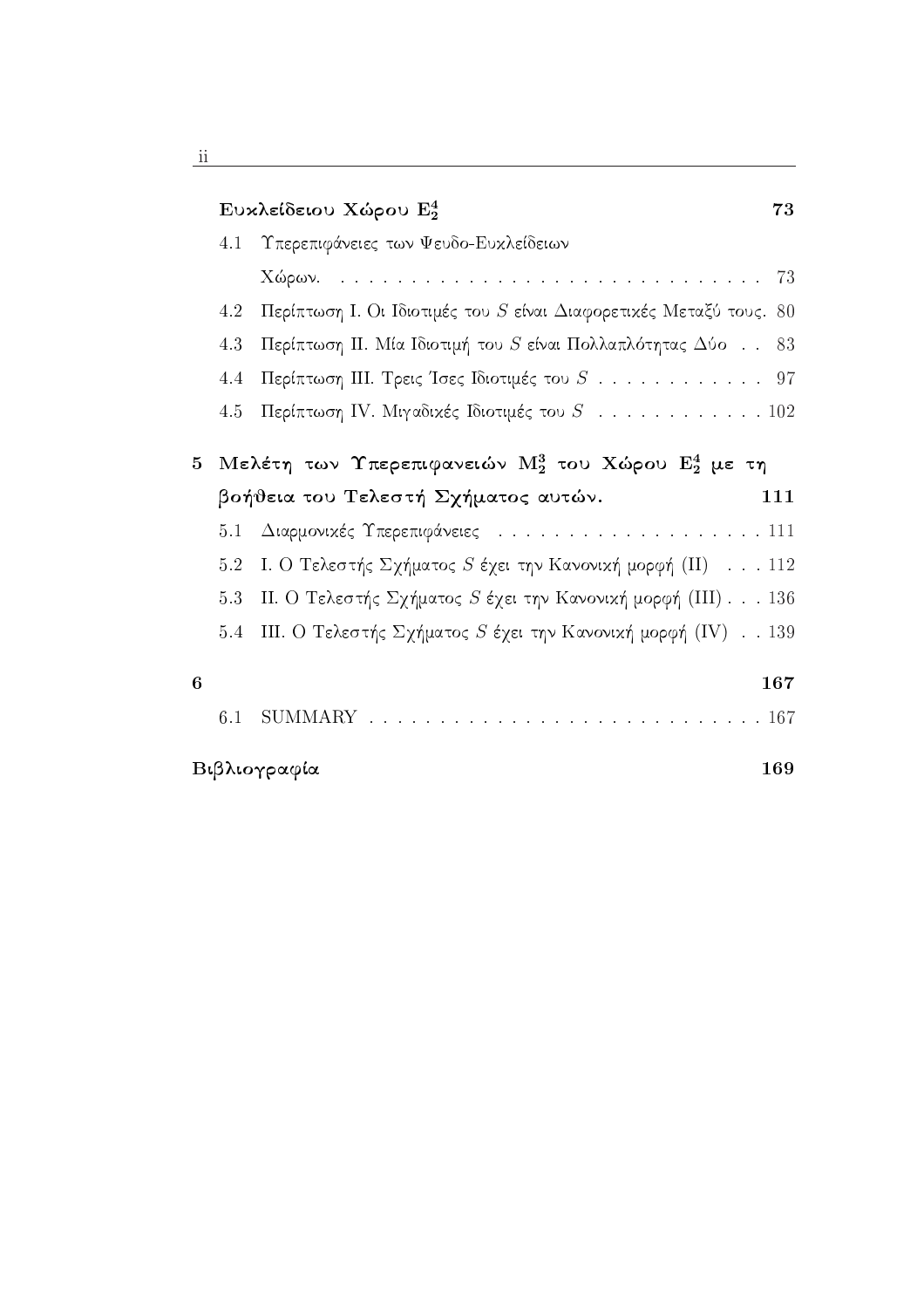## Κεφάλαιο 1

## Εισαγωγή

### $1.1$ Ανασκόπηση της Βιβλιογραφίας των Εξεταζομένων Προβλημάτων

Η Γεωμετρία του Riemann σήμερα κατέχει τον κεντρικό πυρήνα της Σύγχρονης Διαφορικής Γεωμετρίας. Όμως τα τελευταία χρόνια δίνεται αξιοσημείωτη έμφαση στην έρευνα που αναφέρεται στην Γεωμετρία Lorentz και γενικότερα στην ψευδο- Riemannian Γεωμετρία.

Έτσι η Γεωμετρία Lorentz και κατ' επέκταση η ψευδο- Riemannian Γεωμετρία αποτελεί πλέον έναν αυτόνομο γεωμετρικό κλάδο της Διαφορικής Γεωμετρίας. Υπενθυμίζεται ότι λέγοντας πολλαπλότητα Riemann, εννοούμε μία διαφορίσιμη πολλαπλότητα εφοδιασμένη με μία θετικά ορισμένη μετρική.

Όταν η μετρική αυτή δεν είναι θετικά ορισμένη (ψευδομετρική Riemann) αναφερόμαστε στην ψευδο- Riemannian Γεωμετρία.

Μία *η*-διάστατη ψευδο-Riemannian πολλαπλότητα συμβολίζεται με  $M_{\nu}^{n}$ . Ο φυσικός αριθμός ν λέγεται δείκτης της μετρικής ή της πολλαπλότητας και ισχύει ότι:  $0 \le \nu \le$  dim $M$ . Αν  $\nu = 0$ , τότε η M είναι μια πολλαπλότητα Riemann. Αν  $\nu = 1$ , τότε η Μ λέγεται πολλαπλότητα Lorentz ενώ αν  $\nu \geq 2$  τότε η Μ λέγεται ψευδο-Riemannian πολλαπλότητα. Ειδικότερα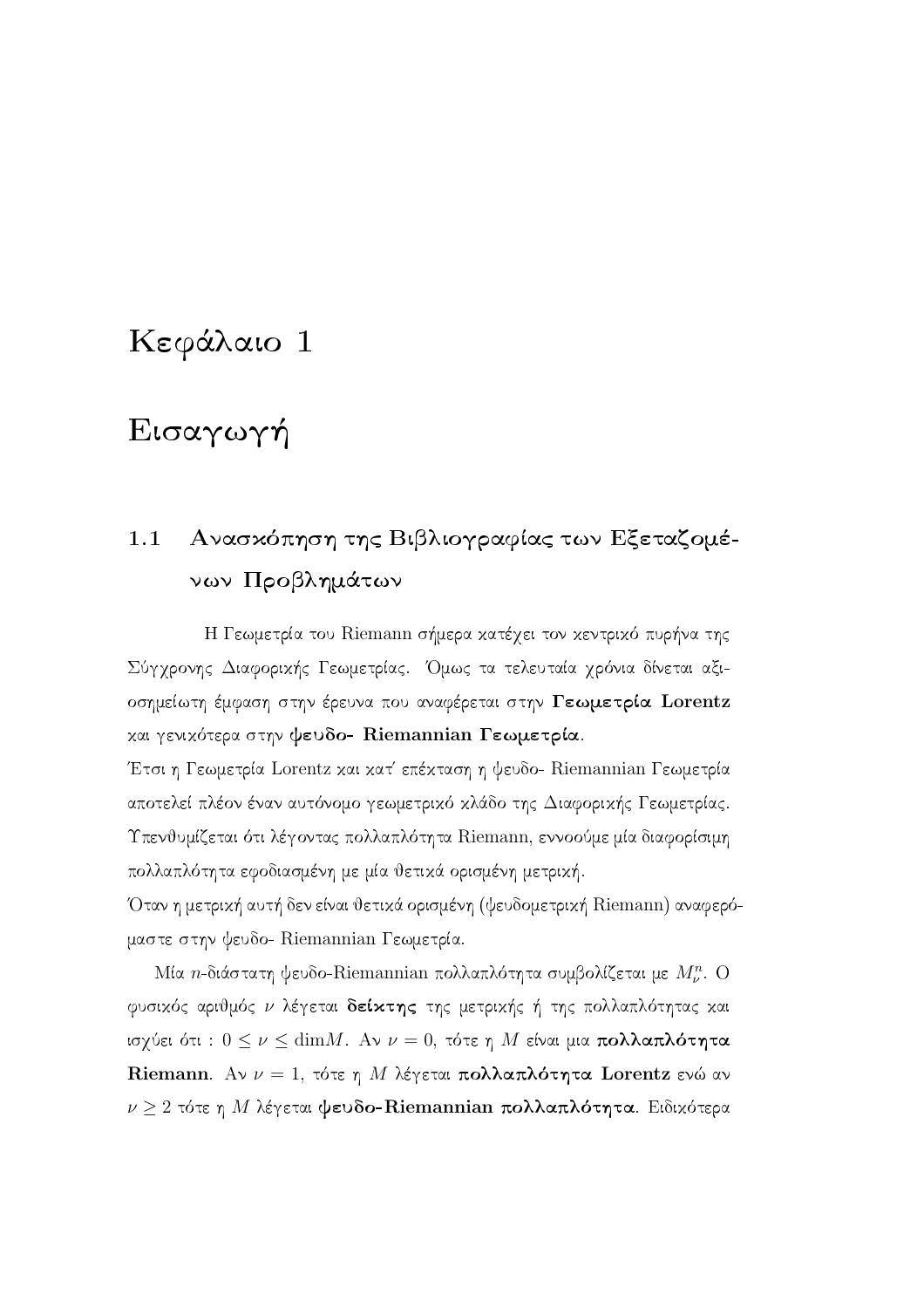αν ο χώρος  $\mathbb{R}^n$  εφοδιασθεί με τη μετρική

$$
g(u, v) = -\sum_{i=1}^{\nu} u^{i}v^{i} + \sum_{j=\nu+1}^{n} u^{j}v^{j},
$$

γιά κάθε  $u, v$  του  $\mathbb{R}^n$ , τότε ο  $\mathbb{R}^n$  λέγεται ψευδο-Ευκλείδεια πολλαπλότητα και συμβολίζεται με  $\mathbf{E}_{n}^{n}$ .

Πρώτα αποτελέσματα σχετικά με την εργασία μας αναφέρονται στη μελέτη των καμπυλών, επιφανειών και υπερεπιφανειών των χώρων  $E_1^3$  και  $E_1^4$  και παρ' ότι η αντιμετώπιση των προβλημάτων που προέχυπταν στην ψευδο- Riemannian Γεωμετρία ήταν αρκετά δύσκολη, τα αποτελέσματα ήταν πλούσια σε συμπεράσματα.

Ειδικότερα στο πρόβλημα της ταξινόμησης των διαφόρων επιφανειών του  $E^3$ , κάτω από διάφορες συνθήκες, υπήρξε μεγάλη δραστηριότητα. Πιό συγκεκριμέ- $\nu\alpha$ :

O T. Takahashi ([49]) στην εργασία του, με τίτλο «Minimal immersions of Riemannian manifolds» το 1966, απέδειξε ότι οι ελαχιστικές επιφάνειες και οι σφαίρες είναι οι μόνες επιφάνειες του  $E^3$ , που ικανοποιούν τη σχέση  $\triangle \vec{r} = \lambda \vec{r}$ όπου  $\lambda \in R$  και  $\triangle$  ο τελεστής του Laplace.

Ο Ο.J.Garay ([26]) το 1988 στην εργασία του, με τίτλο «On a certain class of finite type surfaces of revolution», ταξινόμησε τις επιφάνειες εχ περιστροφής του χώρου  $E^3$ , των οποίων οι συντεταγμένες συναρτήσεις είναι ιδιοσυναρτήσεις του τελεστή του Laplace με διακεκριμένες ιδιοτιμές.

Συνεχίζοντας ο O.J.Garay ([27]) το 1990, στην εργασία του, με τίτλο «An extension of Takahashi's theorem», απέδειξε ότι οι μόνες υπερεπιφάνειες του  $E^n$  των οποίων οι συντεταγμένες συναρτήσεις αποτελούν ιδιοσυναρτήσεις του τελεστή του Laplace, είναι ανοικτά τμήματα είτε ελαχιστικών υπερεπιφανειών, είτε υπερσφαιρών, είτε γενικευμένων κυκλικών κυλίνδρων.

Από την άλλη μεριά, στο χώρο της ψευδο-Riemannian γεωμετρίας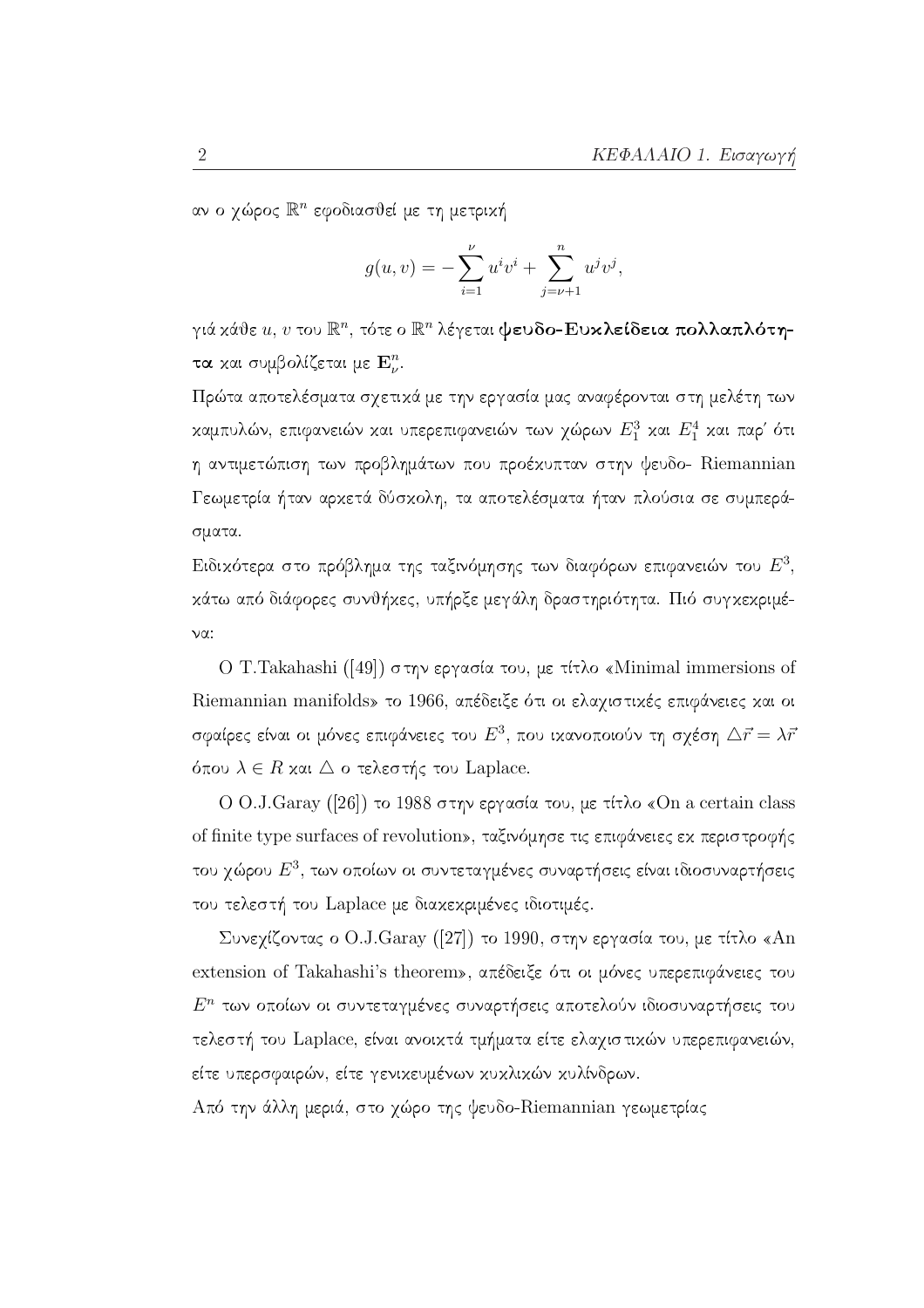Οι A.Ferrandez και P.Lucas ([25]) το 1992, στην εργασία τους, με τίτλο «On surfaces in the 3-dimensional Lorentz-Minkowski space», ταξινόμησαν τις επιφάνειες του  $E_s^3, s = 0, 1$  που ικανοποιούν τη σχέση  $\triangle H = \lambda H,$  όπου Η το διανυσματικό πεδίο της μέσης καμπυλότητας των επιφανειών και  $\lambda \in R.$ 

Ot L.Alias, A.Ferrandez και P.Lucas ([2]) το 1992, δημοσίευσαν την εργασία, με τίτλο «Surfaces in the 3-dimensional Lorentz-Minkowski space satisfying  $\Delta x = Ax + B$ », στην οποία μελέτησαν τις επιφάνειες του  $E_s^3$ ,  $s = 0, 1$  που ικανοποιούν σχέση της μορφής  $\Delta x = Ax + B$ , όπου A είναι ένας ενδομορφισμός του  $E_s^3$  και  $B$  ένα σταθερό διάνυσμα.

Οι L. Alias, A. Ferrandez και P. Lucas ([3]), το 1995, στην εργασία τους, με τίτλο «Hypersurfaces in space forms satisfying the condition  $\Delta x = Ax + B$ », απέδειξαν ότι οι μόνες υπερεπιφάνειες που ικανοποιούν μία τέτοια σχέση είναι ανοικτά τμήματα είτε ελαχιστικών είτε ολικά ομφαλικών υπερεπιφανειών, είτε γινόμενο μιας ολικά ομφαλικής και μιας ολικά γεωδαισιακής υποπολλαπλότητας, είτε μία άλλη ειδική κατηγορία υπερεπιφανειών.

Το πρόβλημα του καθορισμού διαφόρων ειδών επιφανειών (εκ περιστροφής, ευθειογενών, ελικοειδών, κ.λπ.) του ψευδο-Ευκλείδειου χώρου  $E_s^3$  ( $s=0,1$ ) ή υπερεπιφανειών του  $E^4_s$  ( $s\,=\,1,2),\,$  που πληρούν συγκεκριμένες ιδιότητες έχει μελετηθεί κατά καιρούς από αρκετούς ερευνητές και πιο πρόσφατα από τους (B.-Y.Chen ([14]), Chr.Baikoussis, D.Blair, B.-Y.Chen, F.Defever ([7]), S.P.Jung xxl J.S.Pak ([32]), A.Takiyama xxl S.Izumiya ([50]), R.Lopez ([39]), ([40]), S.Lin ([38]), Y.H.Kim xxt D.W.Yoon ([36]), Y.Ge ([29])).

Επίσης, αρχετοί ερευνητές έχουν ασχοληθεί με τη μελέτη των υπερεπιφανειών σε Lorentz-Minkowski χώρους, όπως για παράδειγμα οι R.Aiyama και Q.M.Cheng ([1]), J.Alias και A.J.Pastor ([4]), J.Alias και A.J.Aledo ([5]), L.Ximin  $([51]),$  C.Gerhardt  $([30]).$ 

Στην παρούσα διατριβή και συγκεκριμμένα στο τρίτο κεφάλαιο αυτής γίνεται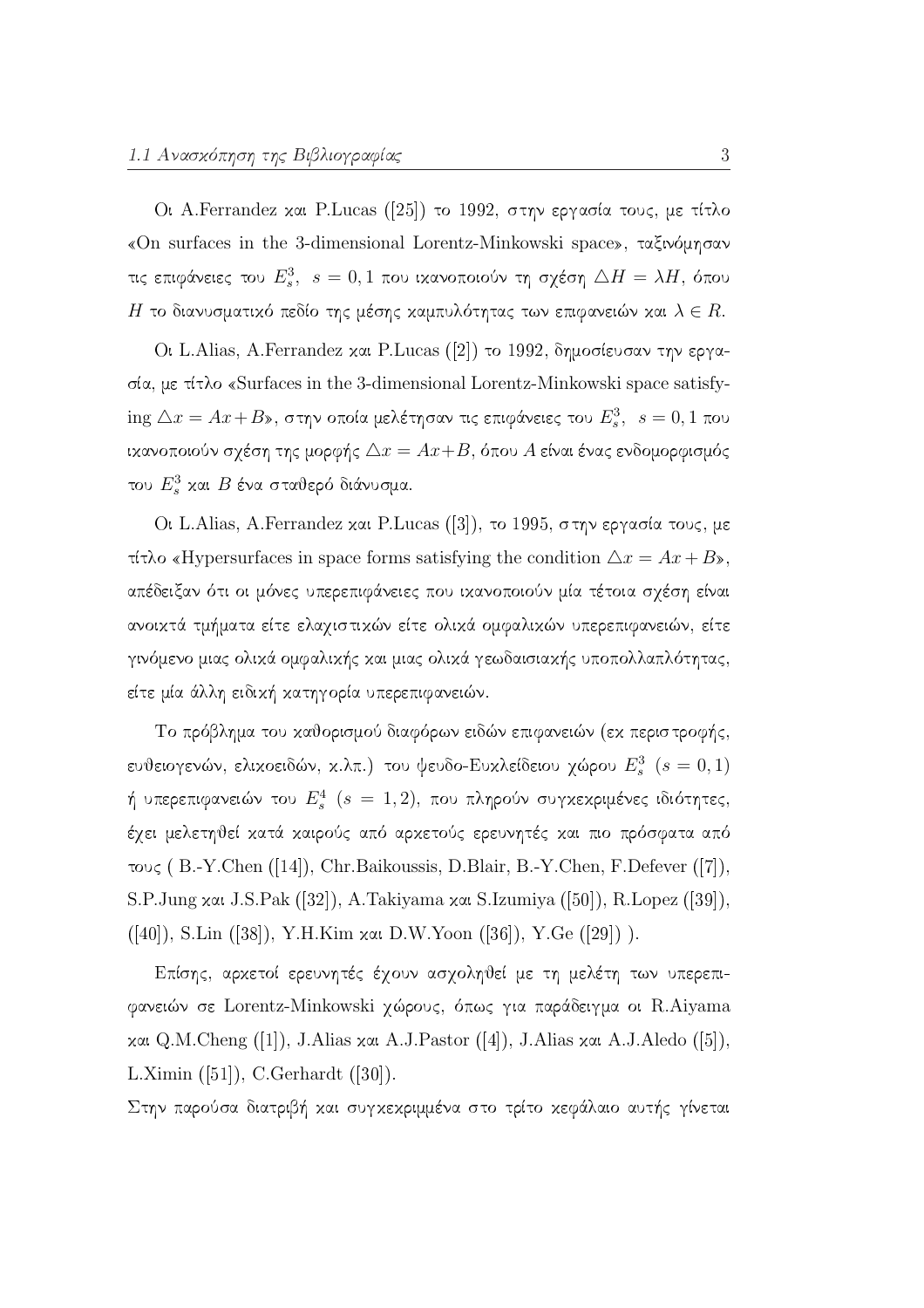η μελέτη και η ταξινόμηση των επιφανειών εκ περιστροφής του 3-διάστατου Lorentz-Minkowski χώρου $E_1^3$  κάτω από τη συνθήκη  $\Delta^{III} \vec{r} = A \vec{r}$ , όπου  $\Delta^{III}$ είναι ο τελεστής Laplace ως προς την τρίτη θεμελιώδη μορφή των επιφανειών, Α είναι ένας  $3 \times 3$  πραγματικός πίνακας και  $\vec{r}$ , το διάνυσμα θέσης του τυχαίου σημείου της επιφάνειας, αναφερομένης σε ένα σύστημα τοπικών καμπυλογράμμων συντεταγμένων. Κάθε τέτοια επιφάνεια εξαρτάται από δύο διαφορίσιμες συναρτήσεις,  $f = f(u)$ ,  $g = g(u)$  όπου  $u$  μπορεί να θεωρηθεί ότι είναι το μήχος τόξου της γενέτειρας καμπύλης. Είναι αξιοσημείωτο ότι σε κάθε περίπτωση (ανάλογα δηλαδή με τη μορφή της επιφάνειας) η επίλυση του προβλήματος, είναι ισχυρά εξαρτώμενη από μία συνάρτηση  $t = t(u)$  τέτοια ώστε είτε  $f'(u) = cost(u)$  και  $g'(u) = sint(u)$  γιά κάθε  $u \in I$ , είτε (ανάλογα με την μορφή της επιφάνειας)  $f'(u) = sinh(u)$  xai  $q'(u) = cosht(u)$ .

Τα αποτελέσματα αυτής της ταξινόμησης αναφέρονται στα Θεωρήματα 3.1 και 3.2 και έγουν δημοσιευθεί στην εργασία ([34]).

Οι ελαχιστικές υποπολλαπλότητες των ψευδο-Ευκλείδειων χώρων περιέχονται σε μία μεγαλύτερη κλάση υποπολλαπλοτήτων, π.χ. την κλάση των υποπολλαπλοτήτων πεπερασμένου τύπου, αλλά επίσης και στην κλάση των υποπολλαπλοτήτων με αρμονικό διανυσματικό πεδίο μέσης καμπυλότητας.

Η μελέτη των υποπολλαπλοτήτων με αρμονικό διανυσματικό πεδίο μέσης καμπυλότητας, είγε εισαγθεί από τον Β.-Υ. Chen το 1985.

Μια επισχόπιση των πρόσφατων αποτελεσμάτων, επί των υποπολλαπλοτήτων πεπερασμένου τύπου και ποικίλων σχετικών θεμάτων, περιγράφεται στην εργασία ([13]) του Β.-Υ. Chen με τίτλο «Submanifolds of finite type and applications» και στην εργασία ([15]) με τίτλο «A report on submanifolds of finite type».

Έστω  $M^n$  μία *n*-διάστατη συνεκτική υποπολλαπλότητα του Ευκλείδειου χώρου  $E^m$ . Συμβολίζουμε με  $\overrightarrow{x}$ ,  $\overrightarrow{H}$  και  $\Delta$  αντίστοιχα, το διανυσματικό πεδίο θέσης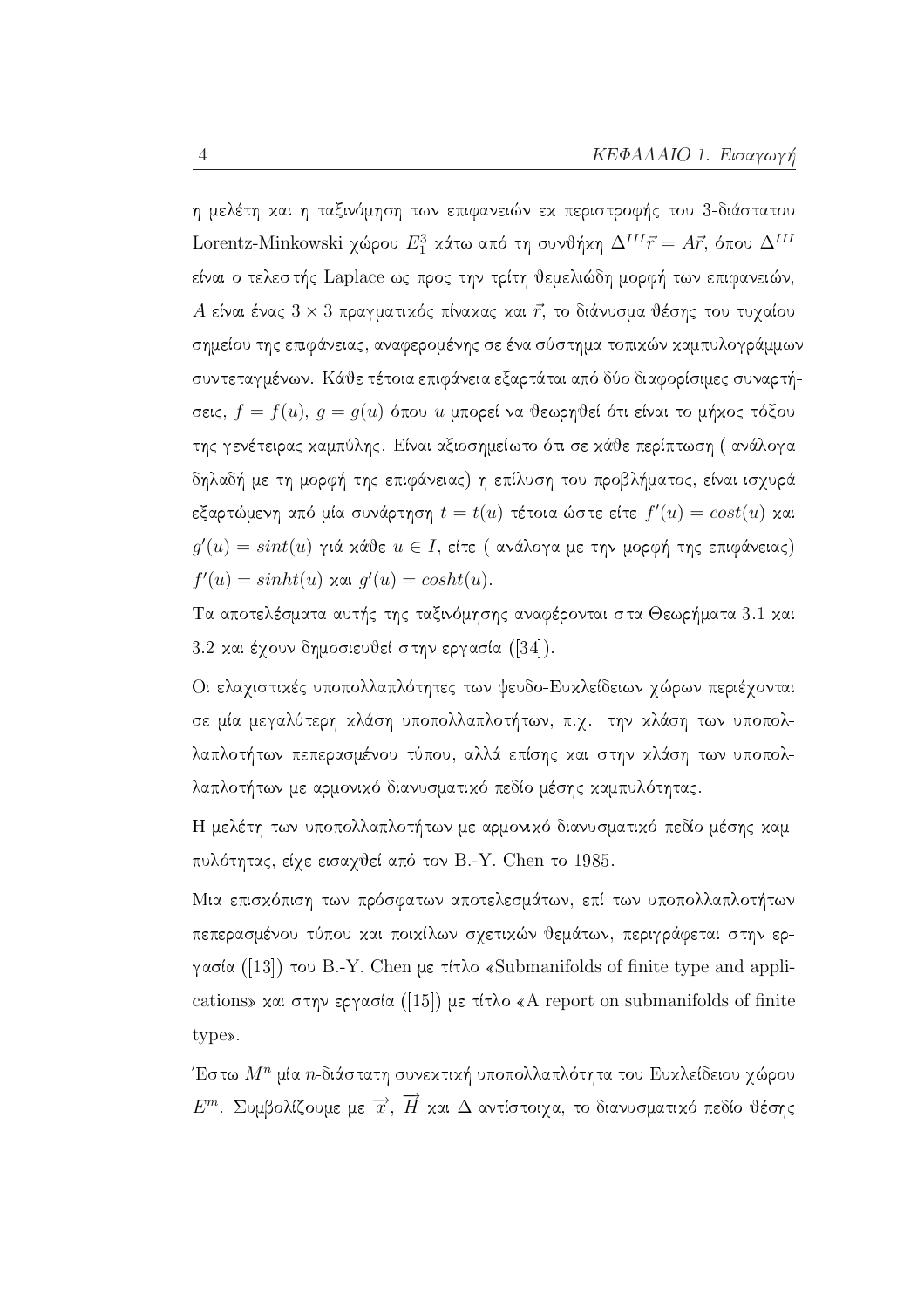της  $M^n$ , το διανυσματικό πεδίο μέσης καμπυλότητας της  $M^n$  και τον τελεστή Laplace της  $M^n$ , ως προς την επαγόμενη μετρική Riemann g επί της  $M^n$ , από την Ευχλείδεια μετριχή του περιβάλλοντος χώρου Ε<sup>m</sup>. Τότε, σύμφωνα με τον Β.-Υ. Chen στην εργασία ([9]), με τίτλο «Total mean curvature and submanifolds of finite type» ισχύει η σχέση,

$$
\Delta \overrightarrow{x} = -n\overrightarrow{H}.
$$
 (1.1.1)

Όμως κάθε ελαχιστική υποπολλαπλότητα του  $E^m$ , ικανοποιεί τη σχέση

$$
\Delta \vec{H} = \vec{0} \,. \tag{1.1.2}
$$

Μία υποπολλαπλότητα  $M^n$  του  $E^m$  που ικανοποιεί τη σχέση (1.1.2), λέμε ότι έγει αρμονικό διανυσματικό πεδίο μέσης καμπυλότητας.

Κατά συνέπεια οι υποπολλαπλότητες με αρμονικό διανυσματικό πεδίο μέσης καμπυλότητας, χαρακτηρίζονται ισοδύναμα από τη σχέση

$$
\Delta^2 \overrightarrow{x} = \overrightarrow{0}.\tag{1.1.3}
$$

Για το λόγο αυτό, οι υποπολλαπλότητες που ικανοποιούν τη σχέση (1.1.2) λέγονται επίσης, και Διαρμονικές υποπολλαπλότητες.

Από τα παραπάνω λοιπόν συνάγεται ότι, οι ελαχιστικές υποπολλαπλότητες είναι διαρμονικές. Αντίστροφα, εγείρεται το ερώτημα αν η κλάση των υποπολλαπλοτήτων με αρμονικό διανυσματικό πεδίο μέσης καμπυλότητας, είναι ουσιωδώς μεγαλύτερη από την κλάση των ελαχιστικών υποπολλαπλοτήτων. Με άλλα λόγια, τίθεται το πρόβλημα του προσδιορισμού, αν υπάρχουν, διαρμονικές υποπολλαπλότητες του  $E^m$ , άλλες εκτός από εκείνες των ελαχιστικών υποπολλαπλοτήτων.

Προς την κατεύθυνση αυτή έχουν ασχοληθεί διάφοροι ερευνητές. Ειδικότερα αναφέρονται οι: Β.-Υ. Chen το 1991 στην εργασία ([11]) με τίτλο «Some open problems and conjectures on submanifolds of finite type» xxi or O. J. Garay,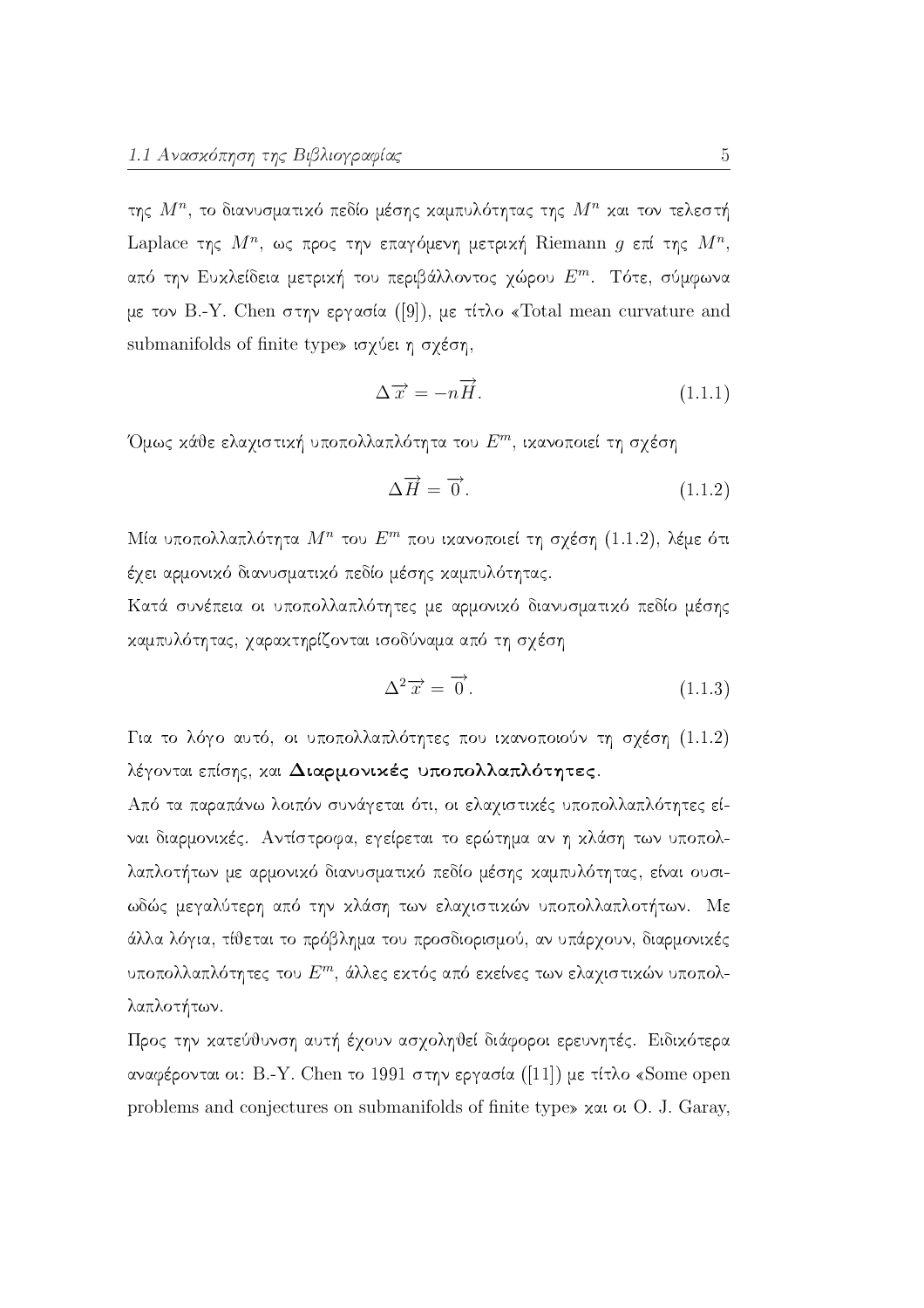L. Vestraelen, στην εργασία ([28]).

Ο Β.-Υ. Chen στην εργασία ([11]) διατύπωσε την ακόλουθη εικασία: Οι μόνες διαρμονικές υποπολλαπλότητες των Ευκλείδειων χώρων, είναι οι ελαγιστικές υποπολλαπλότητες.

Πράγματι, στους Ευκλείδειους χώρους, έχουμε τα ακόλουθα αποτελέσματα, τα οποία όντως υποστηρίζουν την παραπάνω αναφερθείσα εικασία.

Ο ίδιος ο Β.-Υ. Chen απέδειξε το 1984 στην εργασία ([9]) ότι κάθε διαρμονική επιφάνεια στον  $E^3$  είναι ελαγιστική.

Στη συνέγεια, ο I. Dimitric γενίκευσε αυτό το αποτέλεσμα το 1989 στην εργασία ([20]) με τίτλο, «Quadratic representation and submanifolds of finite type», και το 1992 στην εργασία ([21]) με τίτλο, «Submanifolds of  $E^m$  with harmonic mean curvature vector» και απέδειξε ότι μία διαρμονική υποπολλαπλότητα  $M^n$  του Ευχλείδειου γώρου  $E^m$  είναι ελαγιστική, αν είναι: (α) Μία καμπύλη του. (β) Μία υποπολλαπλότητα με σταθερή μέση καμπυλότητα. (γ) Μία υπερεπιφάνεια, με δύο το πολύ διαφορετικές κύριες καμπυλότητες. (δ) Μία ψευδο-ομφαλική υποπολλαπλότητα διάστασης  $n \neq 4$ . (ε) Μία υποπολλαπλότητα πεπερασμένου τύπου.

Οι Th. Hasanis - Th. Vlachos το 1995 στην εργασία τους ([31]) με τίτλο, «Hypersurfaces in  $E^4$  with harmonic mean curvature vector field», απέδειξαν ότι κάθε διαρμονική υπερεπιφάνεια στον  $E^4$  είναι ελαγιστική.

Ο F. Defever το 1998 στην εργασία του ([17]) με τίτλο, «Hypersurfaces of  $E^4$  with harmonic mean curvature vector», έδωσε μία εναλλακτική απόδειξη για το ίδιο θεώρημα, με έναν ετελώς ανεξάρτητο τρόπο, κάνοντας την απόδειξη περισσότερο σύντομη.

Γνωρίζουμε από εμπειρία, ότι η λύση σε ένα πρόβλημα διατυπωμένο πρώτα σε Ευχλείδειους χώρους, ενδέχεται μεριχές φορές να φαίνεται ουσιωδώς διαφορετικό, από ότι όταν θεωρείται σε ψευδο-Ευκλείδειους χώρους. Ειδικότερα, μία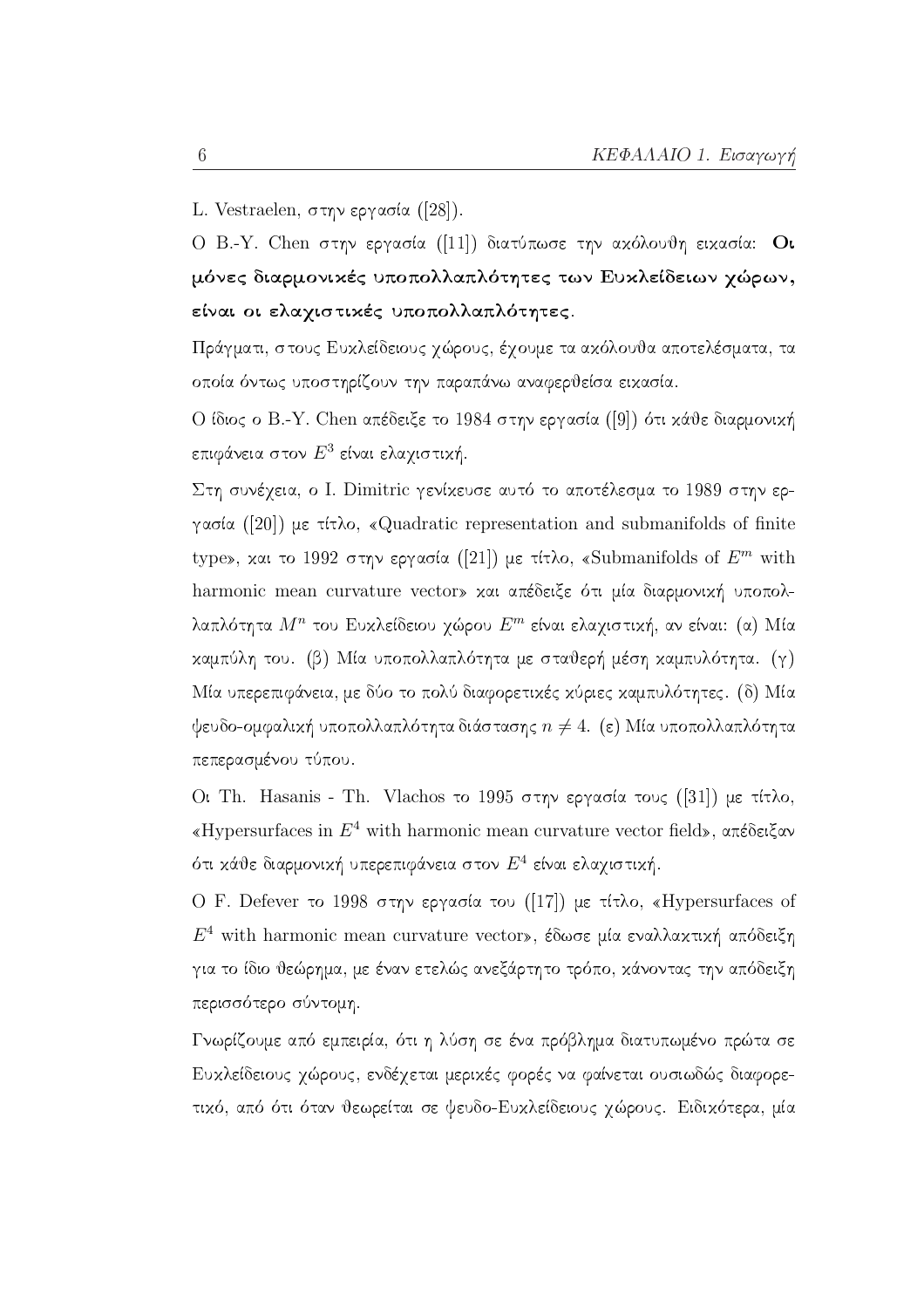αντίστοιχη εικασία δεν ισχύει πάντοτε για τους ψευδο-Ευκλείδειους χώρους.

Πράγματι, οι Β.-Υ. Chen και S. Ishikawa το 1991 στην εργασία τους ([12]) με τίτλο, «Biharmonic surfaces in pseudo-Euclidean spaces», έδωσαν παραδείγματα μη ελαγιστικών διαρμονικών γωροειδών (space-like) υπερεπιφανειών, με σταθερή μέση καμπυλότητα.

Στη συνέχεια οι ίδιοι συγγραφείς B.-Y. Chen και S. Ishikawa το 1998, έθεσαν το θέμα της ταξινόμησης αυτών των επιφανειών και στην εργασία τους  $(16)$  με τίτλο, «Biharmonic pseudo-Riemannian submanifolds in pseudo-Euclidean spaces», ταξινόμησαν τις ψευδο-Riemannian διαρμονικές επιφάνειες τύπου (1,1) με σταθερή μη μηδενική μέση καμπυλότητα και επίπεδες κάθετες τομές στον  $E_s^4$ .

Ωστόσο, η διαρμονικότητα ψευδο-Riemannian υποπολλαπλοτήτων συνεπάγεται την ελαχιστικότητα αυτών σε άλλες περιπτώσεις.

Πράγματι, οι Β.-Υ. Chen και S. Ishikawa το 1998 στην εργασία τους ([16]), απέδειξαν ότι κάθε διαρμονική επιφάνεια στον  $E^3_s$  ( $s=1,2$ ) είναι ελαχιστική, αποτέλεσμα το οποίο συμφωνεί με την αντίστοιχη Ευκλείδια περίπτωση.

Επίσης, το 2006 οι F. Defever-G. Kaimakamis και V. Papantoniou στην εργασία τους ([18]) με τίτλο, «Biharmonic hypersurfaces of the four-dimensional semi-Euclidean space  $E_s^4$ », έδειξαν ότι, κάθε μη εκφυλισμένη διαρμονική υπερεπιφάνεια του 4-διάστατου ψευδο-Ευχλείδειου χώρου, ο τελεστής σχήματος της οποίας είναι διαγωνοποιήσιμος, είναι ελαχιστική.

Τελικά, το 2007 οι Α. Arvanitoyeorgos - F. Defever - G. Kaimakamis και V. Papantoniou στην εργασία τους ([6]) με τίτλο, «Biharmonic Lorentz hypersurfaces in  $E_1^4$ », απέδειξαν ότι κάθε μη εκφυλισμένη διαρμονική Lorentz υπερεπιφάνεια του 4-διάστατου ψευδο-Ευκλείδειου χώρου  $E_1^4$ , είναι ελαχιστική. Στα κεφάλαια 4 και 5 της παρούσας διατριβής, μελετούμε διαρμονικές υπερεπιφάνειες  $M_2^3$  του ψευδο-Ευκλείδειου χώρου  $E_2^4$ , με μη διαγωνοποιήσιμο τελεστή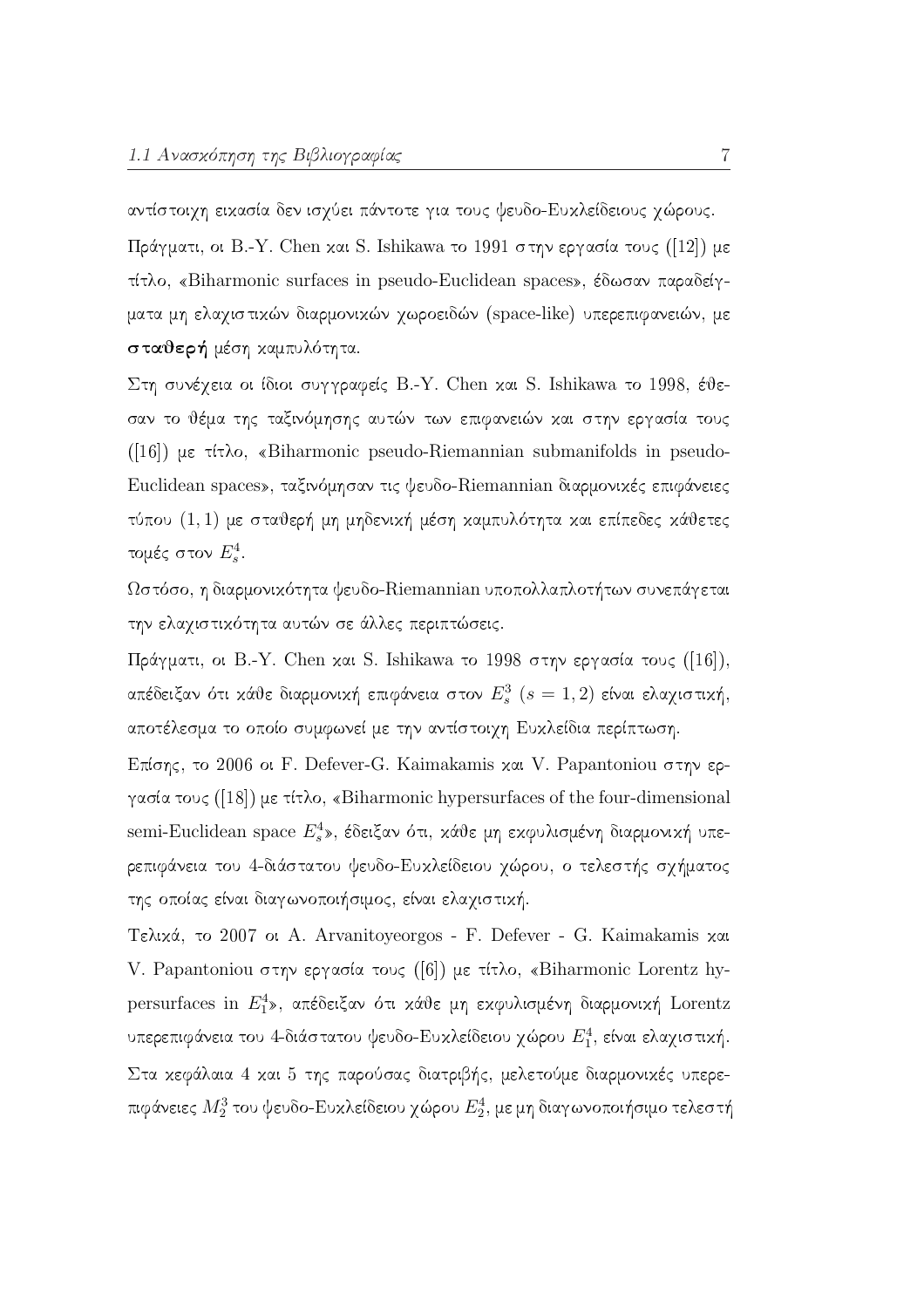σχήματος. Το πρόβλημα αντιμετωπίσθηκε σε δύο επίπεδα. Πρώτα έπρεπε να βρεθούν οι κανονικές μορφές του τελεστή σχήματος και του μετρικού τανυστή των  $M_2^3$ , ως προς κατάλληλες βάσεις και στη συνέχεια να γίνει η μελέτη για την ισχύ ή όχι της εικασίας.

Έτσι, στην εργασία ([35]), των G. Kaimakamis, V. Papantoniou και K. Petoumenos με τίτλο, «On the shape operator of the hypersurfaces  $M_2^3$  of  $E_2^4$ », βρέθηκαν όλες οι κανονικές μορφές του τελεστή σχήματος (Βλέπε Θεώρημα 4.1), των υπερεπιφανειών τύπου  $M_2^3$  του ψευδο-Ευκλείδειου χώρου  $E_2^4$  και οι αντίστοιχες μορφές του μετρικού τανυστή.

Στη συνέχεια οι V. Papantoniou, K. Petoumenos στην εργασία τους [46] με τίτλο, «Biharmonic hypersurfaces of type  $M_2^3$  in  $E_2^4$ », χρησιμοποιούντες τα αποτελέσματα της ([35]) απέδειξαν ότι, κάθε διαρμονική υπερεπιφάνεια  $M_2^3$  του  $E_2^4$ , με μη διαγωνοποιήσιμο τελεστή σχήματος είναι ελαχιστική (Βλέπε Προτάσεις 5.1, 5.2, 5.3, και 5.4 του πέμπτου κεφαλαίου). Ακριβέστερα στην εργασία αυτή αποδεικνύεται το ακόλουθο θεώρημα.

Θεώρημα Κάθε μη εκφυλισμένη διαρμονική υπερεπιφάνεια  $M_2^3$ , του 4διάστατου ψευδο-Ευκλείδειου χώρου  $E_2^4$ , ο τελεστής σχήματος της οποίας είναι μη διαγωνοποιήσιμος, είναι ελαχιστική.

Αυτό το Θεώρημα, γενικεύει το αποτέλεσμα των ([6]) [A. Arvanitoyeorgos et al.] και βεβαιώνει την εικασία του Chen, για τον ψευδο-Ευκλείδειο χώρο Ε<sup>4</sup>.

#### Συνοπτική Παρουσίαση της Διατριβής 1.2

Τα προβλήματα με τα οποία διαπραγματεύεται η παρούσα διατριβή είναι τα ακόλουθα:

Πρώτο: Μελέτη των επιφανειών εκ περιστροφής του 3-διάστατου Lorentz-Minkowski χώρου  $E_1^3$  που ικανοποιούν τη συνθήκη,  $\Delta^{III} \vec{r} = A \vec{r}$ , όπου  $\Delta^{III}$ είναι ο τελεστής Laplace, ως προς την τρίτη θεμελιώδη μορφή και Α είναι ένας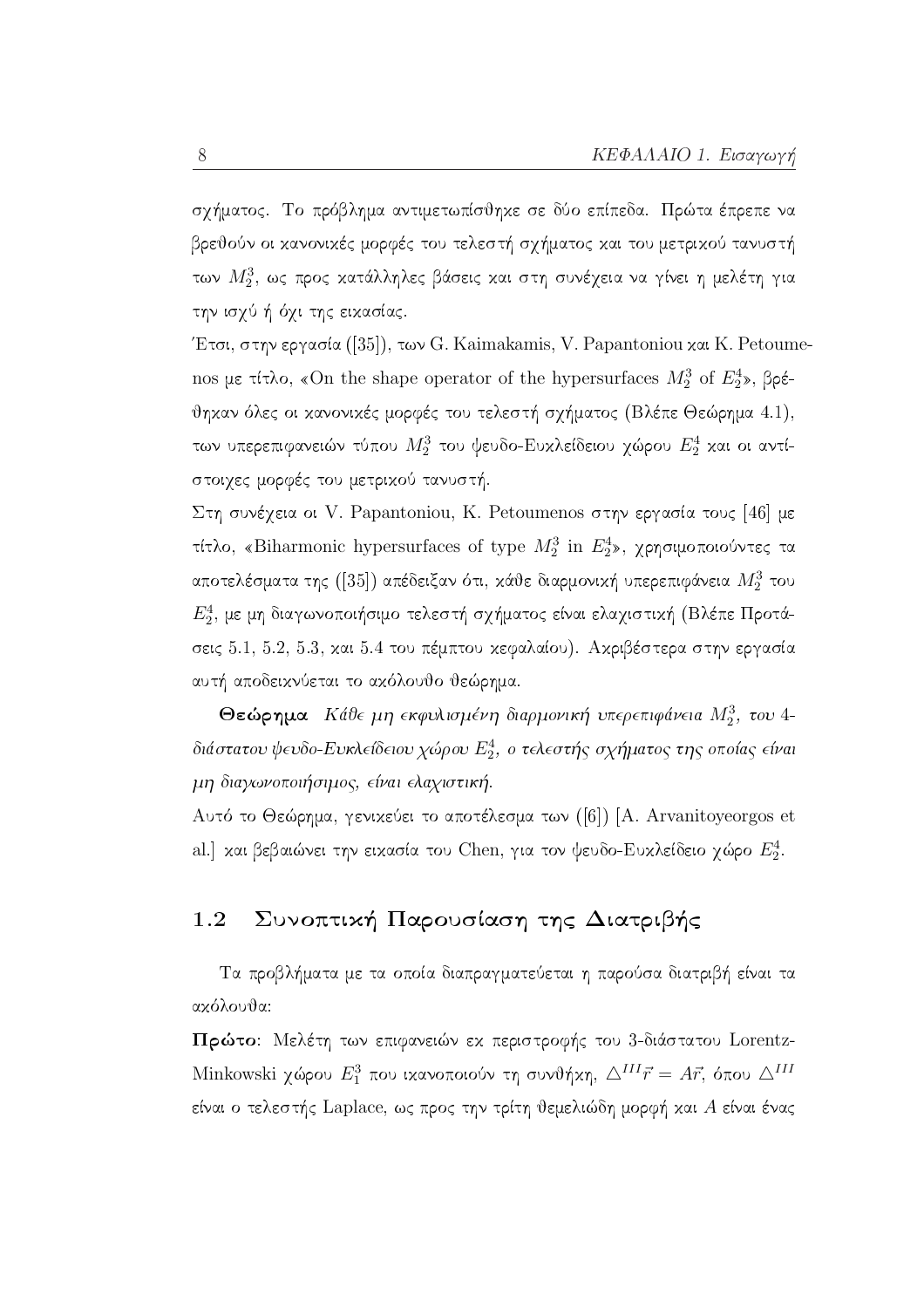πραγματικός  $3 \times 3$  πίνακας.

Δεύτερο: Εύρεση όλων των κανονικών μορφών, του τελεστή σχήματος των υπερεπιφανειών τύπου  $M_2^3$  του  $E_2^4$ .

**Τρίτο**: Μελέτη των διαρμονικών υπερεπιφανειών τύπου  $M_2^3$  στον  $E_2^4$ , με τη βοήθεια του τελεστή σχήματος αυτών, με την προϋπόθεση ότι ο τελεστής σχήματος, δεν είναι διαγωνοποιήσιμος.

Στο Κεφάλαιο 1 αναφέρεται η πορεία που ακολούθησαν διάφοροι ερευνητές, για τη μελέτη των υποπολλαπλοτήτων με αρμονικό διανυσματικό πεδίο μέσης καμπυλότητας και στην προσπάθεια του προσδιορισμού, διαρμονικών υποπολλαπλοτήτων του  $E^m$ , άλλων εκτός από εκείνων των ελαχιστικών υποπολλαπλοτήτων. Στη συνέχεια διατυπώνουμε την Εικασία του Chen και αναφέρουμε τους ερευνητές οι οποίοι έδωσαν απάντηση στο ερώτημα, σε ποιές περιπτώσεις η διαρμονικότητα των πολλαπλοτήτων συνεπάγεται και την ελαχιστικότητα αυτών.

Στη συνέχεια, παραθέτουμε τις κυριότερες εργασίες που εκπονήθηκαν, για να μελετήσουν την αλήθεια ή όχι της εικασίας του Chen, για υποπολλαπλότητες αρχικά του Lorentz-Minkowski χώρου  $E_1^3$  και στη συνέχεια του ψευδο-Ευκλείδειου χώρου $E_s^3$   $(s=1,2).$  Τέλος, αναφέρεται η προσπάθεια που γίνεται σ' αυτή τη διατριβή, προκειμένου να εξετασθεί η σχέση του συνόλου των διαρμονικών και του συνόλου των ελαχιστικών υπερεπιφανειών τύπου  $M_2^3$  του ψευδο-Ευκλείδειου χώρου  $E_2^4$ .

Στο Κεφάλαιο 2 αναφέρονται ορισμένες βασικές έννοιες της Σύγγρονης Διαφορικής Γεωμετρίας, όπως: Διαφορίσιμες πολλαπλότητες, εφαπτόμενος χώρος, διανυσματικά πεδία, διαφορικές μορφές πρώτης τάξης, διαφορικό απεικόνισης μεταξύ δύο πολλαπλοτήτων, υποπολλαπλότητες και συνοχές, πολλαπλότητες Riemann, γραμμική συνοχή, τανυστικό πεδίο στρέψης, μετρική Riemann, ψευδο-Ευχλείδειοι διανυσματιχοί χώροι, ψευδο-Riemannian πολλαπλότητες, μορ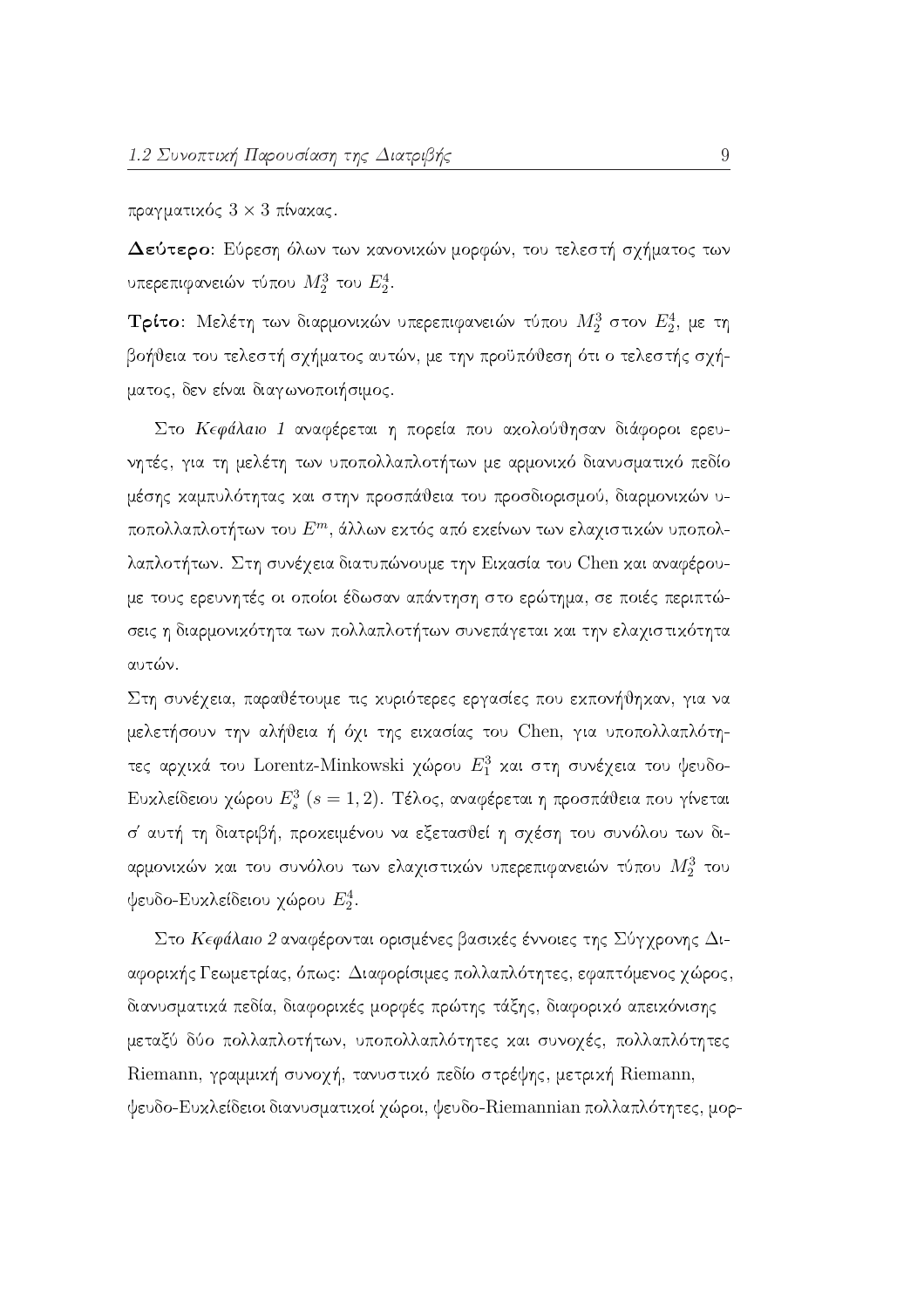φές συνοχής της ψευδο-Riemannian πολλαπλότητας, και ψευδο-Riemannian υποπολλαπλότητες. Τέλος αναφέρονται οι έννοιες του τελεστή σχήματος, οι εξισώσεις Codazzi και Gauss για υπερεπιφάνειες και τέλος η έννοια των διαρμονικών υπερεπιφανειών.

Στο Κεφάλαιο 3 περιγράφονται οι επιφάνειες εκ περιστροφής στον 3-διάστατο Lorentz-Minkowski χώρο και ταξινομούνται κάτω από τη συνθήκη  $\triangle^{III} \vec{r} = A \vec{r}$ , όπου Δ<sup>III</sup> είναι ο τελεστής Laplace ως προς την τρίτη θεμελιώδη μορφή και Α είναι ένας πραγματικός  $3 \times 3$  πίνακας. Ακριβέστερα, αποδεικνύουμε ότι, τέτοιες επιφάνειες είναι, είτε ελαχιστικές, είτε υπερβολικοί κύλινδροι Lorentz, είτε ψευδοσφαίρες πραγματικής ή φανταστικής ακτίνας.

Αυτά τα αποτελέσματα είναι δημοσιευμένα στην εργασία ([34]) με τον τίτλο: «Surfaces of revolution in the 3-dimensional Lorentz-Minkowski space  $E_1^3$ satisfying  $\triangle^{III} \vec{r} = A \vec{r}$ .

Στο Κεφάλαιο 4 αναφερόμαστε στην έννοια του τελεστή σχήματος  $S$  μιάς υπερεπιφάνειας και ειδικότερα της  $M_2^3$  του  $E_2^4$  και βρίσκουμε όλες τις κανονικές μορφές αυτού, όπως επίσης και του μη θετικά ορισμένου εσωτερικού γινομένου του επαγωμένου επ' αυτής από τον  $E_2^4$ , ως προς κατάλληλα ορθοκανονικά ή ψευδο-ορθοκανονικά πλαίσια πεδίων (βλ. Θ. 4.1). Η διαδικασία εύρεσης των ως άνω χανονικών μορφών εκτίθεται αναλυτικά στο κεφάλαιο αυτό, το δε ενδιαφέρον μέρος του και ταυτόχρονα η δυσκολία του εντοπίζεται στις διάφορες μορφές που κάθε φορά έχουν τα διανύσματα των εφαπτόμενων χώρων και οι αντίστοιχες συνέπειές τους.

Αυτά τα αποτελέσματα έγουν δημοσιευθεί στην εργασία ([35]), με τον τίτλο: «On the shape operator of the hypersurfaces  $M_2^3$  of  $E_2^4$ ».

Στο Κεφάλαιο 5 αποδεικνύουμε, ότι για κάθε κανονική μορφή [S], του τελεστή σχήματος S (μη διαγωνοποιήσιμου) της διαρμονικής υπερεπιφάνειας  $M_2^3$  στον  $E_2^4$ , που βρήκαμε στο κεφάλαιο τέσσερα, η μέση καμπυλότητά της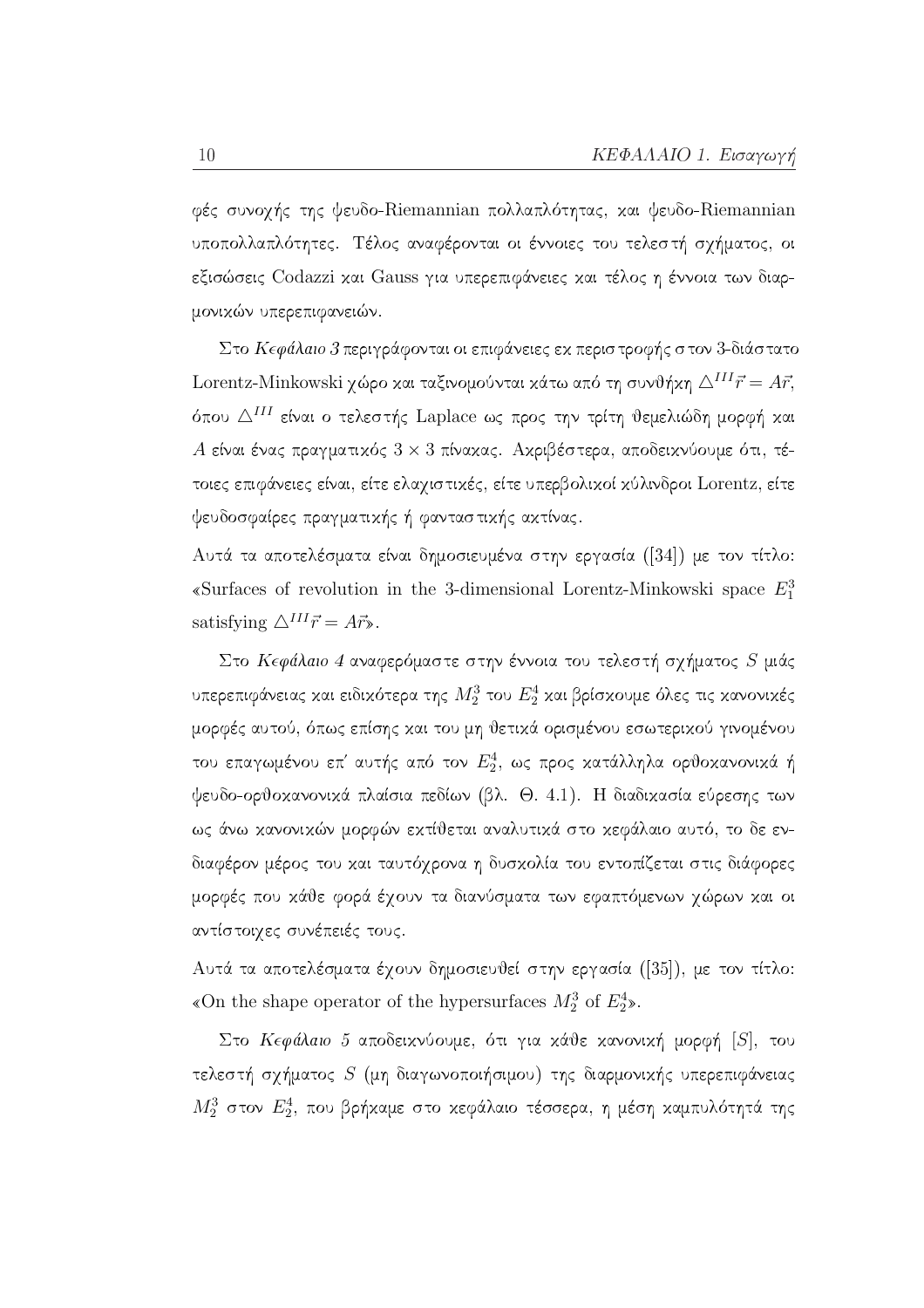είναι μηδέν.

Η διαδικασία της απόδειξης στηρίζεται στην υπόθεση ότι η μέση καμπυλότητα  $H$ της $M_2^3$  είναι είτε σταθερή ή όχι σταθερή.

Στην πρώτη περίπτωση, αποδεικνύουμε εύκολα ότι η $H$ πρέπει αναγκαστικά να είναι μηδέν.

Στη δεύτερη περίπτωση, στην περίπτωση δηλαδή που η $H$ δεν είναι σταθερή, ορίζεται το διάνυσμα  $\nabla H$  και αποδεικνύουμε ότι αυτό μπορεί να είναι είτε χρονοειδές (time-like) είτε φωτοειδές (light-like). Το πρόβλημα το μελετάμε σε κάθε περίπτωση χωριστά.

Αυτά τα αποτελέσματα, είναι υπό δημοσίευση στην εργασία [46] με τίτλο, «Biharmonic hypersurfaces of type  $M^3_2$  in  $E^4_2 \mathbb{b}.$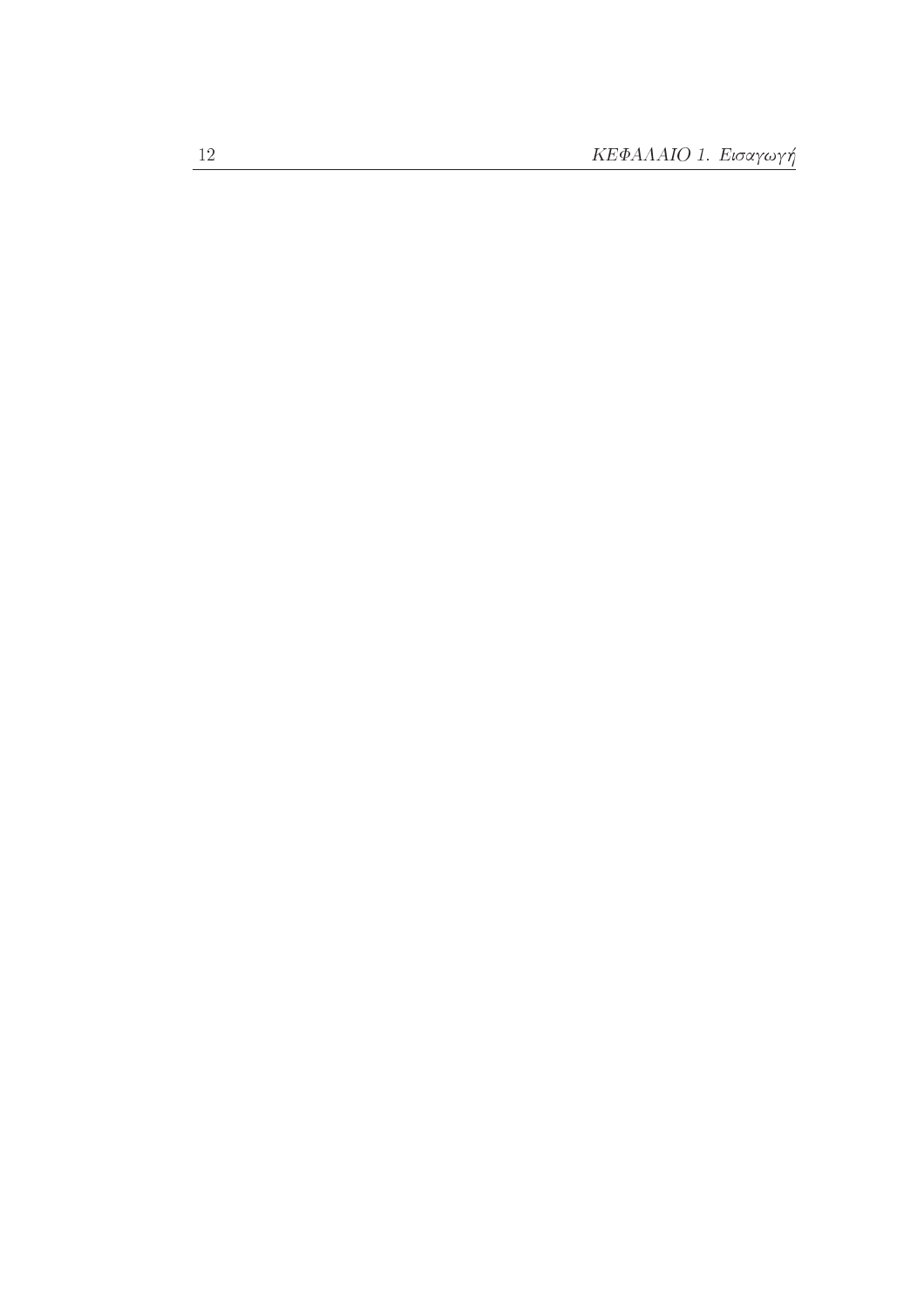## Κεφάλαιο 2

## Βασικές Έννοιες

#### 2.1 Διαφορίσιμες Πολλαπλότητες

Στην κλασική Διαφορική Γεωμετρία η επιφάνεια δεν είναι τίποτα άλλο, παρά μία εμβύθιση στον τρισδιάστατο Ευχλείδειο χώρο  $\mathbb{R}^3$ , ενός ανοιχτού υποσυνόλου του  $\mathbb{R}^2$ , του οποίου η μετρική εισάγει τη μετρική στην επιφάνεια.

Ορισμός 2.1. Ένας συνεχτικός (ή συναφής) τοπολογικός γώρος Hausdorff Μ που σε κάθε σημείο του υπάρχει περιοχή ομοιόμορφη προς ένα ανοικτό υποσύνολο της  $\mathbb{R}^n$ , λέγεται τοπολογική πολλαπλότητα ή απλώς πολλαπλότητα διάστασης η.

Η έννοια της συνεκτικότητας ενός γώρου είναι τοπολογική ιδιότητα και απαιτείται, για να εξασφαλίσουμε την ύπαρξη συνεχών καμπυλών, που συνδέουν τυχόντα σημεία του. Υπάρχουν πολλαπλότητες συνεκτικές, για παράδειγμα η σφαίρα  $S^n$ και μη συνεκτικές για παράδειγμα, η γενική γραμμική ομάδα όλων των  $n \times n$ αντιστρέψιμων πινάκων  $GL(n,\mathbb{R})$  διάστασης  $n^2$ . Η πολλαπλότητα αυτή, είναι μια μη συνεκτική πολλαπλότητα με δύο συνεκτικές συνιστώσες, τις  $GL^{+}(n,\mathbb{R})$  $\chi$ αι  $GL^{-}(n,\mathbb{R})$ .

Ορισμός 2.2. Τοπικός χάρτης ή χάρτης πάνω σε μια *n*-διάστατη τοπολογι-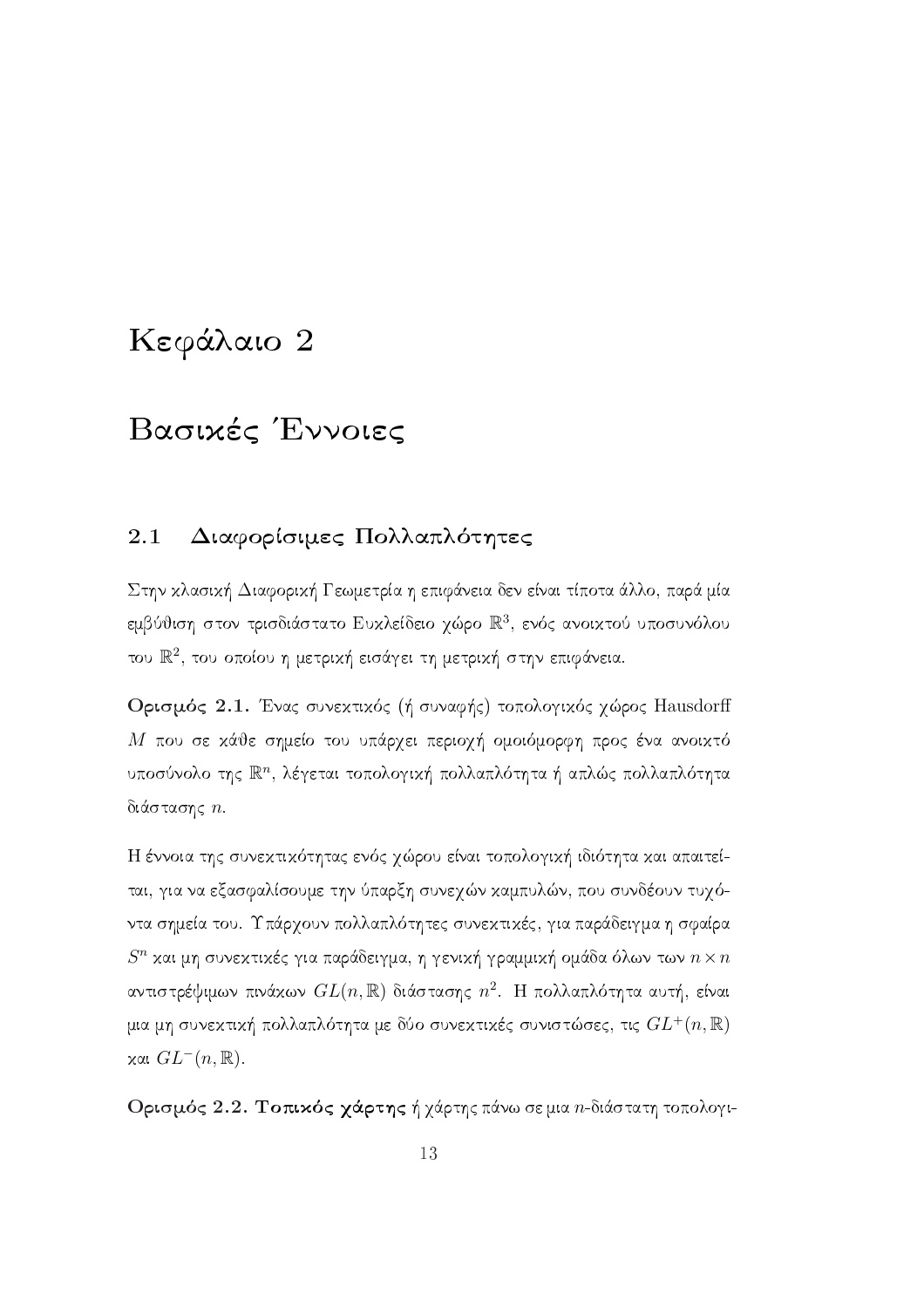κή πολλαπλότητα  $M$  (ή  $M^n$ ) λέγεται κάθε δυάδα  $(U, \phi)$ , όπου φ είναι η ομοιομορφική απεικόνιση $\phi\,:\,U\,\subseteq\, M\,\to\,V\,\subseteq\,\mathbb{R}^n,$ όπου $\,U$  είναι ένα ανοικτό υποσύνολο της  $M$  και  $V$  είναι ένα ανοικτό υποσύνολο του Ευκλείδειου χώρου  $\mathbb{R}^n$ (ή  $\mathbb{E}^n$ ). Το σύνολο  $U$ , που είναι το πεδίο ορισμού της  $\phi$ , λέγεται πεδίο ορισμού του χάρτη και η  $\phi$ , απεικόνιση του χάρτη. Ο αριθμός *η* λέγεται διάσταση του χάρτη.

Ας θεωρήσουμε τώρα, ένα γάρτη  $C = (U, \phi)$  μιάς τοπολογικής πολλαπλότητας  $M^n$ . Τότε κάθε σημείο  $P \in U$  καθορίζεται από τις συντεταγμένες  $\{x_1(P), \ldots, x_n\}$  $x_n(P)$ } του σημείου  $\phi(P) \in \mathbb{R}^n$ . Δηλαδή,  $x_i(P) = x_i(\phi(P)) = (x_i \circ \phi)(P), i =$ 1,..., n. Αν το ανοικτό σύνολο U είναι συνεκτικό, τότε οι αριθμοί  $x_i(P)$  λέγονται τοπιχές συντεταγμένες του σημείου Ρ ως προς το γάρτη  $(U, \phi)$ , ενώ η  $n$ -άδα των συναρτήσεων  $x_1, \ldots x_n$  τέτοιων ώστε  $x_i : U \subseteq M \to \mathbb{R}; x_i : P \mapsto$  $x_i(P) = [\phi(P)]_i, i = 1, ..., n$ , όπου δηλαδή η *i*-συντεταγμένη του P είναι η *i*-συντεταγμένη του  $\phi(P)$ , λέγεται σύστημα τοπικών συντεταγμένων (ή τοπικό σύστημα συντεταγμένων) στο  $U$ , ως προς το γάρτη  $(U, \phi)$ . Έτσι κάθε τοπικός γάρτης της  $M$ , ορίζει ένα τοπικό σύστημα συντεταγμένων αυτής.

Ορισμός 2.3. Διαφορίσιμη δομή (ή άτλαντας) διάστασης η, τάξης διαφορισιμότητας  $r$  (ή κλάσης  $C^r$ ) πάνω σε μια  $n$ -διάστατη τοπολογική πολλαπλότητα Μ λέγεται μια οικογένεια τοπικών χαρτών  $U = (U_{\alpha}, \phi_{\alpha})_{\alpha \in I}$  (I είναι ένα σύνολο δειχτών), όπου  $\phi_\alpha(U_\alpha)$  είναι ένα ανοιχτό υποσύνολο της  $\mathbb{R}^n$ , που ικανοποιεί τα ακόλουθα αξιώματα.

- 1.  $M = \bigcup_{\alpha \in I} U_{\alpha},$
- 2. Αν  $(U_\alpha \cap U_\beta) \neq \emptyset$ , οι ομοιομορφισμοί  $\phi_\alpha$  και  $\phi_\beta$  για κάθε ζεύγος  $\alpha, \beta \in I$ είναι τέτοιοι ώστε ο ομοιομορφισμός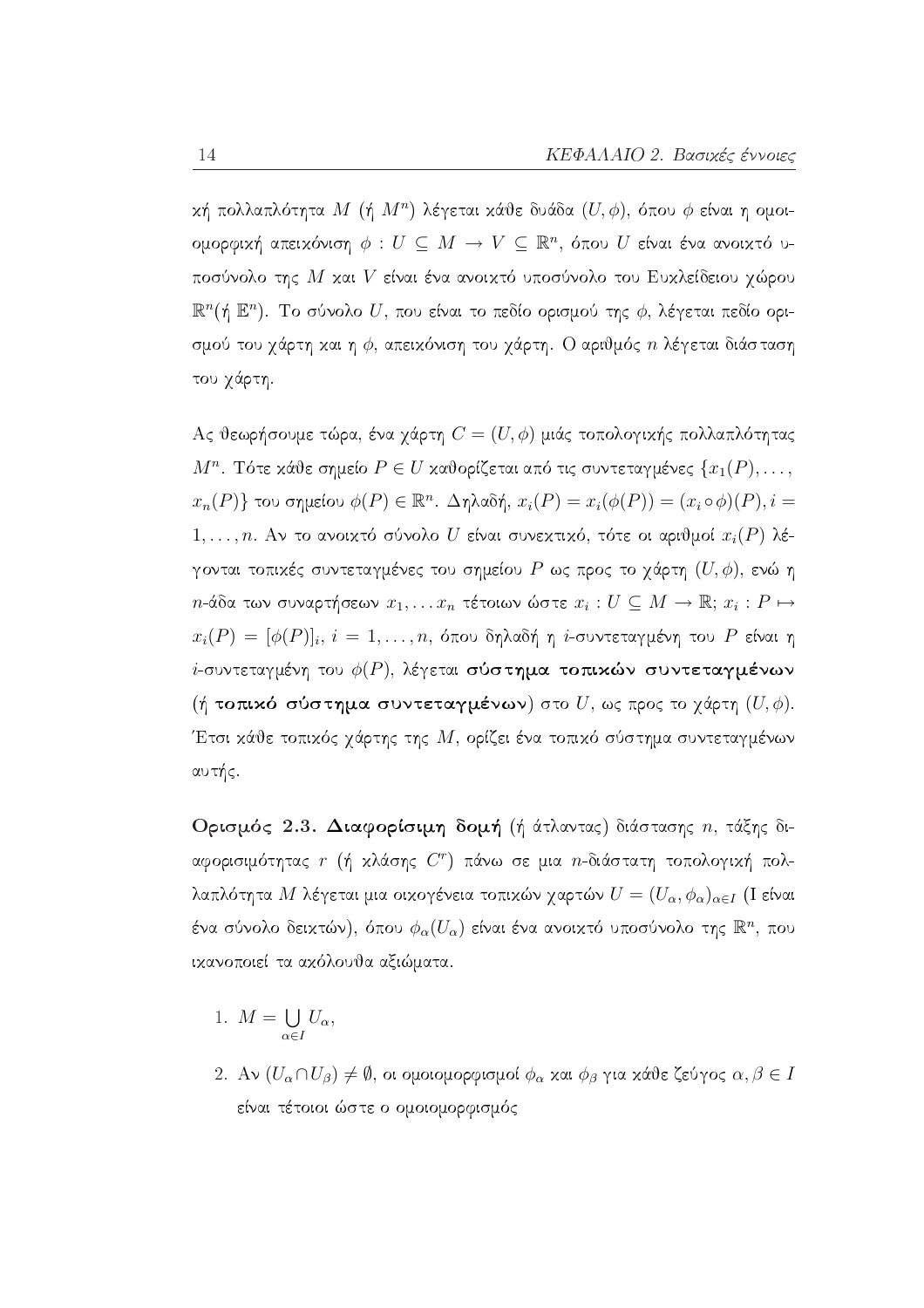$\phi_{\beta\alpha} = \phi_{\beta} \circ \phi_{\alpha}^{-1} : \phi_{\alpha}(U_{\alpha} \cap U_{\beta}) \subseteq \mathbb{R}^{n} \to \phi_{\beta}(U_{\alpha} \cap U_{\beta}) \subseteq \mathbb{R}^{n}$  να είναι διαφορίσιμος τάξης  $r$  (ή κλάσης  $C^r$ ).

Από το δεύτερο αξίωμα του ορισμού συνάγεται ότι ο ομοιομορφισμός  $\phi_\beta \circ \phi_\alpha^{-1}$ έγει αντίστροφο, επομένως η συναρτησιακή ορίζουσά του θα είναι διάφορη του μηδενός σε όλα τα σημεία του  $\phi_\alpha(U_\alpha\cap U_\beta)$ .

**Oρισμός 2.4.** Έστω  $C_1 = (U_\alpha, \phi_\alpha)$ ,  $C_2 = (U_\beta, \phi_\beta)$  με  $\alpha, \beta \in I$ , δύο χάρτες κλάσης  $C^r$  πάνω σε μια *n*-διάστατη τοπολογική πολλαπλότητα  $M$ . Οι γάρτες αυτοί λέγονται  $C^r$ -συμβιβαστοί ή  $C^r$ -διαφορίσιμα συσχετισμένοι, αν  $(U_{\alpha} \cap U_{\beta}) = \emptyset$  ή εφόσον  $(U_{\alpha} \cap U_{\beta}) \neq \emptyset$ , η απειχόνιση (αλλαγή συντεταγμένων)  $\phi_{\beta\alpha} = \phi_{\beta} \circ \phi_{\alpha}^{-1} : \phi_{\alpha}(U_{\alpha} \cap U_{\beta}) \subseteq \mathbb{R}^n \to \phi_{\beta}(U_{\alpha} \cap U_{\beta}) \subseteq \mathbb{R}^n$ , (οπότε και η  $\phi_{\alpha\beta} = \phi_\alpha \circ \phi_\beta^{-1} : \phi_\beta(U_\alpha \cap U_\beta) \subseteq \mathbb{R}^n \to \phi_\alpha(U_\alpha \cap U_\beta) \subseteq \mathbb{R}^n$ ) είναι διαφορίσιμη τάξης  $r$  (ή κλάσης  $C^r$ ), (οπότε η  $\phi_\beta \circ \phi_\alpha^{-1} = (\phi_\alpha \circ \phi_\beta^{-1})^{-1}$  είναι μία αμφιδιαφό $ριση$ ).

Αν  $r = 0$  οι χάρτες λέγονται τοπολογικά συμβιβαστοί.

Αν  $r = \infty$  οι χάρτες λέγονται διαφορίσιμα συμβιβαστοί.

Ορισμός 2.5. Δύο  $C^r$ -άτλαντες  $U_1$  και  $U_2$  διάστασης *η* μιάς τοπολογικής πολλαπλότητας λέγονται  $C^r$ -συμβιβαστοί αν,

- 1.  $U_1 \bigcup U_2$  είναι πάλι ένας  $C^r$ -άτλαντας της τοπολογικής πολλαπλότητας και
- 2.  $C_1 \in U_1$  και  $C_2 \in U_2$  είναι δύο τυχαίοι χάρτες, τότε οι χάρτες αυτοί είναι  $C^r$ -συμβιβαστοί γάρτες.

Πρόταση 2.6. Η  $C^r$ -συμβιβαστότητα των ατλάντων, μέσα στο σύνολο των ατλάντων που ορίζονται επάνω σε μία τοπολογική πολλαπλότητα Μ είναι μία σχέση ισοδυναμίας.

Από την Πρόταση αυτή, έπεται ότι η ένωση όλων των ατλάντων κάθε κλάσης ισοδυναμίας πάνω στην Μ, ορίζει ένα μέγιστο άτλαντα  $U$ . Ο  $U$  λοιπόν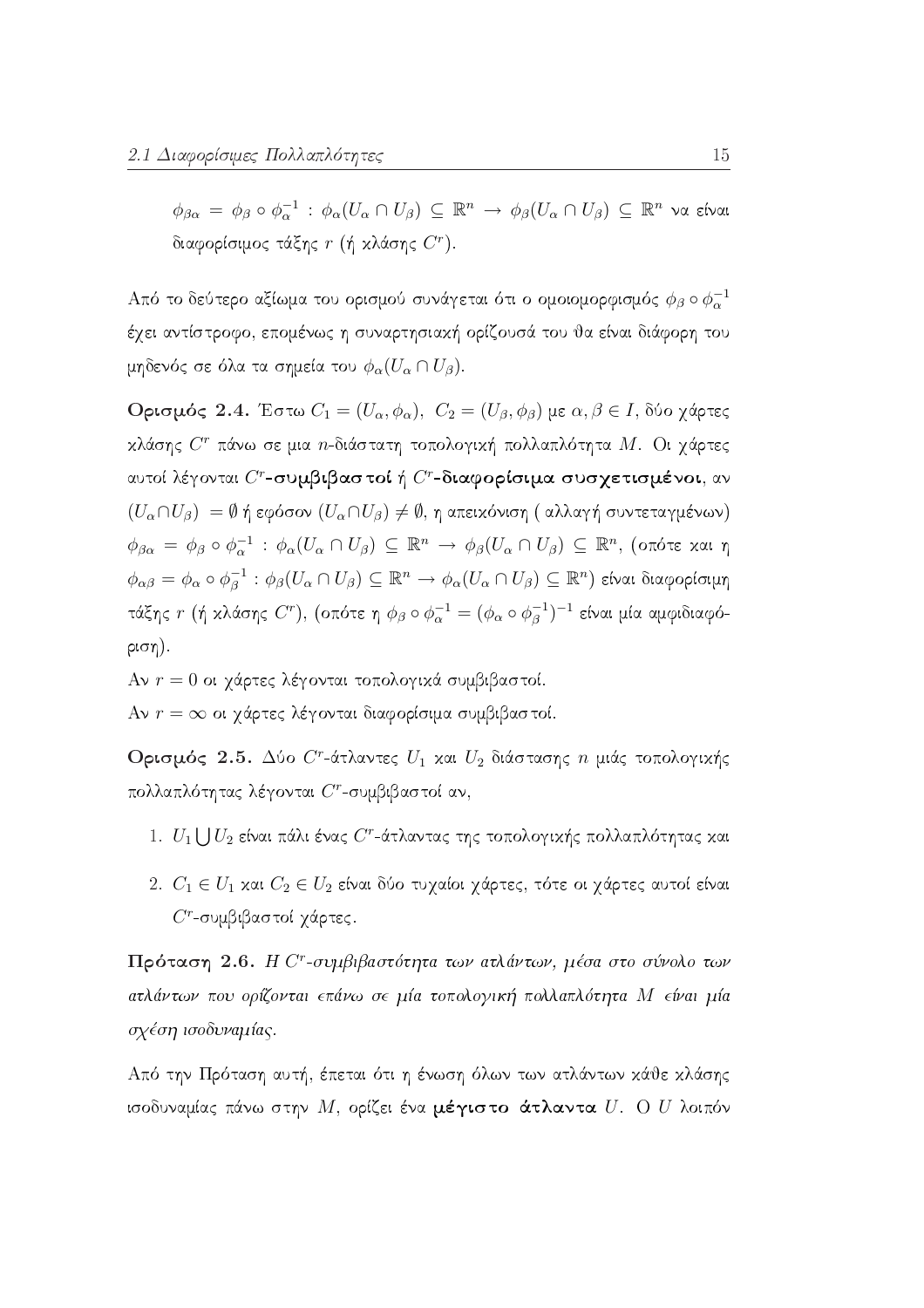είναι μέγιστος  $C^r$ -άτλαντας επί της  $M$ , αν για κάθε τοπικό γάρτη  $(U, \phi)$  της  $M$ ο οποίος είναι  $C^r$ -συμβιβαστός με κάθε γάρτη του  $U$ , προκύπτει ότι ο γάρτης  $(U, φ)$  είναι επίσης στοιχείο του  $U$ .

Ορισμός 2.7. Διαφορίσιμη πολλαπλότητα διάστασης η και κλάσης  $C^r$ , λέγεται η δυάδα  $(M^n, U)$ , όπου  $M^n$  είναι μία *n*-διάστατη τοπολογική πολλαπλότητα με αριθμήσιμη βάση και  $U$  είναι ένας μέγιστος  $C^r$ -άτλαντας πάνω στην  $M^n$ .

Ας θεωρήσουμε τώρα τις διαφορίσιμες πολλαπλότητες

$$
[M^m, U_1 = (U_\alpha, \phi_\alpha)_{\alpha \in I}] \quad \text{and} \quad [N^n, U_2 = (U_\beta, \phi_\beta)_{\beta \in J}]
$$

και έστω  $M^m \times N^n$  το καρτεσιανό τους γινόμενο. Το γινόμενο αυτό είναι επίσης ένας γώρος του Hausdorff, και έγει αριθμήσιμη βάση για την τοπολογία του. Θεωρούμε πάνω σ' αυτό το χώρο τη συλλογή

$$
U = U_1 \times U_2 = \{ (U_\alpha \times U_\beta, \phi_\alpha \times \phi_\beta) | (U_\alpha, \phi_\alpha) \in U_1 \text{ and } (U_\beta, \phi_\beta) \in U_2 \}
$$

όπου  $\phi_{\alpha} \times \phi_{\beta}$  παριστάνει την απεικόνιση

$$
\phi_{\alpha} \times \phi_{\beta}: U_{\alpha} \times U_{\beta} \to (\phi_{\alpha} \times \phi_{\beta})(U_{\alpha} \times U_{\beta}) = \phi_{\alpha}(U_{\alpha}) \times \phi_{\beta}(U_{\beta}) \subseteq \mathbb{R}^{m+n}
$$

με τιμή

$$
(\phi_{\alpha} \times \phi_{\beta})(x, y) = (\phi_{\alpha}(x), \phi_{\beta}(y)) \in \mathbb{R}^m \times \mathbb{R}^n = R^{m+n}
$$

 $\Pi$ ρόταση 2.8. Το ζεύγος  $(M^m \times N^n, U)$  ορίζει μία  $(m+n)$ -διάστατη διαφορίσιμη πολλαπλότητα, η οποία λέγεται καρτεσιανό γινόμενο των διαφορίσιμων πολλαπλοτήτων  $M^m$  και  $N^n$ .

Ένα παράδειγμα τέτοιας διαφορίσιμης πολλαπλότητας αποτελεί ο διδιάστατος τόρος  $T^2 = S^1 \times S^1$ .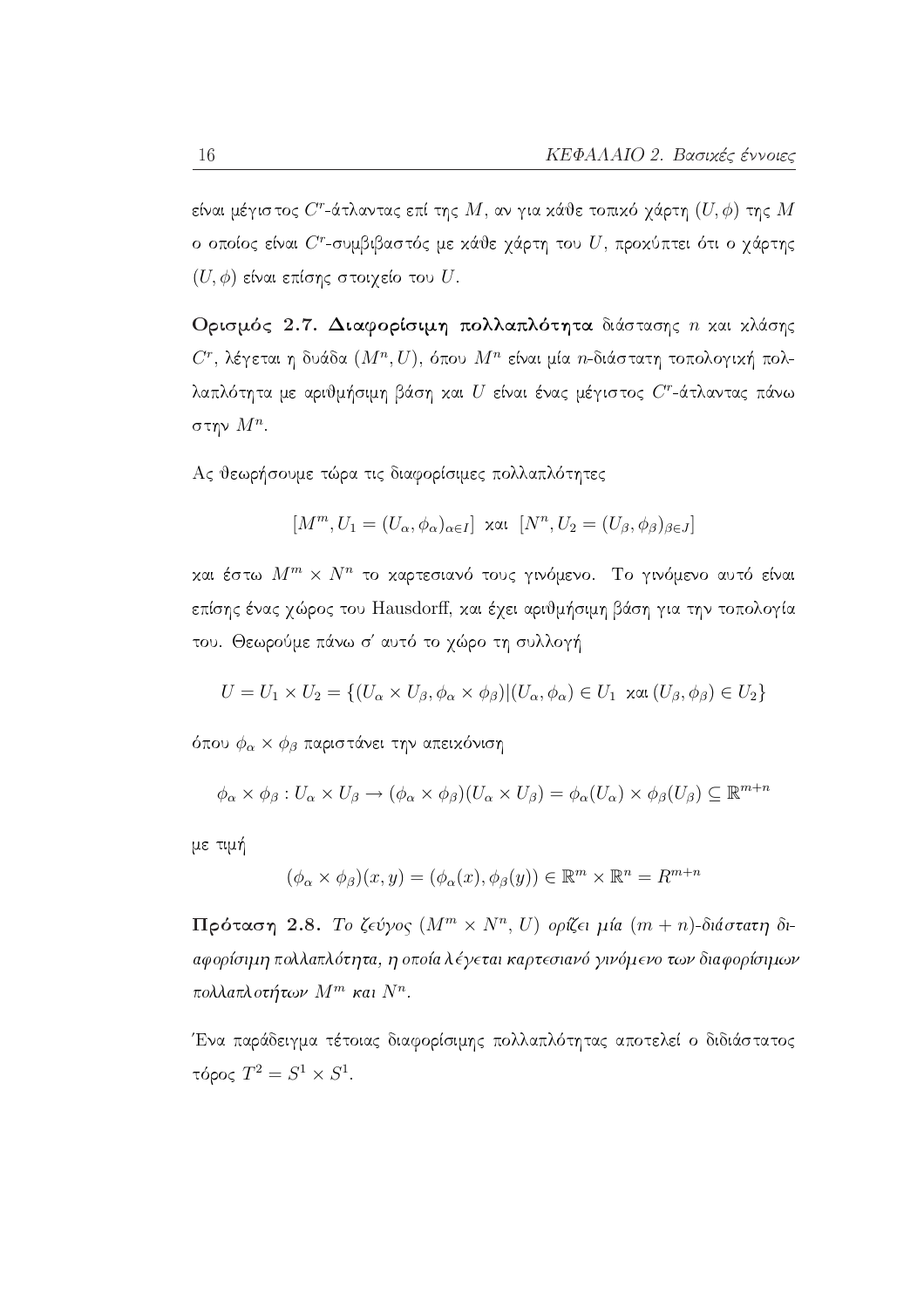Ας υποθέσουμε ότι μας δίνεται και μία  $C<sup>r</sup>$  *n*-διάστατη διαφορίσιμη πολλαπλότητα Μ και ότι Α είναι ένα ανοικτό υποσύνολο της  $M$ .

**Ορισμός 2.9.** Η συνάρτηση  $f: A \subseteq M \to \mathbb{R}$  λέγεται διαφορίσιμη τάξης  $r$ (ή κλάσης  $C^r$ ) πάνω στο  $A$  αν και μόνο αν η συνάρτηση,

$$
f \circ \phi_{\alpha}^{-1} : \phi_{\alpha}(U_{\alpha} \cap A) \subseteq \mathbb{R}^{n} \to \mathbb{R}
$$

είναι διαφορίσιμη, για κάθε τοπικό χάρτη  $(U_{\alpha}, \phi_{\alpha})$  πάνω στην  $M$ .

Το σύνολο των διαφορίσιμων συναρτήσεων κλάσης  $C^r$ , που ορίζονται στην  $n$ διάστατη πολλαπλότητα  $M$  κλάσης  $C^r$ , συμβολίζεται με  $D^r(M)$ , ενώ το σύνολο των διαφορίσιμων συναρτήσεων που ορίζονται στην πολλαπλότητα  $M$ , κλάσης  $C^{\infty}$ , συμβολίζεται με  $D^{0}(M)$ .

Έστω οι διαφορίσιμες πολλαπλότητες  $M^m$  και  $N^n$  κλάσης  $C^r$  και έστω,

$$
f: A \subseteq M^m \to N^n
$$

μια συνεχής απειχόνιση, ορισμένη σε ένα ανοιχτό σύνολο  $A$  της  $M^m$ . Ας θεωρήσουμε επιπλέον τους χάρτες  $(U, \phi)$  και  $(V, \psi)$  των πολλαπλοτήτων  $M^m$  και  $N^n$  αντίστοιχα έτσι ώστε,  $P \in U$  και  $f(P) \in V$ .

Ορισμός 2.10. Η απειχόνιση  $f: A \subseteq M^m \to N^n$  λέγεται διαφορίσιμη **απεικόνιση** κλάσης  $C^r$  στο σημείο  $P \in A$ , αν υπάρχουν χάρτες  $(U, \phi)$ ,  $(V, \psi)$  όπως προηγουμένως έχουν περιγραφεί, ώστε η απειχόνιση

$$
F = \psi \circ f \circ \phi^{-1} : \mathbb{R}^m \to \mathbb{R}^n
$$

να είναι διαφορίσιμη κλάσης  $C^r$  στο σημείο  $\phi(P) \in \mathbb{R}^m$ .

Ορισμός 2.11. Λέμε ότι η απεικόνιση

$$
f: A \subseteq M^m \to N^n
$$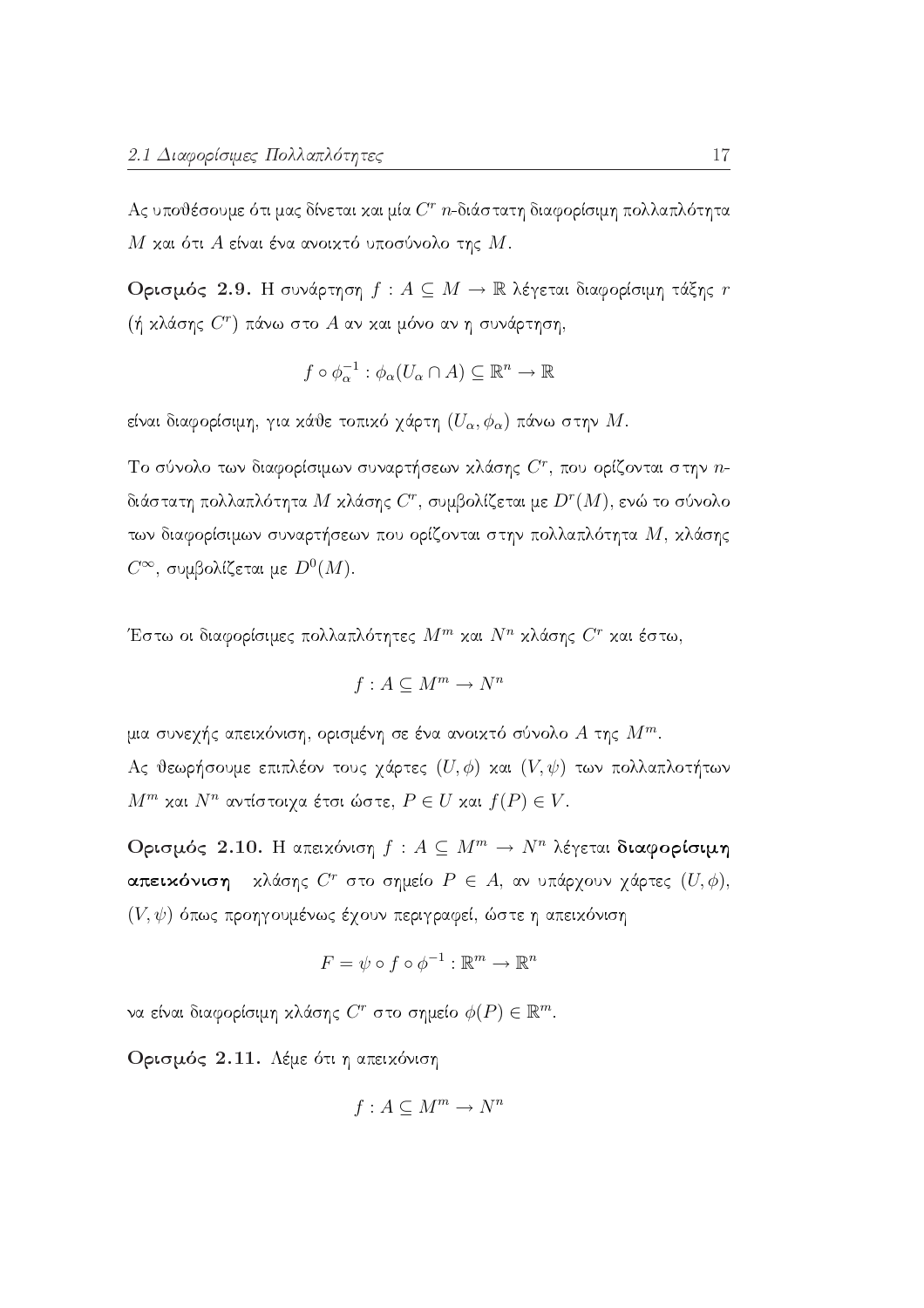είναι διαφορίσιμη κλάσης  $C^r$  στο σύνολο Α, αν είναι διαφορίσιμη απεικόνιση κλάσης  $C^r$  σε κάθε σημείο του  $A$ .

 $\Pi$ ρόταση 2.12. Η απεικόνιση  $f: M^m \to N^n$  είναι διαφορίσιμη κλάσης  $C^r$ αν και μόνο αν οι συναρτήσεις συντεταγμένων της  $\{y_i\} = \{y_1, \ldots, y_n\}$  του σημείου  $f(P) \in N$ , είναι διαφορίσιμες συναρτήσεις κλάσης  $C^r$  των τοπικών συντεταγμένων του τυχαίου σημείου  $P \in M$ . Δηλαδή αν θέσουμε

$$
y_i = f_i(x_1, x_2, \ldots, x_m), i = 1, 2, \ldots, n
$$

τότε οι  $f_i$  να είναι διαφορίσιμες συναρτήσεις κλάσης  $C^r$ .

Ορισμός 2.13. Η απεικόνιση  $f : M \to N$  λέγεται αμφιδιαφόριση (diffeomorphism) αν είναι αμφιμονοσήμαντη (1-1), επί  $(f(M) = N)$ , διαφορίσιμη και η αντίστροφή της  $f^{-1}$  είναι επίσης διαφορίσιμη. Στη περίπτωση αυτή οι πολλαπλότητες Μ και Ν, λέγονται αμφιδιαφορίσιμες ή αμφιδιαφορικές.

Αξίζει να σημειωθεί, πως η αμφιδιαφορισιμότητα στο σύνολο των πολλαπλοτήτων είναι μία σχέση ισοδυναμίας.

Ορισμός 2.14. Μία 1-1 και επί απεικόνιση  $f: M \to N$  είναι μία αμφιδιαφόριση αν και μόνο αν, για κάθε γάρτη  $(V_{\beta},\psi_{\beta})$  επάνω στην  $N$  η απεικόνιση  $\psi_{\beta}$  o f είναι τοπική απεικόνιση συντεταγμένων της M.

Έστω  $f: M \to N$  διαφορίσιμη απειχόνιση χαι έστω  $(x_1, x_2, \ldots, x_n)$  χαι  $(\psi_1, \psi_2, \ldots, \psi_n)$  τα αντίστοιχα συστήματα (τοπικών) συντεταγμένων των σημείων  $P \in M$  και  $f(P) \in N$ . Τότε ο βαθμός (rank) του Ιακωβιανού πίνακα

$$
A = \left(\frac{\partial \psi_i}{\partial x_j}\right)_{f(P)} = \left(\frac{\partial (\psi_i \circ f)}{\partial x_j}\right)_P
$$

λέγεται βαθμός της  $f$ , στο σημείο  $P \in M$ . Ο βαθμός της  $f$ , είναι ανεξάρτητος από την εχλογή των συστημάτων συντεταγμένων γύρω από τα σημεία  $P \in M$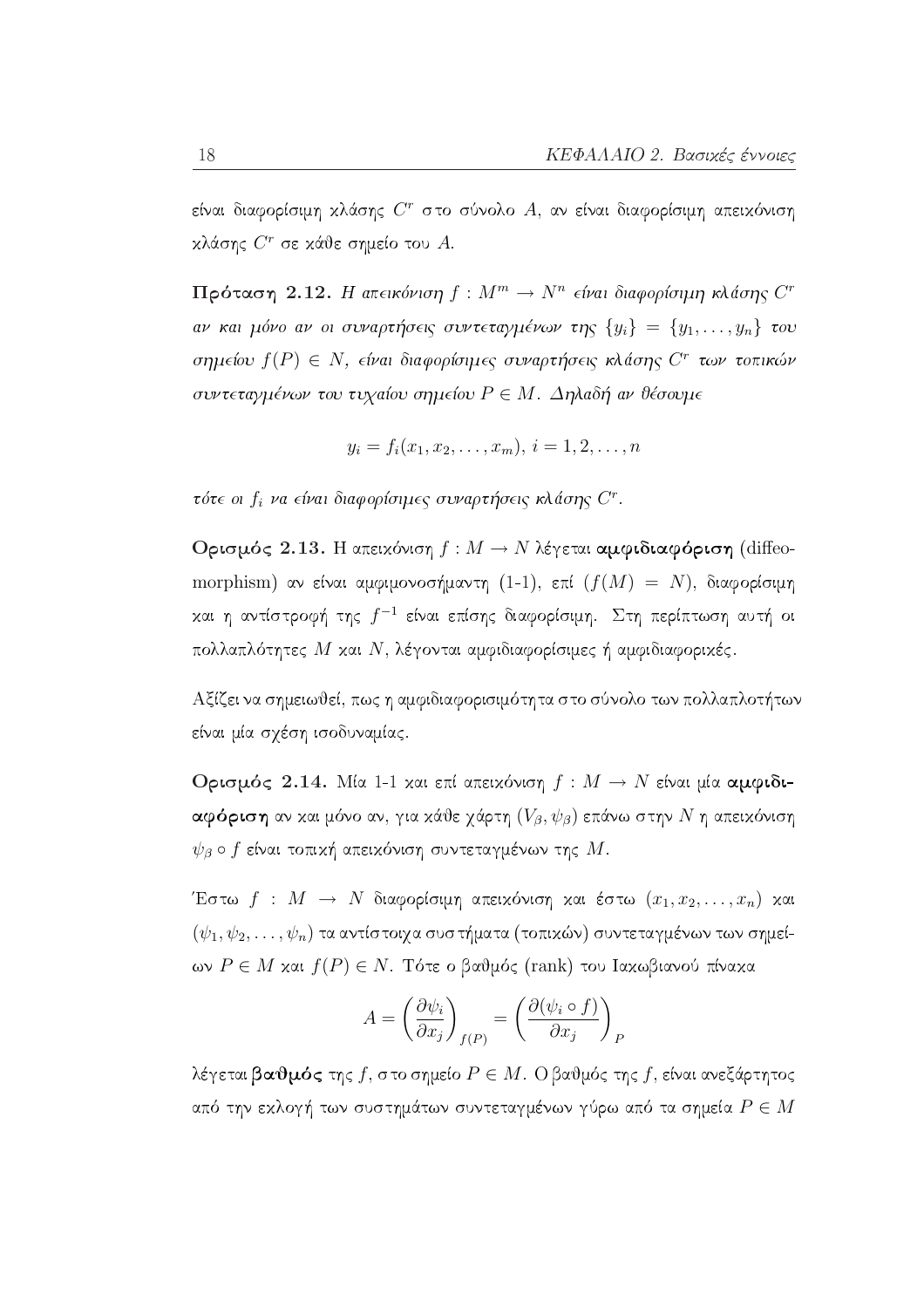$x$ αι  $f(P) \in N$ .

Ένα σημείο  $P \in M$  λέγεται κρίσιμο σημείο (ή σημείο στάσης) της απειχόνισης  $f : M \to N$ , αν ο βαθμός ρ της  $f$  στο σημείο  $P \in M$  είναι μικρότερος από τη διάσταση  $n$  της πολλαπλότητας  $N$ , δηλαδή

$$
\rho = \text{rank} f < n = \dim N
$$

Η τιμή  $f(P)$  της απειχόνισης f, όπου P είναι χρίσιμο σημείο, λέγεται κρίσιμη τιμή της  $f$ .

Αν το σημείο Ρ δεν είναι χρίσιμο, θα το λέμε κανονικό σημείο της  $f$  και την αντίστοιχη τιμή  $f(P)$  θα τη λέμε κανονική τιμή.

Η απεικόνιση  $f: M \to N$  λέγεται κανονική απεικόνιση στο  $P \in M$ , αν ο βαθμός της  $f$  είναι ίσος με τη διάσταση της πολλαπλότητας  $M$ , στο σημείο  $P$  δηλαδή,

$$
(\operatorname{rank} f)_P = \dim M.
$$

Ορισμός 2.15. Μία διαφορίσιμη απεικόνιση  $f: M^m \to N^n$  λέγεται εμβύ**θιση** (immersion) της  $M^m$  στην  $N^n$  ( $m \leq n$ ) αν

$$
rank f = dim M
$$
, για χάθε  $P \in M$ .

Ορισμός 2.16. Μία διαφορίσιμη απεικόνιση  $f: M^m \to N^n$  λέγεται εμφύτευση (imbedding) της  $M^m$  στην  $N^n$  αν

- 1. Είναι εμβύθιση και
- 2. η απειχόνιση  $f: M \to f(M)$  είναι ένας ομοιομορφισμός, όπου το  $f(M)$ έχει την σχετική τοπολογία της Ν.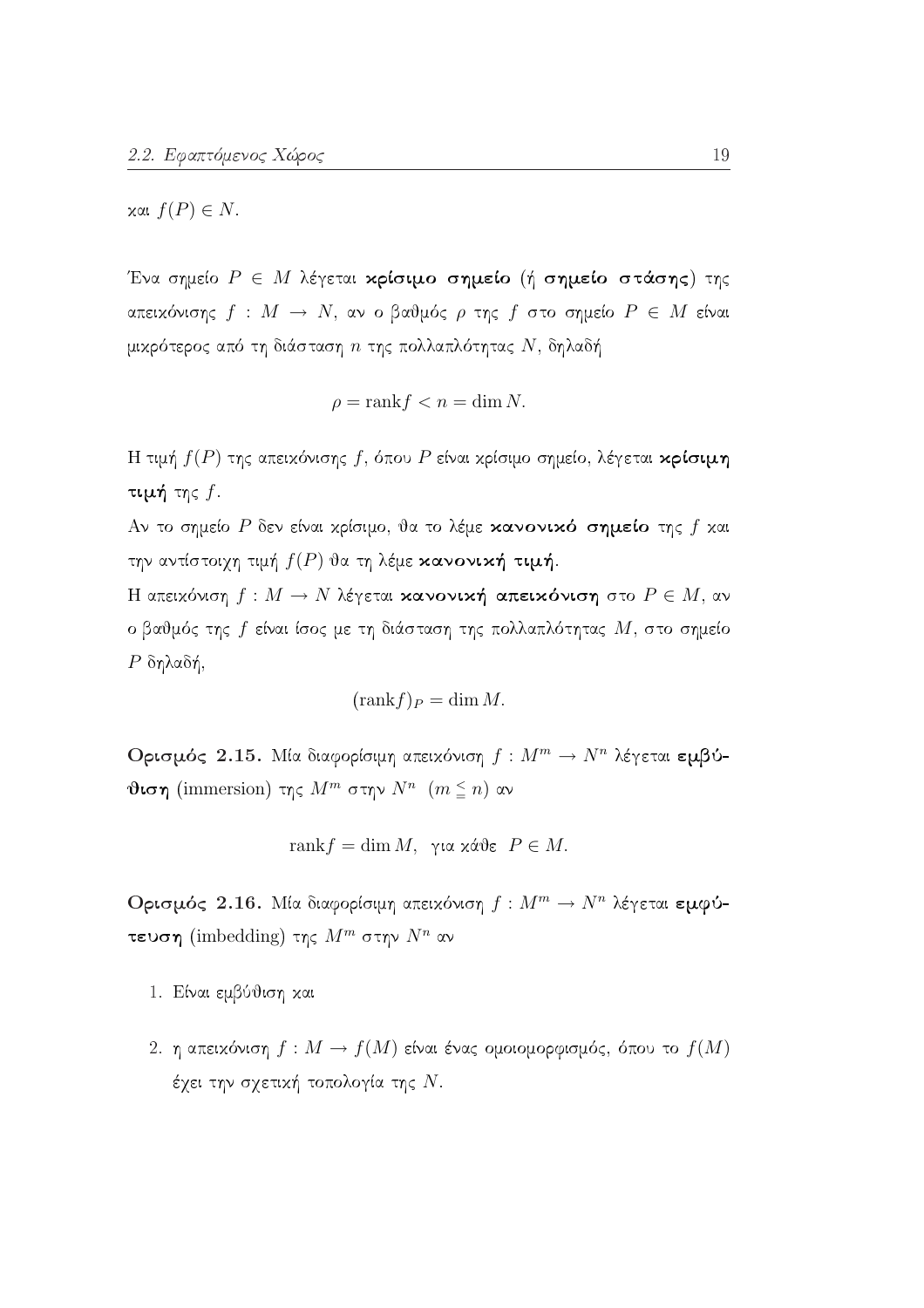### Εφαπτόμενος Χώρος - Διανυσματικά Πεδία -2.2 Διαφορικές Μορφές Πρώτης Τάξης

Έστω  $D^r(M,P)$  το σύνολο όλων των διαφορίσιμων συναρτήσεων κλάσης  $C<sup>r</sup>$  στο σημείο  $P \in M$ . Το σύνολο  $D<sup>r</sup>(M, P)$  αποτελεί διανυσματικό γώρο[52, σελ. 366], ο οποίος γίνεται άλγεβρα, αν ορίσουμε ως δεύτερο νόμο εσωτερικής σύνθεσης τον πολλαπλασιασμό των συναρτήσεων.

Ορισμός 2.17. Διαφόριση της άλγεβρας  $D^r(M, P)$  στο σημείο  $P$ , λέγεται μια πραγματική συνάρτηση  $\mathcal{D}:D^r(M,P)\to\mathbb{R}$  με τις εξής δύο ιδιότητες.

1. Η Ο είναι γραμμική, δηλαδή ισχύει

$$
\mathcal{D}(\lambda f + \mu g) = \lambda \mathcal{D}(f) + \mu \mathcal{D}(g), \,\forall \lambda, \mu \in \mathbb{R} \text{ and } f, g \in D^r(M, P).
$$

2. Η *D* ικανοποιεί τον κανόνα του Leibniz, δηλαδή έγουμε,

$$
\mathcal{D}(fg) = f(P)\mathcal{D}(g) + g(P)\mathcal{D}(f), \,\forall f, g \in D^{r}(M, P).
$$

Ορισμός 2.18. Εφαπτόμενο διάνυσμα στο σημείο Ρ της *n*-διάστατης πολλαπλότητας Μ, λέγεται η απεικόνιση  $X_P: D^r(M, P) \to \mathbb{R}$  που ικανοποιεί τις ακόλουθες συνθήκες

- 1.  $X_P(\lambda_1 f_1 + \lambda_2 f_2) = \lambda_1 X_P(f_1) + \lambda_2 X_P(f_2)$
- 2.  $X_P(f_1f_2) = f_1(P)X_P(f_2) + f_2(P)X_P(f_1)$ , για κάθε  $f_1, f_2 \in D^r(M, P)$  $x$ αι  $\lambda_1, \lambda_2 \in \mathbb{R}$ .

Η γραμμική απεικόνιση  $X_P$ , ικανοποιεί τον κανόνα του Leibniz και κατά συνέπεια είναι μια διαφόριση της άλγεβρας  $D^r(M, P)$ . Το σύνολο των εφαπτόμενων διανυσμάτων στο σημείο P μιας διαφορίσιμης πολλαπλότητας  $M$ , αποτελεί διανυσματικό χώρο. Τον διανυσματικό αυτό χώρο, τον λέμε εφαπτόμενο χώρο της Μ στο σημείο Ρ και θα τον συμβολίζουμε με  $T_P(M)$ .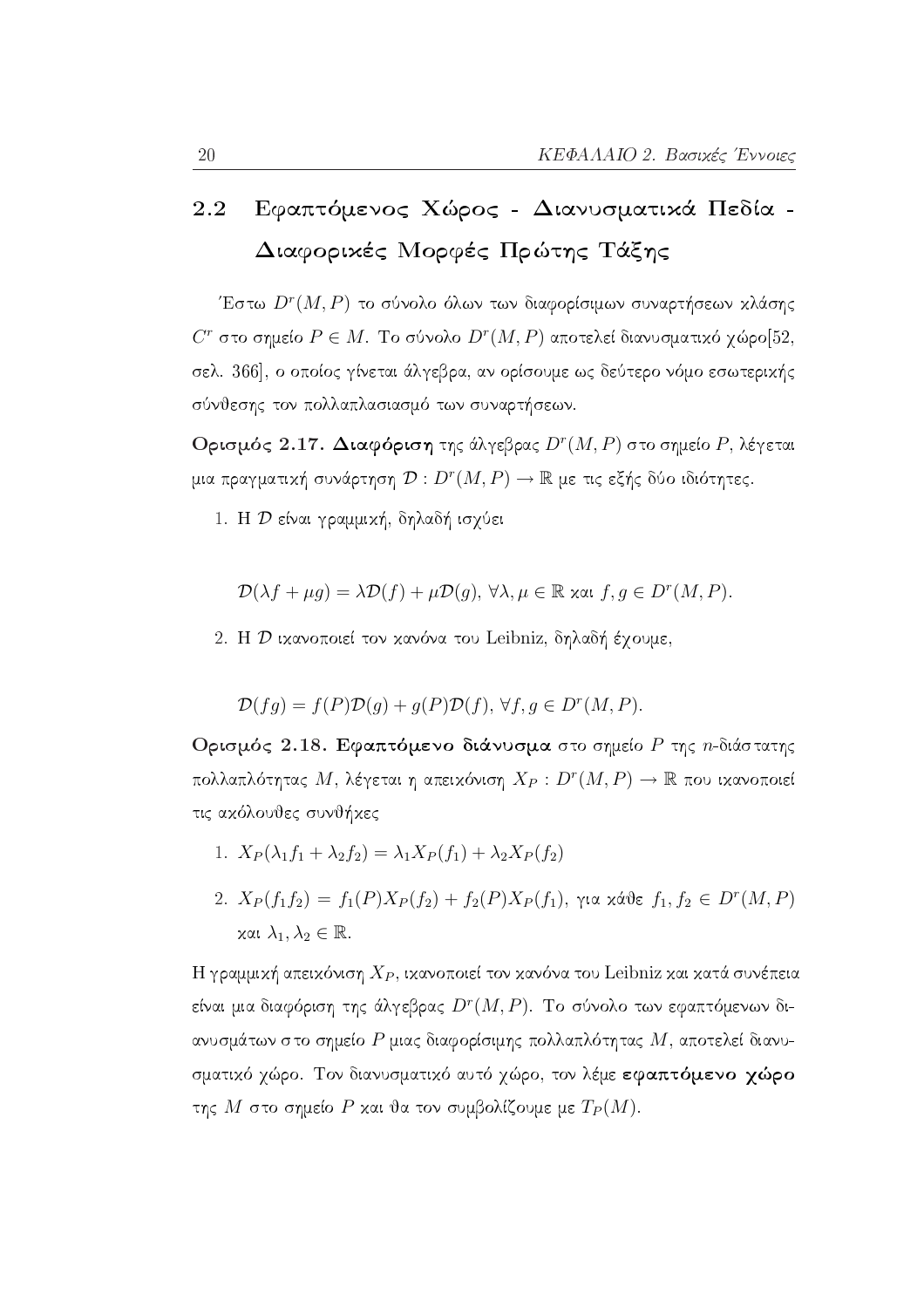Όπως είδαμε προηγουμένως σε χάθε σημείο P μιάς διαφορίσιμης πολλαπλότητας Μ, ορίζεται ο εφαπτόμενος χώρος αυτής  $T_P(M)$ , ο οποίος έχει τη δομή διανυσματικού χώρου με διάσταση  $n$ , όση και η διάσταση της  $M$ .

 $A$ ν  $X_P = \sum_{i=1}^n v_i \left(\frac{\partial}{\partial x_i}\right)_P$ , είναι ένα τυχαίο διάνυσμα του  $T_P(M)$ , τότε η απειχόνιση

$$
(v_1, v_2, ..., v_n) \to \sum_{i=1}^n v_i \left(\frac{\partial}{\partial x_i}\right)_P,
$$

ορίζει έναν ισομορφισμό μεταξύ των χώρων  $\mathbb{R}^n$  και  $T_P(M)$  και για αυτό αυτούς τους χώρους τους λέμε ισομορφικούς.

Η συλλογή όλων των εφαπτόμενων χώρων της  $M$  συμβολίζεται με  $T(M)$  και λέγεται εφαπτόμενη δέσμη αυτής (tangent bundle), δηλαδή είναι

$$
T(M) = \bigcup_{P \in M} T_P(M) = \{ (P, X_P) \mid P \in M, X_P \in T_P(M) \}.
$$

Το σύνολο  $T(M)$  μπορεί να γίνει μία διαφορίσιμη πολλαπλότητα διάστασης  $2n$ ,  $\alpha v \dim M = n.$ 

**Ορισμός 2.19.** Έστω Μ μια διαφορίσιμη πολλαπλότητα και  $D^{0}(M)$  η αντίστοιχη (πραγματική) άλγεβρα των (πραγματικών) διαφορίσιμων συναρτήσεων επί της Μ. Μια απεικόνιση  $\mathcal{D}: D^0(M) \to D^0(M)$  λέγεται διαφόριση της άλγεβρας  $D^0(M)$  αν έγει τις εξής δύο ιδιότητες

- 1.  $\mathcal{D}(\lambda f + \mu q) = \lambda \mathcal{D}(f) + \mu \mathcal{D}(q)$ .
- 2.  $\mathcal{D}(fq) = f\mathcal{D}(q) + \mathcal{D}(f)q$ ,  $\forall \lambda, \mu \in \mathbb{R}$  xxi,  $f, q \in D^0(M)$ .

Ορισμός 2.20. Ονομάζουμε διανυσματικό πεδίο και σημειώνουμε με  $X$ , πάνω σε μία *n*-διάστατη διαφορίσιμη πολλαπλότητα  $M$ , τη διαφορίσιμη απειχόνιση

$$
X: M \to T(M) = \bigcup_{P \in M} T_P(M)
$$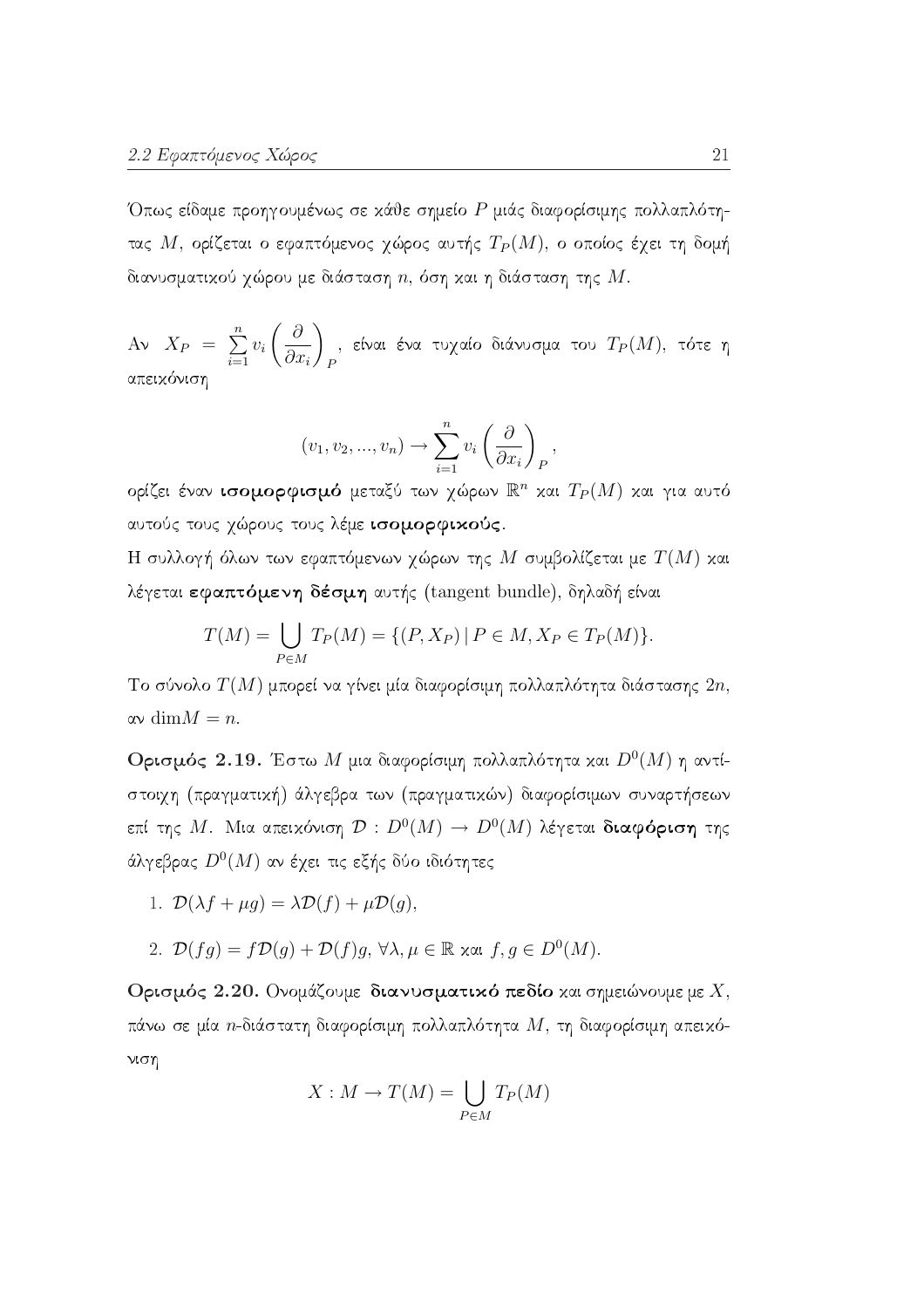η οποία σε κάθε σημείο  $P \in M$  αντιστοιχεί το διάνυσμα  $X_P \in T_P(M)$ .

Ισγύουν οι ακόλουθες ιδιότητες  $\forall$   $f, g \in D^{0}(M)$  και  $X \in D^{1}(M)$ , όπου  $D^1(M)$  είναι το σύνολο των διανυσματικών πεδίων επί της  $M,$ 

- 1.  $X(f + g) = X(f) + X(g)$
- 2.  $X(fq) = X(f)q + fX(q)$ .

Ας θεωρήσουμε τώρα, μία διαφορίσιμη συνάρτηση f χλάσης  $C^r$  ορισμένη σε ένα ανοικτό σύνολο  $U$  μιάς  $n$ -διάστατης πολλαπλότητας  $M$ . Έστω  $P$  τυγαίο σημείο του  $U$  και  $X_P$  τυχαίο διάνυσμα του χώρου  $T_P(M)$ . Θέτουμε

$$
(df)_P(X_P) = X_P[f].
$$

Aποδεικνύεται ότι  $\forall \lambda, \mu \in \mathbb{R}$  και  $\forall X_P, Y_P \in T_P(M)$  ότι,

$$
(df)_P(\lambda X_P + \mu Y_p) = \lambda (df)_P X_P + \mu (df)_P Y_P
$$

οπότε το  $(df)_P$  είναι μία γραμμική απεικόνιση του  $T_P(M)$  στο  $\mathbb R$  δηλαδή,

$$
(df)_P: T_P(M) \to \mathbb{R},
$$

επομένως το  $(df)_P$  είναι στοιχείο του δυϊκού χώρου του  $T_P(M)$  δηλαδή,

$$
(df)_P \in T_P^*(M).
$$

Ο χώρος αυτός είναι ισομορφικός με τον  $T_P(M)$ . Αυτή η γραμμική απεικόνιση λέγεται διαφορικό της  $f$  στο σημείο P και ο γώρος  $T^*_P(M)$  λέγεται συνεφαπτόμενος χώρος της  $M$  στο σημείο  $P$ .

Έστω Μ μια διαφορίσιμη πολλαπλότητα διάστασης  $n$  και  $P$  τυχαίο σημείο της. Από τον εφαπτόμενο χώρο  $T_P(M)$  παίρνουμε τον δυϊκό του  $T_P^*(M)$ , δηλαδή τον συνεφαπτόμενο χώρο της  $M$  στο σημείο  $P$ .

Η συλλογή όλων των συνεφαπτόμενων χώρων της Μ συμβολίζεται με  $T^*(M)$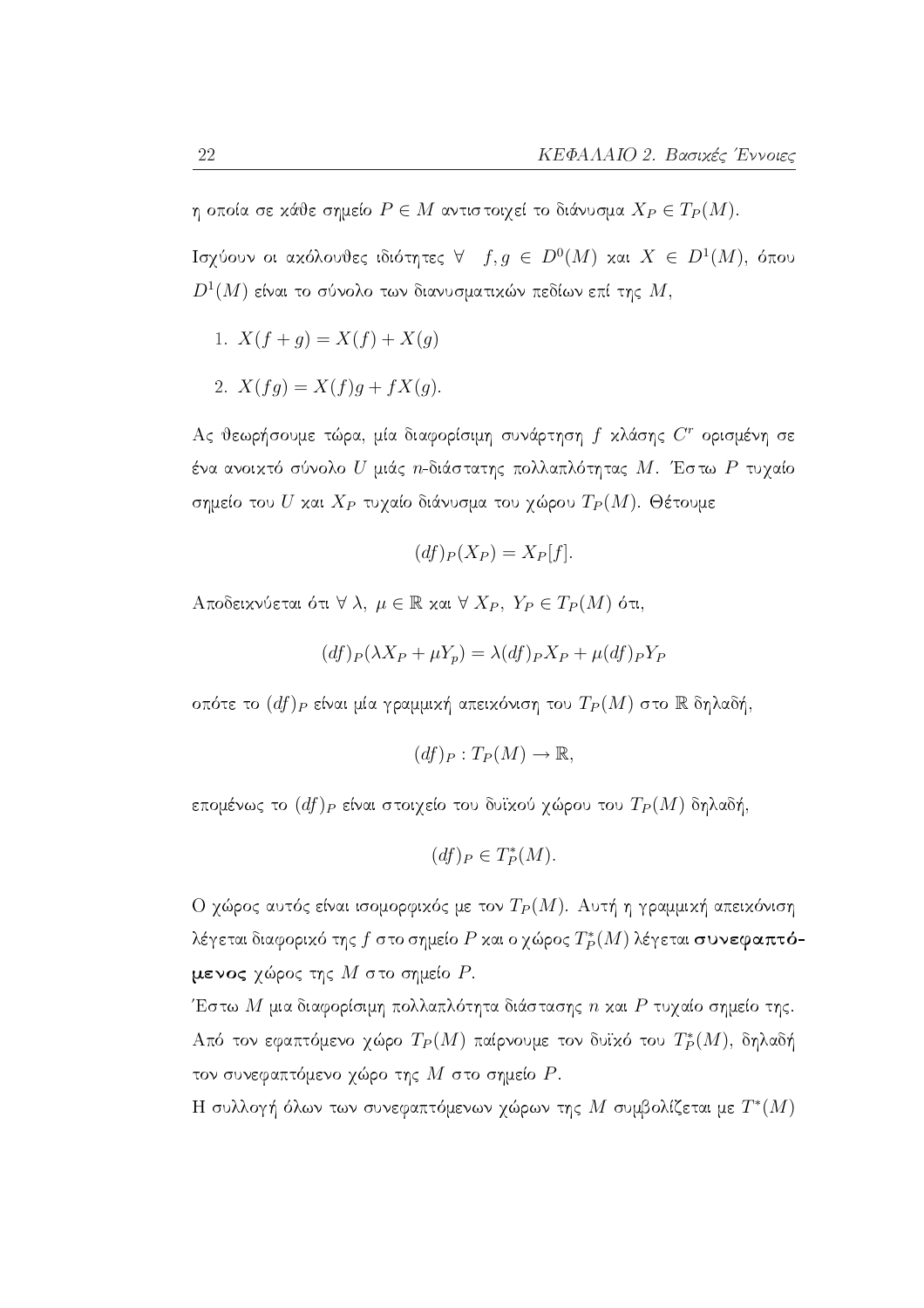και λέγεται συνεφαπτόμενη δέσμη της  $M$  (cotangent bundle), δηλαδή είναι

$$
T^*(M) = \bigcup_{P \in M} T_P^*(M).
$$

Ορισμός 2.21. Διαφορική μορφή ω πρώτης τάξης (ή διαφορική 1μορφή) πάνω στη διαφορίσιμη πολλαπλότητα  $M$ , λέγεται η απεικόνιση

$$
\omega: M \to \bigcup_{P \in M} T^*_P(M)
$$

η οποία σε κάθε σημείο  $P \in M$ , αντιστοιχεί το συνεφαπτόμενο διάνυσμα  $\omega(P)$  $(\eta \omega_P)$  του συνεφαπτόμενου χώρου  $T_P^*(M)$ , δηλαδή  $\omega(P) \in T_P^*(M)$ .

Από τον ορισμό (2.21), συμπεραίνουμε πως για κάθε  $P \in M$  η αντίστοιχη διαφορική 1-μορφή είναι μία γραμμική μορφή πάνω στον  $T_P(M)$ , δηλαδή

$$
\omega(P):T_P(M)\to\mathbb{R}
$$

Με άλλα λόγια, αν  $D^1(M)$  είναι το σύνολο των διανυσματικών πεδίων επί της Μ και  $D_1(M)$  το δυϊκό του σύνολο, τότε ως διαφορικές 1-μορφές ορίζονται τα στοιχεία του  $D_1(M)$ , όπου

$$
D_1(M)=\{\omega|\,\omega:D^1(M)\rightarrow D^0(M),\,\omega:D^0-\gamma\text{ραμμιχή απειχόνιση}\}.
$$

Από τα παραπάνω λοιπόν συνεπάγεται ότι, το διαφορικό  $(df)_P$  της συνάρτησης  $f \in D^0(M)$  είναι μία διαφορική μορφή πρώτης τάξης.

Επίσης, αφού το  $\omega(P) \in T_P^*(M)$  θα είναι γραμμικός συνδυασμός των διανυσμάτων  $\{dx_i\}_P$  της βάσης. Θα είναι λοιπόν,

$$
\omega(P) = f_i(P)(dx_i)_P.
$$

Αν οι συναρτήσεις  $f_i$  είναι διαφορίσιμες κλάσης  $C^r$ , τότε και η διαφορική 1μορφή  $\omega$ , λέγεται διαφορίσιμη κλάσης  $C^r$ .

Υπενθυμίζεται ότι οι γραμμικές απεικονίσεις (διανύσματα)  $\{dx_i\}_P \quad i=1,2,...,n$ αποτελούν βάση του  $T_P^*(M)$  και λέγεται **δυϊκή** βάση, της βάσης  $\left\{\frac{\partial}{\partial x_i}\right\}$ , του εφαπτόμενου χώρου  $T_P(M)$ .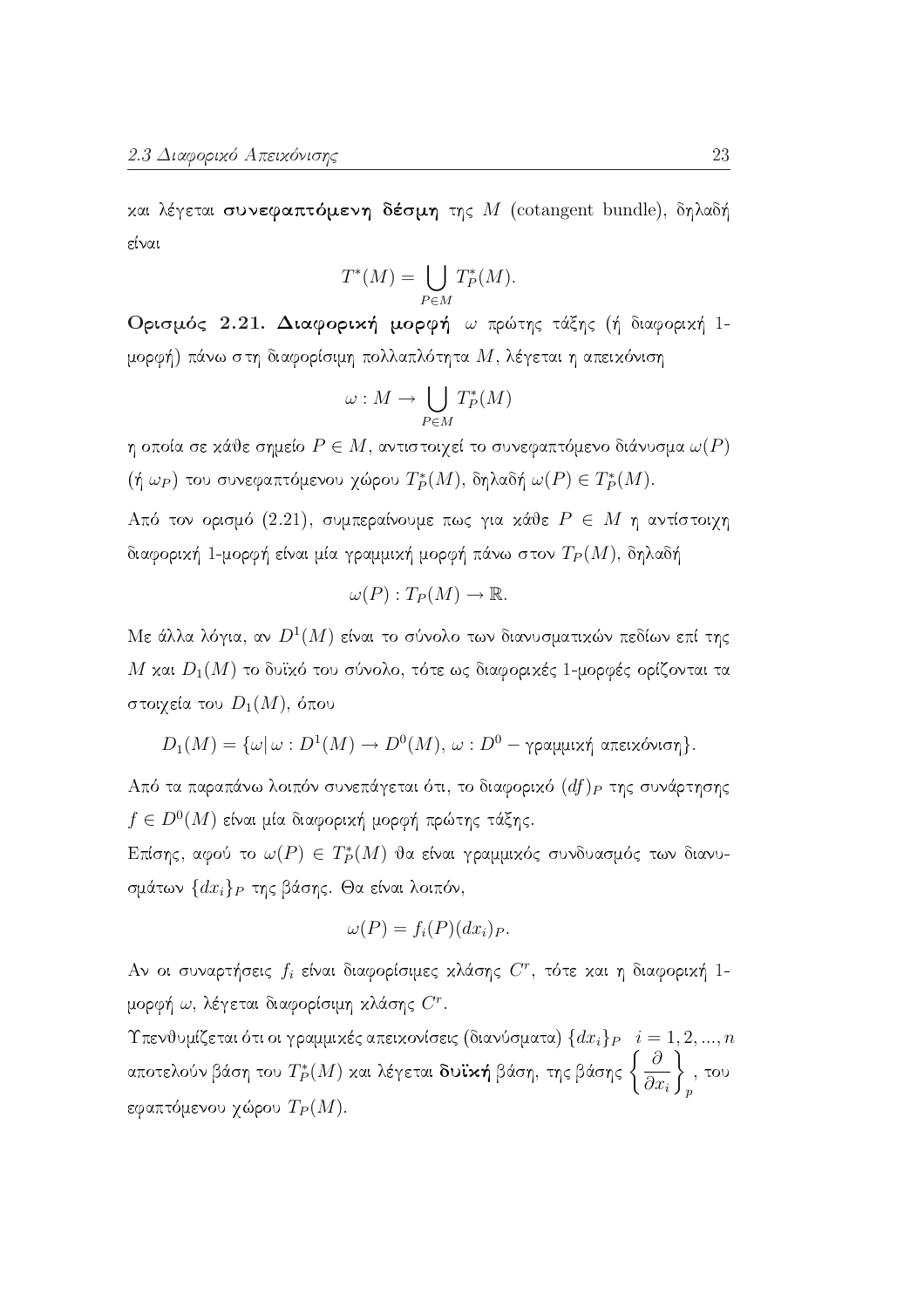#### Διαφορικό Απεικόνισης μεταξύ Πολλαπλοτήτων 2.3

Οι πολλαπλότητες που θα θεωρήσουμε στην παράγραφο αυτή θεωρούνται ότι είναι διαφορίσιμες κλάσης  $C^{\infty}$ .

Ας θεωρήσουμε λοιπόν τις διαφορίσιμες πολλαπλότητες  $M$  και  $N$  διαστάσεων  $m$  και  $n$  αντίστοιχα και έστω

$$
f: M \to N
$$

μία διαφορίσιμη απειχόνιση αυτών. Έστω Ρ ένα τυχαίο σημείο της Μ χαι  $T_P(M)$ ,  $T_{f(P)}(N)$  οι αντίστοιχοι εφαπτόμενοι χώροι των Μ και Ν.

Ορισμός 2.22. Διαφορικό της απεικόνισης  $f: M \to N$  στό σημείο  $P \in$ Μ, λέγεται η γραμμική απεικόνιση

$$
f_{\ast_P}:T_P(M)\to T_{f(P)}(N)
$$

με τιμή

$$
(f_{\ast_P}X_P)(\phi) = X_P(\phi \circ f),
$$

όπου  $\phi \in D^{\infty}(N, f(P))$ . Η  $f_{*P}$  συμβολίζεται επίσης και με  $(df)_{P}$ .

Ορισμός 2.23. Η απεικόνιση  $f: M \to N$  λέγεται κανονική στο σημείο  $P \in M$  av,

- 1. Η  $f$  είναι διαφορίσιμη στο σημείο  $P \in M$  και
- 2. Η  $f_{\ast P}$  είναι αμφιμονότιμη απειχόνιση, του  $T_P(M)$  στον  $T_{f(P)}(N)$ .

Έστω τα διανυσματικά πεδία  $X, Y \in D^1(M)$ . Ορίζουμε το διανυσματικό πεδίο

$$
[ , ]: D1(M) \times D1(M) \to D1(M)
$$

ως εξής

$$
[ , ] : (X,Y) \mapsto [X,Y] = XY - YX
$$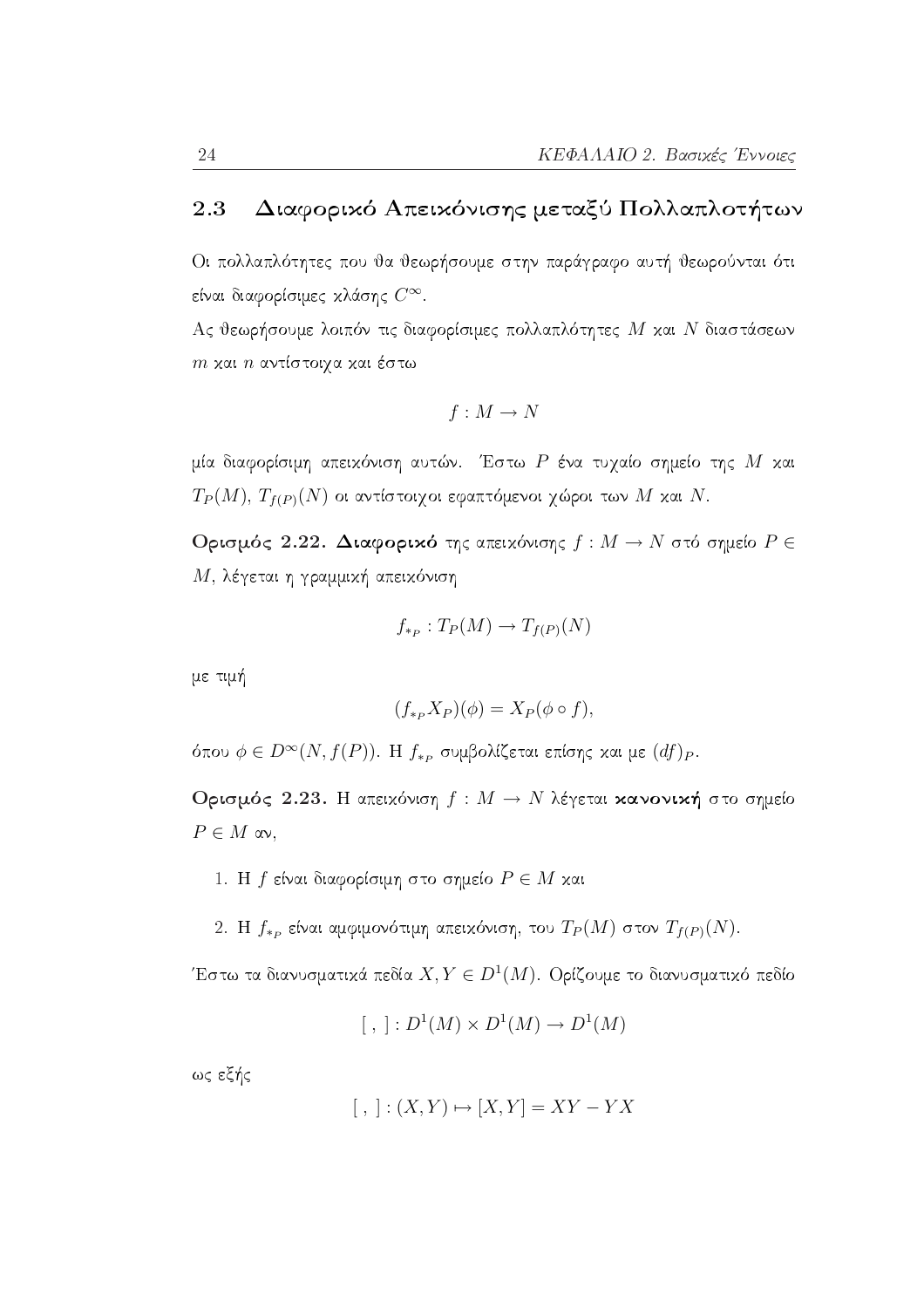και στη συνέχεια ορίζουμε την απεικόνιση

$$
[X,Y]: D^0(M) \to D^0(M)
$$

με τιμή

$$
[X,Y] : f \to [X,Y](f) = X(Y(f)) - Y(X(f)), \ \forall f \in D^{0}(M).
$$

Το διανυσματικό πεδίο  $[X, Y]$  λέγεται παρένθεση του Lie (Lie bracket) των διανυσματικών πεδίων  $X, Y$  και ικανοποιεί τις ακόλουθες ιδιότητες.

- 1. Είναι αντισυμμετρική  $[X, Y] = -[Y, X]$
- 2. Είναι γραμμική πάνω στο σύνολο των διαφορισίμων συναρτήσεων
- 3.  $[X, Y](fg) = f([X, Y](g)) + ([X, Y](f))g$  (xavóvaς Leibniz)
- 4. Είναι διγραμμική

$$
[\lambda_1 X_1 + \lambda_2 X_2, Y] = \lambda_1 [X_1, Y] + \lambda_2 [X_2, Y]
$$

$$
[X, \lambda_1 Y_1 + \lambda_2 Y_2] = \lambda_1 [X, Y_1] + \lambda_2 [X, Y_2]
$$

 $\forall X, Y, X_1, X_2, Y_1, Y_2 \in D^1(M).$ 

- 5.  $[X,[Y,Z]] + [Y,[Z,X]] + [Z,[X,Y]] = 0 \ \forall X,Y,Z \in D^1(M)$ (Ταυτότητα Jacobi).
- 6.  $[fX, qY] = fg[X, Y] + f[X(g)]Y g[Y(f)]X \quad \forall f, g \in D^{0}(M).$

### Υποπολλαπλότητες και Συνογές. 2.4 Πολλαπλότητες Riemann

Ενδιαφέρον παρουσιάζουν οι πολλαπλότητες, που ως σύνολα είναι υποσύνολα της πολλαπλότητας  $\mathbb{R}^3$  (ή  $\mathbb{R}^n$ ), όπως για παράδειγμα η σφαίρα  $S^2$  (ή  $S^{n-1}$ ) και ο τόρος  $T^2$  (ή  $T^{n-1}$ ).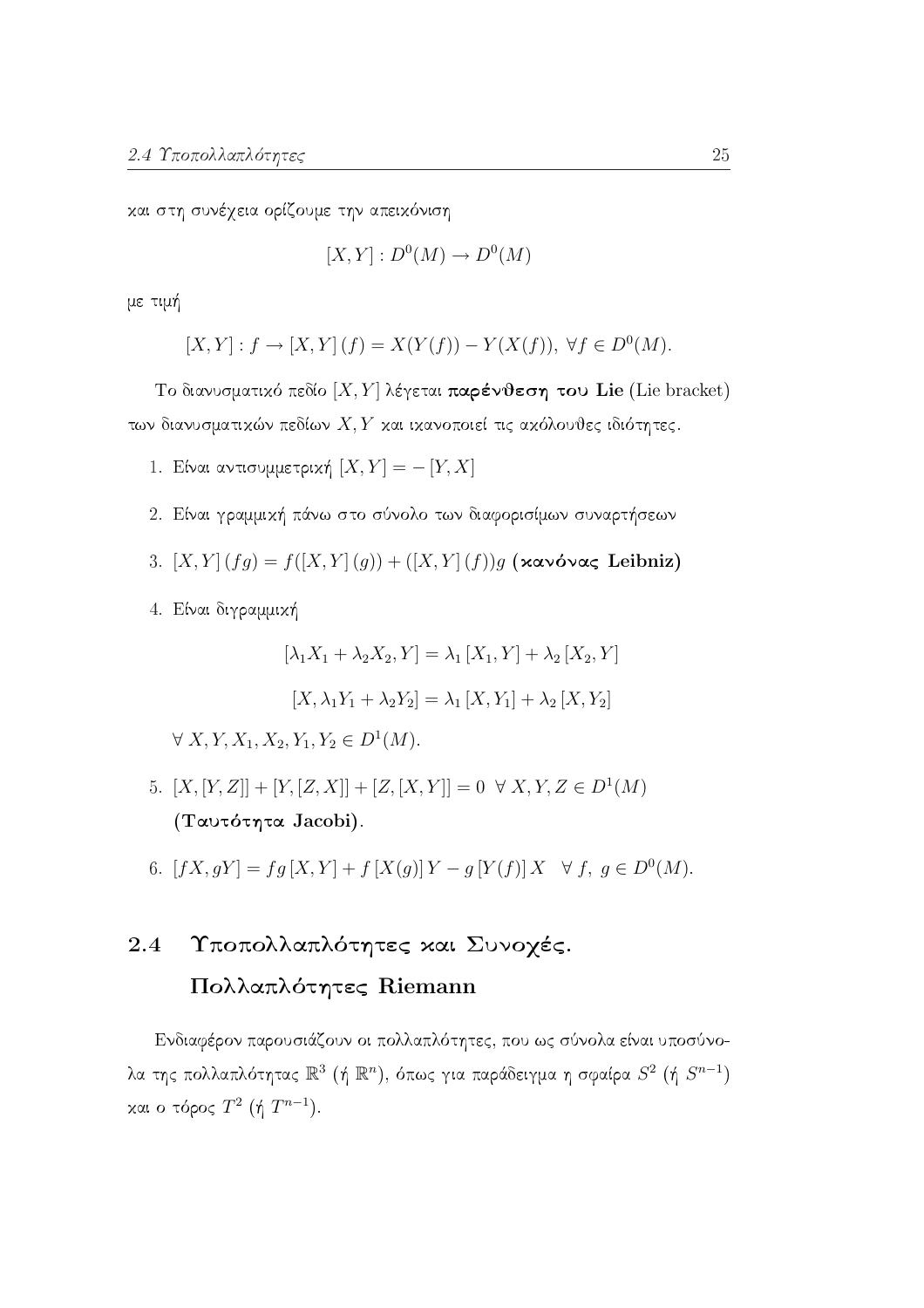Ιδιαίτερο ενδιαφέρον σε αυτή την περίπτωση, παρουσιάζουν οι υποπολλαπλότητες με διάσταση ένα (καμπύλες) και εκείνες με διάσταση  $n-1$  (υπερεπιφάνειες) ή επιφάνειες όταν  $n=3$ .

Ορισμός 2.24. Μία διαφορίσιμη απεικόνιση  $f$  της πολλαπλότητας  $M^m$  στην πολλαπλότητα  $N^n$   $(m \leq n)$  λέγεται εμβύθιση (ή εμβάπτιση) της  $M^m$  στην  $N^n$  αν και μόνο αν η απεικόνιση  $f_{*p}$  για κάθε  $P \in M^m$  είναι αμφιμονότιμη  $\text{(rank} f_{\ast P} = m$ ).

Στην περίπτωση αυτή, λέμε ότι η πολλαπλότητα  $M^m$  είναι εμβυθισμένη μέσα στην πολλαπλότητα  $N^n$  διαμέσου της  $f, \, \acute{\eta}$  ότι η  $M^m$  είναι μία βυθισμένη υποπολλαπλότητα της  $N^n$ , ή απλά μία υποπολλαπλότητα της  $N^n$ .

**Ορισμός 2.25.** Όταν μία εμβύθιση  $f: M^m \to N^n$  είναι αμφιμονότιμη, τότε η  $f$  λέγεται εμφύτευση της  $M^m$  στην  $N^n$ , όπου η  $M^m$  θεωρείται συμπαγής. Στην περίπτωση αυτή λέμε ότι η πολλαπλότητα  $M^m$  είναι εμφυτευμένη μέσα στην  $N^n$  δια μέσου της  $f$ , ή ότι η  $M^m$  είναι μία εμφυτευμένη υποπολλαπλότητα της  $N^n$ .

Παρατήρηση 2.26. Ένα ανοικτό υποσύνολο Μ μιας πολλαπλότητας Ν είναι και αυτό πολλαπλότητα, την πολλαπλότητα αυτή τη λέμε ανοικτή υποπολλαπλότητα της  $N$ .

Θεώρημα 2.27. Θεωρούμε τη διαφορίσιμη απεικόνιση  $f : M \to N$  όπου  $\dim M = \dim N = \kappa$ . Av  $\eta$  atteikóvion  $f_{\ast p} : T_P(M) \to T_{f(P)}(N)$  eívai aμφιμονότιμη (rankf<sub>\*p</sub> = κ), τότε υπάρχει aνοικτή περιοχή  $U \subseteq M$  με  $P \in U$ , έτσι ώστε ο περιορισμός της  $f|U$  να είναι μία αμφιδιαφόριση του  $U$  πάνω σε μία  $\pi \epsilon \rho \iota \alpha \chi \eta V$  του  $f(P)$ .

Παρατήρηση 2.28. Αν η  $f_{*p}$  είναι 1-1 σε κάθε  $P \in M$  δεν συνεπάγεται ότι η  $f: M \to N$  είναι αμφιδιαφόριση σε ολόκληρη την  $M$ .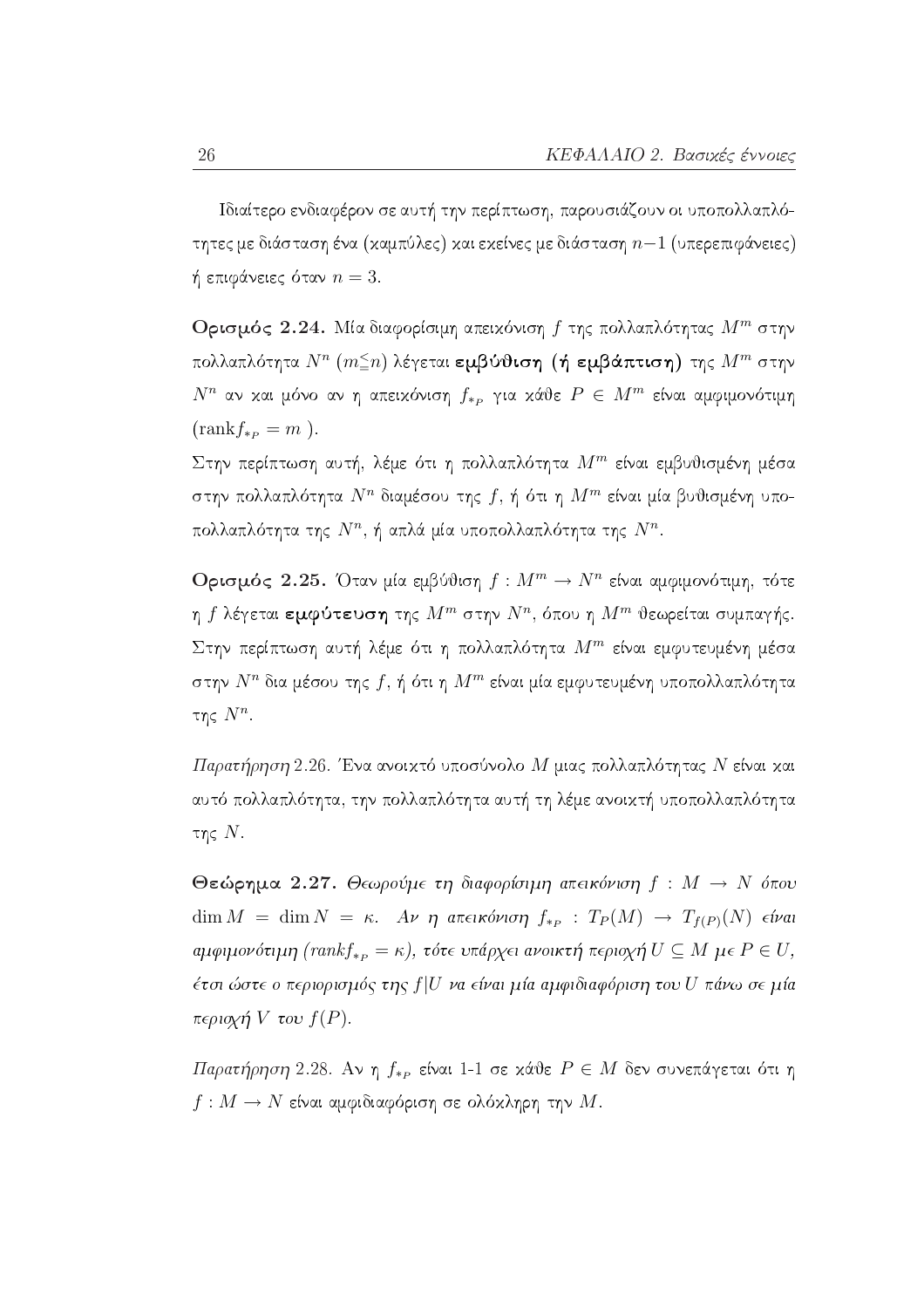Θεώρημα 2.29. Η διαφορίσιμη απεικόνιση  $f : M \to N$  όπου Μ και Ν είναι πολλαπλότητες της ίδιας διάστασης κ είναι αμφιδιαφόριση αν και μόνο αν είναι εμφύτευση και επί.

Ορισμός 2.30. Η *m*-διάστατη πολλαπλότητα Μ, λέγεται υποπολλαπλότητα της *η*-διάστατης πολλαπλότητας  $N$  ( $m \leq n$ ) όταν

- 1.  $M \subseteq N$  (ως σύνολα)
- 2. Η ταυτοτική απεικόνιση  $i : M \to N$  με  $i(P) = P$  είναι μία εμφύτευση της πολλαπλότητας  $M$  στην πολλαπλότητα  $N$ .

Aν dim  $N - \dim M = 1$ , τότε η Μ λέγεται υπερεπιφάνεια της N.

Στον ορισμό αυτό, υπονοούμε ότι η Μ ως τοπολογικός χώρος έχει τη σχετική τοπολογία της Ν.

Παρατήρηση 2.31. Κάθε m-διάστατη πολλαπλότητα Μ εμφυτεύεται στην πολλαπλότητα  $\mathbb{R}^{2m+1}$ .

Έστω Μ μία  $m$ -διάστατη πολλαπλότητα,  $D^1(M)$  ο διανυσματικός γώρος των διανυσματικών πεδίων πάνω στην Μ και  $D^0(M)$  η άλγεβρα των διαφορισίμων συναρτήσεων πάνω στην  $M.$ 

Ορισμός 2.32. Γραμμική Συνοχή (ή Σύνδεση) πάνω στην Μλέγεται μια απεικόνιση που θα την συμβολίζουμε με  $\nabla$ , όπου

$$
\nabla: D^1(M) \times D^1(M) \to D^1(M)
$$

$$
\nabla : (X, Y) \mapsto \nabla(X, Y) = \nabla_X Y,
$$

που ικανοποιεί τις ακόλουθες ιδιότητες:

1.  $\nabla_{X+Y}Z = \nabla_XZ + \nabla_YZ$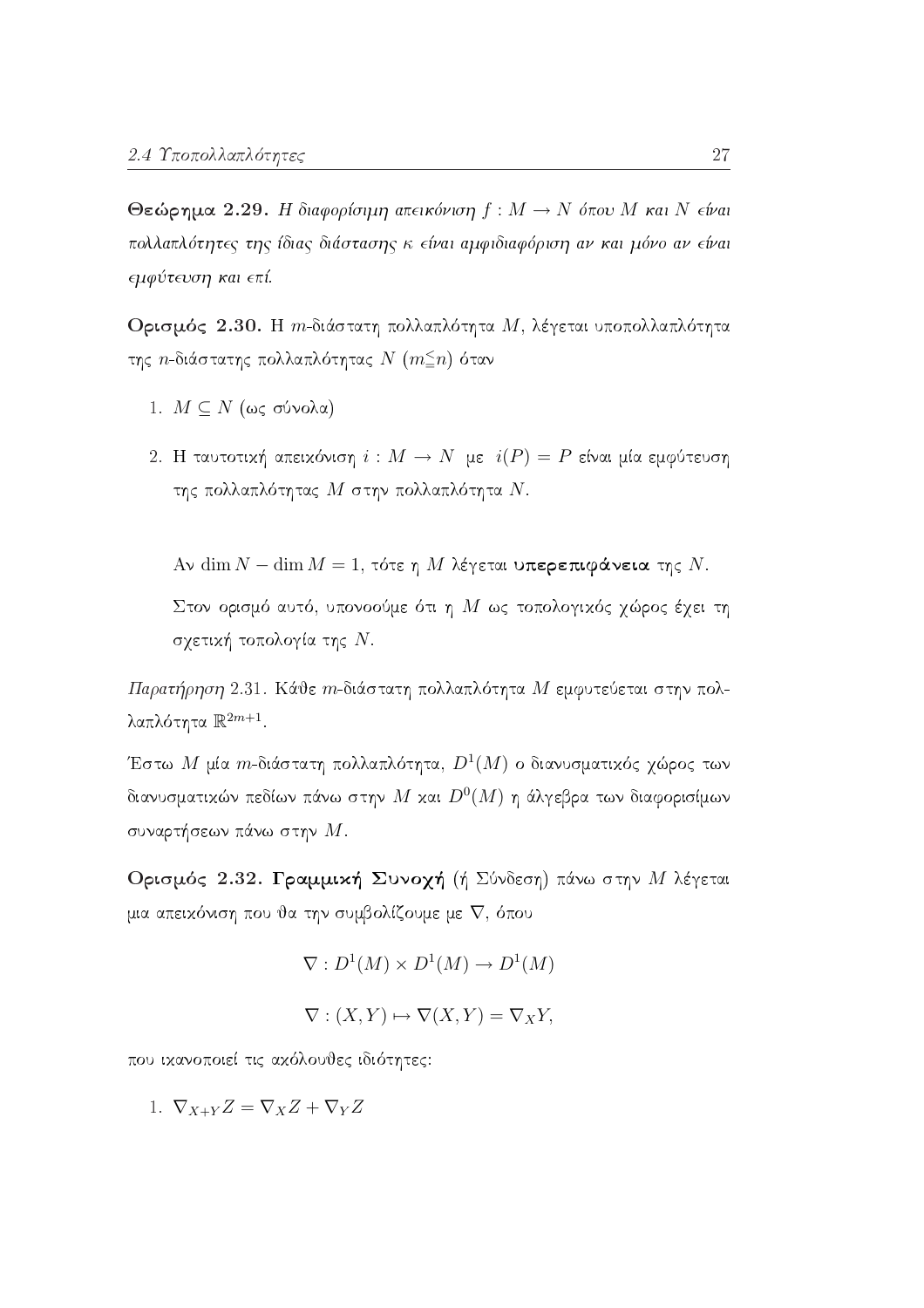- 2.  $\nabla_{fX}Y = f\nabla_XY$
- 3.  $\nabla_X(Y+Z) = \nabla_X Y + \nabla_X Z$
- 4.  $\nabla_X(fY) = (Xf)Y + f\nabla_X Y$
- 5.  $\nabla_X(\alpha Y + \beta Z) = \alpha \nabla_X Y + \beta \nabla_X Z$

όπου  $X, Y, Z \in D^1(M)$  και  $f \in D^0(M)$  και  $\alpha, \beta \in \mathbb{R}$ . Ο τελεστής  $\nabla_X$  λέγεται συναλλοίωτη παραγώγιση ως προς Χ, ενώ το διανυσματικό πεδίο  $\nabla_X Y$ λέγεται συναλλοίωτη παράγωγος του  $Y$  ως προς  $X$  (ως προς τη γραμμική συνοχή  $\nabla$ ).

Η διαφορά των διανυσματικών πεδίων  $\nabla_X Y$  και  $\nabla_Y X$  ορίζει την αγκύλη του Lie:

$$
\nabla_X Y - \nabla_Y X = [X, Y].
$$

Το τανυστικό πεδίο  $T$  με τιμή

$$
T(X, Y) = \nabla_X Y - \nabla_Y X - [X, Y]
$$

λέγεται τανυστικό πεδίο στρέψης της γραμμικής συνοχής  $\nabla$ .

Παρατήρηση 2.33. Έστω Μ μία πολλαπλότητα εφοδιασμένη με μία γραμμική συνοχή  $X \mapsto \nabla_X$  και έστω  $U$  μία ανοικτή υποπολλαπλότητα της  $M$ . Έστω  $X, Y \in D^1(M)$  με  $X = 0$  ή  $Y = 0$ . Τότε  $\nabla_X Y = 0$ .

Έστω  $(U, \phi)$  ένας γάρτης μιας *m*-διάστατης πολλαπλότητας  $M$ ,  $\nabla$  μία γραμμική συνοχή πάνω στην  $M$  και  $\left\{\frac{\partial}{\partial x_i}\right\}$  τα βασικά διανυσματικά πεδία του  $U.$ 

Ορισμός 2.34. Σύμβολα του Christoffel της συνοχής  $\nabla$  πάνω στο  $U$ , λέγονται οι  $m^3$  συναρτήσεις  $\Gamma_{ij}^k$  που ορίζονται μονοσήμαντα από τη σχέση

$$
\nabla \left(\frac{\partial}{\partial x_i}\right) \left(\frac{\partial}{\partial x_j}\right) = \sum_{k=1}^m \Gamma_{ij}^k \left(\frac{\partial}{\partial x_k}\right).
$$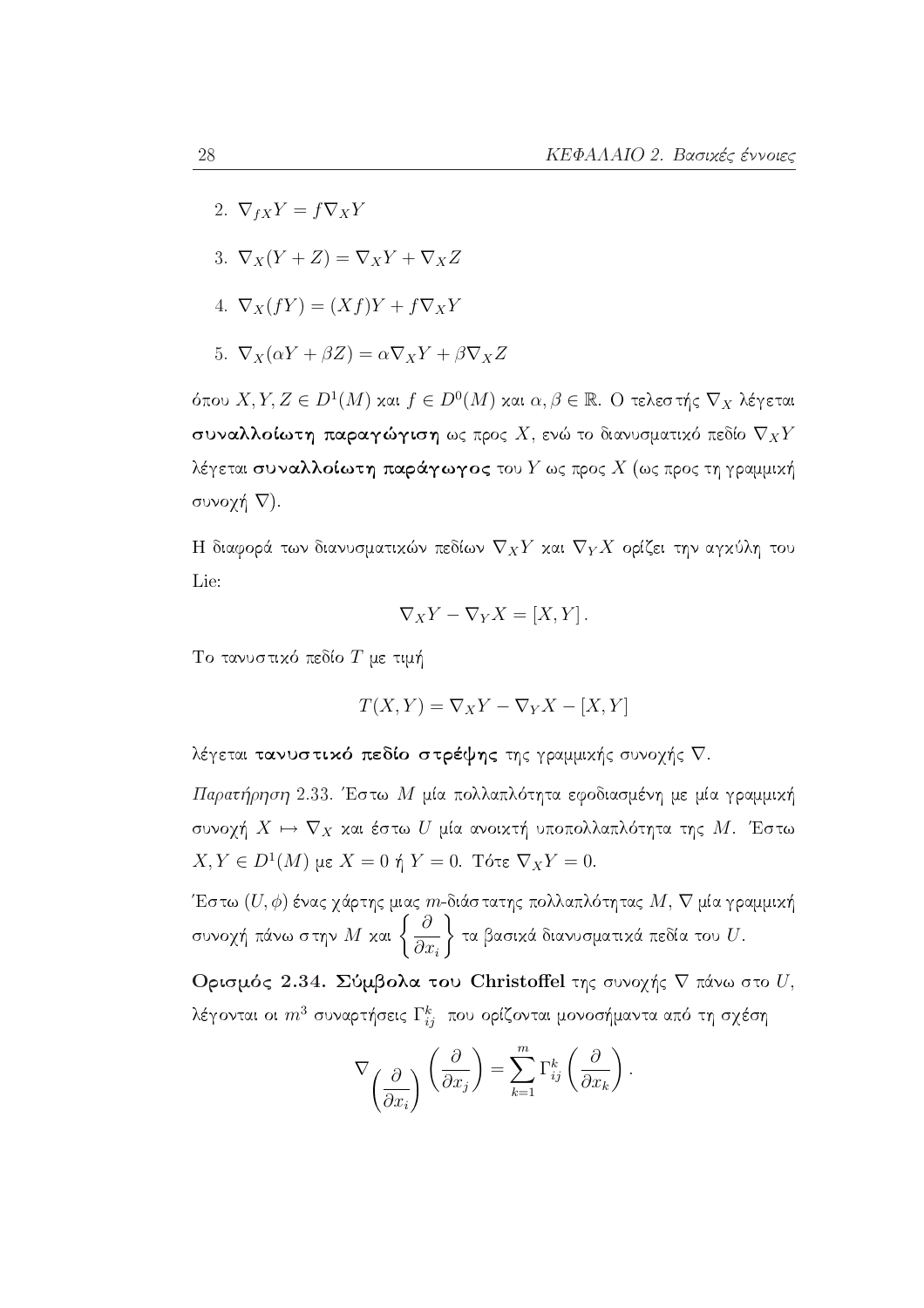Ορισμός 2.35. Αν ω είναι μία 1-μορφή τότε,  $\nabla_X \omega$  είναι μία 1-μορφή, της οποίας η τιμή πάνω σε τυχαίο διανυσματικό πεδίο Υ, δίνεται από τη σχέση

$$
(\nabla_X \omega)(Y) = \nabla_X (\omega(Y)) - \omega (\nabla_X Y).
$$

Ορισμός 2.36. Μετρική Riemann πάνω σε μία πολλαπλότητα Μ, είναι ένα συναλλοίωτο τανυστικό πεδίο τύπου  $(0,2)$ , τέτοιο ώστε σε κάθε σημείο  $P \in M$  αντιστοιγεί την απειχόνιση  $q_P: T_P(M) \times T_P(M) \to \mathbb{R}$ , με τις αχόλουθες ιδιότητες:

- 1.  $g_P(X_P + Y_P, Z_P) = g_P(X_P, Z_P) + g_P(Y_P, Z_P)$  xat  $g_P(\lambda X_P, Y_P) = \lambda g_P(X_P, Y_P)$
- 2.  $q_P(X_P, Y_P) = q_P(Y_P, X_P)$
- 3. g<sub>P</sub>(X<sub>P</sub>, X<sub>P</sub>)<sup>2</sup>0 με g<sub>P</sub>(X<sub>P</sub>, X<sub>P</sub>) = 0 αν και μόνο αν X<sub>P</sub> = 0.

Οι συνθήχες (1) χαι (2), ισχύουν χαι με την εξής μορφή  $g_P(X_P, Y_P + Z_P) = g_P(X_P, Y_P) + g_P(X_P, Z_P)$ χαι

$$
g_P(X_P, \lambda Y_P) = \lambda g_P(X_P, Y_P)
$$

Παρατήρηση 2.37. Παρατηρούμε ότι η  $g_P$ , είναι ένα εσωτερικό γινόμενο στον χώρο  $T_P(M)$ , αφού είναι μία απεικόνιση συμμετρική (από την 2), διγραμμική (από την 1) και θετικά ορισμένη.

Αν g, είναι μία μετρική Riemann πάνω σε μία πολλαπλότητα και  $X, Y$  είναι δύο διανυσματικά πεδία τότε,  $g(X, Y)$  είναι μία πραγματική συνάρτηση πάνω στην Μ, με τιμή  $g_P(X_P, Y_P)$  στο τυχαίο σημείο  $P \in M$ .

Κάθε παρασυμπαγής πολλαπλότητα, δέχεται μία μετρική Riemann. Επίσης τονίζουμε, ότι στη Διαφορική Γεωμετρία ο όρος μετρική, δεν αναφέρεται στη συνάρτηση απόστασης, αλλά χύρια σε εσωτερικό γινόμενο.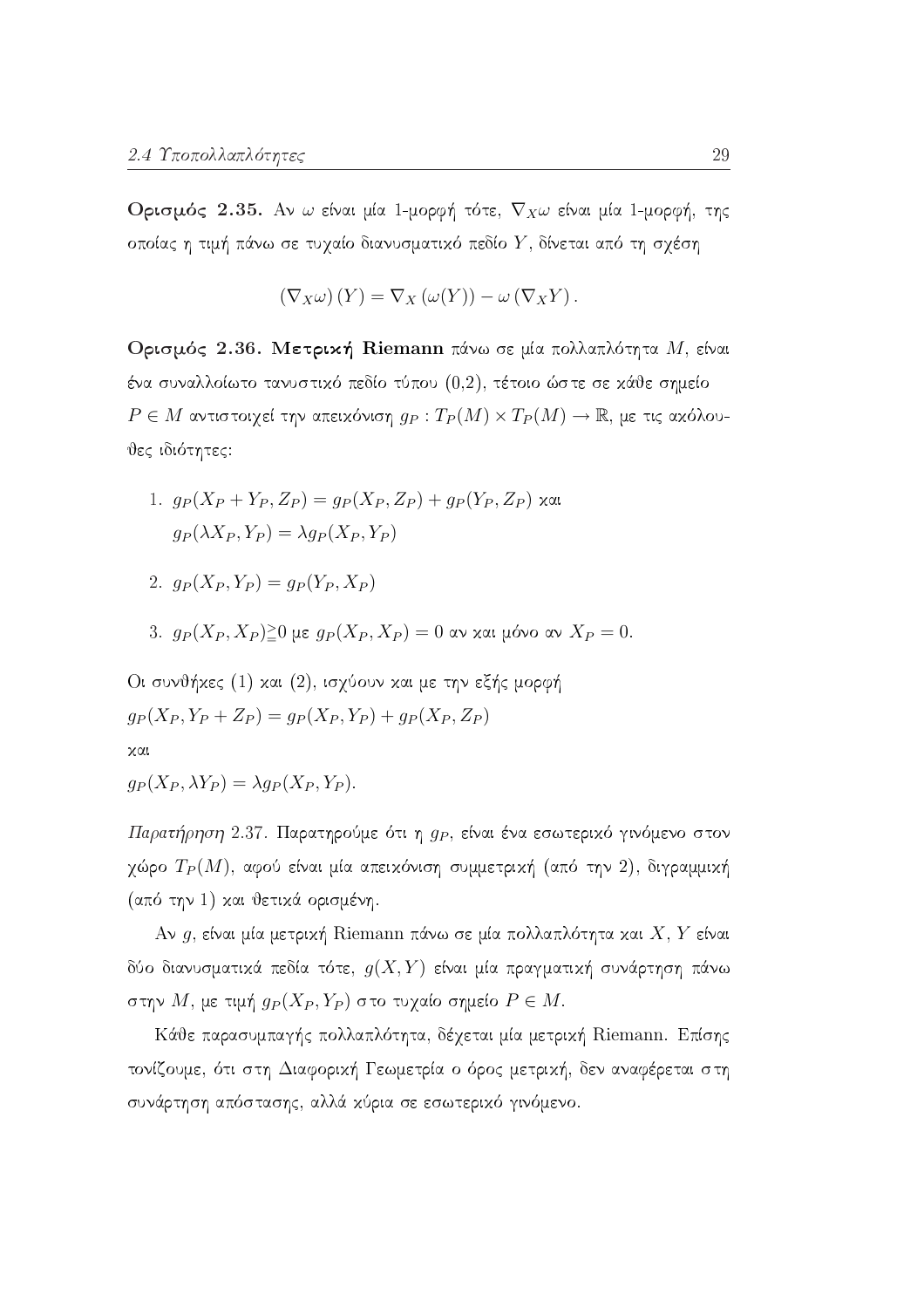Παρατήρηση 2.38. Κάθε πολλαπλότητα Μ, εφοδιασμένη με μία μετρική Riemann g, η οποία μερικές φορές συμβολίζεται και με  $\lt$ ,  $>$ , λέγεται πολλαπλότητα Riemann.

Παρατήρηση 2.39. Αν  $(U, \phi)$  είναι ένας χάρτης μιας πολλαπλότητας Riemann  $(M,g),$ τότε ορίζονται οι $n^2$ πραγματικές συναρτήσεις  $g_{ij},$ έτσι ώστε

$$
g_{ij}(P) = g_P\left(\left(\frac{\partial}{\partial x_i}\right)_P, \left(\frac{\partial}{\partial x_j}\right)_P\right), P \in U, \quad 1 \le i, j \le n
$$

Παρατήρηση 2.40. Έστω Μ μία υποπολλαπλότητα της πολλαπλότητας Riemann  $(N, g^N)$ , έτσι ώστε ο  $T_P(M)$  να ταυτίζεται με κάποιον υπόγωρο του  $T_P(N)$ .

 $A \vee X_P, Y_P \in T_P(M) \subset T_P(N)$ , τότε ο αριθμός  $g_P^N(X_P, Y_P)$  έγει έννοια και επιπλέον ορίζουμε,

$$
g_P^M(X_P, Y_P) = g_P^N(X_P, Y_P).
$$

Η μετρική Riemann  $g_P^M$  που ορίζεται με αυτό τον τρόπο, λέγεται μετρική Riemann, που εισάγεται από την  $g^N$ .

Ορισμός 2.41. Συνοχή Riemann πάνω σε μία πολλαπλότητα Riemann  $(M, g)$  λέγεται η απεικόνιση  $\nabla$ , που ικανοποιεί τις ακόλουθες ιδιότητες:

- 1.  $\nabla_X Y \nabla_Y X = [X, Y]$ , δηλαδή η  $\nabla$  είναι συμμετρική (ή  $T = 0$ ) και
- 2.  $Xg(Y, Z) = g(\nabla_X Y, Z) + g(Y, \nabla_X Z)$  όπου X, Y και Z είναι τυχαία διανυσματικά πεδία πάνω στην  $M.$

Ορισμός 2.42. Τανυστικό πεδίο καμπυλότητας της συνογής  $\nabla$  λέγεται το αντισυμμετρικό τανυστικό πεδίο  $R$  τύπου  $(1,3)$  με τιμή

$$
R(X,Y)Z = \nabla_X \nabla_Y Z - \nabla_Y \nabla_X Z - \nabla_{[X,Y]} Z,
$$

όπου [, ] είναι η παρένθεση του Lie.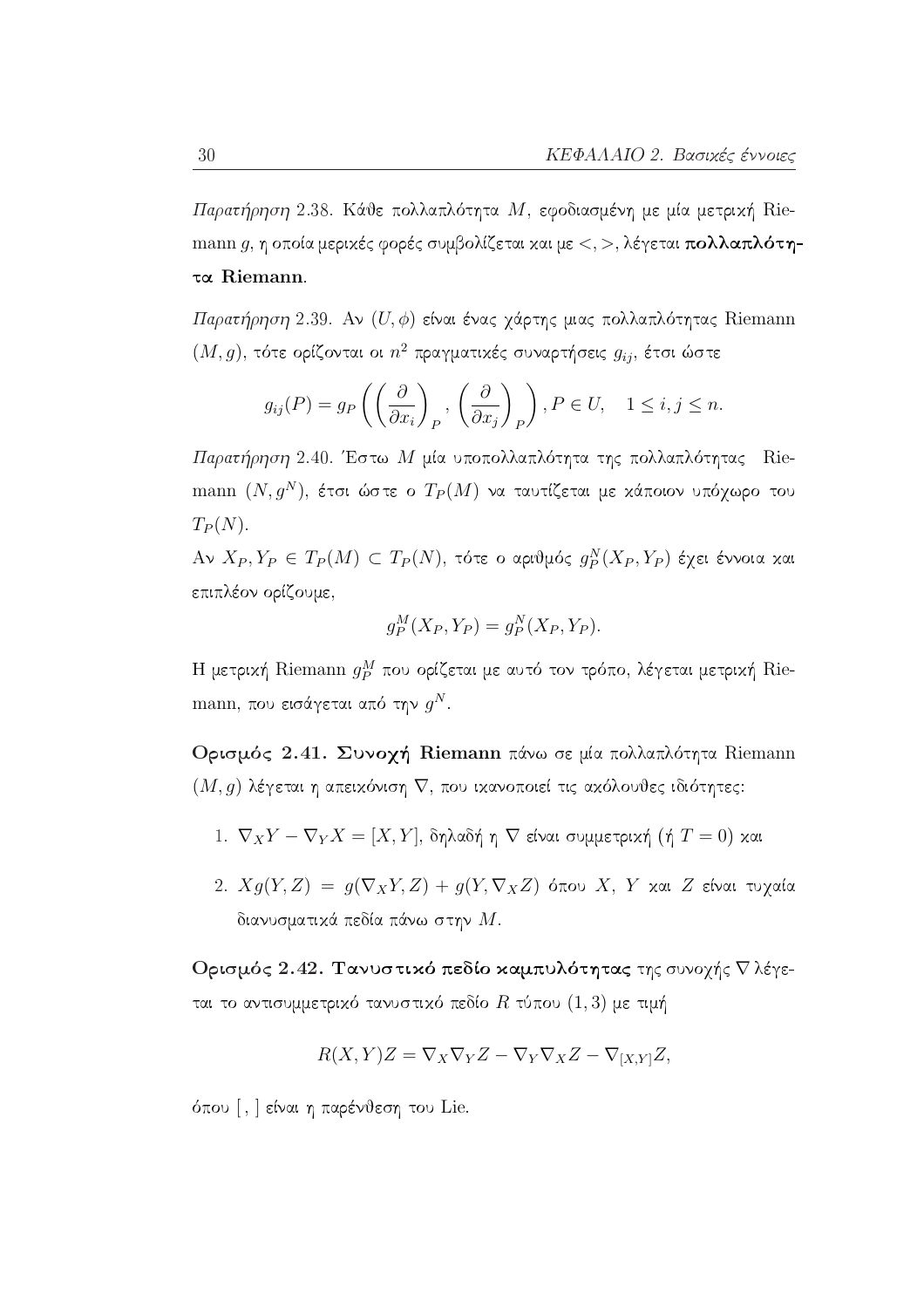Αν θεωρήσουμε ότι η Μ, είναι μία πολλαπλότητα Riemann, τότε χρησιμοποιώντας τη μετρική <, >, ορίζουμε μία διαφορίσιμη πολυγραμμική (τετραγραμμική) απεικόνιση  $R(X, Y, Z, W)$  έτσι ώστε

 $R(X, Y, Z, W) =$ .

Η απεικόνιση  $R$ , που ορίζεται από την προηγούμενη σχέση, είναι ένα διαφορίσιμο, συναλλοίωτο τανυστικό πεδίο τύπου (0,4) και λέγεται, συναλλοίωτο τανυστικό πεδίο των Christofell-Riemann όπου,

X, Y, Z, W  $\in D^1(M)$ . Το πεδίο αυτό ικανοποιεί τις ακόλουθες σχέσεις

1. 
$$
R(X, Y, Z, W) = -R(Y, X, Z, W) = -R(X, Y, W, Z) = R(Y, X, W, Z)
$$

2. 
$$
R(X, Y, Z, W) + R(X, Z, W, Y) + R(X, W, Y, Z) = 0.
$$

Η δεύτερη ιδιότητα λέγεται και  $1^n$  ταυτότητα του Bianchi, όπου, X, Y, Z, W  $\in$  $D^1(M).$ 

Σε τοπικές συντεταγμένες το πλήθος των μη μηδενικών συνιστωσών του  $R = \{R_{i j k l}\}\;$ είναι  $\frac{n^2(n^2-1)}{12}$ Έναν ακόμα σπουδαίο τανυστή, που θέλουμε στην προκείμενη περίπτωση να αναφέρουμε, είναι ο συναλλοίωτος συμμετρικός τανυστής δεύτερης τάξης, τύπου  $(0, 2)$ , τον οποίο παίρνουμε από τον τανυστή καμπυλότητας τύπου  $(1, 3)$ , με συστολή των δεικτών. Ειδικότερα ορίζουμε αυτόν τον τανυστή, ο οποίος λέγεται τανυστής του Ricci ως εξής:

$$
Ric(X,Y) = i\chi\text{voc της απεικόνισης } Z \to R(Z,X)Y
$$

του  $T_P(M)$ , όπου X, Y, Z  $\in T_P(M)$  και συμβολίζεται και με  $S(X, Y)$ .

Aν M είναι μία πολλαπλότητα Riemann και  $e_i = \left\{\frac{\partial}{\partial x_i}\right\}$ ,  $i = 1, 2, ..., n$ , μία ορθοκανονική βάση του  $T_P(M)$ , τότε από τον ορισμό της απεικόνισης της συστολής έχουμε:

$$
S(X,Y) = Ric(X,Y) = \sum_{i=1}^{n} \langle R(e_i, X)Y, e_i \rangle = \sum_{i=1}^{n} R(e_i, X, Y, e_i),
$$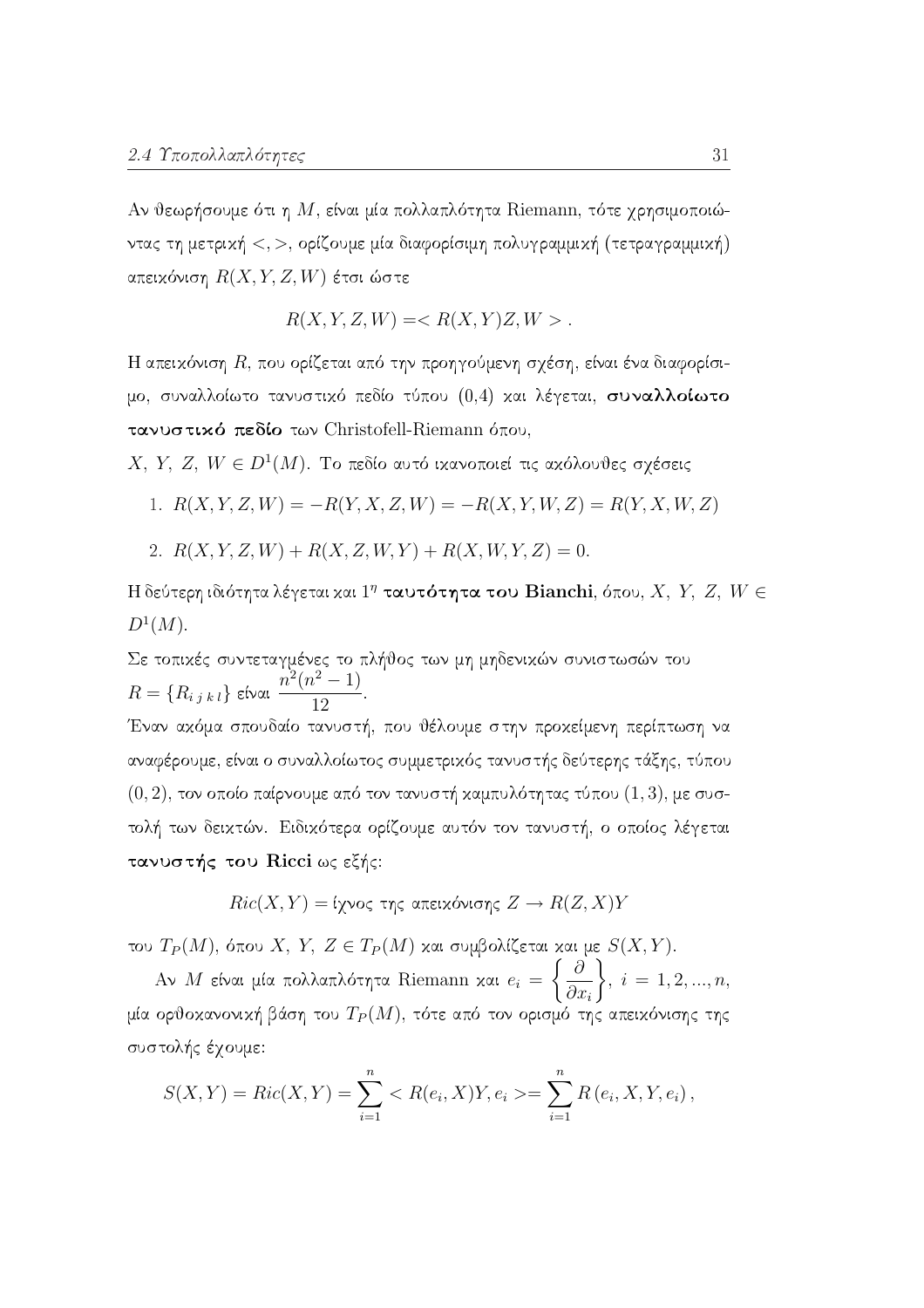$\forall$   $X,$   $Y\in T_{P}(M).$  Το πλήθος των συνιστωσών  $\{S_{ij}\}$ του τανυστή Ricci είναι  $\frac{n(n+1)}{2}$ 

Αν Χ είναι ένα μοναδιαίο διάνυσμα του  $T_P(M)$  τότε, καμπυλότητα Ricci, της πολλαπλότητας  $(M, g)$  ως προς τη διεύθυνση Χ λέγεται η συνάρτηση  $S(X, X)$ , με τιμή

$$
S(X, X) = \sum_{i=1}^{n} g(R(X, e_i)e_i, X).
$$

**Βαθμωτή** καμπυλότητα της Μ, λέγεται η συνάρτηση τ που ορίζεται από τη συστολή των δεικτών του πεδίου Ricci και δύνεται από τη σχέση  $\tau = \sum_{i=1}^{n} S(e_i, e_i) = \sum_{i=1}^{n} g^{ij} S_{ij}.$ 

Ορισμός 2.43. Καμπυλότητα τομής της πολλαπλότητας Riemann (M, g) στο σημείο P και για το επίπεδο  $\pi \subset T_P(M)$ , που ορίζεται από τα διανύσματα  $X, Y \in T_P(M)$  λέγεται ο αριθμός:

$$
K(\pi, P) = \frac{g(R(X, Y)Y, X)}{A(X, Y)} \quad \forall \ X, Y \in T_P(M)
$$

όπου  $A(X, Y)$  είναι η συμμετρική διγραμμική μορφή,

$$
A(X,Y) =   - ^2 \text{ and } A(X,Y) \neq 0.
$$

Αν τα X και Y είναι ορθοκανονικά τότε:

$$
K(\pi, P) = g(R(X, Y)Y, X).
$$

Aν dimM = 2, τότε η  $K(\pi, P)$  γίνεται η καμπυλότητα Gauss της M στο P. Ιδιαίτερο ενδιαφέρον παρουσιάζουν οι πολλαπλότητες με σταθερή καμπυλότητα τομής. Τέτοιες πολλαπλότητες είναι ο  $\mathbb{R}^n$  που έχει  $K(\pi, P) = 0$ , η σφαίρα  $S^n$ που έχει  $K(\pi, P) = 1$  και ο n-διάστατος υπερβολικός χώρος  $\mathbb{H}^n$  που έχει καμπυλότητα τομής  $K(\pi,P) = -1$ . Ο τελευταίος είναι γενίχευση του υπερβολικού επιπέδου του Poincare'.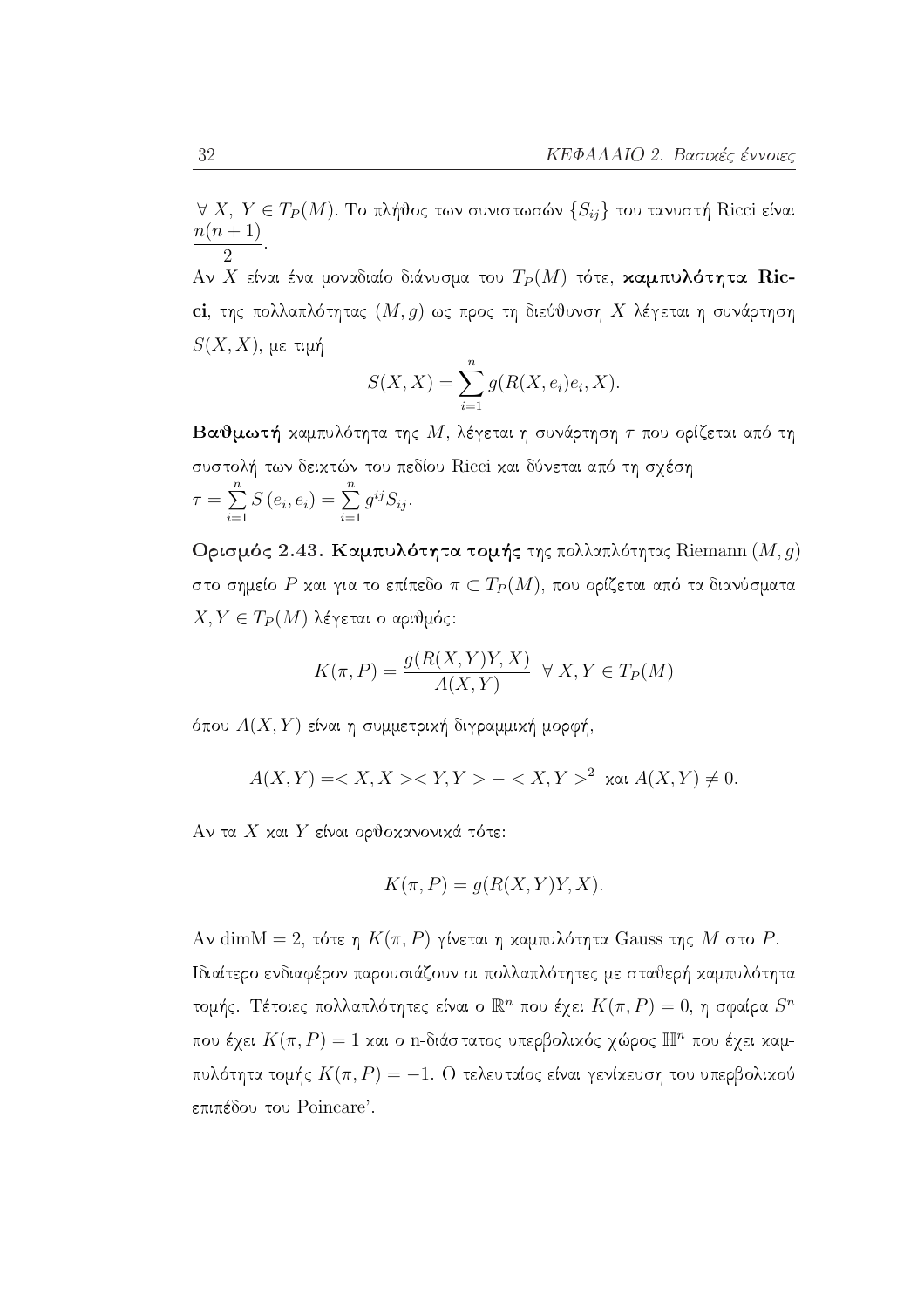Παρατήρηση 2.44. Μία ισομετρία  $f : M \rightarrow M'$ , διατηρεί την καμπυλότητα τομής, δηλαδή, αν Κ και Κ' είναι οι καμπυλότητες τομής των Μ και Μ' αντίστοιχα και  $\pi = \{X, Y\}, \pi' = \{f_*X, f_*Y\}$  είναι 2-διάστατοι υπόχωροι των  $T_P(M)$  και  $T_{f(P)}(M')$  αντίστοιχα, τότε  $K(\pi) = K'(\pi').$ 

Θεώρημα 2.45. Αν (Μ, g) είναι μία πολλαπλότητα Riemann, τότε ορίζεται ακριβώς μία γραμμική συνοχή πάνω στην Μ, που ικανοποιεί τις ακόλουθες συνθήκες:

- 1. Το τανυστικό πεδίο στρέψης T ισούται με το μηδέν ( $T = 0$ ).
- 2. Η παράλληλη μετατόπιση, διατηρεί το εσωτερικό γινόμενο στους εφαπτόμενους χώρους.

Οι δύο προηγούμενες σχέσεις, ισοδύναμα γράφονται ως εξής:

- 1.  $\nabla_X Y \nabla_Y X = [X, Y], \forall X, Y \in D^1(M).$
- 2.  $\nabla_Z(g) = 0$ ,  $Z \in D^1(M)$   $\eta$   $Zg(X,Y) = g(\nabla_Z X, Y) + g(X, \nabla_Z Y)$ .

Ορισμός 2.46. Μία πολλαπλότητα Riemann  $(M, g)$  λέγεται πολλαπλότητα Einstein, αν ο τανυστής Ricci  $S_{ij}$  είναι πολλαπλάσιο του μετρικού τανυστικού πεδίου, δηλαδή

$$
S_{ij} = \frac{\tau}{n} g_{ij},
$$

όπου τ είναι η βαθμωτή (αριθμητική) καμπυλότητα.

Παρατήρηση 2.47. Κάθε 2-διάστατη πολλαπλότητα Riemann είναι πολλαπλότητα Einstein.

### Ψευδο-Ευχλείδειοι Διανυσματικοί Χώροι 2.5

Ορισμός 2.48. Έστω V ένας n-διάστατος πραγματικός διανυσματικός χώρος και  $g: V \times V \to \mathbb{R}$  μία απεικόνιση που να ικανοποιεί τις ακόλουθες ιδιότητες: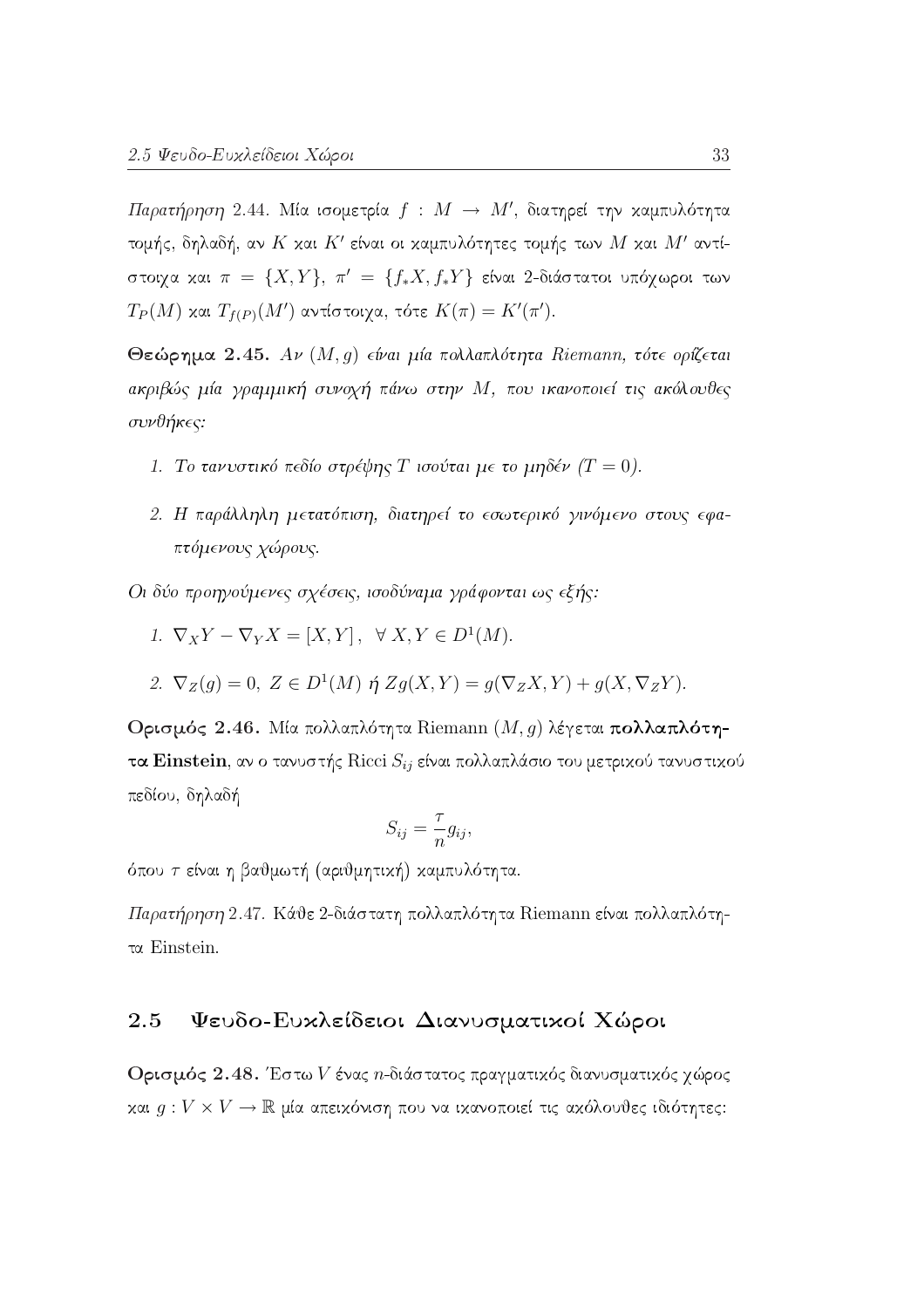1. Να είναι διγραμμική, δηλαδή

$$
g(\lambda u + \mu v, w) = \lambda g(u, w) + \mu g(v, w), \ \forall \lambda, \mu \in R, \ \forall u, v, w \in V
$$

$$
g(u, \lambda v + \mu w) = \lambda g(u, v) + \mu g(u, w), \ \forall \lambda, \mu \in R, \ \forall u, v, w \in V.
$$

2. Να είναι συμμετρική, δηλαδή

$$
g(u, v) = g(v, u), \ \forall u, v \in V.
$$

3. Να είναι μη εκφυλισμένη, δηλαδή αν  $g(u, v) = 0$   $\forall u \in V$ , τότε να είναι  $v = 0$ . Η απειχόνιση g ονομάζεται μετρικός τανυστής πάνω στον V.

. Από τον τρόπο που ορίσθηκε η  $q$  είναι φανερό ότι η  $q\in \mathop{\otimes}\limits^2 V^*$ , δηλαδή είναι ένα συναλλοίωτο τανυστικό πεδίο τύπου (0,2).

Λέμε ότι ο τανυστής g είναι θετικά ορισμένος στον V αν  $g(u, u) > 0$ , για κάθε μη μηδενικό  $u \in V$ . Αντίστοιχα αν έχουμε  $g(u, u) < 0$ , για κάθε μη μηδενικό  $u \in V$ , τότε ο μετρικός τανυστής λέγεται αρνητικά ορισμένος. Αν τέλος ο  $g$  δεν είναι ούτε θετικά ούτε αρνητικά ορισμένος τότε τον χαρακτηρίζουμε ως  $\alpha$ όριστο (indefinite).

Αν δεν ισχύει η ιδιότητα τρία (3), του ως άνω ορισμού, δηλαδή αν υπάρχει  $u \neq 0$ του V τέτοιο ώστε  $g(u, v) = 0$ ,  $\forall v \in V$ , τότε ο μετρικός τανυστής λέγεται εκφυλισμένος.

Θεωρούμε έναν υπόγωρο W του V που είναι εφοδιασμένος με τον μετρικό τανυστή  $g$ . Τότε ο περιορισμός του μετρικού τανυστή  $g$  στο  $W{\times}W$  είναι επίσης μία συμμετρική διγραμμική μορφή πάνω στον  $W$ , την οποία συμβολίζουμε με  $g_{|W}$ . Ο W ονομάζεται μη εκφυλισμένος υπόχωρος του V, αν ο  $g_{|W}$  είναι μη εκφυλισμένος. Η διάσταση  $\nu$  του μεγαλύτερου υπόχωρου W, στον οποίο ο  $g_{|W}$  είναι αρνητικά ορισμένος ονομάζεται δείκτης (index) του g στον V και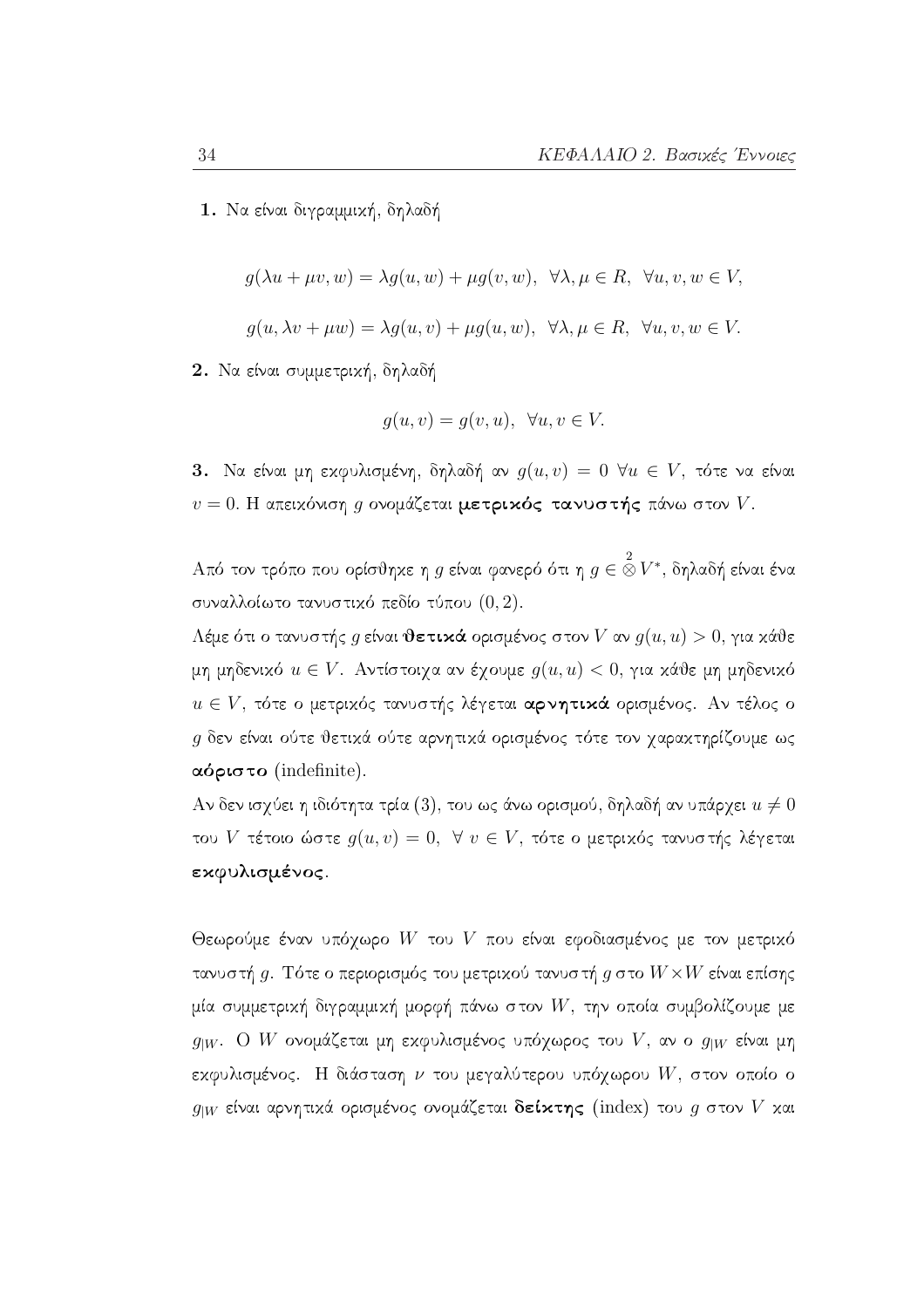γράφουμε  $IndV = \nu$ . Η αντίστοιχη τετραγωνική μορφή του g, ορίζεται ως η απεικόνιση  $h: V \to \mathbb{R}$  με τιμή  $h(u) = g(u, u)$ ,  $\forall u \in V$ . Ο μετρικός τανυστής g μπορεί να γραφεί και στην ακόλουθη μορφή

$$
g(u, v) = \frac{1}{2} \{ h(u + v) - h(u) - h(v) \} \ \forall u, v \in V.
$$

Έστω  $B = \{e_1, e_2, ..., e_n\}$ μία τυχαία βάση του V. Τότε ο μετριχός τανυστής  $g$ , μπορεί να παρασταθεί από έναν  $n \times n$  πίνακα  $G = [g_{ij}]$ , όπου

$$
g_{ij} = g(e_i, e_j), \quad (1 \le i, j \le n).
$$

Ο G ονομάζεται πίνακας του μετρικού τανυστή g ως προς την βάση B και είναι συμμετρικός, αφού η g είναι συμμετρική απεικόνιση. Αν θεωρήσουμε δύο διανύσματα  $u, v$  του  $V$  τότε έγουμε

$$
g(u, v) = g(u^{i}e_{i}, v^{j}e_{j}) = g_{ij}u^{i}v^{j} = u^{i}v^{j}g_{ij},
$$

όπου χρησιμοποιείται ο συμβολισμός του Einstein για το άθροισμα.

Πρόταση 2.49. Μία συμμετρική διγραμμική μορφή επί του χώρου V είναι μη εκφυλισμένη αν και μόνο αν ο πίνακάς της, ως προς μια βάση του, είναι αντιστρέψιμος.

 $A\pi\delta\delta\epsilon$ ιξη. Έστω  $B = \{e_1, e_2, \ldots, e_n\}$  μία βάση του V και  $u \in V$ . Τότε  $g(u, v) = 0 \ \forall v \in V$  αν και μόνο αν  $g(u, e_i) = 0$ ,  $i = 1, 2, ..., n$ . Έγουμε

$$
g(u, e_i) = g(u^j e_j, e_i) = g_{ij}u^j, \quad g_{ij} = g(e_i, e_j).
$$

Η g όμως, είναι εκφυλισμένη αν και μόνο αν υπάρχουν αριθμοί  $u^1, u^2, ..., u^n$ όχι όλοι μηδέν, τέτοιοι ώστε  $g_{ij}u^j = 0$ . Αλλά αυτό έχει ως αποτέλεσμα τη γραμμική εξάρτηση των στηλών του πίνακα  $G=(g_{ij}),$  δηλαδή ο πίνακας  $G$  δεν είναι αντιστρέψιμος.  $\Box$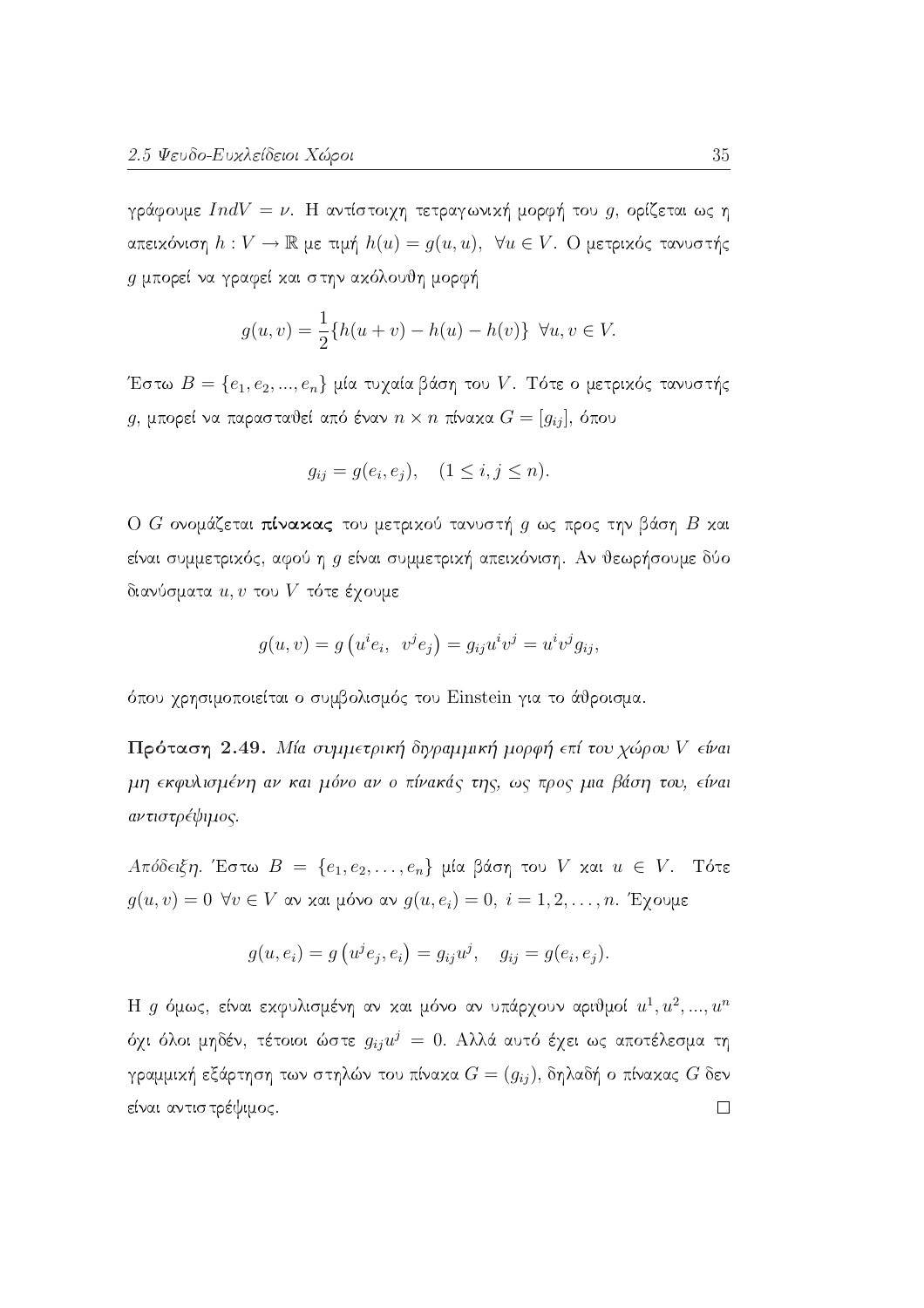Αν η διγραμμική μορφή g είναι θετικά ορισμένη τότε ορίζει ένα εσωτερικό γινόμενο επί του  $V$ , ο οποίος τότε λέγεται Ευκλείδειος χώρος.

Κάθε μη εκφυλισμένη συμμετρική διγραμμική μορφή  $g$  επί του  $V$ , καλείται  $\psi$ ευδο-Ευκλείδεια μετρική και ο χώρος  $V$  ψευδο-Ευκλείδειος χώρος.

Αν ο δείκτης  $\nu$  του  $g$  είναι 1, τότε το  $g$  λέγεται μετρική Lorentz και ο ψευδο-Ευχλείδειος χώρος V ονομάζεται χώρος Lorentz-Minkowski.

Έστω  $V$  ένας ψευδο-Ευχλείδειος χώρος εφοδιασμένος με μία ψευδο-Ευχλείδεια μετρική g. Ορίζουμε την απεικόνιση

$$
\|\cdot\|: V \to R \, ; \, \|u\| = |g(u, u)|^{\frac{1}{2}} \, , \, \forall u \in V
$$

την οποία καλούμε μέτρο (norm) του διανύσματος u.

Ορισμός 2.50. Ένα διάνυσμα *u* ονομάζεται

- 1. **Χωροειδές** (spacelike), αν  $g(u, u) > 0$  ή  $u = 0$ .
- 2. Φωτοειδές (ή Ισοτροπικό) (lightlike), αν  $g(u, u) = 0$  και  $u \neq 0$ .
- 3. Χρονοειδές (timelike), αν  $q(u, u) < 0$ .

Φωτοειδής (ή Ισοτροπικός) κώνος του  $V$  λέγεται το σύνολο Λ όλων των φωτοειδών διανυσμάτων του, δηλαδή το σύνολο

$$
\Lambda = \{ u \in (V - \{0\}) \mid g(u, u) = 0 \}.
$$

Μοναδιαίο διάνυσμα του γώρου V είναι ένα διάνυσμα  $u$  με μέτρο 1, αλλά  $q(u, u) = \pm 1.$ 

Δύο διανύσματα  $u$  και  $v$  είναι ορθογώνια (γράφουμε  $u \bot v$ ) αν και μόνο αν  $g(u, v) = 0$ . Αξίζει να σημειωθεί ότι, κάθε φωτοειδές διάνυσμα του V είναι ορθογώνιο με τον εαυτό του (αυτο ορθογώνια διάνυσματα).

Έστω W ένας υπόχωρος του V. Ορίζουμε τον κάθετο χώρο του W ως το σύνολο,  $W^{\perp} = \{u \in V : u \perp W\} = \{u \in V : g(u, w) = 0, \forall w \in W\}.$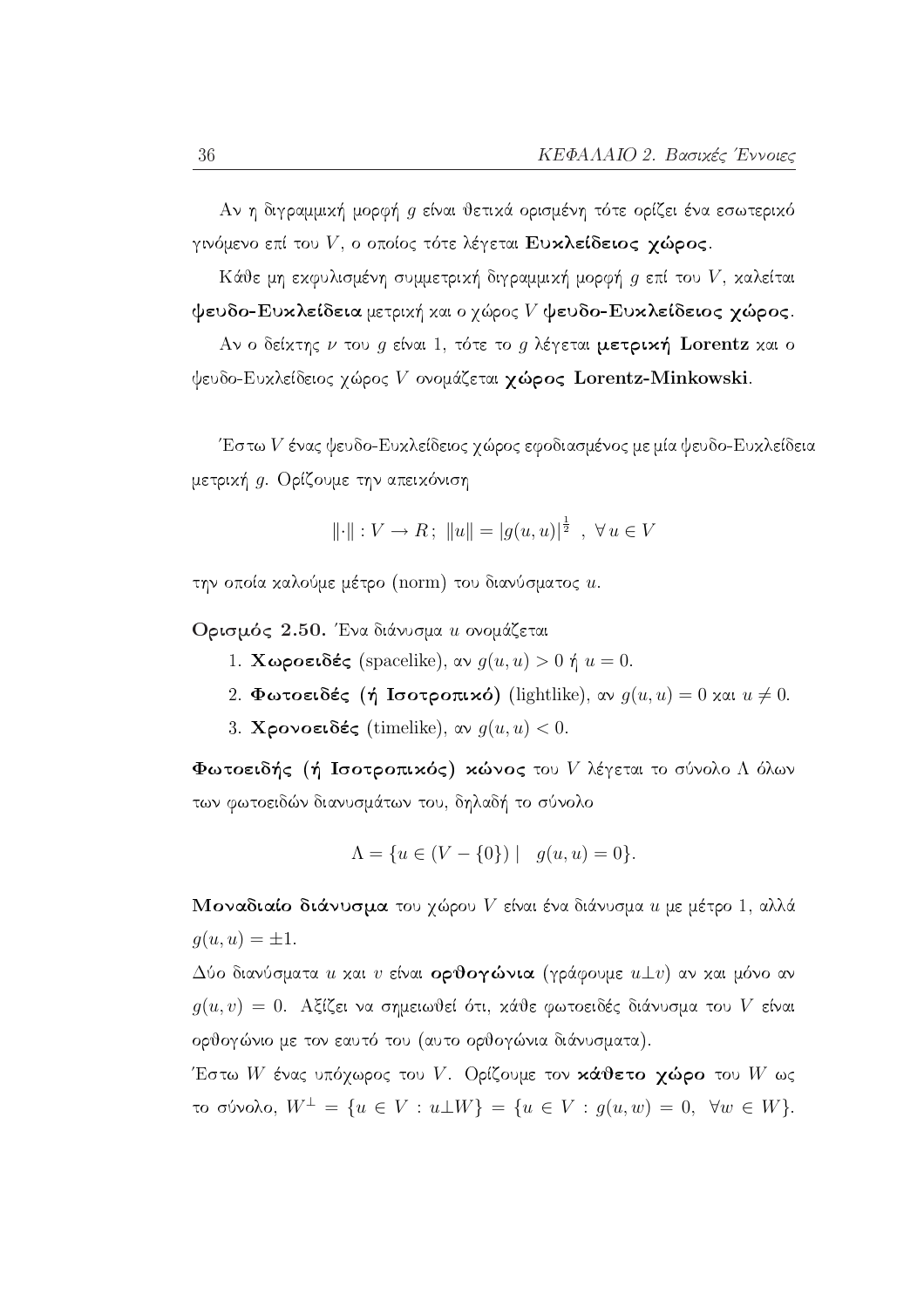Είναι σημαντικό το γεγονός ότι στους ψευδο-Ευκλείδιους χώρους, γενικά, δεν ισχύει η σχέση  $W \bigcap W^{\perp} = \{0\}.$ 

 $\Delta$ ύο υπόχωροι  $U, W$  του  $V$  είναι ορθογώνιοι αν  $g(u, w) = 0$ , για κάθε  $u \in U$  $x\alpha$ ι  $w \in W$ .

Ορίζουμε ως ισοτροπικό υπόχωρο (radical ή null space) του  $V$ , ως προς τον μετρικό τανυστή  $g$ , τον χώρο RadV που ορίζεται ως εξής:

$$
RadV = \{ u \in V \mid g(u, v) = 0, \forall v \in V \}.
$$

Πρόταση 2.51. [45, Ο'Neil σελ. 49] Έστω (V, g) ένας η-διάστατος ψευδο-Ευκλείδειος χώρος και W ένας k-διάστατος υπόχωρός του. Τότε ισχύουν οι ακόλουθες σχέσεις:

- (1)  $dim W + dim W^{\perp} = n$
- (2)  $(W^{\perp})^{\perp} = W$
- (3)  $RadW = RadW^{\perp} = W \bigcap W^{\perp}$ .

Πρόταση 2.52. [45, Ο'Neil σελ. 49] Ένας υπόχωρος W του V είναι μη  $\epsilon$ κφυλισμένος, αν και μόνο αν, ο V είναι ευθύ άθροισμα των W και  $W^{\perp}$ .

Έστω V ένας Lorentz-Minkowski χώρος και W ένας υπόχωρός του. Υπάρχουν τρεις περιπτώσεις για τον  $W$ :

1. Αν ο  $g_{W}$  είναι θετικά ορισμένος, τότε ο W λέγεται χωροειδής (spacelike) υπόχωρος.

2. Αν ο  $g_{|W}$  είναι μη εκφυλισμένος, δείκτου 1 τότε ο W λέγεται χρονοειδής (timelike) υπόγωρος.

3. Αν ο  $g_{W}$  είναι εκφυλισμένος τότε ο W λέγεται φωτοειδής (ή ισοτροπικός) (lightlike) υπόγωρος.

Πρόταση 2.53. [45, σελ. 141] Αν *u* είναι ένα χρονοειδές διάνυσμα του Lorentz-Minkowski διανυσματικού χώρου (V, g), τότε ο υπόχωρος  $u^{\perp}$  του V είναι χωροειδής και ο V είναι το ευθύ άθροισμα λ $u \oplus u^{\perp}$ , λ ∈ R.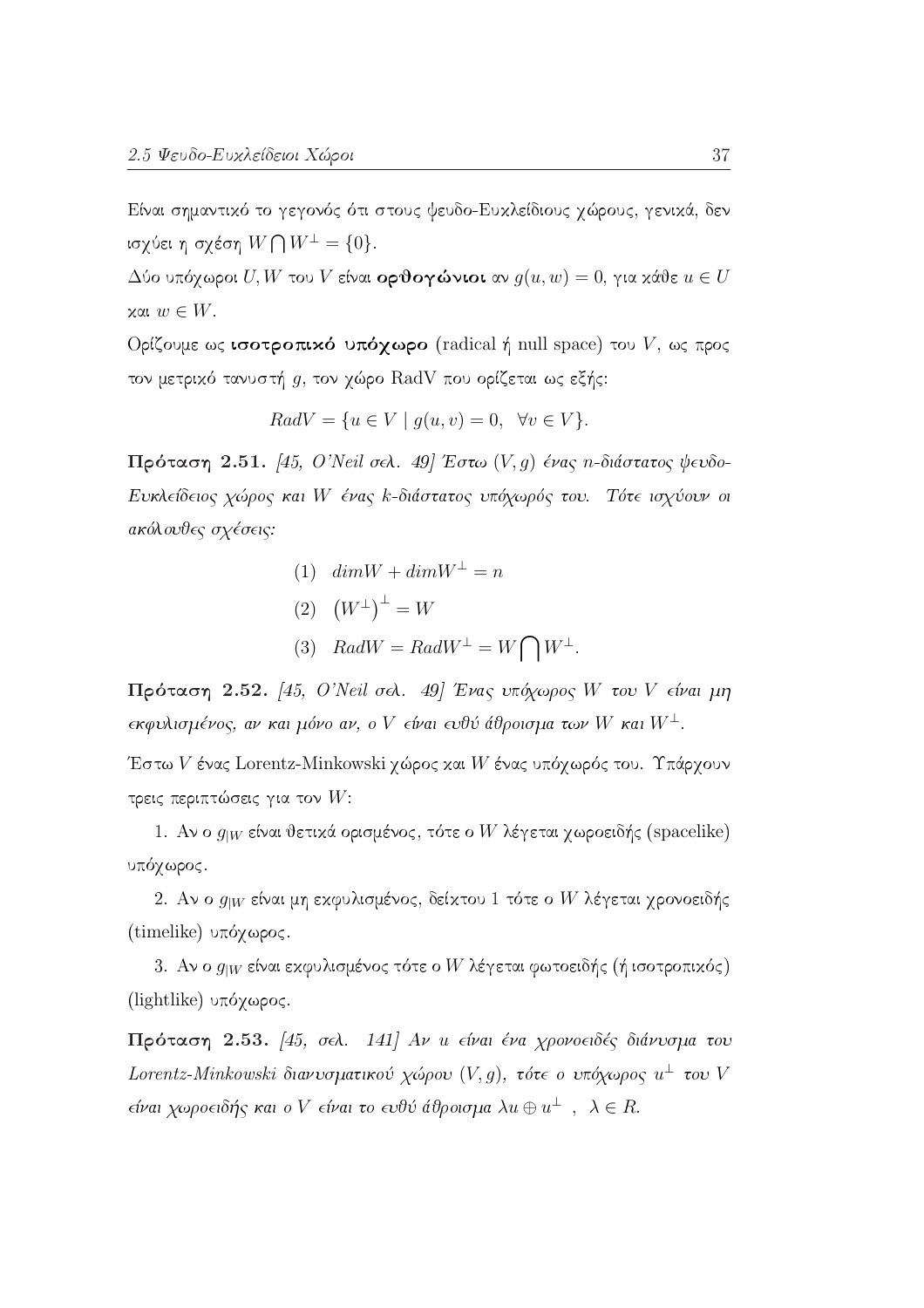$\Pi$ ρόταση 2.54. [45, σελ. 141] Έστω W ένας υπόχωρος με dim  $W \ge 2$ , ενός διανυσματικού χώρου Lorentz. Τότε, τα παρακάτω είναι ισοδύναμα:

1. Ο W είναι χρονοειδής (timelike), εφόσον από μόνος του, είναι ένας διανυσματικός χώρος Lorentz.

2. Ο W περιέχει δύο γραμμικά ανεξάρτητα, φωτοειδή (null) διανύσματα.

3. Ο W περιέχει ένα χρονοειδές (timelike) διάνυσμα.

Πρόταση 2.55. [45, σελ. 142] Γιά έναν υπόχωρο W, ενός διανυσματικού χώρου Lorentz V, τα παρακάτω είναι ισοδύναμα:

1. Ο W είναι φωτοειδής (lightlike), δηλαδή, είναι εκφυλισμένος.

2. Ο W περιέχει ένα φωτοειδές (null) διάνυσμα, αλλά δεν περιέχει ένα χρονοειδές (timelike) διάνυσμα.

3.  $W \bigcap \Lambda = L - \{0\}$ , όπου L είναι ένας μονο-διάστατος υπόχωρος και Λ είναι ο ισοτροπικός κώνος του V.

Γενικά μπορούμε να πούμε ότι ένας υπόγωρος  $W$  ενός γώρου  $V$  είναι γρονοειδής αν και μόνο αν ο  $W^{\pm}$  είναι γωροειδής.

Έστω V ένας *n*-διάστατος ψευδο-Ευχλείδειος γώρος. Ένα σύνολο Β, διακεκριμένων ορθογωνίων μοναδιαίων διανυσμάτων του, ονομάζεται, ορθοκανονικό σύνολο. Κάθε σύνολο  $n$  ορθοκανονικών διανυσμάτων του  $V$  αποτελεί μία ορθοκανονική βάση του. Ο πίνακας της g ως προς μία ορθοκανονική βάση  $\{e_1, e_2, ... e_n\}$  του V είναι διαγώνιος και ισχύει ότι

$$
g(e_i, e_j) = 0, \ \forall i \neq j, \ \ g(e_j, e_j) = \varepsilon_j = \pm 1, \ \ i, j = 1, 2, \dots, n.
$$

Το τυχαίο στοιχείο  $u \in V$  γράφεται στη μορφή

$$
u = \sum_{i=1}^{n} \varepsilon_i \ g(u, e_i) e_i.
$$

Όταν έχουμε ένα *n*-διάστατο χώρο Lorentz  $(V, g)$ , μπορούμε να ορίσουμε ως  $\phi$ ευδο-ορθοκανονική βάση του, ([22]), το σύνολο  $B = \{e_1, e_2, \ldots, e_n\},\$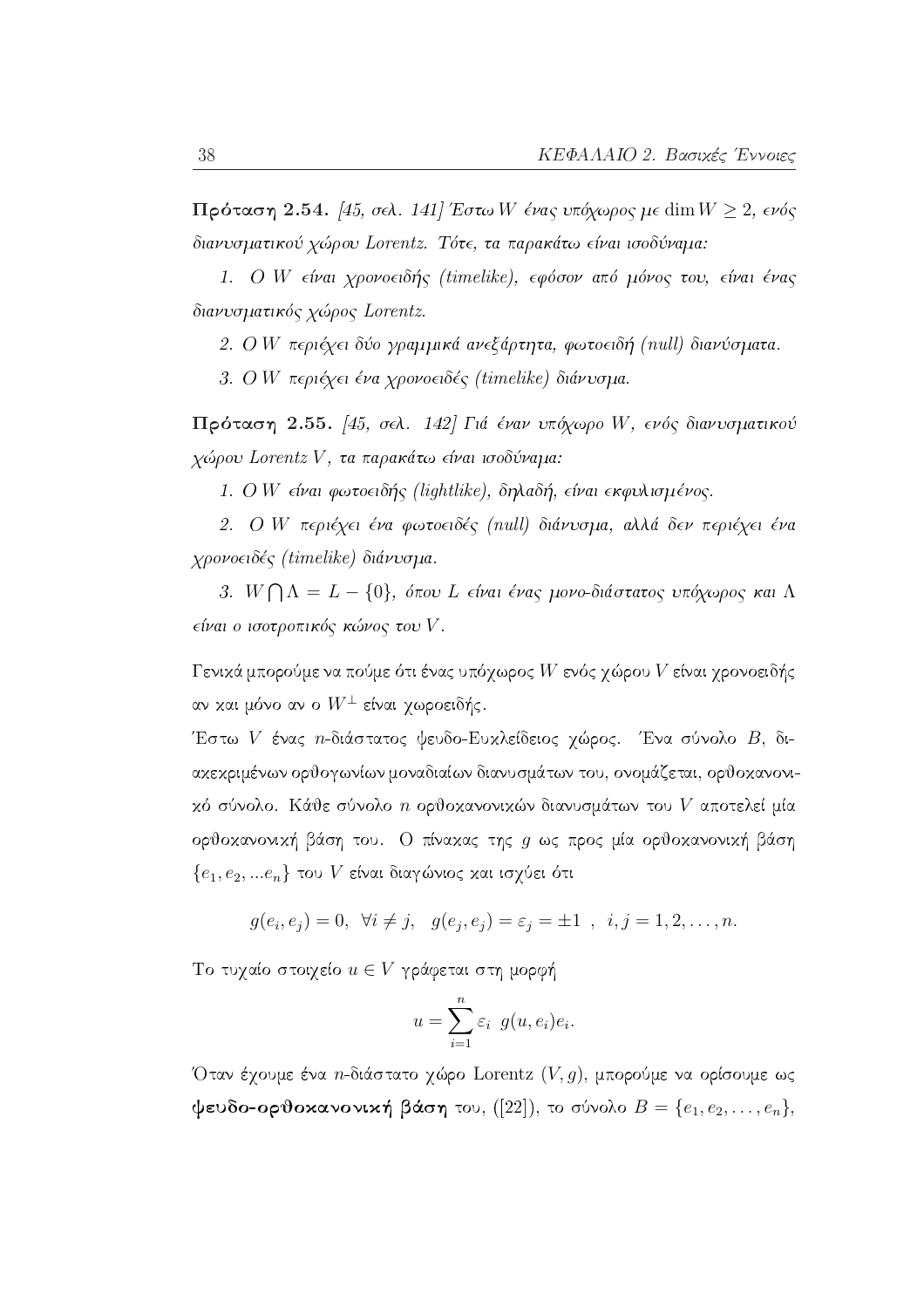τα στοιχεία του οποίου ικανοποιούν τις σχέσεις:

$$
g(e_1, e_1) = g(e_2, e_2) = 0, g(e_1, e_2) = 1
$$
  

$$
g(e_1, e_i) = g(e_2, e_i) = 0, g(e_i, e_j) = \delta_{ij}, 3 \le i, j \le n.
$$

Ο πίναχας της g ως προς μία ψευδο-ορθοχανονική βάση δεν είναι τότε, προφανώς, διαγώνιος.

Γνωρίζοντας μία ορθοκανονική βάση του  $V$  μπορούμε πάντα να κατασκευάσουμε μία ψευδο-ορθοκανονική βάση του χώρου ([22]).

### Ψευδο-Riemannian Πολλαπλότητες 2.6

Ορισμός 2.56. Ψευδομετρική Riemann πάνω σε μια πολλαπλότητα  $M$ , είναι ένα μη εκφυλισμένο (nondegenerate) συναλλοίωτο συμμετρικό τανυστικό πεδίο  $g(\nmid \langle , \rangle)$  τύπου  $(0,2)$ , με την ιδιότητα: « Η διάσταση της αρνητικά ορισμένης υποδέσμης, της εφαπτόμενης δέσμης  $T(M)$  της  $M$  (ως προς την ψευδομετρική Riemann), να είναι σταθερή ».

Κάθε πολλαπλότητα Μ εφοδιασμένη με μια ψευδομετρική Riemann, λέγεται ψευδο-Riemannian πολλαπλότητα.

Η διάσταση της αρνητικά ορισμένης υποδέσμης, αναφέρεται και ως δείκτης (index) της πολλαπλότητας Μ και συμβολίζεται με ν. Ισχύει ότι:  $0 \leq \nu \leq$  $n = \text{dim }M$ . Αν  $\nu = 0$ , τότε η Μ είναι μια πολλαπλότητα Riemann και σ' αυτή την περίπτωση, για κάθε  $P \in M$  το  $g_P: T_P(M) \times T_P(M) \to \mathbb{R}$  είναι ένα (θετικά ορισμένο) εσωτερικό γινόμενο στον  $T_P(M)$ . Αν  $\nu = 1$  και  $n \geq 2$ , η πολλαπλότητα Μ λέγεται πολλαπλότητα Lorentz.

Αν  $(x_1, \ldots, x_n)$  είναι ένα σύστημα συντεταγμένων της Μ, οι συνιστώσες του μετρικού τανυστικού πεδίου g είναι

$$
g_{ij}(P) = g_P\left(\left(\frac{\partial}{\partial x^i}\right)_P, \left(\frac{\partial}{\partial x^j}\right)_P\right), \quad 1 \le i, j \le n.
$$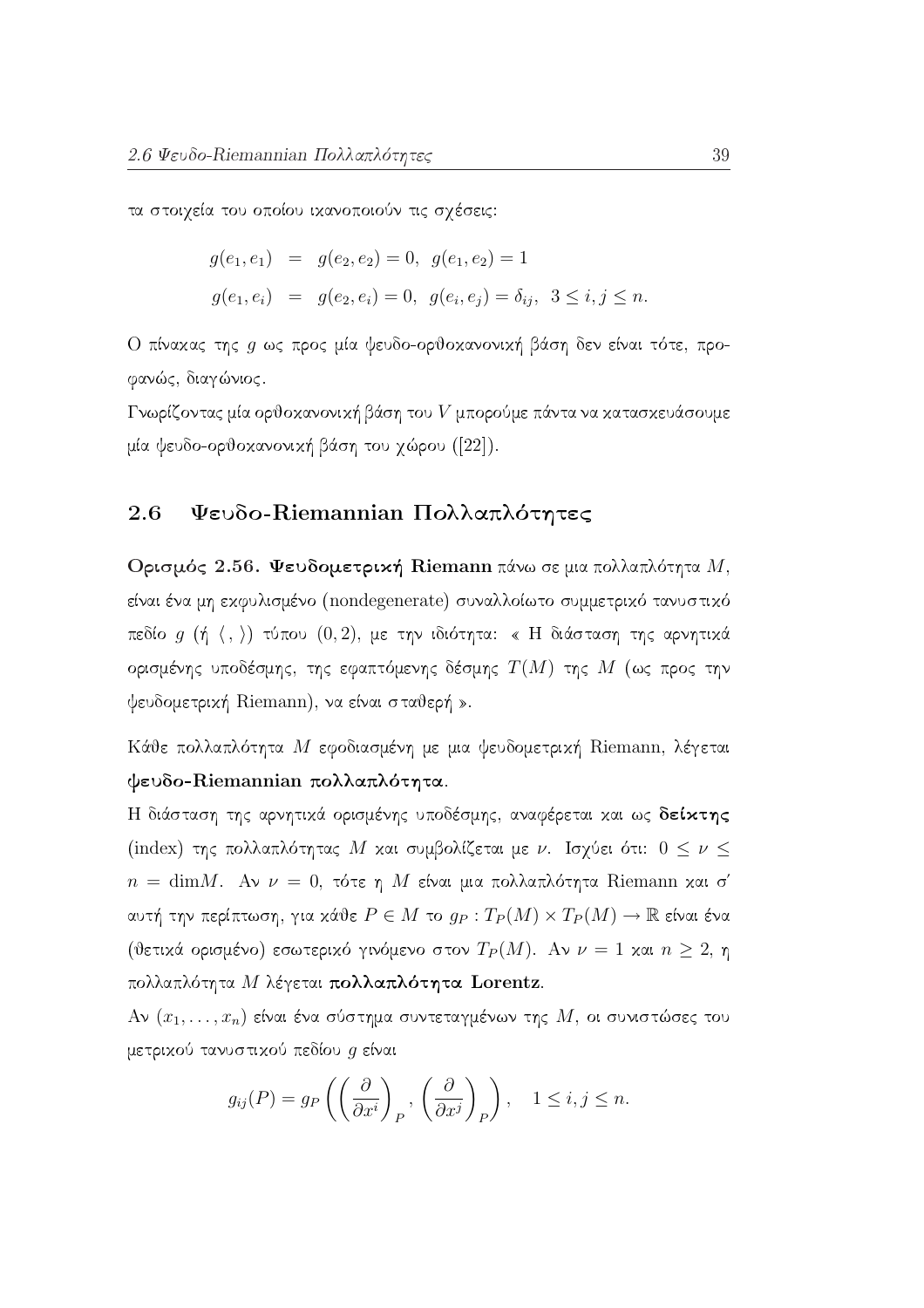Οι συντεταγμένες  $(x_1, \ldots, x_n)$  λέγονται ψευδο-Ευκλείδειες συντεταγμένες τύπου  $(\mu, \nu)$ , όπου  $\mu = n - \nu$ .

Στον χώρο  $\mathbb{R}^n$ , ορίζουμε τον ακόλουθο μετρικό τανυστή

$$
g_P(u_P, v_P) = -\sum_{i=1}^{\nu} u_i v_i + \sum_{j=\nu+1}^{n} u_j v_j,
$$

όπου  $u_P = (u_1, ..., u_n), v_P = (v_1, ..., v_n)$  και  $P \in \mathbb{R}^n$ .

Ο χώρος  $R^n$  εφοδιασμένος με αυτόν τον μετρικό τανυστή αποτελεί μια *n*διάστατη ψευδο-Ευκλείδεια πολλαπλότητα και σημειώνεται με  $\mathbb{E}^n_\nu.$ 

Aν  $\nu = 0$ , τότε ο Ε<sup>n</sup> είναι ο Ευχλείδειος χώρος Ε<sup>n</sup>.

Αν  $\nu = 1$  και  $n \geq 2$ , έχουμε την  $\mathbb{E}^n_1$  η οποία λέγεται ψευδο-Ευκλείδεια πολλαπλότητα ή πολλαπλότητα Lorentz - Minkowski.

Ο μετρικός τανυστής μιας *η*-διάστατης πολλαπλότητας Riemann καθιστά κάθε εφαπτόμενο χώρο της, χώρο εσωτερικού γινομένου, γραμμικά ισόμορφο με τον Ε". Κάθε εφαπτόμενος χώρος μιας *η*-διάστατης πολλαπλότητας Lorentz-Minkowski Μ είναι γραμμικά ισόμορφος με τον  $E_1^n$  και η γεωμετρία Lorentz μελετά τον χαρακτήρα και τις ιδιότητες των διανυσμάτων σε ένα τέτοιο χώρο.

Θεώρημα 2.57. [45, σελ. 61] Έστω Μ μία ψευδο-Riemannian πολλαπλότητα. Τότε υπάρχει μοναδική συνοχή  $\nabla$  τέτοια ώστε

(1) 
$$
[X,Y] = \nabla_X Y - \nabla_Y X
$$
  
(2) 
$$
X \langle Y, Z \rangle = \langle \nabla_X Y, Z \rangle + \langle Y, \nabla_X Z \rangle
$$

για όλα τα X, Y, Z  $\in D^1(M)$ . Η συνοχή αυτή ονομάζεται Levi-Civita συνοχή και χαρακτηρίζεται από τον τύπο του Koszul:

$$
2\langle \nabla_Y Z, X \rangle = Y \langle Z, X \rangle + Z \langle X, Y \rangle - X \langle Y, Z \rangle -
$$
  
- \langle Y, [Z, X] \rangle + \langle Z, [X, Y] \rangle + \langle X, [Y, Z] \rangle.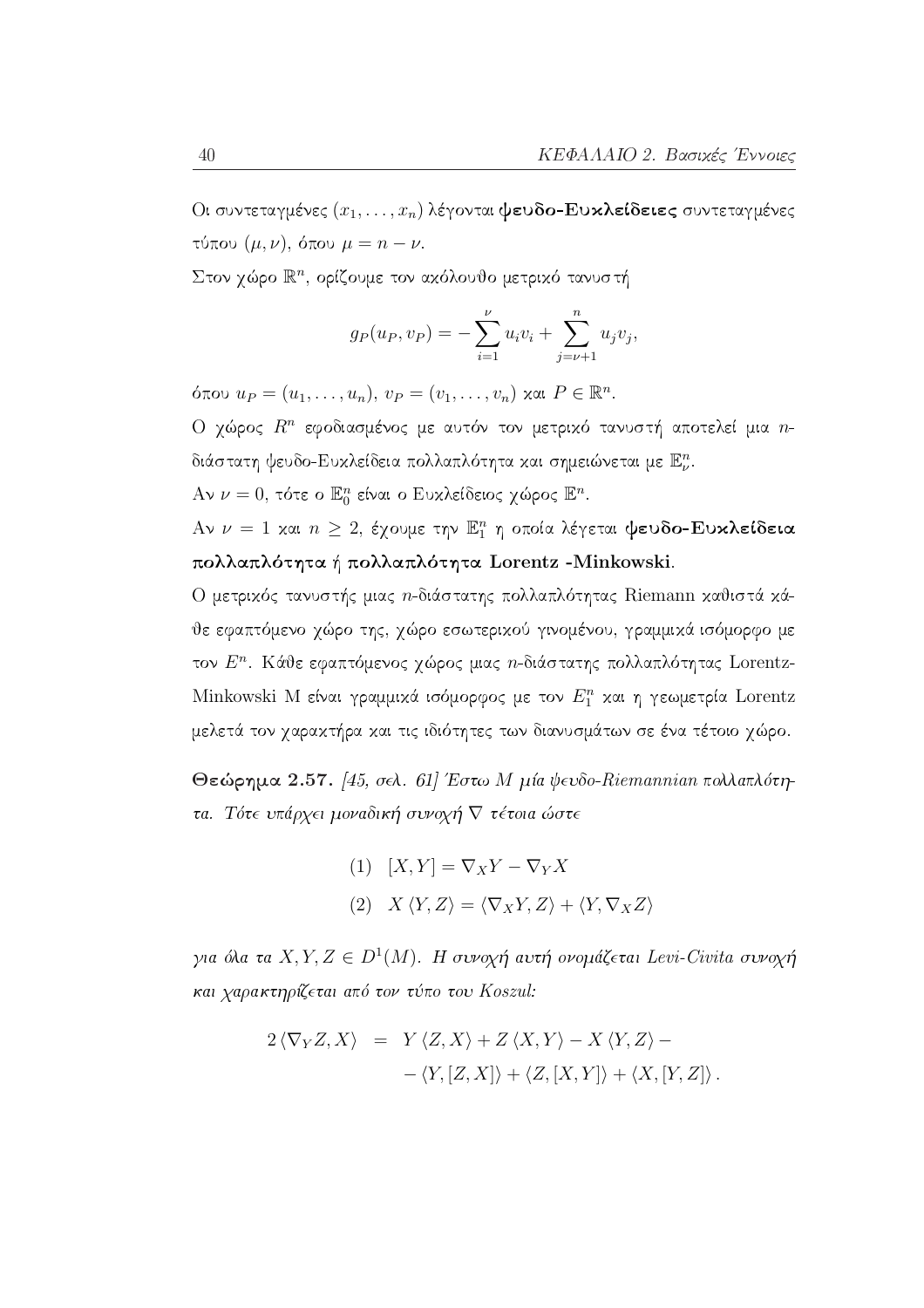Θα ορίσουμε τώρα τις μορφές συνοχής (connection forms) μιας *n*-διάστατης ψευδο-Riemannian πολλαπλότητας  $(M,<,>)$ . Έστω μια ορθοκανονική βάση  $G = \{e_i\}_{i=1}^n$  του εφαπτόμενου χώρου  $T_P(M), P \in M$  της Μ.

Ορισμός 2.58. Οι 1-μορφές ω' που ορίζονται από τη σχέση

$$
\varepsilon_k \omega_i^k(e_j) = \langle \nabla_{e_i} e_j, e_k \rangle, \ \varepsilon_k = \langle e_k, e_k \rangle = \pm 1 \tag{2.6.1}
$$

λέγονται μορφές συνοχής της ψευδο-πολλαπλότητας Riemann  $M$ , ως προς τη βάση $G = \{e_i\}_{i=1}^n$ όπου ο δείκτης $k$ δεν είναι αθροιστικός.

Θα χρησιμοποιούμε, στη συνέχεια, τον συμβολισμό  $\omega_i^k(e_j) = \omega_{ij}^k$ , οπότε θα έχουμε ότι  $\nabla_{e_i}e_j = \omega_{ij}^k e_k$ . Έχουμε την ακόλουθη πρόταση.

Πρόταση 2.59. Οι μορφές συνοχής της ψευδο-Riemannian πολλαπλότητας Μ, ως προς μία ορθοκανονική βάση, ικανοποιούν τη σχέση

$$
\omega_{ij}^k=-\varepsilon_j\varepsilon_k\omega_{ik}^j
$$

όπου ο δείκτης j δεν είναι αθροιστικός.

Απόδειξη. Έγουμε

$$
\nabla_{e_i} \langle e_j, e_k \rangle = \langle \nabla_{e_i} e_j, e_k \rangle + \langle e_j, \nabla_{e_i} e_k \rangle = 0 \Rightarrow
$$
  
\n
$$
\Rightarrow \langle \omega_i^k(e_j) e_k, e_k \rangle + \langle e_j, \omega_i^j(e_k) e_j \rangle = 0
$$
  
\n
$$
\Rightarrow \omega_{ij}^k \varepsilon_k + \omega_{ik}^j \varepsilon_j = 0
$$
  
\n
$$
\Rightarrow \omega_{ij}^k = -\varepsilon_j \varepsilon_k \omega_{ik}^j.
$$

 $\Box$ 

Έστω Μ μία ψευδο-Riemannian πολλαπλότητα και  $\nabla$  η συνοχή Levi-Civita. Για το τανυστικό πεδίο καμπυλότητας ισχύει η ακόλουθη πρόταση.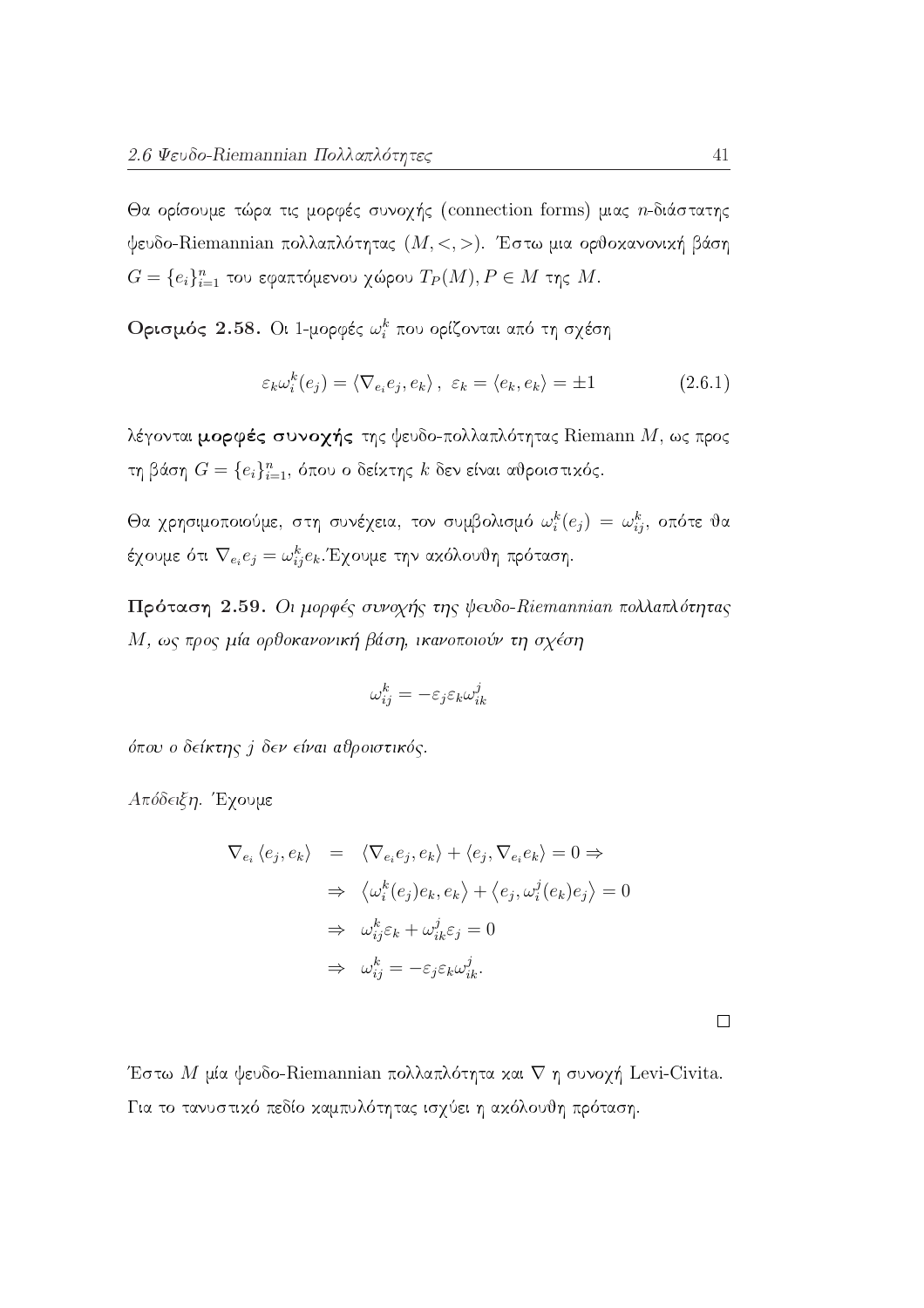$\Pi$ ρόταση 2.60. [45, σελ. 75] Αν Μ μία ψευδο-πολλαπλότητα Riemann και  $X, Y, Z, W \in D^1(M)$  τότε

- (1)  $R(X,Y) = -R(Y,X)$
- (2)  $\langle R(X, Y)Z, W \rangle = \langle R(X, Y)W, Z \rangle$
- (3)  $R(X,Y)Z + R(Y,Z)X + R(Z,X)Y = 0$
- (4)  $(\nabla_X R)(Y, Z, W) + (\nabla_Y R)(Z, X, W) + (\nabla_Z R)(X, Y, W) = 0.$

Οι σχέσεις (3) και (4) της προηγούμενης πρότασης είναι γνωστές ως πρώτη και δεύτερη ταυτότητα του Bianchi.

Παρατήρηση 2.61. Αν Χ και Υ είναι βασικά διανυσματικά πεδία, τότε, επειδή  $[X, Y] = 0$  από τη σχέση

$$
R(X,Y)Z = \nabla_X(\nabla_Y Z) - \nabla_Y(\nabla_X Z) - \nabla_{[X,Y]} Z,
$$

έχουμε

$$
R(X,Y)Z = \nabla_X(\nabla_Y Z) - \nabla_Y(\nabla_X Z).
$$

Επομένως, αν  $R(X, Y) = 0$  τότε  $\nabla_X(\nabla_Y Z) = \nabla_Y(\nabla_X Z)$  δηλαδή, οι συναλλοίωτες παράγωγοι  $\nabla \left(\frac{\partial}{\partial x_i}\right)^{-\mathsf{x} \alpha \mathsf{t}} \left[\frac{\partial}{\partial x_j}\right]^{\alpha \mathsf{v} \tau}$ μετατίθενται, για κάθε διανυσματικό πεδίο Ζ.

Αντίστροφα, αν οι παράγωγοι αυτοί αντιμετατίθενται  $\forall Z \in D^1(M)$ , τότε ο  $R(X,Y)$  πρέπει να είναι ο μηδενικός τελεστής.

#### $2.7$ Ψευδο-Riemannian Υποπολλαπλότητες

Έστω Μ μία υποπολλαπλότητα της πολλαπλότητας Riemann  $(N, \tilde{g})$ . Κάθε εφαπτόμενος χώρος  $T_P(M)$  μπορεί να θεωρηθεί υπόχωρος του  $T_P(N)$ . Επομένως αν δράσουμε με το μετρικό τανυστή  $\tilde{g}$  σε κάθε ζεύγος εφαπτόμενων διανυσμάτων της  $M$ , σε κάποιο σημείο της  $P$ , θα επάγουμε έναν μετρικό τανυστή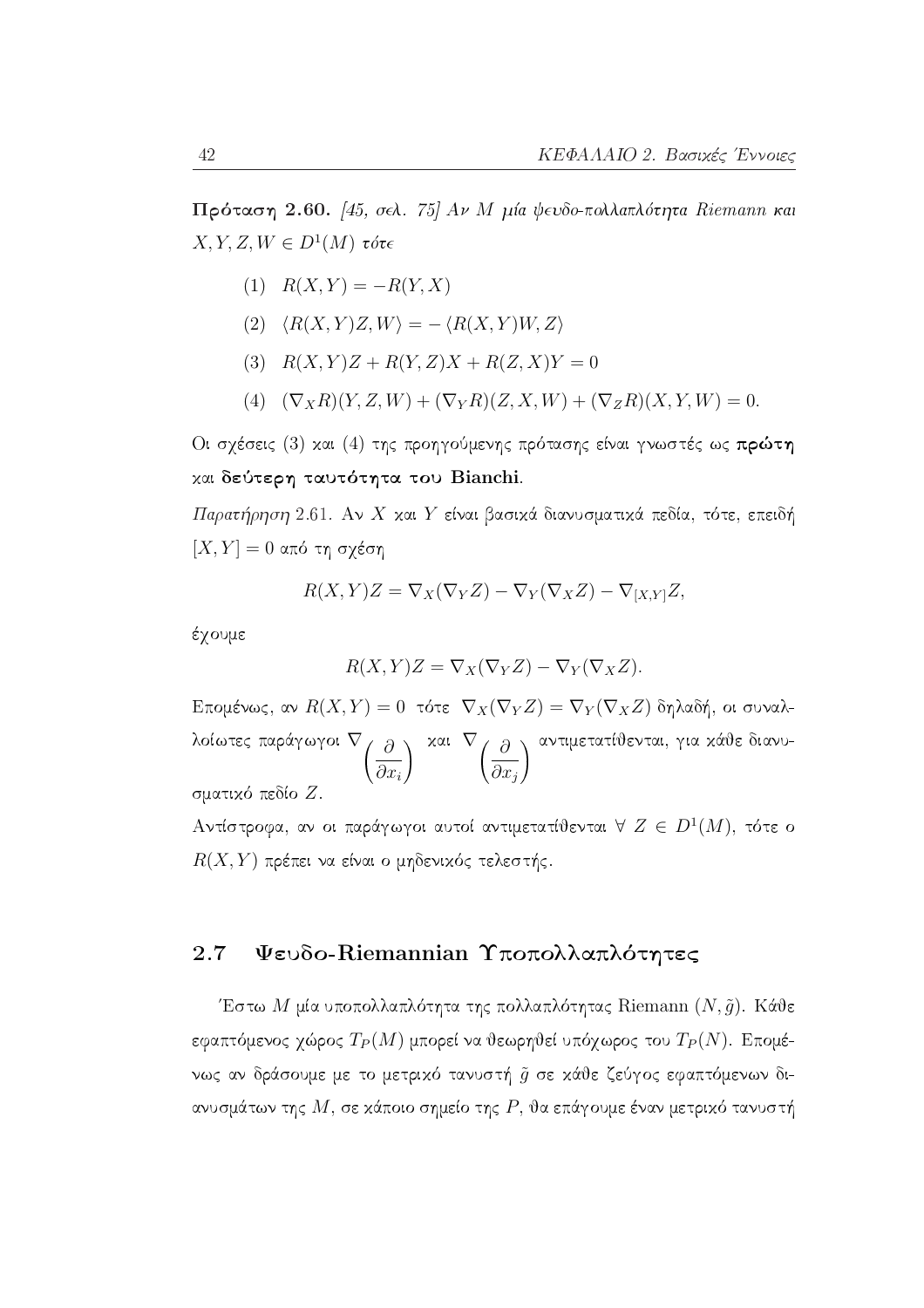$g_P$  στην Μ ως εξής  $g_P(X,Y) = \tilde{g}_P(f_*X,f_*Y)$ . Άρα ο  $g_P$  είναι η απειχόνιση επιστροφής (pullback)  $f^*(\tilde{g}_P)$ , όπου f είναι η απειχόνιση έγχλισης (inclusion map)  $f: M \to N$ . Όταν ο μετρικός τανυστής  $\tilde{g}$  δεν είναι θετικά ή αρνητικά ορισμένος, δηλαδή είναι αόριστος, η  $f^*(\tilde{g})$  ορίζει μια μετρική στην  $M$  αν και μόνο αν κάθε  $T_P(M)$  είναι μη-εκφυλισμένος υπόχωρος του  $T_P(N)$  και ο δείκτης του  $T_P(M)$  είναι ίδιος για όλα τα  $P \in M$ .

Ορισμός 2.62. [45, σελ. 57] Έστω Μ μία υποπολλαπλότητα της ψευδο-Riemannian πολλαπλότητας Ν. Αν η pullback  $f^*(\tilde{g})$  ορίζει μετρική στην Μ τότε η Μ ονομάζεται ψευδο-Riemannian υποπολλαπλότητα της Ν.

Aν dim N-dim  $M=1$  τότε η Μ λέγεται υπερεπιφάνεια της Ν. Έστω Μ μια *m*-διάστατη υποπολλαπλότητα της *n*-διάστατης ψευδο-Riemannian πολλαπλότητας  $N$  ( $m < n$ ). Αν  $\overline{\langle , \rangle}$  είναι η μετρική της  $N$ , τότε την επαγόμενη μετρική της  $M$  θα τη συμβολίζουμε με  $\langle , \rangle$ .

Σε ότι ακολουθεί θα ταυτίζουμε διανυσματικά πεδία της  $M$  με τις εικόνες τους διαμέσου του διαφορικού της απεικόνισης έγκλισης (inclusion map)  $f : M \to$ N, δηλαδή:  $f_*X = X$ ,  $\forall X \in D^1(M)$  και αν  $X, Y \in T_P(M)$ ,  $P \in M$ , το εσωτερικό γινόμενο στην  $M$  θα ορίζεται ως εξής:

$$
\langle X, Y \rangle = \overline{\langle f_* X, f_* Y \rangle}.
$$

Κάθε γώρος  $T_P(M)$  είναι μη εκφυλισμένος υπόγωρος του  $T_P(N)$ , οπότε από την Πρόταση (2.52) έγουμε ότι  $T_P(N) = T_P(M) \oplus T_P(M)^{\perp}$ .

Έστω τώρα  $X,Y$  δύο διανυσματικά πεδία της  $M$  και  $\overline{X},\overline{Y}$  οι επεκτάσεις αυτών στην πολλαπλότητα  $N$ , δηλαδή τα διανυσματικά πεδία της  $N$  τα οποία όταν περιοριστούν στην πολλαπλότητα Μ είναι τα διανυσματικά  $X, Y$ , αντίστοιχα. Έστω επίσης  $\overline{\nabla}$  η συνοχή της ψευδο-Riemannian πολλαπλότητας Ν. Τότε η τιμή της  $\overline{\nabla}_{\overline{X}}\overline{Y}$  στο σημείο  $P\,\in\, M,$  δεν εξαρτάται από τις επεχτάσεις  $\overline{X},\,\overline{Y}$ των Χ, Υ<br/> αντίστοιχα και το διανυσματικό πεδίο $[\overline{X},\overline{Y}]$ της <br/>  $N$ είναι επέκταση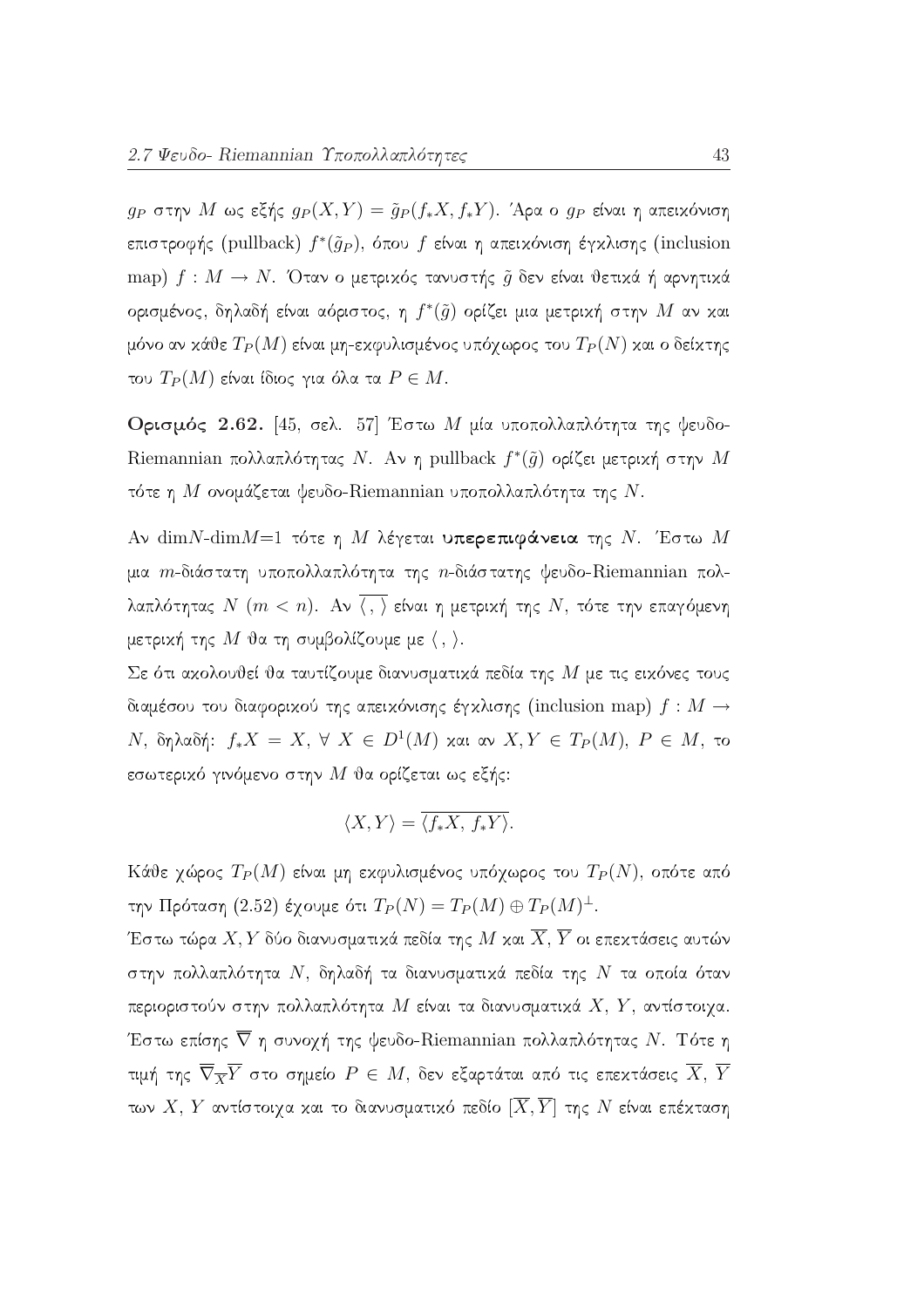του διανυσματικού πεδίου  $[X,Y]$  της  $M$ . Έτσι γράφουμε  $\overline{\nabla}_XY$  αντί  $\overline{\nabla}_{\overline{X}}\overline{Y}$ και αναλύουμε αυτό το διανυσματικό πεδίο της  $N$  σε δύο συνιστώσες, μια εφαπτομενική της  $M, \; \nabla_X Y$  και μια κάθετη της  $M, \; \alpha(X,Y)$ . Επομένως, θα έχουμε

$$
\overline{\nabla}_X Y = \nabla_X Y + \alpha(X, Y)
$$
 (τύπος του Gauss).

Η απεικόνιση

$$
\nabla: D^1(M) \times D^1(M) \to D^1(M)
$$
  

$$
\nabla: (X, Y) \mapsto \nabla(X, Y) = \nabla_X Y
$$

ορίζει μια συνοχή στην  $M$ , που λέγεται επαγόμενη συνοχή στην υποπολλαπλότητα Μ.

Επίσης η απεικόνιση

$$
\alpha: D^1(M) \times D^1(M) \to [D^1(M)]^{\perp}
$$

$$
\alpha: (X, Y) \to \alpha(X, Y)
$$

είναι συμμετρική, διγραμμική και λέγεται δεύτερη θεμελιώδης μορφή της υποπολλαπλότητας Μ.

Έστω ξ ένα διανυσματικό πεδίο της  $N$  κάθετο στην  $M.$  Το  $\overline{\nabla}_X \xi$  αναλύεται σε μια εφαπτομενική συνιστώσα την  $-A_\xi X$  και σε μια κάθετη την  $\nabla^\perp_X \xi,$  οπότε έχουμε τον ακόλουθο τύπο του Weingarten

$$
\overline{\nabla}_X \xi = -A_{\xi} X + \nabla_X^{\perp} \xi.
$$

Η απεικόνιση

$$
\nabla^{\perp}: D^1(M) \times [D^1(M)]^{\perp} \to [D^1(M)]^{\perp}
$$

$$
\nabla^{\perp}: (X, \xi) \mapsto \nabla^{\perp}_X \xi
$$

έχει τις ιδιότητες μιας συνοχής και λέγεται κάθετη συνοχή (normal connection) της υποπολλαπλότητας Μ.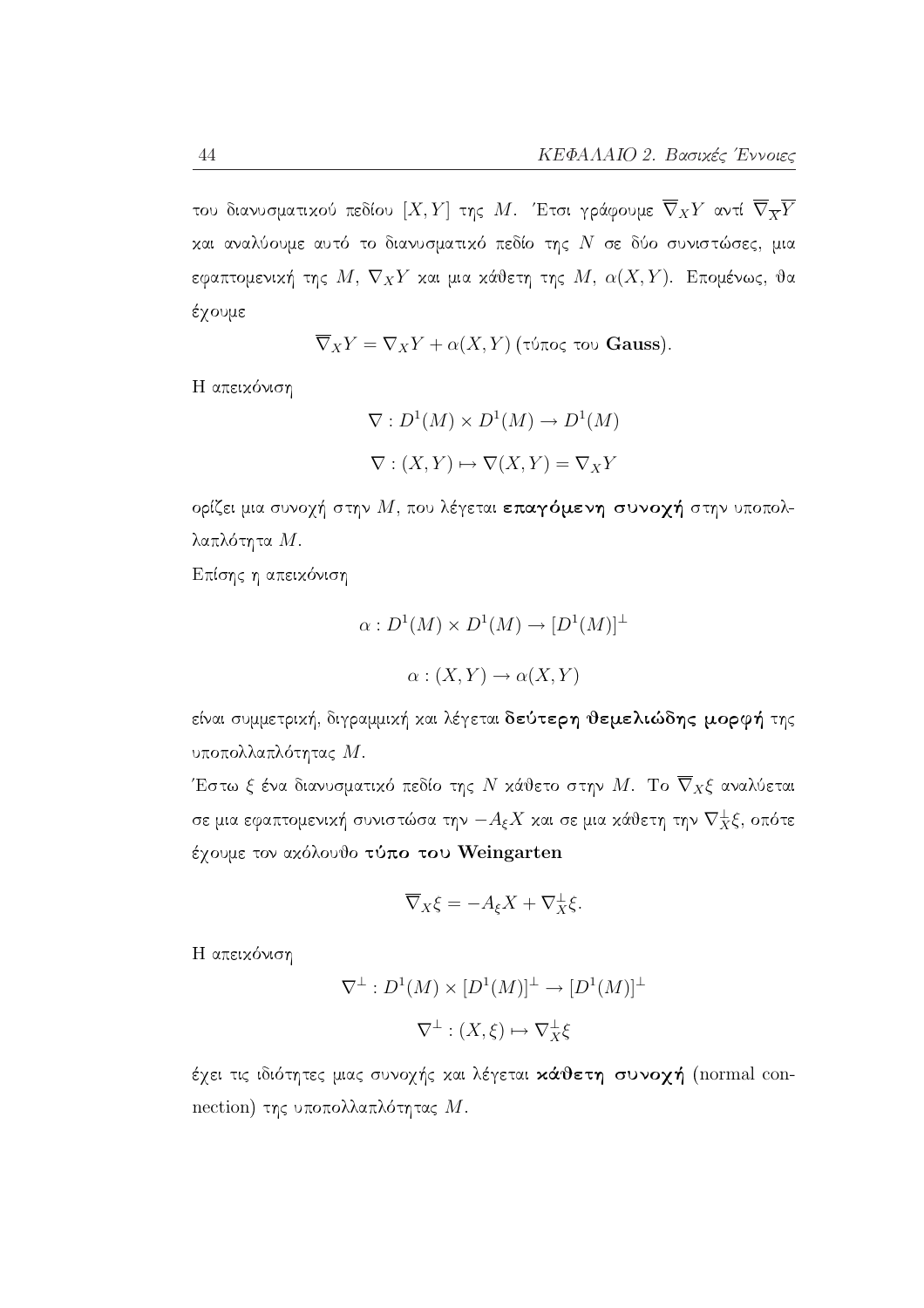Η απεικόνιση

$$
A: D^1(M) \times [D^1(M)]^{\perp} \to D^1(M)
$$

$$
A: (X, \xi) \mapsto A_{\xi}X
$$

είναι γραμμική και ως προς Χ και ως προς ξ.

Η απεικόνιση  $A_{\xi}$ :  $T_P(M) \to T_P(M)$  λέγεται απεικόνιση Weingarten (shape operator) της  $M$  στο  $P \in M$  ως προς τη διεύθυνση  $\xi \in T_P^{\perp}(M)$ . Για κάθε διανυσματικό πεδίο ξ της Ν κάθετο της Μ έγουμε

$$
\langle A_{\xi} X, Y \rangle = \overline{\langle h(X, Y), \xi \rangle}, \quad \forall X, Y \in D^{1}(M),
$$

όπου η h είναι μία διγραμμική συμμετρική συνάρτηση πάνω στο  $T_P(M) \times T_P(M)$ και ονομάζεται δεύτερη θεμελιώδης μορφή της  $M$  ως προς τη διεύ $θ$ υνση ξ.

Όταν η Μ είναι μια ψευδο-Riemannian υπερεπιφάνεια της Ν, τότε υπάρχει μοναδικό (κατά προσέγγιση φοράς) μοναδιαίο διάνυσμα $\xi\in T_P^\perp(M).$  Επομένως, για διανυσματικά πεδία $X,Y\in D^1(M)$ μπορούμε να γράψουμε

$$
\alpha : (X, Y) = h(X, Y)\xi.
$$
\n
$$
(2.7.1)
$$

Επεκτείνοντας το διάνυσμα ξ τοπικά σε ένα μοναδιαίο κάθετο διανυσματικό πεδίο ξ κοντά στο P, έχουμε  $\overline{\langle \xi, \xi \rangle} = \pm 1$ . Αν παραγωγίσουμε αυτή τη σχέση παίρνουμε  $\overline{\langle \nabla_x \xi, \xi \rangle} = 0$  και γρησιμοποιώντας τον τύπο του Weingarten, έγουμε

$$
\overline{\langle -A_{\xi}X + \nabla_{X}^{\perp}\xi, \xi \rangle} = 0
$$

και άρα  $\overline{\langle \nabla^{\perp}_{X} \xi, \xi \rangle} = 0$ . Αφού όμως το ξ είναι το μοναδικό κάθετο διανυσματικό πεδίο της  $M$ , το  $\nabla^{\perp}_X \xi$  θα είναι πολλαπλάσιο του ξ και άρα  $\nabla^{\perp}_X \xi = 0$ [37, σελ. 15, Τόμος ΙΙ]. Κατά συνέπεια, ο τύπος του Weingarten, στην περίπτωση των υπερεπιφανειών, παίρνει την ακόλουθη μορφή

$$
\overline{\nabla}_X \xi = -A_{\xi} X.
$$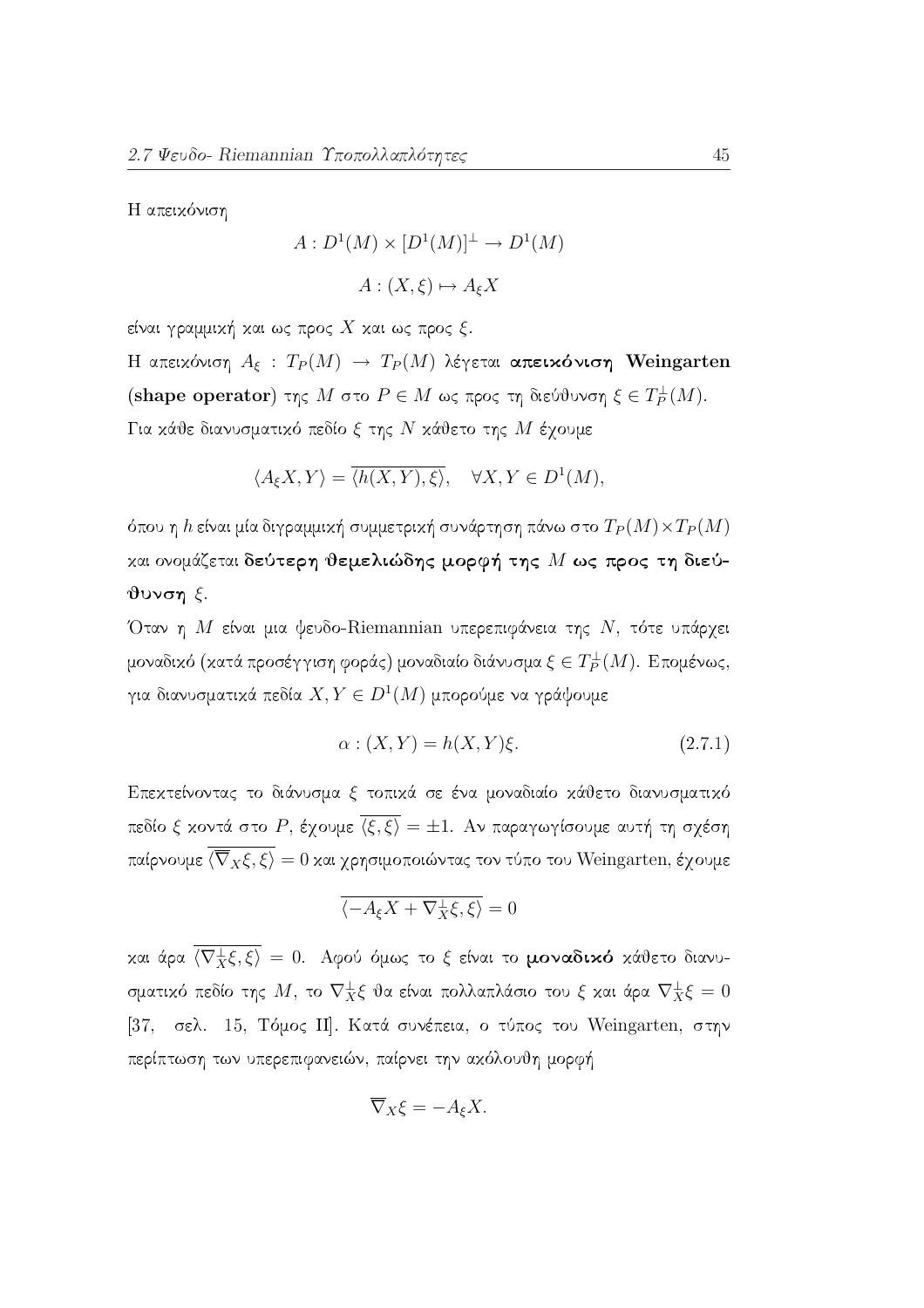Αν τώρα, θέσουμε $A_\xi=S,$ έχουμε τον ακόλουθο ορισμό.

Ορισμός 2.63. Έστω ξ μοναδιαίο και κάθετο διανυσματικό πεδίο μιας υπερεπιφάνειας  $M \subset N$ . Το τανυστικό πεδίο S, τύπου (1,1), που δίνεται από τη σχέση

$$
\langle S(X), Y \rangle = \langle \alpha(X, Y), \xi \rangle, \ \forall X, Y \in D^1(M)
$$

λέγεται τελεστής του Weingarten ή τελεστής σχήματος (shape operator) της  $M$  ως προς τη διεύθυνση ξ.

Από την σχέση (2.7.1) και τον προηγούμενο ορισμό έχουμε ότι

$$
\langle S(X), Y \rangle = \langle h(X, Y)\xi, \xi \rangle = \varepsilon h(X, Y), \ \forall X, Y \in D^1(M) \tag{2.7.2}
$$

όπου  $\varepsilon = \langle \xi, \xi \rangle = \pm 1$ .

**Λήμμα 2.64.** [45, σελ. 107] *Αν S είναι ο τελεστής σχήματος της υπε*ρεπιφάνειας  $M \subset N$  ως προς τη διεύθυνση ξ, τότε ισχύει  $S(X) = -\overline{\nabla}_X \xi$ ,  $X \in D^1(M)$  και σε κάθε σημείο ο γραμμικός τελεστής  $S: T_P(M) \to T_P(M)$ είναι αυτοσυζυγής.

Ο τελεστής σχήματος  $S$  μετράει την ταχύτητα μεταβολής της διεύθυνσης του  $\vec{\xi}$  στην πολλαπλότητα  $N$  (δηλαδή το 'στρίψιμο' του  $\vec{\xi}$ ) ως προς όλες τις εφαπτόμενες διευθύνσεις της  $M$  και επειδή ο κάθετος γώρος του  $\vec{\xi}$  στο σημείο  $P \in M$  είναι αχριβώς ο εφαπτόμενος χώρος της  $M$  στο σημείο  $P$ , εχφράζει την στροφή του  $T_P(M)$  στην πολλαπλότητα Ν. Συνεπώς, ο  $S$  μας δίνει πληροφορίες γύρω από το σχήμα της  $M$  και για το λόγο αυτό λέγεται και τελεστής σχήματος της  $M.$ 

Έστω  $M_r^n$  μια μη εκφυλισμένη υπερεπιφάνεια της ψευδο-Ευκλείδειας πολλαπλότητας  $E_s^m$ .

Θα λέμε ότι η  $M_r^n$  είναι εφοδιασμένη με δομή Riemann, αν η μετρική g, η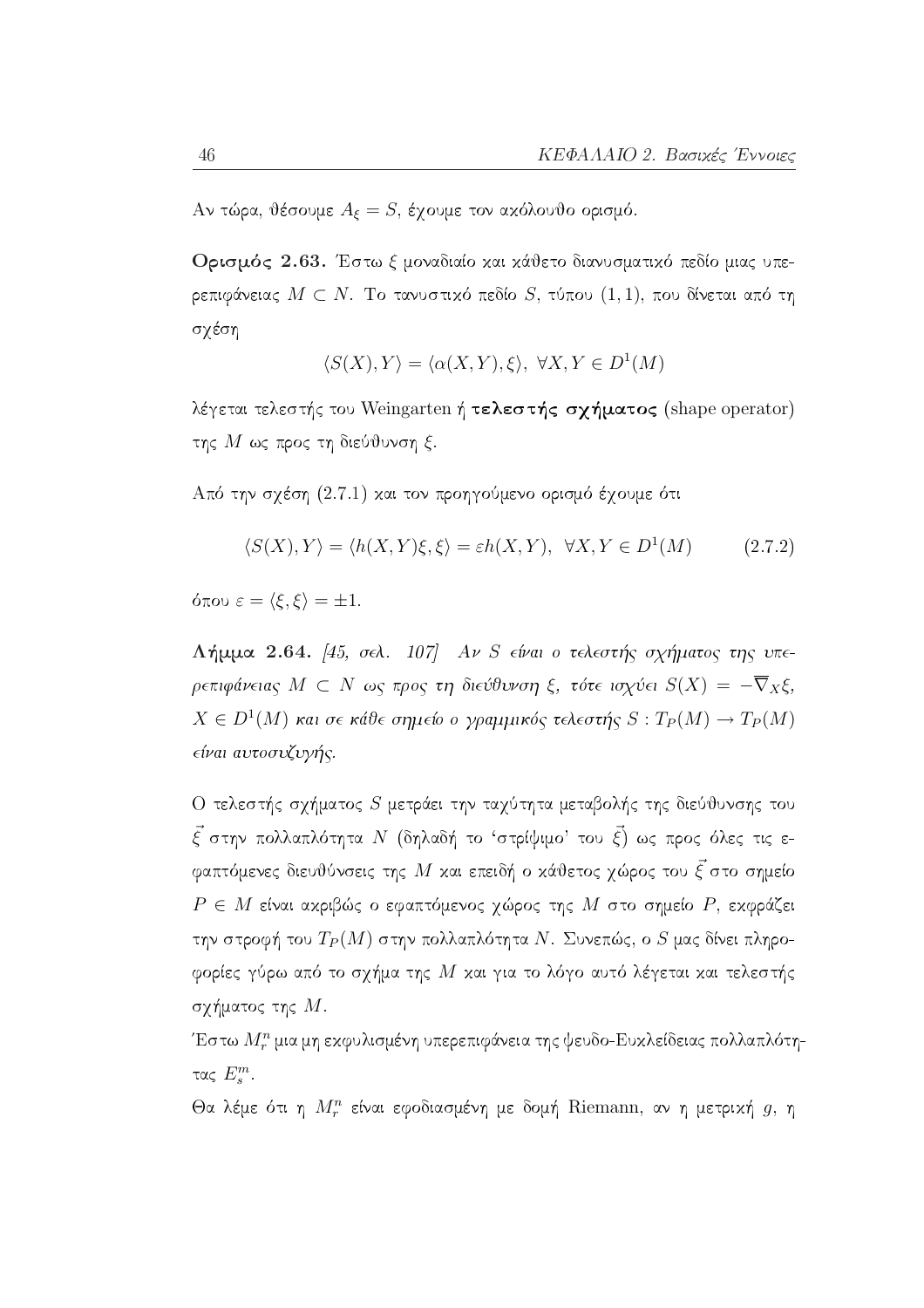οποία επάγεται στην  $M_r^n$  από την ψευδο-Ευκλείδεια μετρική του χώρου  $E_s^m$ , είναι θετικά ορισμένη. Σε αυτή την περίπτωση, το κάθετο διάνυσμα  $\vec{\xi}$  σε κάθε σημείο  $P \in T_P(M_r^n)$  είναι ένα χρονοειδές (time-like) διάνυσμα, δηλαδή,  $\langle \vec{\xi}, \vec{\xi} \rangle = -1$  και η υπερεπιφάνεια  $M_r^n$  ονομάζεται υπερεπιφάνεια Riemann. Αντίθετα η υπερεπιφάνεια  $M_r^n$  είναι εφοδιασμένη με ψευδο- Riemannian δομή, αν η μετρική  $g$  η οποία επάγεται στην  $M_r^n$  από την ψευδο-Ευκλείδεια μετρική του χώρου  $E_s^m$ , είναι αόριστη. Στην περίπτωση αυτή, το κάθετο διάνυσμα  $\vec{\xi}$  σε κάθε σημείο  $P \in T_P(M_r^n)$  δύναται να είναι είτε ένα χρονοειδές (time-like) διάνυσμα, οπότε  $\langle \vec{\xi}, \vec{\xi} \rangle = -1$ , είτε **χωροειδές** (space-like) διάνυσμα, οπότε  $\langle \vec{\xi}, \vec{\xi} \rangle = +1.$ 

Ειδικώτερα αν  $M_2^3$  είναι μια μη εκφυλισμένη υπερεπιφάνεια, της ψευδο-Ευκλείδειας πολλαπλότητας  $E_2^4$  τότε, η  $M_2^3$  είναι εφοδιασμένη με ψευδο- Riemannian δομή και το κάθετο διάνυσμα  $\vec{\xi} \in T_P(M_2^3)^{\perp}$  είναι **χωροειδές** (space-like).

Έστω η μη εκφυλισμένη υπερεπιφάνεια  $M_1^n$  της πολλαπλότητας Lorentz  $E_1^m$ . Μπορούμε να ορίσουμε μία ορθοκανονική ή ψευδο-ορθοκανονική βάση του  $T_P(M_1^n)$  ως εξής ([41], [42], [43]).

 Το σύνολο $\{e_1,\ldots,e_n\}$ αποτελεί μία ορθοκανονική βάση του  $T_P(M_1^n)$ , αν τα στοιχεία του ικανοποιούν τις συνθήκες:

$$
\langle e_1, e_1 \rangle = -1, \langle e_i, e_j \rangle = \delta_{ij}, \langle e_1, e_i \rangle = 0, \gamma \land 2 \le i, j \le n.
$$

Μία ψευδο-ορθοκανονική βάση του  $T_P(M_1^n)$  είναι το σύνολο  $\{X, Y, e_1, \ldots, e_{n-2}\},$ τα στοιχεία του οποίου ικανοποιούν τις συνθήκες:

$$
\langle X, X \rangle = \langle Y, Y \rangle = \langle X, e_i \rangle = \langle Y, e_i \rangle = 0, \langle X, Y \rangle = -1,
$$
  

$$
\forall \alpha \in \langle e_i, e_j \rangle = \delta_{ij}, \forall \alpha \quad 2 \leq i, j \leq n-2.
$$

Όπως έχουμε αναφέρει, ο τελεστής σχήματος  $S$ , σε κάθε σημείο  $P$  της  $M_1^n$ , είναι ένας αυτοσυζυγής ενδομορφισμός του εφαπτόμενου χώρου  $T_P(M_1^n)$ .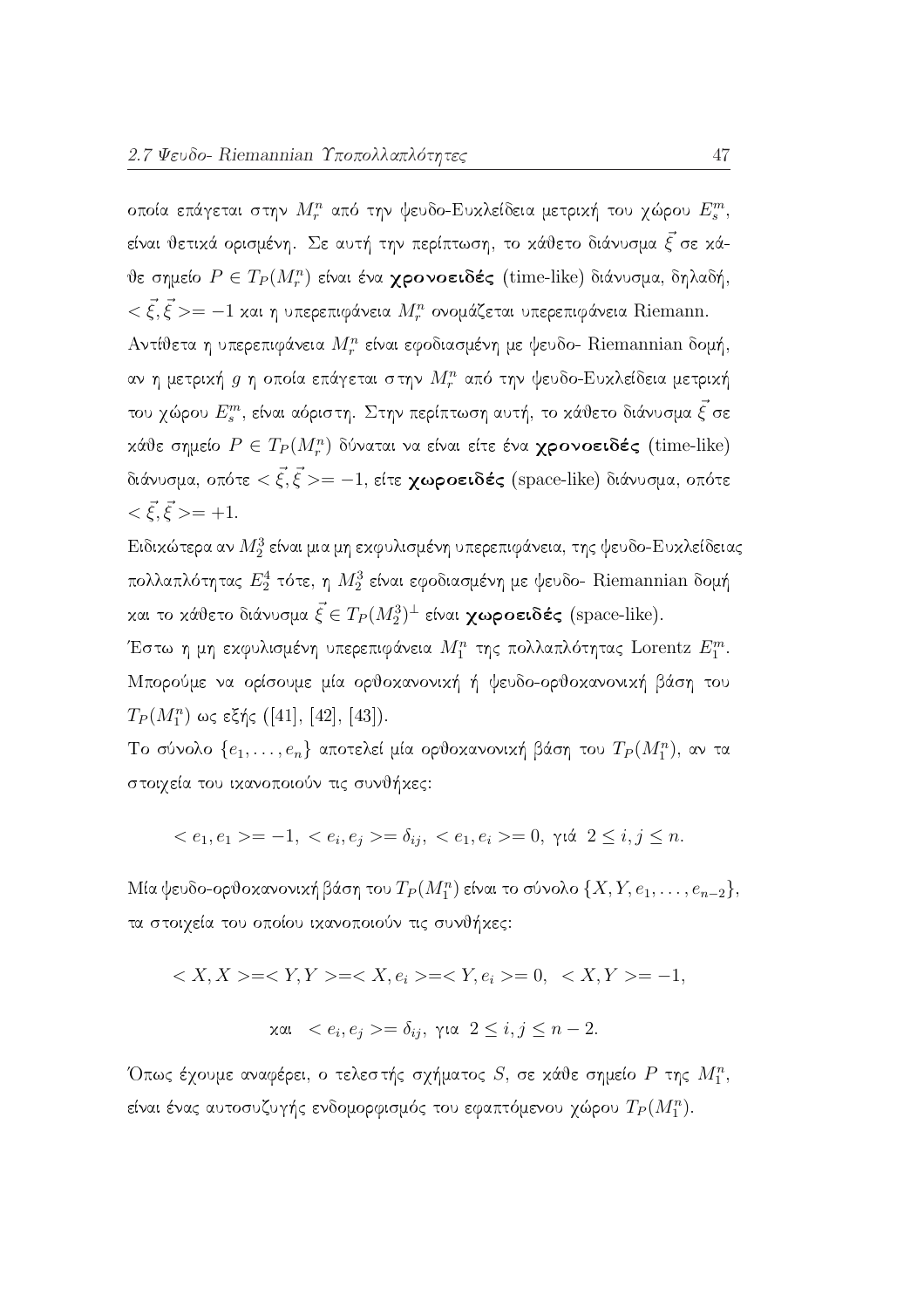Ο Petrov ([47]), ομαδοποίησε τις κανονικές μορφές του S, ως προς κατάλληλη βάση ορθοκανονική ή ψευδο-ορθοκανονική του εφαπτόμενου χώρου. Στη συνέχεια, παρουσιάζουμε ορισμένες ακόμα έννοιες:

Έστω  $M^n_r$  μια  $n$ -διάστατη υπερεπιφάνεια της ψευδο-Ευκλείδειας πολλαπλότητας  $E_s^m$ . Τότε το διάνυσμα  $\vec{H} = H\vec{\xi}$ , όπου  $H = \frac{1}{\varepsilon n} trS$  και  $\varepsilon = <\vec{\xi}, \vec{\xi}> = \pm 1$ , λέγεται διάνυσμα μέσης καμπυλότητας της  $M_r^n$  ([10]). Η υπερεπιφάνεια  $M_r^n$  λέγεται ελαχιστική αν  $H=0.$ 

Αν  $f \in D^{o}(M)$  είναι μια βαθμωτή συνάρτηση, τότε η κλίση (gradient) της δίνεται από τη σγέση ([45])

$$
\langle \nabla f, X \rangle = X(f) \ , \ \forall X \in D^1(M),
$$

η δε δράση του τελεστή Laplace, επί της  $f$  δίνεται από τη σχέση ([16])

$$
\Delta f = -\sum_{i=1}^n \varepsilon_i (e_i e_i f - \nabla_{e_i} e_i f),
$$

όπου  $\langle e_i, e_i \rangle = \varepsilon_i = \pm 1$  και  $\{e_i\}_{i=1}^n$  είναι ένα τοπικό ορθοκανονικό πλαίσιο του  $T_P(M_r^n)$ .

Οι εξισώσεις των Gauss και Codazzi για υπερεπιφάνειες είναι ([37] σελ. 23-25)

$$
R(X,Y)Z = S(X) < S(Y), Z > -S(Y) < S(X), Z > \text{}
$$

χαι

$$
(\nabla_X S)Y = (\nabla_Y S)X
$$

αντίστοιχα,  $\forall$  X, Y, Z  $\in D^1(M)$ .

Μία υπερεπιφάνεια  $M_r^3$  της  $E_s^4$  λέμε ότι έχει αρμονικό διανυσματικό πεδίο μέσης καμπυλότητας αν ικανοποιεί τη σχέση

$$
\Delta \vec{H} = \vec{0}.\tag{2.7.3}
$$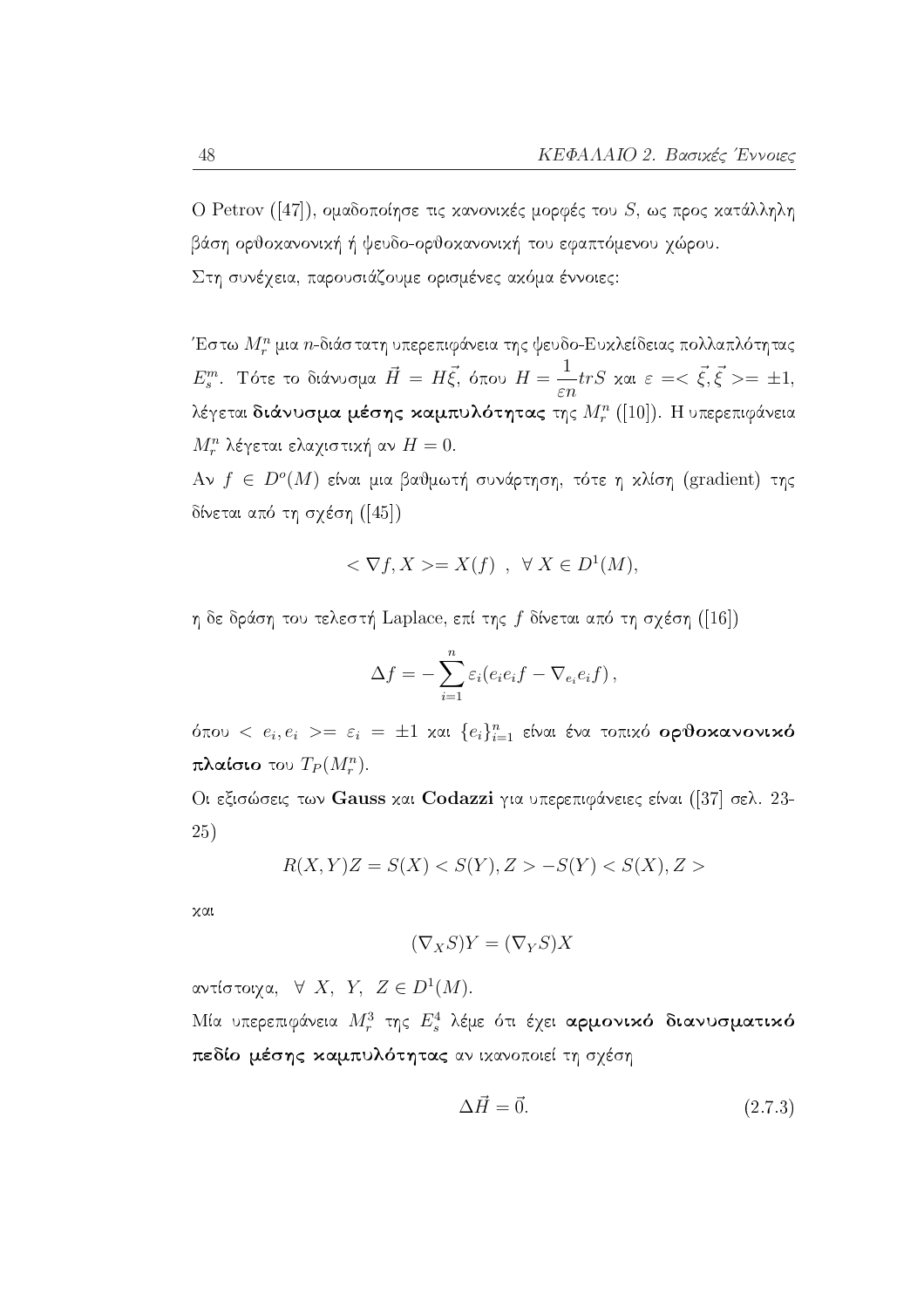Προφανώς, κάθε ελαχιστική υπερεπιφάνεια, έχει αρμονικό διανυσματικό πεδίο μέσης καμπυλότητας. Γνωρίζουμε ότι η δράση του τελεστή Laplace, επί του διανυσματικού πεδίου μέσης καμπυλότητας παίρνει τη μορφή ([12]),

$$
\Delta \vec{H} = \{2S\left(\nabla H\right) + 3 \varepsilon H \nabla H\} + \{\Delta H + \varepsilon H tr S^2\} \vec{\xi}.
$$

Επομένως, έχουμε τις ακόλουθες αναγκαίες και ικανές συνθήκες ώστε, μία υπερεπιφάνεια  $M_r^3$  στην  $E_s^4$ , να έχει αρμονικό διανυσματικό πεδίο μέσης καμπυλότητας,

$$
S(\nabla H) = -\varepsilon \frac{3H}{2}(\nabla H)
$$

$$
\Delta H + \varepsilon H tr S^2 = 0.
$$

Συμβολίζουμε με τ' το διανυσματικό πεδίο θέσης του τυγαίου σημείου της υπερεπιφάνειας και με  $\Delta$  τον τελεστή του Laplace, τότε όπως είναι γνωστό, ισχύει η σχέση ([9])

$$
\Delta \vec{r} = -n\vec{H}.\tag{2.7.4}
$$

Αν λάβουμε τώρα υπόψη μας και την σχέση (2.7.3), οι υπερεπιφάνειες με αρμονικό διάνυσματικό πεδίο μέσης καμπυλότητας πληρούν την σχέση,

$$
\Delta^2 \vec{r} = \vec{0}.\tag{2.7.5}
$$

Επομένως οι υπερεπιφάνειες που ικανοποιούν την (2.7.3) μπορούν να χαρακτηριστούν ως διαρμονικές υπερεπιφάνειες. Είναι προφανές ότι οι ελαχιστικές υπερεπιφάνειες είναι διαρμονικές.

Για περισσότερες πληροφορίες στη θεωρία της ψευδο-Riemannian γεωμετρίας  $\beta\lambda\epsilon\pi\epsilon$  ([22], [23], [44], [48]).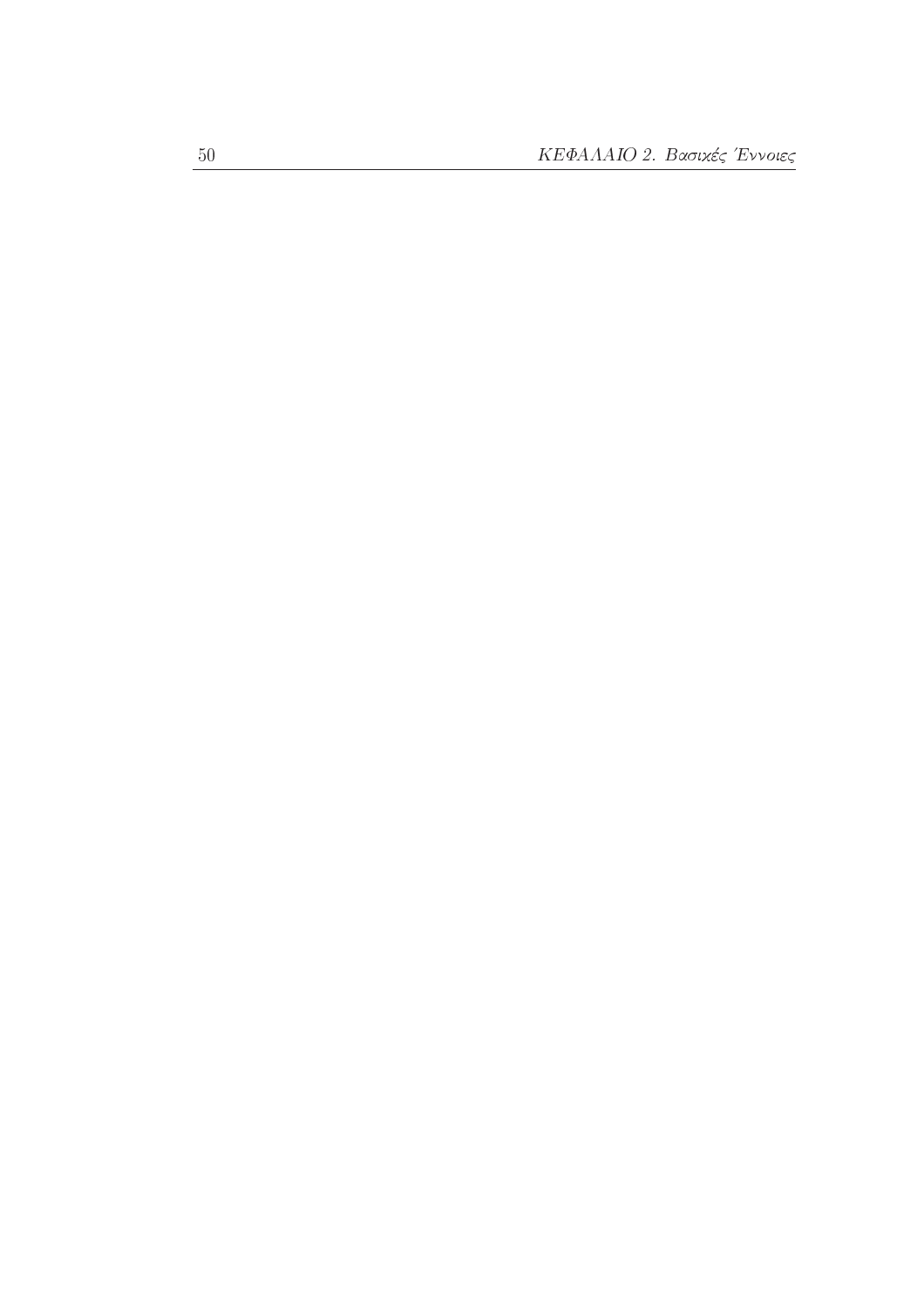## Κεφάλαιο 3

# Επιφάνειες εχ Περιστροφής στον Χώρο Lorentz  $E_1^3$

### Εισαγωγή 3.1

Έστω  $\vec{r}$  :  $M^2$   $\longrightarrow$   $E_1^3$  μία ισομετρική εμβύθιση μιας επιφάνειας εκ περιστροφής κλάσης  $C^3$ , στον 3-διάστατο Lorentz-Minkowski χώρο εφοδιασμένη με την επαγώμενη μετρική. Λέγοντας Lorentz-Minkowski χώρο  $E_1^3$ , εννοούμε τον χώρο  $R^3$  εφοδιασμένο με την μετρική  $g$  η οποία δίνεται από την σχέση,

$$
g = ds^2 = -dx_0^2 + dx_1^2 + dx_2^2
$$

όπου  $(x_0, x_1, x_2)$  είναι ένα ορθογώνιο σύστημα συντεταγμένων του  $E_1^3$ . Έστω  $\triangle$  ο τελεστής Laplace ως προς την επαγώμενη μετρική και  $\vec{H}$  το διάνυσμα μέσης καμπυλότητας της  $M^2$ . Τότε ([9]):

$$
\Delta \vec{r} = -2\vec{H} \tag{3.1.1}
$$

Ένα γνωστό αποτέλεσμα, οφειλόμενο στον Takahashi ([49]), αναφέρει ότι οι ελαγιστικές επιφάνειες και οι σφαίρες, είναι οι μόνες επιφάνειες του  $E^3$ , που ικανοποιούν την συνθήκη

$$
\Delta \vec{r} = \lambda \vec{r} \ , \ \lambda \in R.
$$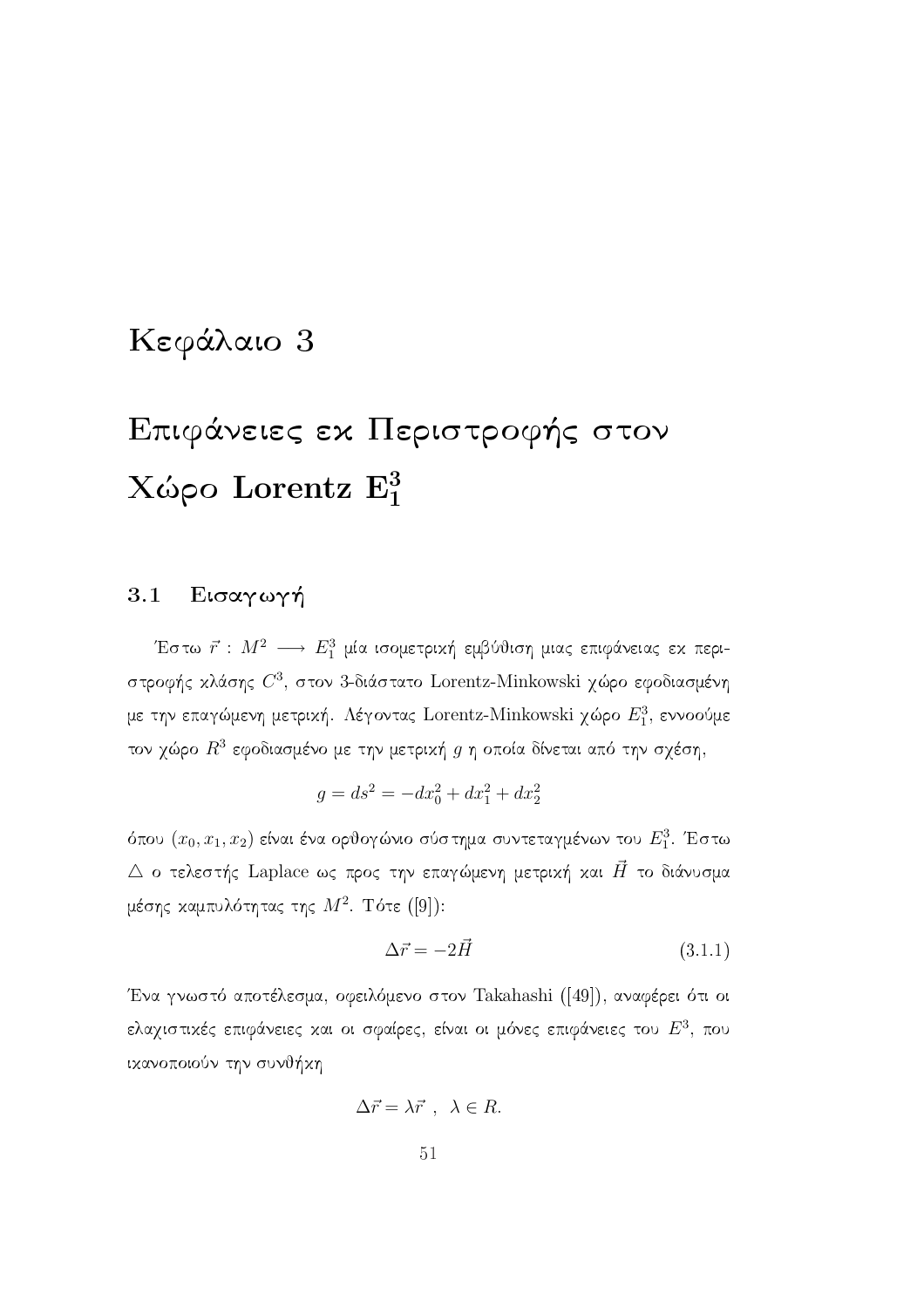Από την άλλη μεριά ο Garay ([26]), καθόρισε πλήρως τις επιφάνειες εκ περιστροφής στον  $E^3$ , των οποίων οι συντεταγμένες συναρτήσεις είναι ιδιοσυναρτήσεις του τελεστή Laplace αυτών, δηλαδή

$$
\Delta r^i = \lambda^i r^i
$$

Αργότερα, ο ίδιος συγγραφέας στην εργασία ([27]), μελέτησε τις υπερεπιφάνειες στον $E^{n+1}$ για τις οποίες

$$
\Delta \vec{r} = A \vec{r} \ , \ A \in R^{n+1 \times n+1}.
$$

Ot Dillen, Pas και Vestraelen στην εργασία ([19]), μελέτησαν και ταξινόμησαν τις επιφάνειες στον  $E^3$ , οι οποίες ικανοποιούν την σχέση

$$
\Delta \vec{r} = A\vec{r} + B
$$

όπου  $A \in R^{3\times 3}$  και  $B \in R^3$ . Χρησιμοποιώντας τον τύπο (3.1.1), εύκολα συμπεραίνουμε, ότι οι ελαχιστικές επιφάνειες και οι σφαίρες του  $E^3$ , επαληθεύουν επίσης την συνθήκη

$$
\Delta \vec{H} = A\vec{H}.\tag{3.1.3}
$$

Oι Ferrandez, Garay και Lucas μελετώντας το αντίστροφο πρόβλημα στην εργασία ([24]), έδειξαν ότι οι επιφάνειες του  $E^3$  που ικανοποιούν την (3.1.3) είναι ή ελαχιστικές, ή ένα ανοικτό τμήμα σφαίρας, ή ένας ορθός κυκλικός κύλινδρος. Οι Ferrandez και Lucas στην εργασία ([25]), ταξινόμησαν τις επιφάνειες  $M_s^2$ του γώρου Lorentz  $E_1^3$ , με δείκτη $s=0,1$  οι οποίες ικανοποιούν την συνθήκη (3.1.3). Το βασικό συμπέρασμα είναι ότι η  $M_s^2$  είναι μία επιφάνεια με μηδενική μέση καμπυλότητα παντού, είτε ένα ανοικτό τμήμα επιφάνειας ενός B-scroll ή ένα ανοικτό τμήμα των επιφανειών  $S^1(r) \times R$ ,  $H^1(r) \times R$ ,  $S_1^1(r) \times R$ ,  $H^2(r)$ ,  $S_1^1(r)$ .

Ακολουθώντας την συνθήκη του Garay (3.1.2), οι Kaimakamis G. και Papantoniou V. στην εργασία ([33]), μελέτησαν τις επιφάνειες εχ περιστροφής στον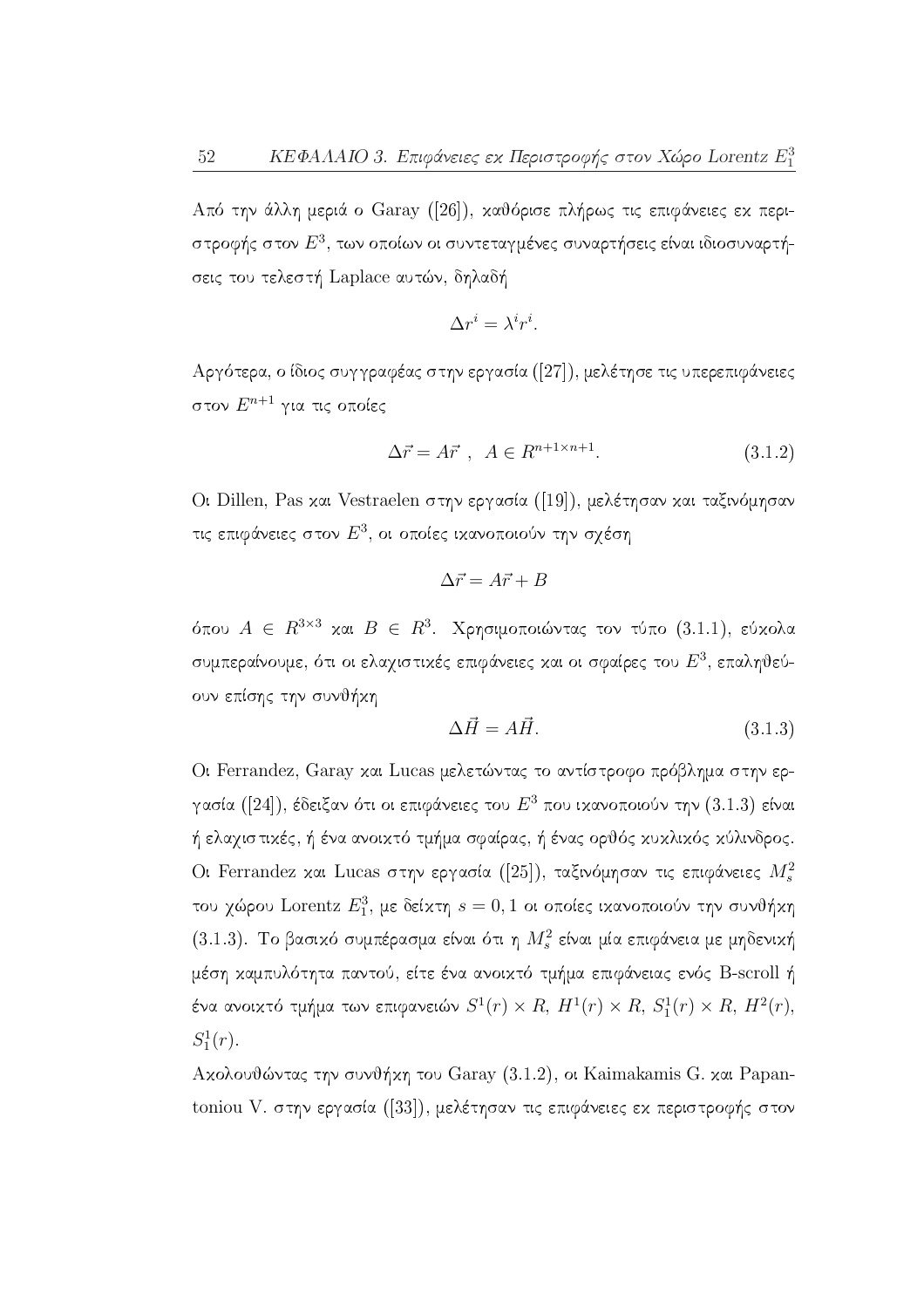3-διάστατο Lorentz-Minkowski χώρο, ικανοποιώντας την εξίσωση  $\Delta^{II} \vec{r} = A \vec{r}$ , όπου  $\Delta^{II}$  είναι ο τελεστής Laplace ως προς την δεύτερη θεμελιώδη μορφή και Α είναι ένας πραγματικός πίνακας  $3 \times 3$ .

Στην παρούσα διατριβή, γίνεται η ταξινόμηση όλων των επιφανειών εκ περιστροφής στον 3-διάστατο Lorentz-Minkowski χώρο  $E_1^3$ , οι οποίες ικανοποιούν την συνθήκη

$$
\Delta^{III}\vec{r} = A\vec{r} \tag{3.1.4}
$$

όπου  $\Delta^{III}$  είναι ο τελεστής Laplace, ως προς την τρίτη θεμελιώδη μορφή αυτών των επιφανειών.

Αξίζει να σημειωθεί, ότι όταν ο περιβάλλων χώρος είναι ο 3-διάστατος Lorentz-Minkowski  $E_1^3$ , τότε κάθε επιφάνεια  $M_s^2$  αυτού, μπορεί να εφοδιάζεται είτε με μία Riemannian μετρική (χωροειδή ή space-like επιφάνεια) είτε με μία Lorentzian μετρική (χρονοειδή ή time-like επιφάνεια) και ως εκ τούτου, μία πλουσιώτερη ταξινόμηση αυτών των επιφανειών είναι αναμενόμενη.

### Προκαταρκτικά  $3.2$

Έστω  $\gamma: I = (a, b) \subset R \to \Pi$  μία καμπύλη ενός επιπέδου  $\Pi$  του  $E_1^3$  και έστω ε μία ευθεία γραμμή του Π, η οποία δεν τέμνει την καμπύλη  $\gamma$ . Μία επιφάνεια ε<br/>κ περιστροφής $M_s^2$ στον $E_1^3$ είναι μία μη εκφυλισμένη επιφάνεια, που παράγεται από την περιστροφή της καμπύλης  $\gamma$  γύρω από τον άξονα ε.

Η επιφάνεια εκ περιστροφής  $M_s^2$ , με άξονα ε στον  $E_1^3$ , είναι αναλλοίωτη από την ομάδα των στερεών κινήσεων στον  $E_1^3$ , η οποία αφήνει αμετάβλητο κάθε σημείο του ε

Αν ο άξονας ε είναι χωροειδής (space-like) (αντοίστοιχα χρονοειδής ή timelike), τότε υπάρχει ένας μετασχηματισμός Lorentz, υπό την επίδραση του οποίου ο άξονας ε μετασχηματίζεται στον  $x_1$ -άξονα ή  $x_2$ -άξονα (αντίστοιχα  $x_0$ -άξονα).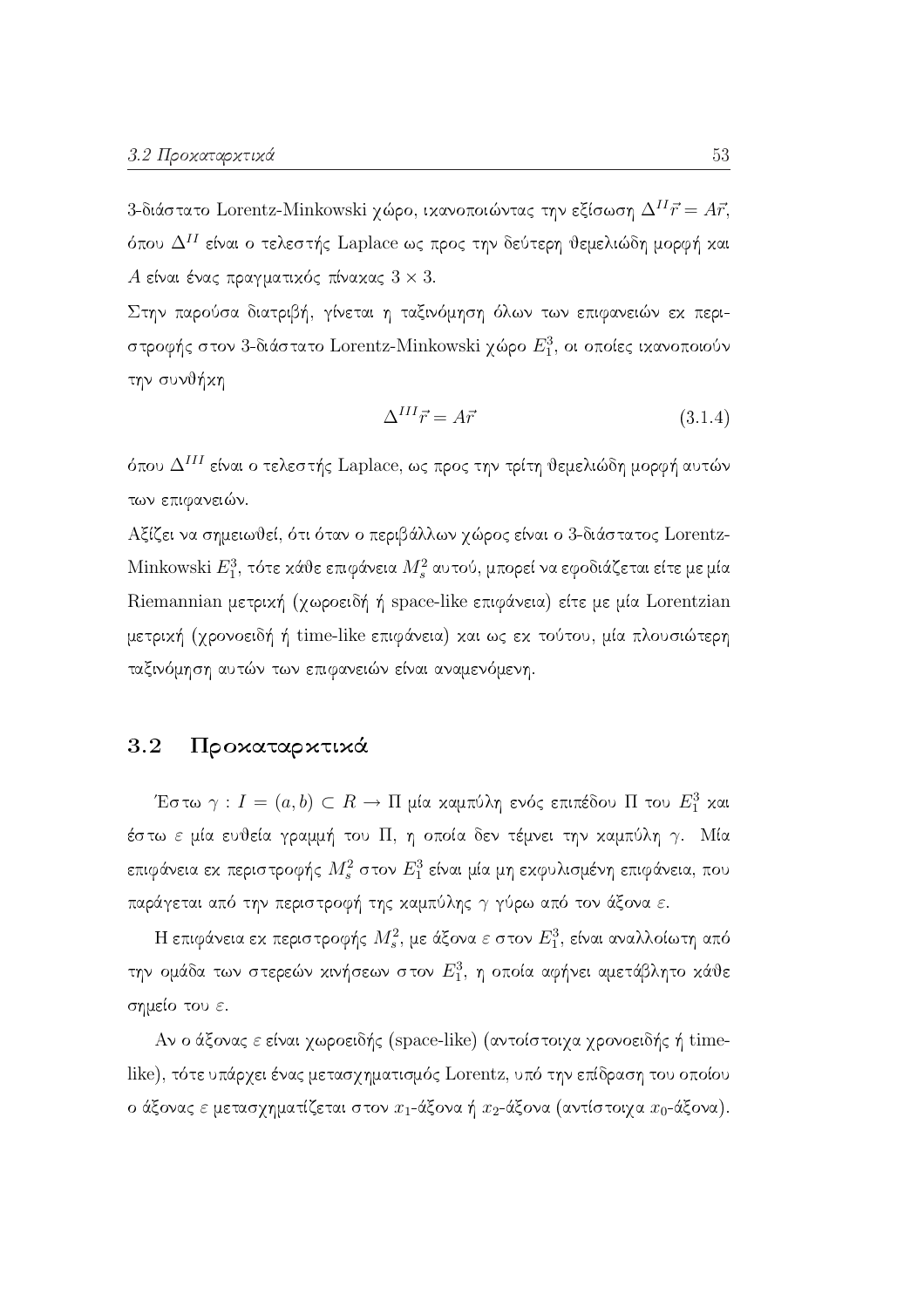Ως εχ τούτου, χωρίς απώλεια της γενιχότητας, δυνάμεθα να θεωρήσουμε ως άξονα περιστροφής τον  $x_2$ -άξονα (αντίστοιχα τον  $x_0$ -άξονα). Αν ο άξονας είναι φωτοειδής (light-like ή null), τότε μπορούμε να υποθέσουμε, ότι αυτός ο άξονας, είναι η ευθεία γραμμή η παραγόμενη από το διάνυσμα  $(1,1,0)$  του επιπέδου  $Ox_0x_1$ .

Υποθέτουμε ότι ο άξονας περιστροφής, είναι ο  $x_2$ -άξονας (χωροειδής ή space-like) και η καμπύλη γ βρίσκεται, είτε στο  $x_1x_2$ -επίπεδο ή στο  $x_0x_2$ επίπεδο. Τότε, μία παραμετρικοποίηση της  $\gamma$  είναι, είτε η  $\gamma(u)=(0,f(u),g(u))$ ή η  $\gamma(u) = (f(u), 0, g(u))$ ,  $u \in I$ , αντίστοιχα. Οι συναρτήσεις f, g είναι διαφορίσιμες και η f είναι μία θετική συνάρτηση. Χωρίς απώλεια της γενικότητας, μπορούμε να υποθέσουμε ότι u, είναι το μήχος τόξου της χαμπύλης. Οι επιφάνειες εκ περιστροφής  $M_s^2$  στον  $E_1^3$ , ως προς ένα σύστημα τοπικών καμπυλόγραμμων συντεταγμένων  $(u, v)$ , θα δίνονται από τις σχέσεις ([8]):

$$
\vec{r}(u,v) = \{f(u)sinhv, f(u)coshv, g(u)\}\tag{3.2.1}
$$

ή

$$
\vec{r}(u,v) = \{f(u)coshv, f(u)sinhv, g(u)\}\tag{3.2.2}
$$

αντίστοιχα.

Στην περίπτωση, που ο άξονας περιστροφής είναι ο  $Ox_0$ -άξονας (χρονοειδής ή time-like) και η καμπύλη  $\gamma$  δίνεται από τη μορφή  $\gamma(u) = (g(u), f(u), 0)$  και βρίσκεται στο  $x_0x_1$ -επίπεδο, η επιφάνεια εκ περιστροφής  $M_s^2$  δίνεται από ([8]):

$$
\vec{r}(u,v) = \{g(u), f(u)cosv, f(u)sinv\}, \ \ 0 \le v \le 2\pi. \tag{3.2.3}
$$

Τέλος, αν ο άξονας περιστροφής είναι η ευθεία, η παραγόμενη από το διάνυσμα  $(1,1,0)$  και η καμπύλη γ βρίσκεται στο  $x_0x_1$ -επίπεδο, τότε η επιφάνεια εκ περιστροφής $\,M_s^2,\,$ μπορεί να παραμετρικοποιηθεί ως εξής:

$$
\vec{r}(u,v) = \{f(u) + \frac{v^2}{2}h(u), g(u) + \frac{v^2}{2}h(u), h(u)v\}
$$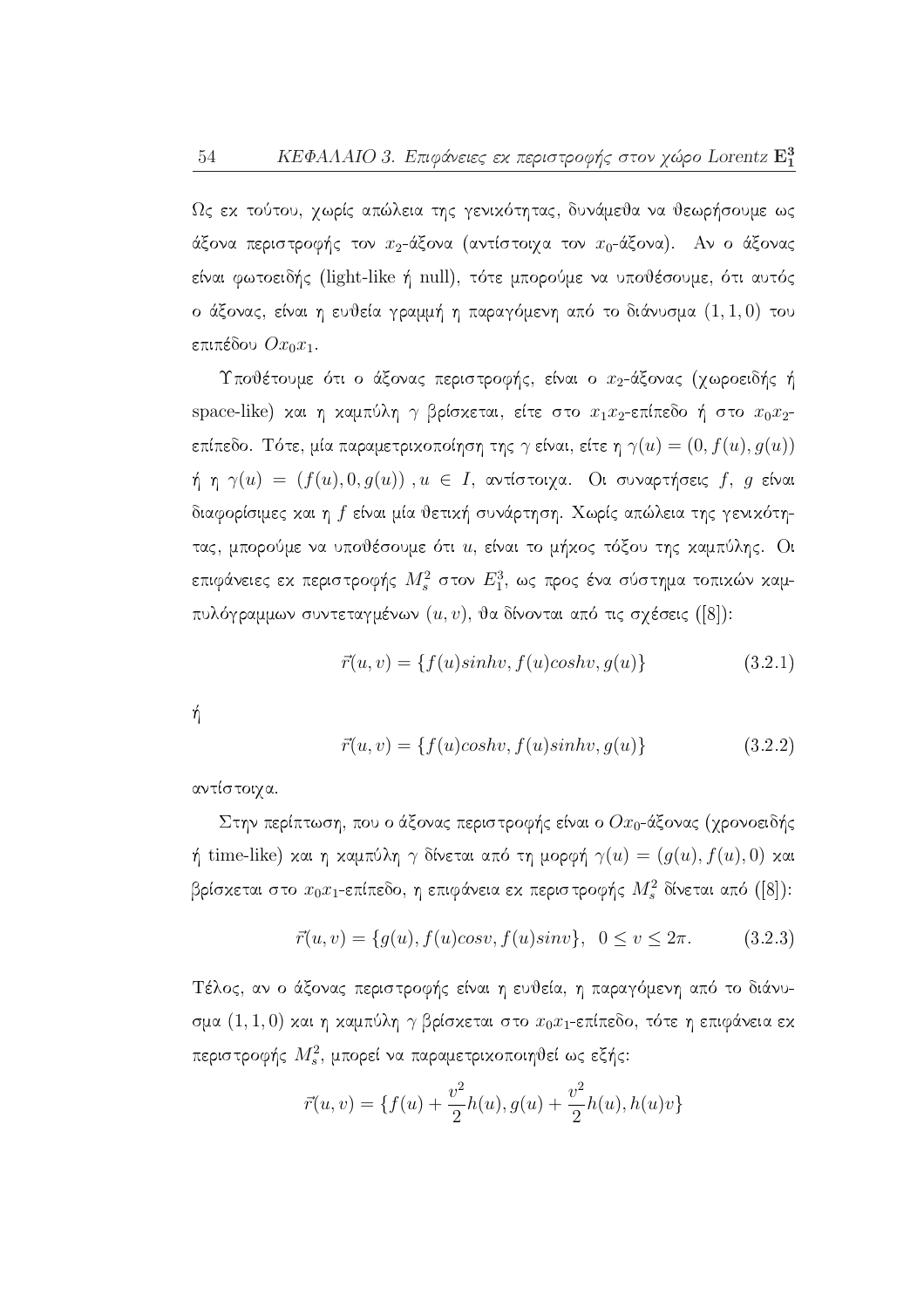όπου  $h(u) = f(u) - g(u) \neq 0$ , επειδή  $f(u) \neq g(u)$ ,  $\forall u \in I$ . Σημειώνουμε με  $E, F, G, L, M, N$ τα θεμελιώδη ποσά πρώτης και δεύτερης τάξης, αυτών των επιφανειών. Αν  $\phi = \phi(u, v)$  είναι μία διαφορίσιμη συνάρτηση κλάσης  $C^2$  και  $\Delta^{III}$  ο τελεστής Laplace, ως προς την τρίτη θεμελιώδη μορφή της  $M_s^2$ , τότε  $([45]),$  ισχύει:

$$
\Delta^{III}\phi = -\frac{\sqrt{EG - F^2}}{LN - M^2} \left[ \left( \frac{(GM^2 - 2FNM + EN^2) \phi_u}{(LN - M^2) \sqrt{EG - F^2}} - \frac{(EMN - FLN + GLM - FM^2) \phi_v}{(LN - M^2) \sqrt{EG - F^2}} \right)_u - \left( \frac{(EMN - FLN + GLM - FM^2) \phi_u}{(LN - M^2) \sqrt{EG - F^2}} - \frac{(EM^2 - 2FLM + GL^2) \phi_v}{(LN - M^2) \sqrt{EG - F^2}} \right)_v \right].
$$
\n(3.2.4)

Σημειώνουμε ότι, αν  $\vec{F} = (f_1, f_2, f_3)$  είναι μία διανυσματική συνάρτηση κλάσης  $C^2$ , τότε

$$
\Delta^{III}\vec{F} = (\Delta^{III}f_1, \Delta^{III}f_2, \Delta^{III}f_3). \tag{3.2.5}
$$

### Τα Κύρια Αποτελέσματα 3.3

Σ' αυτή την παράγραφο, κάνουμε την ταξινόμηση των επιφανειών εκ περιστροφής  $M_s^2$ , οι οποίες ικανοποιούν την σχέση (3.1.4). Διακρίνουμε δύο περιπτώσεις, ανάλογα με το εάν, οι επιφάνειες αυτές καθορίζονται από την (3.2.1) ή  $(3.2.3)$  εξίσωση, αντίστοιχα.

Πρώτη περίπτωση. Υποθέτουμε ότι η  $M_s^2$  δίνεται από την (3.2.1) και ότι το *u* είναι η φυσική παράμετρος της καμπύλης περιστροφής. Τότε

$$
f'^{2}(u) + g'^{2}(u) = 1 \quad , \quad \forall u \in I \tag{3.3.1}
$$

 $E = f'^2(u) + g'^2(u) = 1$ ,  $F = 0$ ,  $G = -f^2(u)$ ,  $EG - F^2 = -f^2(u) < 0$   $\forall u \in I$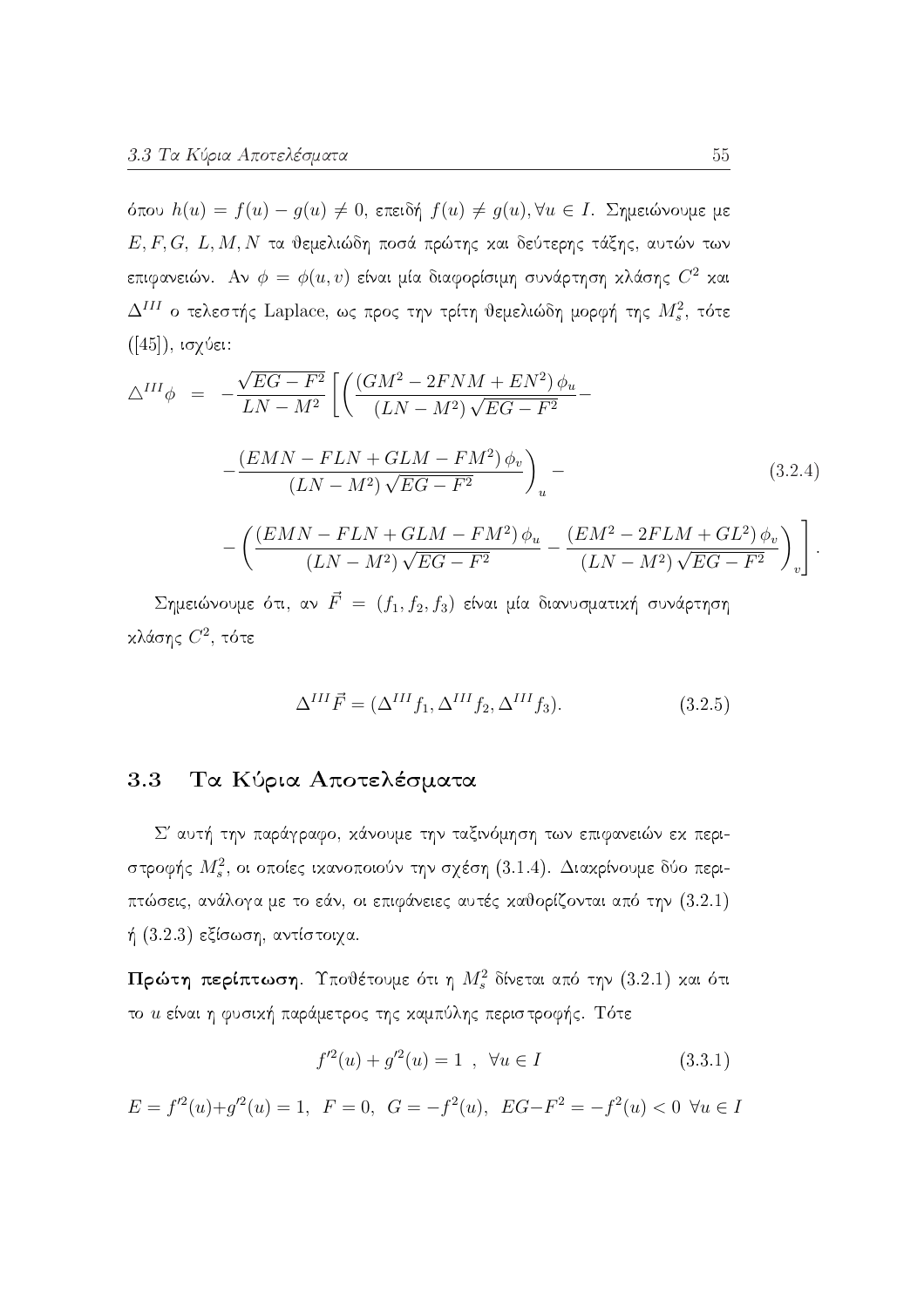$$
L = g'f'' - f'g'' , \ M = 0 , \ N = fg' , \ 2H = g'f'' - f'g'' - \frac{g'}{f}
$$

Επομένως, όλες αυτές οι επιφάνειες θα είναι χρονοειδείς και  $H = H(u, v)$ , είναι η μέση καμπυλότητα αυτών των επιφανειών. Τέλος,

$$
\Delta^{III} \vec{r} = \{ \Delta^{III} (f(u)sinhv), \Delta^{III} (f(u)coshv), \Delta^{III} (g(u)) \}.
$$

Εφόσον η σχέση (3.3.1) ισχύει, υπάρχει μία διαφορίσημη συνάρτηση (γωνία)  $t = t(u)$  τέτοια ώστε

$$
f'(u) = cost(u) , g'(u) = sint(u) , \forall u \in I.
$$

Συνεπώς θα έχουμε

$$
L = -t'(u) , N = f(u)sin(tu) , 2H = -t'(u) - f^{-1}(u)sin(tu). \quad (3.3.2)
$$

Υποθέτουμε ότι η επιφάνεια δεν έχει παραβολικά σημεία, δηλαδή

$$
t'sint \neq 0 \,,\,\forall u \in I.
$$

Χρησιμοποιώντας τις σχέσεις (3.2.4) και (3.3.2) έχουμε

$$
\Delta^{III} (f(u)sinhv) = \left(-Rsint + \frac{R'cost}{t'}\right)sinhv
$$
  

$$
\Delta^{III} (f(u)coshv) = \left(-Rsint + \frac{R'cost}{t'}\right) coshv
$$
  

$$
\Delta^{III} (g(u)) = Rcost + \frac{R'sint}{t'},
$$

$$
\delta \pi \circ u \quad R = \frac{2H}{K} = -\frac{1}{t'} - \frac{f}{sint} \quad \text{and} \quad R' = \frac{t''}{t'^2} - \frac{\cos t}{\sin t} + \frac{ft'\cos t}{\sin^2 t}. \quad \text{Exop}(i \text{ and } \text{Cov}(i \text{ and } \text{Cov}(i \text{ and } \text{Cov}(i \text{ and } \text{Cov}(i \text{ and } \text{Cov}(i \text{ and } \text{Cov}(i \text{ and } \text{Cov}(i \text{ and } \text{Cov}(i \text{ and } \text{Cov}(i \text{ and } \text{Cov}(i \text{ and } \text{Cov}(i \text{ and } \text{Cov}(i \text{ and } \text{Cov}(i \text{ and } \text{Cov}(i \text{ and } \text{Cov}(i \text{ and } \text{Cov}(i \text{ and } \text{Cov}(i \text{ and } \text{Cov}(i \text{ and } \text{Cov}(i \text{ and } \text{Cov}(i \text{ and } \text{Cov}(i \text{ and } \text{Cov}(i \text{ and } \text{Cov}(i \text{ and } \text{Cov}(i \text{ and } \text{Cov}(i \text{ and } \text{Cov}(i \text{ and } \text{Cov}(i \text{ and } \text{Cov}(i \text{ and } \text{Cov}(i \text{ and } \text{Cov}(i \text{ and } \text{Cov}(i \text{ and } \text{Cov}(i \text{ and } \text{Cov}(i \text{ and } \text{Cov}(i \text{ and } \text{Cov}(i \text{ and } \text{Cov}(i \text{ and } \text{Cov}(i \text{ and } \text{Cov}(i \text{ and } \text{Cov}(i \text{ and } \text{Cov}(i \text{ and } \text{Cov}(i \text{ and } \text{Cov}(i \text{ and } \text{Cov}(i \text{ and } \text{Cov}(i \text{ and } \text{Cov}(i \text{ and } \text{Cov}(i \text{ and } \text{Cov}(i \text{ and } \text{Cov}(i \text{ and } \text{Cov}(i \text{ and } \text{Cov}(i \text{ and } \text{Cov}(i \text{ and } \text{Cov}(i \text{ and } \text{Cov}(i \text{ and } \text{Cov}(i \text{ and } \text{Cov}(i \text{ and } \
$$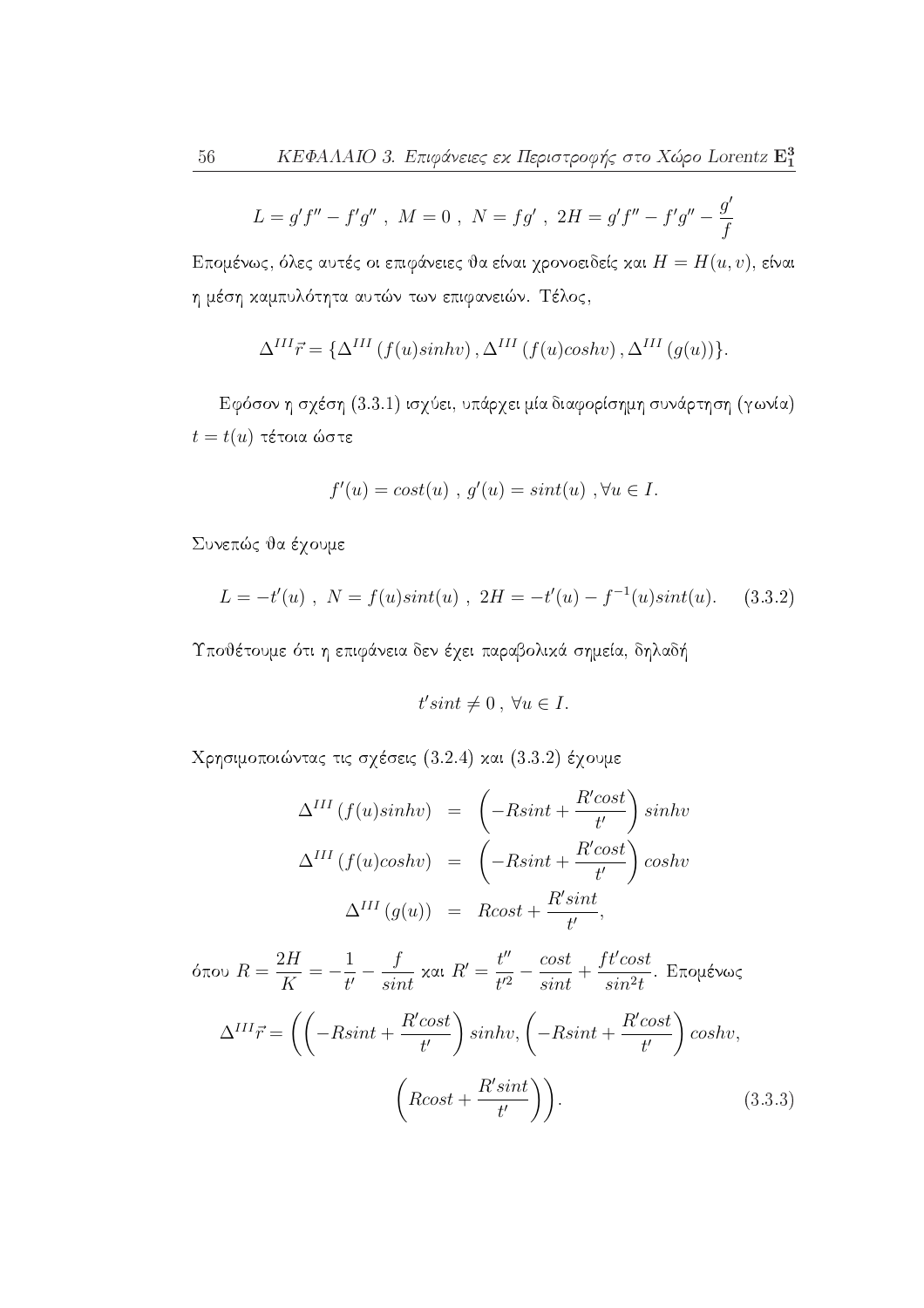Έστω  $A = (a_{ij})$ ,  $i, j = 1, 2, 3$  ένας  $3 \times 3$  πίναχας με στοιχεία από το R. H εξίσωση (3.1.4) μέσω των (3.2.1) και (3.3.3) δίνει το ακόλουθο σύστημα των διαφορικών εξισώσεων.

$$
\left(-R\sin t + \frac{R'\cos t}{t'}\right)\sin hv = a_{11}f\sin hv + a_{12}f\cos hv + a_{13}g\tag{3.3.4}
$$

$$
-Rsint + \frac{R'cost}{t'}\bigg)coshv = a_{21}fsinhv + a_{22}fcoshv + a_{23}g \qquad (3.3.5)
$$

$$
Rcost + \frac{R'sint}{t'} = a_{31}fsinhv + a_{32}fcoshv + a_{33}g.
$$
 (3.3.6)

Συνεπώς, το πρόβλημα της ταξινόμησης των επιφανειών  $M_s^2$  εκ περιστροφής, που δίνονται από την (3.2.1) και ικανοποιούν την (3.1.4), ανάγεται στην ολοκλήρωση αυτού του συστήματος των τριών συνήθων διαφορικών εξισώσεων πρώτης τάξης.

Είναι αξιοσημείωτο, ότι αυτή η ταξινόμηση, εξαρτάται κατά κύριο λόγο από την συνάρτηση  $t = t(u)$ . Από την τελευταία εξίσωση  $(3.3.6)$ , εύχολα συμπεραίνουμε ότι  $a_{31} = a_{32} = 0$ .

Από την άλλη μεριά, από τις (3.3.4) και (3.3.5) εύκολα συμπεραίνουμε ότι,  $a_{13}=a_{23}=0$ . Έτσι, το σύστημα ισοδύναμα ανάγεται στο ακόλουθο:

$$
\left(-R\sin t + \frac{R'\cos t}{t'}\right)\sin hv = a_{11}f\sin hv + a_{12}f\cosh v \qquad (3.3.7)
$$

$$
\left(-R\sin t + \frac{R'\cos t}{t'}\right)\cosh v = a_{21}f\sin hv + a_{22}f\cosh v \qquad (3.3.8)
$$

$$
Rcost + \frac{R'sint}{t'} = a_{33}g.
$$
\n(3.3.9)

Συγκρίνοντας τώρα τις εξισώσεις (3.3.7) και (3.3.8), συμπεραίνουμε ότι  $a_{12} = a_{21} = 0$  και  $a_{11} = a_{22} = \lambda$ ,  $\lambda \in R$ . Συνεπώς, αυτό το σύστημα των εξισώσεων, είναι ισοδύναμο ακόμα με το σύστημα

$$
-R\sin t + \frac{R'\cos t}{t'} = \lambda f \tag{3.3.10}
$$

$$
Rcost + \frac{R'sint}{t'} = \mu g \tag{3.3.11}
$$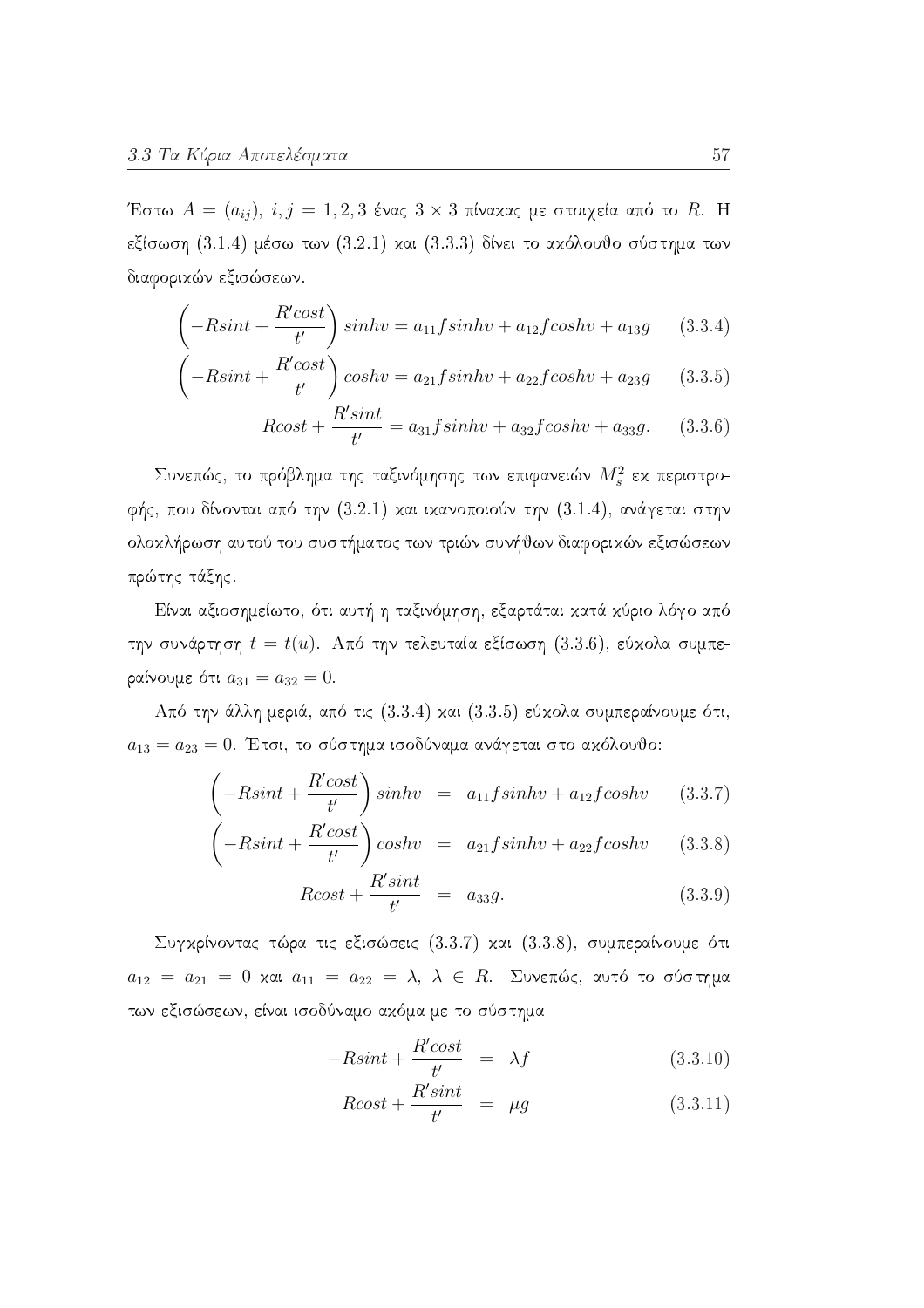όπου  $a_{33} = \mu, \mu \in R$ .

Στη συνέχεια, μελετάμε αυτό το σύστημα, για τις διάφορες τιμές των στα- $\theta$ ερών λ, μ.

Από την προηγηθείσα μέχρι τώρα μελέτη, φαίνεται πως ο πίνακας Α ανάγεται τελικά σε διαγώνιο πίνακα δηλαδή,  $A = diag(\lambda, \lambda, \mu)$ .

**A**. Έστω  $\lambda = \mu = 0$ , τότε,  $A = diag(0, 0, 0)$ .

Αν πολλαπλασιάσουμε, την εξίσωση (3.3.10) με  $sint$ , την εξίσωση (3.3.11) με  $-cost$  και προσθέσουμε έπειτα τις προκύπτουσες εξισώσεις, εύκολα παίρνουμε  $R=0$  ή ισοδύναμα  $H=0$ , δηλαδή η επιφάνεια είναι ελαχιστική. ( $\Omega$ ς εκ τούτου, η επιφάνεια εκ περιστροφής του  $E_1^3$ , που ικανοποιεί την (3.1.4), γιά την οποία  $A = O_{3\times 3}$  είναι η ψευδοαλυσσοειδής επιφάνεια).

**B**. Έστω  $\lambda = \mu \neq 0$ , τότε  $A = \text{diag}(\lambda, \lambda, \lambda)$ .

Το σύστημα των εξισώσεων (3.3.10) και (3.3.11), παίρνει τη μορφή

$$
\frac{\sin t}{t'} + \frac{t'' \cos t}{t'^3} - \frac{\cos^2 t}{t' \sin t} + \frac{f}{\sin^2 t} = \lambda f \tag{3.3.12}
$$

$$
\frac{-2\cos t}{t'} + \frac{t''\sin t}{t'^3} = \lambda g.
$$
 (3.3.13)

 $A\pi$ ό (3.3.13) έγουμε

$$
t'' = \frac{t'^2}{\sin t} (\lambda gt' + 2\cos t). \tag{3.3.14}
$$

 $\Omega$ ς εκ τούτου, η εξίσωση  $(3.3.12)$  ανάγεται στην

$$
\frac{1}{t'} + \lambda g \cos t + \frac{f}{\sin t} - \lambda f \sin t = 0.
$$
 (3.3.15)

Παραγωγίζοντας την (3.3.15) και γρησιμοποιώντας την (3.3.14), έγουμε την

$$
\frac{ft'\text{cost}}{\text{sin}t} + \text{cost} + \lambda gt' + \lambda gt'\text{sin}^2t + \lambda ft'\text{cost} \text{sin}t = 0.
$$
 (3.3.16)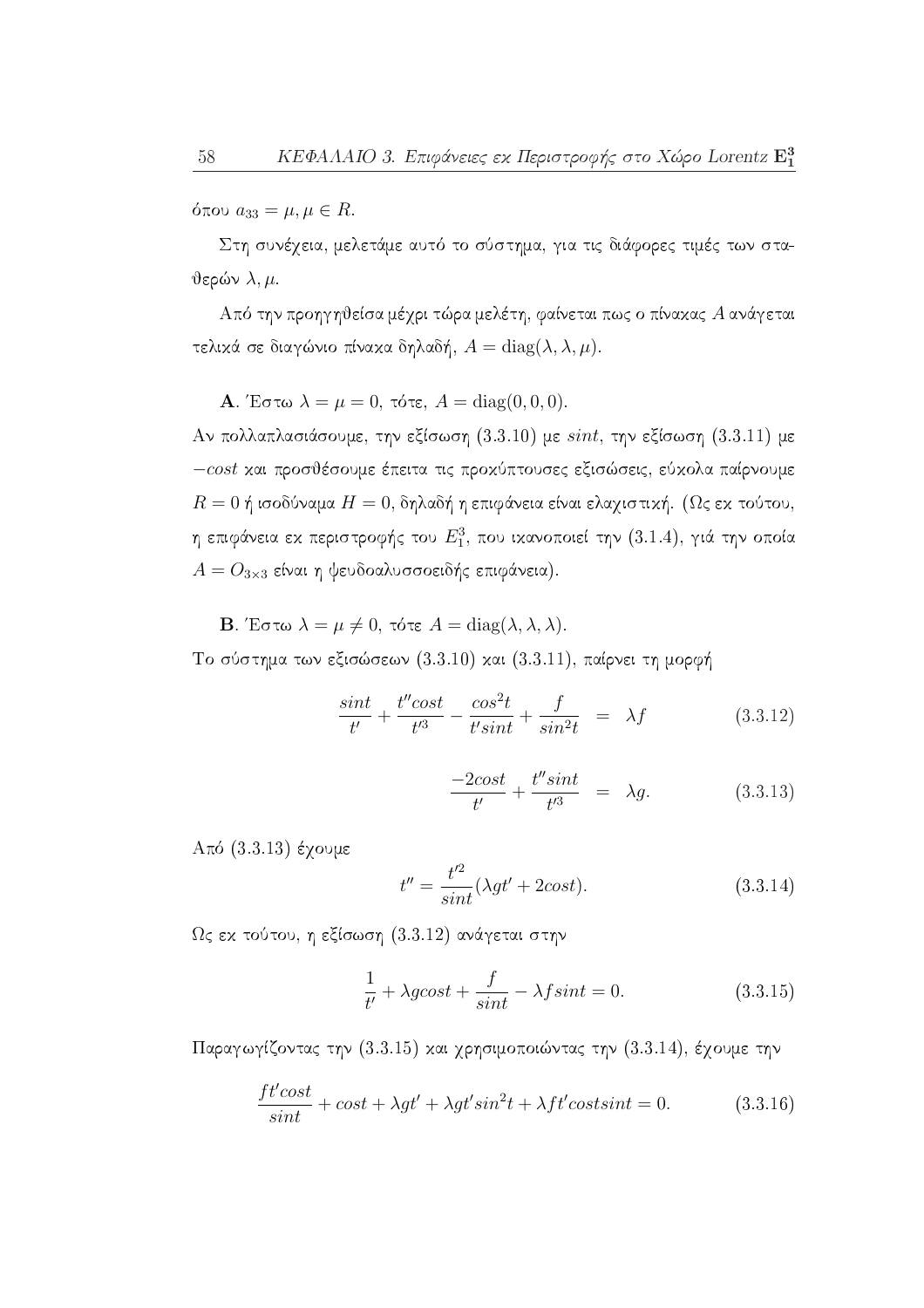Αν πολλαπλασιάσουμε την (3.3.15) με  $t'cost$  και προσθέσουμε την προχύπτουσα εξίσωση με την (3.3.16), εύχολα παίρνουμε την

$$
\frac{ft'cost}{sint} + cost + \lambda gt' = 0.
$$
\n(3.3.17)

Η εξίσωση (3.3.16), χρησιμοποιώντας την (3.3.17) δίνει

$$
\lambda t'(f\cos t + g\sin t)\sin t = 0
$$

από την οποία

$$
fcost + g sint = 0
$$

αφού από τις υποθέσεις μας

 $\lambda t' \sin t \neq 0.$ 

Άρα, ουσιωδώς έχουμε την ακόλουθη διαφορική εξίσωση:

$$
ff' + gg' = 0 \Rightarrow f^2 + g^2 = r^2, r \in R.
$$

Συνεπώς, σ' αυτή την περίπτωση, οι επιφάνειες εκ περιστροφής, ικανοποιούν μία εξίσωση της μορφής

$$
-x_0^2 + x_1^2 + x_2^2 = r^2 \,, r \in R^+,
$$

το οποίο σημαίνει ότι αυτές είναι οι ψευδοσφαίρες,  $S_1^2(r)$ ,  $r \in R^+$ , του  $E_1^3$ .

C. Έστω  $\lambda \neq 0$ ,  $\mu = 0$ , τότε  $A = \text{diag}(\lambda, \lambda, 0)$ .

Το σύστημα των εξισώσεων (3.3.10) και (3.3.11), σε αυτή την περίπτωση, παίρνει τη μορφή

$$
\frac{\sin t}{t'} + \frac{t'' \cos t}{t'^3} - \frac{\cos^2 t}{t' \sin t} + \frac{f}{\sin^2 t} = \lambda f \tag{3.3.18}
$$

$$
\frac{-2\cos t}{t'} + \frac{t''\sin t}{t'^3} = 0.
$$
 (3.3.19)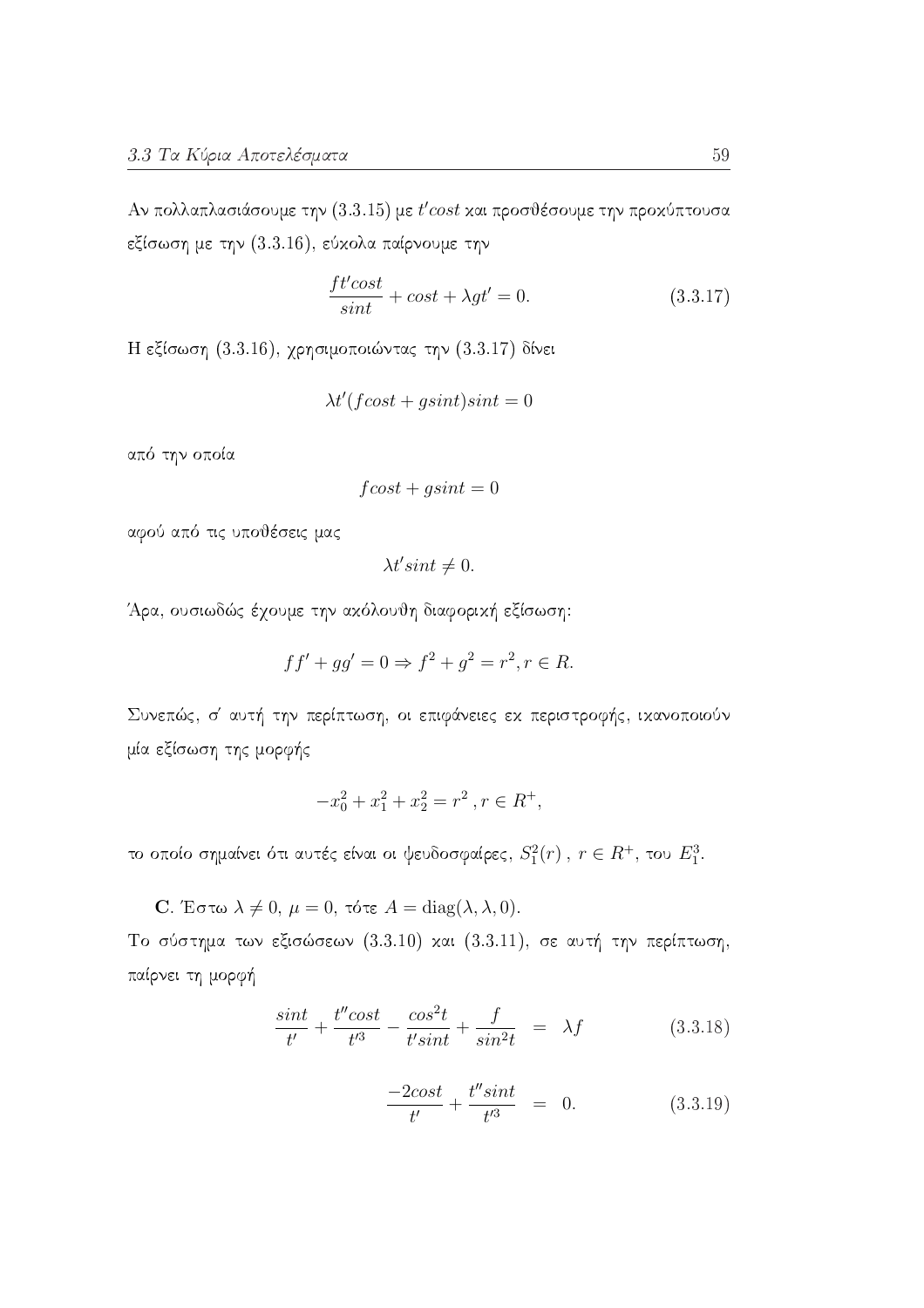Η εξίσωση (3.3.19) μπορεί να γραφεί ως

$$
t'' = 2t'^2 \frac{\cos t}{\sin t}.\tag{3.3.20}
$$

Από τις εξισώσεις (3.3.18) και (3.3.20) έχουμε

$$
\frac{1}{t'} + \frac{f}{sint} - \lambda f \sin t = 0.
$$
\n(3.3.21)

Παραγωγίζοντας τώρα την εξίσωση (3.3.21) και χρησιμοποιώντας την (3.3.20) παίρνουμε

$$
\frac{ft'\text{cost}}{\sin^2 t} + \lambda \text{cost}\text{sin}t + \lambda ft'\text{cost} + \frac{\text{cost}}{\sin t} = 0.
$$
 (3.3.22)

Πολλαπλασιάζοντας την εξίσωση (3.3.21) με  $t'\frac{cost}{sint}$  έχουμε

$$
\frac{ft'cost}{sin^2t} - \lambda ft'cost + \frac{cost}{sint} = 0.
$$
\n(3.3.23)

Η εξίσωση (3.3.22), με τη βοήθεια της (3.3.23) δίνει

$$
2ft' \frac{\cos t}{\sin^2 t} = -\frac{\cos t}{\sin t}.\tag{3.3.24}
$$

Συνδυάζοντας τις εξισώσεις (3.3.23) και (3.3.24) έγουμε

$$
ft'cost\left(\frac{1}{sin^2t} + \lambda\right) = 0.
$$

Διακρίνουμε τώρα τις ακόλουθες υποπεριπτώσεις:

(i) Αν  $cost = 0$ , τότε οι προχύπτουσες επιφάνειες εχ περιστροφής δίνονται από την εξίσωση (3.2.1) η οποία εν προχειμένω γίνεται:

$$
\vec{r}(u,v) = (c_1\sinh v, c_1\cosh v, u + c_2)
$$

όπου  $c_i \in R^+$ ,  $i = 1, 2$ . Αυτές οι επιφάνειες, είναι οι υπερβολικοί κύλινδροι Lorentz  $S_1^1(c_1) \times R$ .

 $(ii)$  Av

$$
\frac{1}{\sin^2 t} + \lambda = 0 \Rightarrow \lambda \sin^2 t + 1 = 0
$$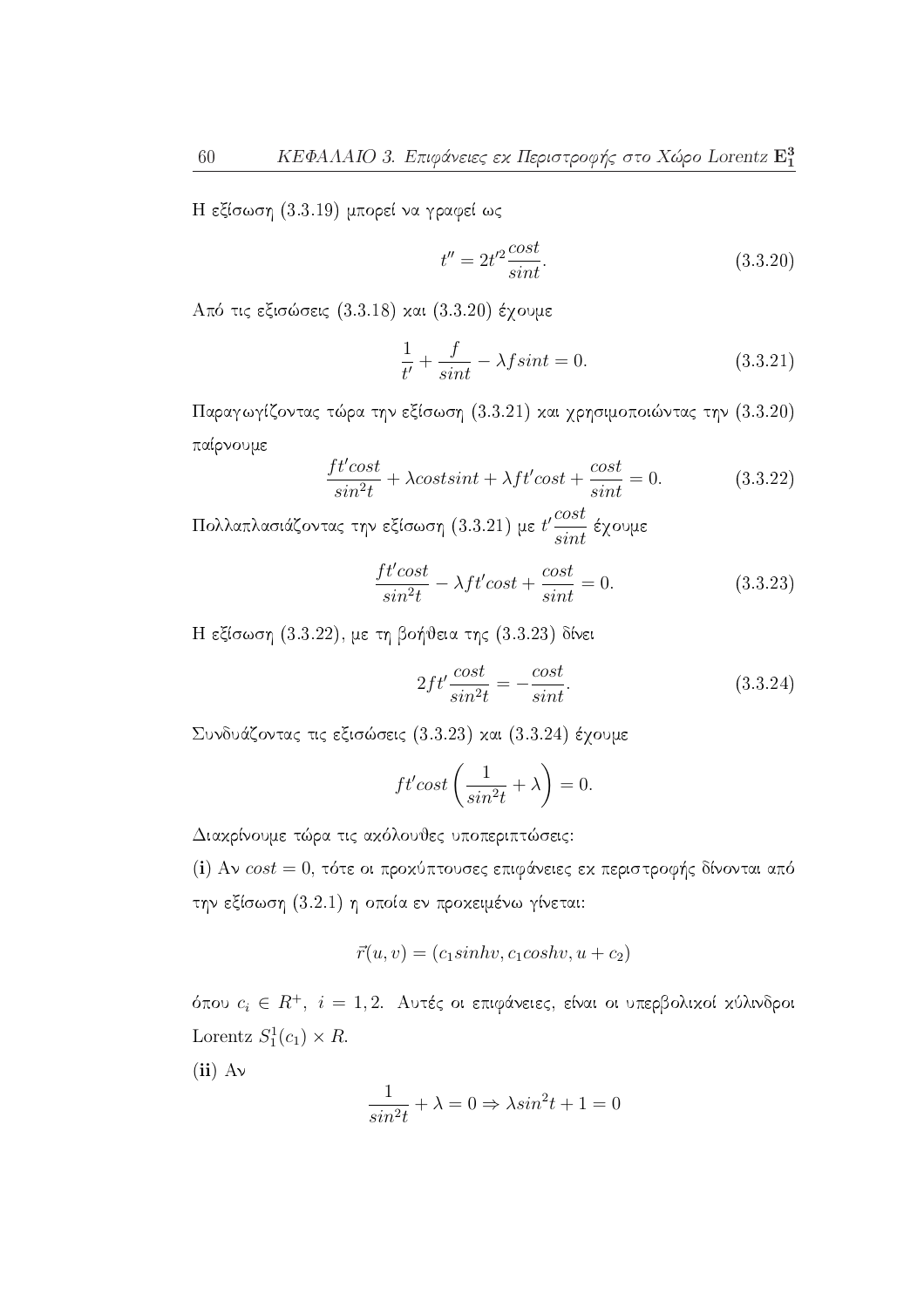οπότε παραγωγίζοντας αυτή την εξίσωση, έχουμε ότι  $2t' \lambda costsint = 0$ , από την οποία συμπεραίνουμε, είτε την προηγούμενη υποπερίπτωση, ή  $\lambda = 0$ , το οποίο είναι μία αντίφαση.

D. Έστω 
$$
\lambda = 0
$$
,  $\mu \neq 0$ , τότε  $A = \text{diag}(0, 0, \mu)$ 

Το σύστημα των εξισώσεων (3.3.10) και (3.3.11), ανάγεται στο

$$
\frac{\sin t}{t'} + \frac{t'' \cos t}{t'^3} - \frac{\cos^2 t}{t' \sin t} + \frac{f}{\sin^2 t} = 0 \tag{3.3.25}
$$

$$
\frac{-2\cos t}{t'} + \frac{t''\sin t}{t'^3} = \mu g.
$$
 (3.3.26)

Από την εξίσωση (3.3.26) έχουμε

$$
t'' = \frac{t'^2}{\sin t} (\mu gt' + 2\cos t). \tag{3.3.27}
$$

Συνδυάζοντας τις εξισώσεις (3.3.25) και (3.3.27) έχουμε:

$$
ft'cost + costsint + \mu gt'cos^2t sint = 0.
$$
 (3.3.28)

Παραγωγίζοντας αυτή την εξίσωση και χρησιμοποιώντας την εξίσωση (3.3.26) λαμβάνουμε

$$
\mu gt'sint + \cos tsint + \mu gt'sin3t + ft'\cos t - \mu \cos tsin3t = 0.
$$
 (3.3.29)

Συνδυάζοντας τώρα τις εξισώσεις (3.3.28) και (3.3.29) έγουμε

$$
2gt' = cost.\tag{3.3.30}
$$

Αν παραγωγίσουμε την εξίσωση (3.3.30) και χρησιμοποιήσουμε την εξίσωση  $(3.3.27), \,$ έχουμε

$$
3\sin^2 t + 2\mu g^2 t'^2 + 4gt' \cos t = 0.
$$

Από αυτή την εξίσωση και την (3.3.30) συμπεραίνουμε ότι

$$
\left(\frac{1}{2}\mu - 1\right)\cos^2 t = -3.
$$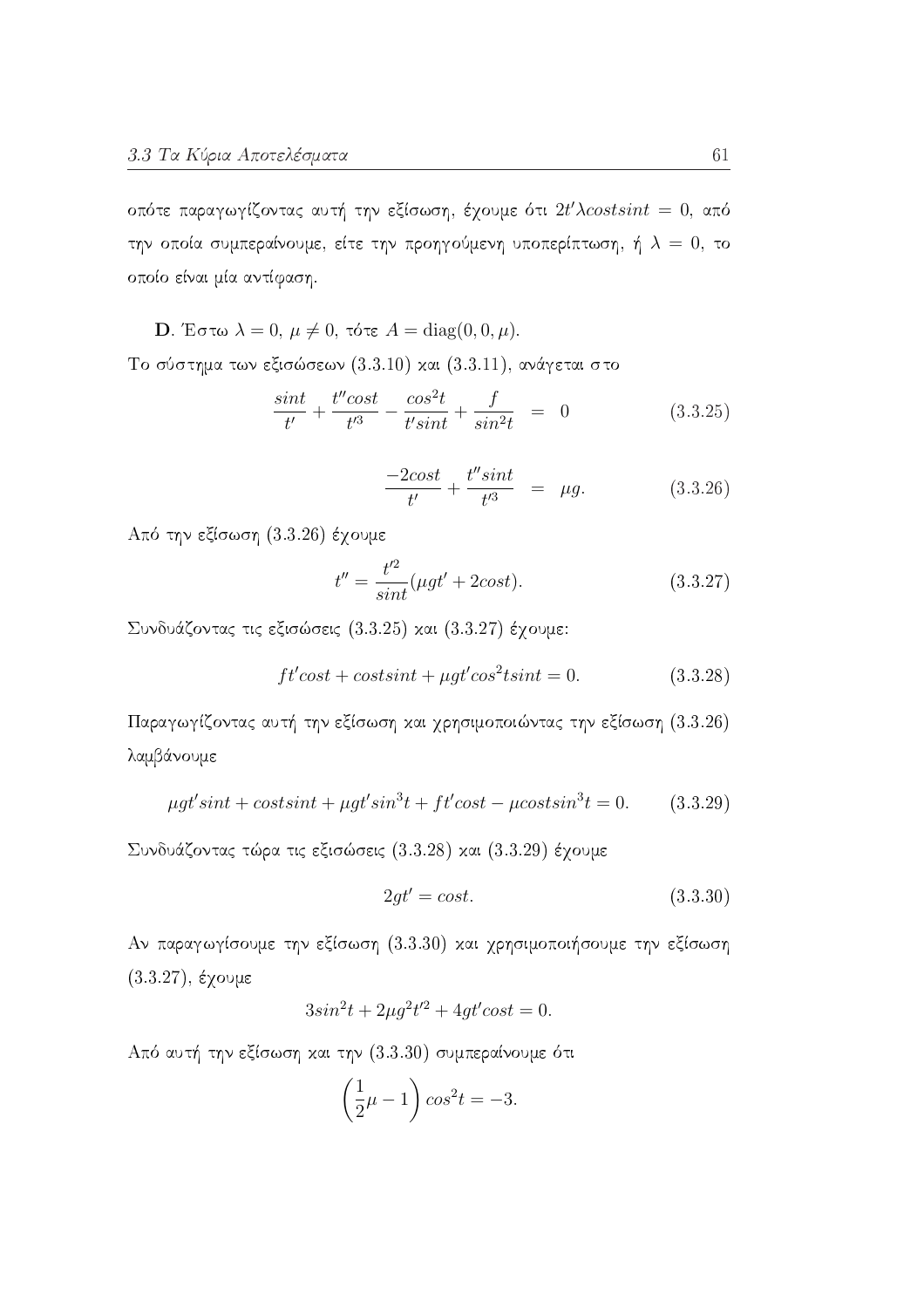Αυτή η σχέση, ισχύει μόνο για συγκεκριμένες τιμές του  $\mu$  και της συνάρτησης  $t = t(u)$  και όχι γιά κάθε $u \in I$ . Κατά συνέπεια, δεν υπάρχουν επιφάνειες εχ περιστροφής, αυτού του τύπου σε αυτή την περίπτωση.

**E**. Έστω  $\lambda \neq \mu$ ,  $\lambda \mu \neq 0$ , τότε  $A = \text{diag}(\lambda, \lambda, \mu)$ .

Το σύστημα των εξισώσεων (3.3.10) και (3.3.11) παίρνει τη μορφή

$$
\frac{\sin t}{t'} + \frac{t'' \cos t}{t'^3} - \frac{\cos^2 t}{t' \sin t} + \frac{f}{\sin^2 t} - \lambda f = 0 \tag{3.3.31}
$$

$$
\frac{-2\cos t}{t'} + \frac{t''\sin t}{t'^3} - \mu g = 0. \tag{3.3.32}
$$

 $A\pi$ ό την (3.3.32) έχουμε

$$
t'' = \frac{t'^2}{\sin t} (\mu gt' + 2\cos t). \tag{3.3.33}
$$

Συνδυάζοντας τις εξισώσεις (3.3.31) και (3.3.33) συμπεραίνουμε ότι:

$$
\frac{1}{t'sint} + \frac{\mu g cost}{sint} + \frac{f}{\sin^2 t} - \lambda f = 0.
$$
 (3.3.34)

Παραγωγίζοντας αυτή την εξίσωση και χρησιμοποιώντας την (3.3.33) αποχτούμε

$$
-\frac{2\mu gt'}{\sin^2 t} - \frac{2\cos t}{\sin^2 t} - \frac{2ft'\cos t}{\sin^3 t} + (\mu - \lambda)\cos t = 0.
$$
 (3.3.35)

Αν πολλαπλασιάσουμε την εξίσωση  $(3.3.34)$  με  $\frac{2t'}{sint}$ , την εξίσωση  $(3.3.35)$  με -cost και αφαιρέσουμε έπειτα τις προκύπτουσες εξισώσεις, παίρνουμε

$$
(\lambda - \mu) \frac{\cos^2 t}{t'} + 2(\lambda - 1) \frac{f}{\sin t} - \frac{2}{t'} = 0.
$$
 (3.3.36)

Παραγωγίζοντας αυτή την εξίσωση και χρησιμοποιώντας την εξίσωση (3.3.33), έγουμε

$$
2(\mu + 1)cost + (\mu - \lambda)\mu gt' cos^{2}t - 2(\lambda - 1)\frac{ft' cost}{sint} + 2\mu gt' = 0.
$$
 (3.3.37)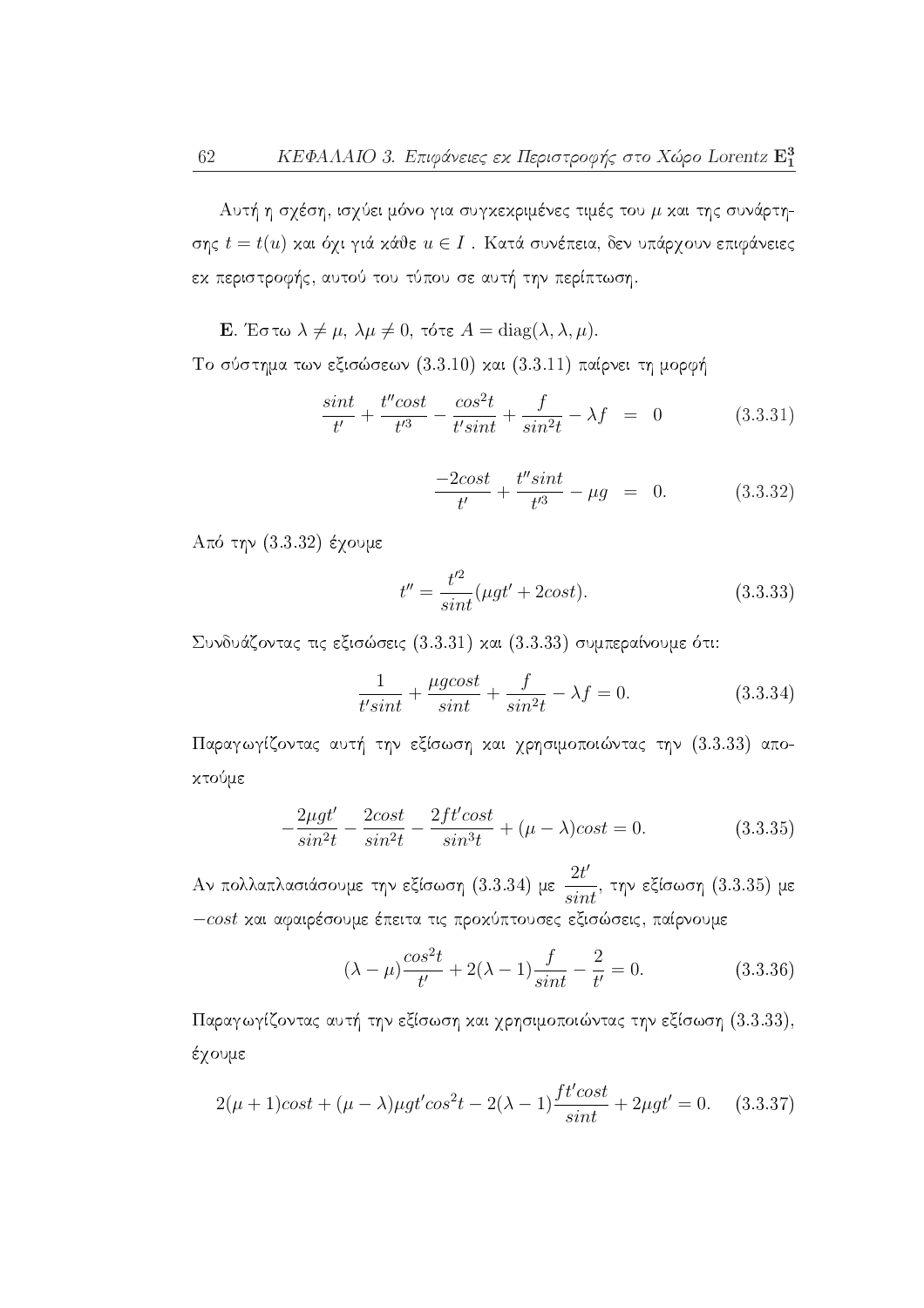Συνδυάζοντας τώρα τις εξισώσεις (3.3.36) και (3.3.37), έχουμε

$$
2\mu cost + \{(\mu - \lambda)cos^{2}t + 2\}\mu gt' - (\mu - \lambda)cos^{3}t = 0.
$$
 (3.3.38)

Αν πολλαπλασιάσουμε την (3.3.34) με  $t'sint$  και την (3.3.38) με  $cost$ , έγουμε

$$
\mu gt' cost = \lambda ft' sint - \frac{ft'}{sint} - 1
$$

χαι

$$
2\mu\cos^2 t + \{(\mu - \lambda)\cos^2 t + 2\}\mu gt'\cos t - (\mu - \lambda)\cos^4 t = 0
$$

αντίστοιχα.

Αυτές οι δύο εξισώσεις, δίνουν ισοδύναμα την ακόλουθη εξίσωση:

$$
2\mu\cos^2 t - (\mu - \lambda)\cos^4 t - \left\{2 + (\mu - \lambda)\cos^2 t\right\} \left\{1 + (1 - \lambda\sin^2 t)\frac{ft'}{\sin t}\right\} = 0. \tag{3.3.39}
$$

Από την εξίσωση (3.3.36) έχουμε

$$
\frac{ft'}{sint} = \frac{1}{2(\lambda - 1)} \{2 + (\mu - \lambda)\cos^2 t\}.
$$
 (3.3.40)

Η παράμετρος  $\lambda$ , δεν μπορεί να ισούται με το 1, διότι αν αυτό ισχύει, η εξίσωση  $(3.3.36)$  δίνει

$$
(\mu - 1)cos^2 t + 2 = 0
$$

το οποίο ισχύει μόνο για συγκεκριμένες τιμές των συναρτήσεων  $t = t(u)$  και μ. Συνδυάζοντας τώρα τις σχέσεις (3.3.39) και (3.3.40) έχουμε τελικά

$$
\lambda(\mu-\lambda)^2 \cos^4 t - \left\{-\lambda^2 - 5\lambda + \lambda\mu - \mu + 2\right\} (\mu-\lambda) \cos^2 t + \left\{2\lambda(\lambda-3\mu) + 2(\lambda+3\mu)\right\} = 0
$$

Αυτή η εξίσωση όμως, ισχύει μόνο για συγκεκριμένες τιμές της συνάρτησης  $t=$  $t(u)$  και των σταθερών  $\mu$ , λ. Συνεπώς, δεν υπάρχουν επιφάνειες εκ περιστροφής σε αυτή την περίπτωση.

Τστερα από την παραπάνω ανάλυση μπορούμε να διατυπώσουμε το ακόλουθο θεώρημα.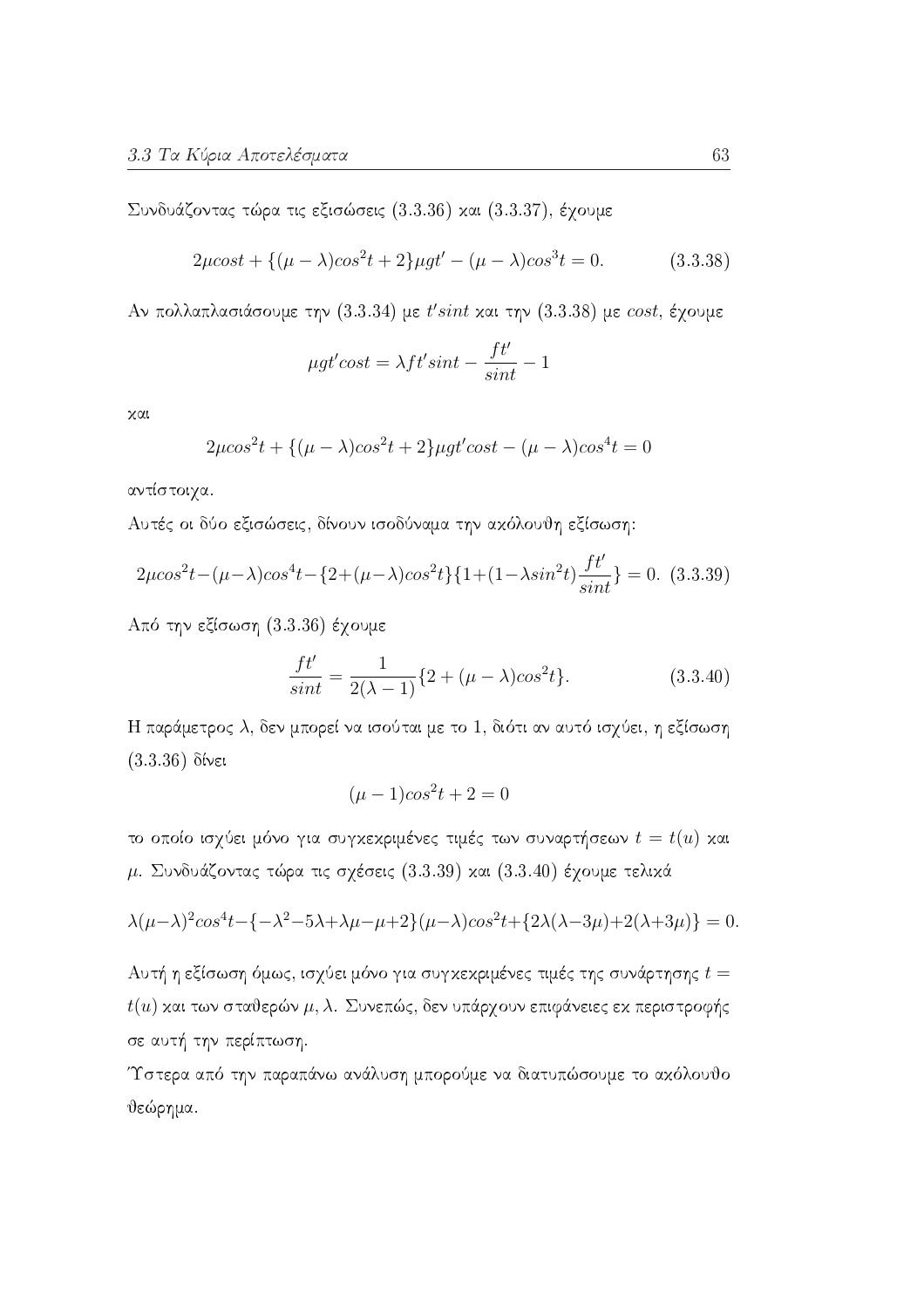Θεώρημα 3.1. Έστω  $\vec{r} = \vec{r}(u, v)$ , μία διαφορίσιμη επιφάνεια εκ περιστροφής  $M_s^2$  του  $E_1^3$  κλάσσης  $C^3$ , η οποία είναι ορισμένη, επί ενός ανοικτού και συνεκτικού υποσυνόλου  $D \subset \mathbb{R}^2$ , η οποία δίνεται από την σχέση (3.2.1) και είναι ισομετρικά εμβυθισμένη στον  $E_1^3$ . Αν,  $\Delta^{III} \vec{r} = A \vec{r}$ , όπου Α πίνακας τύπου  $3 \times 3$ τότε η  $M_s^2$  είναι είτε ελαχιστική επιφάνεια (ψευδοαλυσσοειδής), είτε ο κύλινδρος Lorentz  $S_1^1(r) \times R$  είτε η ψευδόσφαιρα  $S_1^2(r)$ , θετικής πραγματικής ακτίνας r.

Δεύτερη περίπτωση. Υποθέτουμε τώρα, ότι η εμβυθισμένη επιφάνεια  $M_s^2$ στον  $E_1^3$ , δίνεται από τη σχέση (3.2.3). Το εφαπτόμενο διάνυσμα της περιστρεφόμενης καμπύλης, ικανοποιεί τη σχέση

$$
<\gamma'(u), \gamma'(u) > = -g'^2(u) + f'^2 = \pm 1, u \in I.
$$

Θεωρούμε ότι,

$$
f'^2(u) - g'^2(u) = -1 \quad , \quad \forall u \in I. \tag{3.3.41}
$$

Αντίστοιγα μπορεί να μελετηθεί και η περίπτωση

$$
f'^2(u) - g'^2(u) = +1
$$
,  $\forall u \in I$ .

Εύκολα συνάγουμε ότι,

$$
L = f'g'' - f''g' , \ M = 0 , \ N = fg' , \ 2H = g'f'' - f'g'' - \frac{g'}{f}.
$$

Από την εξίσωση (3.3.41) συμπεραίνουμε ότι, υπάρχει μία διαφορίσημη συνάρτηση  $\theta = \theta(u)$ , τέτοια ώστε

$$
f'(u) = sinh\theta(u) , g'(u) = cosh\theta(u) , \forall u \in I
$$

και εφόσον η επιφάνεια δεν έχει παραβολικά σημεία

$$
\theta'(u) \neq 0, \forall u \in I.
$$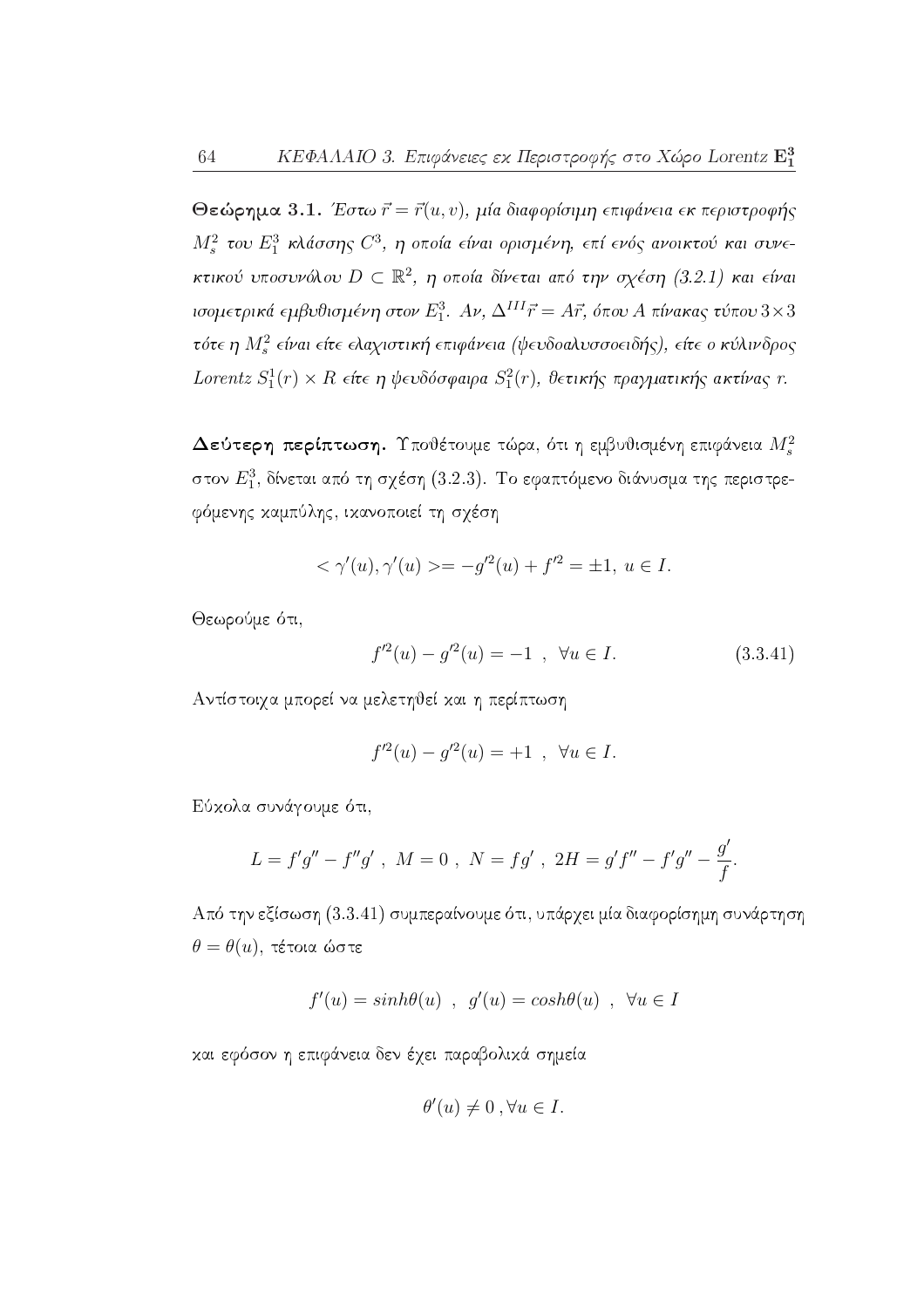Εφαρμόζοντας τον τελεστή  $\Delta^{III}$  επί της σχέσης (3.2.3) έχουμε

$$
\Delta^{III} \vec{r} = \left(R \sinh \theta + \frac{R' \cosh \theta}{\theta'}, \left(R \cosh \theta + \frac{R' \sinh \theta}{\theta'}\right) \cos v,\right)
$$
\n
$$
\left(R \cosh \theta + \frac{R' \sinh \theta}{\theta'}\right) \sin v\right)
$$
\n
$$
1 \qquad f \qquad \theta'' \qquad \sinh \theta \qquad f \theta' \sinh \theta
$$
\n(3.3.42)

όπου  $R = \frac{1}{\theta'} + \frac{f}{cosh\theta}$  και  $R' = -\frac{\theta''}{\theta'^2} + \frac{sinh\theta}{cosh\theta} - \frac{f\theta'sinh\theta}{cosh^2\theta}$ .

Τώρα απαιτούμε ότι $\Delta^{III} \vec{r} = A \vec{r}$ . Ως εκ τούτου, εύκολα συνάγεται ότι:

$$
Rsinh\theta + \frac{R'cosh\theta}{\theta'} = a_{11}g + a_{12}fcos\theta + a_{13}fsin\theta
$$

$$
\left(Rcosh\theta + \frac{R'sinh\theta}{\theta'}\right)cos\theta = a_{21}g + a_{22}fcos\theta + a_{23}fsin\theta
$$

$$
\left(Rcosh\theta + \frac{R'sinh\theta}{\theta'}\right)sin\theta = a_{31}g + a_{32}fcos\theta + a_{33}fsin\theta.
$$

Συνεπώς, το πρόβλημα της ταξινόμησης των επιφανειών εκ περιστροφής, οι οποίες ικανοποιούν τις σχέσεις (3.2.3) και (3.1.4), ανάγεται στην ολοκλήρωση αυτού του συστήματος των συνήθων διαφορικών εξισώσεων.

Εφαρμόζοντας όμοιες αλγεβρικές μεθόδους, που χρησιμοποιήθηκαν στην πρώτη περίπτωση, αυτό το σύστημα ανάγεται ισοδύναμα προς τις ακόλουθες εξισώσεις.

$$
R\sinh\theta + \frac{R'\cosh\theta}{\theta'} = \mu g \tag{3.3.43}
$$

$$
R\cosh\theta + \frac{R'\sinh\theta}{\theta'} = \lambda f \tag{3.3.44}
$$

όπου  $a_{11} = \mu$ ,  $a_{22} = a_{33} = \lambda$ ,  $\lambda, \mu \in R$ .

Διακρίνουμε τις ακόλουθες υποπεριπτώσεις, ως προς τις πραγματικές τιμές των  $\lambda, \mu.$ 

**A**. Έστω  $\lambda = \mu = 0$ , τότε  $A = \text{diag}(0, 0, 0)$ .

Αν πολλαπλασιάσουμε την (3.3.43) με  $sinh\theta$ , την (3.3.44) με  $cosh\theta$  και έπειτα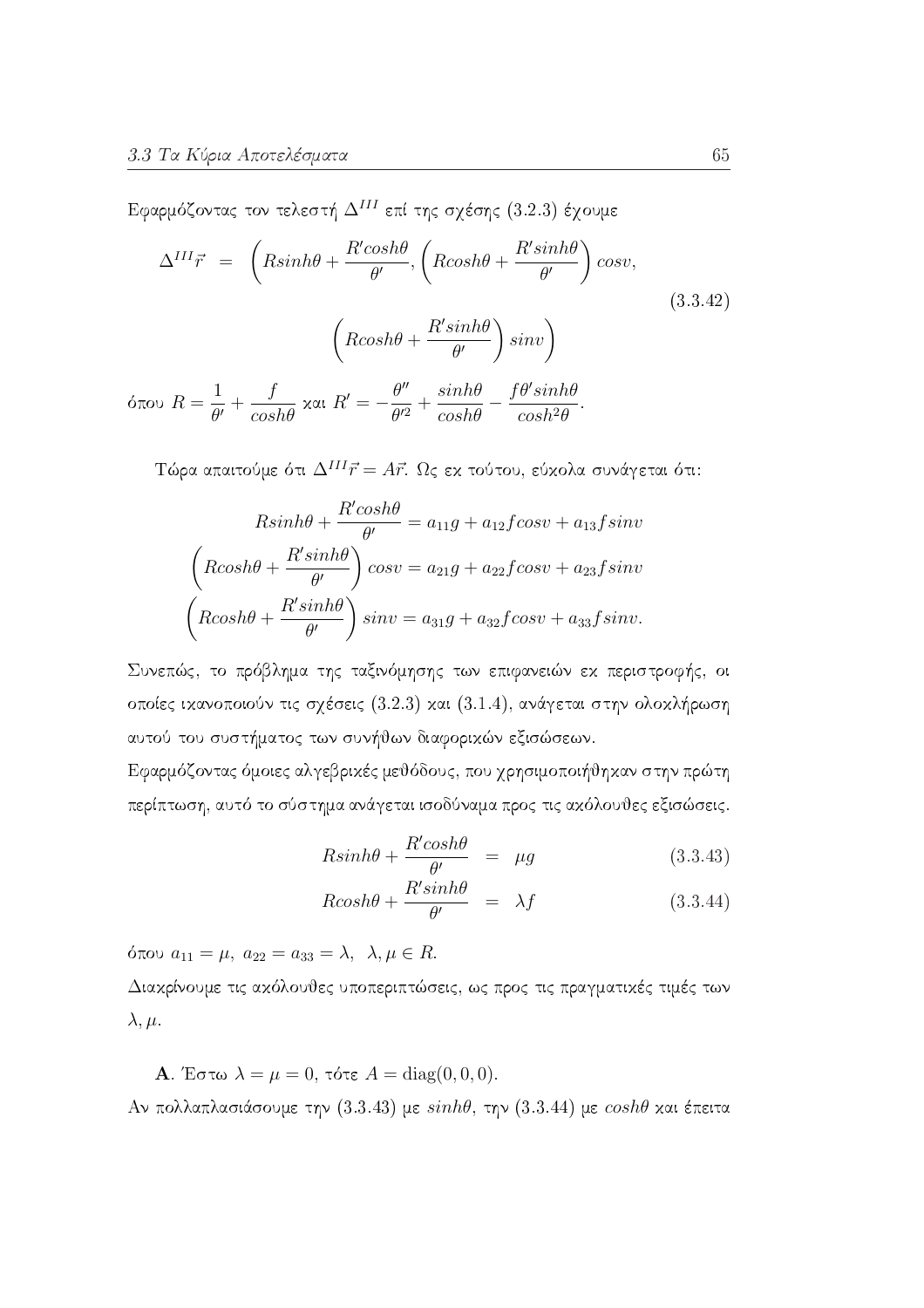αφαιρέσουμε τις προκύπτουσες εξισώσεις, εύκολα αποκτούμε $R=0$ ή ισοδύναμα  $H=0$ . Ως εκ τούτου, οι επιφάνειες εκ περιστροφής του  $E_1^3$  που ικανοποιούν τις (3.2.3) και (3.1.4), γιά τις οποίες  $A = O_{3\times 3}$  είναι οι ψευδοαλυσοειδείς.

**B**. Έστω  $\lambda = \mu \neq 0$ , τότε  $A = \text{diag}(\lambda, \lambda, \lambda)$ .

Το σύστημα των (3.3.43) και (3.3.44), παίρνει τη μορφή

$$
\frac{2\sinh\theta}{\theta'} - \frac{\theta''\cosh\theta}{\theta'^3} = \lambda g \tag{3.3.45}
$$

$$
\frac{\cosh\theta}{\theta'} + \frac{\sinh^2\theta}{\theta'\cosh\theta} - \frac{\theta''\sinh\theta}{\theta'^3} + \frac{f}{\cosh^2\theta} = \lambda f. \tag{3.3.46}
$$

 $A\pi\acute{o}$  την (3.3.45) έχουμε

$$
\theta'' = \frac{\theta'^2}{\cosh\theta} \left( 2\sinh\theta - \lambda g\theta' \right). \tag{3.3.47}
$$

Τότε η εξίσωση (3.3.46) δίνει

$$
\frac{\cosh\theta}{\theta'} - \frac{\sinh^2\theta}{\theta' \cosh\theta} + \frac{\lambda g \sinh\theta}{\cosh\theta} + \frac{f}{\cosh^2\theta} - \lambda f = 0.
$$

Πολλαπλασιάζουμε αυτή την εξίσωση με coshθ και έχουμε:

$$
\frac{1}{\theta'} + \lambda g \sinh\theta + \frac{f}{\cosh\theta} - \lambda f \cosh\theta = 0.
$$
 (3.3.48)

Παραγωγίζοντας την (3.3.48) και με τη βοήθεια της (3.3.47) παίρνουμε

$$
-\frac{\sinh\theta}{\cosh\theta} + \lambda g\theta' \cosh\theta - \lambda f\theta' \sinh\theta + \frac{\lambda g\theta'}{\cosh\theta} - \frac{f\theta' \sinh\theta}{\cosh^2\theta} = 0.
$$

Αν πολλαπλασιάσουμε την τελευταία εξίσωση με coshθ και την (3.3.48) με  $θ'sinhθ$ , έγουμε

$$
\sinh\theta - \lambda g\theta' \cosh^2\theta + \lambda f\theta' \sinh\theta \cosh\theta - \lambda g\theta' + \frac{f\theta' \sinh\theta}{\cosh\theta} = 0 \qquad (3.3.49)
$$

χαι

$$
sinh\theta + \lambda g\theta'sinh^{2}\theta + \frac{f\theta'sinh\theta}{\cosh\theta} - \lambda f\theta'sinh\theta\cosh\theta = 0
$$
 (3.3.50)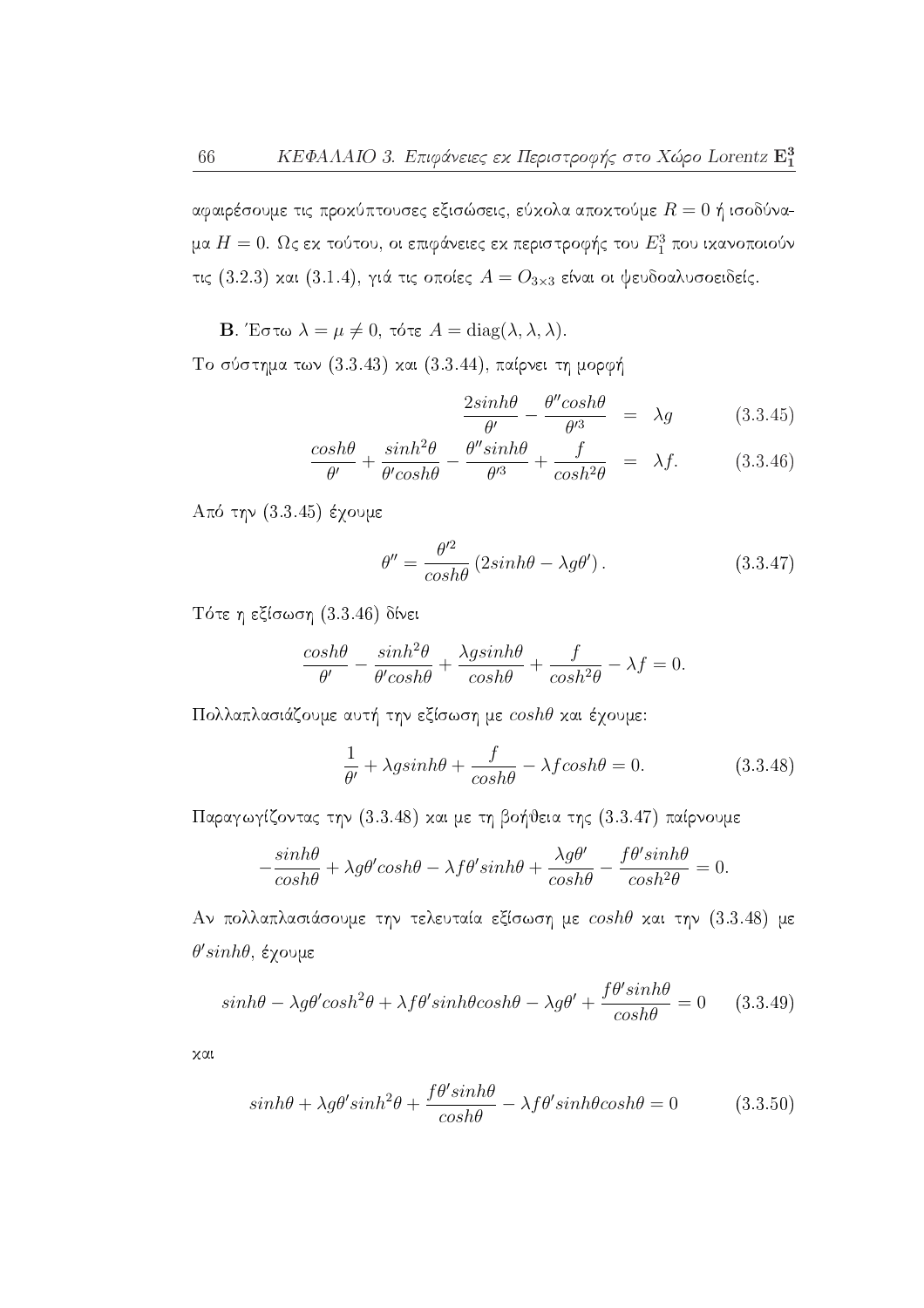αντίστοιχα. Στη συνέχεια, προσθέτουμε τις εξισώσεις (3.3.49) και (3.3.50), οπότε παίρνουμε

$$
\sinh\theta - \lambda g\theta' + \frac{f\theta'\sinh\theta}{\cosh\theta} = 0.
$$
 (3.3.51)

Τέλος, η εξίσωση (3.3.49), αν σ' αυτή αντικατασταθεί η (3.3.51) δίνει

$$
f\sinh\theta - g\cosh\theta = 0
$$

ή ισοδύναμα,

$$
ff' - gg' = 0
$$

από την οποία με ολοκλήρωση, έχουμε

$$
f^{2}(u) - g^{2}(u) = \pm r^{2} \quad , r \in R^{+}.
$$

Συνεπώς, η ζητούμενη εκ περιστροφής επιφάνεια έχει αναλυτική εξίσωση

$$
-x_0^2 + x_1^2 + x_2^2 = r^2,
$$

η οποία είναι είτε η ψευδοσφαίρα  $S_1^2(r)$  ή ο ψευδο-υπερβολικός χώρος  $H_0^2(r)$ , όπου η ακτίνα  $r$  είναι θετική πραγματική για την  $S_1^2(r)$  ή φανταστική για τον  $H_0^2(r)$ .

C. Έστω  $\lambda \neq 0$ ,  $\mu = 0$ , τότε  $A = \text{diag}(0, \lambda, \lambda)$ .  $\Sigma'$  αυτή την περίπτωση, το σύστημα των εξισώσεων (3.3.43) και (3.3.44), παίρνει τη μορφή

$$
\frac{2\sinh\theta}{\theta'} - \frac{\theta''\cosh\theta}{\theta'^3} = 0 \qquad (3.3.52)
$$

$$
\frac{\cosh\theta}{\theta'} + \frac{\sinh^2\theta}{\theta' \cosh\theta} - \frac{\theta'' \sinh\theta}{\theta'^3} + \frac{f}{\cosh^2\theta} = \lambda f. \tag{3.3.53}
$$

Η εξίσωση (3.3.52) δύναται να γραφή ως

$$
\theta'' = \frac{2\theta'^2 \sinh\theta}{\cosh\theta}.\tag{3.3.54}
$$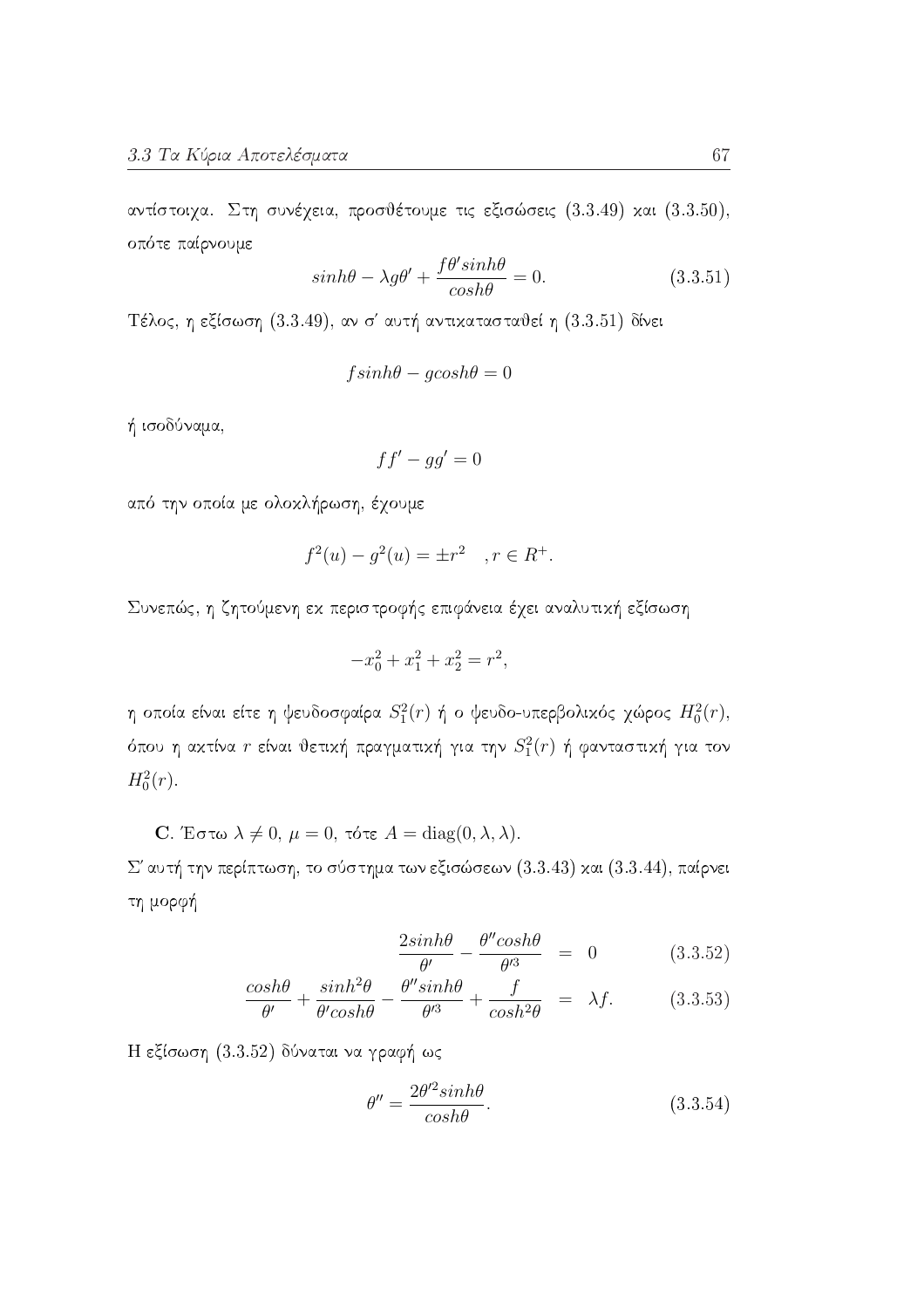Συνδυάζοντας τις εξισώσεις (3.3.53) και (3.3.54) έχουμε

$$
\frac{1}{\theta'} + \frac{f}{\cosh\theta} - \lambda f \cosh\theta = 0.
$$
 (3.3.55)

Έπειτα παραγωγίζουμε ως προς  $u$  την εξίσωση (3.3.55) και έγουμε

$$
-\frac{\theta''}{\theta'^2} + \frac{\sinh\theta}{\cosh\theta} - \frac{f\theta'\sinh\theta}{\cosh^2\theta} - \lambda\sinh\theta\cosh\theta - \lambda f\theta'\sinh\theta = 0.
$$
 (3.3.56)

Συνδυάζοντας τις εξισώσεις (3.3.54) και (3.3.56) έχουμε

$$
-\frac{\sinh\theta}{\cosh\theta} - \frac{f\theta'\sinh\theta}{\cosh^2\theta} - \lambda\sinh\theta\cosh\theta - \lambda f\theta'\sinh\theta = 0.
$$
 (3.3.57)

Πολλαπλασιάζοντας την εξίσωση (3.3.55) με  $\frac{\theta'sinh\theta}{cosh\theta}$  έχουμε

$$
\frac{\sinh\theta}{\cosh\theta} + \frac{f\theta'\sinh\theta}{\cosh^2\theta} - \lambda f\theta'\sinh\theta = 0.
$$
 (3.3.58)

Αν προσθέσουμε τις εξισώσεις (3.3.57) και  $(3.3.58)$ , έγουμε

$$
\frac{\sinh\theta}{\cosh\theta} = -\frac{2f\theta'\sinh\theta}{\cosh^2\theta}.\tag{3.3.59}
$$

Με χρήση της  $(3.3.59)$ , η εξίσωση  $(3.3.58)$  παίρνει τη μορφή

$$
f\theta' \sinh\theta \left(\frac{1}{\cosh^2\theta} + \lambda\right) = 0.
$$

Μπορούμε να διακρίνουμε τώρα τις ακόλουθες υποπεριπτώσεις:

(i) Αν  $sinh\theta = 0$ , τότε οι προχύπτουσες επιφάνειες εχ περιστροφής, δίνονται από την εξίσωση (3.2.3) η οποία εν προχειμένω γίνεται:

$$
\vec{r}(u,v) = (u + c_1, c_2 \cos v, c_2 \sin v)
$$

όπου  $c_i \in R, \;\; i=1,2.$ Οι επιφάνειες αυτές είναι κυλινδρικές.  $(ii)$  Av  $\overline{a}$ 

$$
\frac{1}{\cosh^2 \theta} + \lambda = 0 \Rightarrow \lambda \cosh^2 \theta + 1 = 0
$$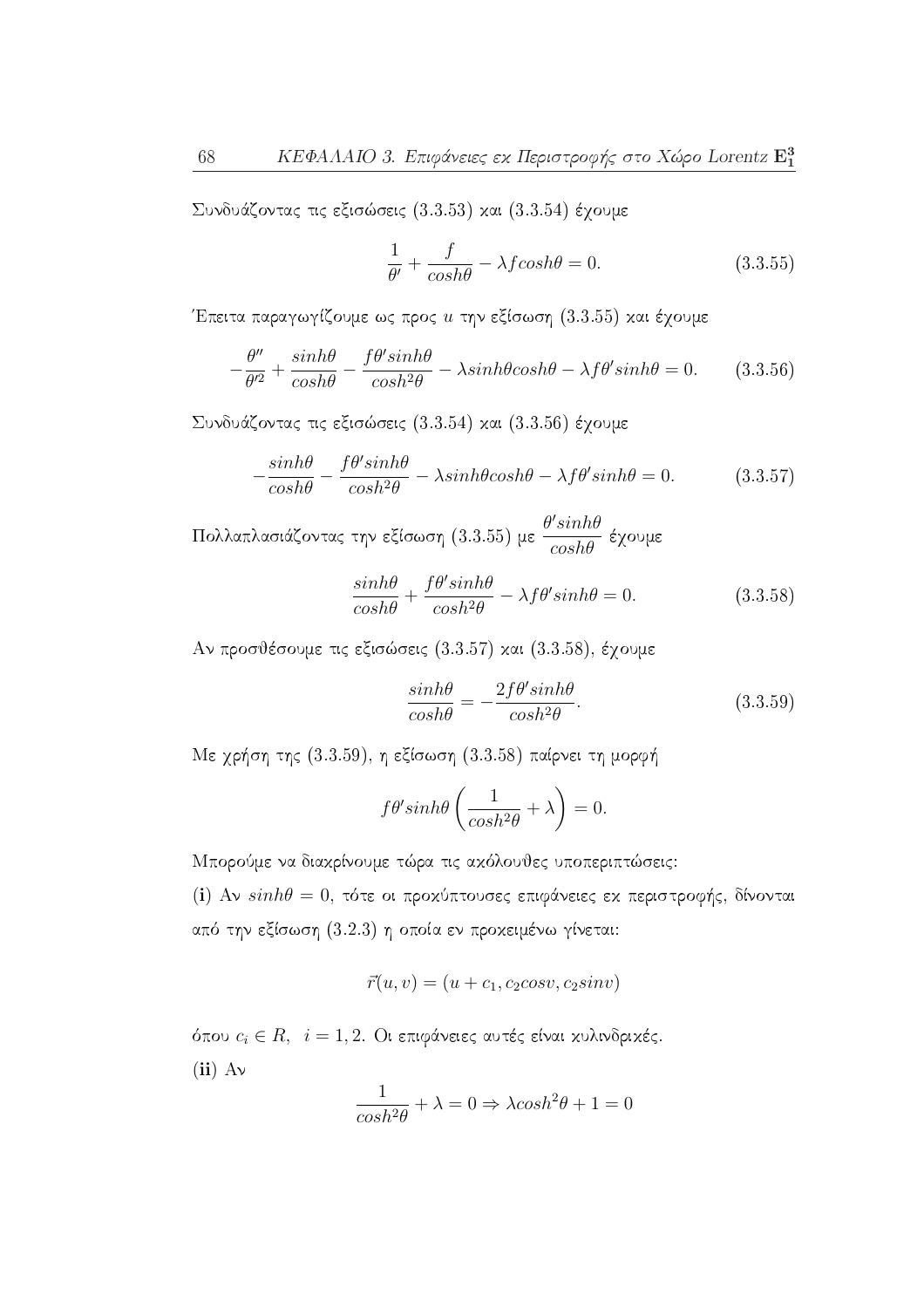οπότε, παραγωγίζοντας αυτή την εξίσωση, έχουμε  $2\lambda\theta'cosh\theta sin\theta = 0$ , η οποία είναι η προηγούμενη υποπερίπτωση, οδηγούμαστε δηλαδή σε κυλινδρικές επιφάνειες.

**D**. Έστω  $\lambda = 0$ ,  $\mu \neq 0$ , τότε  $A = \text{diag}(\mu, 0, 0)$ .

Το σύστημα των εξισώσεων (3.3.43) και (3.3.44) παίρνει τη μορφή

$$
\frac{2\sinh\theta}{\theta'} - \frac{\theta''\cosh\theta}{\theta'^3} = \mu g \tag{3.3.60}
$$

$$
\frac{\cosh\theta}{\theta'} + \frac{\sinh^2\theta}{\theta'\cosh\theta} - \frac{\theta''\sinh\theta}{\theta'^3} + \frac{f}{\cosh^2\theta} = 0.
$$
 (3.3.61)

Η εξίσωση (3.3.61) δύναται να γραφεί ως

$$
\theta'' = \frac{2\theta'^2}{\cosh\theta} \left(2\sinh\theta - \mu g\theta'\right). \tag{3.3.62}
$$

Τότε η εξίσωση (3.3.60), μέσω της (3.3.62) δίνει

$$
\frac{1}{\theta'} + \frac{f}{\cosh\theta} + \mu g \sinh\theta = 0.
$$
 (3.3.63)

Παραγωγίζοντας αυτή την εξίσωση παίρνουμε

$$
-\frac{\theta''}{\theta'^2} + \frac{\sinh\theta}{\cosh\theta} - \frac{f\theta'\sinh\theta}{\cosh^2\theta} + \mu\cosh\theta\sinh\theta + \mu g\theta'\cosh\theta = 0.
$$
 (3.3.64)

Συγκρίνοντας τις εξισώσεις (3.3.62) και (3.3.64) έχουμε

$$
\frac{\mu g \theta'}{\cosh \theta} - \frac{\sinh \theta}{\cosh \theta} - \frac{f \theta' \sinh \theta}{\cosh^2 \theta} + \mu \cosh \theta \sinh \theta + \mu g \theta' \cosh \theta = 0. \tag{3.3.65}
$$

Αν πολλαπλασιάσουμε την εξίσωση (3.3.63), με  $\theta' \frac{sinh\theta}{cosh\theta}$  έχουμε

$$
\frac{\mu g \theta' \sinh^2 \theta}{\cosh \theta} + \frac{\sinh \theta}{\cosh \theta} + \frac{f \theta' \sinh \theta}{\cosh^2 \theta} = 0.
$$

Προσθέτουμε τώρα την τελευταία εξίσωση, με την εξίσωση (3.3.65) και παίρνουμε

$$
2g\theta' + \sinh\theta = 0. \tag{3.3.66}
$$

Αν παραγωγίσουμε την εξίσωση (3.3.66) και χρησιμοποιήσουμε την (3.3.62) παίρνουμε

$$
3\cosh^2\theta + 4g\theta'\sinh\theta - 2\mu g^2\theta'^2 = 0.
$$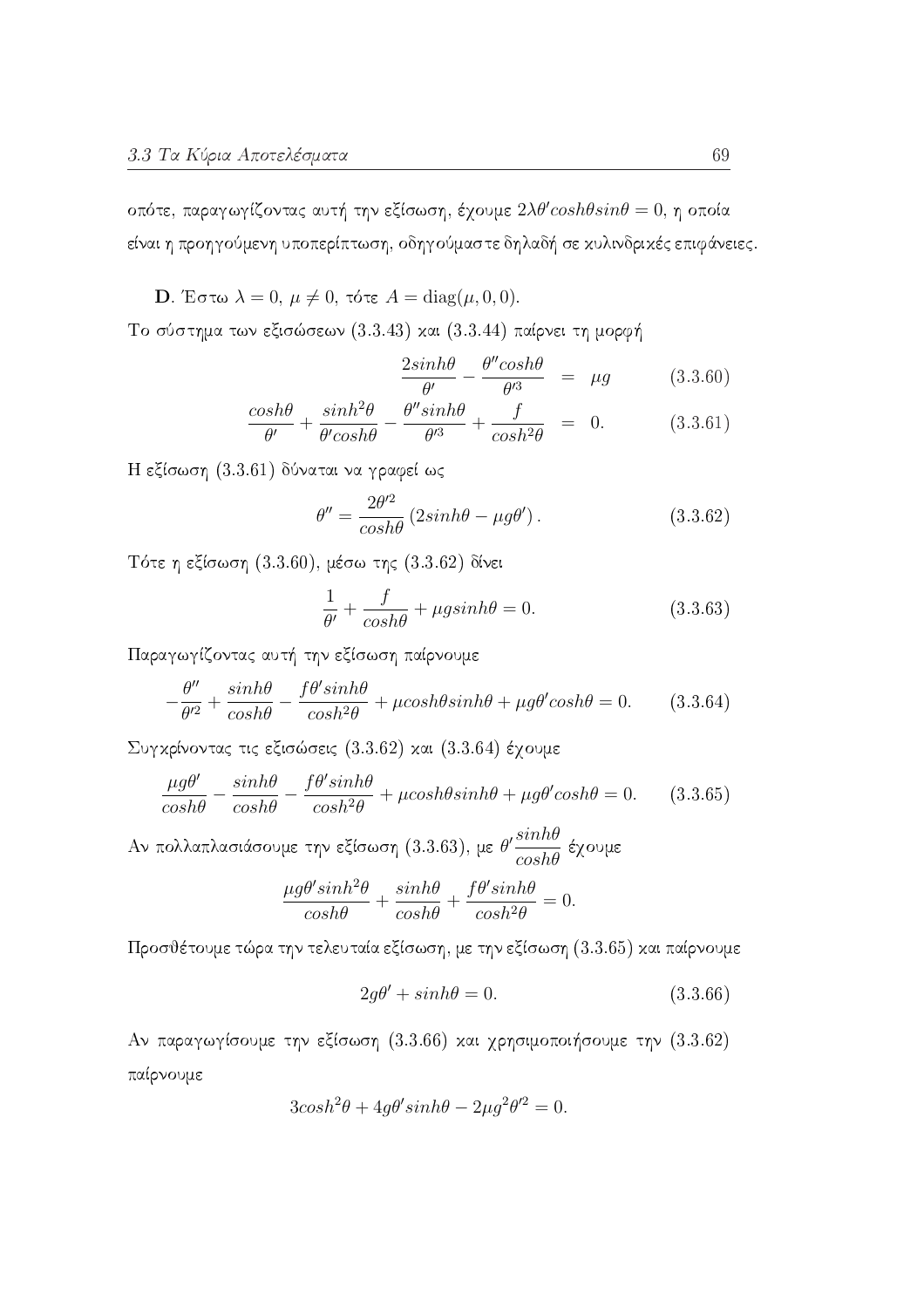Τέλος αυτή η εξίσωση με τη βοήθεια της (3.3.66) ανάγεται στην

$$
\left(\frac{1}{2}\mu - 1\right)\sinh^2\theta = +3
$$

η οποία ισχύει μόνο για συγκεκριμένες τιμές της συνάρτησης  $\theta = \theta(u)$  και του μ. Συνεπώς, σ' αυτή την περίπτωση, δεν υπάρχουν επιφάνειες εκ περιστροφής που να ικανοποιούν τις σχέσεις  $(3.1.4)$  και  $(3.2.3)$ .

**E**. Έστω  $\lambda \neq \mu$ ,  $\lambda \mu \neq 0$ , τότε  $A = \text{diag}(\mu, \lambda, \lambda)$ .

Από το σύστημα των εξισώσεων (3.3.43) και (3.3.44) παίρνουμε

$$
\frac{2\sinh\theta}{\theta'} - \frac{\theta''\cosh\theta}{\theta'^3} = \mu g \tag{3.3.67}
$$

$$
\frac{\cosh\theta}{\theta'} + \frac{\sinh^2\theta}{\theta' \cosh\theta} - \frac{\theta'' \sinh\theta}{\theta'^3} + \frac{f}{\cosh^2\theta} = \lambda f. \tag{3.3.68}
$$

Η εξίσωση (3.3.67) εύκολα δίνει την

$$
\theta'' = \frac{\theta'^2}{\cosh\theta} \left( 2\sinh\theta - \mu g\theta' \right). \tag{3.3.69}
$$

Αν αντικαταστήσουμε τώρα την εξίσωση αυτή στην (3.3.68) έχουμε

$$
\frac{\cosh\theta}{\theta'} + \frac{\mu g \sinh\theta}{\cosh\theta} - \frac{\sinh^2\theta}{\theta' \cosh\theta} + \frac{f}{\cosh^2\theta} - \lambda f = 0
$$

Πολλαπλασιάζουμε αυτή την εξίσωση με coshθ, οπότε έχουμε

$$
\frac{1}{\theta'} + \mu g \sinh\theta + \frac{f}{\cosh\theta} - \lambda f \cosh\theta = 0.
$$
 (3.3.70)

Αν παραγωγίσουμε την εξίσωση (3.3.70) και χρησιμοποιήσουμε την (3.3.69), εύκολα έγουμε

$$
-\frac{\sinh\theta}{\cosh\theta} + \frac{\mu g \theta'}{\cosh\theta} - \frac{f\theta'\sinh\theta}{\cosh^2\theta} + \mu g\theta'\cosh\theta - \lambda f\theta'\sinh\theta + (\mu - \lambda)\sinh\theta\cosh\theta = 0.
$$
\n(3.3.71)

Αν πολλαπλασιάσουμε την εξίσωση (3.3.70) με θ' έχουμε

$$
\mu g \theta' = -\frac{1}{\sinh \theta} - \frac{f \theta'}{\cosh \theta \sinh \theta} + \lambda f \theta' \frac{\cosh \theta}{\sinh \theta}.
$$
 (3.3.72)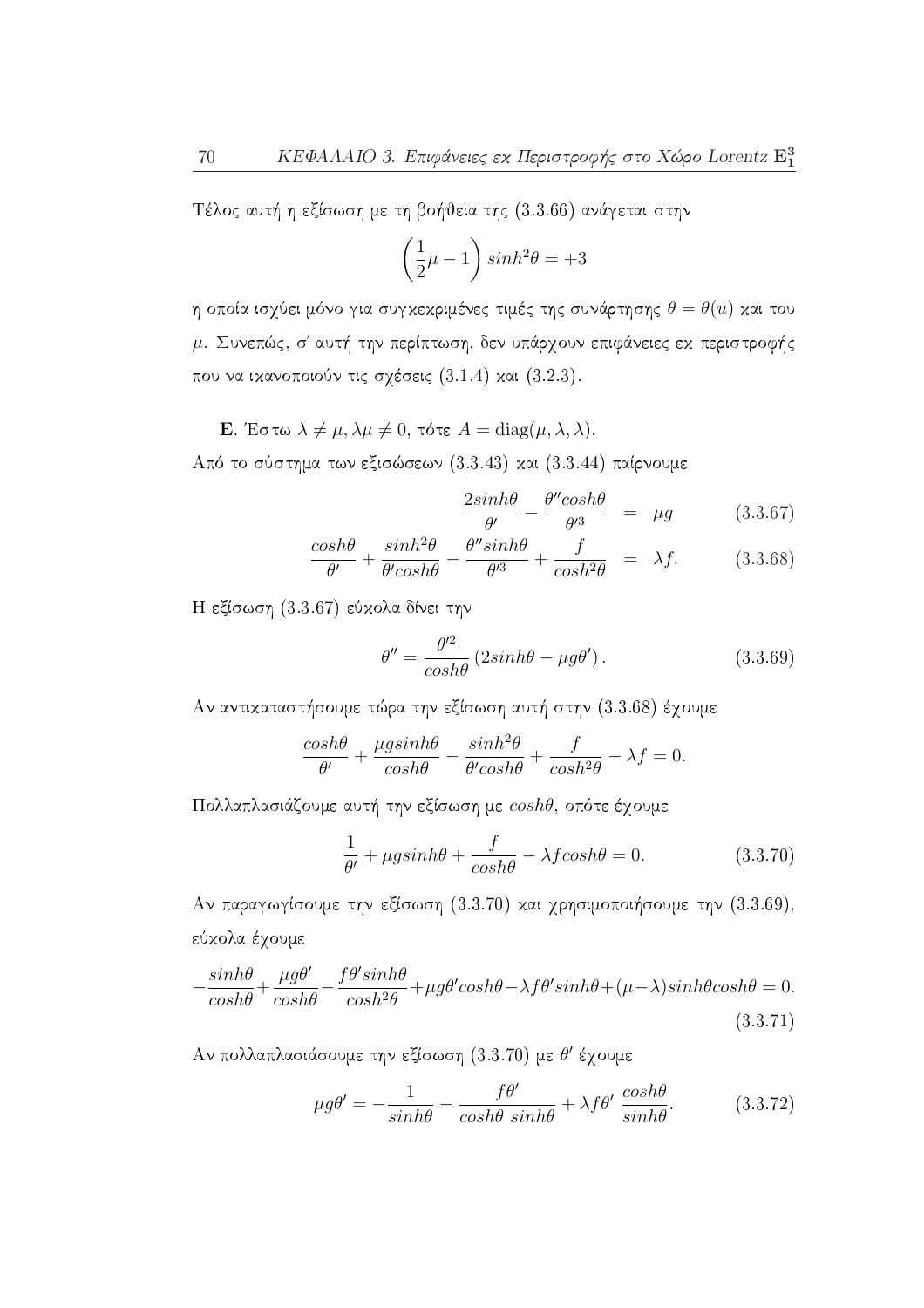Η εξίσωση  $(3.3.71)$ , μέσω της σχέσης  $(3.3.72)$  ανάγεται στην

$$
(\lambda - \mu - 2)\cosh\theta + (\mu - \lambda)\cosh^3\theta + 2(\lambda - 1)f\theta' = 0.
$$
 (3.3.73)

Αν παραγωγίσουμε αυτή την εξίσωση και χρησιμοποιήσουμε την εξίσωση  $(3.3.69)$ , έχουμε

$$
(3\lambda - \mu - 4)\sinh\theta + 3(\mu - \lambda)\cosh^2\theta\sinh\theta + 4(\lambda - 1)\frac{f\theta'}{\cosh\theta}\sinh\theta - 2\mu(\lambda - 1)\frac{f\theta'}{\cosh\theta}g\theta' = 0.
$$
\n
$$
(3.3.74)
$$

Αυτή η εξίσωση, με χρήση των εξισώσεων (3.3.72) και (3.3.73) και υποθέτοντας ότι  $\lambda \neq 1$ , ανάγεται στην

$$
-\lambda(\mu - \lambda)^2 \cosh^6 \theta + (\mu - \lambda)(-2\lambda^2 + 5\lambda + \mu + 2\lambda\mu - 2) \cosh^4 \theta +
$$
  
+ 
$$
[2(\lambda - 1)(3\lambda - \mu) + (\mu - \lambda)(\lambda^2 - 2\mu - \lambda\mu - 4) - 4\lambda] \cosh^2 \theta + (3.3.75)
$$
  
+ 
$$
[-4(\lambda - 1)^2 + (\mu - \lambda)(-3\lambda + \mu + 4) + 4] = 0.
$$

Αυτή η εξίσωση, ισχύει μόνο για συγκεκριμένες τιμές της συνάρτησης  $\theta = \theta(u)$ και των σταθερών  $\mu$ , λ. Συνεπώς, δεν υπάρχουν επιφάνειες εκ περιστροφής που να ικανοποιούν τις απαιτήσεις του προβλήματος σε αυτή την περίπτωση. Στο συμπέρασμα αυτό φθάσαμε υποθέτοντας ότι  $\lambda \neq 1$ .

Αν λοιπόν υποθέσουμε τώρα ότι  $\lambda = 1$ , η εξίσωση (3.3.73) ανάγεται στην

$$
(\mu - 1)\cosh^2 \theta - (\mu + 1) = 0
$$

η οποία επίσης ισχύει, γιά κάποιες συγκεκριμένες τιμές της συναρτησης  $\theta =$  $\theta(u)$  και του μ. Συνεπώς, και σ' αυτή την περίπτωση δεν υπάρχουν επιφάνειες εχ περιστροφής που να ιχανοποιούν τις προϋποθέσεις του προβλήματος.

Η παραπάνω εκτεθείσα ανάλυση, μας οδηγεί στη διατύπωση του ακόλουθου θεωρήματος: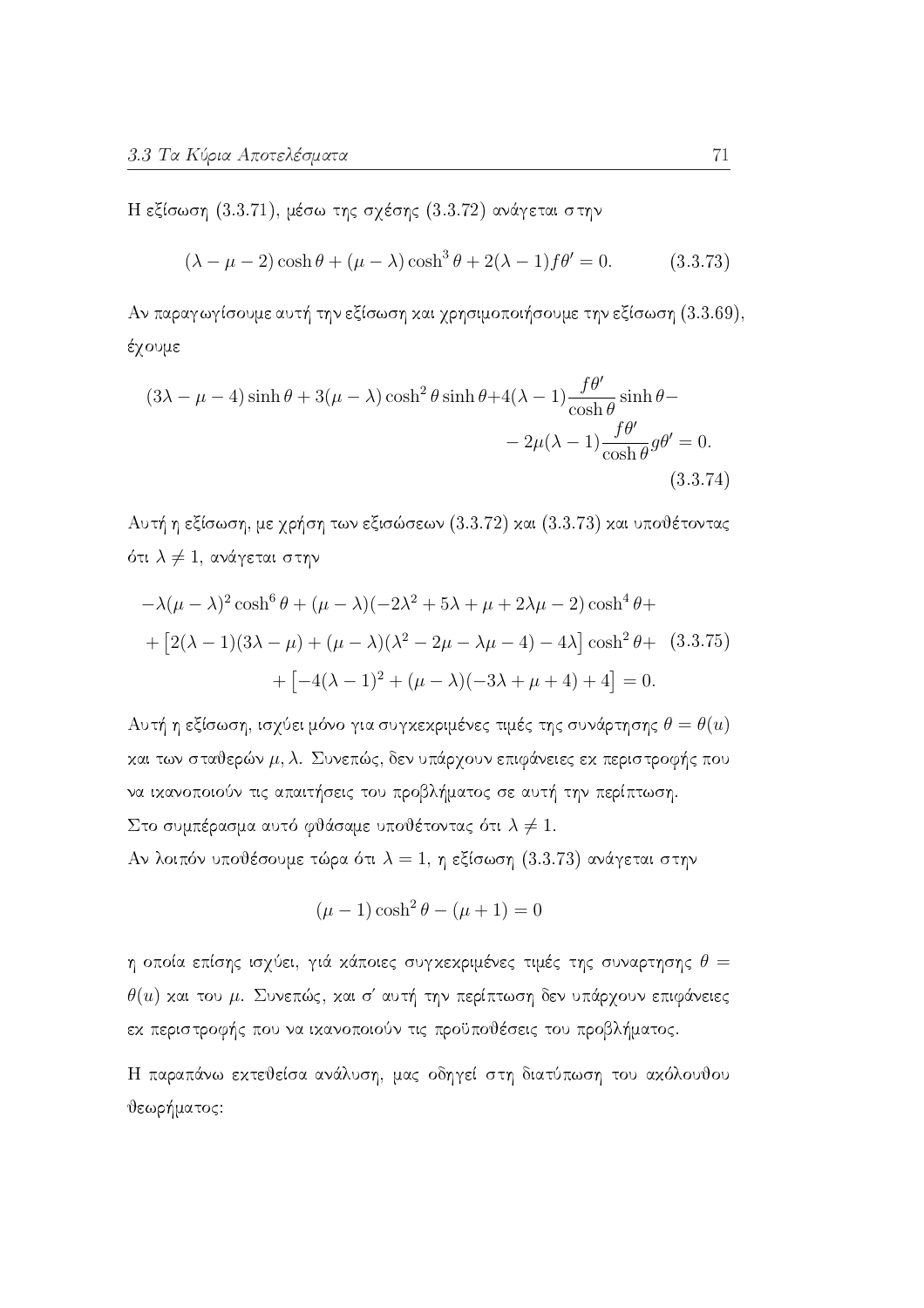72

Θεώρημα 3.2. Έστω  $\vec{r} = r(u, v)$ , μία διαφορίσιμη επιφάνεια εκ περιστροφής  $M_s^2$  του  $E_1^3$  κλάσης  $C^3$ , η οποία είναι ισομετρικά εμβυθισμένη στον  $E_1^3$  και είναι ορισμένη επί ενός ανοικτού και συνεκτικού υποσυνόλου  $D \subset \mathbb{R}^2$  και η οποία (επιφάνεια), ορίζεται από τη σχέση (3.2.3). Αν  $\Delta^{III} \vec{r} = A \vec{r}$ , όπου  $A \in$  $GL(3, R)$  τότε η  $M_s^2$  είναι είτε ελαχιστική επιφάνεια είτε ο κύλινδρος Lorentz  $S_1^1(r) \times \mathbb{R}$  είτε η ψευδοσφαίρα  $S_1^2(r)$  θετικής πραγματικής ακτίνας είτε ο ψευδουπερβολικός χώρος  $H_0^2(r)$ , φανταστικής ακτίνας.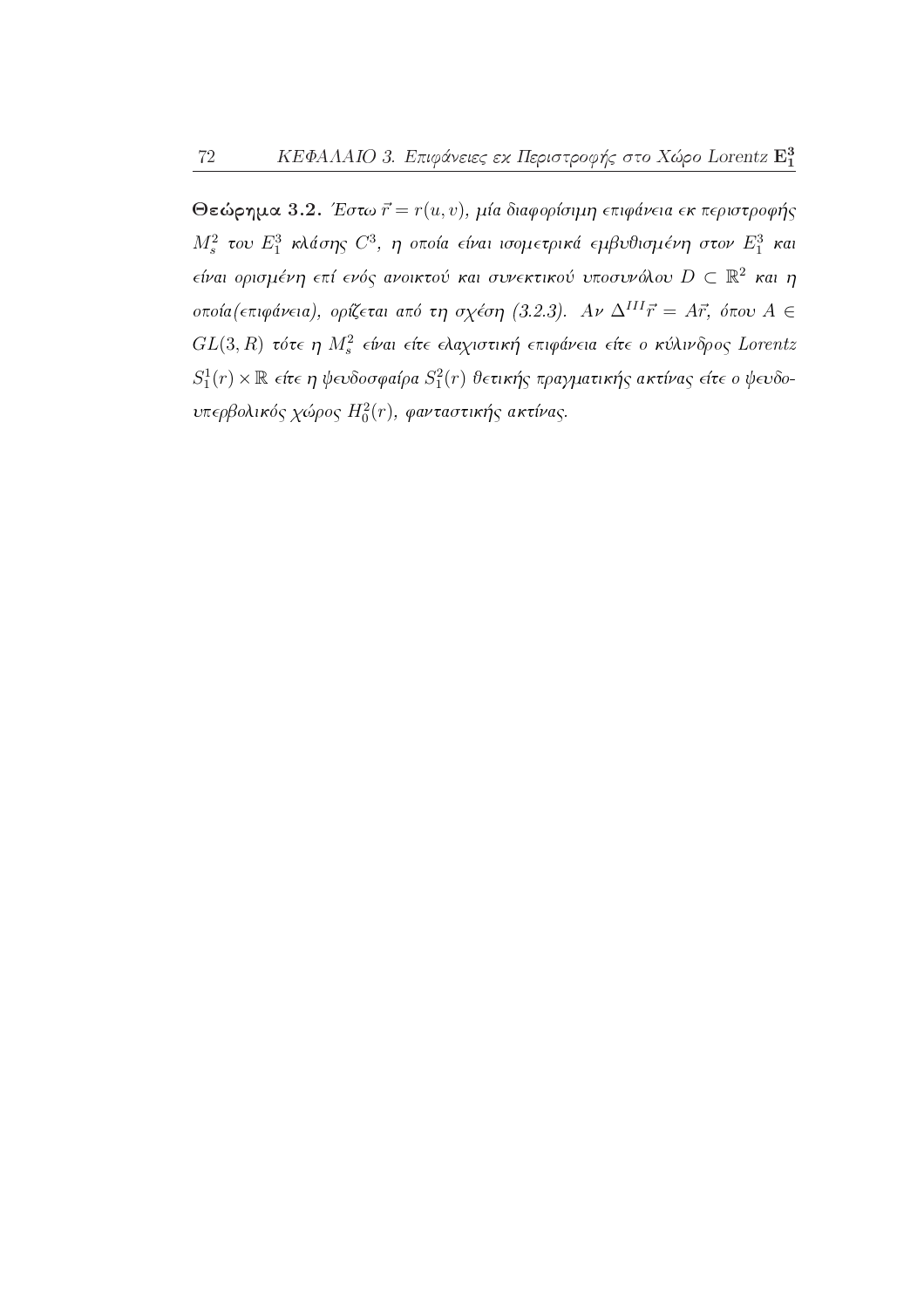## Κεφάλαιο 4

# Τελεστής Σχήματος των Υπερεπιφανειών  $\mathrm{M}_2^3$  του Ψευδο-Ευχλείδειου Χώρου  $\mathrm{E}_2^4$

## Υπερεπιφάνειες των Ψευδο-Ευχλείδειων 4.1 Χώρων.

Έστω  $M_r^3(r=0,1,2,3)$ , μία υπερεπιφάνεια του ψευδο- Ευχλείδειου χώρου  $E_s^4(s=0,1,2,3,4)$ . Τότε η  $M_r^3$ δύναται να είναι είτε Riemannian είτε Lorentzian. Κατά συνέπεια αν  $\overrightarrow{\xi}$  είναι το μοναδιαίο κάθετο διανυσματικό πεδίο αυτής τότε  $\langle \overrightarrow{\xi}, \overrightarrow{\xi} \rangle = \varepsilon$ ,  $\varepsilon = -1$  όταν αναφερόμαστε στην Riemannian περίπτωση και  $\varepsilon = +1$ , όταν αναφερόμμαστε στην Lorentzian περίπτωση. Συμβολίζουμε με  $\nabla$  και  $\widetilde{\nabla}$  τη συνοχή Levi-Civita των  $M_r^3$  και  $E_s^4$ , αντίστοιχα. Για οποιαδήποτε διανυσματικά πεδία  $X, Y$  εφαπτόμενα στην  $M_r^3$ , ισχύει ο τύ-

#### $πος του$  Gauss

$$
\tilde{\nabla}_X Y = \nabla_X Y + h(X, Y) \overrightarrow{\xi}, \qquad (4.1.1)
$$

όπου h είναι η δεύτερη θεμελιώδης μορφή της  $M_r^3$ . Συμβολίζουμε με S τον τελεστή σχήματος της υπερεπιφάνειας αυτής δηλαδή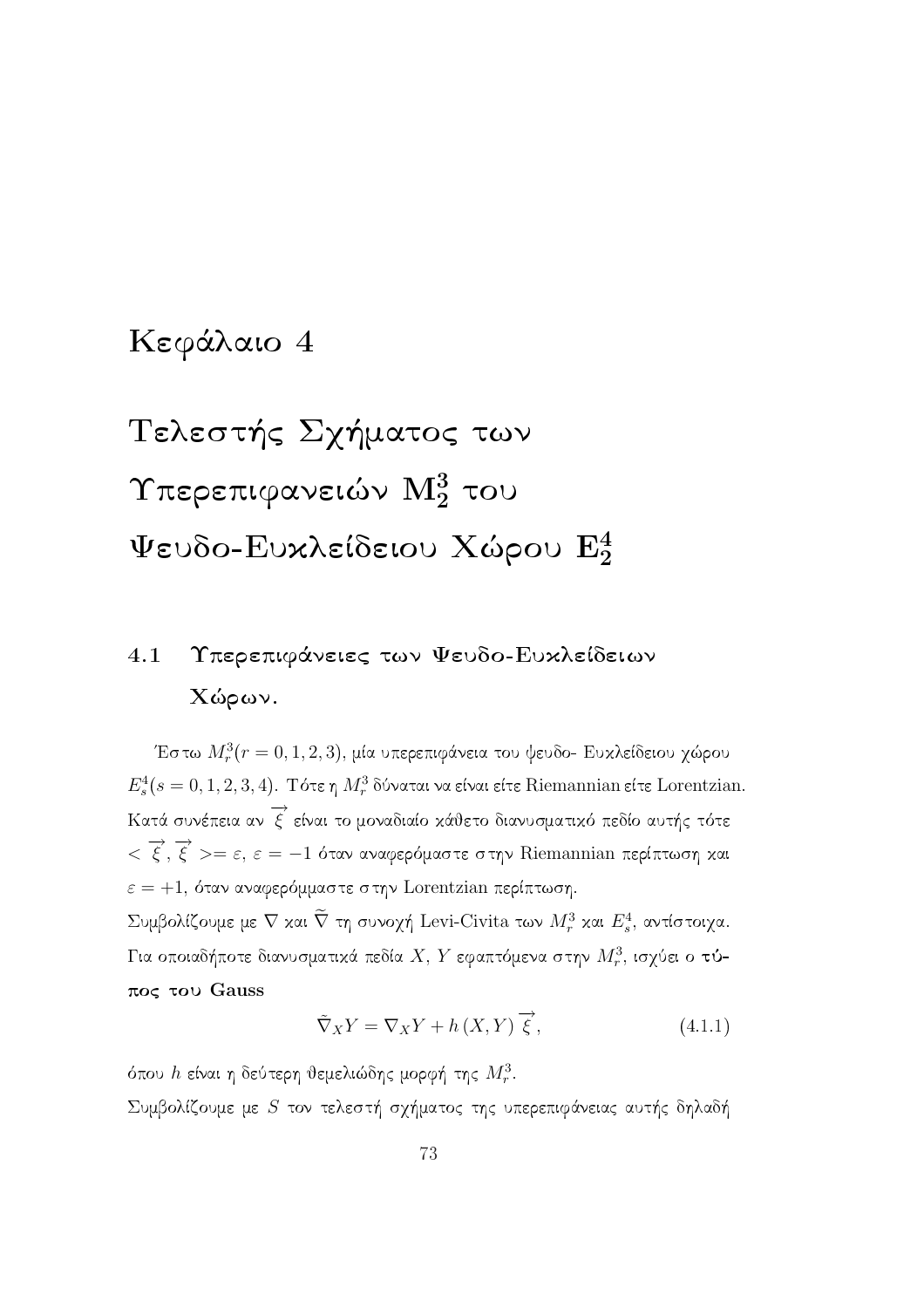τον συμμετρικό ενδομορφισμό

$$
S: T_p(M_r^3) \to T_p(M_r^3)
$$

με τιμή

$$
S(X) = -\tilde{\nabla}_X \overrightarrow{\xi}
$$
\n(4.1.2)

όπου,  $\overrightarrow{\xi}$  είναι το μοναδιαίο καθετικό διανυσματικό της πεδίο. Η σχέση αυτή λέγεται και τύπος του Weigarten. Συνδυάζοντας τώρα τις σχέσεις (4.1.1) και (4.1.2) και παραγωγίζοντας ως προς Χ τη σχέση < Υ,  $\overrightarrow{\xi}$  >= 0 εύκολα έχουμε

$$
\langle S(X), Y \rangle = \varepsilon h(X, Y).
$$

Tο διάνυσμα μέσης καμπυλότητας  $\overrightarrow{H} = H \overrightarrow{\xi}$ , με  $H = \frac{1}{3\varepsilon} trS$ , είναι ένα καλώς ορισμένο κάθετο διανυσματικό πεδίο της  $M_r^3$ .

Η εξίσωση Codazzi δίνεται από τη σχέση

$$
(\nabla_X S)Y = (\nabla_Y S)X\tag{4.1.3}
$$

και η εξίσωση Gauss βλέπε ([45]), [Ο' Neil 1983] από τη σχέση

$$
R(X,Y)Z = \langle S(Y), Z \rangle S(X) - \langle S(X), Z \rangle S(Y) \tag{4.1.4}
$$

όπου

$$
R(X,Y)Z = \nabla_X \nabla_Y Z - \nabla_Y \nabla_X Z - \nabla_{[X,Y]} Z.
$$
 (4.1.5)

Σε μία υπερεπιφάνεια  $M_r^3$  του  $E_s^4$  το διανυσματικό πεδίο μέσης καμπυλότητας είναι αρμονικό αν

$$
\Delta \overrightarrow{H} = \overrightarrow{0}, \qquad (4.1.6)
$$

όπου Δ ο τελεστής Laplace. Κάθε τέτοια επιφάνεια λέγεται διαρμονική επιφάνεια.

Η συνθήκη αυτή αποδεικνύεται ότι είναι ισοδύναμη προς την

$$
\Delta \overrightarrow{H} = \{ 2S(\nabla H) + 3\varepsilon H(\nabla H) \} + \{ \Delta H + \varepsilon H tr S^2 \} \overrightarrow{\xi} = \overrightarrow{0} \tag{4.1.7}
$$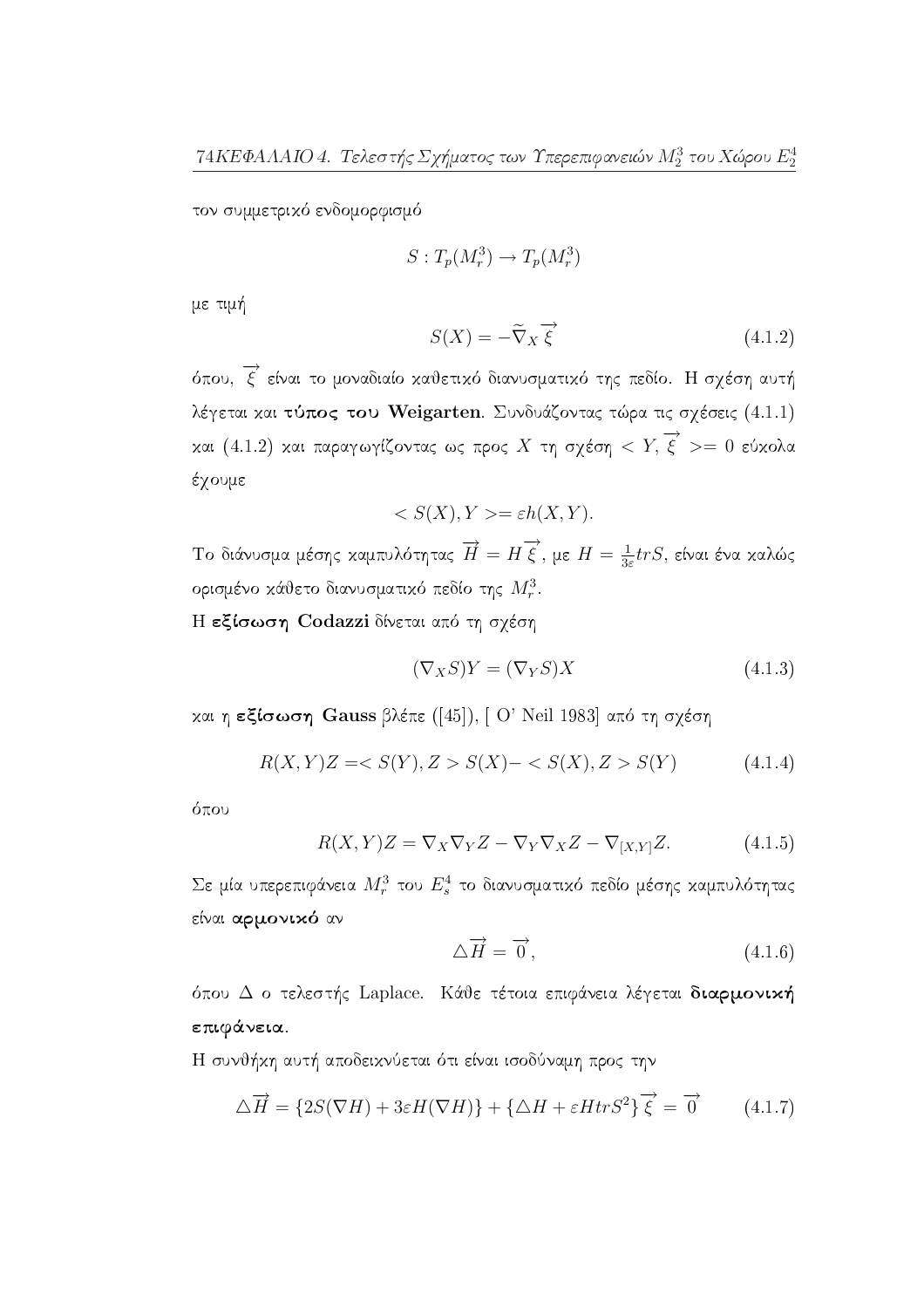$\beta$ λέπε ([12]), [B.-Y.Chen and S.Ishikawa 1991].

Κατά συνέπεια για να είναι η υπερεπιφάνεια  $M_r^3$  του  $E_s^4$  διαρμονική θα πρέπει να ισχύουν ταυτοχρόνως οι ακόλουθες σχέσεις

$$
S(\nabla H) = -\varepsilon \frac{3H}{2}(\nabla H)
$$
\n(4.1.8)

$$
\triangle H + \varepsilon H tr S^2 = 0. \tag{4.1.9}
$$

Σημειώνεται ότι οι συνθήχες αυτές είναι ιχανές χαι αναγχαίες για τη διαρμονικότητα της υπερεπιφάνειας.

Τέλος, υπενθυμίζεται ότι η τιμή του τελεστή Laplace Δ πάνω σε διαφορίσιμες συναρτήσεις  $f$  της  $M$  είναι

$$
\Delta f = -\sum_{i=1}^{3} \varepsilon_i (e_i e_i f - \nabla_{e_i} e_i f) \tag{4.1.10}
$$

βλέπε ([12]), όπου  $\{e_i\}_{i=1}^3$  είναι ένα τοπικό ορθοκανονικό πλαίσιο του  $T_p(M_r^3)$ ,  $\mu \varepsilon < e_i, e_i > = \varepsilon_i = \pm 1$ .

Στη συνέχεια αναφερόμαστε σε μερικές επιπλέον έννοιες οι οποίες παίζουν σημαντικό ρόλο σ' αυτή τη διατριβή.

Θεωρούμε τον πραγματικό 4-διάστατο χώρο  $R^4$  με τη συνήθη βάση  $\{e_i\}_{i=1}^4$ . Ας συμβολίσουμε με  $\langle \cdot, \cdot \rangle$  το εσωτερικό γινόμενο που εφοδιάζουμε τον  $R^4$ , δηλαδή την διγραμμική απεικόνιση,

$$
\langle , \rangle : T_p(M_r^3) X T_p(M_r^3) \to R.
$$

Ας υποθέσουμε ότι το εσωτερικό αυτό γινόμενο δεν είναι θετικά ορισμένο και ότι η παράστασή του ως προς τη βάση  $e^i \otimes e^j$ ;  $i, j = 1, ..., 4$  είναι ο  $4 \times 4$ διαγώνιος πίνακας με στοιχεία  $(-1, +1, -1, +1)$ .

Ο χώρος  $R^4$  με αυτή τη μετρική, ονομάζεται 4-διάστατος ψευδο- Ευκλείδειος χώρος και συμβολίζεται με  $E_2^4$ , λέμε δε ότι η μετρική του είναι τύπου  $(-, +, -, +)$ .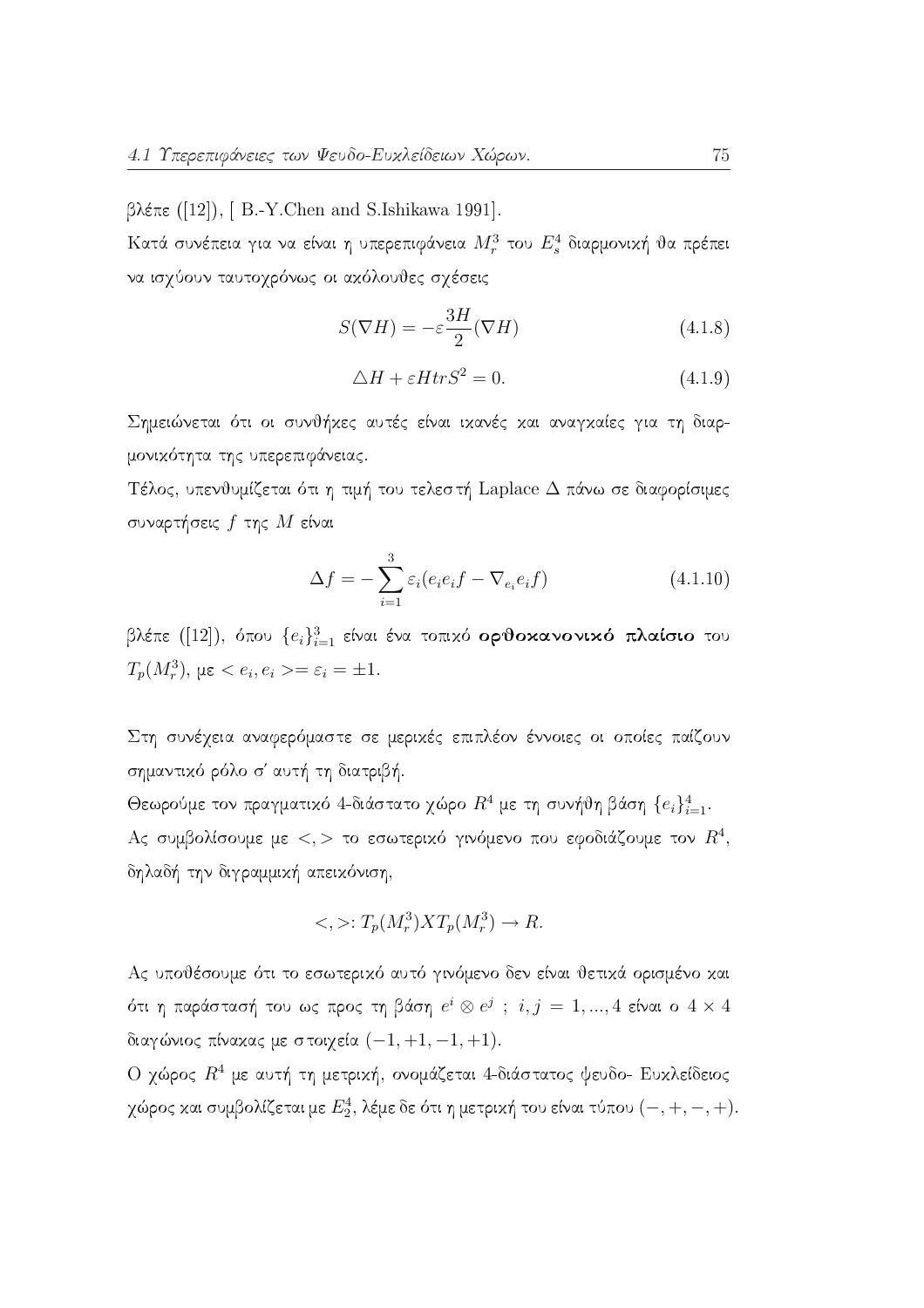Αντίστοιχα μια υπερεπιφάνεια του  $E_2^4$ , εφόσον επάγεται εσωτερικό γινόμενο τύπου  $(-, +, -)$  συμβολίζεται ως  $M_2^3$ .

Ένα μη μηδενικό διάνυσμα Χ στον  $E^4_s$  ονομάζεται χρονοειδές (timelike), χωροειδές (space-like), ή φωτοειδές (light-like) αν το εσωτερικό γινόμενο  $\langle X,X\rangle$  είναι αρνητικό, θετικό, ή μηδέν αντίστοιχα. Το μηδενικό διάνυσμα θεωρείται ότι είναι χωροειδές (space-like) διάνυσμα.

Μια μη εκφυλισμένη υπερεπιφάνεια  $M_r^3$  του ψευδο-Ευκλείδειου χώρου  $E_s^4$ , δύναται να είναι εφοδιασμένη με μια Riemannian ή με μια Lorentzian δομή, σύμφωνα με το αν η μετρική  $g$ , η επαγώμενη επί της  $M_r^3$  από τη μετρική του  $E_s^4$ , είναι θετικά ή μη θετικά ορισμένη.

Στην πρώτη περίπτωση ένα κάθετο διάνυσμα στην  $M_r^3$  είναι χρονοειδές (time-like), ενώ στη δεύτερη περίπτωση είναι χωροειδές (space-like).

Έστω  $[M_2^3, (-, +, -)]$  μια υπερεπιφάνεια της ψευδο-Ευκλείδειας πολλαπλότητας  $[E_2^4, (-, +, -, +)]$ . Σε αυτή τη περίπτωση  $<\vec{\xi}, \vec{\xi}>=+1$ , δηλαδή το  $\vec{\xi}$ είναι ένα χωροειδές διάνυσμα, όπου  $\overrightarrow{\xi}$  είναι το μοναδιαίο κάθετο διάνυσμα του χώρου  $T_p(M_2^3)$ ,  $P \in M_2^3$ , δηλαδή  $\overrightarrow{\xi} \in T_p(M_2^3)^{\perp}$ .

Έστω  $\mathcal{E} = \{e_1, e_2, e_3\}$ , μία ορθοχανονική βάση του  $T_p(M_2^3)$ . Τότε, ως γνωστόν, μπορούμε πάντοτε να κατασκευάσουμε μία ψευδο-ορθοκανονική βάση  $\mathcal{B} = \{u_1, u_2, u_3\}$  αυτού, όπου

$$
u_1 = \frac{e_1 + e_2}{\sqrt{2}},
$$
  $u_2 = \frac{e_2 - e_1}{\sqrt{2}},$   $u_3 = e_3$ 

και για την οποία ισχύουν οι σχέσεις

 $===0,$ </u>

 $\langle u_1, u_2 \rangle = +1, \langle u_3, u_3 \rangle = -1,$ 

δηλαδή τα διανύσματα  $u_1,u_2$  να είναι φωτοειδή και το  $u_3$  χρονοειδές

Ο τελεστής σχήματος  $S$  της υπερεπιφάνειας  $M_2^3$ , είναι ένας αυτοσυζυγής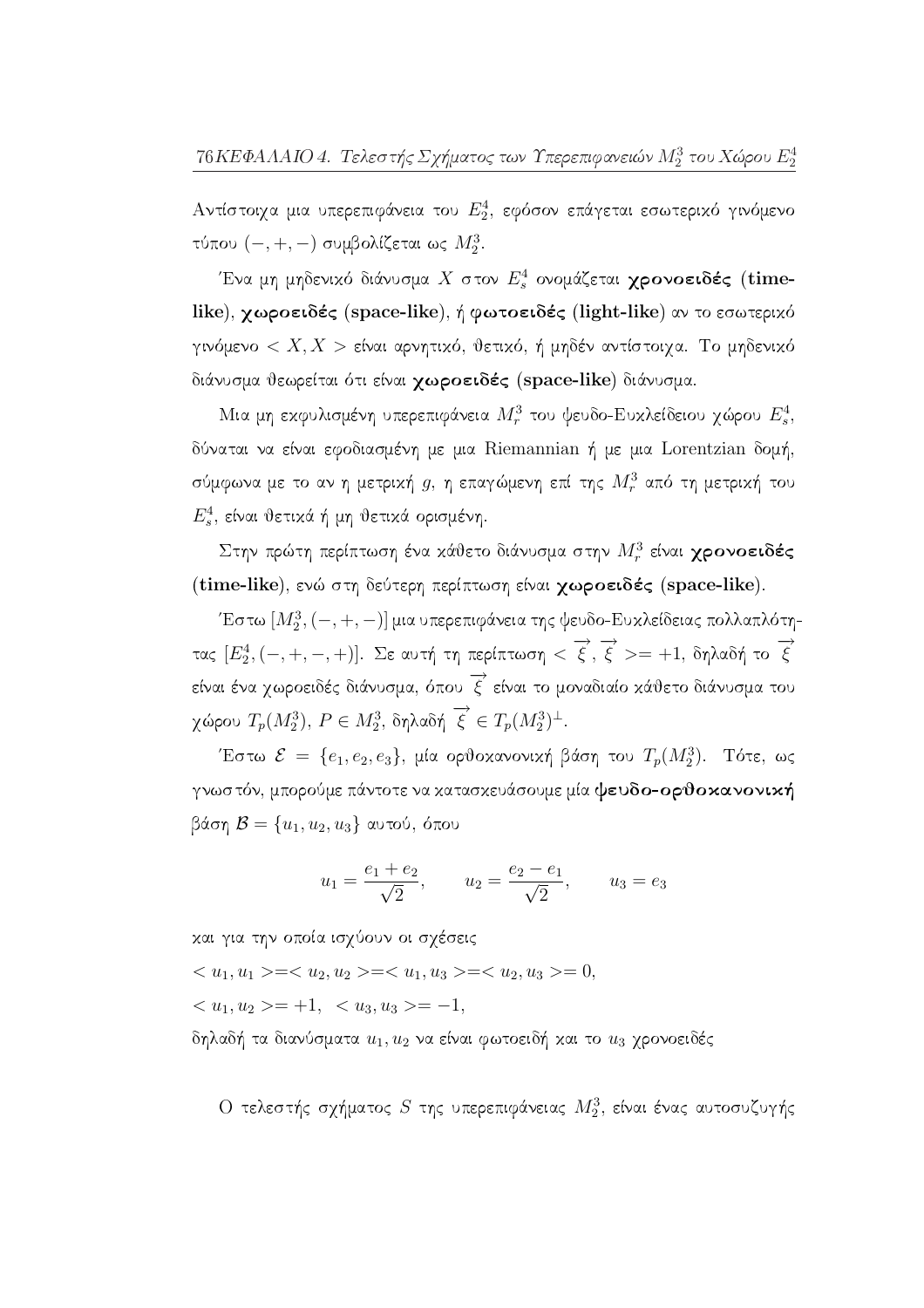ενδομορφισμός του  $T_p(M_2^3)$  για κάθε  $P \in M_2^3$ , ικανοποιεί δηλαδή τη σχέση

$$
\langle S(X), Y \rangle = \langle X, S(Y) \rangle. \tag{4.1.11}
$$

Στην προχειμένη περίπτωση τονίζουμε ότι, ο τελεστής σχήματος χάθε υποπολλαπλότητας Riemann είναι πάντοτε διαγωνοποιήσιμος. Όμως, όπως αποδεικνύεται και σ' αυτή την εργασία, αυτό δεν ισχύει για την περίπτωση του τελεστή σχήματος των ψευδο-Riemannian υποπολαπλοτήτων.

Πράγματι, εφόσον ο τελεστής σχήματος  $S$  είναι ένας αυτοσυζυγής ενδομορφισμός του  $T_p(M_2^3)$ , θα επιχειρήσουμε να βρούμε όλες τις κανονικές του μορφές ως προς κατάλληλες βάσεις.

Αν λοιπόν συμβολίσουμε με [S] και [G] τις αναπαραστάσεις (πίνακες) των απεικονίσεων S και <, > ως προς τυχαία βάση  $\mathcal{B}$ , του  $T_p(M_2^3)$ , τότε εύκολα μπορεί να δείξει κανείς (είναι θέμα λογισμού πινάκων) ότι

$$
[G][S] = [S]^t [G]. \tag{4.1.12}
$$

Οι ιδιοτιμές του πίναχα [S] είναι οι ρίζες της εξίσωσης

$$
\det([S] - \lambda I_3) = 0. \tag{4.1.13}
$$

Αυτή η εξίσωση έχει τρείς ιδιοτιμές γενικώς, συμβολιζόμενες με  $\lambda_i$ ,  $i=$  $1, 2, 3.$ 

Έστω  $v_i, E_{\lambda_i}, i = 1, 2, 3$  τα ιδιοδιανύσματα και οι ιδιόχωροι αντίστοιχα της ιδιοτιμής  $\lambda_i$ .

Θα πρέπει εδώ να τονισθεί ότι τα ιδιοδιανύσματα  $v_i$ ,  $i = 1, 2, 3$  δεν συγκροτούν κατ' ανάγκη βάση του  $T_p(M_2^3)$ . Πράγματι, αυτό συμβαίνει όταν η γεωμετρική πολλαπλότητα ( $\dim E_{\lambda_i}$ ) είναι μικρότερη από την αλγεβρική πολλαπλότητα της αντίστοιχης ιδιοτιμής. Σ' αυτές τις περιπτώσεις, δεν αρχούν τα ιδιοδιανύσματα ώστε να συγκροτήσουν βάση του γώρου.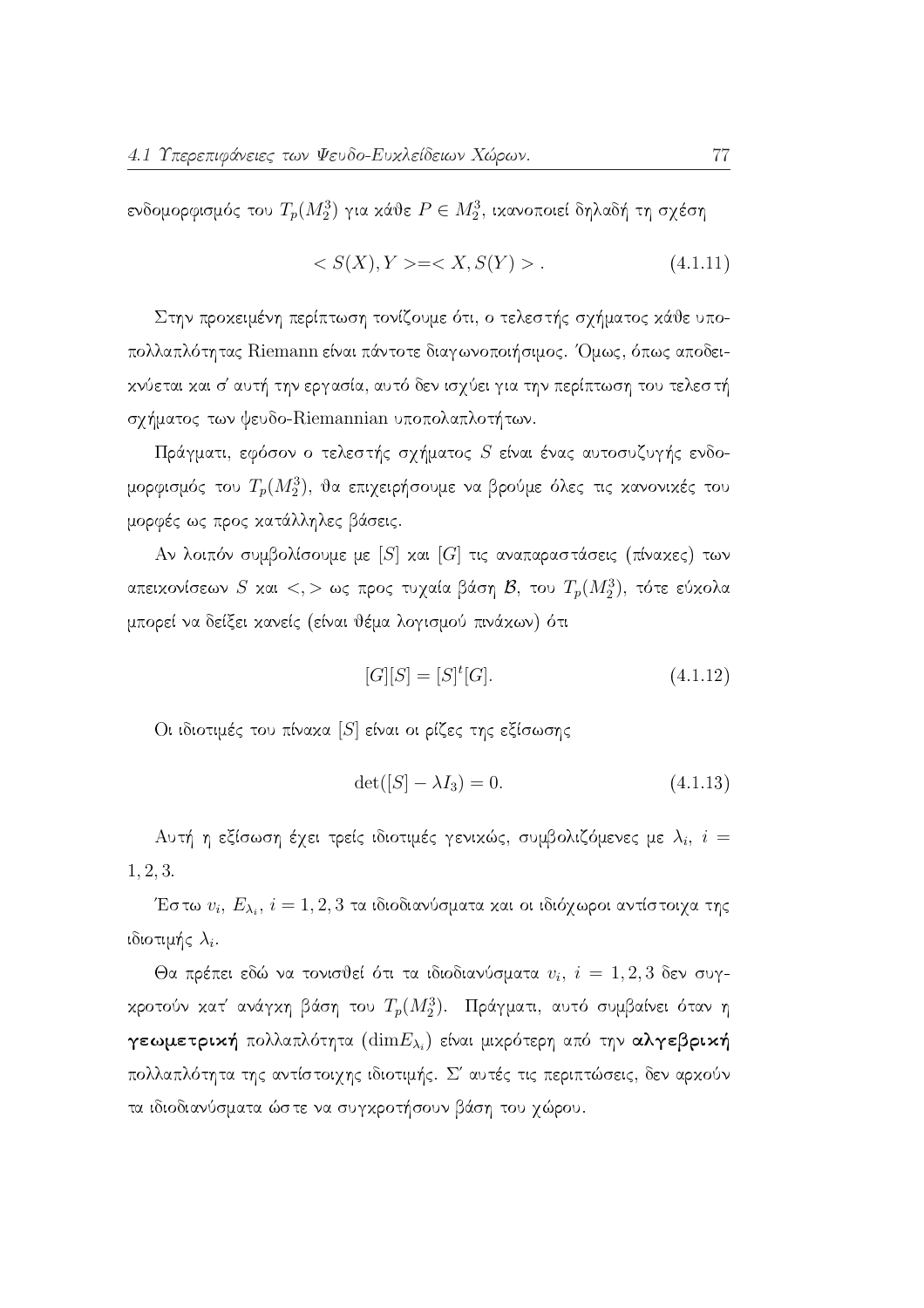Έτσι, για να χατασχευάσουμε μια βάση του χώρου, αρχίζουμε με ένα ιδιοδιάνυσμα, αντίστοιχο της ιδιοτιμής  $\lambda_i$  ως σημείο αναφοράς και μετά προσθέτουμε καταλλήλως, περισσότερα διανύσματα τα οποία δεν είναι ιδιοδιανύσματα αντίστοιχα του  $\lambda_i$ .

Το πρόβλημα βέβαια που τίθεται σ' αυτές τις περιπτώσεις, είναι ο προσδιορισμός κάθε φορά, της φύσης αυτών των διανυσμάτων που απαιτούνται.

Στις επόμενες παραγράφους, βρίσκουμε όλες τις δυνατές κανονικές μορφές των  $S$  και  $G$  εξετάζοντας τις διάφορες τιμές των  $\lambda_i$  και τη φύση των διανυσμάτων  $v_i$ .

Αχριβέστερα, στη δεύτερη παράγραφο βρίσχουμε την χανονική μορφή των  $S$  και  $G$  αν οι ιδιοτιμές είναι διαφορετικές μεταξύ τους. Σε αυτή την περίπτωση αποδεικνύουμε ότι τα ιδιοδιανύσματα  $v_i$  συνιστούν μια ορθοκανονική βάση του  $T_p(M_2^3)$  και αποδεικνύουμε ότι κανένα από αυτά τα ιδιοδιανύσματα δεν μπορεί να είναι φωτοειδές (light-like).

Στην τρίτη παράγραφο, υποθέτουμε ότι μία εκ των ριζών της  $(4.1.13)$  δηλαδή μια ιδιοτιμή, έχει πολλαπλότητα δύο. Τότε διάφορες περιπτώσεις εμφανίζονται οι οποίες μελετώνται ξεχωριστά.

Ειδικώτερα στην περίπτωση αυτή, τα ιδιοδιανύσματα  $v_i$ , είτε συγκροτούν μία ορθοκανονική βάση είτε μία ψεύδο-ορθοκανονική βάση, δηλαδή μια βάση η οποία περιέγει και φωτοειδή (light-like) διανύσματα και ικανοποιεί τις συνθήκες

$$
\langle v_1, v_1 \rangle = \langle v_2, v_2 \rangle = \langle v_1, v_3 \rangle = \langle v_2, v_3 \rangle = 0,
$$
  

$$
\langle v_1, v_2 \rangle = +1, \langle v_3, v_3 \rangle = -1
$$
 (4.1.14)

για  $v_1, v_2$  φωτοειδή (light-like) διανύσματα και  $v_3$  ένα χρονοειδές (timelike) διάνυσμα.

Στην τέταρτη παράγραφο υποθέτουμε ότι η εξίσωση (4.1.13) έχει μία πραγματική ρίζα πολλαπλότητας τρία και λύνουμε το πρόβλημα για τις διάφορες περιπτώσεις οι οποίες εμφανίζονται.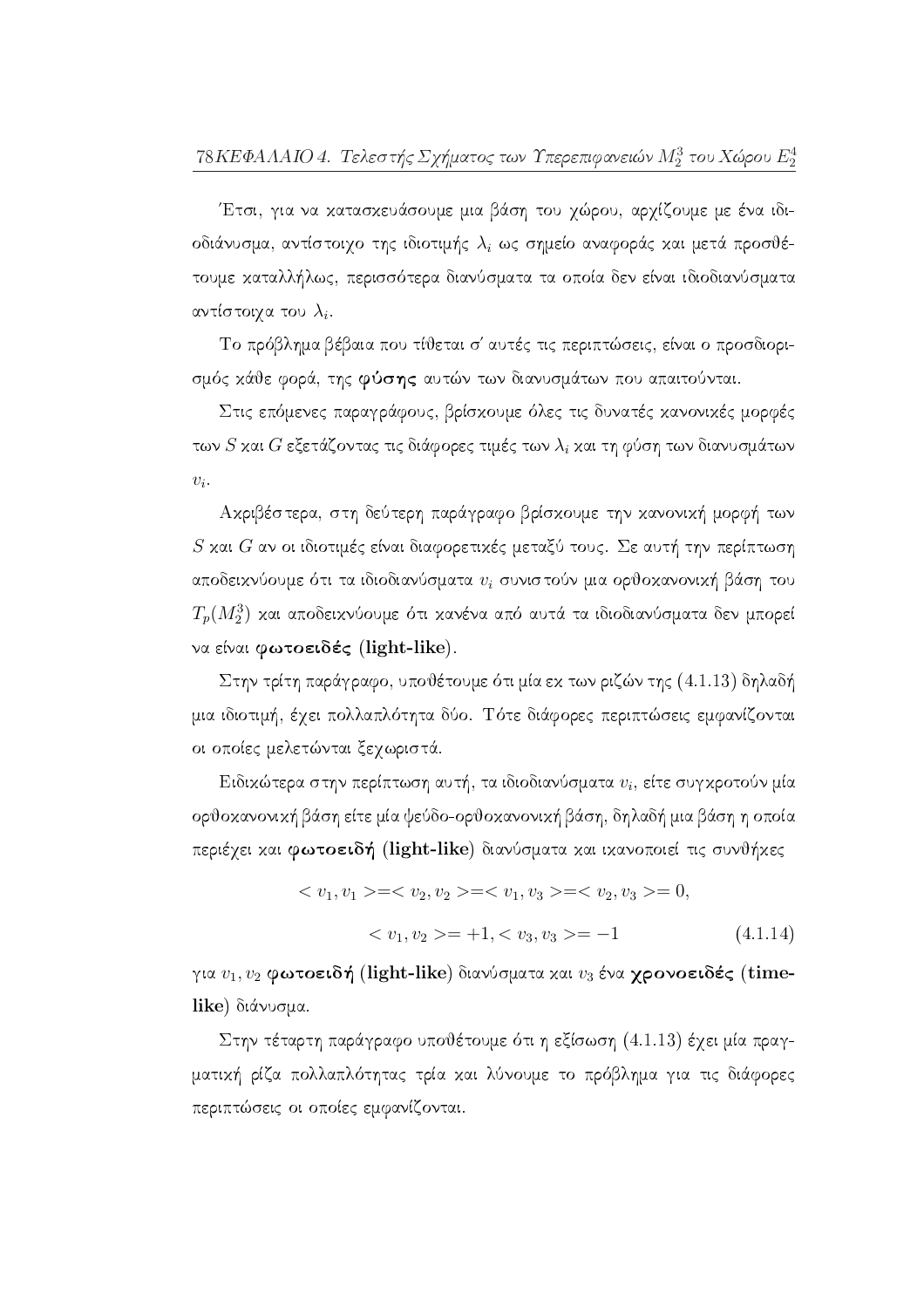Τελικά στην πέμπτη παράγραφο, υποθέτουμε ότι η εξίσωση (4.1.13) έχει μία πραγματική και δύο συζυγείς μιγαδικές ρίζες. Σ' αυτή τη περίπτωση ο μόνος ιδιοχώρος τον οποίο θεωρούμε και μελετάμε είναι ο αντίστοιχος προς τη πραγματική ρίζα (καθώς δεν μελετάμε μιγαδικούς ιδιοχώρους). Ως εκ τούτου, σ' αυτή τη περίπτωση τα ιδιοδιανύσματα συγκροτούν, είτε μία ορθοκανονική, είτε μία ψεύδο-ορθοκανονική βάση και λύνουμε το πρόβλημα.

Στη συνέχεια αναφέρουμε το βασικό θεώρημα αυτού του κεφαλαίου.

Θεώρημα 4.1. Αν S είναι ο τελεστής σχήματος της υπερεπιφάνειας  $M_2^3$  της  $\psi \in V$ δο-Ευκλείδειας πολλαπλότητας  $E_2^4$ , τότε υπάρχουν ορθοκανονικά ή ψευδοορθοκανονικά πλαίσια ως προς τα οποία οι κανονικές μορφές των S και G δίνονται από τους πίνακες

 $(I)$ 

 $(II)$ 

$$
[S] = \begin{pmatrix} \lambda_1 & 0 & 0 \\ 0 & \lambda_2 & 0 \\ 0 & 0 & \lambda_3 \end{pmatrix}, \quad [G] = \begin{pmatrix} -1 & 0 & 0 \\ 0 & +1 & 0 \\ 0 & 0 & -1 \end{pmatrix}, \lambda_i \in R
$$

$$
[S] = \begin{pmatrix} \lambda & \mu & 0 \\ 0 & \lambda & 0 \\ 0 & 0 & \nu \end{pmatrix}, \quad [G] = \begin{pmatrix} 0 & +1 & 0 \\ +1 & 0 & 0 \\ 0 & 0 & -1 \end{pmatrix}, \lambda, \mu, \nu \in R
$$

 $(III)$ 

$$
[S] = \begin{pmatrix} \lambda & \mu & \nu \\ 0 & \lambda & 0 \\ 0 & -\nu & \lambda \end{pmatrix}, \quad [G]_ = \begin{pmatrix} 0 & +1 & 0 \\ +1 & 0 & 0 \\ 0 & 0 & -1 \end{pmatrix}, \lambda, \mu, \nu \in R
$$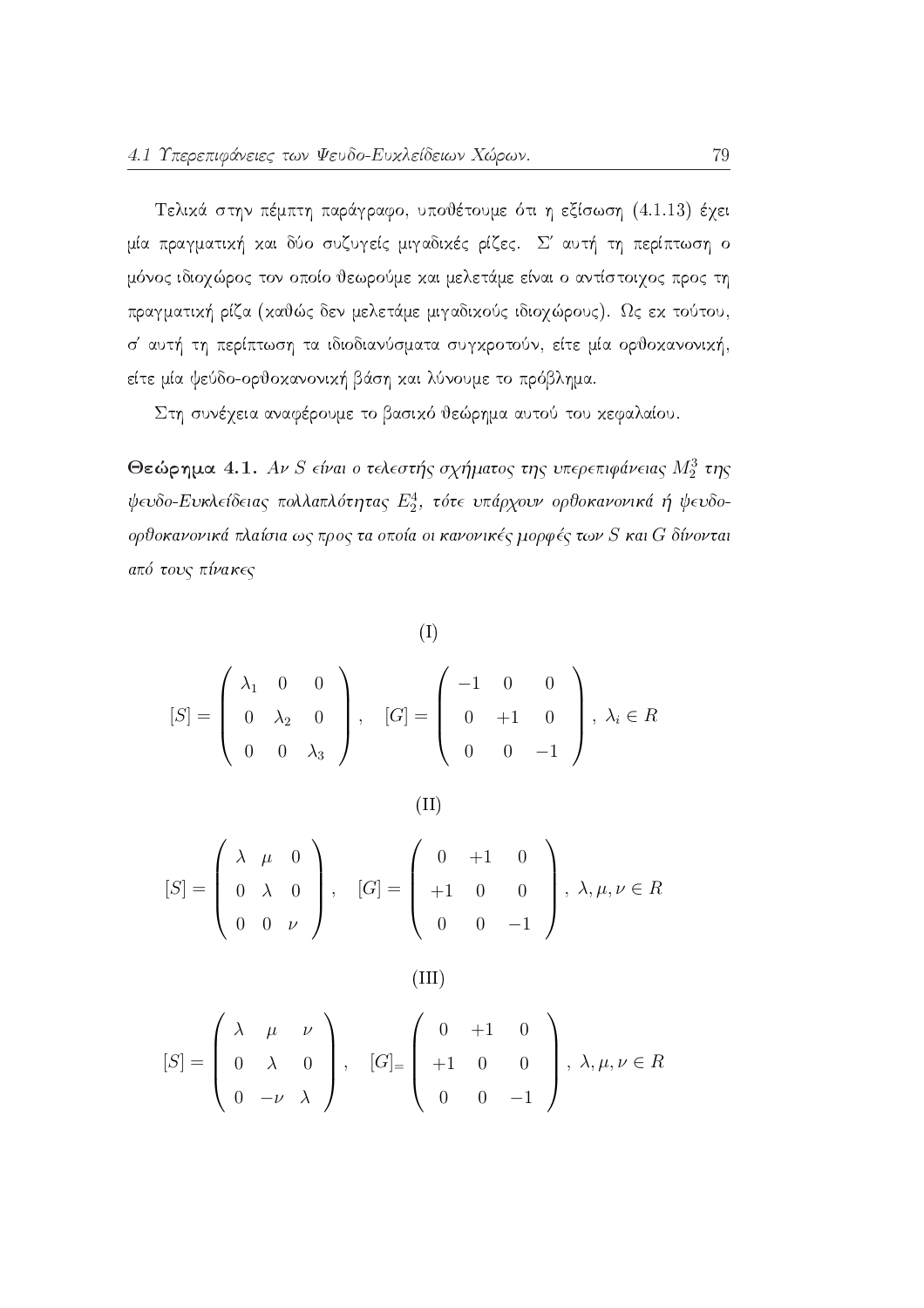$$
[S] = \begin{pmatrix} \mu & \nu & 0 \\ -\nu & \mu & 0 \\ 0 & 0 & \lambda \end{pmatrix}, \nu \neq 0, \quad [G] = \begin{pmatrix} -1 & 0 & 0 \\ 0 & +1 & 0 \\ 0 & 0 & -1 \end{pmatrix}, \lambda, \mu, \nu \in R
$$

Οι πίναχες  $G$ , του μετριχού τανυστή για τις περιπτώσεις (Ι), (IV) αναφέρονται σε μια ορθοκανονική βάση του  $T_p(M_2^3)$ , ενώ για τις περιπτώσεις (II), (III) αναφέρονται σε μια ψεύδο-ορθοκανονική βάση.

Απόδειξη. Η απόδειξη του θεωρήματος αυτού είναι αρχετά εχτενής. Για να γίνει κατανοητή την κατανείμαμε σε τέσσερεις παραγράφους, ανάλογα με τη φύση των ιδιοτιμών του τελεστή σχήματος, σε κάθε μια απο τις οποίες αποδεικνύουμε και μια περίπτωση (Πρόταση) του θεωρήματος.

### Περίπτωση Ι. Οι Ιδιοτιμές του  $S$  είναι Διαφορε-4.2 τικές Μεταξύ τους.

Όπως αναφέραμε προηγουμένως, αν θεωρήσουμε τυχαία βάση του χώρου  $T_p(M_2^3)$ , τότε οι ιδιοτιμές του τελεστή σχήματος  $S$  ως προς αυτή τη βάση είναι οι ρίζες της εξίσωσης  $(4.1.13)$ .

Υποθέτουμε ότι αυτή η εξίσωση έχει τρεις πραγματικές και διακεκριμένες ιδιοτιμές  $\lambda_i$ ,  $i = 1, 2, 3$  και έστω  $v_i$ ,  $i = 1, 2, 3$  τα αντίστοιχα ιδιοδιανύσματα.

Έστω  $\mathcal{B} = \{v_i\}, i = 1, 2, 3$  η βάση η οποία συγκροτείται από αυτά τα ιδιοδιανύσματα. Τότε, ως γνωστόν, ο πίνακας [S] ως προς αυτή τη βάση είναι διαγωνοποιήσιμος, αφού  $S(v_i) = \lambda_i v_i, i = 1, 2, 3$  δηλαδή

$$
[S]_{\mathcal{B}} = A = \begin{pmatrix} \lambda_1 & 0 & 0 \\ 0 & \lambda_2 & 0 \\ 0 & 0 & \lambda_3 \end{pmatrix}, \lambda_i \in R
$$
 (4.2.1)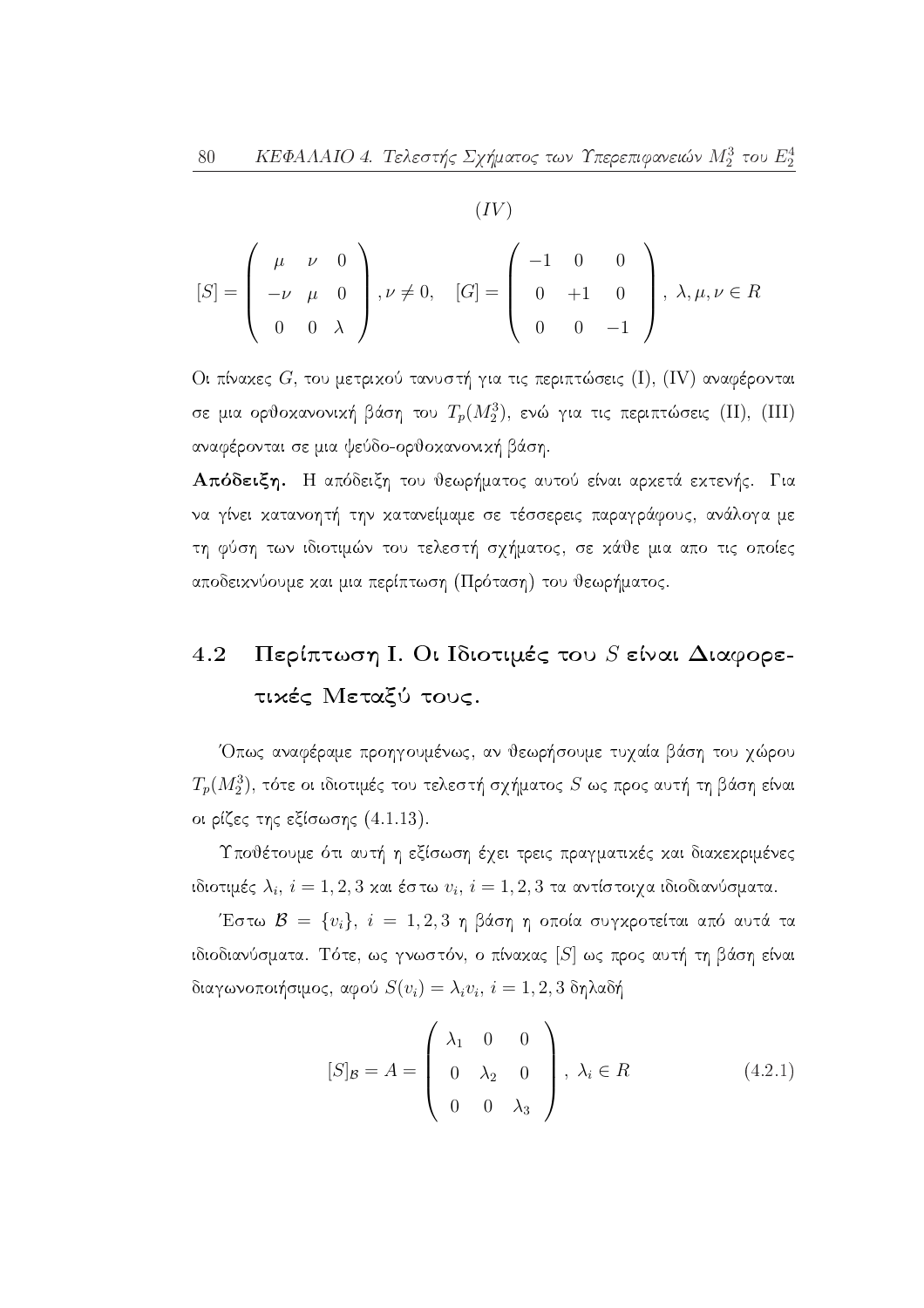Έπειτα, λαμβάνουμε τον πίνακα  $G$  του συναλλοίωτου τανυστικού πεδίου  $\langle 0, 0 \rangle$ , ο οποίος γιά κάθε  $P \in M_2^3$  δίνει το εσωτερικό γινόμενο  $\langle 0, 0 \rangle$ , το οποίο είναι μία διγραμμική μορφή πάνω στον χώρο  $T_p(M_2^3)$ , με τιμή

$$
\langle u, v \rangle = -u^1 v^1 + u^2 v^2 - u^3 v^3. \tag{4.2.2}
$$

Τα ερωτήματα τώρα τα οποία τίθενται είναι τα ακόλουθα:

(i) Ποιά είναι η φύση των διανυσμάτων  $v_i$ ,  $i = 1, 2, 3$ .

(ii) Ποιός είναι ο πίνακας  $G$  ως προς αυτή τη βάση.

Πρώτον είναι φανερό ότι ο πίνακας  $G$ , εξαρτάται, γενικώς, από τη φύση των διανυσμάτων  $v_i$ ,  $i = 1, 2, 3$ .

Επειδή ο τελεστής S είναι αυτοσυζυγής, θα έχουμε

$$
\langle v_i, S(v_j) \rangle = \langle S(v_i), v_j \rangle, \forall v_i, v_j
$$

και επειδή  $S(v_i) = \lambda_i v_i, S(v_j) = \lambda_j v_j, \xi \chi$ ουμε

$$
\langle v_i, \lambda_j v_j \rangle = \langle \lambda_i v_i, v_j \rangle,
$$

$$
\begin{aligned}\n\dot{\eta} & \lambda_j < v_i, v_j >= \lambda_i < v_i, v_j >, \\
\dot{\eta} \, \text{ax\'o} \mu \eta & \left(\lambda_j - \lambda_i\right) < v_i, v_j >= 0, \quad i \neq j.\n\end{aligned}
$$

Όμως, από την υπόθεση  $\lambda_i \neq \lambda_j$  όταν  $i \neq j$ , άρα

$$
\langle v_i, v_j \rangle = 0, \quad i \neq j. \tag{4.2.3}
$$

Δείξαμε λοιπόν πως τα διανύσματα  $v_i$ ,  $i = 1, 2, 3$  είναι κάθετα μεταξύ τους. Στη συνέχεια θα δείξουμε ότι κανένα από αυτά τα διανύσματα δεν μπορεί να είναι φωτοειδές.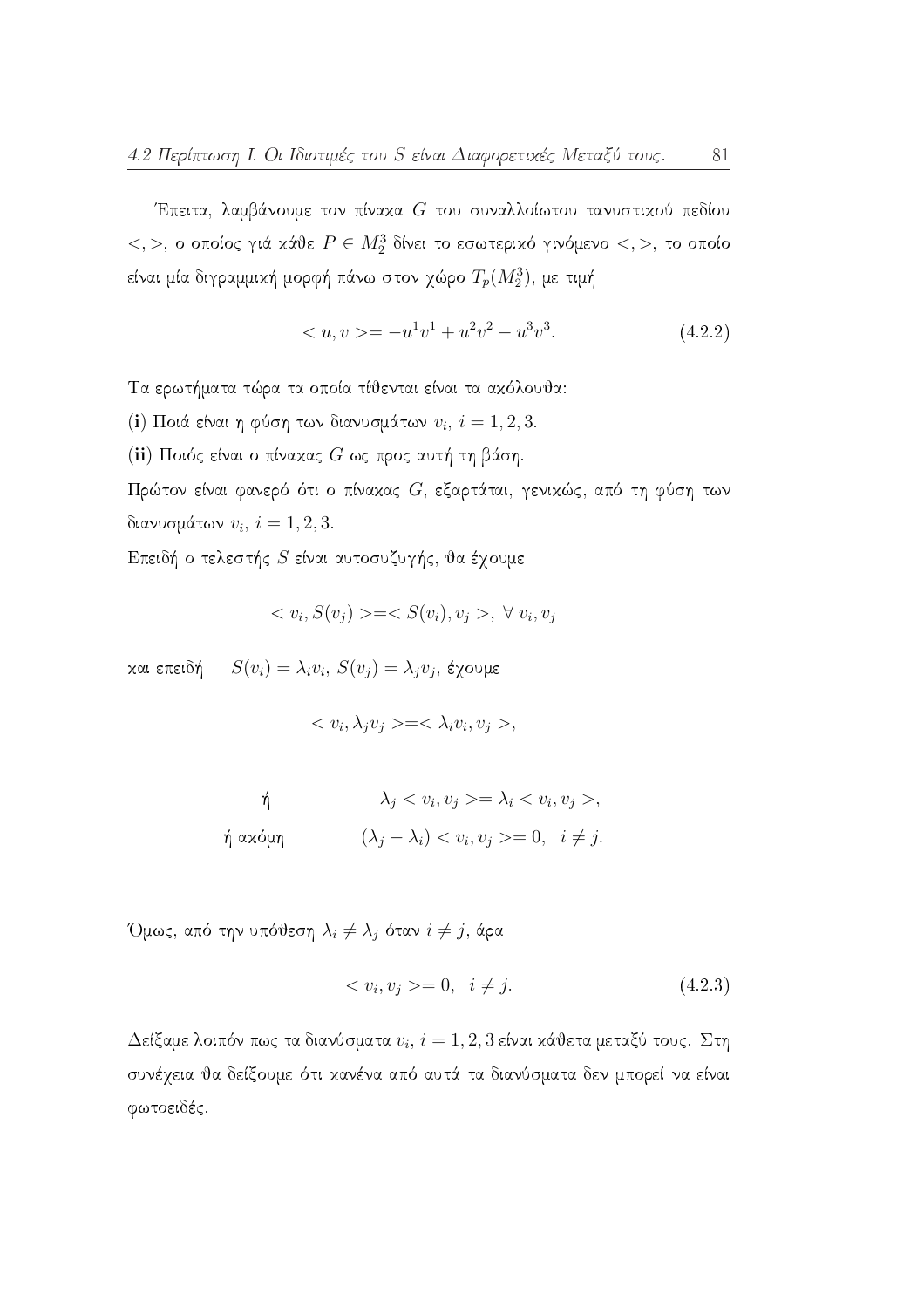Πράγματι, αν π.χ. το  $v_2$  είναι ένα φωτοειδές διάνυσμα, τότε από τη σχέση  $(4.2.3)$  για  $i = 2$  και  $j = 1, 3$  έχουμε

$$
\langle v_1, v_2 \rangle = 0 \quad \text{and} \quad \langle v_2, v_3 \rangle = 0.
$$

Κατά συνέπεια τα διανύσματα  $v_1,v_3$  ανήκουν στον κάθετον χώρο  $v_2^{\perp}$ , του υ2. Άρα δεν θα ήταν γραμμικώς ανεξάρτητα, πράγμα το οποίο είναι άτοπο.

Επομένως, οι μόνες δυνατές περιπτώσεις για τη φύση των διανυσμάτων  $v_i$ , δεδομένης της σχέσης (4.2.2), είναι, ένα εξ' αυτών να είναι χωροειδές και τα υπόλοιπα δύο διανύσματα, να είναι γρονοειδή.

Γιά παράδειγμα αν το  $v_2$  είναι χωροειδές και τα  $v_1, v_3$  χρονοειδή διανύσματα, τότε

$$
\langle v_2, v_2 \rangle = +1, \quad \langle v_1, v_1 \rangle = \langle v_3, v_3 \rangle = -1,
$$
  

$$
\langle v_1, v_2 \rangle = \langle v_2, v_3 \rangle = \langle v_1, v_3 \rangle = 0
$$
 (4.2.4)

Έτσι, τα διανύσματα  $\{v_i\}, i = 1, 2, 3$  συγκροτούν μία ορθοκανονική βάση του  $T_p(M_2^3)$  και ως εκ τούτου, ο πίνακας  $G$  του εσωτερικού γινομένου  $<, > \omega$ ς προς αυτή τη βάση είναι

$$
[G]_{\mathcal{B}} = \begin{pmatrix} -1 & 0 & 0 \\ 0 & +1 & 0 \\ 0 & 0 & -1 \end{pmatrix}
$$
 (4.2.5)

Συνεπώς, αποδείξαμε την ακόλουθη πρόταση.

Πρόταση 4.1 Αν S είναι ο τελεστής σχήματος της υπερεπιφάνειας  $M_2^3$  του  $E_2^4$  και η εξίσωση (4.1.13) έχει τρείς πραγματικές και διακεκριμένες ιδιοτιμές, τότε κανένα από τα αντίστοιχα ιδιοδιανύσματα δεν δύναται να είναι φωτοειδές και ως εκ τούτου αυτά τα ιδιοδιανύσματα συγκροτούν μία ορθοκανονική βάση. Επιπλέον, οι κανονικές μορφές του S και του εσωτερικού γινομένου <, >, ως προς αυτή τη βάση, δίνονται από τους πίνακες (4.2.1) και (4.2.5) αντίστοιχα.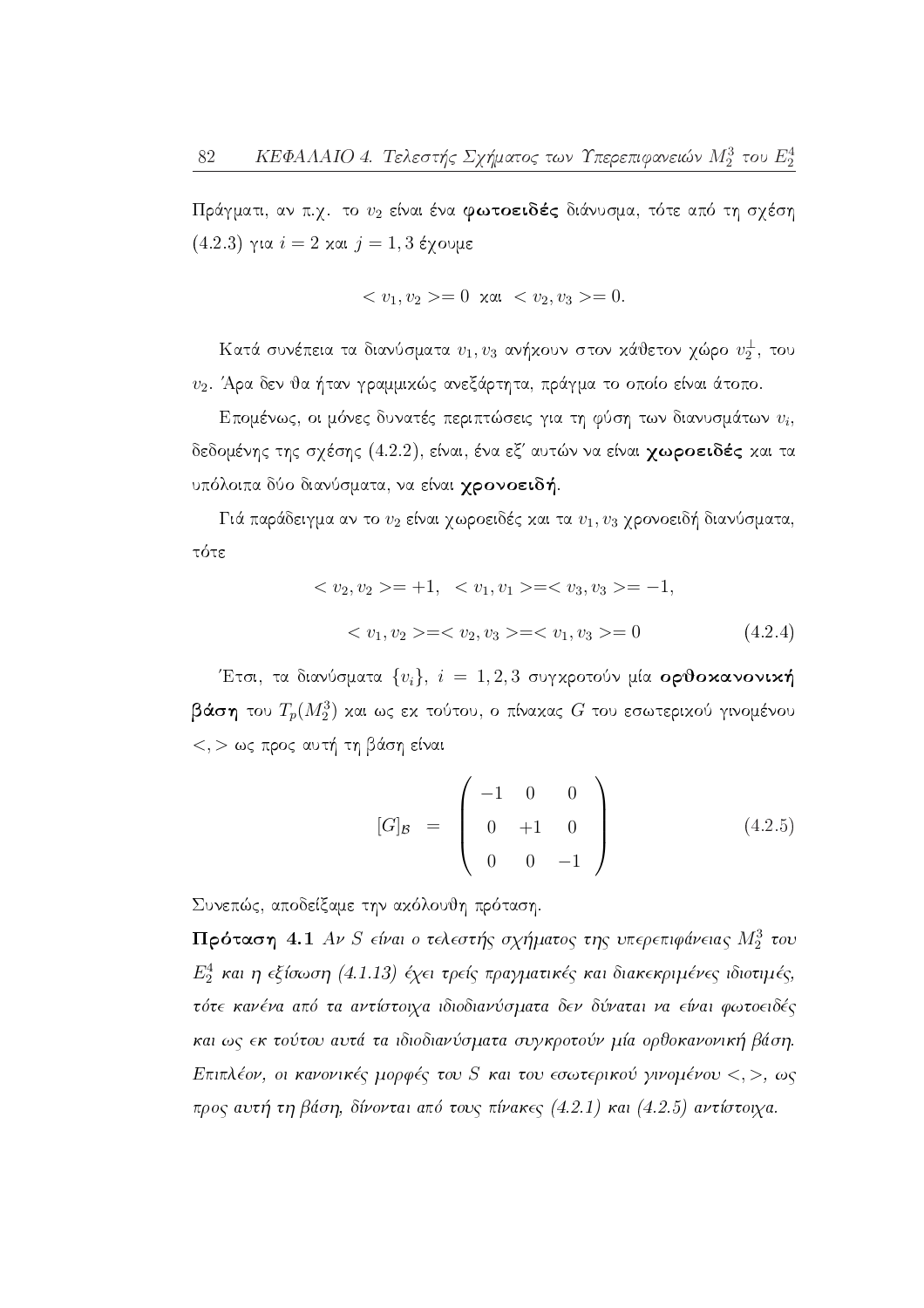#### 4.3 Περίπτωση ΙΙ. Μία Ιδιοτιμή του  $S$  είναι Πολλαπλότητας Δύο

Υποθέτουμε ότι ο πίναχας  $A$  του τελεστή  $S$  έχει μία πραγματική ρίζα  $\lambda$ πολλαπλότητας δύο, και μια απλή πραγματική ρίζα  $\lambda_3$ ,  $(\lambda \neq \lambda_3)$ .

Έστω  $E_\lambda, \, E_{\lambda_3}$  οι ιδιόχωροι οι αντίστοιχοι των ιδιοτιμών  $\lambda$  και  $\lambda_3.$ 

Τότε η διάσταση του  $E_{\lambda}$  είναι 1, ή 2 και η διάσταση του  $E_{\lambda_3}$  είναι 1.

Υποπερίπτωση 4.3.1: Θεωρούμε την περίπτωση στην οποία έχουμε  $\dim E_{\lambda} = 1$  xat  $\dim E_{\lambda_3} = 1$ .

Έστω  $v_1, v_2$  διανύσματα του  $T_p(M_2^3)$  τέτοια ώστε  $E_{\lambda} = \text{span}\{v_1\}, E_{\lambda_3} =$ span $\{v_2\}$ . Θα προσδιορίσουμε πρώτα τη φύση των διανυσμάτων  $v_1, v_2$ . Έπειτα προσθέτοντας ένα τρίτο κατάλληλο διάνυσμα, έστω  $v_3$  θα κατασκευάσουμε μία βάση  $\{v_1, v_2, v_3\}$ , για τον γώρο  $T_p(M_2^3)$ .

Πρώτα, αποδεικνύουμε ότι <  $v_1, v_2 >= 0$ . Πράγματι, εφαρμόζοντας τη μέθοδο της προηγούμενης παραγράφου και δεδομένου ότι  $\lambda \neq \lambda_3$ , εύκολα συμπεραίνουμε ότι:

$$
\langle v_1, v_2 \rangle = 0.
$$

Α. Έστω ότι το  $v_1$  είναι γρονοειδές (time-like) διάνυσμα και τα  $v_2$ ,  $v_3$  είναι φωτοειδή (light-like) διανύσματα. Τότε

 $\langle v_1, v_1 \rangle = -1, \langle v_2, v_3 \rangle = +1,$ 

 $\langle v_1, v_2 \rangle = \langle v_1, v_3 \rangle = \langle v_2, v_2 \rangle = \langle v_3, v_3 \rangle = 0.$ 

Έτσι έχουμε κατασκευάσει μία ψευδο-ορθοκανονική βάση  $\mathcal{U} = \{v_1, v_2, v_3\}.$  $\Omega$ ς εκ τούτου, ο πίνακας αναπαράστασης  $G = (g_{ij})_{\mathcal{U}}$ , όπου  $g_{ij} = g(v_i, v_j)$ , του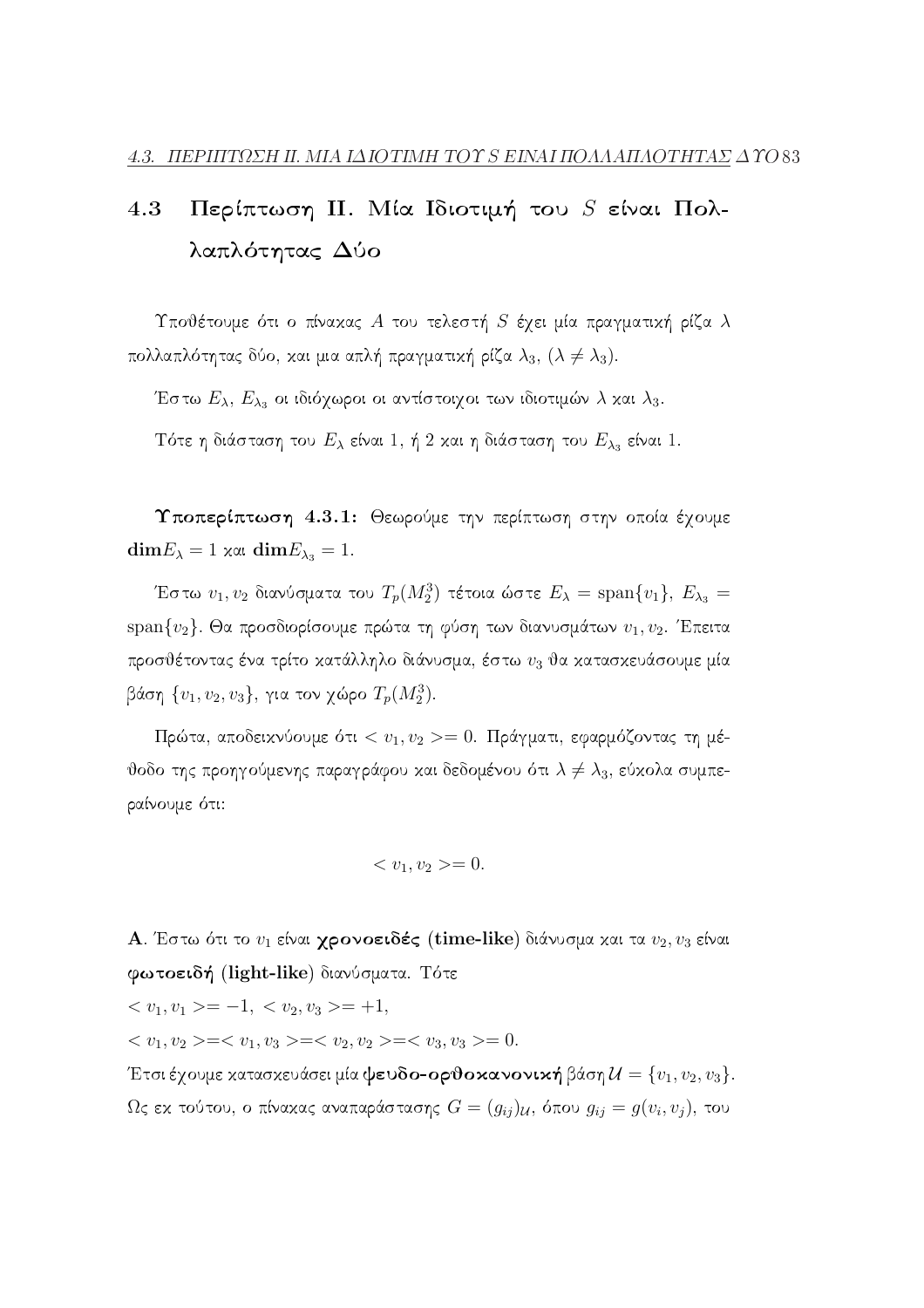μετρικού τανυστή είναι

$$
[G]_{\mathcal{U}} = \begin{pmatrix} -1 & 0 & 0 \\ 0 & 0 & +1 \\ 0 & +1 & 0 \end{pmatrix}
$$
 (4.3.1)

Έστω $S: T_p(M^3_2) \to T_p(M^3_2),$ ο τελεστής σχήματος της $M^3_2$ και ότι η κανονική του μορφή ως προς την ψευδο-ορθοκανονική βάση  $\mathcal U$  που κατασκευάσαμε είναι ο πίνακας

$$
[S]_{\mathcal{U}} = A = \begin{pmatrix} \lambda_{11} & \lambda_{12} & \lambda_{13} \\ \lambda_{21} & \lambda_{22} & \lambda_{23} \\ \lambda_{31} & \lambda_{32} & \lambda_{33} \end{pmatrix}
$$

Κάνοντας χρήση του γεγονότος ότι ο  $S$  είναι ένας αυτοσυζυγής ενδομορφισμός, μπορούμε να εφαρμόσουμε τη σχέση (4.1.12) και τότε έχουμε

$$
[A]^t[G] = [G][A]
$$

ή ισοδύναμα

$$
\begin{pmatrix}\n\lambda_{11} & \lambda_{21} & \lambda_{31} \\
\lambda_{12} & \lambda_{22} & \lambda_{32} \\
\lambda_{13} & \lambda_{23} & \lambda_{33}\n\end{pmatrix}\n\begin{pmatrix}\n-1 & 0 & 0 \\
0 & 0 & +1 \\
0 & +1 & 0\n\end{pmatrix}\n=\n\begin{pmatrix}\n-1 & 0 & 0 \\
0 & 0 & +1 \\
0 & +1 & 0\n\end{pmatrix}\n\begin{pmatrix}\n\lambda_{11} & \lambda_{12} & \lambda_{13} \\
\lambda_{21} & \lambda_{22} & \lambda_{23} \\
\lambda_{31} & \lambda_{32} & \lambda_{33}\n\end{pmatrix}
$$
\n
$$
\begin{pmatrix}\n-\lambda_{11} & \lambda_{31} & \lambda_{21} \\
-\lambda_{12} & \lambda_{32} & \lambda_{22} \\
-\lambda_{13} & \lambda_{33} & \lambda_{23}\n\end{pmatrix}\n=\n\begin{pmatrix}\n-\lambda_{11} & -\lambda_{12} & -\lambda_{13} \\
\lambda_{31} & \lambda_{32} & \lambda_{33} \\
\lambda_{21} & \lambda_{22} & \lambda_{23}\n\end{pmatrix}
$$

Από την ισότητα αυτή των πινάχων έχουμε:

$$
\lambda_{31} = -\lambda_{12}, \lambda_{13} = -\lambda_{21}, \lambda_{33} = \lambda_{22}.
$$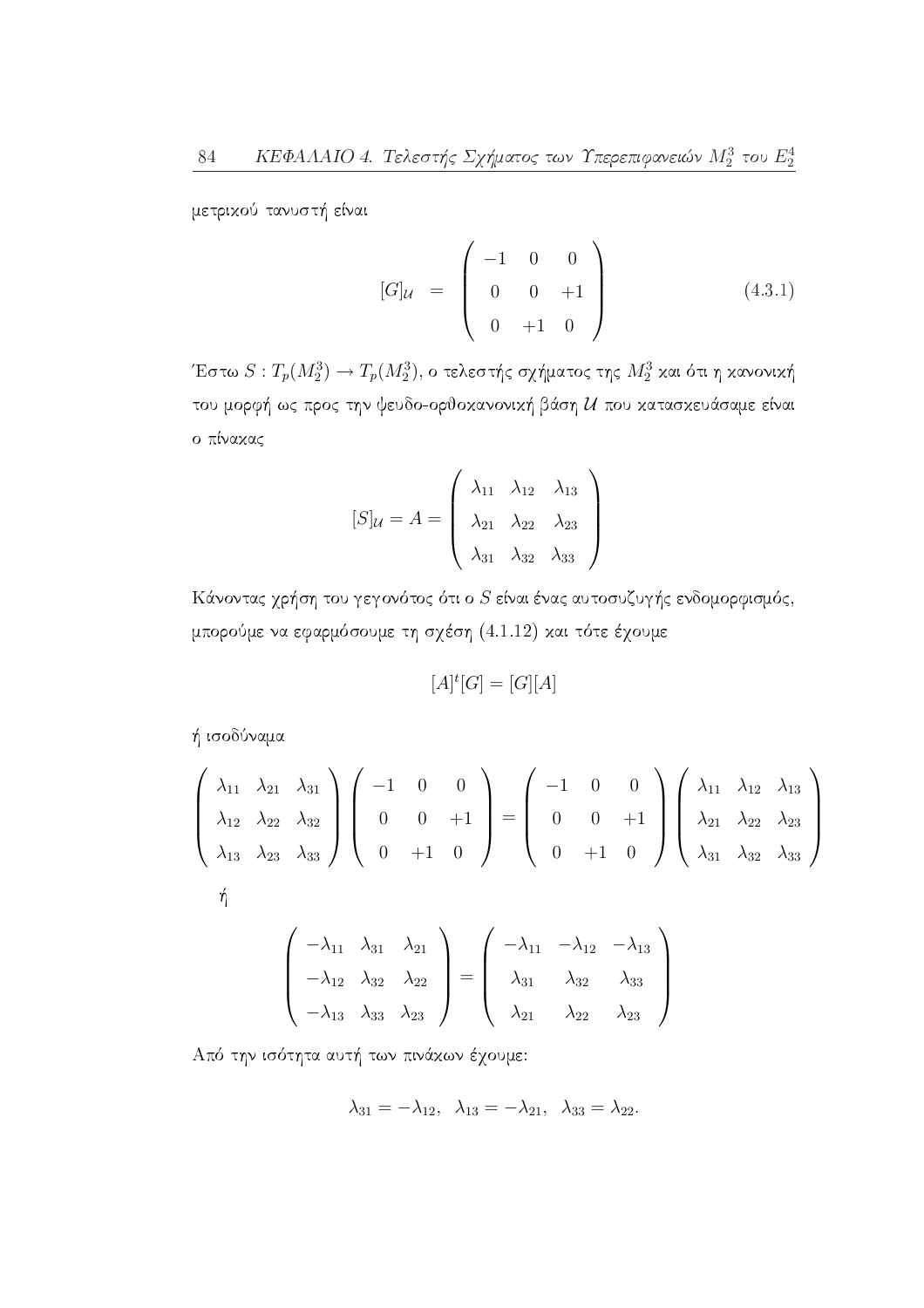Συνεπώς ο πίναχας Α λαμβάνει την απλούστερη μορφή

$$
[S]_{\mathcal{U}} = A = \begin{pmatrix} \lambda_{11} & \lambda_{12} & -\lambda_{21} \\ \lambda_{21} & \lambda_{22} & \lambda_{23} \\ -\lambda_{12} & \lambda_{32} & \lambda_{22} \end{pmatrix}
$$

Από την άλλη μεριά το χαρακτηριστικό πολυώνυμο του πίνακα Α είναι:

$$
f(t) = t3 - tr(A)t2 + (A11 + A22 + A33)t - det(A)
$$

όπου

$$
tr(A) = \lambda_{11} + 2\lambda_{22}
$$

$$
A_{11} = \begin{vmatrix} \lambda_{22} & \lambda_{23} \\ \lambda_{32} & \lambda_{22} \end{vmatrix} = \lambda_{22}^2 - \lambda_{23}\lambda_{32}
$$

$$
A_{22} = \begin{vmatrix} \lambda_{11} & -\lambda_{21} \\ -\lambda_{12} & \lambda_{22} \end{vmatrix} = \lambda_{11}\lambda_{22} - \lambda_{12}\lambda_{21}
$$

$$
A_{33} = \begin{vmatrix} \lambda_{11} & \lambda_{12} \\ \lambda_{21} & \lambda_{22} \end{vmatrix} = \lambda_{11}\lambda_{22} - \lambda_{12}\lambda_{21}
$$

$$
det(A) = \lambda_{11}\lambda_{22}^2 - \lambda_{11}\lambda_{23}\lambda_{32} - 2\lambda_{12}\lambda_{21}\lambda_{22} - \lambda_{12}^2\lambda_{23} - \lambda_{21}^2\lambda_{32}.
$$

Τελικά, το χαρακτηριστικό πολυώνυμο του Α<br/> λαμβάνει τη μορφή

$$
f(t) = t3 - (\lambda_{11} + 2\lambda_{22})t2 + (2\lambda_{11}\lambda_{22} - 2\lambda_{12}\lambda_{21} - \lambda_{23}\lambda_{32} + \lambda_{22}^{2})t
$$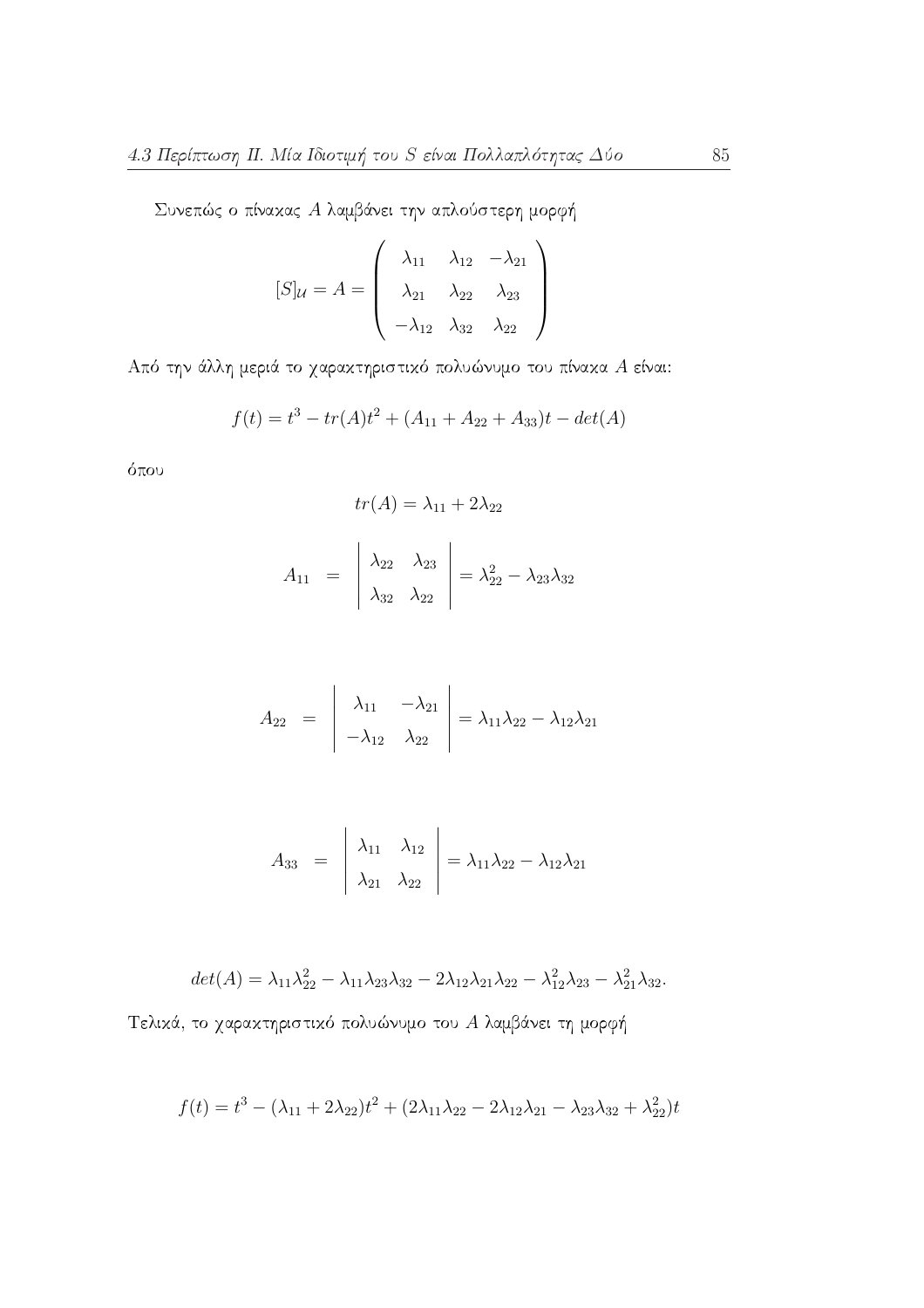$$
-(\lambda_{11}\lambda_{22}^2 - \lambda_{11}\lambda_{23}\lambda_{32} - 2\lambda_{12}\lambda_{21}\lambda_{22} - \lambda_{12}^2\lambda_{23} - \lambda_{21}^2\lambda_{32}).
$$
 (4.3.2)

Εφόσον όμως από την υπόθεση ο Α έχει μία πραγματική ρίζα λ πολλαπλότητας δύο και μία απλή πραγματική ρίζα  $\lambda_3$ , τό  $f(t)$  γράφεται και στη μορφή:

$$
f(t) = (t - \lambda)^2 (t - \lambda_3)
$$

ή ισοδύναμα:

$$
f(t) = t3 - (2\lambda + \lambda_3)t2 + (\lambda2 + 2\lambda\lambda_3)t - \lambda2\lambda_3.
$$
 (4.3.3)

Συγκρίνοντας τώρα τα πολυώνυμα  $(4.3.2)$  και  $(4.3.3)$ , δημιουργούμε τις ακόλουθες εξισώσεις

$$
\lambda_{11} + 2\lambda_{22} = 2\lambda + \lambda_3 \qquad (4.3.4)
$$

$$
\lambda_{22}^2 + 2\lambda_{11}\lambda_{22} - 2\lambda_{12}\lambda_{21} - \lambda_{23}\lambda_{32} = \lambda^2 + 2\lambda\lambda_3 \qquad (4.3.5)
$$

$$
\lambda_{11}\lambda_{22}^2 - \lambda_{11}\lambda_{23}\lambda_{32} - 2\lambda_{12}\lambda_{21}\lambda_{22} - \lambda_{12}^2\lambda_{23} - \lambda_{21}^2\lambda_{32} = \lambda^2\lambda_3. \tag{4.3.6}
$$

Χωρίς βλάβη της γενικότητας μπορούμε να υποθέσουμε ότι ο ιδιόχωρος  $E_{\lambda}$ παράγεται από το ιδιοδιάνυσμα  $v_1 = (1,0,0)$  (το οποίο πράγματι είναι χρονοειδές διάνυσμα) και ο  $E_{\lambda_3}$  παράγεται από το ιδιοδιάνυσμα  $v_2=(0,1,0)$ , (το οποίο πράγματι είναι φωτοειδές διάνυσμα). Θα έχουμε λοιπόν τις ακόλουθες εξισώσεις:

$$
(A - \lambda I_3)v_1 = 0 \quad , \quad (A - \lambda_3 I_3)v_2 = 0
$$

ισοδύναμα

$$
\begin{pmatrix}\n\lambda_{11} - \lambda & \lambda_{12} & -\lambda_{21} \\
\lambda_{21} & \lambda_{22} - \lambda & \lambda_{23} \\
-\lambda_{12} & \lambda_{32} & \lambda_{22} - \lambda\n\end{pmatrix}\n\begin{pmatrix}\n+1 \\
0 \\
0\n\end{pmatrix} = \begin{pmatrix}\n0 \\
0 \\
0\n\end{pmatrix}
$$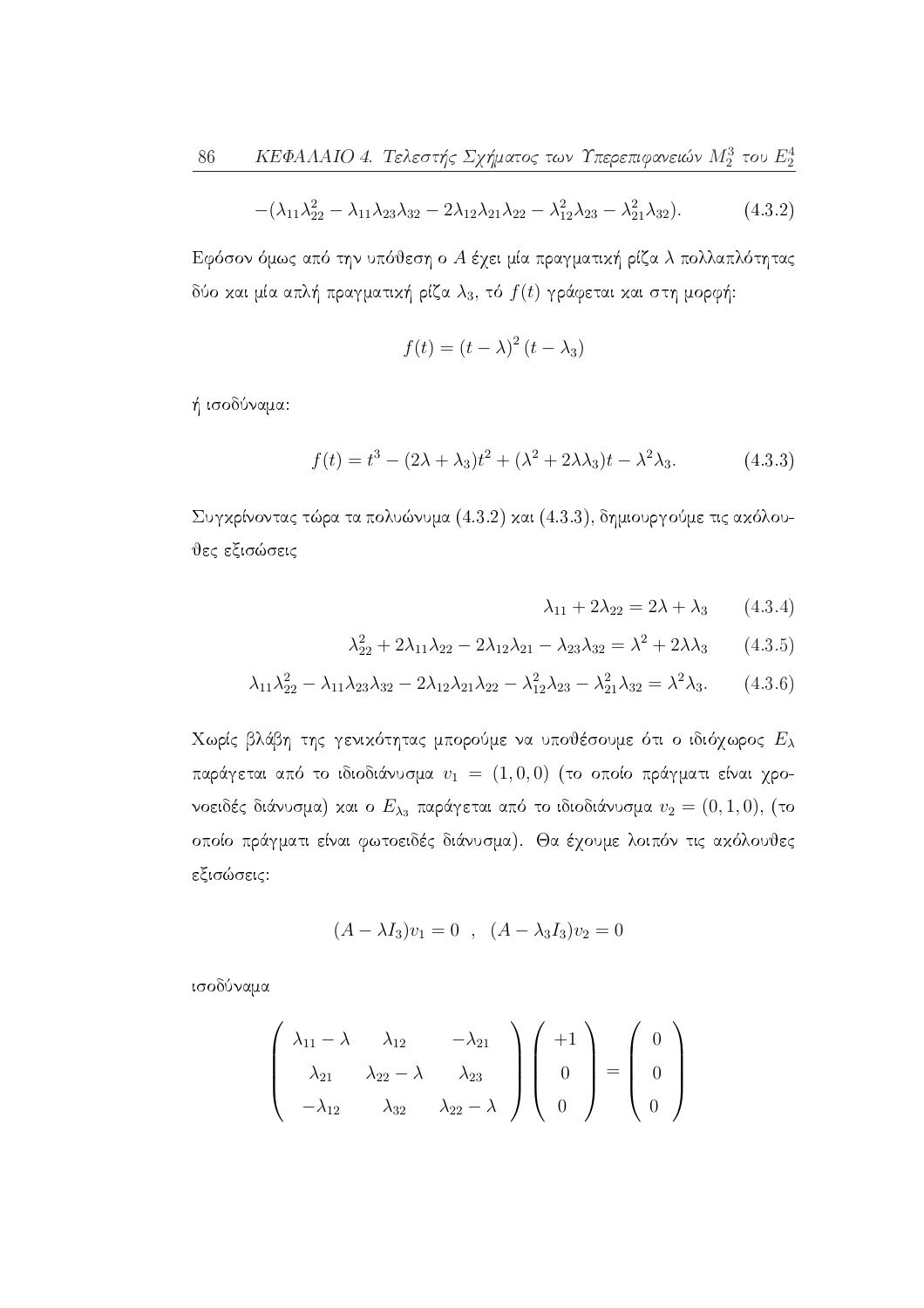$$
\begin{pmatrix}\n\lambda_{11} - \lambda_3 & \lambda_{12} & -\lambda_{21} \\
\lambda_{21} & \lambda_{22} - \lambda_3 & \lambda_{23} \\
-\lambda_{12} & \lambda_{32} & \lambda_{22} - \lambda_3\n\end{pmatrix}\n\begin{pmatrix}\n0 \\
+1 \\
0\n\end{pmatrix} = \begin{pmatrix}\n0 \\
0 \\
0\n\end{pmatrix}
$$
\n
$$
\begin{pmatrix}\n\lambda_{11} - \lambda_3 & \lambda_{12} \\
-\lambda_{12} & \lambda_{32} & \lambda_{22} - \lambda_3\n\end{pmatrix}\n\begin{pmatrix}\n0 \\
+1 \\
0\n\end{pmatrix} = \begin{pmatrix}\n0 \\
0 \\
0\n\end{pmatrix}
$$
\n
$$
\begin{pmatrix}\n\lambda_{11} = \lambda, \lambda_{22} = \lambda_3, \lambda_{12} = \lambda_{21} = \lambda_{32} = 0.
$$

Κάνοντας χρήση της σχέσης (4.3.4), καταλήγουμε σε αντίφαση γιατί βρίσκουμε  $\lambda = \lambda_3$ , ενώ έχουμε υποθέσει ότι  $\lambda \neq \lambda_3$ . Επομένως, η υπόθεση ότι το  $v_1$  είναι χρονοειδές διάνυσμα και τα  $v_2$ ,  $v_3$  φωτοειδή δεν ευσταθεί.

**B**. Έστω ότι τα  $v_1, v_3$  είναι φωτοειδή (light-like) διανύσματα και το  $v_2$ είναι ένα χρονοειδές (time-like) διάνυσμα. Τότε

$$
\langle v_2, v_2 \rangle = -1, \langle v_1, v_3 \rangle = +1
$$

 $\langle v_1, v_2 \rangle = \langle v_2, v_3 \rangle = \langle v_1, v_1 \rangle = \langle v_3, v_3 \rangle = 0.$ 

Έτσι έχουμε κατασκευάσει μία ψευδο-ορθοκανονική βάση  $U$ . Οπότε, ο πίνακας αναπαράστασης του μετρικού τανυστή ως προς αυτή τη βάση είναι

$$
[G]_{\mathcal{U}} = \begin{pmatrix} 0 & 0 & +1 \\ 0 & -1 & 0 \\ +1 & 0 & 0 \end{pmatrix}
$$
 (4.3.7)

Χρησιμοποιώντας το γεγονός ότι ο S είναι ένας αυτοσυζυγής ενδομορφισμός και κάνοντας χρήση της σχέσης (4.1.12) εύκολα συμπεραίνουμε ότι

$$
\begin{pmatrix}\n\lambda_{11} & \lambda_{21} & \lambda_{31} \\
\lambda_{12} & \lambda_{22} & \lambda_{32} \\
\lambda_{13} & \lambda_{23} & \lambda_{33}\n\end{pmatrix}\n\begin{pmatrix}\n0 & 0 & +1 \\
0 & -1 & 0 \\
+1 & 0 & 0\n\end{pmatrix}\n=\n\begin{pmatrix}\n0 & 0 & +1 \\
0 & -1 & 0 \\
+1 & 0 & 0\n\end{pmatrix}\n\begin{pmatrix}\n\lambda_{11} & \lambda_{12} & \lambda_{13} \\
\lambda_{21} & \lambda_{22} & \lambda_{23} \\
\lambda_{31} & \lambda_{32} & \lambda_{33}\n\end{pmatrix}
$$
\n
$$
\begin{pmatrix}\n\lambda_{31} & -\lambda_{21} & \lambda_{11} \\
\end{pmatrix}\n\begin{pmatrix}\n\lambda_{31} & \lambda_{32} & \lambda_{33} \\
\end{pmatrix}
$$

$$
\begin{pmatrix}\n\lambda_{31} & -\lambda_{21} & \lambda_{11} \\
\lambda_{32} & -\lambda_{22} & \lambda_{12} \\
\lambda_{33} & -\lambda_{23} & \lambda_{13}\n\end{pmatrix} = \begin{pmatrix}\n\lambda_{31} & \lambda_{32} & \lambda_{33} \\
-\lambda_{21} & -\lambda_{22} & -\lambda_{23} \\
\lambda_{11} & \lambda_{12} & \lambda_{13}\n\end{pmatrix}
$$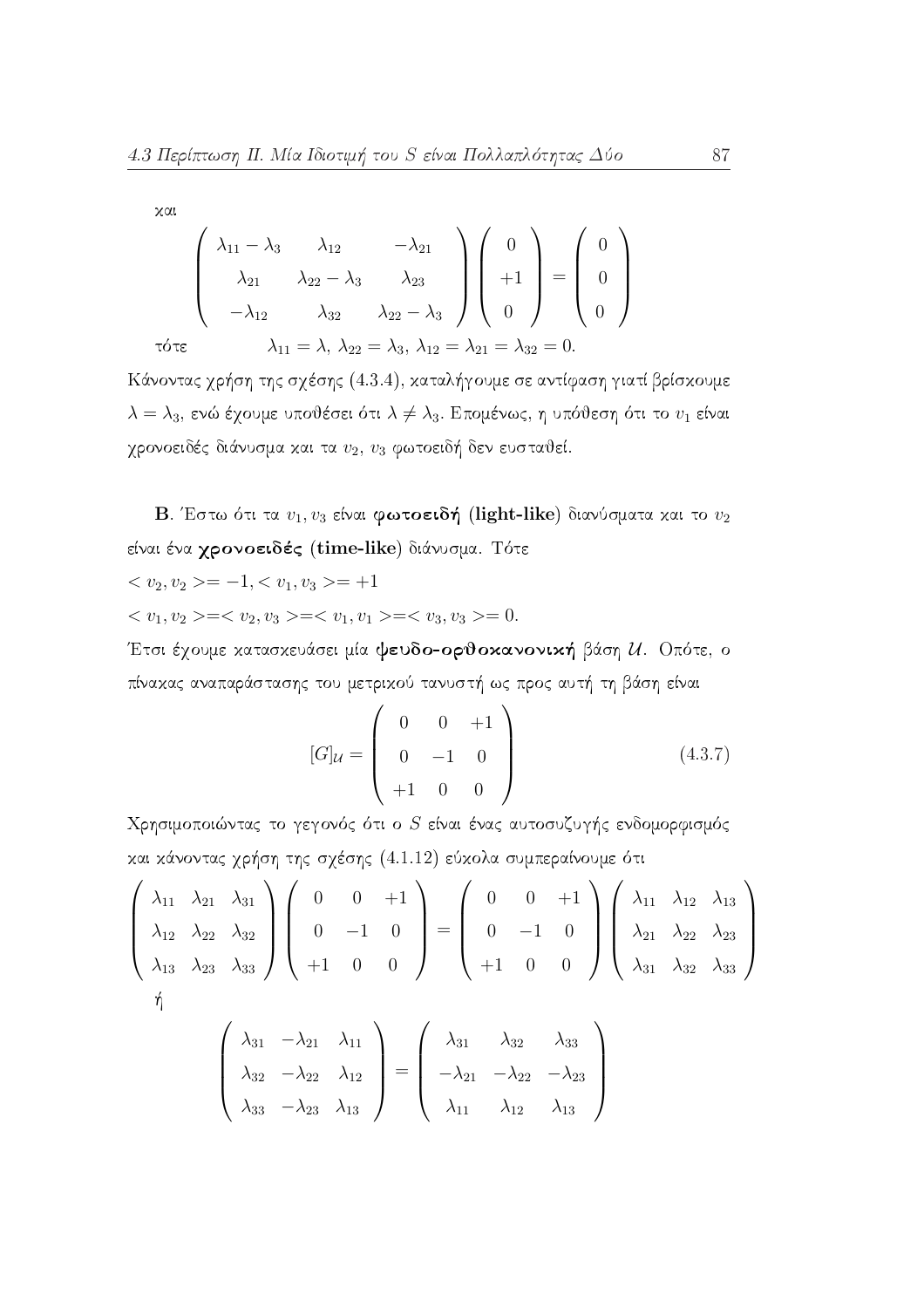και τελικά συμπεραίνουμε ότι:

$$
\lambda_{32} = -\lambda_{21}, \lambda_{11} = \lambda_{33}, \lambda_{23} = -\lambda_{12}.
$$

Ο πίνακας Α λοιπόν λαμβάνει την απλούστερη μορφή

$$
[S]_{\mathcal{U}} = A = \begin{pmatrix} \lambda_{11} & \lambda_{12} & \lambda_{13} \\ \lambda_{21} & \lambda_{22} & -\lambda_{12} \\ \lambda_{31} & -\lambda_{21} & \lambda_{11} \end{pmatrix}.
$$

Το χαρακτηριστικό πολυώνυμο του πίνακα  $A$  είναι:

$$
f(t) = t3 - tr(A)t2 + (A11 + A22 + A33)t - det(A)
$$

όπου

$$
tr(A) = 2\lambda_{11} + \lambda_{22}
$$

$$
A_{11} = \begin{vmatrix} \lambda_{22} & -\lambda_{12} \\ -\lambda_{21} & \lambda_{11} \end{vmatrix} = \lambda_{11}\lambda_{22} - \lambda_{12}\lambda_{21}
$$

$$
A_{22} = \begin{vmatrix} \lambda_{11} & \lambda_{13} \\ \lambda_{31} & \lambda_{11} \end{vmatrix} = \lambda_{11}^2 - \lambda_{13}\lambda_{31}
$$

$$
A_{33} = \begin{vmatrix} \lambda_{11} & \lambda_{12} \\ \lambda_{21} & \lambda_{22} \end{vmatrix} = \lambda_{11}\lambda_{22} - \lambda_{12}\lambda_{21}
$$

$$
det(A) = \lambda_{11}^2 \lambda_{22} - 2\lambda_{11} \lambda_{12} \lambda_{21} - \lambda_{22} \lambda_{13} \lambda_{31} - \lambda_{12}^2 \lambda_{31} - \lambda_{21}^2 \lambda_{13}
$$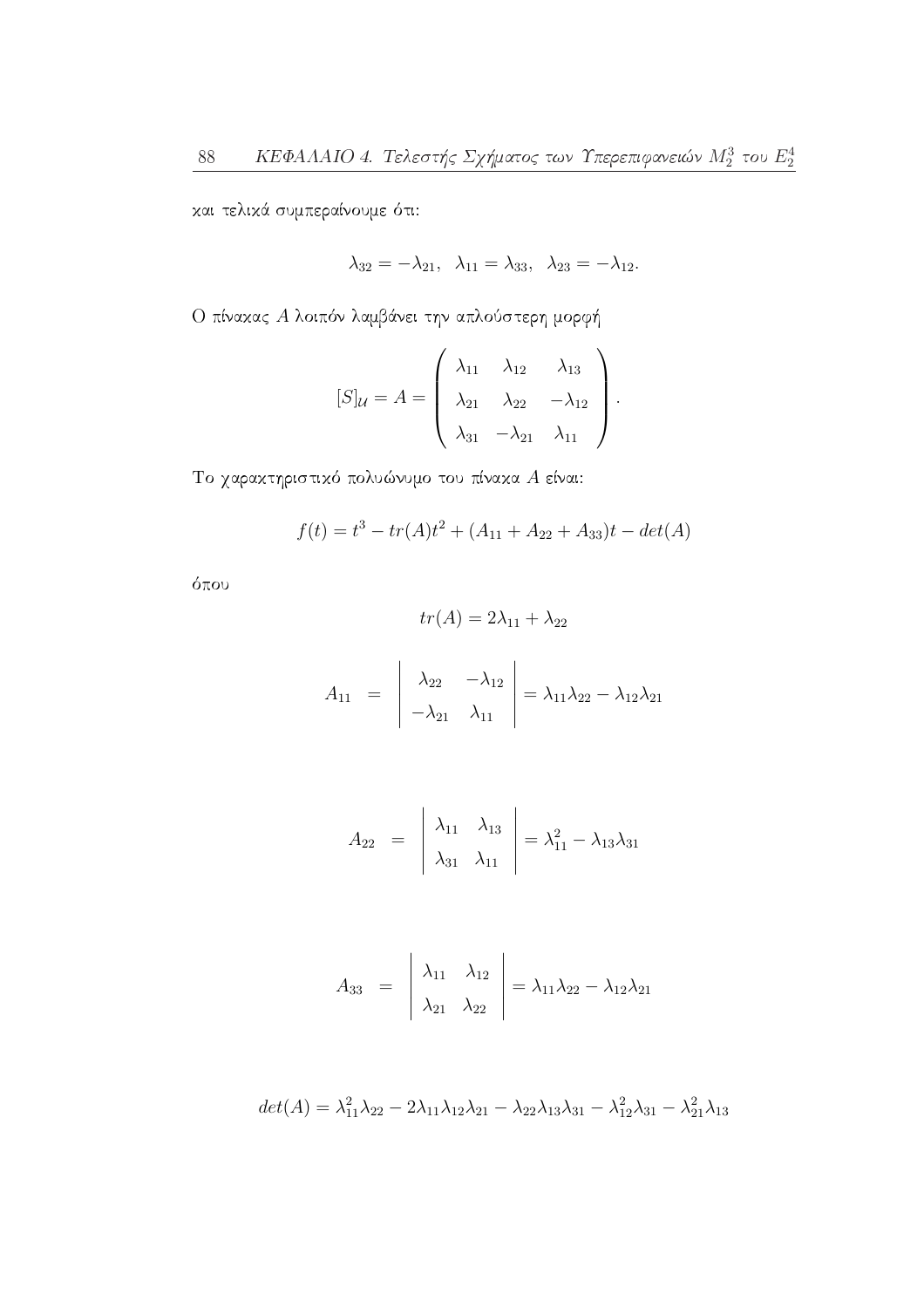Τελικά

$$
f(t) = t3 - (2\lambda_{11} + \lambda_{22})t2 + (\lambda_{11}^{2} + 2\lambda_{11}\lambda_{22} - 2\lambda_{12}\lambda_{21} - \lambda_{13}\lambda_{31})t
$$

$$
-(\lambda_{22}\lambda_{11}^{2} - 2\lambda_{11}\lambda_{12}\lambda_{21} - \lambda_{22}\lambda_{13}\lambda_{31} - \lambda_{12}^{2}\lambda_{31} - \lambda_{21}^{2}\lambda_{13}).
$$
(4.3.8)

Συνδυάζοντας τα πολυώνυμα (4.3.3) και (4.3.8) αποκτούμε

$$
2\lambda_{11} + \lambda_{22} = 2\lambda + \lambda_3 \qquad (4.3.9)
$$

$$
\lambda_{11}^2 + 2\lambda_{11}\lambda_{22} - 2\lambda_{12}\lambda_{21} - \lambda_{13}\lambda_{31} = \lambda^2 + 2\lambda\lambda_3 \qquad (4.3.10)
$$

$$
\lambda_{11}^2 \lambda_{22} - 2\lambda_{11} \lambda_{12} \lambda_{21} - \lambda_{22} \lambda_{13} \lambda_{31} - \lambda_{12}^2 \lambda_{31} - \lambda_{21}^2 \lambda_{13} = \lambda^2 \lambda_3. \tag{4.3.11}
$$

Εφόσον ο ιδιόχωρος  $E_{\lambda}$  παράγεται από το ιδιοδιάνυσμα  $v_1 = (1,0,0)$  και ο  $E_{\lambda_3}$ παράγεται από το ιδιοδιάνυσμα $v_2=(0,1,0)$ έχουμε τα ακόλουθα συστήματα

$$
(A - \lambda I_3)v_1 = 0 \quad , \quad (A - \lambda_3 I_3)v_2 = 0
$$

ισοδύναμα

$$
\begin{pmatrix}\n\lambda_{11} - \lambda & \lambda_{12} & \lambda_{13} \\
\lambda_{21} & \lambda_{22} - \lambda & -\lambda_{12} \\
\lambda_{31} & -\lambda_{21} & \lambda_{11} - \lambda\n\end{pmatrix}\n\begin{pmatrix}\n+1 \\
0 \\
0\n\end{pmatrix} = \begin{pmatrix}\n0 \\
0 \\
0\n\end{pmatrix}
$$

 $x\alpha$ 

$$
\begin{pmatrix}\n\lambda_{11} - \lambda_3 & \lambda_{12} & \lambda_{13} \\
\lambda_{21} & \lambda_{22} - \lambda_3 & -\lambda_{12} \\
\lambda_{31} & -\lambda_{21} & \lambda_{11} - \lambda_3\n\end{pmatrix}\n\begin{pmatrix}\n0 \\
+1 \\
0\n\end{pmatrix} =\n\begin{pmatrix}\n0 \\
0 \\
0\n\end{pmatrix}
$$

Oπότε βρίσκουμε  $\lambda_{11} = \lambda$ ,  $\lambda_{22} = \lambda_3$  και  $\lambda_{12} = \lambda_{21} = \lambda_{31} = 0$ . Οι σχέσεις (4.3.9), (4.3.10) και (4.3.11) ισχύουν ταυτοτικά. Ως εκ τούτου ο πίνακας Α παίρνει τη μορφή

$$
[S]_{\mathcal{U}} = A = \begin{pmatrix} \lambda & 0 & \lambda_{13} \\ 0 & \lambda_3 & 0 \\ 0 & 0 & \lambda \end{pmatrix}
$$
 (4.3.12)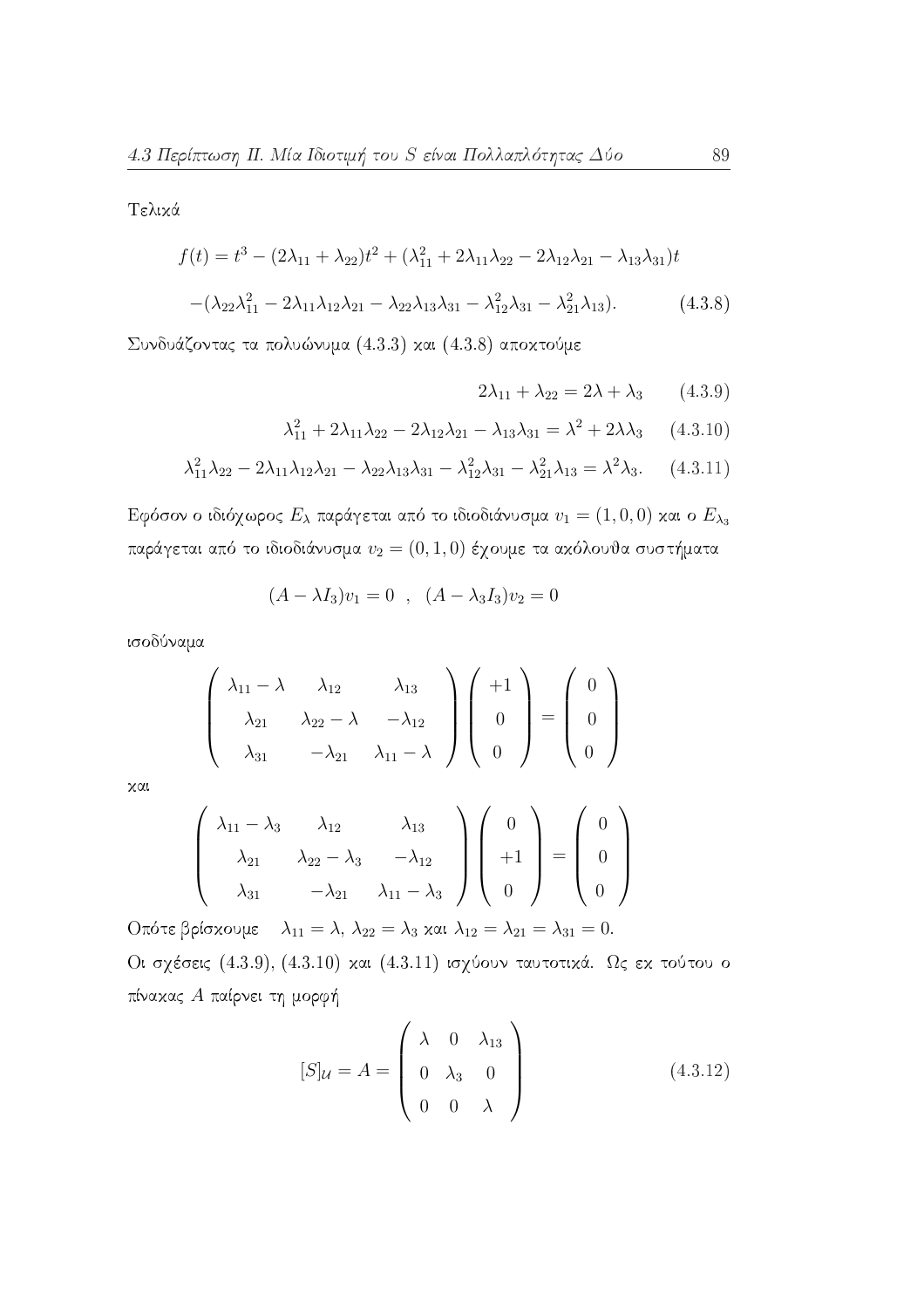C. Έστω ότι  $v_1, v_3$  είναι χρονοειδή (time-like) διανύσματα και  $v_2$  είναι ένα χωροειδές (space-like) διάνυσμα. Τότε,

$$
\langle v_2, v_2 \rangle = +1, \langle v_1, v_1 \rangle = \langle v_3, v_3 \rangle = -1,
$$

 $\langle v_1, v_2 \rangle = \langle v_2, v_3 \rangle = \langle v_3, v_1 \rangle = 0.$ 

Έτσι έχουμε κατασκευάσει μία ορθοκανονική βάση ε. Οπότε ο πίνακας αναπαράστασης  $G$  του μετρικού τανυστή δίνεται από την (4.2.5). Εργαζόμαστε όπως και στις περιπτώσεις Α, Β. Χρησιμοποιώντας το γεγονός ότι ο  $S$  είναι ένας αυτοσυζυγής ενδομορφισμός και κάνοντας χρήση της σχέσης (4.1.12) εύχολα συμπεραίνουμε ότι

$$
\begin{pmatrix}\n\lambda_{11} & \lambda_{21} & \lambda_{31} \\
\lambda_{12} & \lambda_{22} & \lambda_{32} \\
\lambda_{13} & \lambda_{23} & \lambda_{33}\n\end{pmatrix}\n\begin{pmatrix}\n-1 & 0 & 0 \\
0 & +1 & 0 \\
0 & 0 & -1\n\end{pmatrix}\n=\n\begin{pmatrix}\n-1 & 0 & 0 \\
0 & +1 & 0 \\
0 & 0 & -1\n\end{pmatrix}\n\begin{pmatrix}\n\lambda_{11} & \lambda_{12} & \lambda_{13} \\
\lambda_{21} & \lambda_{22} & \lambda_{23} \\
\lambda_{31} & \lambda_{32} & \lambda_{33}\n\end{pmatrix}
$$
\n
$$
\begin{pmatrix}\n-\lambda_{11} & \lambda_{21} & -\lambda_{31} \\
\lambda_{21} & -\lambda_{12} & -\lambda_{13}\n\end{pmatrix}
$$

$$
\begin{pmatrix}\n-\lambda_{11} & \lambda_{21} & -\lambda_{31} \\
-\lambda_{12} & \lambda_{22} & -\lambda_{32} \\
-\lambda_{13} & \lambda_{23} & -\lambda_{33}\n\end{pmatrix} = \begin{pmatrix}\n-\lambda_{11} & -\lambda_{12} & -\lambda_{13} \\
\lambda_{21} & \lambda_{22} & \lambda_{23} \\
-\lambda_{31} & -\lambda_{32} & -\lambda_{33}\n\end{pmatrix}
$$

και τελικά συμπεραίνουμε ότι:

$$
\lambda_{21} = -\lambda_{12}, \ \lambda_{31} = \lambda_{13}, \ \lambda_{32} = -\lambda_{23}
$$

και βρίσκουμε ότι ο πίνακας Α παίρνει τη μορφή

$$
[S]_{\mathcal{E}} = A = \begin{pmatrix} \lambda_{11} & \lambda_{12} & \lambda_{13} \\ -\lambda_{12} & \lambda_{22} & \lambda_{23} \\ \lambda_{13} & -\lambda_{23} & \lambda_{33} \end{pmatrix}.
$$

Το χαρακτηριστικό πολυώνυμο του πίνακα Α είναι:

$$
f(t) = t3 - tr(A)t2 + (A11 + A22 + A33)t - det(A)
$$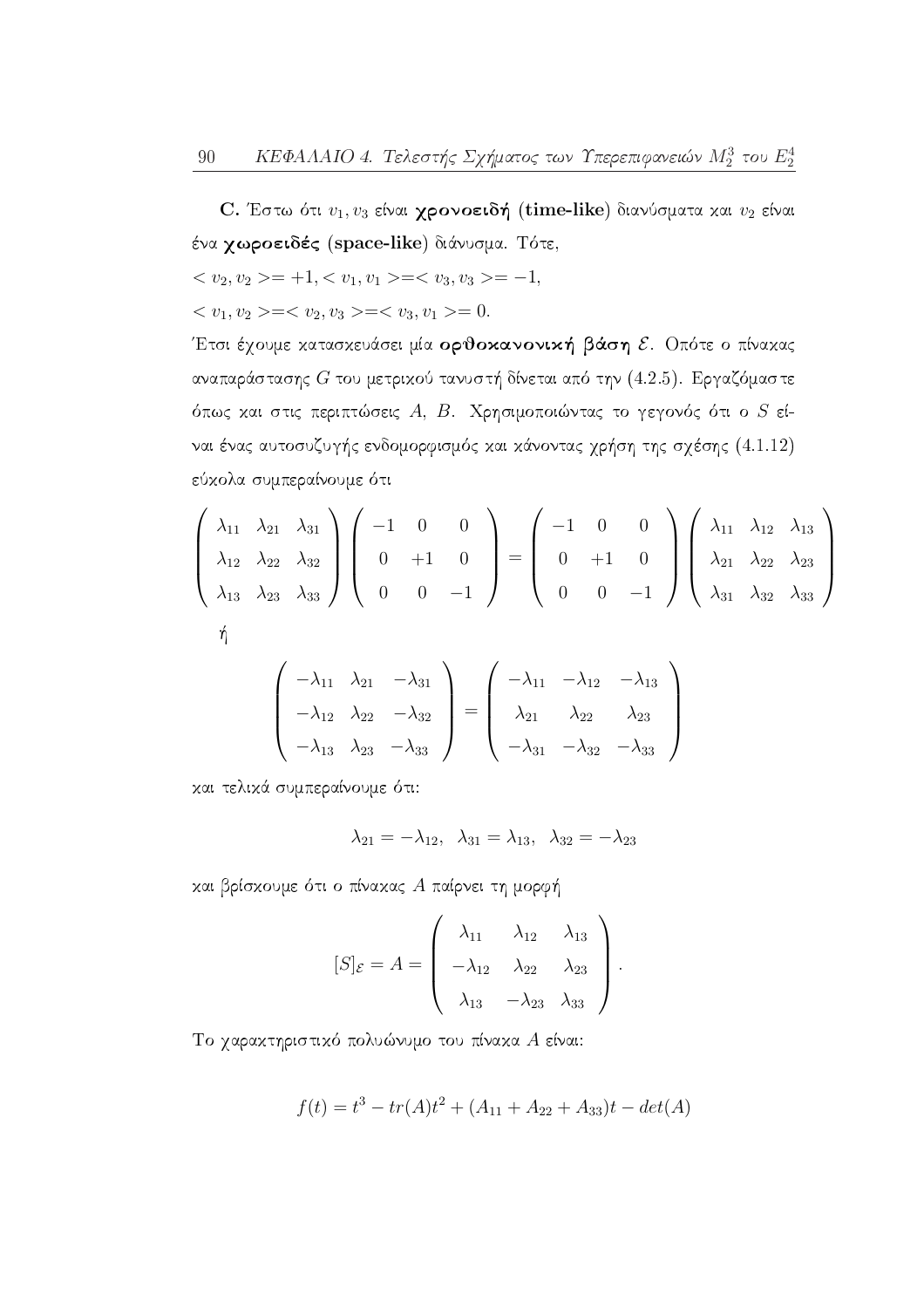όπου

$$
tr(A) = \lambda_{11} + \lambda_{22} + \lambda_{33}
$$

$$
A_{11} = \begin{vmatrix} \lambda_{22} & \lambda_{23} \\ -\lambda_{23} & \lambda_{33} \end{vmatrix} = \lambda_{22}\lambda_{33} + \lambda_{23}^2
$$

$$
A_{22} = \begin{vmatrix} \lambda_{11} & \lambda_{13} \\ \lambda_{13} & \lambda_{33} \end{vmatrix} = \lambda_{11}\lambda_{33} - \lambda_{13}^2
$$

$$
A_{33} = \begin{vmatrix} \lambda_{11} & \lambda_{12} \\ -\lambda_{12} & \lambda_{22} \end{vmatrix} = \lambda_{11}\lambda_{22} + \lambda_{12}^2
$$

$$
det(A) = \lambda_{11}\lambda_{22}\lambda_{33} + \lambda_{11}\lambda_{23}^2 + \lambda_{12}^2\lambda_{33} - \lambda_{13}^2\lambda_{22} + 2\lambda_{12}\lambda_{13}\lambda_{23}.
$$

Τελικά,

$$
f(t) = t^3 - (\lambda_{11} + \lambda_{22} + \lambda_{33})t^2 + (\lambda_{11}\lambda_{22} + \lambda_{11}\lambda_{33} + \lambda_{22}\lambda_{33} + \lambda_{12}^2 - \lambda_{13}^2 + \lambda_{23}^2)t
$$

$$
-(\lambda_{11}\lambda_{22}\lambda_{33} + \lambda_{11}\lambda_{23}^2 + \lambda_{12}^2\lambda_{33} - \lambda_{13}^2\lambda_{22} + 2\lambda_{12}\lambda_{13}\lambda_{23}).
$$
(4.3.13)

Συνδυάζοντας τώρα τα πολυώνυμα (4.3.3) και (4.3.13) αποκτούμε

$$
\lambda_{11} + \lambda_{22} + \lambda_{33} = 2\lambda + \lambda_3 \qquad (4.3.14)
$$

$$
\lambda_{11}\lambda_{22} + \lambda_{11}\lambda_{33} + \lambda_{22}\lambda_{33} + \lambda_{12}^2 - \lambda_{13}^2 + \lambda_{23}^2 = \lambda^2 + 2\lambda\lambda_3 \qquad (4.3.15)
$$

$$
\lambda_{11}\lambda_{22}\lambda_{33} + \lambda_{11}\lambda_{23}^2 + \lambda_{12}^2\lambda_{33} - \lambda_{13}^2\lambda_{22} + 2\lambda_{12}\lambda_{13}\lambda_{23} = \lambda^2\lambda_3. \tag{4.3.16}
$$

Εφόσον ο ιδιόχωρος $E_{\lambda}$ παράγεται από το ιδιοδιάνυσμα $v_1=(1,0,0)$  και ο ιδιόχωρος $E_{\lambda_3}$ από το ιδιοδιάνυσμα $v_2=(0,1,0),$ έχουμε τα ακόλουθα συστήματα

$$
(A - \lambda I_3)v_1 = 0 \quad , \quad (A - \lambda_3 I_3)v_2 = 0.
$$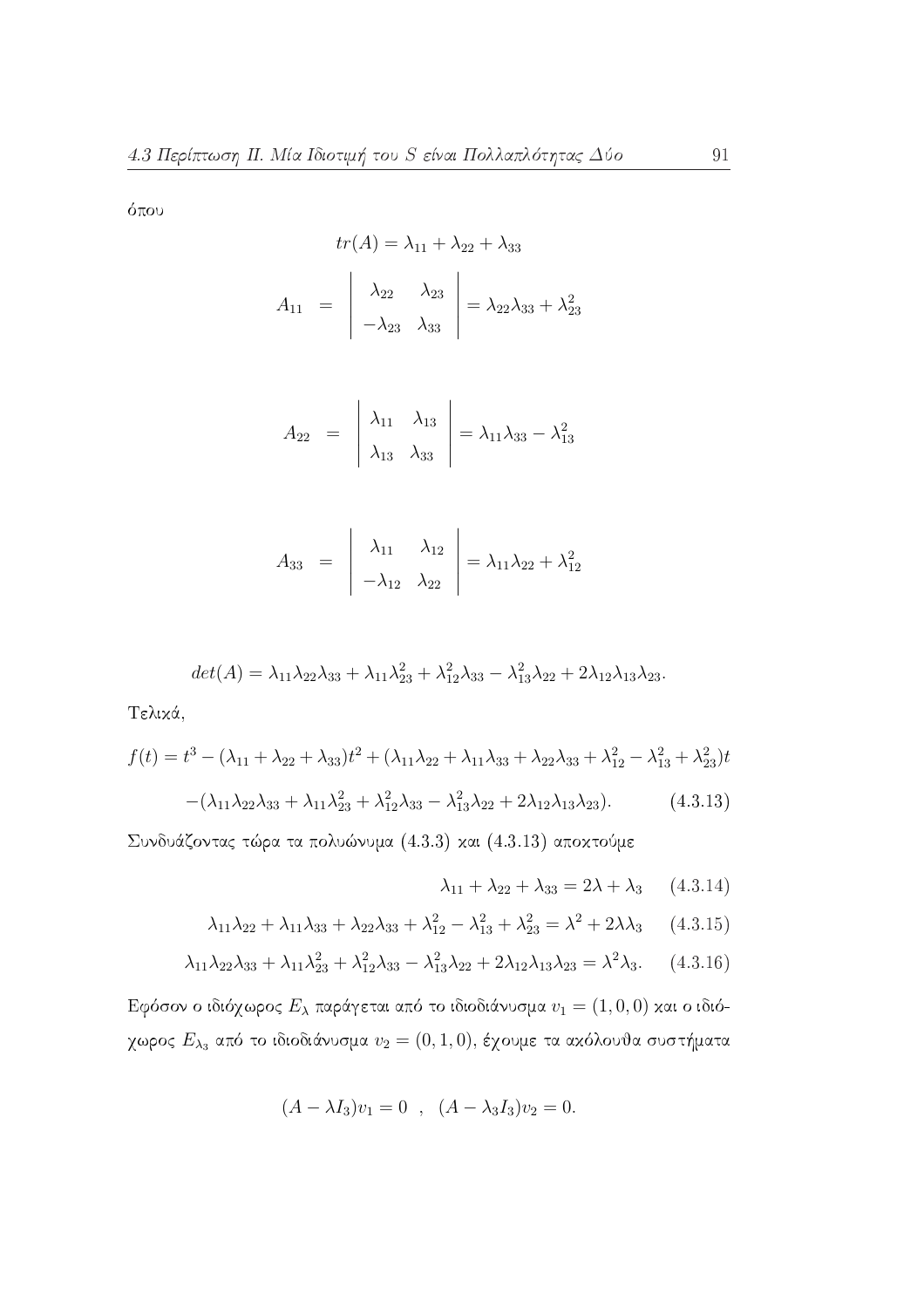ισοδύναμα

$$
\begin{pmatrix}\n\lambda_{11} - \lambda & \lambda_{12} & \lambda_{13} \\
-\lambda_{12} & \lambda_{22} - \lambda & \lambda_{23} \\
\lambda_{13} & -\lambda_{23} & \lambda_{33} - \lambda\n\end{pmatrix}\n\begin{pmatrix}\n+1 \\
0 \\
0\n\end{pmatrix} = \begin{pmatrix}\n0 \\
0 \\
0\n\end{pmatrix}
$$

χαι

$$
\begin{pmatrix}\n\lambda_{11} - \lambda_3 & \lambda_{12} & \lambda_{13} \\
-\lambda_{12} & \lambda_{22} - \lambda_3 & \lambda_{23} \\
\lambda_{13} & -\lambda_{23} & \lambda_{33} - \lambda_3\n\end{pmatrix}\n\begin{pmatrix}\n0 \\
+1 \\
0\n\end{pmatrix} = \begin{pmatrix}\n0 \\
0 \\
0\n\end{pmatrix}
$$

Oπότε έχουμε  $\lambda_{11} = \lambda$ ,  $\lambda_{22} = \lambda_3$  και  $\lambda_{12} = \lambda_{13} = \lambda_{23} = 0$ . Η σχέση (4.3.14) δίνει ότι  $\lambda_{33} = \lambda$  και οι σχέσεις (4.3.15) και (4.3.16) ισχύουν ταυτοτικά. Τελικά, ο πίνακας Α παίρνει τη μορφή

$$
[S]_{\mathcal{E}} = A = \begin{pmatrix} \lambda & 0 & 0 \\ 0 & \lambda_3 & 0 \\ 0 & 0 & \lambda \end{pmatrix}
$$
 (4.3.17)

Ο πίναχας αυτός είναι ειδιχή περίπτωση του πίναχα (II) γιά  $\mu=0.$ 

**D**. Στην παράγραφο αυτή υποθέτουμε ότι τα διανύσματα  $v_1, v_3$  του  $T_p(M_2^3)$ είναι τέτοια ώστε  $E_{\lambda} = \text{span}\{v_1\}, E_{\lambda_3} = \text{span}\{v_3\}.$  Επιβάλεται να προσδιορίσουμε τη φύση των διανυσμάτων  $v_1, v_3$ . Αφού γίνει αυτό, στη συνέχεια, προσθέτοντας ένα τρίτο κατάλληλο διάνυσμα, έστω το  $v_2$ , μπορούμε να κατασκευάσουμε μία βάση  $\{v_1, v_2, v_3\}$  για τον χώρο  $T_p(M_2^3)$ . Πρώτα, αποδεικνύ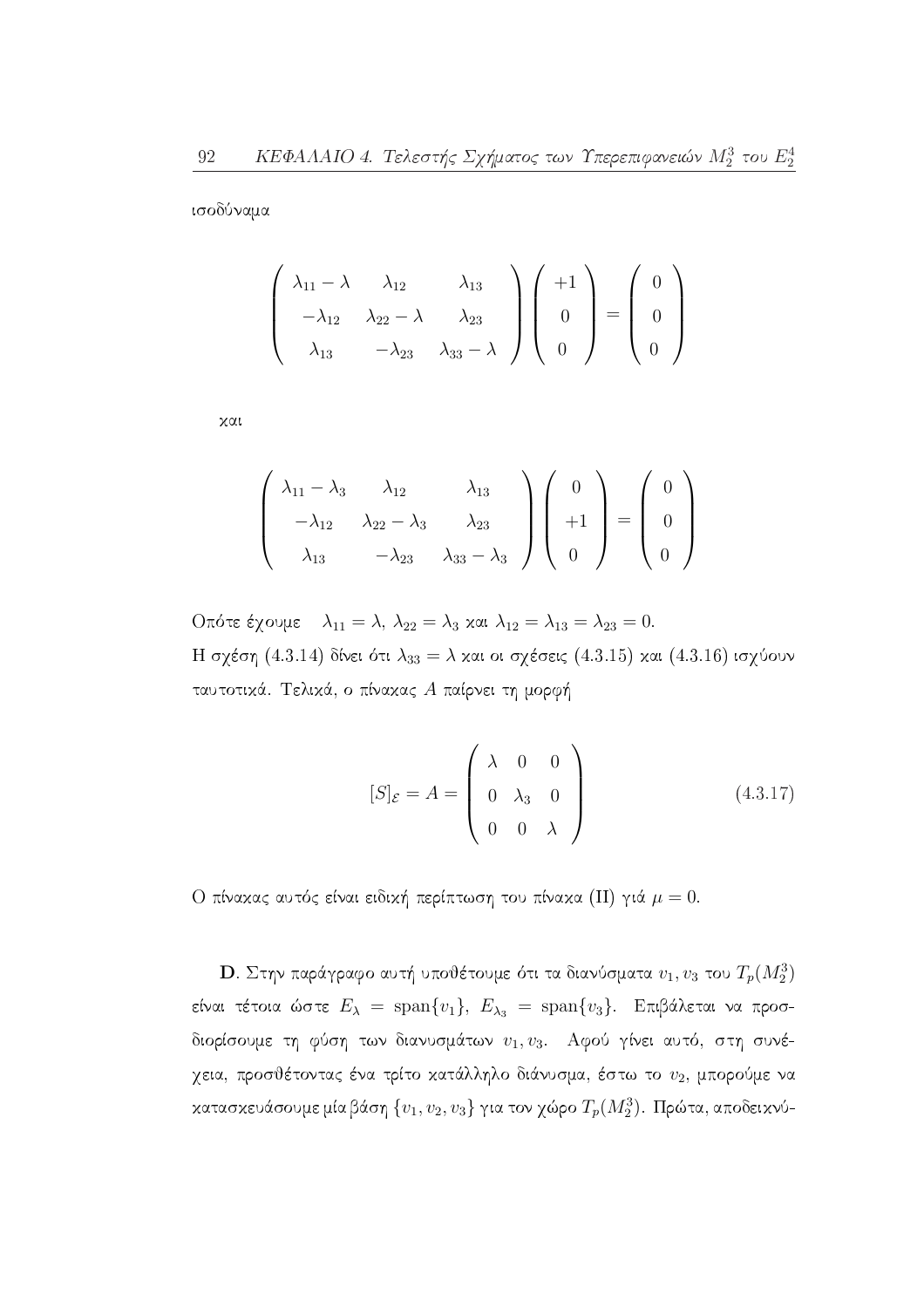ουμε ότι <  $v_1, v_3 >= 0$ . Πράγματι εφαρμόζοντας τη σχέση (4.1.11) έχουμε ότι

$$
\langle v_1, S(v_3) \rangle = \langle S(v_1), v_3 \rangle, \qquad \eta
$$

$$
\langle v_1, \lambda_3 v_3 \rangle = \langle \lambda v_1, v_3 \rangle, \qquad \eta
$$

$$
\lambda_3 \langle v_1, v_3 \rangle = \lambda \langle v_1, v_3 \rangle, \qquad \phi \varphi
$$

$$
(\lambda_3 - \lambda) \langle v_1, v_3 \rangle = 0 \text{ and } \varepsilon \varphi \phi \sigma \sigma \sigma \lambda_3 \neq \lambda, \qquad \vartheta \alpha \varepsilon \psi \alpha \tau
$$

$$
\langle v_1, v_3 \rangle = 0.
$$

Έστω λοιπόν ότι το  $v_3$  είναι ένα χρονοειδές (time-like) διάνυσμα και τα  $v_1, v_2$  είναι φωτοειδή (light-like) διανύσματα. Τότε θα έχουμε,

 $\langle v_3, v_3 \rangle = -1, \langle v_1, v_2 \rangle = +1,$ 

 $\langle v_1, v_3 \rangle = \langle v_2, v_3 \rangle = \langle v_1, v_1 \rangle = \langle v_2, v_2 \rangle = 0.$ 

Έτσι έχουμε κατασκευάσει μία ψευδο-ορθοκανονική βάση $\mathcal{U} = \{v_1, v_2, v_3\}.$  Οπότε, ο πίνα<br/>κας αναπαράστασης $G=(g_{ij})_{\mathcal{U}}$ όπου $g_{ij}=g(v_i,v_j)$ του μετρικού τανυστή είναι

$$
[G]_{\mathcal{U}} = \begin{pmatrix} 0 & +1 & 0 \\ +1 & 0 & 0 \\ 0 & 0 & -1 \end{pmatrix}
$$
 (4.3.18)

Χρησιμοποιώντας το γεγονός ότι ο  $S$  είναι αυτοσυζυγής ενδομορφισμός εύχολα συμπεραίνουμε ότι

$$
\begin{pmatrix}\n\lambda_{11} & \lambda_{21} & \lambda_{31} \\
\lambda_{12} & \lambda_{22} & \lambda_{32} \\
\lambda_{13} & \lambda_{23} & \lambda_{33}\n\end{pmatrix}\n\begin{pmatrix}\n0 & +1 & 0 \\
+1 & 0 & 0 \\
0 & 0 & -1\n\end{pmatrix}\n=\n\begin{pmatrix}\n0 & +1 & 0 \\
+1 & 0 & 0 \\
0 & 0 & -1\n\end{pmatrix}\n\begin{pmatrix}\n\lambda_{11} & \lambda_{12} & \lambda_{13} \\
\lambda_{21} & \lambda_{22} & \lambda_{23} \\
\lambda_{31} & \lambda_{32} & \lambda_{33}\n\end{pmatrix}
$$

$$
\begin{pmatrix}\n\lambda_{21} & \lambda_{11} & -\lambda_{31} \\
\lambda_{22} & \lambda_{12} & -\lambda_{32} \\
\lambda_{23} & \lambda_{13} & -\lambda_{33}\n\end{pmatrix} = \begin{pmatrix}\n\lambda_{21} & \lambda_{22} & \lambda_{23} \\
\lambda_{11} & \lambda_{12} & \lambda_{13} \\
-\lambda_{31} & -\lambda_{32} & \lambda_{33}\n\end{pmatrix}
$$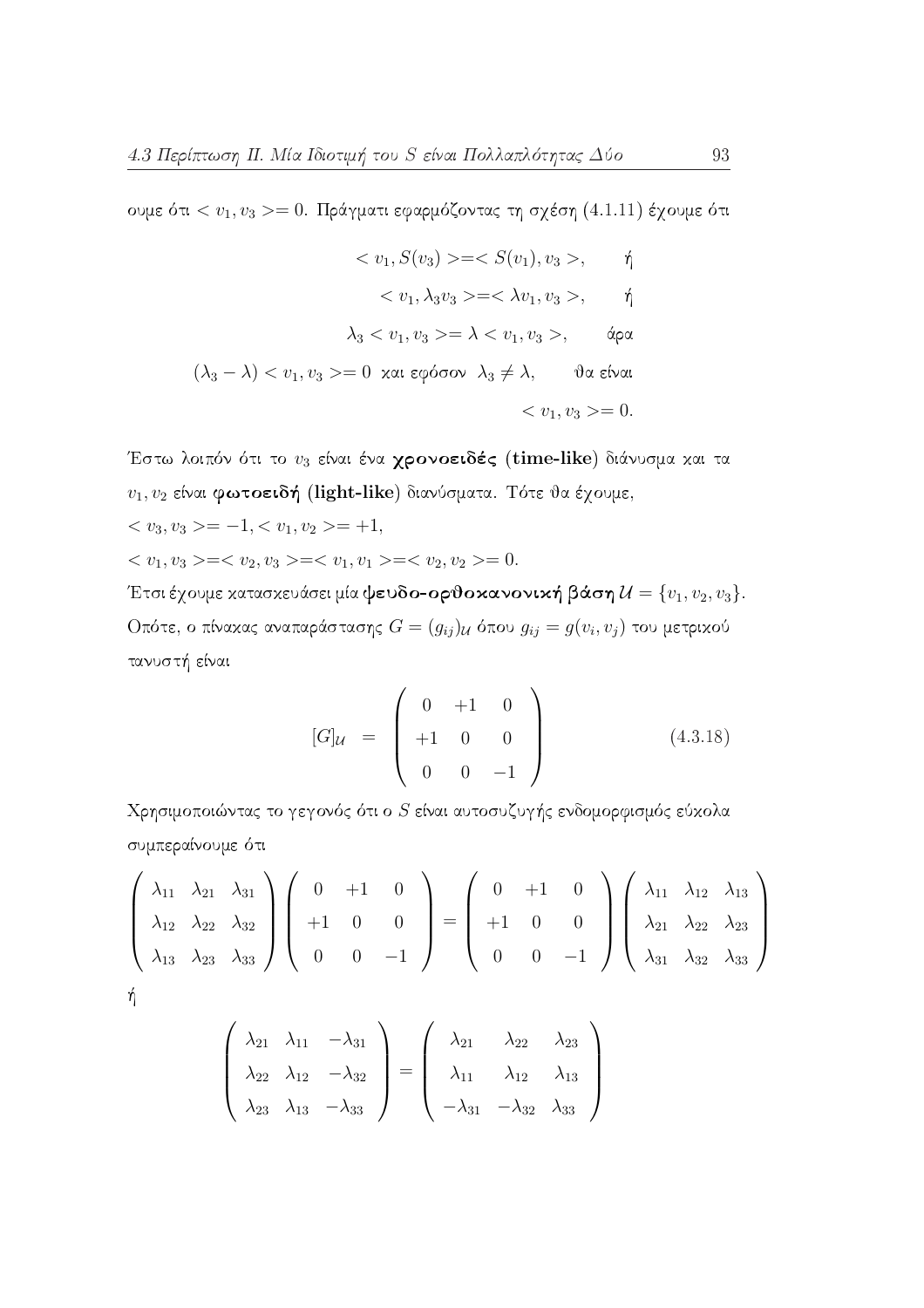και τελικά συμπεραίνουμε ότι:

$$
\lambda_{11} = \lambda_{22}, \quad \lambda_{23} = -\lambda_{31}, \quad \lambda_{32} = -\lambda_{13},
$$

οπότε ο πίνακας Α λαμβάνει τη μορφή

$$
[S]_{\mathcal{U}} = A = \begin{pmatrix} \lambda_{11} & \lambda_{12} & \lambda_{13} \\ \lambda_{21} & \lambda_{11} & -\lambda_{31} \\ \lambda_{31} & -\lambda_{13} & \lambda_{33} \end{pmatrix}.
$$

Από την άλλη μεριά το χαρακτηριστικό πολυώνυμο του πίνακα $A$  είναι:

$$
f(t) = t3 - tr(A)t2 + (A11 + A22 + A33)t - det(A)
$$

όπου

$$
tr(A) = 2\lambda_{11} + \lambda_{33}
$$

$$
A_{11} = \begin{vmatrix} \lambda_{11} & -\lambda_{31} \\ -\lambda_{13} & \lambda_{33} \end{vmatrix} = \lambda_{11}\lambda_{33} - \lambda_{13}\lambda_{31}
$$

$$
A_{22} = \begin{vmatrix} \lambda_{11} & \lambda_{13} \\ \lambda_{31} & \lambda_{33} \end{vmatrix} = \lambda_{11}\lambda_{33} - \lambda_{13}\lambda_{31}
$$

$$
A_{33} = \begin{vmatrix} \lambda_{11} & \lambda_{12} \\ \lambda_{21} & \lambda_{11} \end{vmatrix} = \lambda_{11}^2 - \lambda_{12}\lambda_{21}
$$

$$
det(A) = \lambda_{11}^2 \lambda_{33} - \lambda_{12} \lambda_{31}^2 - \lambda_{21} \lambda_{13}^2 - 2\lambda_{11} \lambda_{13} \lambda_{31} - \lambda_{12} \lambda_{21} \lambda_{33}.
$$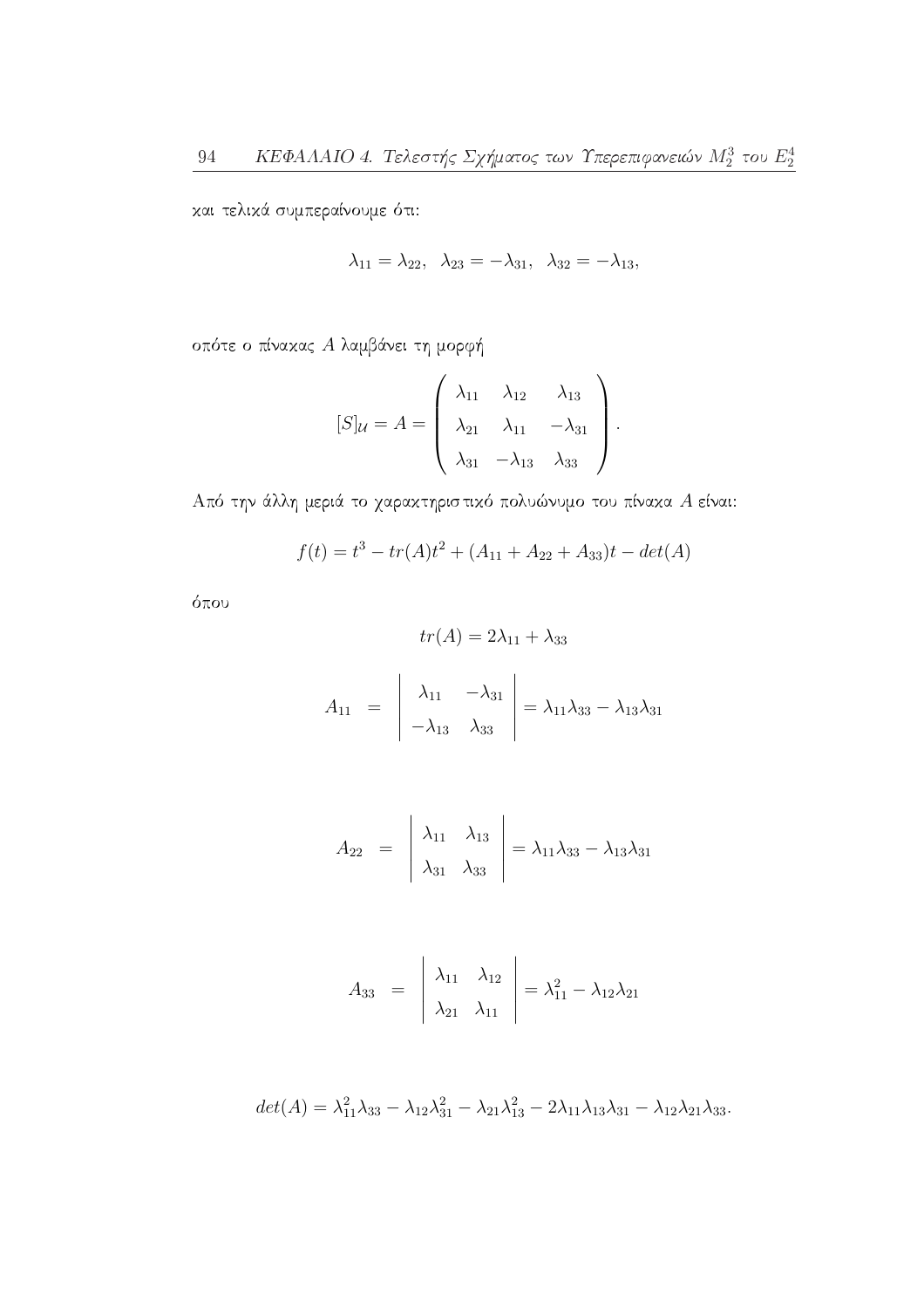Τελικά

$$
f(t) = t3 - (2\lambda_{11} + \lambda_{33})t2 + (\lambda_{11}^{2} + 2\lambda_{11}\lambda_{33} - 2\lambda_{13}\lambda_{31} - \lambda_{12}\lambda_{21})t
$$

$$
-(\lambda_{33}\lambda_{11}^{2} - 2\lambda_{11}\lambda_{13}\lambda_{31} - \lambda_{33}\lambda_{12}\lambda_{21} - \lambda_{13}^{2}\lambda_{21} - \lambda_{31}^{2}\lambda_{12}).
$$
(4.3.19)

Συγκρίνοντας τώρα τα πολυώνυμα (4.3.3) και (4.3.19) αποκτούμε

$$
2\lambda_{11} + \lambda_{33} = 2\lambda + \lambda_3 \qquad (4.3.20)
$$

$$
\lambda_{11}^2 + 2\lambda_{11}\lambda_{33} - 2\lambda_{13}\lambda_{31} - \lambda_{12}\lambda_{21} = \lambda^2 + 2\lambda\lambda_3 \qquad (4.3.21)
$$

$$
\lambda_{11}^2 \lambda_{33} - 2\lambda_{11} \lambda_{13} \lambda_{31} - \lambda_{33} \lambda_{12} \lambda_{21} - \lambda_{13}^2 \lambda_{21} - \lambda_{31}^2 \lambda_{12} = \lambda^2 \lambda_3. \tag{4.3.22}
$$

Εφόσον ο ιδιόχωρος  $E_{\lambda}$  παράγεται από το ιδιοδιάνυσμα  $v_1 = (1,0,0)$  και ο  $E_{\lambda_3}$ παράγεται από το ιδιοδιάνυσμα  $v_3 = (0,0,1)$  έχουμε το ακόλουθο σύστημα

$$
(A - \lambda I_3)v_1 = 0 \quad , \quad (A - \lambda_3 I_3)v_3 = 0
$$

ισοδύναμα

$$
\begin{pmatrix}\n\lambda_{11} - \lambda & \lambda_{12} & \lambda_{13} \\
\lambda_{21} & \lambda_{11} - \lambda & -\lambda_{31} \\
\lambda_{31} & -\lambda_{13} & \lambda_{33} - \lambda\n\end{pmatrix}\n\begin{pmatrix}\n+1 \\
0 \\
0\n\end{pmatrix} = \begin{pmatrix}\n0 \\
0 \\
0\n\end{pmatrix}
$$

$$
\times \alpha \iota
$$

$$
\begin{pmatrix}\n\lambda_{11} - \lambda_3 & \lambda_{12} & \lambda_{13} \\
\lambda_{21} & \lambda_{11} - \lambda_3 & -\lambda_{31} \\
\lambda_{31} & -\lambda_{13} & \lambda_{33} - \lambda_3\n\end{pmatrix}\n\begin{pmatrix}\n0 \\
0 \\
+1\n\end{pmatrix} = \begin{pmatrix}\n0 \\
0 \\
0\n\end{pmatrix}
$$

Από αυτό το σύστημα βρίσκουμε ότι:

$$
\lambda_{11} = \lambda, \ \lambda_{33} = \lambda_3, \ \text{and} \ \lambda_{21} = \lambda_{13} = \lambda_{31} = 0.
$$

Οι σχέσεις (4.3.20), (4.3.21) και (4.3.22) ισχύουν ταυτοτικά. Ως εκ τούτου ο πίνακας Α λαμβάνει τη μορφή

$$
[S]_{\mathcal{U}} = A = \begin{pmatrix} \lambda & \lambda_{12} & 0 \\ 0 & \lambda & 0 \\ 0 & 0 & \lambda_3 \end{pmatrix}
$$
 (4.3.23)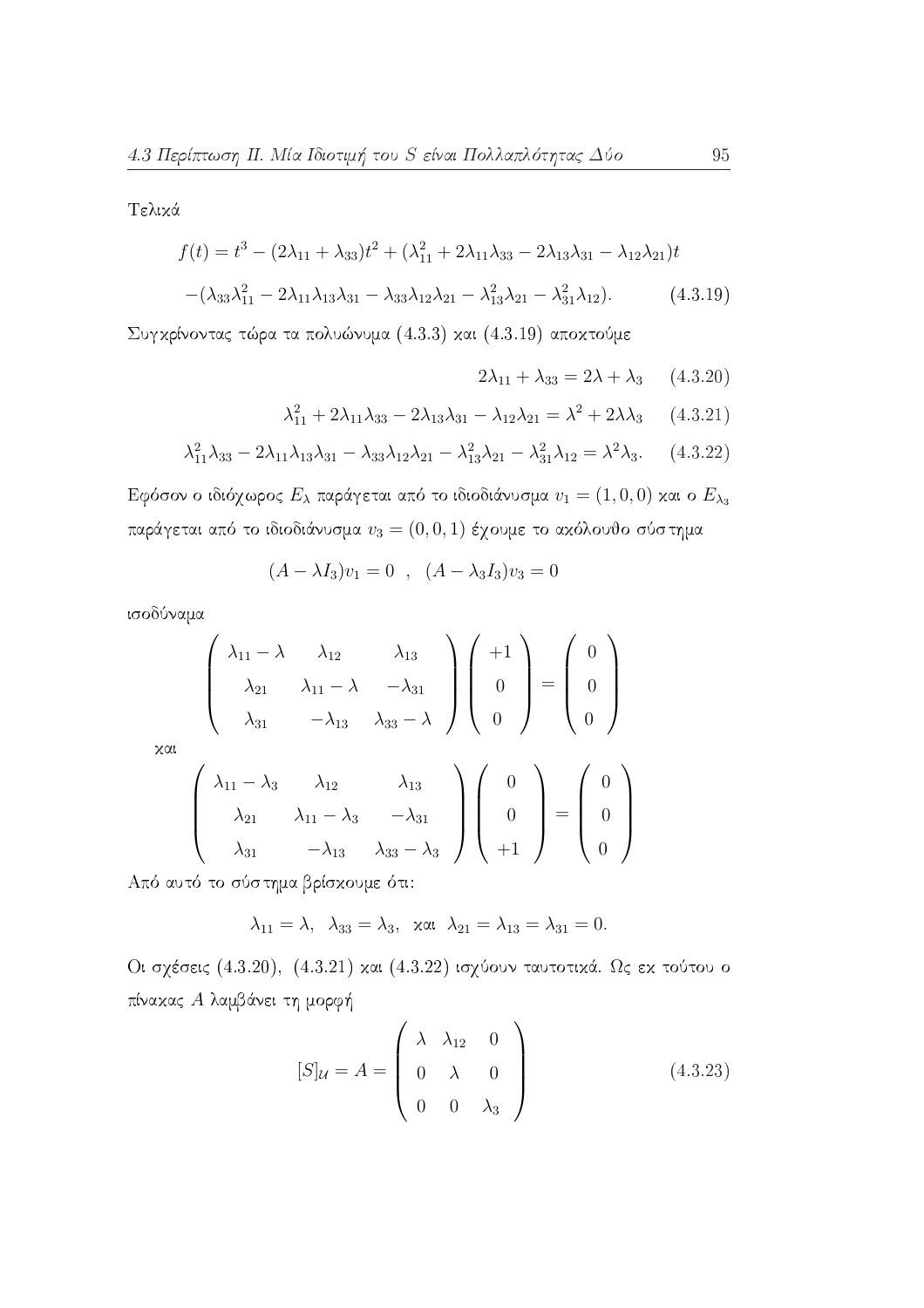Παρατήρηση: Υποθέτοντας ότι τα διανύσματα  $v_1, v_2, v_3$  έχουν την ίδια φύση αλλά  $E_{\lambda} = \text{span}\{v_2\}$  και  $E_{\lambda_3} = \text{span}\{v_3\}$  τότε εύκολα συμπεραίνουμε ότι ο S λαμβάνει τη μορφή

$$
[S]_{\mathcal{U}} = A = \begin{pmatrix} \lambda & 0 & 0 \\ \lambda_{21} & \lambda & 0 \\ 0 & 0 & \lambda_3 \end{pmatrix}
$$
 (4.3.24)

ως προς την ίδια ψευδο-ορθοκανονική βάση  $\mathcal{U} = \{v_1, v_2, v_3\}$  και ο αντίστοιχος πίνακας για τα εσωτερικά γινόμενα <, >, δίνεται από τη σχέση  $(4.3.18)$ 

Υποπερίπτωση 4.3.2: Θεωρούμε ότι  $\dim E_{\lambda} = 2$  και  $\dim E_{\lambda_3} = 1$ . Σε αυτή την περίπτωση θα δείξουμε ότι ο τελεστής σχήματος είναι πάντα διαγώνιος.

Πράγματι, έστω  $v_1, v_2, v_3$  διανύσματα του  $T_p(M_2^3)$  τέτοια ώστε

$$
E_{\lambda} = \text{span}\{v_1, v_3\}, \quad E_{\lambda_3} = \text{span}\{v_2\}.
$$

Tότε εύχολα συμπεραίνουμε ότι <  $v_1, v_2 >= 0, < v_3, v_2 >= 0.$ 

 $\bf A$ . Έστω ότι τα  $v_1,v_3$  είναι **χρονοειδή** (time-like) διανύσματα και το  $v_2$ είναι ένα **χωροειδές** (space-like) διάνυσμα. Σε αυτή τη περίπτωση  $\langle v_2, v_2 \rangle = +1, \langle v_1, v_1 \rangle = \langle v_3, v_3 \rangle = -1,$  $\langle v_1, v_2 \rangle = \langle v_1, v_3 \rangle = \langle v_2, v_3 \rangle = 0.$ χαι

Έτσι έχουμε κατασκευάσει μία ορθοκανονική βάση ε. Ως εκ τούτου ο πίνακας αναπαράστασης του μετρικού τανυστή δίνεται από τη σχέση (4.2.5) Χωρίς βλάβη της γενικότητας, μπορούμε να υποθέσουμε ότι ο ιδιόχωρος  $E_{\lambda}$  παράγεται από τα ιδιοδιανύσματα  $\ v_1=(1,0,0),\ v_3=(0,0,1)$  και  $E_{\lambda_3}$ από το  $v_2 = (0, 1, 0)$  οπότε έχουμε το ακόλουθο σύστημα,

$$
(A - \lambda I_3)(k_1v_1 + k_3v_3) = 0, \quad (A - \lambda_3I_3)v_2 = 0, \text{ for all } k_1, k_3 \in \mathbb{R}.
$$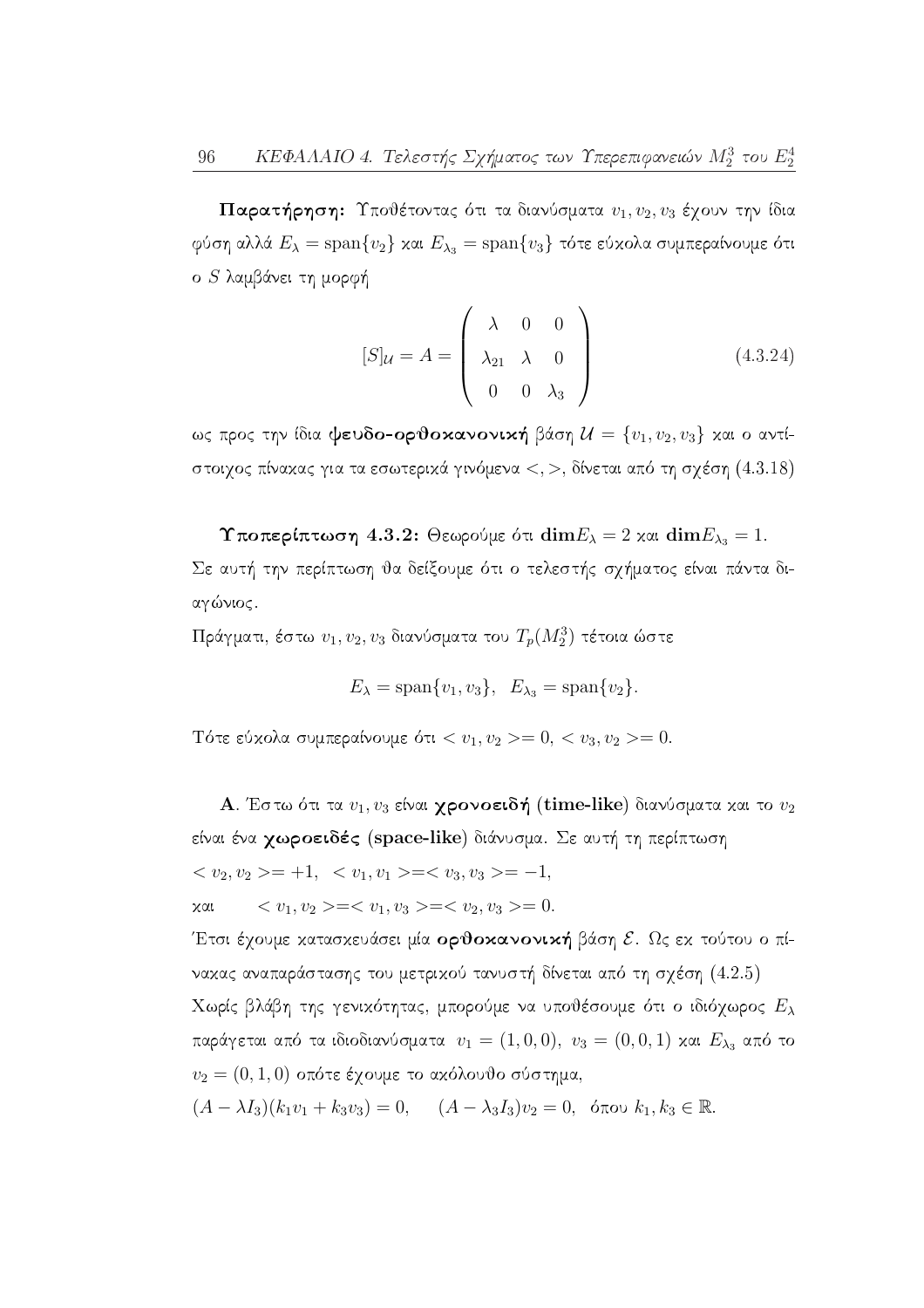Από αυτό το σύστημα βρίσκουμε ότι:  $\lambda_{11} = \lambda_{33} = \lambda$ ,  $\lambda_{22} = \lambda_3$  και  $\lambda_{12} = \lambda_{13} = \lambda_{23} = 0.$ Επίσης οι σχέσεις (4.3.14), (4.3.15) και (4.3.16) ισχύουν ταυτοτικά. Έπειτα

από αυτά ο πίνακας Α λαμβάνει τη μορφή  $(4.3.17)$ 

B. Έστω ότι  $v_1, v_3$  είναι φωτοειδή (light-like) διανύσματα και  $v_2$  είναι ένα χρονοειδές (time-like) διάνυσμα. Σε αυτή την περίπτωση  $\langle v_2, v_2 \rangle = -1, \langle v_1, v_3 \rangle = +1$ 

 $x \alpha_1 < v_1, v_2 \geq -\langle v_2, v_3 \rangle = \langle v_1, v_1 \rangle = \langle v_3, v_3 \rangle = 0.$ 

Έτσι έχουμε κατασκευάσει μία ψευδο-ορθοκανονική βάση  $\mathcal{U}$ . Οπότε ο πίνακας αναπαράστασης του μετρικού τανυστή δίνεται από τη σχέση (4.3.7).

Εφόσον ο ιδιόχωρος  $E_{\lambda}$  παράγεται από τα ιδιοδιανύσματα  $v_1=(1,0,0), v_3=0$  $(0,0,1)$  και ο  $E_{\lambda_3}$  από το  $v_2=(0,1,0)$  έχουμε το ακόλουθο σύστημα.

 $(A - \lambda I_3)(k_1v_1 + k_3v_3) = 0, \quad (A - \lambda_3I_3)v_2 = 0, \text{ for all } k_1, k_3 \in \mathbb{R}.$ 

Αν εργασθούμε με όμοιο τρόπο εύχολα συμπεραίνουμε ότι ο πίναχας  $A$ λαμβάνει τη μορφή (4.3.17). Έπειτα από αυτά έχουμε αποδείξει την ακόλουθη πρόταση.

Πρόταση 4.2. Αν οι ιδιοτιμές του τελεστή σχήματος S της υπερεπιφάνειας  $M_2^3$  του ψευδο-Ευκλείδειου χώρου  $E_2^4$  είναι πραγματικές και μία εξ' αυτών είναι πολλαπλότητας δύο, τότε οι κανονικές μορφές του S δίνονται από τους πίνακες (II) και οι αντίστοιχοι γιά το εσωτερικό γινόμενο  $\lt,$ , >, δίνονται από τους πίνακες  $(4.2.5), (4.3.7)$  και  $(4.3.18)$  ως προς κατάλληλες βάσεις.

#### Περίπτωση ΙΙΙ. Τρεις Ίσες Ιδιοτιμές του S  $4.4$

Υποθέτουμε ότι ο πίνακας Α έχει μία πραγματική ρίζα λ πολλαπλότητας τρία. Τότε  $\dim E_{\lambda} = 1$ ,  $\dim E_{\lambda} = 2$  ή  $\dim E_{\lambda} = 3$ .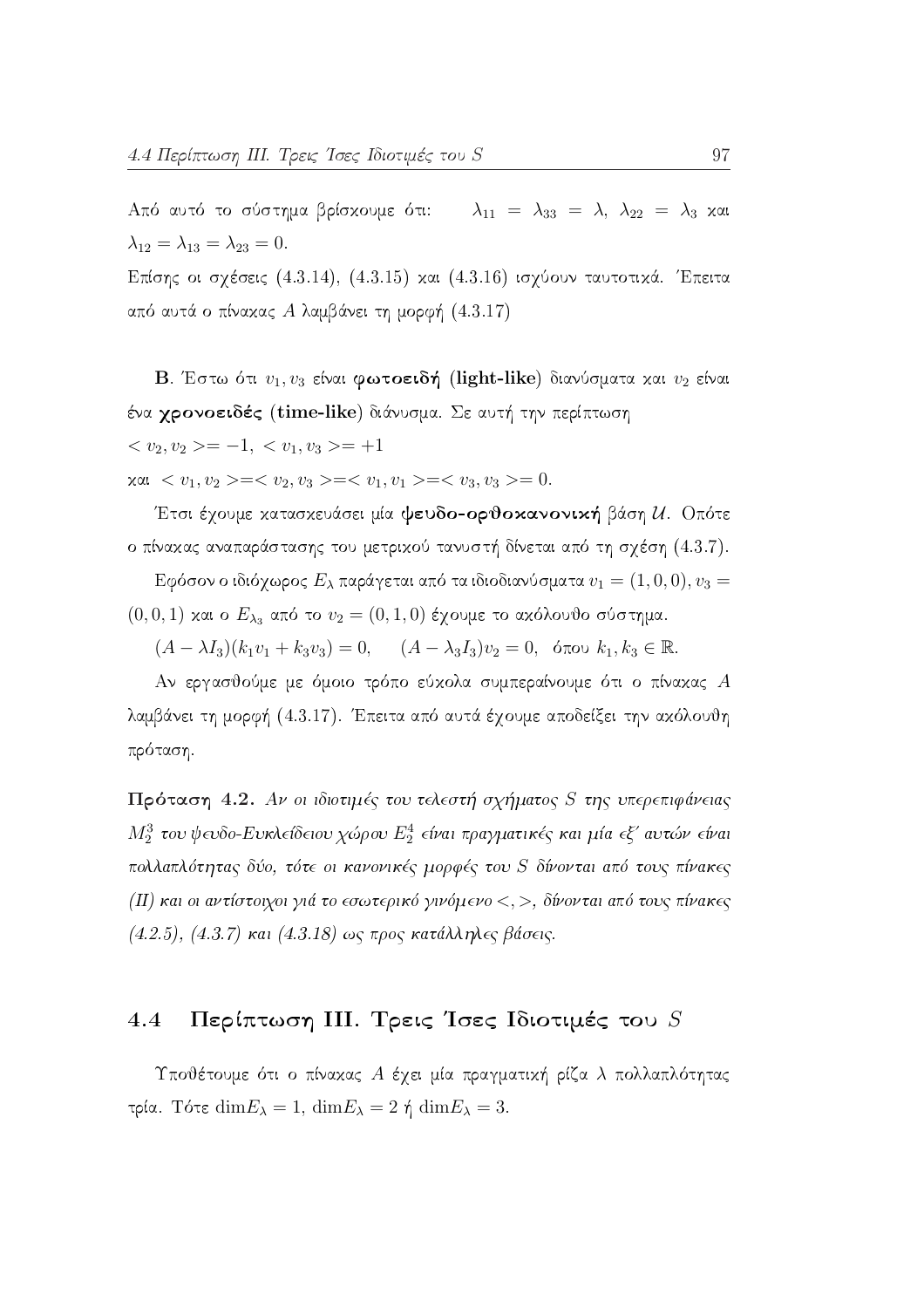**Υποπερίπτωση** 4.4.1: Έστω  $\textbf{dim}E_{\lambda}=1$ . Τότε υπάρχει ένα διάνυσμα, έστω  $v_1$  τέτοιο ώστε  $E_{\lambda} = \text{span}\{v_1\}$ . Πρέπει να προσδιορίσουμε τη φύση αυτού του διανύσματος  $v_1$  και έπειτα προσθέτοντας δύο κατάλληλα διανύσματα  $v_2, v_3$ θα κατασκευάσουμε μία βάση  $\{v_1, v_2, v_3\}$  για τον χώρο  $T_p(M_2^3)$ .

**A**. Έστω ότι τα  $v_1, v_3$  είναι **χρονοειδή** (time-like) διανύσματα και το  $v_2$ είναι ένα χωροειδές (space-like) διάνυσμα. Τότε

$$
\langle v_2, v_2 \rangle = +1, \langle v_1, v_1 \rangle = \langle v_3, v_3 \rangle = -1
$$
  

$$
\forall x \in \langle v_1, v_2 \rangle = \langle v_1, v_3 \rangle = \langle v_2, v_3 \rangle = 0.
$$

Έτσι έχουμε κατασκευάσει μία ορθοκανονική βάση ε. Τότε ο συμπληρωματικός χώρος του  $v_1$  στον  $E_2^3$  έχει τύπο  $(+,-)$  και ο πίνακας αναπαράστασης του μετρικού τανυστή  $G = (g_{ij})_{\mathcal{E}}$ , όπου  $g_{ij} = g(v_i, v_j)$  δίνεται από την (4.2.5)

Έστω  $S$  :  $T_p(M_2^3) \to T_p(M_2^3)$ , είναι ο τελεστής σχήματος του  $T_p(M_2^3)$ . Τότε,  $S(v_i) = \lambda_i v_i$ :  $i = 1, 2, 3$  όπου,  $\lambda_i \in \mathbb{R}$  και εφαρμόζοντας τη σχέση  $(4.1.12)$ , βρίσκουμε ότι ο πίνακας Α παίρνει τη μορφή

$$
[S]_{\mathcal{E}} = A = \begin{pmatrix} \lambda_{11} & \lambda_{12} & \lambda_{13} \\ -\lambda_{12} & \lambda_{22} & \lambda_{23} \\ \lambda_{13} & -\lambda_{23} & \lambda_{33} \end{pmatrix}
$$

Σε αυτή την περίπτωση, εφόσον ο πίναχας Α έχει μία πραγματιχή ρίζα λ πολλαπλότητας τρία, έχουμε ότι

$$
f(t) = (t - \lambda)^3 = t^3 - 3\lambda t^2 + 3\lambda^2 t - \lambda^3.
$$
 (4.4.1)

Συνδυάζοντας τα πολυώνυμα από τις σχέσεις (4.3.13) και (4.4.1) έχουμε τις σχέσεις

$$
\lambda_{11} + \lambda_{22} + \lambda_{33} = 3\lambda \qquad (4.4.2)
$$

$$
\lambda_{11}\lambda_{22} + \lambda_{11}\lambda_{33} + \lambda_{22}\lambda_{33} + \lambda_{12}^2 - \lambda_{13}^2 + \lambda_{23}^2 = 3\lambda^2 \qquad (4.4.3)
$$

$$
\lambda_{11}\lambda_{22}\lambda_{33} + \lambda_{11}\lambda_{23}^2 + \lambda_{12}^2\lambda_{33} - \lambda_{13}^2\lambda_{22} + 2\lambda_{12}\lambda_{13}\lambda_{23} = \lambda^3. \tag{4.4.4}
$$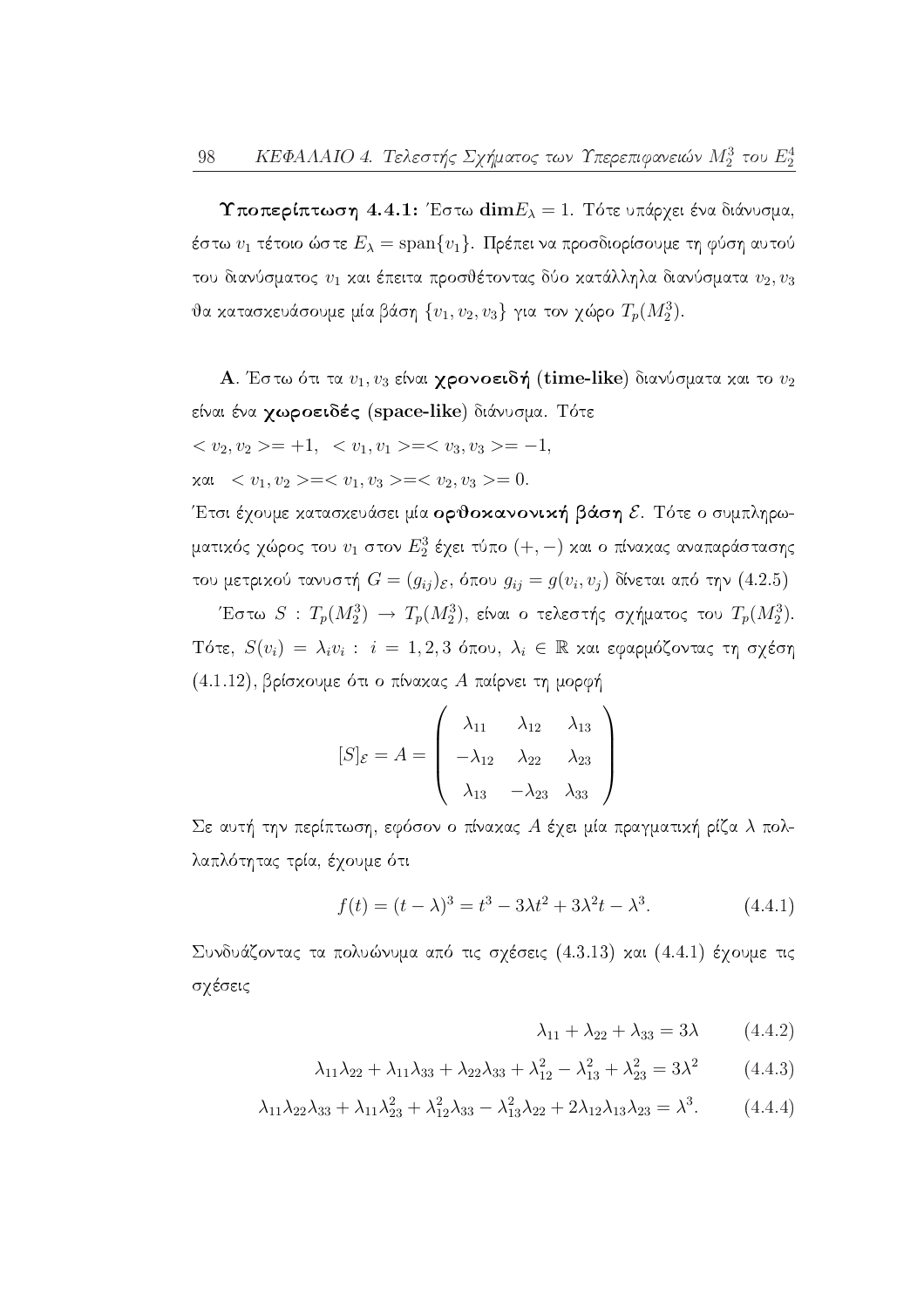Εφόσον ο ιδιόχωρος  $E_{\lambda}$  παράγεται από το ιδιοδιάνυσμα  $v_1 = (1,0,0)$  έχουμε ότι

$$
(A - \lambda I_3)v_1 = 0
$$

χαι χρησιμοποιώντας τις σχέσεις (4.4.2), (4.4.3) και (4.4.4) ο πίναχας αναπαράστασης του  $S$  λαμβάνει τελικά τη μορφή

$$
[S]_{\mathcal{E}} = A = \begin{pmatrix} \lambda & 0 & 0 \\ 0 & \lambda \pm \lambda_{23} & \lambda_{23} \\ 0 & -\lambda_{23} & \lambda \mp \lambda_{23} \end{pmatrix}
$$
 (4.4.5)

B. Έστω  $v_2, v_3$  είναι φωτοειδή (light-like) διανύσματα και  $v_1$  είναι ένα γρονοειδές (time-like) διάνυσμα. Τότε

$$
\langle v_1, v_1 \rangle = -1, \langle v_2, v_3 \rangle = +1,
$$

 $x \alpha_1 < v_1, v_2 > =  =  =  = 0.$ 

Έτσι έχουμε κατασκευάσει μία ψευδο-ορθοκανονική βάση  $u$ . Σε αυτή την περίπτωση ο συμπληρωματικός χώρος του  $v_1$  στον  $E_2^3$  έχει επίσης τον ίδιο, όπως και στην περίπτωση Α, τύπο  $(+,-)$  και ο πίνακας αναπαράστασης του μετρικού τανυστή  $G = (g_{ij})_{\mathcal{U}}$ , όπου  $g_{ij} = g(v_i, v_j)$  δίνεται από τη σχέση (4.3.1) Ακολουθώντας όμοια ανάλυση εύκολα λαμβάνουμε για τον πίνακα Α την ακόλουθη μορφή

$$
[S]_{\mathcal{U}} = A = \begin{pmatrix} \lambda_{11} & \lambda_{12} & -\lambda_{21} \\ \lambda_{21} & \lambda_{22} & \lambda_{23} \\ -\lambda_{12} & \lambda_{32} & \lambda_{22} \end{pmatrix}
$$

Συνδυάζοντας τα πολυώνυμα (4.3.2) και (4.4.1) έχουμε τις σχέσεις

$$
\lambda_{11} + 2\lambda_{22} = 3\lambda \qquad (4.4.6)
$$

$$
\lambda_{22}^2 + 2\lambda_{11}\lambda_{22} - 2\lambda_{12}\lambda_{21} - \lambda_{23}\lambda_{32} = 3\lambda^2 \qquad (4.4.7)
$$

$$
\lambda_{11}\lambda_{22}^2 - \lambda_{11}\lambda_{23}\lambda_{32} - 2\lambda_{12}\lambda_{21}\lambda_{22} - \lambda_{12}^2\lambda_{23} - \lambda_{21}^2\lambda_{32} = \lambda^3. \tag{4.4.8}
$$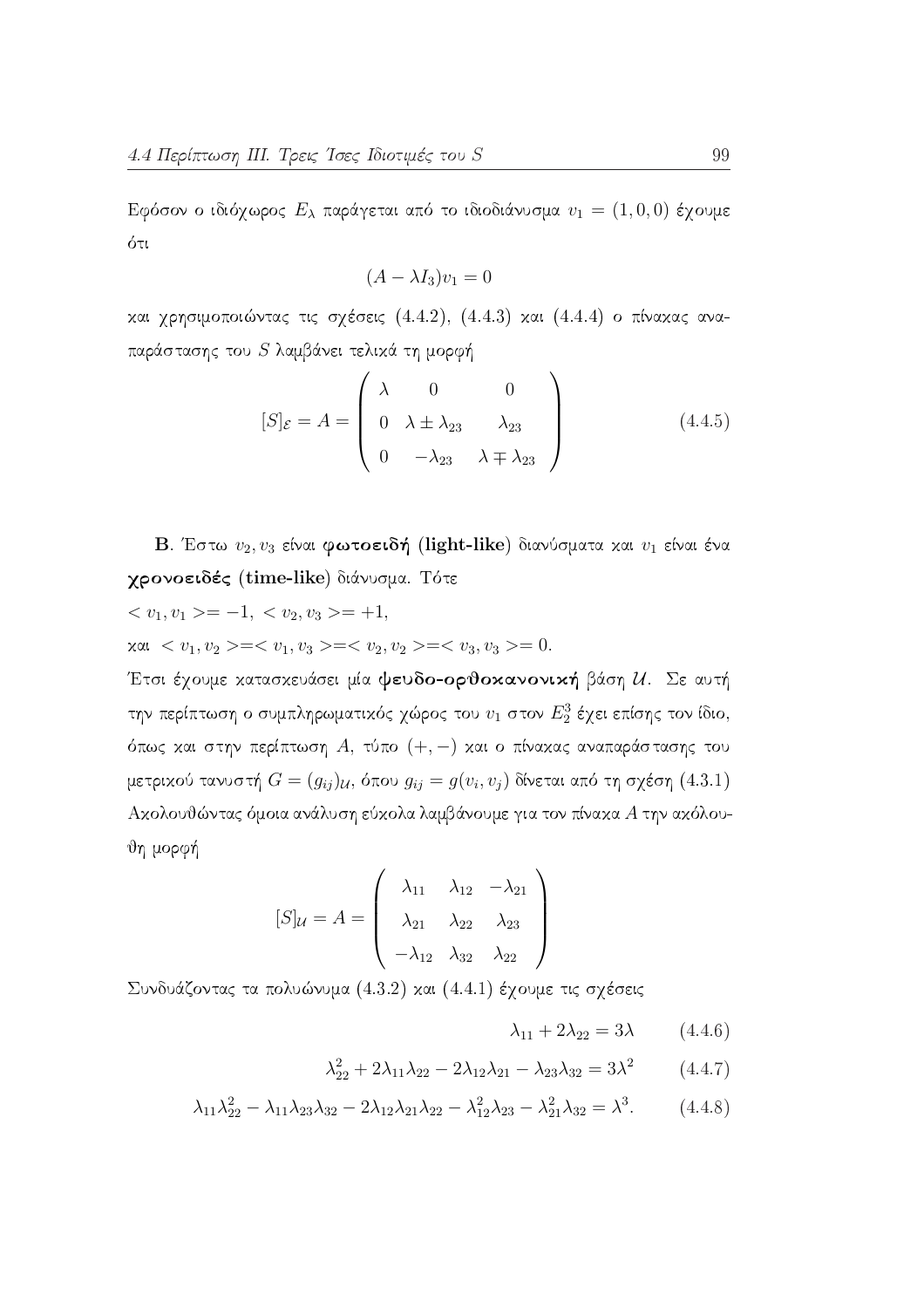Εφόσον ο ιδιόχωρος  $E_{\lambda}$  παράγεται από το ιδιοδιάνυσμα  $v_1 = (1,0,0)$  τότε έχουμε το σύστημα

$$
(A - \lambda I_3)v_1 = 0
$$

από το οποίο παίρνουμε

$$
\lambda_{11} = \lambda, \quad \lambda_{12} = \lambda_{21} = 0
$$

και χρησιμοποιώντας τις σχέσεις (4.4.6), (4.4.7) και (4.4.8) συμπεραίνουμε ότι:

$$
\lambda_{22} = \lambda, \quad \lambda_{23}\lambda_{32} = 0.
$$

Έτσι διακρίνουμε τις ακόλουθες περιπτώσεις:

(i) :  $A \vee \lambda_{23} = 0$ ,  $\lambda_{32} \neq 0$ , τότε

$$
[S]_{\mathcal{U}} = A_1 = \begin{pmatrix} \lambda & 0 & 0 \\ 0 & \lambda & 0 \\ 0 & \lambda_{32} & \lambda \end{pmatrix} \tag{4.4.9}
$$

(ii) :  $A\nu \ \lambda_{23} \neq 0, \ \lambda_{32} = 0, \ \tau \acute{o} \tau \epsilon$ 

$$
[S]_{\mathcal{U}} = A_2 = \begin{pmatrix} \lambda & 0 & 0 \\ 0 & \lambda & \lambda_{23} \\ 0 & 0 & \lambda \end{pmatrix} \tag{4.4.10}
$$

(iii) : Αν $\lambda_{23} = \lambda_{32} = 0$ , τότε

$$
[S]_{\mathcal{U}} = A_3 = \begin{pmatrix} \lambda & 0 & 0 \\ 0 & \lambda & 0 \\ 0 & 0 & \lambda \end{pmatrix}
$$
 (4.4.11)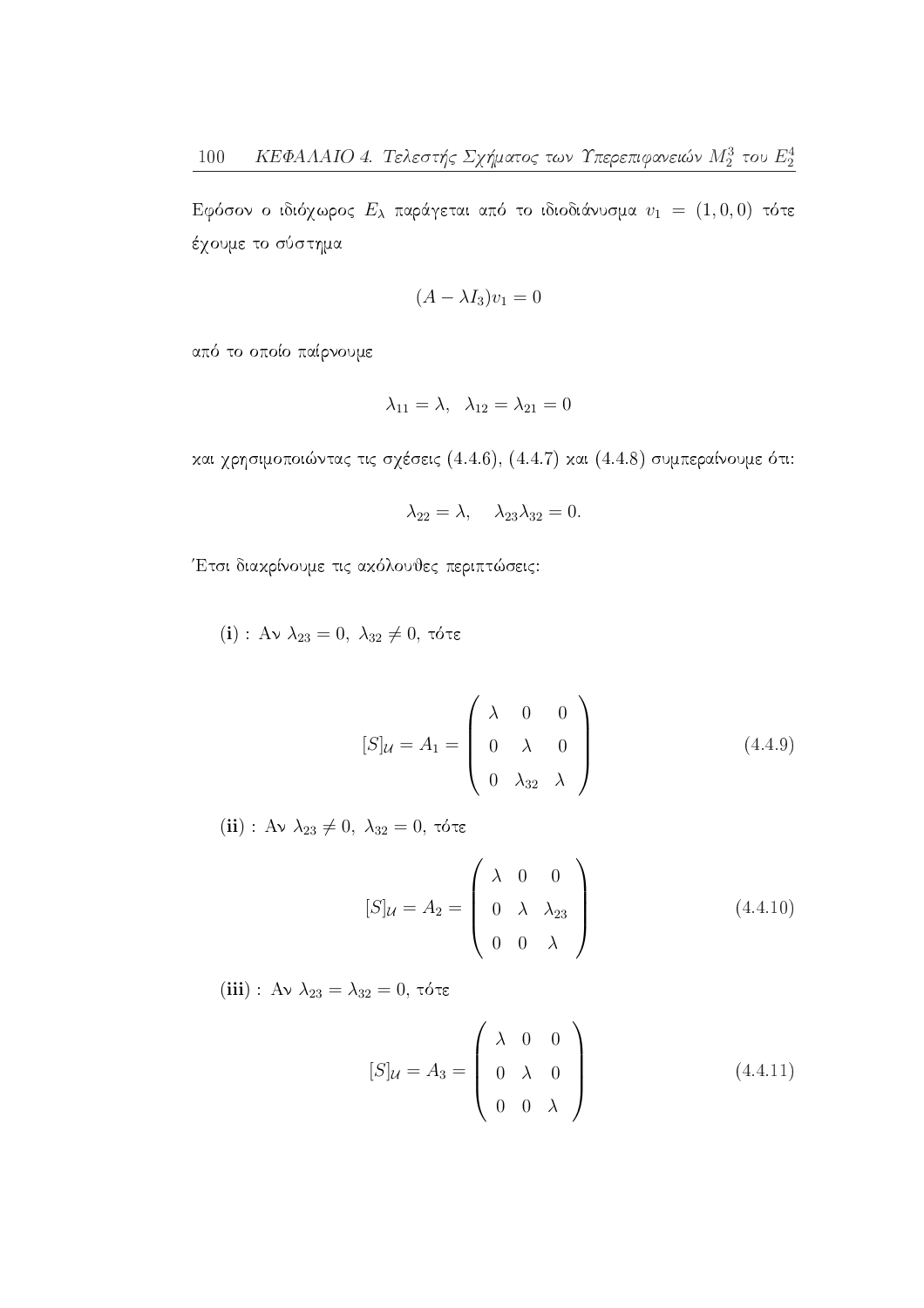Παρατήρηση: Οι περιπτώσεις Α και Β αναφέρονται ουσιωδώς στον υποχώρο του  $E_2^3$ , που είναι τύπου  $(+,-)$  και είτε γράφεται από ένα χωροειδές (space-like) και ένα χρονοειδές (time-like) διάνυσμα, είτε από δύο φωτοειδή (light-like) διανύσματα. Ως εχ τούτου οι περιπτώσεις Α χαι Β χαλύπτουν την ίδια κατάσταση, μόνο που αναφέρονται σε διαφορετικές βάσεις. Συνεπώς ο πίνακας (4.4.5) αναπαριστά τον ίδιο ενδομορφισμό ως προς μία βάση η οποία δεν οδηγεί στον πλέον κατάλληλο πίνακα αναπαράστασης. Με άλλα λόγια, ο πίνακας (4.4.5) εκφράζεται από τους πίνακες της περίπτωσης  $B$ , όπου η επιλογή της βάσης είναι η πλέον κατάλληλη.

C. Έστω  $v_1, v_2$  είναι φωτοειδή (light-like) διανύσματα και  $v_3$  είναι ένα γρονοειδές (time-like) διάνυσμα. Τότε

$$
\langle v_3, v_3 \rangle = -1, \langle v_1, v_2 \rangle = +1,
$$

 $x \alpha_1 < v_1, v_1 \geq c < v_2, v_2 \geq c < v_1, v_3 \geq c < v_2, v_3 \geq 0.$ 

Έτσι έχουμε κατασκευάσει μία ψευδο-ορθοκανονική βάση  $u$ . Οπότε ο πίνακας αναπαράστασης του μετρικού τανυστή  $G=(g_{ij})_{\mathcal{U}},$  δίνεται από τη σχέση  $(4.3.18).$ 

Με μία όμοια ανάλυση, αποδεικνύουμε ότι ο πίνακας αναπαράστασης του  $S$ , λαμβάνει τελικά τη μορφή

$$
[S]_{\mathcal{U}} = A = \begin{pmatrix} \lambda & \lambda_{12} & \lambda_{13} \\ 0 & \lambda & 0 \\ 0 & -\lambda_{13} & \lambda \end{pmatrix}
$$
 (4.4.12)

Υποπερίπτωση 4.4.2: Έστω  $\dim E_{\lambda} = 2$ . Συνεπώς υπάρχουν δύο γραμμικώς ανεξάρτητα διανύσματα, έστω  $v_1, v_2$  τέτοια ώστε  $E_{\lambda} = \text{span}\{v_1, v_2\}.$ Χρειάζεται να προσδιορίσουμε τις δυνατές περιπτώσεις ως προς τη φύση αυτών των διανυσμάτων  $v_1, v_2$  και στη συνέχεια προσθέτοντας ένα κατάλληλο διάνυ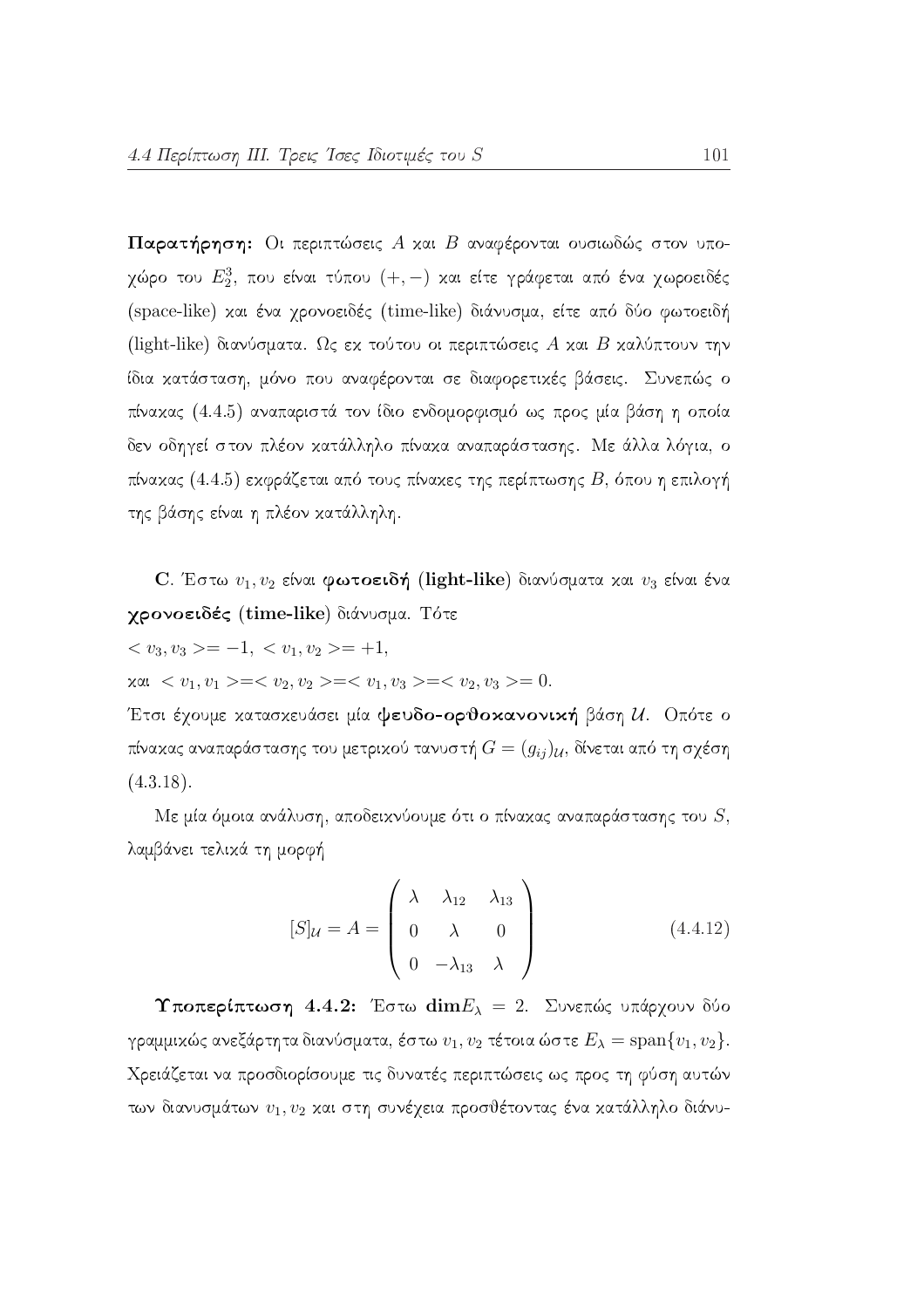σμα  $v_3$ , θα κατασκευάσουμε μία βάση  $\{v_1, v_2, v_3\}$  γιά τον χώρο  $T_p(M_2^3)$ . Αχολουθώντας τώρα όμοια ανάλυση, όπως στην προηγούμενη υποπερίπτωση, μπορούμε να κατασκευάσουμε είτε μία ορθοκανονική βάση ε θεωρώντας ότι τα διανύσματα  $v_1, v_3$  είναι **χρονοειδή** (time-like) και το τρίτο  $v_2$  είναι χωροειδές (space-like) είτε μία ψευδο-ορθοκανονική βάση *U* επιλέγοντας αμφότερα τα διανύσματα  $v_1, v_2$  να είναι φωτοειδή (light-like) και το τρίτο από αυτά το  $v_3$  να είναι χρονοειδές (time-like) ή το  $v_1$  να είναι χρονοειδές (time-like) και τα διανύσματα  $v_2, v_3$  φωτοειδή (light-like).

Τότε αποδειχνύουμε ότι για χάθε μία από αυτές τις τρεις περιπτώσεις, ο πίνακας  $G$  των εσωτερικών γινομένων δίνεται, είτε από την  $(4.2.5)$  είτε από την  $(4.3.18)$  είτε από την  $(4.3.1)$  και οι αντίστοιχοι πίναχες για τον S, δίνονται από την μορφή του πίνακα (III).

Υποπερίπτωση 4.4.3: Έστω  $\mathrm{dim} E_{\lambda}=3$ . Εφόσον η ιδιοτιμή λ έχει πολλαπλότητα τρία, είναι γνωστό ότι κάθε διάνυσμα  $v \in T_p(M_2^3)$ , είναι ένα ιδιοδιάνυσμα του  $S$  με την ίδια ιδιοτιμή. Ως εκ τούτου, ο πίνακας αναπαράστασης του τελεστή σχήματος  $S$ , ως προς μία ορθοκανονική, ή μία ψευδοορθοκανονική βάση δίνεται από τον (4.4.11). Συνεπώς έχουμε αποδείξει την ακόλουθη πρόταση.

Πρόταση 4.3 Αν ο τελεστής σχήματος S της υπερεπιφάνειας  $M_2^3$  του ψευδο-Ευκλείδειου χώρου  $E_2^4$  έχει μία πραγματική ιδιοτιμή πολλαπλότητας τρία, τότε οι κανονικές μορφές του δίνονται από τους πίνακες (III) και οι αντίστοιχοι για το εσωτερικό γινόμενο <, >, από τους πίνακες (4.2.5), (4.3.1) και (4.3.18), ως προς κατάλληλες κάθε φορά βάσεις.

#### Περίπτωση IV. Μιγαδικές Ιδιοτιμές του S 4.5

Υποθέτουμε ότι ο πίναχας  $A$  του τελεστή σχήματος  $S$  έχει δύο ρίζες μιγαδικές συζυγείς  $\lambda_1 = \mu + i\nu$ ,  $\lambda_2 = \mu - i\nu$ ,  $\nu \neq 0$ ,  $\mu \in \mathbb{R}$  και μία πραγματική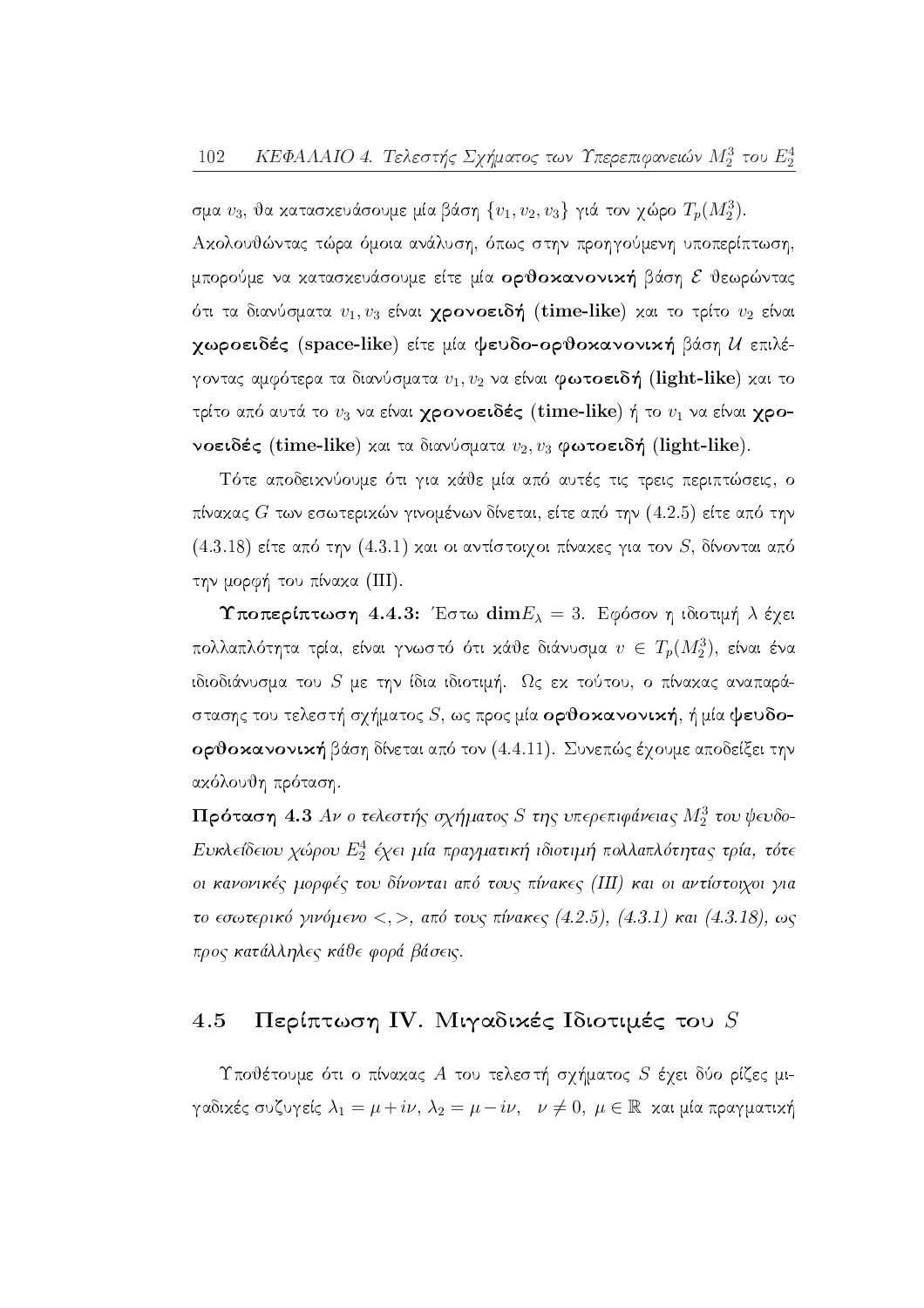ρίζα  $\lambda = \lambda_3$ . Τότε  $\dim E_{\lambda_3} = 1$ .

Έστω  $v_3$  είναι ένα διάνυσμα το οποίο παράγει τον  $E_{\lambda_3}$ , δηλαδή  $E_{\lambda_3}$ span $\{v_3\}$ . Όπως και προηγουμένως, χρειάζεται να προσδιορίσουμε τον χαρακτήρα του  $v_3$ . Έπειτα προσθέτουμε δύο κατάλληλα διανύσματα, έστω  $v_1, v_2$ τέτοια ώστε αυτά να μπορούν να συγκροτούν μία βάση  $\{v_1, v_2, v_3\}$  για τον χώρο  $T_p(M_2^3)$ . Διακρίνουμε λοιπόν τις ακόλουθες περιπτώσεις:

**A**. Έστω ότι  $v_1, v_3$  είναι **χρονοειδή** (time-like) διανύσματα και  $v_2$  είναι ένα χωροειδές (space-like) διάνυσμα. Σ' αυτή την περίπτωση

$$
\langle v_2, v_2 \rangle = +1, \langle v_1, v_1 \rangle = \langle v_3, v_3 \rangle = -1
$$

 $x \alpha_1 < v_1, v_2 > =  =  = 0.$ 

Έτσι έχουμε χατασχευάσει μία ορθοκανονική βάση ε. Ως εχ τούτου, ο πίνακας αναπαράστασης του μετρικού τανυστή  $G=(g_{ij})_{\varepsilon}$ , όπου  $g_{ij}=g(v_i,v_j)$ δίνεται από τη σχέση (4.2.5), δηλαδή

$$
[G]_{\mathcal{E}} = \left( \begin{array}{ccc} -1 & 0 & 0 \\ 0 & +1 & 0 \\ 0 & 0 & -1 \end{array} \right)
$$

Εφαρμόζοντας τη σχέση (4.1.12), βρίσκουμε ότι ο πίνακας Αλαμβάνει απλούστερη μορφή

$$
[S]_{\mathcal{E}} = A = \begin{pmatrix} \lambda_{11} & \lambda_{12} & \lambda_{13} \\ -\lambda_{12} & \lambda_{22} & \lambda_{23} \\ \lambda_{13} & -\lambda_{23} & \lambda_{33} \end{pmatrix}
$$

Εφόσον ο πίναχας Α, έχει μία πραγματική ρίζα  $\lambda_3$  και δύο ρίζες μιγαδικές συζυγείς  $\lambda_1 = \mu + i\nu$ ,  $\lambda_2 = \mu - i\nu$ ,  $\nu \neq 0$ ,  $\mu \in \mathbb{R}$  θα έγουμε,

$$
f(t) = t3 - (2\mu + \lambda_3)t2 + (\mu2 + \nu2 + 2\lambda_3\mu)t - \lambda_3(\mu2 + \nu2).
$$
 (4.5.1)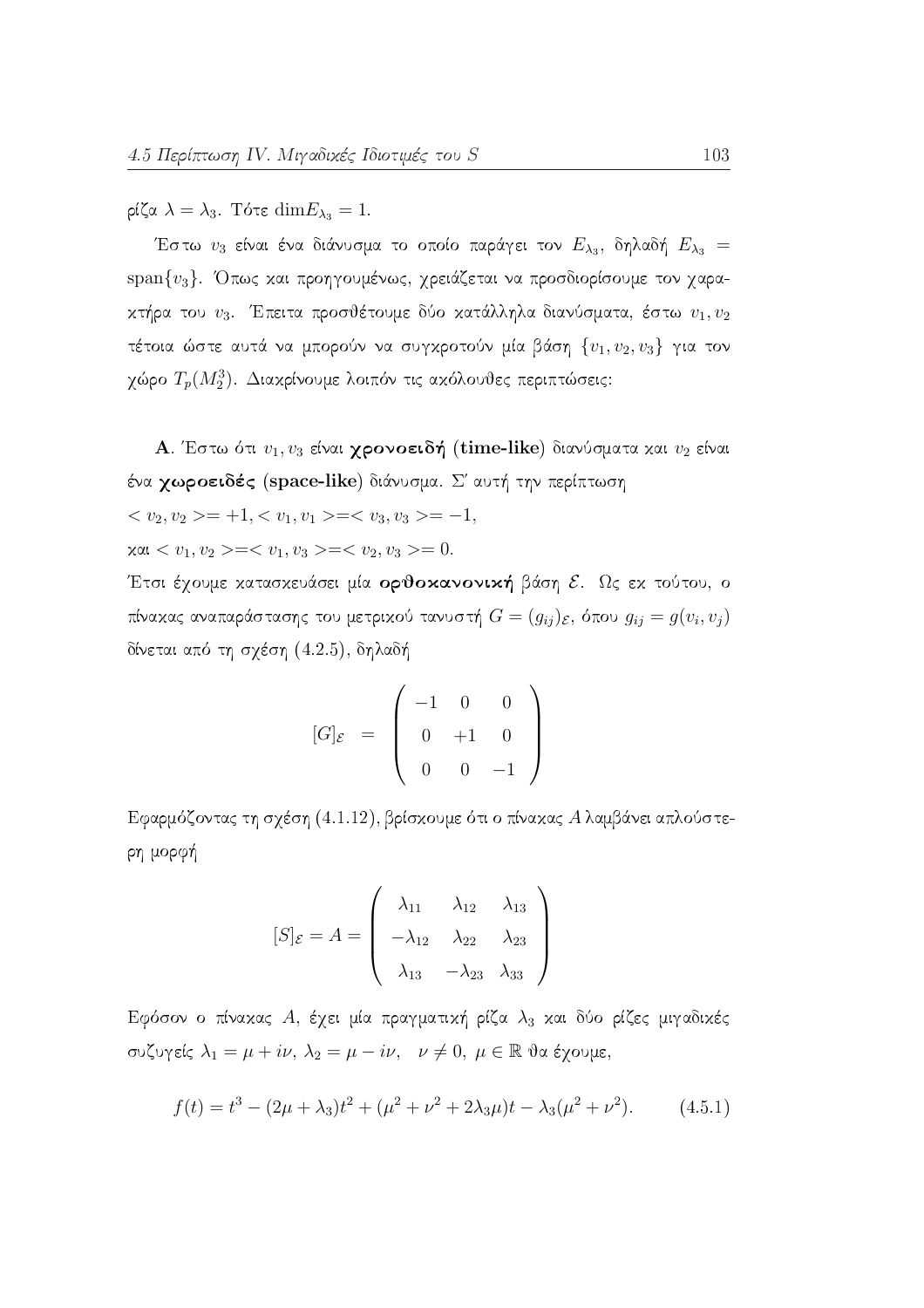Συνδυάζοντας τα πολυώνυμα  $(4.3.13)$  και  $(4.5.1)$  έχουμε ότι

 $\lambda_{11} + \lambda_{22} + \lambda_{33} = \lambda_3 + 2\mu$  (4.5.2)  $\lambda_{11}\lambda_{22} + \lambda_{11}\lambda_{33} + \lambda_{22}\lambda_{33} + \lambda_{12}^2 - \lambda_{13}^2 + \lambda_{23}^2 = \mu^2 + \nu^2 + 2\lambda_3\mu$  (4.5.3)  $\lambda_{11}\lambda_{22}\lambda_{33} + \lambda_{11}\lambda_{23}^2 + \lambda_{12}^2\lambda_{33} - \lambda_{13}^2\lambda_{22} + 2\lambda_{12}\lambda_{13}\lambda_{23} = \lambda_3(\mu^2 + \nu^2).$  (4.5.4)

Εφόσον ο ιδιόχωρος  $E_{\lambda_3}$  παράγεται από το ιδιοδιάνυσμα  $v_3 = (0,0,1)$ , θα έχουμε

$$
(A - \lambda_3 I_3)v_3 = 0.
$$

Επομένως,  $\lambda_{13} = \lambda_{23} = 0$  και  $\lambda_{33} = \lambda_3$ . Έτσι οι σχέσεις (4.5.2), (4.5.3) και (4.5.4) δίνουν ότι  $\lambda_{11} = \lambda_{22} = \mu$ ,  $\lambda_{12} = \nu$ . Συνεπώς, ο πίνακας αναπαράστασης του  $S$  παίρνει τη μορφή

$$
[S]_{\mathcal{E}} = A = \begin{pmatrix} \mu & \nu & 0 \\ -\nu & \mu & 0 \\ 0 & 0 & \lambda_3 \end{pmatrix}, \quad \nu \neq 0, \quad \mu \in \mathbb{R} \tag{4.5.5}
$$

**B**. Έστω ότι τα  $v_1, v_2$  είναι φωτοειδή (light-like) διανύσματα και το  $v_3$ είναι ένα χρονοειδές (time-like) διάνυσμα. Σ' αυτή την περίπτωση  $\langle v_1, v_2 \rangle = +1, \langle v_3, v_3 \rangle = -1,$  $x \alpha_1 < v_1, v_1 \geq -\langle v_2, v_2 \rangle = \langle v_1, v_3 \rangle = \langle v_2, v_3 \rangle = 0.$ 

Έτσι έχουμε κατασκευάσει μία ψευδο-ορθοκανονική βάση  $\mathcal{U}$ . Επομένως ο πίνακας αναπαράστασης του μετρικού τανυστή  $G = (g_{ij})_{\mathcal{U}},$  όπου  $g_{ij} = g(v_i, v_j)$ δίνεται από τη σχέση  $(4.3.18)$ 

Εφαρμόζοντας τη σχέση (4.1.12), βρίσκουμε ότι ο πίνακας Α παίρνει τη μορφή

$$
[S]_{\mathcal{U}} = A = \begin{pmatrix} \lambda_{11} & \lambda_{12} & \lambda_{13} \\ \lambda_{21} & \lambda_{11} & -\lambda_{31} \\ \lambda_{31} & -\lambda_{13} & \lambda_{33} \end{pmatrix}
$$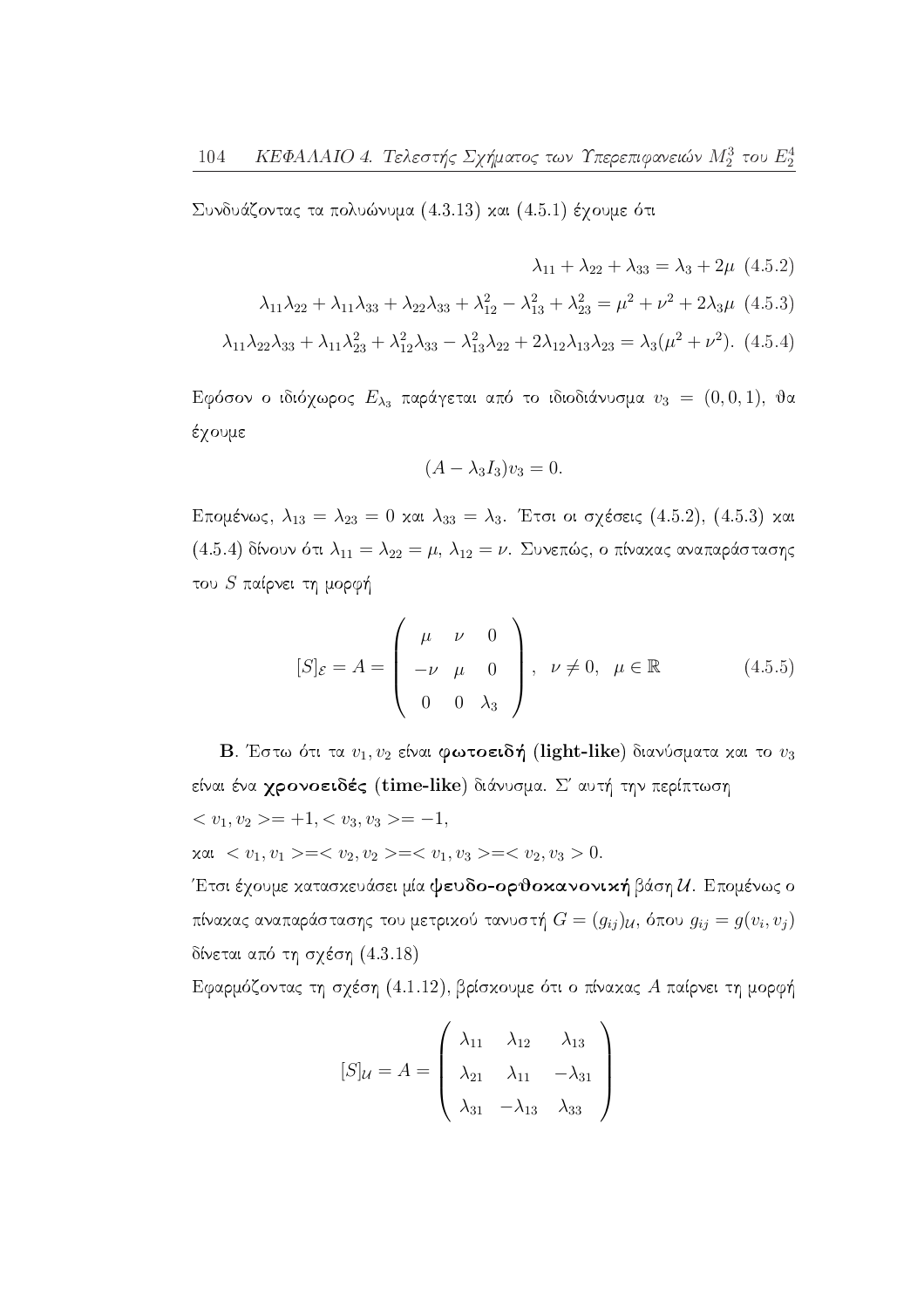Συνδυάζοντας τα πολυώνυμα  $(4.3.19)$ , και  $(4.5.1)$  αποκτούμε ότι

 $2\lambda_{11} + \lambda_{33} = \lambda_3 + 2\mu$  (4.5.6)  $\lambda_{11}^2 + 2\lambda_{11}\lambda_{33} - 2\lambda_{13}\lambda_{31} - \lambda_{12}\lambda_{21} = \mu^2 + \nu^2 + 2\lambda_3\mu$  (4.5.7)  $\lambda_{11}^2 \lambda_{33} - 2\lambda_{11} \lambda_{13} \lambda_{31} - \lambda_{33} \lambda_{12} \lambda_{21} - \lambda_{13}^2 \lambda_{21} - \lambda_{31}^2 \lambda_{12} = \lambda_3(\mu^2 + \nu^2).$  (4.5.8)

Εφόσον ο ιδιόχωρος  $E_{\lambda_3}$  παράγεται από το ιδιοδιάνυσμα  $v_3 = (0,0,1)$ , θα έχουμε

$$
(A - \lambda_3 I_3)v_3 = 0.
$$

Επομένως,  $\lambda_{13} = \lambda_{31} = 0$  και  $\lambda_{33} = \lambda_3$ . Κατά συνέπεια από τις σχέσεις (4.5.6) και (4.5.7) έχουμε ότι  $\lambda_{11} = \mu$ ,  $\lambda_{12} = \nu$  και  $\lambda_{21} = -\nu$ , ενώ η σχέση (4.5.8) ισχύει ταυτοτικά. Μετά από αυτά, ο πίνακας αναπαράστασης του S λαμβάνει επίσης τη μορφή  $(4.5.5)$ 

Παρατήρηση: Αν υποθέσουμε ότι το  $v_1$  είναι ένα χρονοειδές (time-like) διάνυσμα και  $v_2, v_3$  είναι φωτοειδή (light-like) διανύσματα ή,  $v_1, v_3$  είναι φωτοειδή (light-like) διανύσματα και  $v_2$  ένα χρονοειδές (time-like) διάνυσμα ή,  $v_1, v_2$  είναι χρονοειδή (time-like) διανύσματα και  $v_3$  ένα χωροειδές (space-like) διάνυσμα, τότε, οδηγούμεθα σε αντίφαση γιατί βρίσκουμε  $\nu = 0$ , ενώ έχουμε υποθέσει ότι  $\nu \neq 0$ .

Πράγματι, έχουμε επιπλέον τις ακόλουθες περιπτώσεις.

C. Έστω  $v_1$  είναι ένα γρονοειδές (time-like) διάνυσμα και  $v_2, v_3$  είναι φωτοειδή (light-like) διανύσματα. Τότε σ' αυτή την περίπτωση έχουμε  $\langle v_1, v_1 \rangle = -1, \langle v_2, v_3 \rangle = +1$ 

 $x \alpha_1 < v_1, v_2 \geq c < v_1, v_3 \geq c < v_2, v_2 \geq c < v_3, v_3 \geq 0.$ 

Έτσι έχουμε κατασκευάσει μία ψευδο-ορθοκανονική βάση  $\mathcal{U} = \{v_1, v_2, v_3\}.$ Επομένως, ο πίνακας αναπαράστασης του μετρικού τανυστή  $G=(g_{ij})_{\mathcal{U}},$  όπου  $g_{ij} = g(v_i, v_j)$  δίνεται από τη σχέση (4.3.1).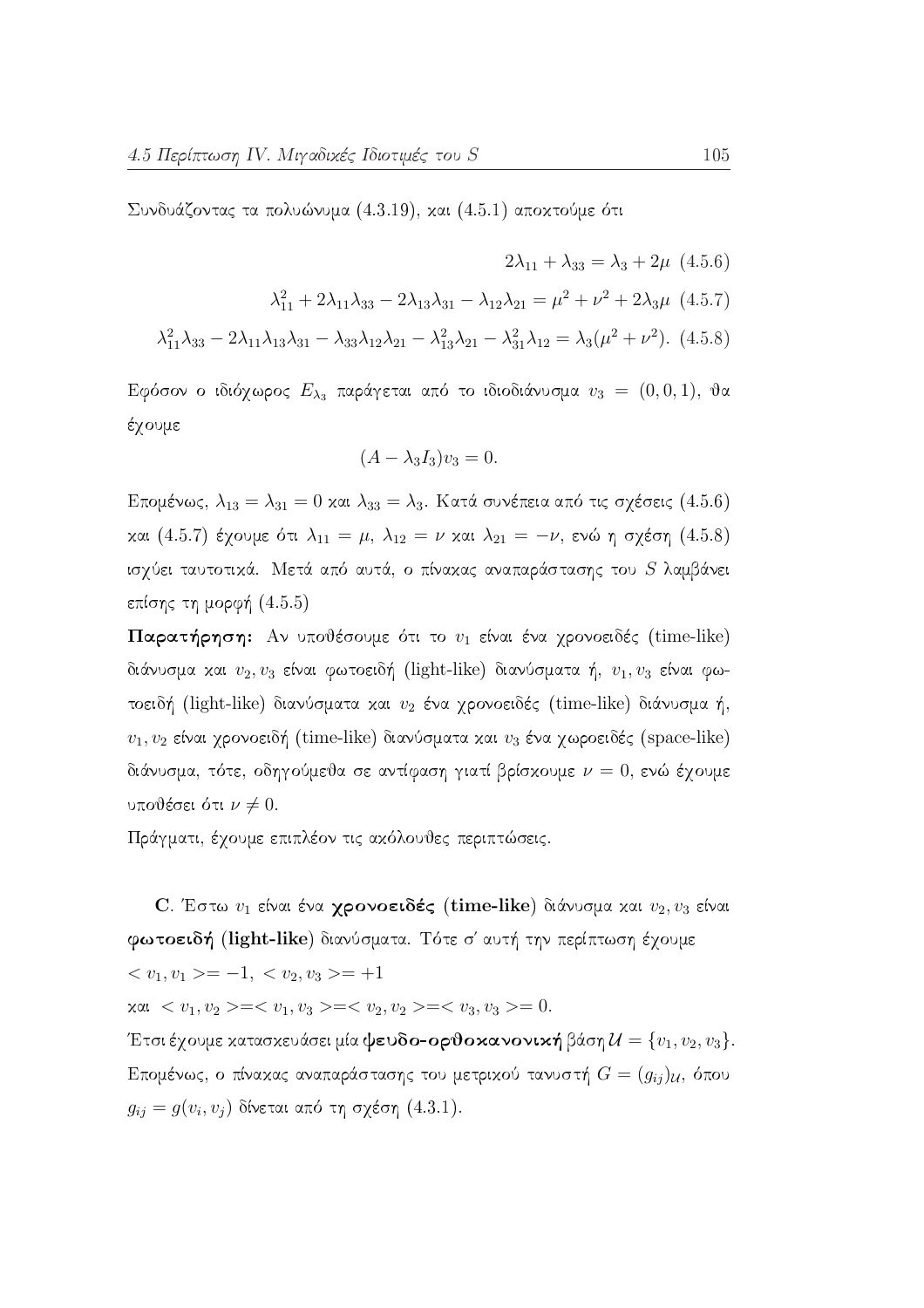$\Omega$ ς συνήθως, εφαρμόζοντας τη σχέση (4.1.12) ο πίνακας αναπαράστασης  $A$ παίρνει τη μορφή

$$
[S]_{\mathcal{U}} = A = \begin{pmatrix} \lambda_{11} & \lambda_{12} & -\lambda_{21} \\ \lambda_{21} & \lambda_{22} & \lambda_{23} \\ -\lambda_{12} & \lambda_{32} & \lambda_{22} \end{pmatrix}
$$

Συνδυάζοντας τα πολυώνυμα (4.3.2) και (4.5.1) έχουμε,

$$
\lambda_{11} + 2\lambda_{22} = \lambda_3 + 2\mu, (4.5.9)
$$

$$
\lambda_{22}^2 + 2\lambda_{11}\lambda_{22} - 2\lambda_{12}\lambda_{21} - \lambda_{23}\lambda_{32} = \mu^2 + \nu^2 + 2\lambda_3\mu, (4.5.10)
$$

$$
\lambda_{11}\lambda_{22}^2 - \lambda_{11}\lambda_{23}\lambda_{32} - 2\lambda_{12}\lambda_{21}\lambda_{22} - \lambda_{12}^2\lambda_{23} - \lambda_{21}^2\lambda_{32} = \lambda_3(\mu^2 + \nu^2). (4.5.11)
$$

Εφόσον ο ιδιόχωρος  $E_{\lambda_3}$  παράγεται από το ιδιοδιάνυσμα  $v_3 = (0,0,1)$ , έχουμε

$$
(A - \lambda_3 I_3)v_3 = 0,
$$

οπότε

$$
\lambda_{21} = \lambda_{23} = 0 \quad \text{and} \quad \lambda_{22} = \lambda_3.
$$

 $H \sigma$ γέση (4.5.9) δίνει

$$
\lambda_{11} = 2\mu - \lambda_3. \tag{4.5.12}
$$

Η (4.5.10) μέσω της (4.5.12) γίνεται

$$
\nu^2 + (\mu - \lambda_3)^2 = 0.
$$

Από την εξίσωση αυτή όμως συμπεραίνεται άμεσα ότι  $\nu = 0$ , πράγμα το οποίο είναι άτοπο, αφού υποθέσαμε ότι  $\nu \neq 0$ .

**D.** Έστω  $v_1, v_3$  είναι φωτοειδή (light-like) διανύσματα και  $v_2$  ένα χρονοειδές (time-like) διάνυσμα. Τότε

 $\langle v_2, v_2 \rangle = -1, \langle v_1, v_3 \rangle = +1$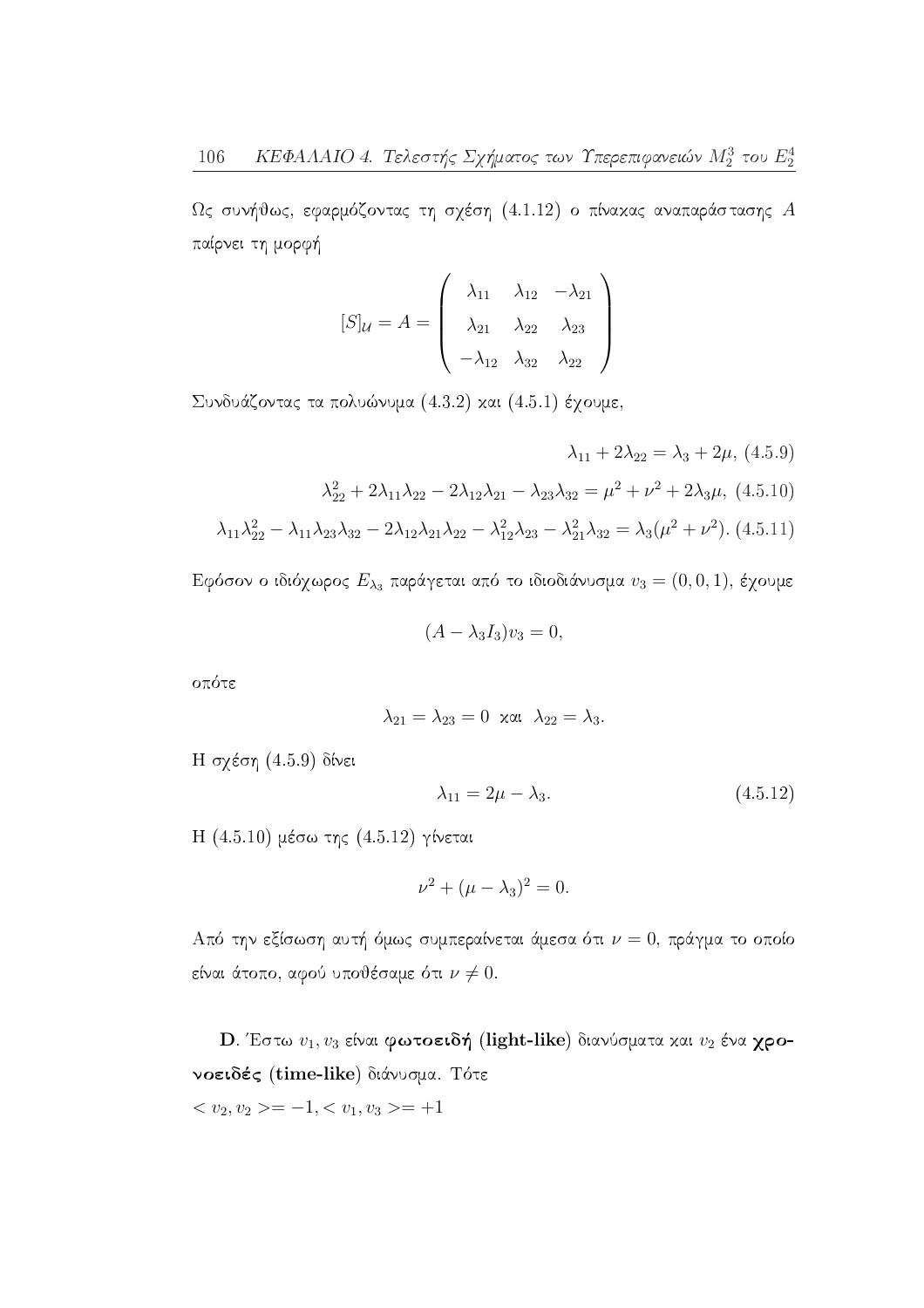$x \alpha_1 < v_1, v_2 > =  =  =  = 0.$ 

Έτσι έχουμε κατασκευάσει μία ψευδο-ορθοκανονική βάση  $U$ . Επομένως ο πίνακας αναπαράστασης του μετρικού τανυστή  $G = (g_{ij})_{\mathcal{U}},$  όπου  $g_{ij} =$  $g(v_i, v_j)$  δίνεται από τη σχέση (4.3.7) και ο πίνακας αναπαράστασης Α παίρνει τη μορφή

$$
[S]_{\mathcal{U}} = A = \begin{pmatrix} \lambda_{11} & \lambda_{12} & \lambda_{13} \\ \lambda_{21} & \lambda_{22} & -\lambda_{12} \\ \lambda_{31} & -\lambda_{21} & \lambda_{11} \end{pmatrix}
$$

Συνδυάζοντας τα πολυώνυμα (4.3.8) και (4.5.1) έχουμε,

$$
2\lambda_{11} + \lambda_{22} = \lambda_3 + 2\mu, (4.5.13)
$$

$$
\lambda_{11}^2 + 2\lambda_{11}\lambda_{22} - 2\lambda_{12}\lambda_{21} - \lambda_{13}\lambda_{31} = \mu^2 + \nu^2 + 2\lambda_3\mu, (4.5.14)
$$

$$
\lambda_{11}^2 \lambda_{22} - 2\lambda_{11}\lambda_{12}\lambda_{21} - \lambda_{22}\lambda_{13}\lambda_{31} - \lambda_{12}^2\lambda_{31} - \lambda_{21}^2\lambda_{13} = \lambda_3(\mu^2 + \nu^2). (4.5.15)
$$

Εφόσον ο ιδιόχωρος  $E_{\lambda_3}$  παράγεται από το ιδιοδιάνυσμα  $v_3 = (0,0,1)$ , θα έχουμε

$$
(A - \lambda_3 I_3)v_3 = 0,
$$

οπότε

$$
\lambda_{12}=\lambda_{13}=0\ \ \text{and}\ \ \lambda_{11}=\lambda_3.
$$

Από τη σχέση (4.5.13) εύκολα έχουμε

$$
\lambda_{22} = 2\mu - \lambda_3. \tag{4.5.16}
$$

Η (4.5.14) μέσω της (4.5.16) δίνει την εξίσωση

$$
\nu^2 + (\mu - \lambda_3)^2 = 0.
$$

Άρα  $\nu = 0$ , το οποίο είναι άτοπο.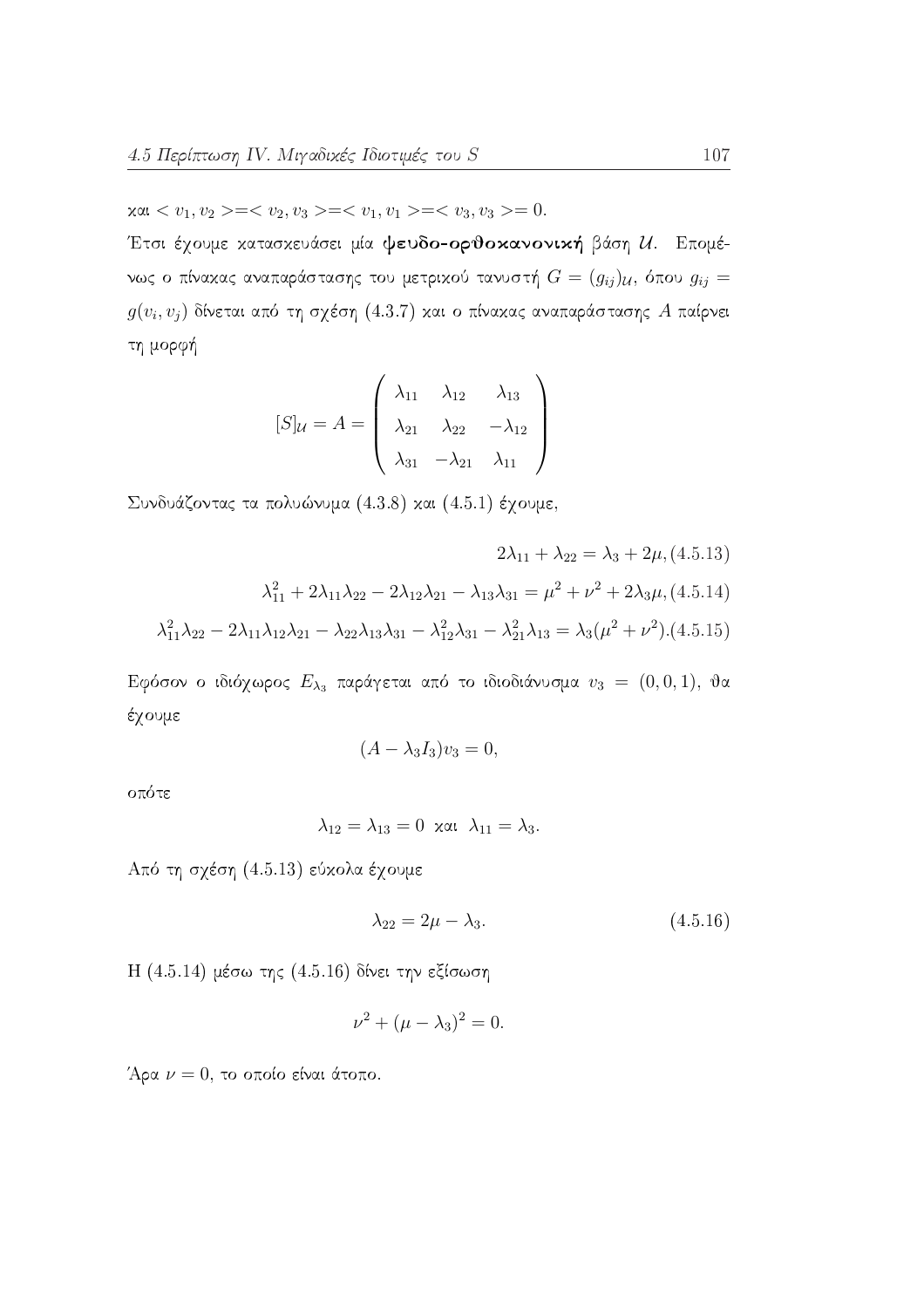Ε. Έστω ότι  $v_1, v_2$  είναι χρονοειδή (time-like) διανύσματα και  $v_3$  είναι ένα χωροειδές (space-like) διάνυσμα. Τότε,

$$
=+1,==-1
$$

 $x \alpha l < v_1, v_2 \geq -\langle v_1, v_3 \rangle = \langle v_2, v_3 \rangle = 0.$ 

Έτσι έχουμε κατασκευάσει μία ορθοκανονική βάση  $\mathcal{E} = \{v_1, v_2, v_3\}$ . Επομένως ο πίνακας αναπαράστασης του μετρικού τανυστή  $G = (g_{ij})_{\mathcal{E}},$  όπου  $g_{ij}=g(v_i,v_j)$ δίνεται από τη σχέση,

$$
[G]_{\mathcal{E}} = \begin{pmatrix} -1 & 0 & 0 \\ 0 & -1 & 0 \\ 0 & 0 & +1 \end{pmatrix}
$$
 (4.5.17)

Όπως και στα προηγούμενα, κάνουμε χρήση της σχέσης (4.1.12) και τελικά ο πίνακας αναπαράστασης του  $S$  λαμβάνει τη μορφή

$$
[S]_{\mathcal{E}} = A = \begin{pmatrix} \lambda_{11} & \lambda_{12} & \lambda_{13} \\ \lambda_{12} & \lambda_{22} & \lambda_{23} \\ -\lambda_{13} & -\lambda_{23} & \lambda_{33} \end{pmatrix}
$$

Από την άλλη μεριά το χαρακτηριστικό πολυώνυμο του πίνακα Α είναι:

$$
f(t) = t3 - (\lambda_{11} + \lambda_{22} + \lambda_{33})t2 + (\lambda_{11}\lambda_{22} + \lambda_{11}\lambda_{33} + \lambda_{22}\lambda_{33} - \lambda_{12}^{2} + \lambda_{13}^{2} + \lambda_{23}^{2})t
$$

$$
-(\lambda_{11}\lambda_{22}\lambda_{33} + \lambda_{11}\lambda_{23}^{2} - \lambda_{12}^{2}\lambda_{33} + \lambda_{13}^{2}\lambda_{22} - 2\lambda_{12}\lambda_{13}\lambda_{23}).
$$
(4.5.18)

Από τον συνδυασμό των πολυωνύμων (4.5.1) και (4.5.18) έχουμε

$$
\lambda_{11} + \lambda_{22} + \lambda_{33} = \lambda_3 + 2\mu, (4.5.19)
$$

$$
\lambda_{11}\lambda_{22} + \lambda_{11}\lambda_{33} + \lambda_{22}\lambda_{33} - \lambda_{12}^2 + \lambda_{13}^2 + \lambda_{23}^2 = \mu^2 + \nu^2 + 2\lambda_3\mu, (4.5.20)
$$

$$
\lambda_{11}\lambda_{22}\lambda_{33} + \lambda_{11}\lambda_{23}^2 - \lambda_{12}^2\lambda_{33} + \lambda_{13}^2\lambda_{22} - 2\lambda_{12}\lambda_{13}\lambda_{23} = \lambda_3(\mu^2 + \nu^2). (4.5.21)
$$

Εφόσον ο ιδιόχωρος  $E_{\lambda_3}$  παράγεται από το ιδιοδιάνυσμα  $v_3 = (0,0,1)$ , έχουμε την ακόλουθη εξίσωση

$$
(A - \lambda_3 I_3)v_3 = 0.
$$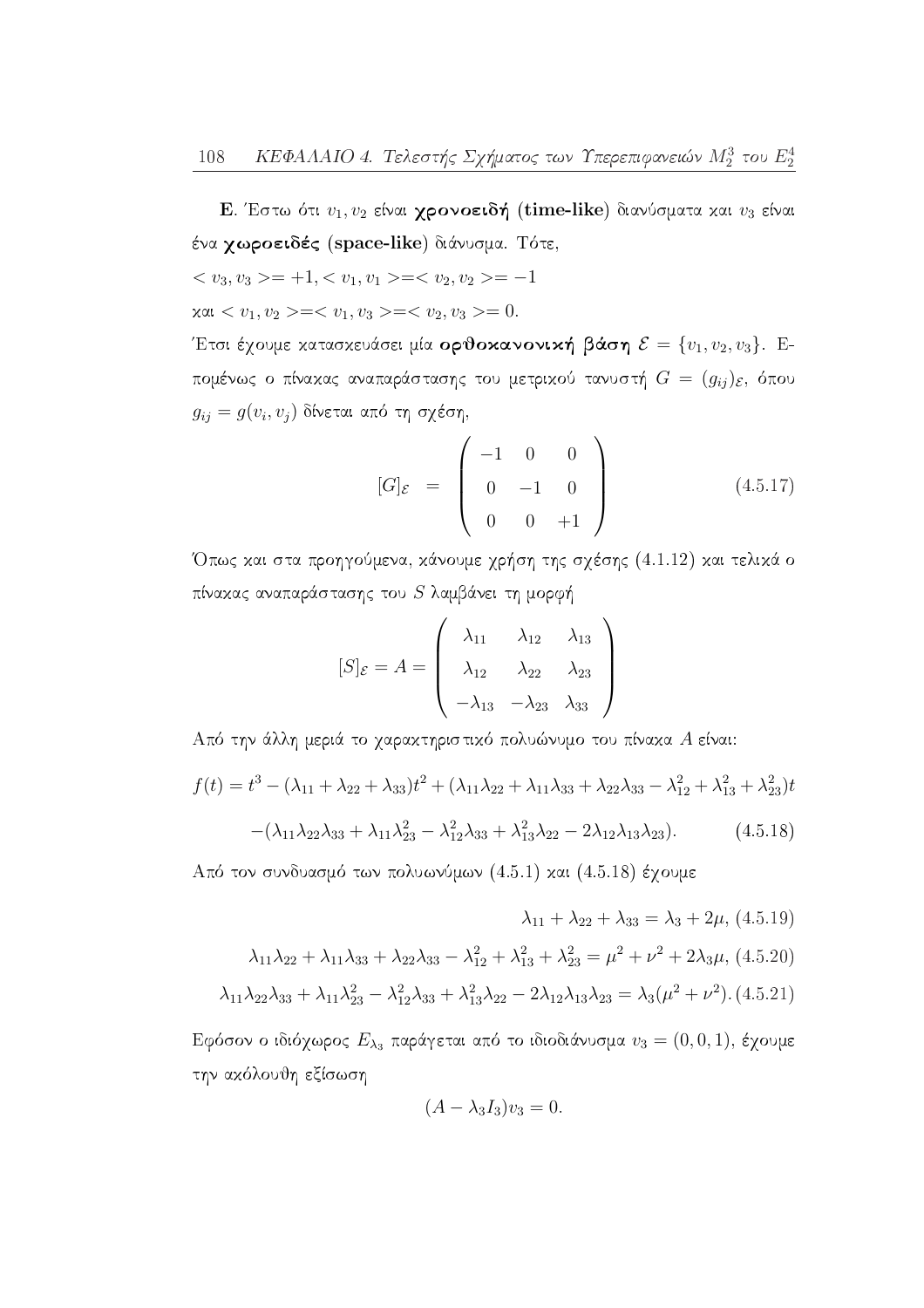Επομένως

$$
\lambda_{13} = \lambda_{23} = 0 \quad \text{and} \quad \lambda_{33} = \lambda_3.
$$

Από τη σγέση (4.5.19) έγουμε εύκολα ότι

$$
\lambda_{22} = 2\mu - \lambda_{11}.\tag{4.5.22}
$$

Η (4.5.20) μέσω της (4.5.22) δίνει την εξίσωση

$$
\nu^2 + \lambda_{12}^2 + (\lambda_{11} - \mu)^2 = 0,
$$

από την οποία έχουμε  $\nu = 0$ , δηλαδή καταλήγουμε και πάλι σε άτοπο. Η παραπάνω λοιπόν ανάλυση αποτελεί την απόδειξη της ακόλουθης πρότασης.

Πρόταση 4.4 Αν ο τελεστής σχήματος S, της υπερεπιφάνειας  $M_2^3$  του ψευδο-Ευκλείδειου χώρου  $E_2^4$ , έχει μία πραγματική και δύο μιγαδικές συζυγείς ιδιοτιμές, τότε η κανονική μορφή του S δίνεται από τον πίνακα (4.5.5) και οι αντίστοιχοι για το εσωτερικό γινόμενο <, > από τους πίνακες (4.2.5), ή (4.3.18) ως προς κατάλληλες βάσεις.

Συνδυάζοντας τώρα τις Προτάσεις (4.1), (4.2), (4.3) και (4.4) έχουμε την απόδειξη του Θεωρήματος 4.1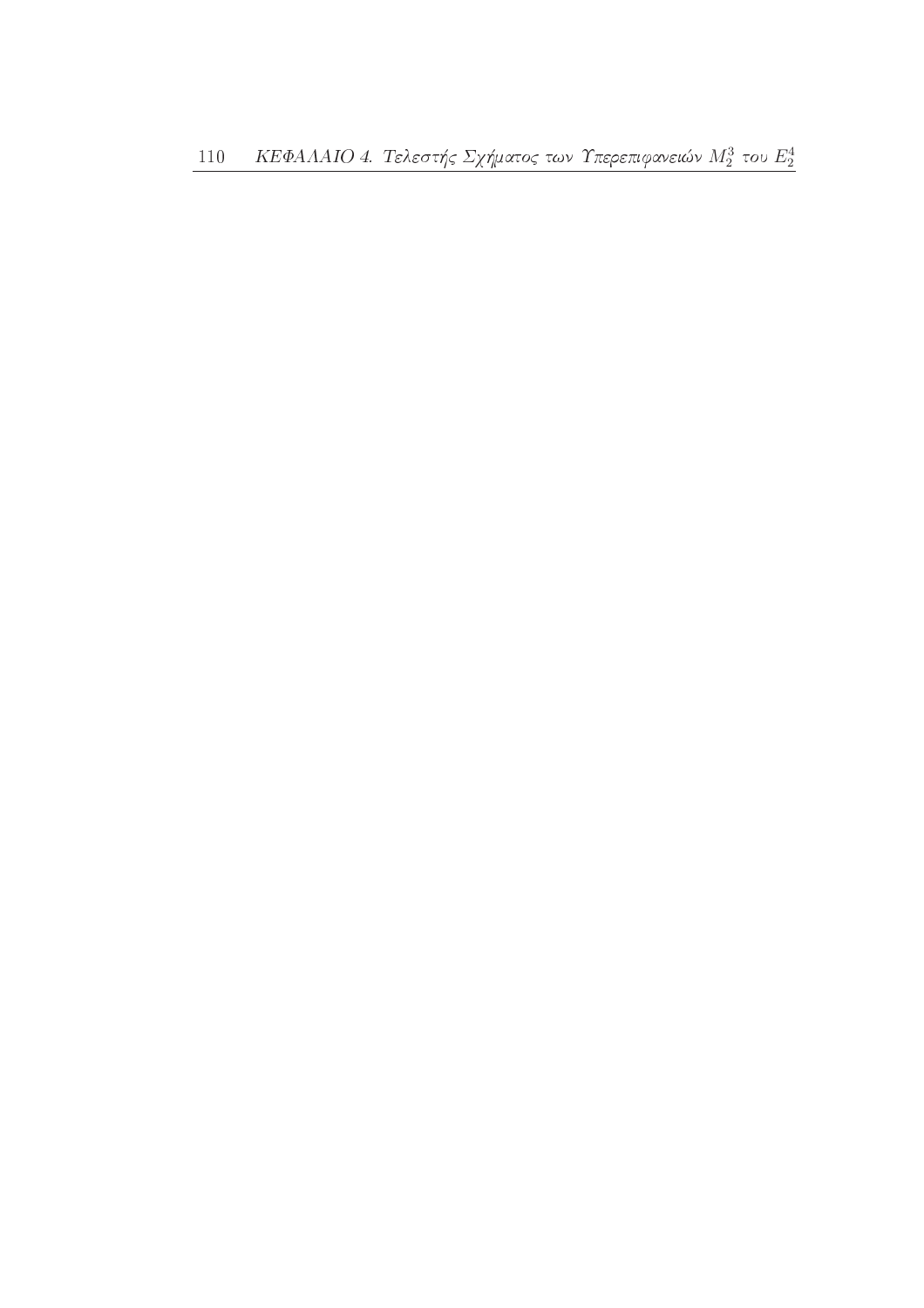## Κεφάλαιο 5

# Μελέτη των Υπερεπιφανειών  $\mathrm{M}_2^3$  του Χώρου  $E_2^4$  με τη βοήθεια του Τελεστή Σχήματος αυτών.

#### Διαρμονικές Υπερεπιφάνειες  $5.1$

Έστω  $M_2^3$  μία διαρμονική υπερεπιφάνεια του ψευδο-Ευκλείδειου χώρου  $E_2^4$ . Τότε ισχύουν οι ακόλουθες συνθήκες (4.1.8) και (4.1.9) του Κεφαλαίου 4, δηλαδή οι

$$
S(\nabla H) = -\varepsilon \frac{3H}{2} (\nabla H)
$$

$$
\Delta H + \varepsilon H tr S^2 = 0.
$$

Στο κεφάλαιο αυτό αποδεικνύουμε το ακόλουθο θεώρημα.

Θεώρημα 5.1. Κάθε μη εκφυλισμένη διαρμονική υπερεπιφάνεια  $M_2^3$ , του 4διάστατου ψευδο-Ευκλείδειου χώρου  $E_2^4$ , ο τελεστής σχήματος της οποίας είναι μη διαγωνοποιήσιμος, είναι ελαχιστική (minimal).

Η απόδειξη του θεωρήματος αυτού εξαρτάται σε μεγάλο βαθμό από την μορφή του τελεστή σχήματος της υπερεπιφάνειας, σύμφωνα με όσα αναφέρονται στο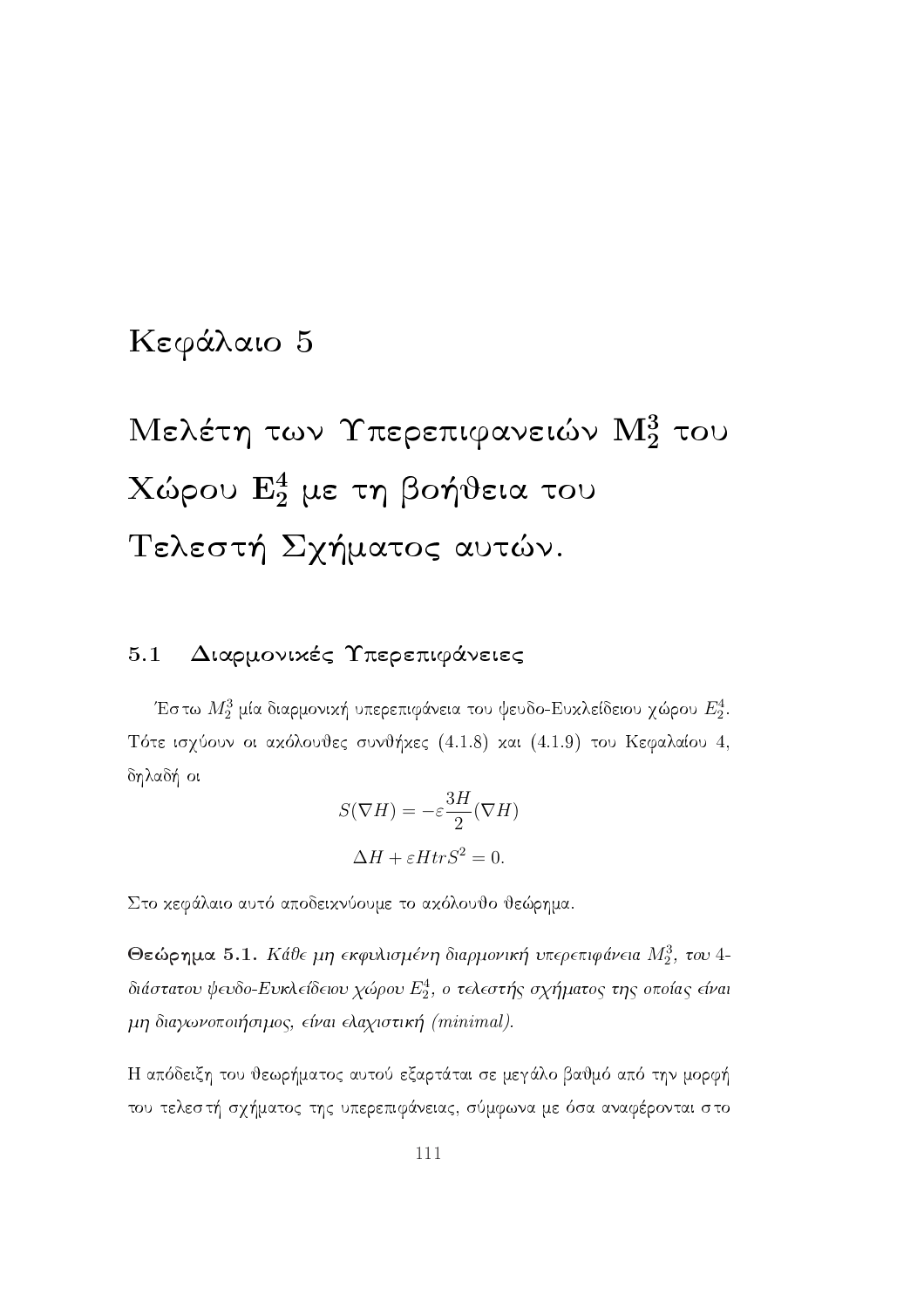Θεώρημα 4.1. Έτσι λοιπόν εξετάζουμε χωριστά το θεώρημα για κάθε μια από τις περιπτώσεις (II), (III) και (IV), του τελεστή σχήματος, που αναφέρονται στο Θεώρημα 4.1. Διακρίνουμε τις ακόλουθες περιπτώσεις.

#### Ι. Ο Τελεστής Σχήματος S έχει την Κανονική  $5.2$ μορφή (II)

Ας υποθέσουμε ότι η μέση καμπυλότητα Η της υπερεπιφάνειας  $M_2^3$  είναι σταθερά. Τότε η εξίσωση (4.1.9) συνεπάγει ότι

$$
HtrS^2 = 0,
$$

δεδομένου ότι  $\varepsilon = g(\xi, \xi) = +1$ . Αν η Η είναι μηδέν, τότε το αποτέλεσμα έπεται άμεσα, δηλαδή η  $M_2^3$  είναι ελαγιστική. Αν όμως η  $H$  δεν είναι μηδέν τότε, θα είναι  $trS^2 = 0$ . Όμως, εύχολα έχουμε ότι  $trS^2 = 2\lambda^2 + \nu^2$ . Κατά συνέπεια θα είναι  $\lambda = \nu = 0$ . Αλλά  $trS = 2\lambda + \nu$ , οπότε  $trS = 0$ . Είναι γνωστό όμως ότι  $H = \frac{1}{\varepsilon m} tr S$ , όπου εν προχειμένω είναι  $\varepsilon = +1$  χαι  $m = 3$ . Άρα  $H=0$  και επομένως και σ' αυτή την περίπτωση η  $M_2^3$  είναι ελαγιστική (minimal).

Αν η Η δεν είναι σταθερά, τότε η  $\nabla H$  είναι διάφορη από το μηδέν και από την εξίσωση (4.1.8) συνεπάγεται ότι η  $\nabla H$  είναι ένα ιδιοδιάνυσμα του τελεστή  $S$ . Όμως, όπως φαίνεται από τον πίναχα [G] που αντιστοιχεί στην χανονιχή μορφή (II) τα ιδιοδιανύσματα του  $S$  είναι είτε γρονοειδή (time-like) είτε φωτοειδή (light-like). Κατά συνέπεια, το  $\nabla H$  πρέπει να είναι είτε ως πρός την διεύθυνση του  $u_3$ , είτε ως προς την διεύθυνση του  $u_2$ . Εξετάζουμε αυτές τις δύο περιπτώσεις ξεχωριστά στις Προτάσεις 5.1 και 5.2 αντίστοιχα.

 $\Pi$ ρόταση 5.1 Έστω  $[M_2^3, (-, +, -)]$  μια διαρμονική υπερεπιφάνεια της ψευδο-Ευκλείδειας πολλαπλότητας  $E_2^4$ , ο τελεστής σχήματος της οποίας ως προς μία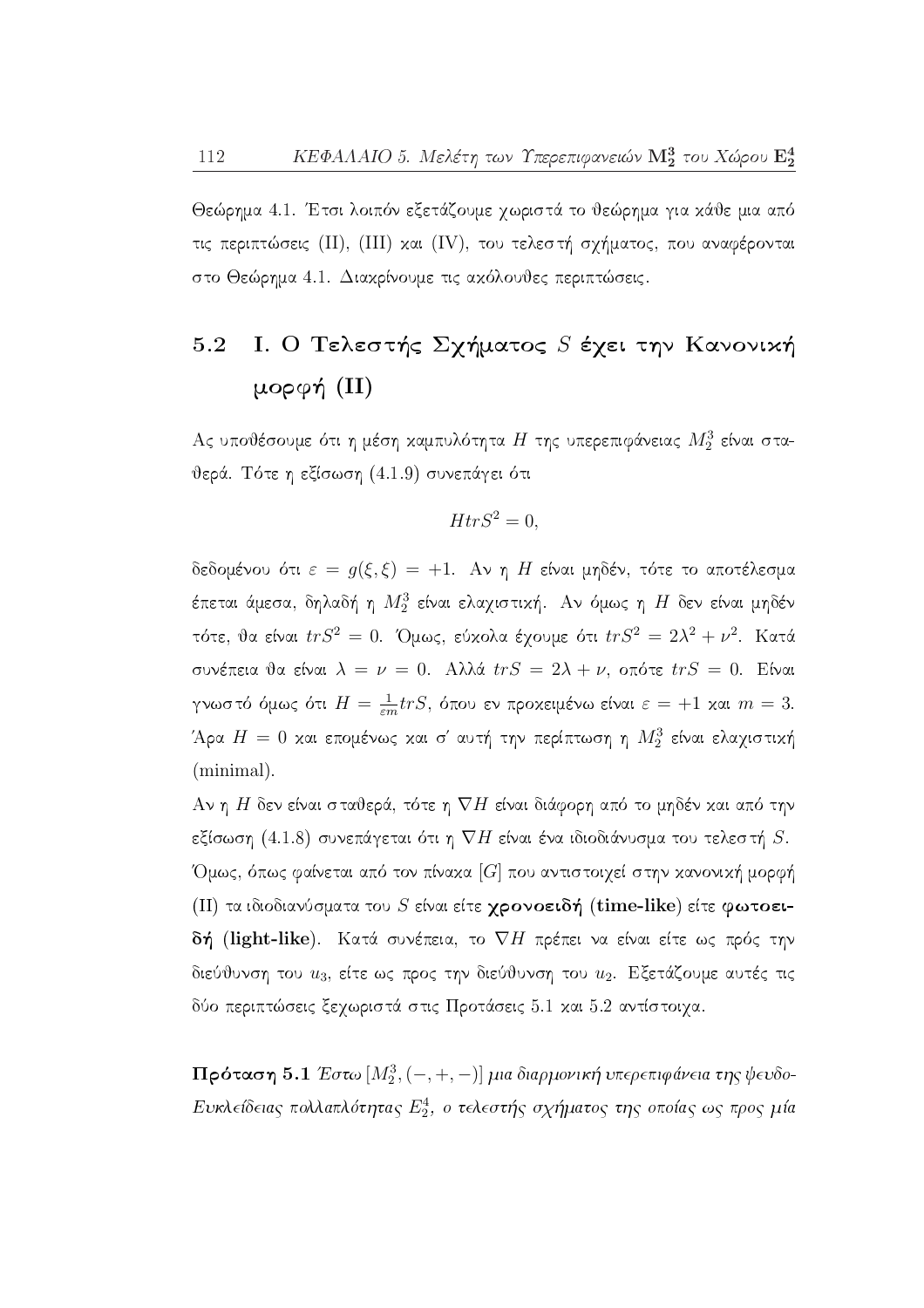ψευδο-ορθοκανονική βάση είναι

$$
[S]_{\mathcal{B}} = \left( \begin{array}{ccc} \lambda & \mu & 0 \\ 0 & \lambda & 0 \\ 0 & 0 & \nu \end{array} \right),
$$

δηλαδή τύπου (II). Υποθέτουμε ότι το  $\nabla H$  είναι ένα χρονοειδές (time-like) διάνυσμα. Τότε, η υπερεπιφάνεια  $M_2^3$  είναι ελαχιστική (minimal), δηλαδή έχει μηδενική μέση καμπυλότητα,  $H = 0$ .

**Απόδειξη.** Υποθέτουμε ότι  $H \neq 0$  και όχι σταθερά. Ως εκ τούτου,  $\nabla H \neq \overrightarrow{0}$ . Θα δείξουμε ότι, αυτή η υπόθεση οδηγεί σε αντίφαση. Καθώς ο τελεστής σχήματος έχει την κανονική μορφή (II), ως προς μια ψευδο-ορθοκανονική βάση  $\mathcal{B} = \{u_1, u_2, u_3\}$  του εφαπτόμενου χώρου  $T_p(M_2^3)$ , θα έχουμε,

$$
S(u_1) = \lambda u_1 + \mu u_2
$$
,  $S(u_2) = \lambda u_2$ ,  $S(u_3) = \nu u_3$ .

Από την εξίσωση (4.1.8), όπως παρατηρήσαμε και προηγουμένως, συμπεραίνουμε ότι, το  $\nabla H$  είναι ένα ιδιοδιάνυσμα του  $S$  αντίστοιχο προς την ιδιοτιμή  $-\frac{3H}{2}$ , δεδομένου ότι, όπως αναφέρθηκε επίσης, προηγουμένως  $\varepsilon = +1$ . Εφόσον όμως από την υπόθεση το  $\nabla H$  είναι ένα χρονοειδές ιδιοδιάνυσμα, αν λάβουμε υπόψη μας τον πίναχα [G] της μετριχής που αντιστοιχεί στη μορφή (II), τότε μπορούμε να το επιλέξουμε να έχει τη διεύθυνση του  $u_3$ , οπότε τότε εύχολα συμπεραίνουμε ότι θα είναι  $\nu = -\frac{3H}{2}$ .

Από την άλλη πλευρά όμως, εφόσον η βάση είναι ψευδο-ορθοκανονική θα έγουμε  $\nabla H = \alpha u_1 + \beta u_2 + \gamma u_3$ , όπου,

$$
\langle \nabla H, u_1 \rangle = \langle \alpha u_1 + \beta u_2 + \gamma u_3, u_1 \rangle = \beta = u_1(H),
$$
  

$$
\langle \nabla H, u_2 \rangle = \langle \alpha u_1 + \beta u_2 + \gamma u_3, u_2 \rangle = \alpha = u_2(H),
$$
  

$$
\langle \nabla H, u_3 \rangle = \langle \alpha u_1 + \beta u_2 + \gamma u_3, u_3 \rangle = -\gamma = u_3(H),
$$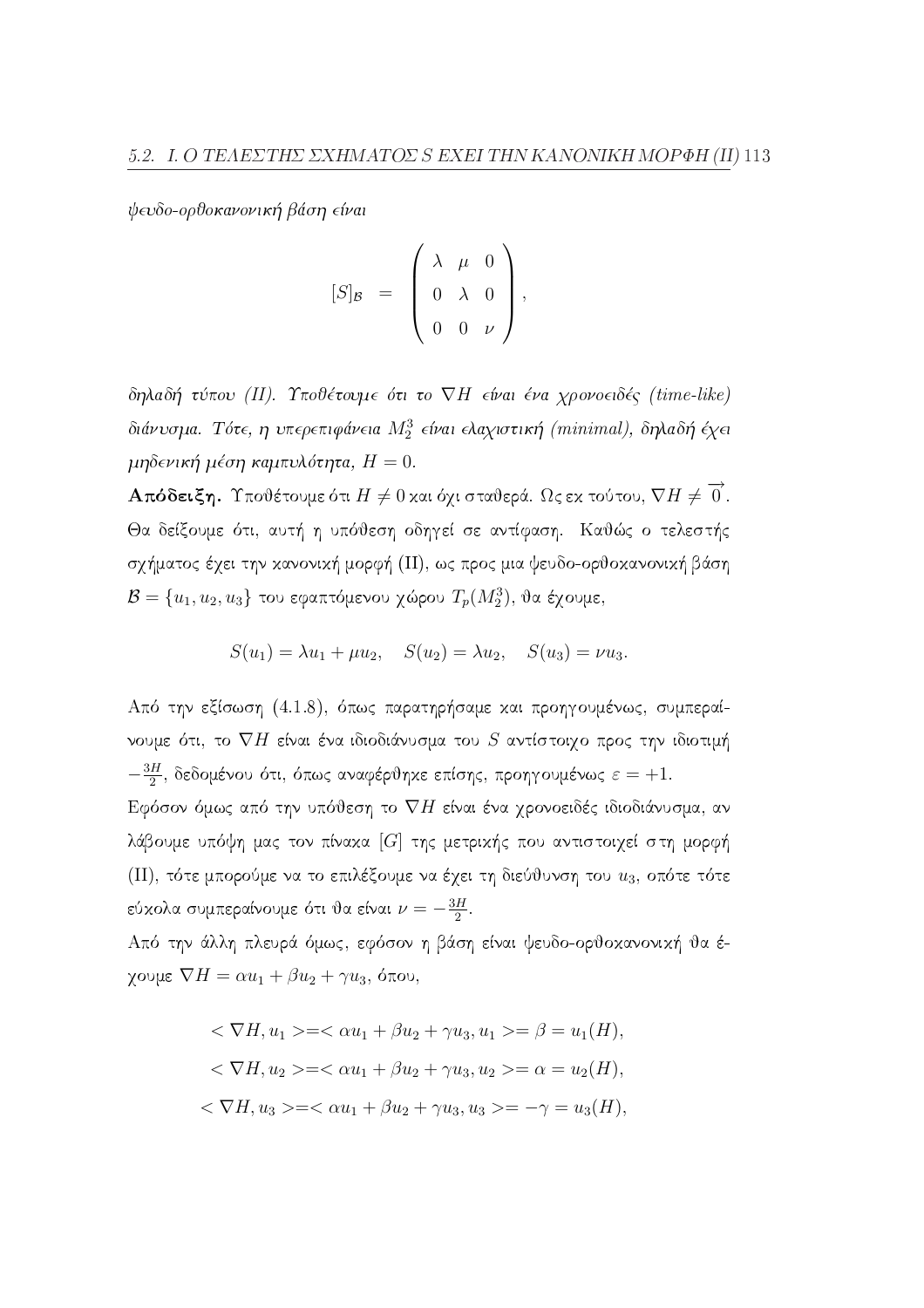άρα  $\nabla H = u_2(H)u_1 + u_1(H)u_2 - u_3(H)u_3$ . Ως εκ τούτου, και δεδομένου ότι  $\nabla H$  έχει την διεύθυνση του  $u_3$ , θα είναι:  $u_1(H) = u_2(H) = 0$  και  $u_3(H) \neq 0$ . Γνωρίζουμε όμως ότι

$$
\nabla_{u_i} u_j = \sum_{k=1}^3 \omega_{ij}^k u_k \quad ; \quad i, j, k = 1, 2, 3. \tag{5.1.1}
$$

**BHMA 1:** Σ' αυτό το βήμα θα προσπαθήσουμε να υπολογίσουμε τις μορφές  $\omega_{ij}^k$ , έτσι ώστε να απλοποιηθούν, όσο γίνεται, οι εκφράσεις των  $\nabla_{u_i} u_j$ . Από τη σχέση  $trS = 3H = 2\lambda + \nu$ , λαμβανομένου υπόψη ότι  $\nu = -\frac{3H}{2}$ , έχουμε  $\lambda = \frac{9H}{4}$ . Κατά συνέπεια εύχολα έχουμε ότι  $trS^2 = \frac{99H^2}{8}$ . Όμως, δεδομένου ότι τα εσωτερικά γινόμενα  $\langle u_i, u_j \rangle$  είναι σταθερά, για  $i, j = 1, 2, 3$  θα έγουμε:

$$
\nabla_{u_p} < u_1, u_1 \geq \nabla_{u_p} < u_2, u_2 \geq \nabla_{u_p} < u_3, u_3 \geq 0, \ p = 1, 2, 3. \quad (5.1.2)
$$

Από την εξίσωση $\nabla_{u_p} < u_1, u_1 >= 0$ λαμβανομένης υπόψη της (5.1.1) έχουμε διαδογικά

$$
\langle \nabla_{u_p} u_1, u_1 \rangle + \langle u_1, \nabla_{u_p} u_1 \rangle = 0,
$$

ή ισοδύναμα

$$
\langle \omega_{p1}^2 u_2, u_1 \rangle + \langle u_1, \omega_{p1}^2 u_2 \rangle = 0,
$$

ή ισοδύναμα $2\omega_{p1}^2 < u_1, u_2 >= 0$ , και άρα $\omega_{p1}^2 = 0$ , για κάθε p=1, 2, 3. Επίσης, από την εξίσωση  $\nabla_{u_p} < u_2, u_2 >= 0$ , εύχολα έχουμε ότι  $\omega_{p2}^1 = 0$ , p=1, 2, 3, και τέλος από την  $\nabla_{u_p} < u_3, u_3 >= 0$ , έχουμε  $\omega_{p3}^3 = 0$ , για κάθε p=1, 2, 3. Τελικά συγκεντρώνοντας τα παραπάνω αποτελέσματα έγουμε

$$
\omega_{p1}^2=\omega_{p2}^1=\omega_{p3}^3=0, \;\;\mathrm{p}{=}1,\,2,\,3
$$

ή ισοδύναμα

$$
\omega_{11}^2 = \omega_{21}^2 = \omega_{31}^2 = \omega_{12}^1 = \omega_{22}^1 = \omega_{32}^1 = \omega_{13}^3 = \omega_{23}^3 = \omega_{33}^3 = 0. \tag{5.1.3}
$$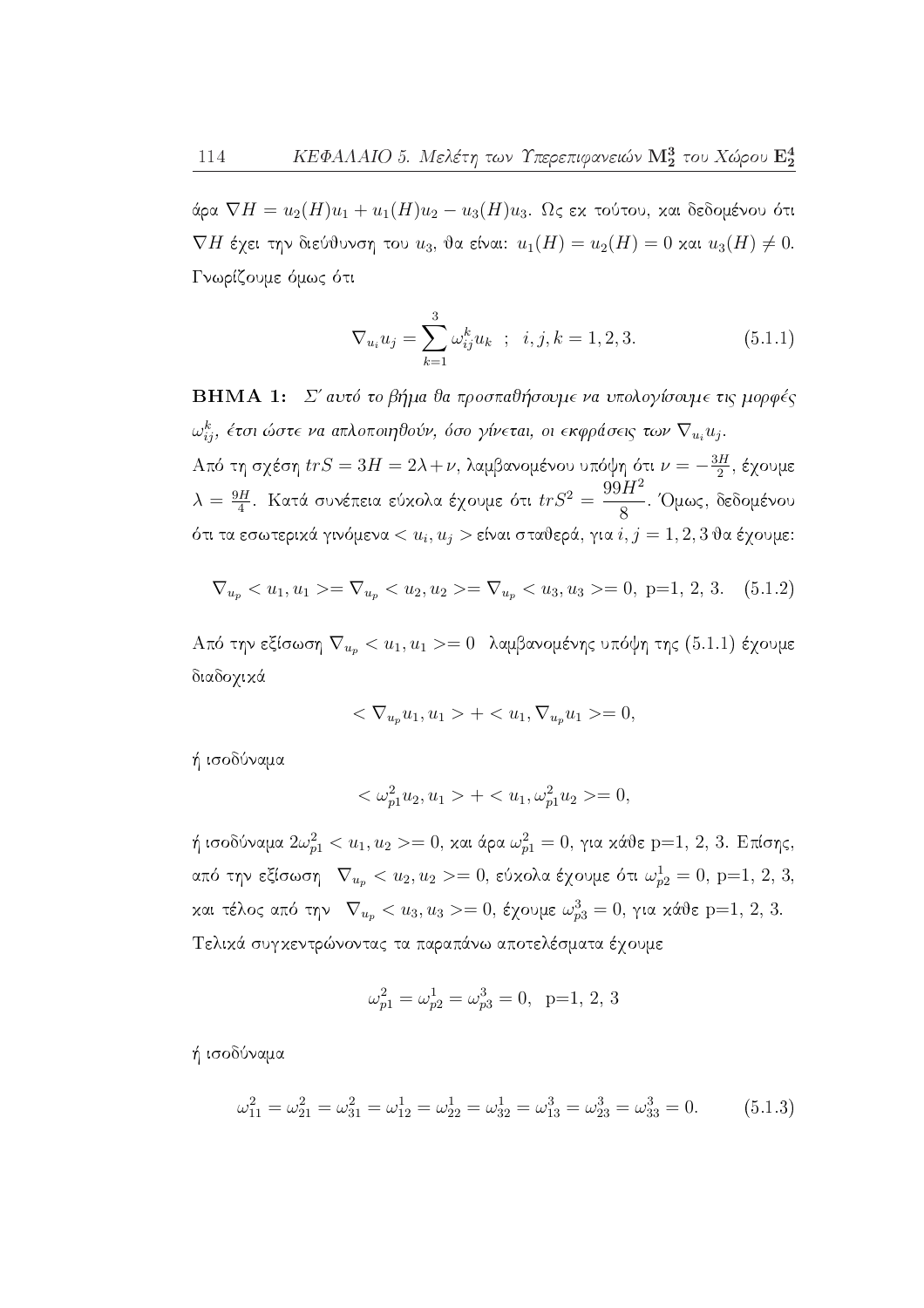Εντελώς ανάλογα χρησιμοποιώντας τις σχέσεις

$$
\nabla_{u_p} < u_1, u_2 > = \nabla_{u_p} < u_1, u_3 > = \nabla_{u_p} < u_2, u_3 > = 0 \tag{5.1.4}
$$

έχουμε, αντίστοιχα

$$
\omega_{p1}^1 = -\omega_{p2}^2, \quad p=1, 2, 3. \tag{5.1.5}
$$

Επίσης

$$
\omega_{p1}^3 = \omega_{p3}^2, \quad p=1, 2, 3 \tag{5.1.6}
$$

 $x\alpha$ 

$$
\omega_{p2}^3 = \omega_{p3}^1, \quad p=1, 2, 3. \tag{5.1.7}
$$

Από την άλλη μεριά εφαρμόζοντας την εξίσωση Codazzi για υπερεπιφάνειες έχουμε

$$
<(\nabla u_1S)u_2,u_1>=<(\nabla u_2S)u_1,u_1>
$$

Το πρώτο μέλος αυτής της εξίσωσης, λαμβανομένων υπόψη των ιδιοτήτων των συναλλοιώτων παραγώγων, της σχέσης (5.1.1) και των ιδιοτήτων της ψευδοορθοκανονικής βάσης, γίνεται διαδοχικά

$$
\langle (\nabla_{u_1} S) u_2, u_1 \rangle = \langle \nabla_{u_1} (S u_2) - S(\nabla_{u_1} u_2), u_1 \rangle
$$
  
\n
$$
= \langle \nabla_{u_1} (S u_2), u_1 \rangle - \langle S(\nabla_{u_1} u_2), u_1 \rangle
$$
  
\n
$$
= \langle \nabla_{u_1} (\lambda u_2), u_1 \rangle - \langle S(\omega_{12}^1 u_1 + \omega_{12}^2 u_2 + \omega_{12}^3 u_3), u_1 \rangle
$$
  
\n
$$
= \langle \lambda \nabla_{u_1} u_2 + u_1(\lambda) u_2, u_1 \rangle
$$
  
\n
$$
- \langle S(\omega_{12}^2 u_2), u_1 \rangle - \langle S(\omega_{12}^3 u_3), u_1 \rangle
$$
  
\n
$$
= \lambda \langle \nabla_{u_1} u_2, u_1 \rangle + u_1(\lambda) \langle u_2, u_1 \rangle
$$
  
\n
$$
- \omega_{12}^2 \langle S u_2, u_1 \rangle - \omega_{12}^3 \langle S u_3, u_1 \rangle
$$
  
\n
$$
= \lambda \langle \omega_{12}^2 u_2, u_1 \rangle - \omega_{12}^2 \langle \lambda u_2, u_1 \rangle - \omega_{12}^3 \langle \nu u_3, u_1 \rangle
$$
  
\n
$$
= \lambda \omega_{12}^2 - \lambda \omega_{12}^2 = 0.
$$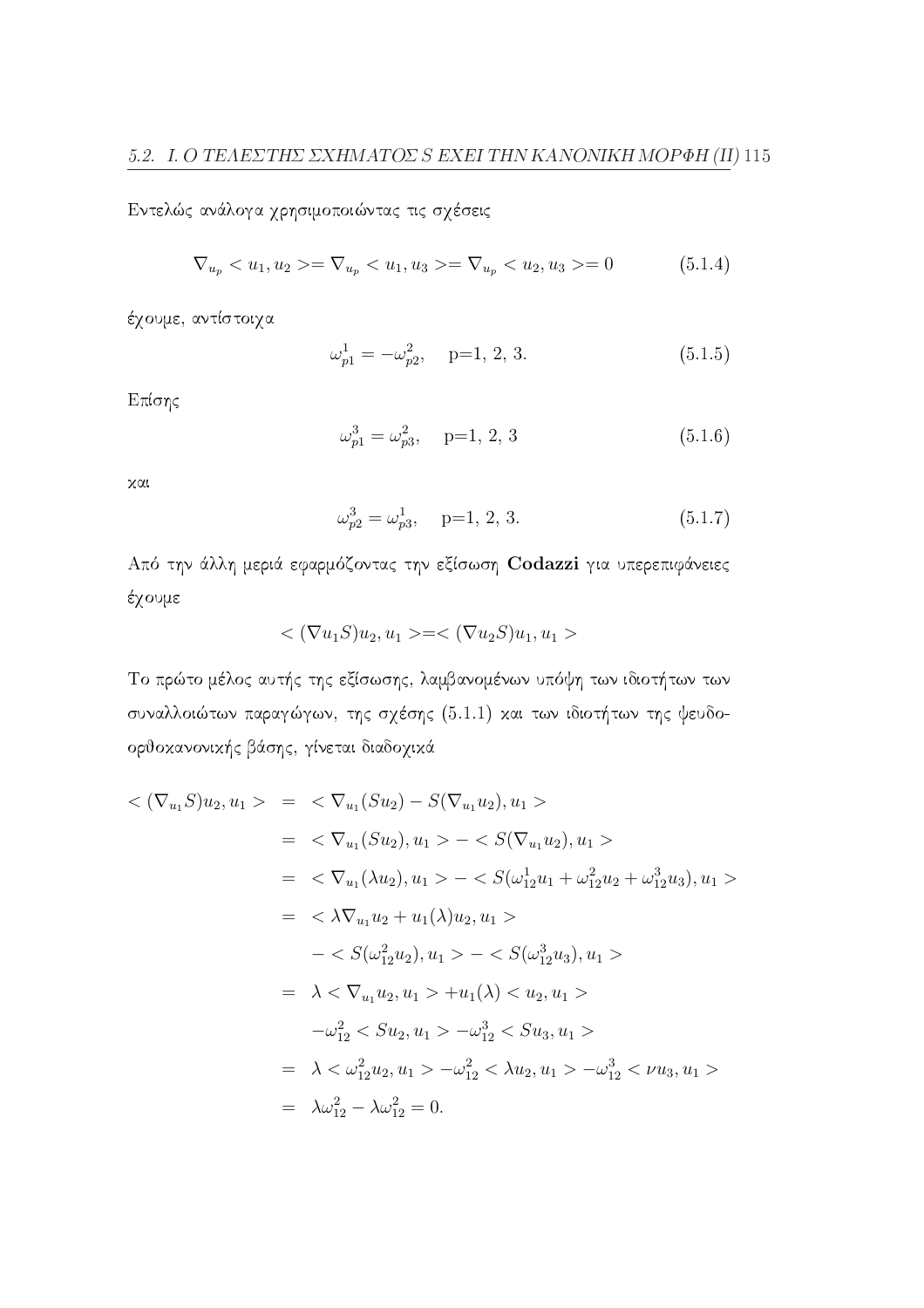Άρα

$$
\langle \nabla u_1 S \rangle u_2, u_1 \rangle = 0.
$$

Εντελώς ανάλογα το δεύτερο μέλος αυτής της εξίσωσης γίνεται

$$
\langle \nabla_{u_2} S \rangle u_1, u_1 \rangle = \langle \nabla_{u_2} (Su_1) - S(\nabla_{u_2} u_1), u_1 \rangle
$$
  
\n
$$
= \langle \nabla_{u_2} (Su_1), u_1 \rangle - \langle S(\nabla_{u_2} u_1), u_1 \rangle
$$
  
\n
$$
= \langle \nabla_{u_2} (\lambda u_1 + \mu u_2), u_1 \rangle
$$
  
\n
$$
- \langle S(\omega_{21}^1 u_1 + \omega_{21}^2 u_2 + \omega_{21}^3 u_3), u_1 \rangle
$$
  
\n
$$
= \langle \nabla_{u_2} \lambda u_1, u_1 \rangle + \langle \nabla_{u_2} \mu u_2, u_1 \rangle
$$
  
\n
$$
- \langle S(\omega_{21}^1 u_1), u_1 \rangle - \langle S(\omega_{21}^3 u_3), u_1 \rangle
$$
  
\n
$$
= \langle \lambda \nabla_{u_2} u_1 + u_2(\lambda) u_1, u_1 \rangle
$$
  
\n
$$
+ \langle \mu \nabla_{u_2} u_2 + u_2(\mu) u_2, u_1 \rangle - \omega_{21}^1 \langle S u_1, u_1 \rangle
$$
  
\n
$$
- \omega_{21}^3 \langle S u_3, u_1 \rangle
$$
  
\n
$$
= \lambda \langle \nabla_{u_2} u_1, u_1 \rangle + u_2(\lambda) \langle u_1, u_1 \rangle
$$
  
\n
$$
+ \mu \langle \nabla_{u_2} u_2, u_1 \rangle + u_2(\mu) \langle u_2, u_1 \rangle
$$
  
\n
$$
- \omega_{21}^1 \langle \lambda u_1 + \mu u_2, u_1 \rangle - \omega_{21}^3 \langle \nu u_3, u_1 \rangle
$$
  
\n
$$
= \lambda \langle \omega_{21}^2 u_2, u_1 \rangle + \mu \langle \omega_{22}^2 u_2, u_1 \rangle
$$
  
\n
$$
- \lambda \omega_{21}^1 \langle u_1, u_1 \rangle - \mu \omega_{21}^1 \langle u_2, u_1 \rangle
$$
  
\n<math display="</math>

Κατά συνέπεια θα έχουμε

$$
\mu(\omega_{22}^2 - \omega_{21}^1) = 0. \tag{5.1.8}
$$

Εφαρμόζοντας τώρα την εξίσωση του Codazzi στη μορφή

$$
\langle \nabla u_1 S \rangle u_3, u_2 \rangle = \langle \nabla u_3 S \rangle u_1, u_2 \rangle,
$$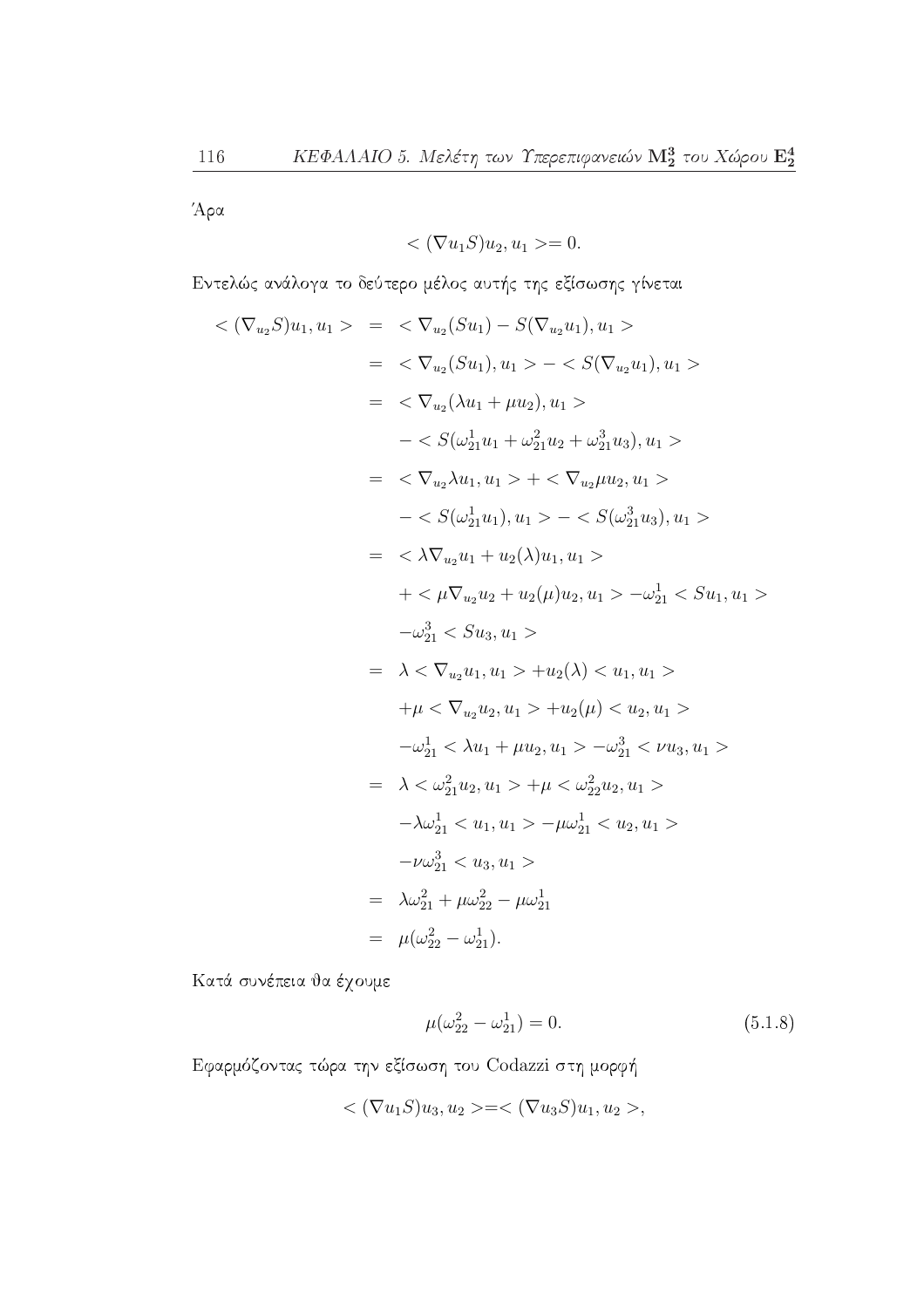με ανάλογο λογισμό για το πρώτο μέλος έχουμε

$$
\langle (\nabla_{u_1} S) u_3, u_2 \rangle = \langle \nabla_{u_1} (S u_3) - S(\nabla_{u_1} u_3), u_2 \rangle
$$
  
\n
$$
= \langle \nabla_{u_1} (\nu u_3), u_2 \rangle - \langle S(\nabla_{u_1} u_3), u_2 \rangle
$$
  
\n
$$
= \langle \nu \nabla_{u_1} u_3 + u_1(\nu) u_3, u_2 \rangle - \langle S(\omega_{13}^1 u_1 + \omega_{13}^2 u_2 + \omega_{13}^3 u_3), u_2 \rangle
$$
  
\n
$$
= \nu \langle \nabla_{u_1} u_3, u_2 \rangle + u_1(\nu) \langle u_3, u_2 \rangle - \langle S(\omega_{13}^1 u_1), u_2 \rangle
$$
  
\n
$$
- \langle S(\omega_{13}^2 u_2), u_2 \rangle
$$
  
\n
$$
= \nu \langle \omega_{13}^1 u_1, u_2 \rangle - \omega_{13}^1 \langle S u_1, u_2 \rangle - \omega_{13}^2 \langle S u_2, u_2 \rangle
$$
  
\n
$$
= \nu \omega_{13}^1 \langle u_1, u_2 \rangle - \omega_{13}^1 \langle u_1 + \mu u_2, u_2 \rangle - \omega_{13}^2 \langle u_2, u_2 \rangle
$$
  
\n
$$
= \nu \omega_{13}^1 \langle u_1, u_2 \rangle - \lambda \omega_{13}^1 \langle u_1, u_2 \rangle - \mu \omega_{13}^1 \langle u_2, u_2 \rangle
$$
  
\n
$$
- \lambda \omega_{13}^2 \langle u_2, u_2 \rangle
$$
  
\n
$$
= \nu \omega_{13}^1 - \lambda \omega_{13}^1 = (\nu - \lambda) \omega_{13}^1.
$$

Αντίστοιχα για το δεύτερο μέλος έχουμε

$$
\langle \nabla_{u_3} S \rangle u_1, u_2 \rangle = \langle \nabla_{u_3} (Su_1) - S(\nabla_{u_3} u_1), u_2 \rangle
$$
  
\n
$$
= \langle \nabla_{u_3} (Su_1), u_2 \rangle - \langle S(\nabla_{u_3} u_1), u_2 \rangle
$$
  
\n
$$
= \langle \nabla_{u_3} (\lambda u_1 + \mu u_2), u_2 \rangle - \langle S(\omega_{31}^1 u_1 + \omega_{31}^2 u_2 + \omega_{31}^3 u_3), u_2 \rangle
$$
  
\n
$$
= \langle \nabla_{u_3} (\lambda u_1), u_2 \rangle + \langle \nabla_{u_3} (\mu u_2), u_2 \rangle - \langle S(\omega_{31}^1 u_1), u_2 \rangle
$$
  
\n
$$
- \langle S(\omega_{31}^3 u_3), u_2 \rangle
$$
  
\n
$$
= \langle \lambda \nabla_{u_3} u_1 + u_3(\lambda) u_1, u_2 \rangle + \langle \mu \nabla_{u_3} u_2 + u_3(\mu) u_2, u_2 \rangle
$$
  
\n
$$
-\omega_{31}^1 \langle S u_1, u_2 \rangle - \omega_{31}^3 \langle S u_3, u_2 \rangle
$$
  
\n
$$
= \lambda \langle \nabla_{u_3} u_1, u_2 \rangle + u_3(\lambda) \langle u_1, u_2 \rangle + \mu \langle \nabla_{u_3} u_2, u_2 \rangle
$$
  
\n
$$
+ u_3(\mu) \langle u_2, u_2 \rangle - \omega_{31}^1 \langle \lambda u_1 + \mu u_2, u_2 \rangle - \omega_{31}^3 \langle \nu u_3, u_2 \rangle
$$
  
\n
$$
= \lambda \langle \omega_{31}^1 u_1, u_2 \rangle + u_3(\lambda) + \mu \langle \omega_{32}^1 u_1, u_2 \rangle - \lambda \omega_{31}^1
$$
  
\n
$$
= u_3(\lambda).
$$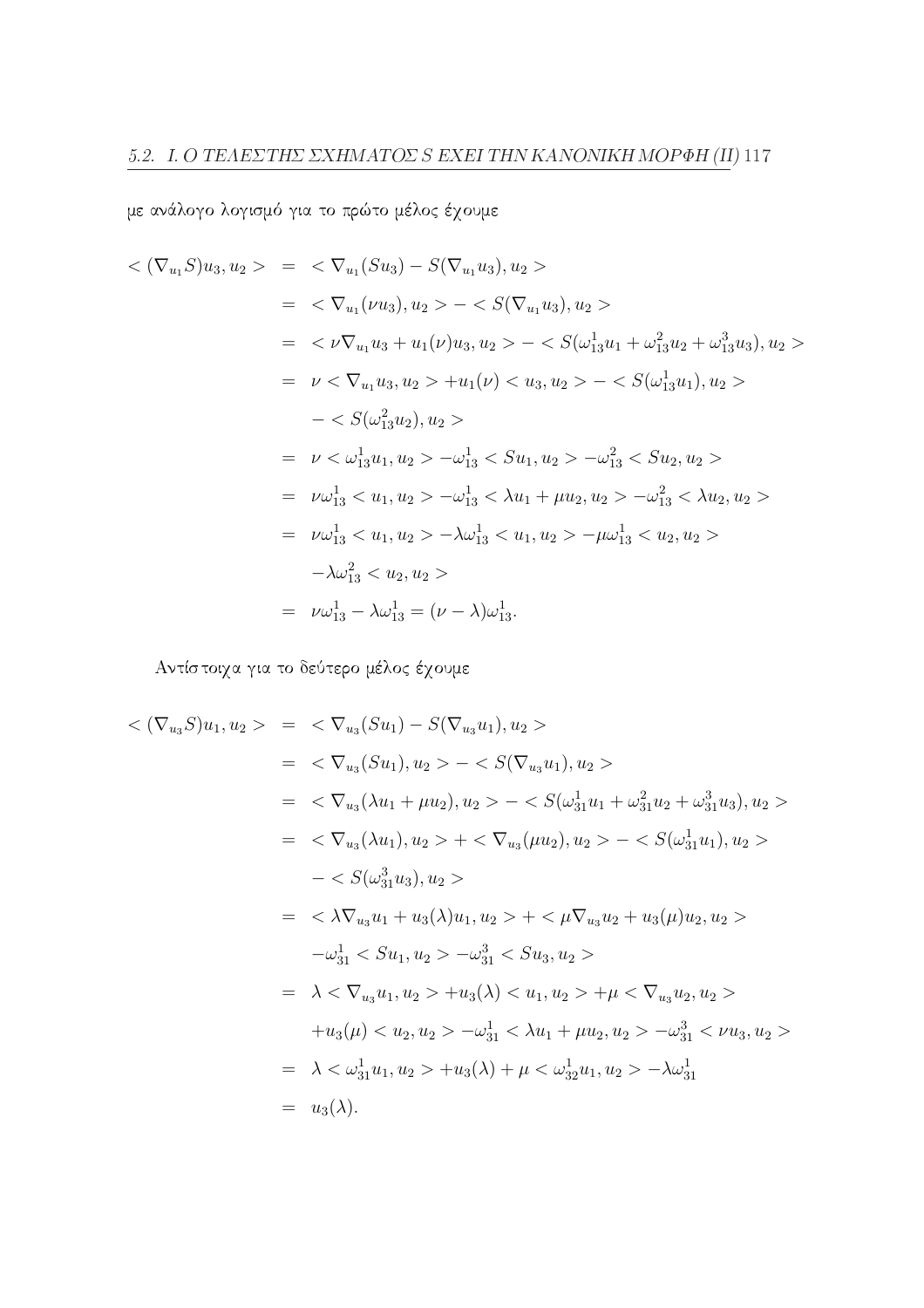Οπότε

$$
u_3(\lambda) = (\nu - \lambda)\omega_{13}^1. \tag{5.1.9}
$$

Ανάλογα, θεωρούμε την εξίσωση του Codazzi στην ακόλουθη μορφή,  $<(\nabla u_2S)u_3, u_1>=<(\nabla u_3S)u_2, u_1>, \text{ or }$ ότε

$$
\langle (\nabla_{u_2} S) u_3, u_1 \rangle = \langle \nabla_{u_2} (S u_3) - S (\nabla_{u_2} u_3), u_1 \rangle
$$
  
= 
$$
(\nu - \lambda) \omega_{23}^2 - \mu \omega_{23}^1,
$$

ενώ το δεύτερο μέλος αυτής γίνεται

$$
\langle (\nabla_{u_3} S) u_2, u_1 \rangle = \langle \nabla_{u_3} (S u_2) - S(\nabla_{u_3} u_2), u_1 \rangle
$$
  
=  $u_3(\lambda)$ ,

και κατά συνέπεια

$$
u_3(\lambda) = (\nu - \lambda)\omega_{23}^2 - \mu\omega_{23}^1. \tag{5.1.10}
$$

Τέλος, θεωρούμε την εξίσωση του Codazzi στη μορφή

$$
\langle \nabla u_2 S \rangle u_3, u_2 \rangle = \langle \nabla u_3 S \rangle u_2, u_2 \rangle,
$$

οπότε

$$
\langle \nabla_{u_2} S \rangle u_3, u_2 \rangle = \langle \nabla_{u_2} (S u_3) - S(\nabla_{u_2} u_3), u_2 \rangle
$$
  
\n
$$
= \langle \nabla_{u_2} (S u_3), u_2 \rangle - \langle S(\nabla_{u_2} u_3), u_2 \rangle
$$
  
\n
$$
= \langle \nabla_{u_2} (\nu u_3), u_2 \rangle - \langle S(\omega_{23}^1 u_1 + \omega_{23}^2 u_2 + \omega_{23}^3 u_3), u_2 \rangle
$$
  
\n
$$
= \langle \nu \nabla_{u_2} u_3 + u_2(\nu) u_3, u_2 \rangle - \langle S(\omega_{23}^1 u_1), u_2 \rangle
$$
  
\n
$$
- \langle S(\omega_{23}^2 u_2), u_2 \rangle
$$
  
\n
$$
= \nu \langle \nabla_{u_2} u_3, u_2 \rangle + u_2(\nu) \langle u_3, u_2 \rangle - \omega_{23}^1 \langle S u_1, u_2 \rangle
$$
  
\n
$$
- \omega_{23}^2 \langle S u_2, u_2 \rangle
$$
  
\n
$$
= \nu \langle \omega_{23}^1 u_1, u_2 \rangle - \omega_{23}^1 \langle S u_1 + \mu u_2, u_2 \rangle
$$
  
\n
$$
- \omega_{23}^2 \langle \lambda u_2, u_2 \rangle
$$
  
\n
$$
= \nu \omega_{23}^1 - \lambda \omega_{23}^1 = (\nu - \lambda) \omega_{23}^1.
$$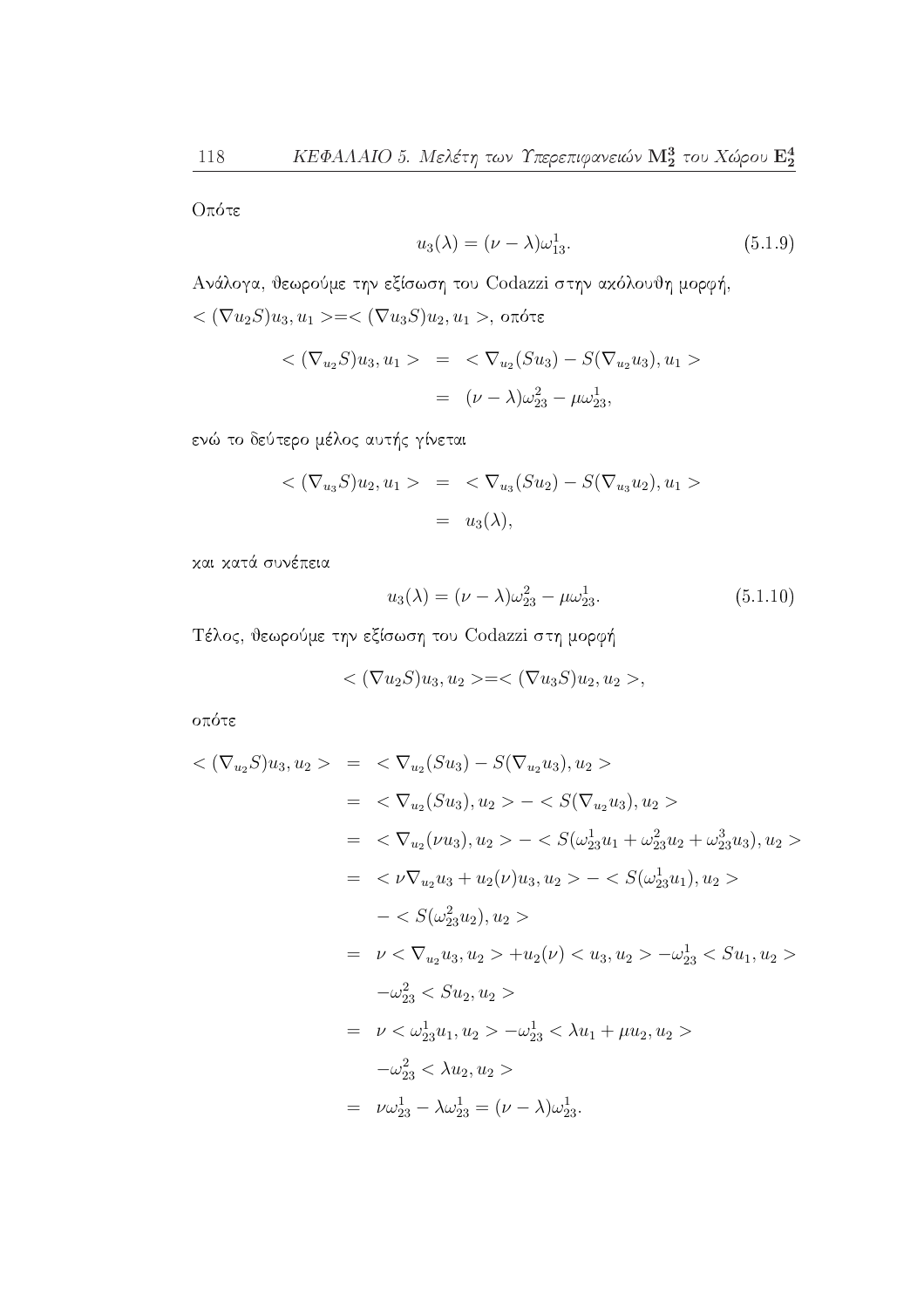Για το δεύτερο μέλος έχουμε

$$
\langle (\nabla_{u_3} S) u_2, u_2 \rangle = \langle \nabla_{u_3} (S u_2) - S(\nabla_{u_3} u_2), u_2 \rangle
$$
  
\n
$$
= \langle \nabla_{u_3} (S u_2), u_2 \rangle - \langle S(\nabla_{u_3} u_2), u_2 \rangle
$$
  
\n
$$
= \langle \nabla_{u_3} (\lambda u_2), u_2 \rangle - \langle S(\omega_{32}^1 u_1 + \omega_{32}^2 u_2 + \omega_{32}^3 u_3), u_2 \rangle
$$
  
\n
$$
= \langle \lambda \nabla_{u_3} u_2 + u_3(\lambda) u_2, u_2 \rangle - \langle S(\omega_{32}^2 u_2), u_2 \rangle
$$
  
\n
$$
- \langle S(\omega_{32}^3 u_3), u_2 \rangle
$$
  
\n
$$
= \lambda \langle \nabla_{u_3} u_2, u_2 \rangle + u_3(\lambda) \langle u_2, u_2 \rangle - \langle S(\omega_{32}^2 u_2), u_2 \rangle
$$
  
\n
$$
- \langle S(\omega_{32}^3 u_3), u_2 \rangle
$$
  
\n
$$
= \lambda \langle \nabla_{u_3} u_2, u_2 \rangle + u_3(\lambda) \langle u_2, u_2 \rangle - \omega_{32}^2 \langle S u_2, u_2 \rangle
$$
  
\n
$$
- \omega_{32}^3 \langle S u_3, u_2 \rangle
$$
  
\n
$$
= \lambda \langle \omega_{32}^1 u_1, u_2 \rangle - \omega_{32}^2 \langle \lambda u_2, u_2 \rangle - \omega_{32}^3 \langle \nu u_3, u_2 \rangle
$$
  
\n
$$
= \lambda \omega_{32}^1 \langle u_1, u_2 \rangle - \lambda \omega_{32}^2 \langle u_2, u_2 \rangle
$$
  
\n
$$
- \nu \omega_{32}^3 \langle u_3, u_2 \rangle = 0.
$$

Εξισώνοντας τα δύο μέλη έχουμε

$$
(\nu - \lambda)\omega_{23}^1 = 0. \tag{5.1.11}
$$

#### Διακρίνουμε τις ακόλουθες περιπτώσεις:

(1) Αν  $\mu \neq 0$ , και δεδομένου ότι  $\nu = -\frac{3H}{2} \neq \frac{9H}{4} = \lambda$  από την εξίσωση (5.1.8) έχουμε  $\omega_{22}^2 = \omega_{21}^1$ . Επιπλέον η εξίσωση (5.1.5) γιά p=2 δίνει  $\omega_{22}^2 =$  $-\omega_{21}^1$ . Συνεπώς,

$$
\omega_{22}^2 = \omega_{21}^1 = 0. \tag{5.1.12}
$$

Επίσης, από την εξίσωση (5.1.11) συμπεραίνουμε ότι

$$
\omega_{23}^1 = 0.\tag{5.1.13}
$$

Συνδυάζοντας τώρα τις εξισώσεις (5.1.9) και (5.1.10) εύκολα έχουμε ότι

$$
\omega_{23}^2 = \omega_{13}^1 \neq 0. \tag{5.1.14}
$$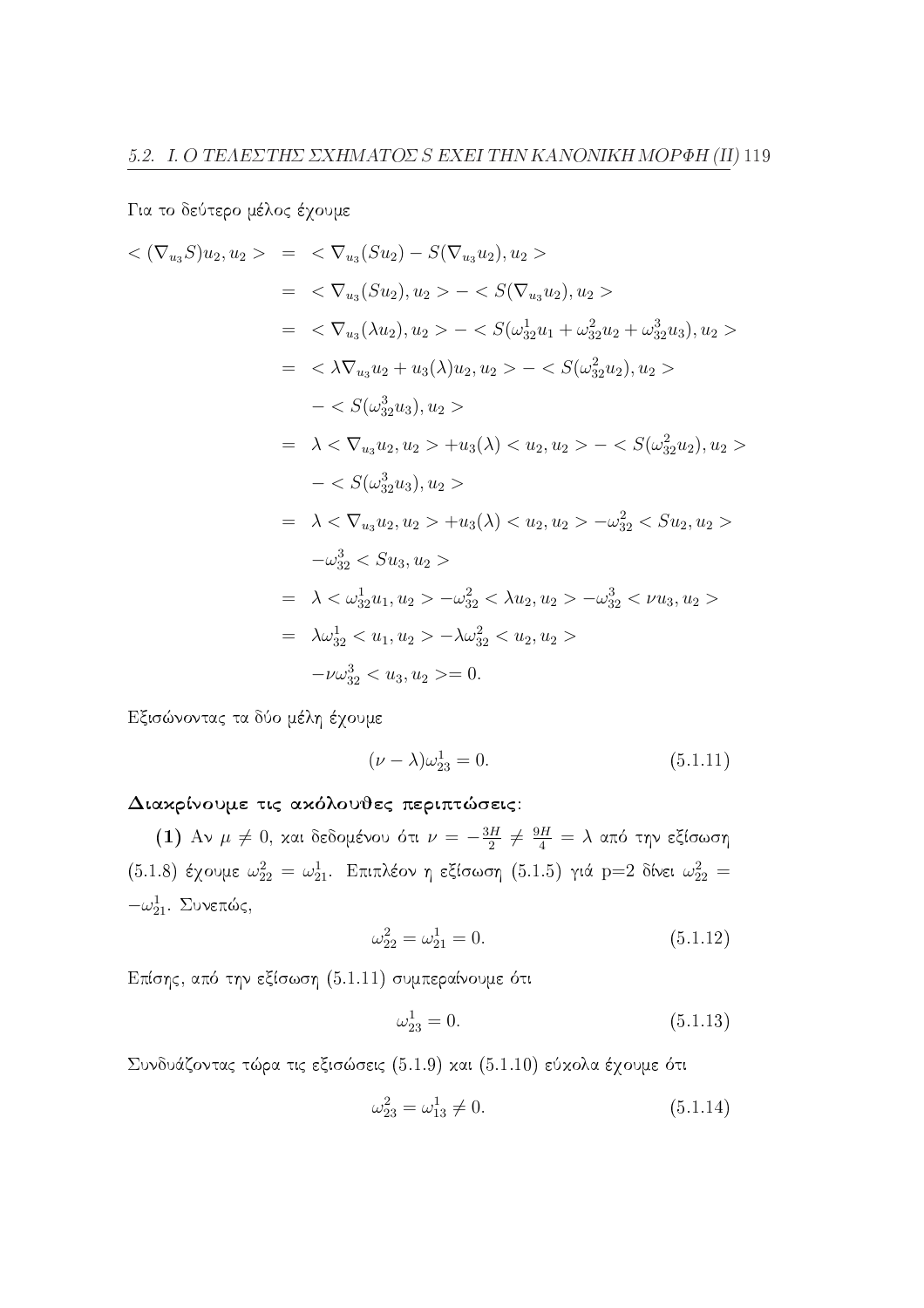Επίσης από τις εξισώσεις (5.1.7) και (5.1.13) έχουμε

$$
\omega_{22}^3 = 0.\tag{5.1.15}
$$

Επομένως, οι εξισώσεις (5.1.9) και (5.1.10) γίνονται

$$
u_3(\lambda) = (\nu - \lambda)\omega_{13}^1 = (\nu - \lambda)\omega_{23}^2.
$$
 (5.1.16)

Παρατήρηση: Οι μορφές  $\omega_{13}^1$ ,  $\omega_{23}^2$  της σχέσης (5.1.14) είναι διάφορες του μηδενός, γιατί αν υποτεθεί ότι  $\omega_{13}^1 = \omega_{23}^2 = 0$ , τότε φθάνουμε σε αντίφαση. Πράγματι, από τη σχέση  $trS = 3H$ , μέσω της (5.1.16) οδηγούμαστε στη σχέση  $u_3(\lambda) = 0$ , ισοδύναμα  $u_3(\frac{9H}{4}) = 0$ , δηλαδή  $u_3(H) = 0$ , πράγμα το οποίο είναι άτοπο, αφού από την υπόθεσή μας  $u_3(H) \neq 0$ .

Εφαρμόζοντας και πάλι την εξίσωση Codazzi στις ακόλουθες δύο μορφές

$$
\langle (\nabla u_2 S) u_3, u_3 \rangle = \langle (\nabla u_3 S) u_2, u_3 \rangle,
$$
  

$$
\langle (\nabla u_1 S) u_3, u_3 \rangle = \langle (\nabla u_3 S) u_1, u_3 \rangle,
$$

βρίσχουμε ότι,

$$
\omega_{32}^3 = \omega_{31}^3 = 0. \tag{5.1.17}
$$

Αν επιπλέον λάβουμε υπόψη τις προηγούμενες συνθήκες (5.1.6), (5.1.7), (5.1.13) και (5.1.17) βρίσκουμε επίσης

$$
\omega_{33}^1 = \omega_{33}^2 = \omega_{22}^3 = 0. \tag{5.1.18}
$$

Τέλος από την εξίσωση

$$
\langle (\nabla u_1 S) u_2, u_3 \rangle = \langle (\nabla u_2 S) u_1, u_3 \rangle
$$

βρίσχουμε,

$$
\omega_{12}^3 = \omega_{21}^3. \tag{5.1.19}
$$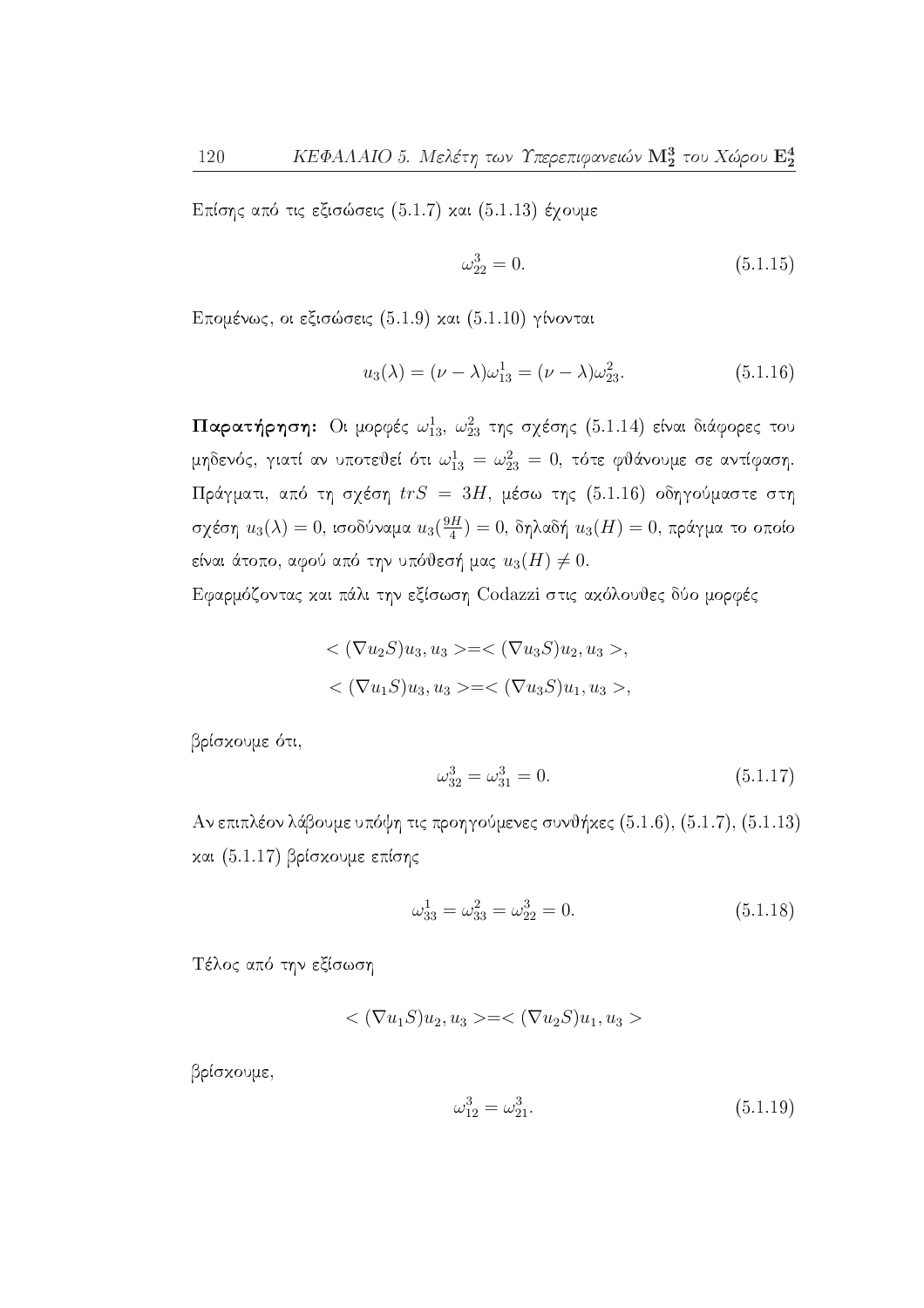Από την παραπάνω ανάλυση λοιπόν, οδηγούμαστε στο συμπέρασμα ότι, οι συναλλοίωτοι παράγωγοι  $\nabla_{u_i} u_j$ ;  $i, j, k = 1, 2, 3$  απλοποιούνται στις ακόλουθες μορφές:

$$
\nabla_{u_1} u_1 = \omega_{11}^1 u_1 + \omega_{11}^3 u_3, \quad \nabla_{u_1} u_2 = \omega_{12}^2 u_2 + \omega_{12}^3 u_3, \quad \nabla_{u_1} u_3 = \omega_{13}^1 u_1 + \omega_{13}^2 u_2
$$
\n
$$
\nabla_{u_2} u_1 = \omega_{21}^3 u_3, \quad \nabla_{u_2} u_2 = 0, \quad \nabla_{u_2} u_3 = \omega_{23}^2 u_2 \tag{5.1.20}
$$
\n
$$
\nabla_{u_3} u_1 = \omega_{31}^1 u_1, \quad \nabla_{u_3} u_2 = \omega_{32}^2 u_2, \quad \nabla_{u_3} u_3 = 0.
$$

ΒΗΜΑ 2: Στόχος του βήματος αυτού, είναι ο υπολογισμός της παραγώγου  $u_3(H)$ . Πρώτα, βρίσκουμε την έκφραση του  $S$  ως προς μια ορθοκανονική βάση και στη συνέχεια εφαρμόζουμε την εξίσωση  $(4.1.9)$ , στην οποία το  $\triangle H$  είναι εκπεφρασμένο με τη βοήθεια ορθοκανονικής βάσης.

Κατά ένα φυσικό τρόπο, μπορεί εύκολα να κατασκευασθεί μια ορθοκανονική βάση  $\mathcal{E} = \{e_1, e_2, e_3\}$ , από την ψευδο-ορθοχανονική βάση  $\mathcal{B} = \{u_1, u_2, u_3\},\$ που ήδη έχουμε θεωρήσει. Πράγματι, τα διανύσματα τα οποία δίνονται από τις σχέσεις

$$
e_1 = \frac{u_1 - u_2}{\sqrt{2}}, \qquad e_2 = \frac{u_1 + u_2}{\sqrt{2}}, \qquad e_3 = u_3
$$
 (5.1.21)

εύχολα αποδειχνύεται ότι, συνιστούν μία ορθοχανονική βάση του  $T_p(M_2^3)$ . Ικανοποιούν δηλαδή τις ακόλουθες συνθήκες:

$$
\langle e_1, e_1 \rangle = \langle e_3, e_3 \rangle = -1, \langle e_2, e_2 \rangle = +1,
$$
  

$$
\langle e_1, e_2 \rangle = \langle e_1, e_3 \rangle = \langle e_2, e_3 \rangle = 0.
$$
(5.1.22)

Τα διανύσματα δηλαδή  $e_1, e_3$  είναι χρονοειδή (time-like) διανύσματα, ενώ το  $e_2$ είναι χωροειδές (space-like) διάνυσμα. Από (5.1.21) εύχολα έχουμε

$$
u_1 = \frac{2(e_1 + e_2)}{\sqrt{2}}, \qquad u_2 = \frac{2(-e_1 + e_2)}{\sqrt{2}}, \qquad u_3 = e_3.
$$
 (5.1.23)

Αλλά λόγω της μορφής του S, όπως έχουμε αναφέρει και στην αρχή της απόδειξης

$$
S(u_1)=\lambda u_1+\mu u_2.
$$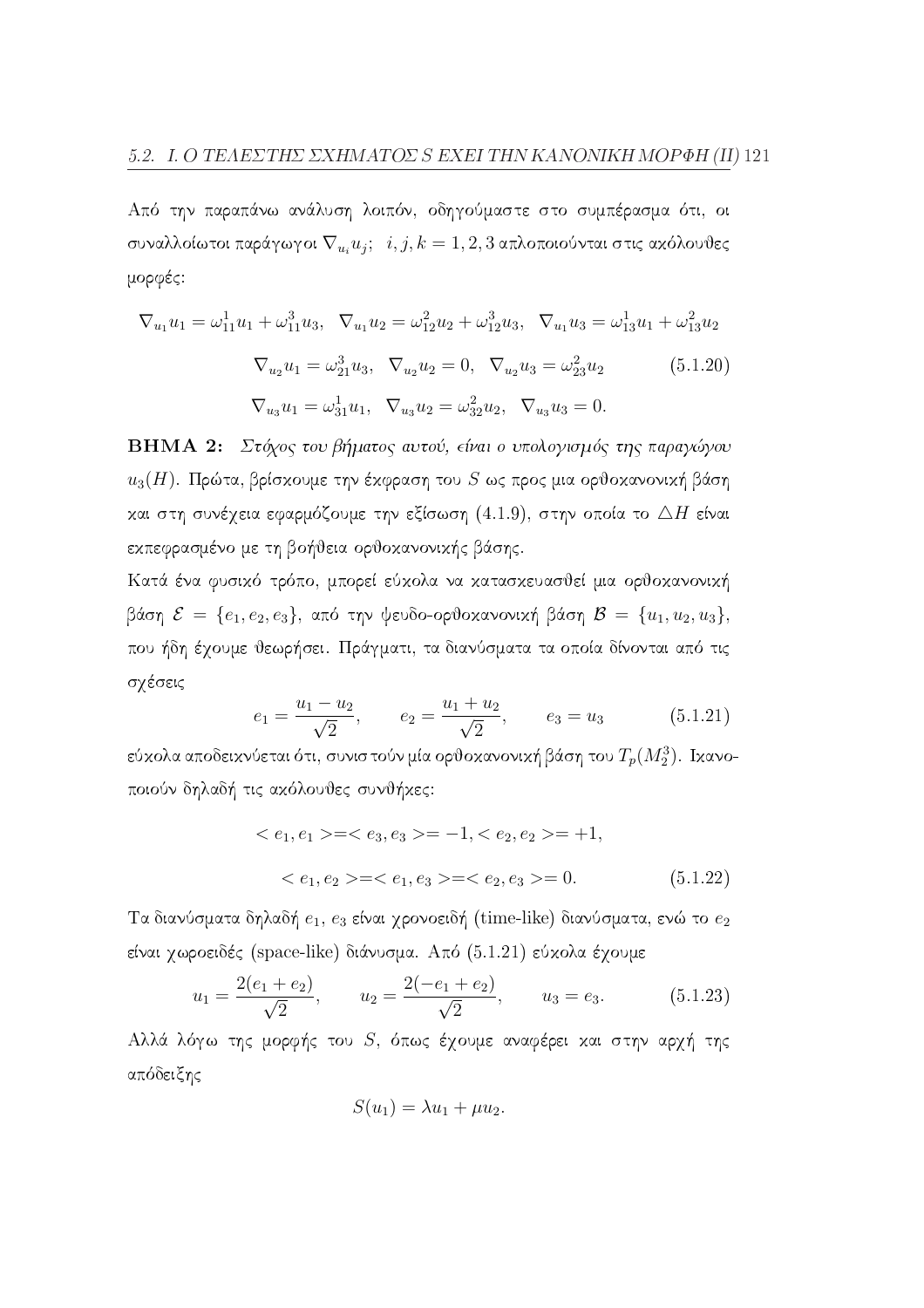Η σχέση αυτή λόγω των σχέσεων (5.1.23) γίνεται

$$
S[\frac{2(e_1+e_2)}{\sqrt{2}}] = \lambda \frac{2(e_1+e_2)}{\sqrt{2}} + \mu \frac{2(-e_1+e_2)}{\sqrt{2}},
$$

ή ισοδύναμα

$$
S(e_1) + S(e_2) = (\lambda - \mu)e_1 + (\lambda + \mu)e_2.
$$
 (5.1.24)

Όμως,

$$
S(u_2)=\lambda u_2,
$$

άρα

$$
-S(e_1) + S(e_2) = -\lambda e_1 + \lambda e_2.
$$
 (5.1.25)

Τέλος από τη σχέση

$$
S(u_3)=\nu u_3,
$$

έχουμε

$$
S(e_3) = -\frac{3H}{2}e_3.
$$
\n(5.1.26)

Από το σύστημα τώρα των εξισώσεων (5.1.24), (5.1.25) και (5.1.26) εύκολα έχουμε,

$$
S(e_1) = (\lambda - \frac{\mu}{2})e_1 + \frac{\mu}{2}e_2 + 0e_3
$$
  

$$
S(e_2) = -\frac{\mu}{2}e_1 + (\lambda + \frac{\mu}{2})e_2 + 0e_3,
$$
 (5.1.27)

$$
S(e_3) = 0e_1 + 0e_2 - \frac{3H}{2}e_3.
$$
 (5.1.28)

Επομένως, η παράσταση του τελεστή σχήματος  $S$ , ως προς την ορθοκανονική βάση ε θα είναι:

$$
[S]_{\mathcal{E}} = \begin{pmatrix} \lambda - \frac{\mu}{2} & \frac{\mu}{2} & 0 \\ -\frac{\mu}{2} & \lambda + \frac{\mu}{2} & 0 \\ 0 & 0 & -\frac{3H}{2} \end{pmatrix}
$$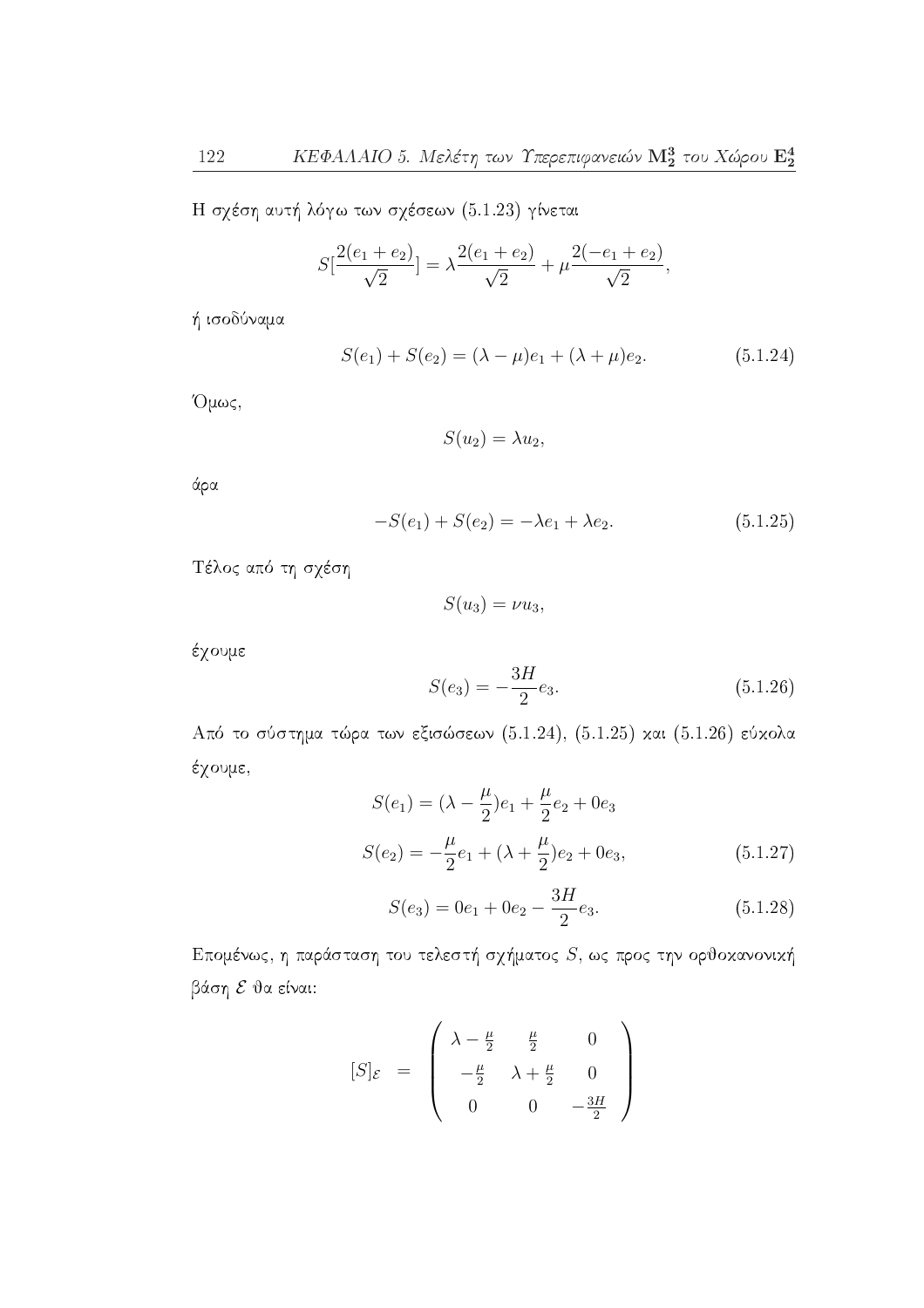Σημειώνουμε ότι το  $\nabla H$  έχει την διεύθυνση του  $e_3$  και ότι  $\nu=-\frac{3H}{2}$ . Η σχέση  $(5.1.1)$  μέσω των σχέσεων  $(5.1.23)$  μετασχηματίζεται στην

$$
\nabla H = \frac{(-e_1 + e_2)}{\sqrt{2}} (H) \frac{(e_1 + e_2)}{\sqrt{2}} + \frac{(e_1 + e_2)}{\sqrt{2}} (H) \frac{(-e_1 + e_2)}{\sqrt{2}} - e_3 (H) e_3
$$
  
= -e<sub>1</sub>(H)e<sub>1</sub> + e<sub>2</sub>(H)e<sub>2</sub> - e<sub>3</sub>(H)e<sub>3</sub>

τελικά,

$$
\nabla H = -e_1(H)e_1 + e_2(H)e_2 - e_3(H)e_3.
$$
 (5.1.29)

Δεδομένου όμως ότι το  $\nabla H$  έχει την διεύθυνση του  $e_3$ , άμεσα συνάγεται ότι,

$$
e_1(H) = e_2(H) = 0
$$
 xau  $e_3(H) \neq 0$ .

Χρησιμοποιώντας τον τελεστή Laplace (4.1.10) όπου <  $e_i, e_i >= \varepsilon_i = \pm 1, \eta$ εξίσωση

$$
\triangle H + HtrS^2 = 0 \tag{4.1.9}
$$

μετασχηματίζεται στην εξίσωση,

$$
-\varepsilon_1[e_1e_1(H) - \nabla_{e_1}e_1(H)] - \varepsilon_2[e_2e_2(H) - \nabla_{e_2}e_2(H)] - \varepsilon_3[e_3e_3(H) - \nabla_{e_3}e_3(H)] ++ HtrS^2 = 0.
$$

'Ωμως  $\varepsilon_1 = -1$ ,  $\varepsilon_2 = +1$ ,  $\varepsilon_3 = -1$  και επομένως η παραπάνω σχέση, αν ληφθεί υπόψη η τιμή του  $trS^2$  από τη σχέση

$$
trS^2 = \frac{99}{8}H^2.
$$
\n(5.1.30)

γίνεται

$$
\nabla_{e_1} e_1(H) - \nabla_{e_2} e_2(H) - e_3 e_3(H) - \frac{99H^3}{8} = 0.
$$
 (5.1.31)

Στη συνέχεια, θα υπολογίσουμε τις ποσότητες  $\nabla_{e_1}e_1(H)$  και  $\nabla_{e_2}e_2(H)$ .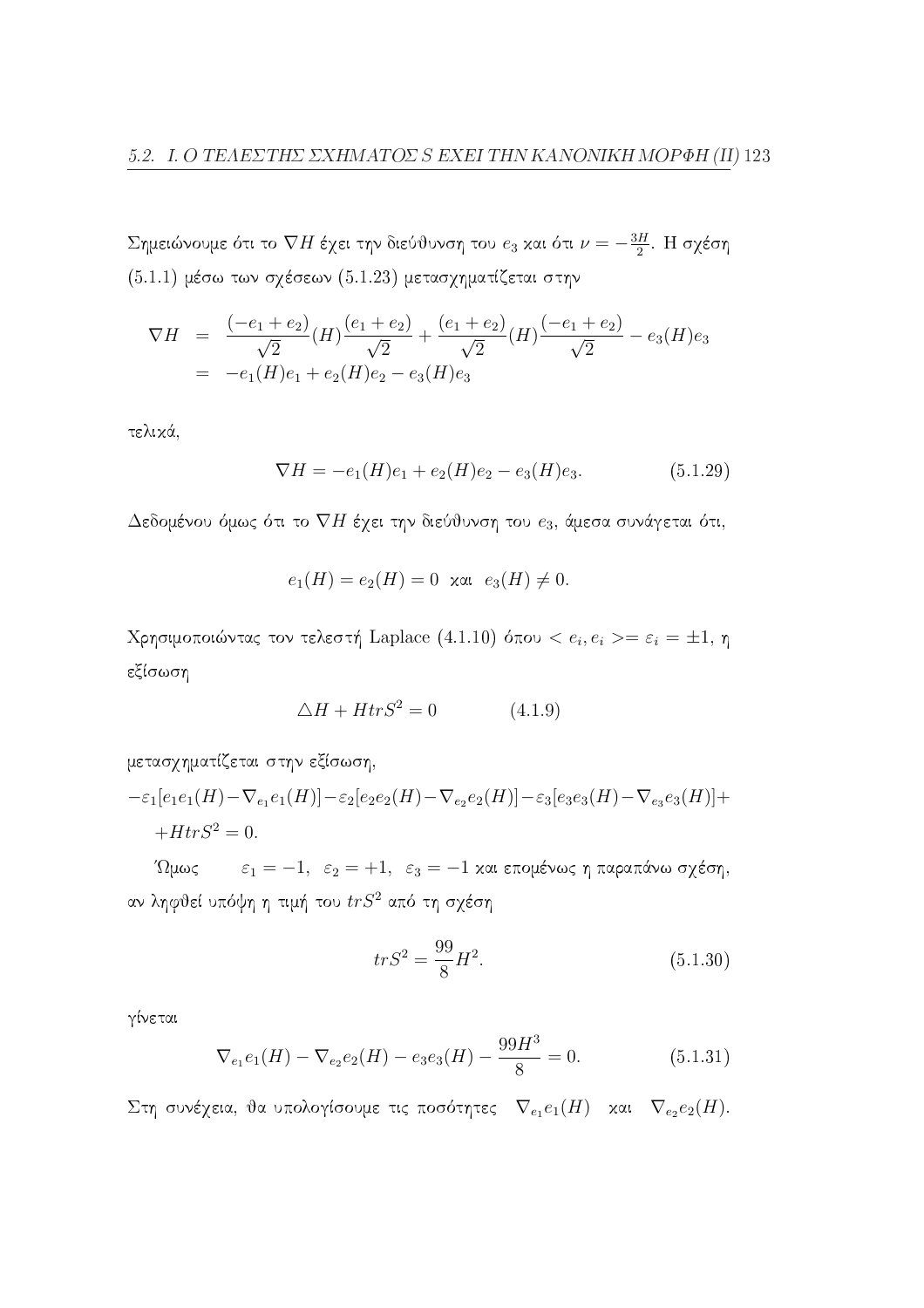Με τη βοήθεια των (5.1.20) και (5.1.21) έχουμε διαδοχικά,

$$
\nabla_{e_1} e_1 = \nabla_{\frac{(u_1 - u_2)}{\sqrt{2}}} \left( \frac{u_1 - u_2}{\sqrt{2}} \right)
$$
\n
$$
= \frac{1}{\sqrt{2}} \nabla_{u_1} \left( \frac{u_1 - u_2}{\sqrt{2}} \right) - \frac{1}{\sqrt{2}} \nabla_{u_2} \left( \frac{u_1 - u_2}{\sqrt{2}} \right)
$$
\n
$$
= \frac{1}{\sqrt{2}} [\nabla_{u_1} \left( \frac{u_1}{\sqrt{2}} \right) - \nabla_{u_1} \left( \frac{u_2}{\sqrt{2}} \right)] - \frac{1}{\sqrt{2}} [\nabla_{u_2} \left( \frac{u_1}{\sqrt{2}} \right) - \nabla_{u_2} \left( \frac{u_2}{\sqrt{2}} \right)]
$$
\n
$$
= \frac{1}{\sqrt{2}} [\frac{1}{\sqrt{2}} \nabla_{u_1} u_1 - \frac{1}{\sqrt{2}} \nabla_{u_1} u_2] - \frac{1}{\sqrt{2}} [\frac{1}{\sqrt{2}} \nabla_{u_2} u_1 - \frac{1}{\sqrt{2}} \nabla_{u_2} u_2]
$$
\n
$$
= \frac{1}{2} (\nabla_{u_1} u_1 - \nabla_{u_1} u_2 - \nabla_{u_2} u_1 + \nabla_{u_2} u_2)
$$
\n
$$
= \frac{1}{2} (\omega_{11}^1 u_1 + \omega_{11}^3 u_3 - \omega_{12}^2 u_2 - \omega_{12}^3 u_3 - \omega_{21}^3 u_3),
$$

άρα

$$
\nabla_{e_1} e_1(H) = \frac{1}{2} (\omega_{11}^3 - \omega_{12}^3 - \omega_{21}^3) u_3(H)
$$

και αν ληφθεί υπόψη (5.1.19) έχουμε

$$
\nabla_{e_1} e_1(H) = \frac{1}{2} (\omega_{11}^3 - 2\omega_{12}^3) u_3(H). \tag{5.1.32}
$$

Όμοια εργαζόμενοι έχουμε

$$
\nabla_{e_2} e_2 = \nabla_{\frac{(u_1 + u_2)}{\sqrt{2}}} \left( \frac{u_1 + u_2}{\sqrt{2}} \right)
$$
\n
$$
= \frac{1}{\sqrt{2}} \nabla_{u_1} \left( \frac{u_1 + u_2}{\sqrt{2}} \right) + \frac{1}{\sqrt{2}} \nabla_{u_2} \left( \frac{u_1 + u_2}{\sqrt{2}} \right)
$$
\n
$$
= \frac{1}{\sqrt{2}} [\nabla_{u_1} \left( \frac{u_1}{\sqrt{2}} \right) + \nabla_{u_1} \left( \frac{u_2}{\sqrt{2}} \right)] + \frac{1}{\sqrt{2}} [\nabla_{u_2} \left( \frac{u_1}{\sqrt{2}} \right) + \nabla_{u_2} \left( \frac{u_2}{\sqrt{2}} \right)]
$$
\n
$$
= \frac{1}{\sqrt{2}} [\frac{1}{\sqrt{2}} \nabla_{u_1} u_1 + \frac{1}{\sqrt{2}} \nabla_{u_1} u_2] + \frac{1}{\sqrt{2}} [\frac{1}{\sqrt{2}} \nabla_{u_2} u_1 + \frac{1}{\sqrt{2}} \nabla_{u_2} u_2]
$$
\n
$$
= \frac{1}{2} (\nabla_{u_1} u_1 + \nabla_{u_1} u_2 + \nabla_{u_2} u_1 + \nabla_{u_2} u_2)
$$
\n
$$
= \frac{1}{2} (\omega_{11}^1 u_1 + \omega_{11}^3 u_3 + \omega_{12}^2 u_2 + \omega_{12}^3 u_3 + \omega_{21}^3 u_3),
$$

άρα

$$
\nabla_{e_2} e_2(H) = \frac{1}{2} (\omega_{11}^3 + \omega_{12}^3 + \omega_{21}^3) u_3(H),
$$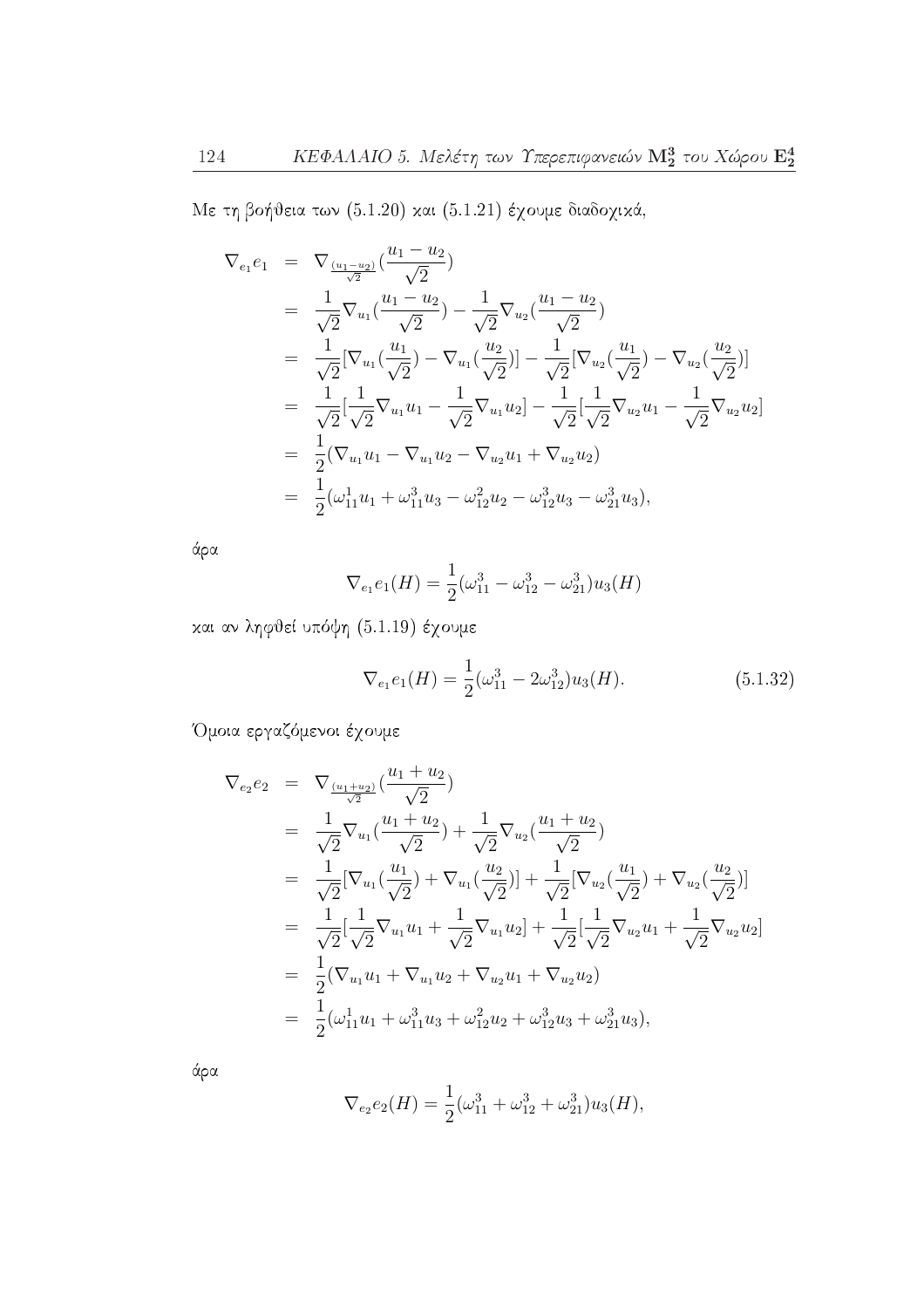και αν ληφθεί υπόψη η (5.1.19) έχουμε

$$
\nabla_{e_2} e_2(H) = \frac{1}{2} (\omega_{11}^3 + 2\omega_{12}^3) u_3(H). \tag{5.1.33}
$$

Η σχέση (5.1.31) μέσω των σχέσεων, (5.1.32) και (5.1.33) γίνεται

$$
u_3 u_3(H) + 2\omega_{12}^3 u_3(H) + \frac{99H^3}{8} = 0.
$$
 (5.1.34)

Στη συνέχεια θα υπολογίσουμε την έκφραση  $u_3(H)$ . Η σχέση,

$$
u_3(\lambda) = (\nu - \lambda)\omega_{13}^1 \tag{5.1.16}
$$

αν λάβουμε υπόψη μας ότι $\lambda=\frac{9H}{4},\,\nu=-\frac{3H}{2}$  και τη σχέση (5.1.7) γίνεται

$$
\frac{9}{4}u_3(H) = -\frac{15}{4}H\omega_{13}^1
$$

από την οποία εύχολα έχουμε,

$$
u_3(H) = -\frac{5}{3}H\omega_{13}^1 = -\frac{5}{3}H\omega_{12}^3.
$$
 (5.1.35)

**ΒΗΜΑ 3:** Στο βήμα αυτό θα υπολογίσουμε πρώτα την έκφραση  $u_3u_3(H)$ . Αυτό επιτυγγάνεται με την εφαρμογή της εξίσωσης του Gauss. Στη συνέχεια γρησιμοποιώντας τα αποτελέσματα των βημάτων 1 και 2 φθάνουμε σε άτοπο. Πράγματι, χρησιμοποιώντας την εξίσωση Gauss (4.1.4) για υπερεπιφάνειες του γώρου  $E_2^4$  έγουμε:

$$
R(X,Y)Z = S(X) < S(Y), Z > -S(Y) < S(X), Z > .
$$

Αλλά είναι επίσης γνωστό ότι

$$
R(X,Y)Z = \nabla_X \nabla_Y Z - \nabla_Y \nabla_X Z - \nabla_{[X,Y]} Z.
$$

Εφαρμόζοντας τις σχέσεις αυτές για  $X = u_3$ ,  $Y = u_1$ ,  $Z = u_2$ , βρίσκουμε το  $R(u_3, u_1)u_2$  με δύο διαφορετικούς τρόπους. Στη συνέχεια παίρνουμε το εσωτερικό γινόμενο με το  $u_3$  και έχουμε.

$$
R(u_3, u_1)u_2 = \nabla_{u_3}\nabla_{u_1}u_2 - \nabla_{u_1}\nabla_{u_3}u_2 - \nabla_{[u_3, u_1]}u_2.
$$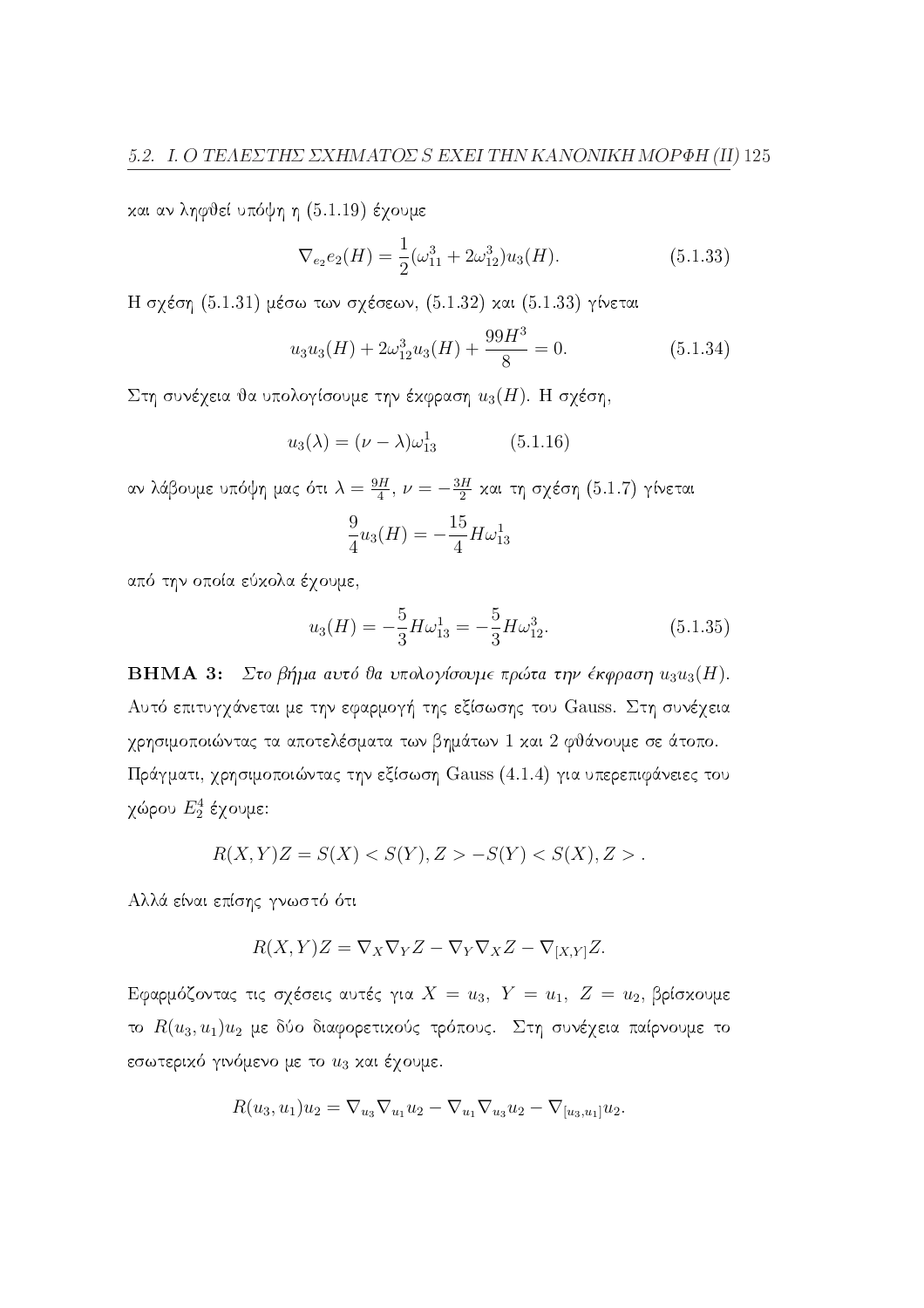${\bf A}\lambda\lambda$ ά

$$
[u_3, u_1] = \nabla_{u_3} u_1 - \nabla_{u_1} u_3 = \omega_{31}^1 u_1 - \omega_{13}^1 u_1 - \omega_{13}^2 u_2
$$

τότε

$$
R(u_3, u_1)u_2 = \nabla_{u_3}(\omega_{12}^2 u_2 + \omega_{12}^3 u_3) - \nabla_{u_1}(\omega_{32}^2 u_2) - \nabla_{\omega_{31}^1 u_1 - \omega_{13}^1 u_1 - \omega_{13}^2 u_2} u_2
$$
  
\n
$$
= \nabla_{u_3}(\omega_{12}^2 u_2) + \nabla_{u_3}(\omega_{12}^3 u_3) - \nabla_{u_1}(\omega_{32}^2 u_2)
$$
  
\n
$$
-\omega_{31}^1 \nabla_{u_1} u_2 + \omega_{13}^1 \nabla_{u_1} u_2 + \omega_{13}^2 \nabla_{u_2} u_2
$$
  
\n
$$
= \omega_{12}^2 \nabla_{u_3} u_2 + u_3(\omega_{12}^2) u_2 + \omega_{12}^3 \nabla_{u_3} u_3 + u_3(\omega_{12}^3) u_3
$$
  
\n
$$
-\omega_{32}^2 \nabla_{u_1} u_2 - u_1(\omega_{32}^2) u_2 - \omega_{31}^1(\omega_{12}^2 u_2 + \omega_{12}^3 u_3)
$$
  
\n
$$
+ \omega_{13}^1(\omega_{12}^2 u_2 + \omega_{12}^3 u_3)
$$
  
\n
$$
= \omega_{12}^2 \omega_{32}^2 u_2 + u_3(\omega_{12}^2) u_2 + u_3(\omega_{12}^3) u_3 - \omega_{32}^2(\omega_{12}^2 u_2 + \omega_{12}^3 u_3)
$$
  
\n
$$
-u_1(\omega_{32}^2)u_2 - \omega_{31}^1 \omega_{12}^2 u_2 - \omega_{31}^1 \omega_{12}^3 u_3 + \omega_{13}^1 \omega_{12}^2 u_2 + \omega_{13}^1 \omega_{12}^3 u_3.
$$

Παίρνουμε τώρα τα εσωτερικά γινόμενα με το  $u_3$  και των δύο μελών και έχουμε:

$$
\langle R(u_3, u_1)u_2, u_3 \rangle = -u_3(\omega_{12}^3) + \omega_{32}^2 \omega_{12}^3 + \omega_{31}^1 \omega_{12}^3 - \omega_{13}^1 \omega_{12}^3
$$
  

$$
= -u_3(\omega_{12}^3) - \omega_{31}^1 \omega_{12}^3 + \omega_{31}^1 \omega_{12}^3 - (\omega_{12}^3)^2
$$
  

$$
= -u_3(\omega_{12}^3) - (\omega_{12}^3)^2,
$$

ή τελικά

$$
\langle R(u_3, u_1)u_2, u_3 \rangle = -u_3(\omega_{12}^3) - (\omega_{12}^3)^2. \tag{5.1.36}
$$

 Κάναμε χρήση των τύπων (5.1.5) και (5.1.7) δηλαδή $\omega_{32}^2 = -\omega_{31}^1$ και $\omega_{12}^3 = \omega_{13}^1.$ Από την άλλη μεριά έχουμε.

$$
R(u_3, u_1)u_2 = S(u_3) < S(u_1), u_2 > -S(u_1) < S(u_3), u_2 > ,
$$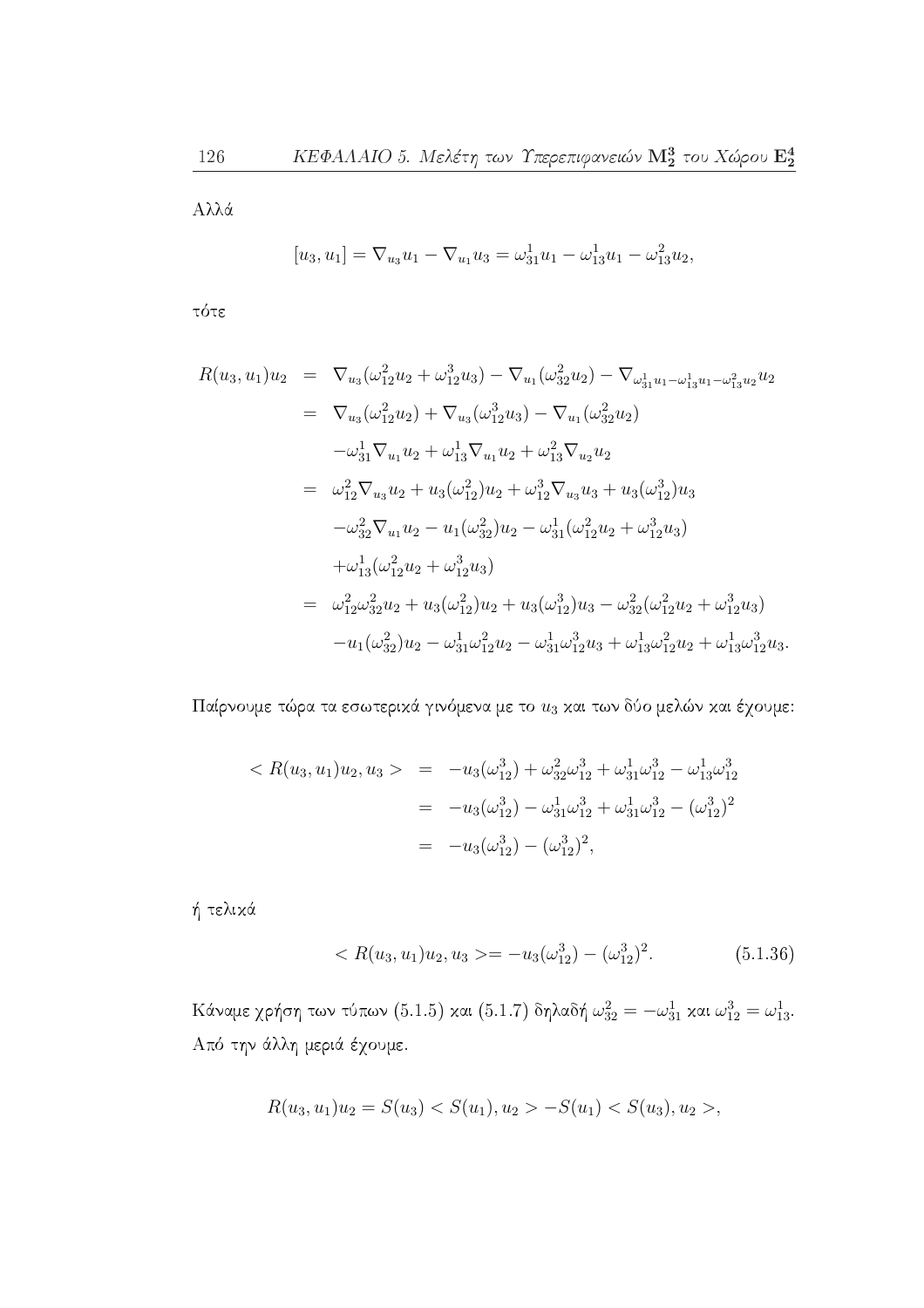οπότε παίρνοντας τα εσωτερικά γινόμενα με το  $u_3$  και των δυο μελών έχουμε

$$
\langle R(u_3, u_1)u_2, u_3 \rangle = \langle S(u_3), u_3 \rangle \langle S(u_1), u_2 \rangle
$$
  

$$
- \langle S(u_1), u_3 \rangle \langle S(u_3), u_2 \rangle
$$
  

$$
= \langle \nu u_3, u_3 \rangle \langle \lambda u_1 + \mu u_2, u_2 \rangle
$$
  

$$
- \langle S(u_1), u_3 \rangle \langle \nu u_3, u_2 \rangle
$$
  

$$
= -\nu \langle \lambda u_1 + \mu u_2, u_2 \rangle
$$
  

$$
= -\nu \langle \lambda u_1, u_2 \rangle - \nu \langle \mu u_2, u_2 \rangle
$$
  

$$
= -\nu \langle \lambda u_1, u_2 \rangle - \nu \langle \mu u_2, u_2 \rangle
$$
  

$$
= -\nu \lambda = \frac{27}{8} H^2.
$$

Τελικά

$$
\langle R(u_3, u_1)u_2, u_3 \rangle = \frac{27}{8}H^2. \tag{5.1.37}
$$

Από τις σχέσεις (5.1.36) και (5.1.37) έχουμε,

$$
u_3(\omega_{12}^3) = -(\omega_{12}^3)^2 - \frac{27H^2}{8}.
$$
\n(5.1.38)

Παραγωγίζουμε τώρα και τα δυο μέλη της (5.1.35) ως προς  $u_3$  και χρησιμοποιώντας την (5.1.38) έχουμε διαδοχικά:

$$
u_3 u_3(H) = -\frac{5}{3} u_3(H) \omega_{12}^3 - \frac{5}{3} H u_3(\omega_{12}^3)
$$
  
=  $-\frac{5}{3} [-\frac{5}{3} H \omega_{12}^3] \omega_{12}^3 - \frac{5}{3} H [-(\omega_{12}^3)^2 - \frac{27}{8} H^2]$   
=  $\frac{25}{9} H (\omega_{12}^3)^2 + \frac{5}{3} H (\omega_{12}^3)^2 + \frac{135}{24} H^3.$ 

Άρα,

$$
u_3 u_3(H) = \frac{40H}{9} (\omega_{12}^3)^2 + \frac{45H^3}{8}.
$$
 (5.1.39)

Αντικαθιστώντας τις σχέσεις (5.1.35) και (5.1.39) στη σχέση (5.1.34) έχουμε:

$$
\frac{40H}{9}(\omega_{12}^3)^2 + \frac{45H^3}{8} + 2\omega_{12}^3(-\frac{5}{3}H\omega_{12}^3) + \frac{99}{8}H^3 = 0
$$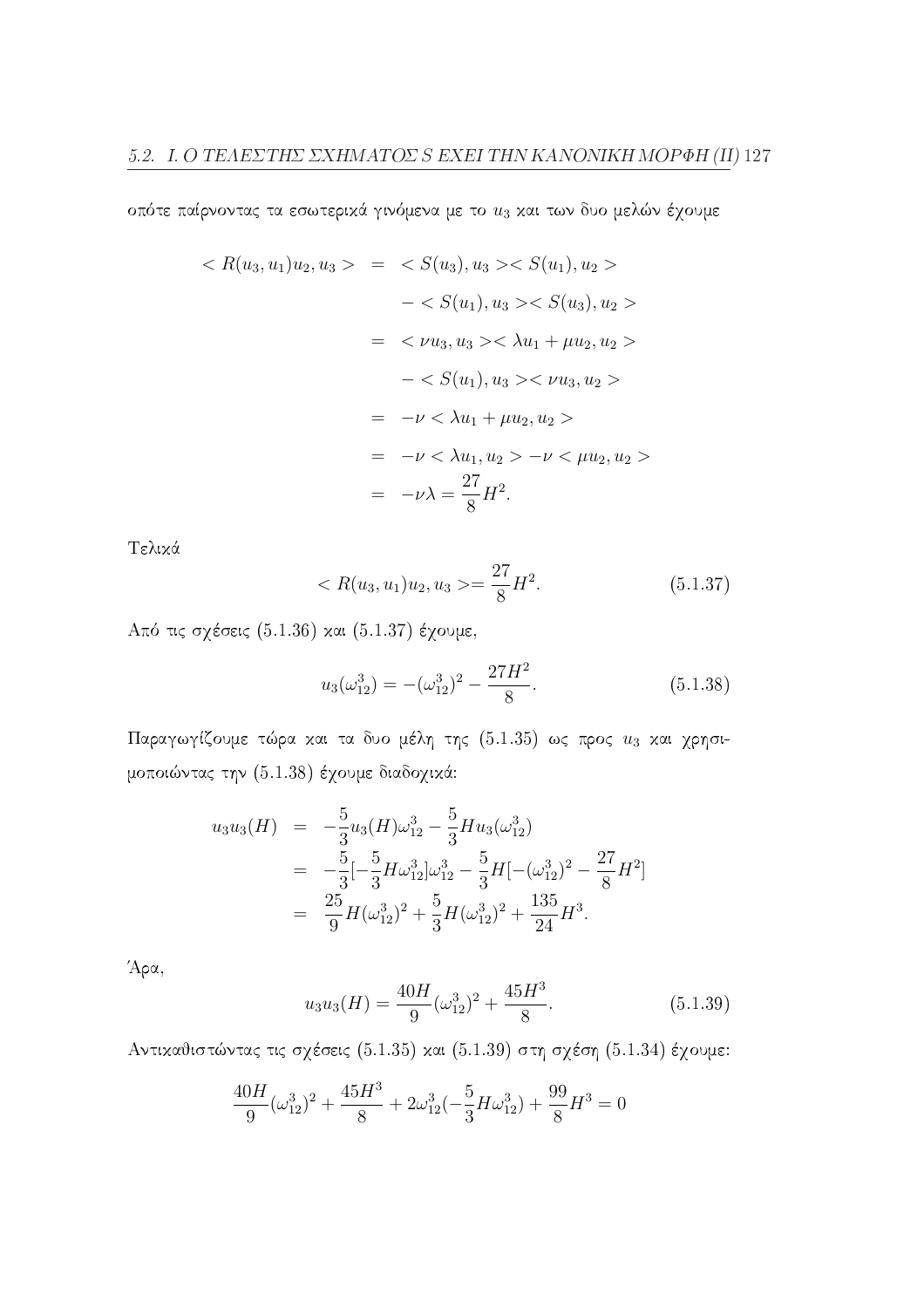ή

$$
\frac{5}{9}H(\omega_{12}^3)^2 + \frac{72}{8}H^3 = 0,
$$

και εφόσον από την υπόθεση  $H \neq 0$ , έχουμε

$$
\frac{5}{9}(\omega_{12}^3)^2 + 9H^2 = 0.
$$
\n(5.1.40)

Αυτή η συνθήκη όμως ικανοποιείται αν και μόνο αν $\omega_{12}^3=0$ και $H=0,$ πράγμα το οποίο είναι άτοπο.

(2) Αν  $\mu = 0$ , και δεδομένου ότι  $\nu \neq \lambda$  εργαζόμαστε με όμοιο τρόπο οπότε οι εξισώσεις (5.1.20) παραμένουν ίδιες, και διαφοροποιούνται μόνο οι ακόλουθες:

$$
\nabla_{u_2} u_1 = \omega_{21}^1 u_1 + \omega_{21}^3 u_3, \ \ \nabla_{u_2} u_2 = \omega_{22}^2 u_2.
$$

Επίσης οι εξισώσεις (5.1.32), (5.1.33), (5.1.38), (5.1.39) και (5.1.40) παραμένουν ίδιες. Εργαζόμενοι τώρα όπως και προηγουμένως, εύκολα συνάγουμε πάλι ότι  $H=0$ , πράγμα το οποίο αντίκειται στην υπόθεσή μας.

(3) Αν  $\mu = 0$ ,  $\nu = \lambda$  τότε,  $trS = 2\lambda + \nu = 3H$  ή  $\lambda = H$ . Από τη σχέση (5.1.9) έχουμε  $u_3(\lambda) = 0$  ή ισοδύναμα  $u_3(H) = 0$ , το οποίο είναι μία αντίφαση, επειδή έχουμε υποθέσει ότι  $u_3(H) \neq 0$ . Συνεπώς  $H = 0$  και η υπερεπιφάνεια είναι ελαγιστική.

(4) Αν  $\mu \neq 0$ ,  $\nu = \lambda$  εύχολα προχύπτει και πάλι ότι  $\lambda = H$  και επομένως  $u_3(H) = 0$ , το οποίο είναι μία αντίφαση και συνεπώς  $H = 0$ .

Αποδείχθηκε λοιπόν σε κάθε περίπτωση, πως η υπερεπιφάνεια  $M_2^3$  είναι ελαχιστική.

Στη συνέχεια μελετάμε το ίδιο πρόβλημα, με την υπόθεση ότι το ιδιοδιάνυσμα  $\nabla H$  είναι ένα φωτοειδές διάνυσμα. Ειδικότερα, έχουμε, την ακόλουθη πρόταση.

 $\Pi$ ρόταση 5.2 Έστω  $[M_2^3, (-, +, -)]$  μία διαρμονική υπερεπιφάνεια της ψευδο-Ευκλείδειας πολλαπλότητας  $E_2^4$ , ο τελεστής σχήματος της οποίας ως προς μία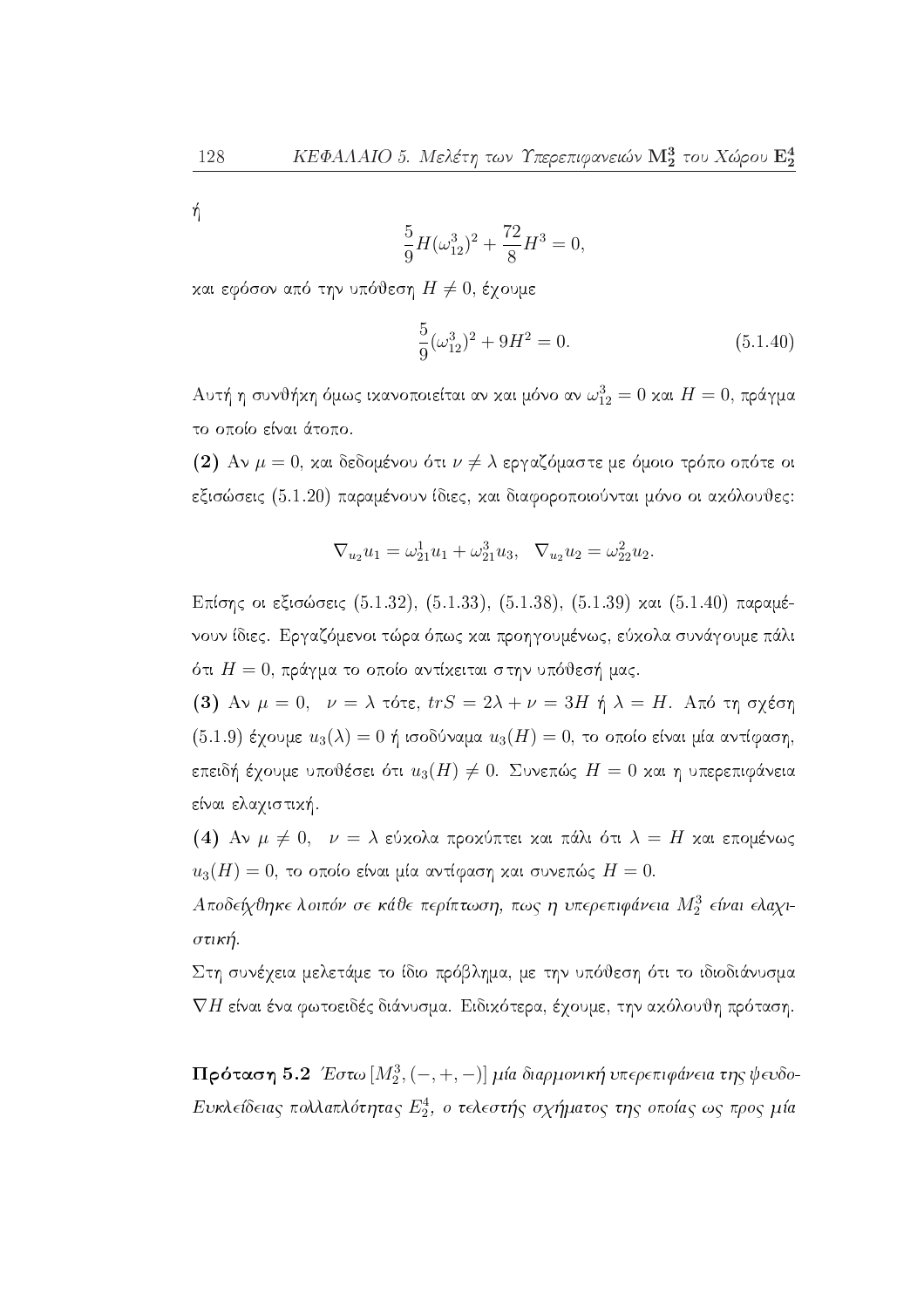ψευδο-ορθοκανονική βάση είναι

$$
[S]_{\mathcal{B}} = \left( \begin{array}{ccc} \lambda & \mu & 0 \\ 0 & \lambda & 0 \\ 0 & 0 & \nu \end{array} \right),
$$

δηλαδή τύπου (II). Υποθέτουμε ότι το VH είναι ένα φωτοειδές (light-like) διάνυσμα. Τότε, η υπερεπιφάνεια  $M_2^3$  είναι ελαχιστική (minimal), δηλαδή έχει μηδενική μέση καμπυλότητα,  $H = 0$ .

**Απόδειξη.** Υποθέτουμε ότι Η δεν είναι σταθερά και ότι  $H \neq 0$ . Θα αποδειξουμε ότι, αυτή η υπόθεση οδηγεί σε αντίφαση. Εφόσον η Η δεν είναι σταθερά θα είναι  $\nabla H \neq \overrightarrow{0}$ , οπότε η διανυσματική εξίσωση (4.1.8), δηλαδή  $\eta$ 

$$
S(\nabla H) = -\frac{3H}{2}(\nabla H)
$$

μας λέει ότι το  $\nabla H$  είναι ένα ιδιοδιάνυσμα του τελεστή  $S$  αντίστοιχο της ιδιοτιμής  $-\frac{3H}{2}$ .

Εφόσον ο τελεστής σχήματος  $S$  έχει την κανονική μορφή (II), ως προς μια ψευδο-ορθοκανονική βάση $\mathcal{B} = \{u_1, u_2, u_3\}$ του εφαπτόμενου χώρου $T_p(M_2^3)$ , θα έγουμε,

$$
S(u_1) = \lambda u_1 + \mu u_2, \quad S(u_2) = \lambda u_2, \quad S(u_3) = \nu u_3. \quad (1)
$$

 $\Omega$ ς γνωστόν σ' αυτή την περίπτωση, ο πίνακας αναπαράστασης  $G=(g_{ij}),$  όπου  $g_{ij} = g_{ij}(u_i, u_j)$ , του μετρικού τανυστή είναι

$$
[G]_{\mathcal{B}} = \left( \begin{array}{ccc} 0 & +1 & 0 \\ +1 & 0 & 0 \\ 0 & 0 & -1 \end{array} \right).
$$

Εφόσον το  $\nabla H$  είναι ένα φωτοειδές (light-like) ιδιοδιάνυσμα του S, λαμβανομένου υπόψη των σχέσεων (1) μπορούμε να θεωρήσουμε το διάνυσμα αυτό στην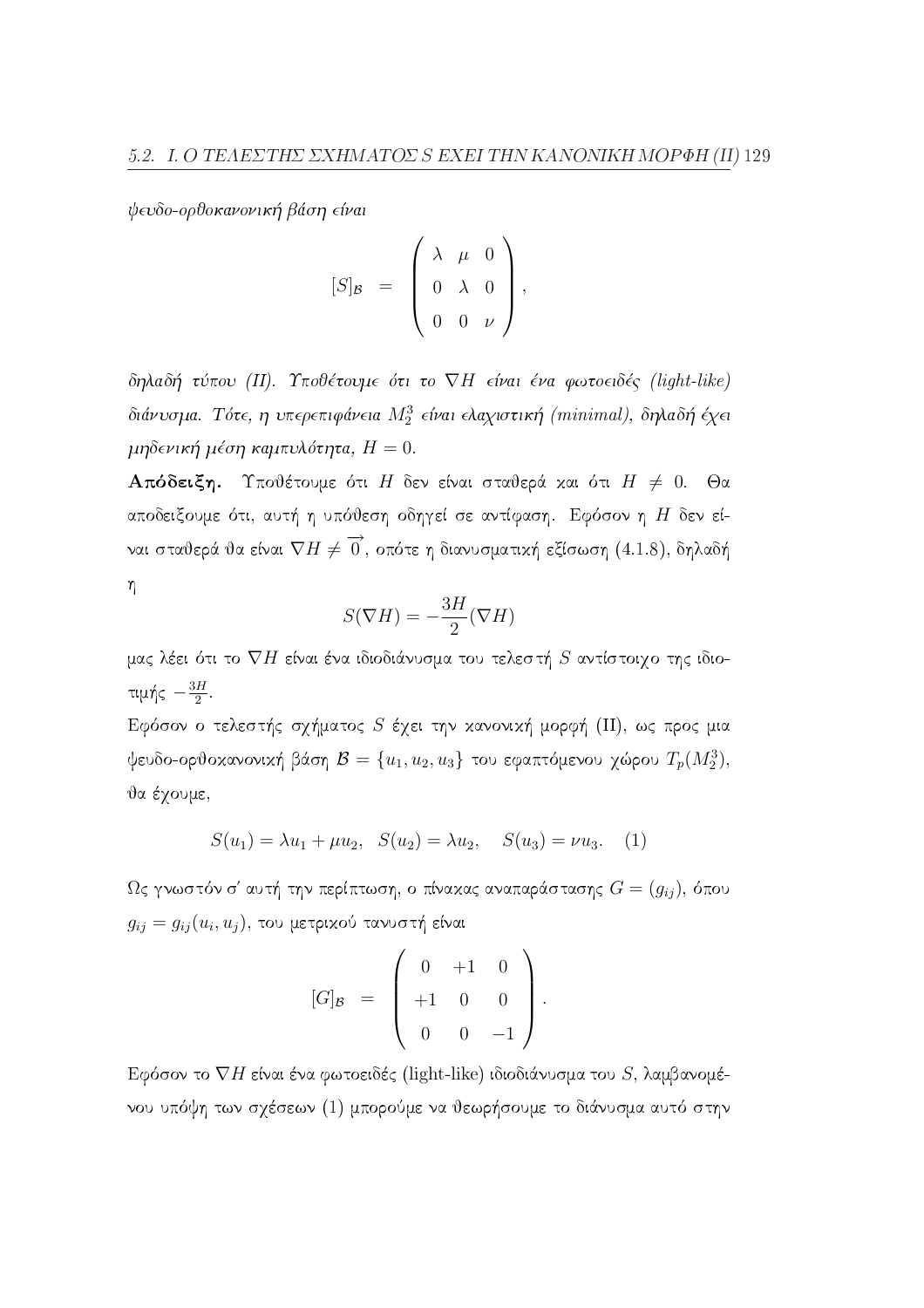διεύθυνση του  $u_2$ . Επομένως θα είναι  $\lambda = -\frac{3H}{2}$ . Επειδή η βάση είναι ψευδοορθοκανονική όπως και προηγουμένως θα έχουμε

$$
\nabla H = u_2(H)u_1 + u_1(H)u_2 - u_3(H)u_3
$$

Ως εκ τούτου

$$
u_2(H) = u_3(H) = 0 \text{ and } u_1(H) \neq 0
$$

Ως γνωστόν

$$
\nabla_{u_i} u_j = \sum \omega_{ij}^k u_k \quad ; \quad i, j, k = 1, 2, 3.
$$

Θα προσπαθήσουμε να απλοποιήσουμε αυτές τις εκφράσεις, υπολογίζοντας τα  $\omega_{ij}^k$ . Από τη σχέση $\frac{1}{\varepsilon m} tr S = H$ , γιά $\varepsilon = +1$  και  $m=3$ έχουμε $\frac{1}{3}(2\lambda + \nu) = H$ , άρα  $2\lambda + \nu = 3H$ , τελικά  $\nu = 6H$ .

Παρατηρούμε ότι οι εξισώσεις (5.1.2), (5.1.3), (5.1.4), (5.1.5), (5.1.6) και (5.1.7) της προηγούμενης Πρότασης 5.1 ισχύουν επίσης και σε αυτή την περίπτωση. Στη συνέχεια εφαρμόζοντας την εξίσωση Codazzi γιά υπερεπιφάνειες, έχουμε

$$
\langle (\nabla u_1 S) u_3, u_2 \rangle = \langle (\nabla u_3 S) u_1, u_2 \rangle.
$$

Το πρώτο μέλος αυτής της εξίσωσης, λαμβανομένου υπόψη των ιδιοτήτων των συναλλοιώτων παραγώγων της σχέσης (5.1.1) και των ιδιοτήτων της ψευδοορθοκανονικής βάσης, γράφεται διαδοχικά ως εξής:

$$
\langle (\nabla_{u_1} S) u_3, u_2 \rangle = \langle \nabla_{u_1} (S u_3) - S (\nabla_{u_1} u_3), u_2 \rangle
$$
  
=  $(\nu - \lambda) \omega_{13}^1$ .

Εντελώς ανάλογα το δεύτερο μέλος αυτής της εξίσωσης γίνεται

$$
\langle (\nabla_{u_3} S) u_1, u_2 \rangle = \langle \nabla_{u_3} (Su_1) - S(\nabla_{u_3} u_1), u_2 \rangle
$$
  
=  $u_3(\lambda)$ .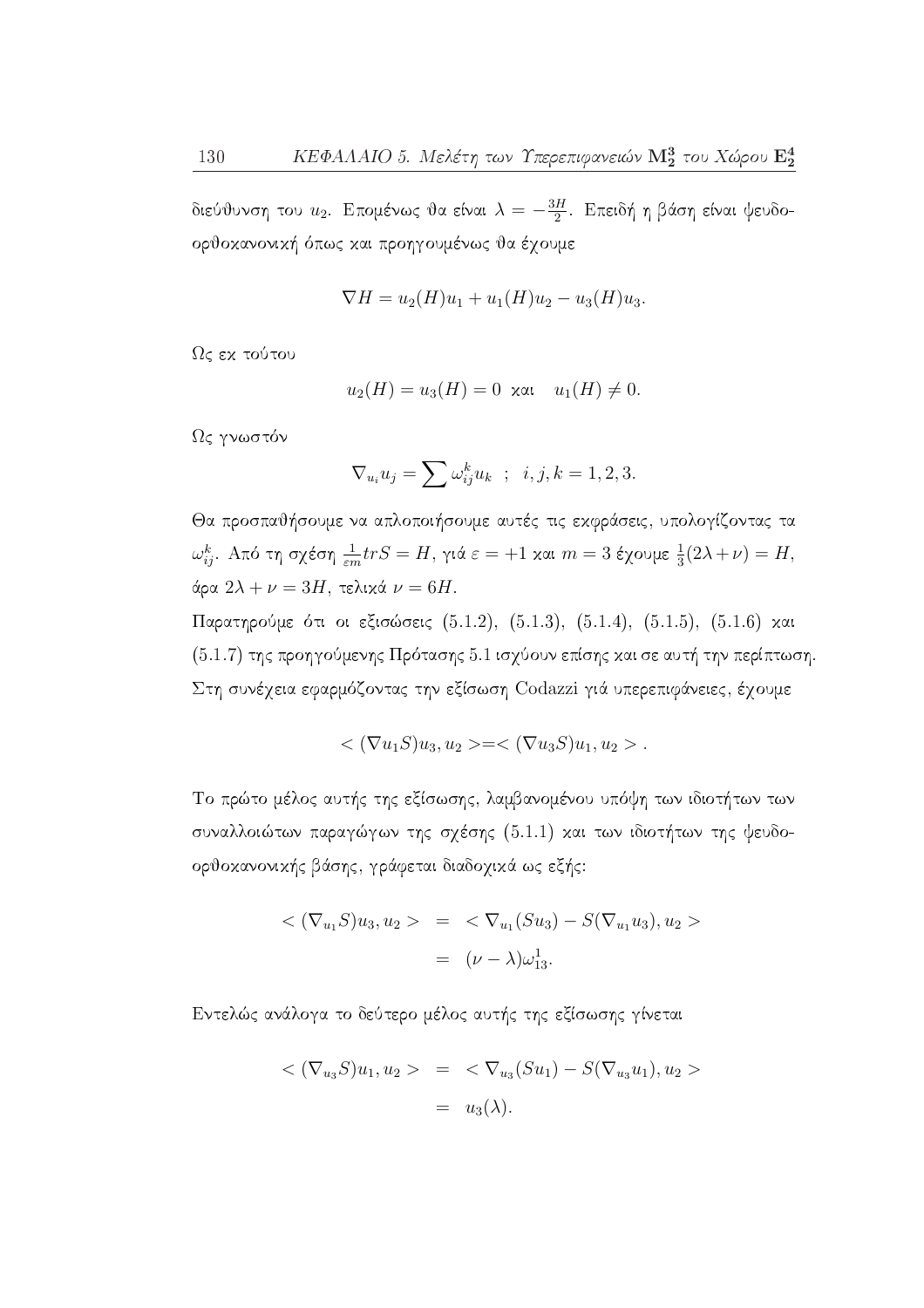Κατά συνέπεια θα έχουμε

$$
u_3(\lambda) = (\nu - \lambda)\omega_{13}^1 = 0.
$$
 (5.1.41)

Παρατήρηση: Το ότι  $u_3(\lambda) = 0$ , συνεπάγεται άμεσα, δεδομένου ότι  $u_3(\lambda) = u_3(-\frac{3H}{2}) = -\frac{3}{2}u_3(H) = 0.$ 

Εφαρμόζοντας και πάλι την εξίσωση Codazzi γιά υπερεπιφάνειες έχουμε

$$
<(\nabla u_2 S)u_3, u_3>=<(\nabla u_3 S)u_2, u_3>.
$$

Το πρώτο μέλος αυτής της εξίσωσης γράφεται διαδοχικά

$$
\langle \nabla_{u_2} S u_3, u_3 \rangle = \langle \nabla_{u_2} (S u_3) - S(\nabla_{u_2} u_3), u_3 \rangle
$$
  
\n
$$
= \langle \nabla_{u_2} (S u_3), u_3 \rangle - \langle S(\nabla_{u_2} u_3), u_3 \rangle
$$
  
\n
$$
= \langle \nabla_{u_2} (\nu u_3), u_3 \rangle - \langle S(\omega_{23}^1 u_1 + \omega_{23}^2 u_2 + \omega_{23}^3 u_3), u_3 \rangle
$$
  
\n
$$
= \langle \nu \nabla_{u_2} u_3 + u_2(\nu) u_3, u_3 \rangle - \langle S(\omega_{23}^1 u_1), u_3 \rangle
$$
  
\n
$$
- \langle S(\omega_{23}^3 u_2), u_3 \rangle
$$
  
\n
$$
= \nu \langle \nabla_{u_2} u_3, u_3 \rangle + u_2(\nu) \langle u_3, u_3 \rangle - \omega_{23}^1 \langle S u_1, u_3 \rangle
$$
  
\n
$$
- \omega_{23}^3 \langle S u_2, u_3 \rangle
$$
  
\n
$$
= \nu \langle \omega_{23}^3 u_3, u_3 \rangle - u_2(\nu) - \omega_{23}^1 \langle \lambda u_1 + \mu u_2, u_3 \rangle
$$
  
\n
$$
- \omega_{23}^2 \langle \lambda u_2, u_3 \rangle
$$
  
\n
$$
= -\nu \omega_{23}^3 - u_2(\nu) - \lambda \omega_{23}^1 \langle u_1, u_3 \rangle - \mu \omega_{23}^1 \langle u_2, u_3 \rangle
$$
  
\n
$$
- \lambda \omega_{23}^2 \langle u_2, u_3 \rangle
$$
  
\n
$$
= -u_2(\nu).
$$

Εντελώς ανάλογα το δεύτερο μέλος αυτής της εξίσωσης γίνεται

$$
\langle (\nabla_{u_3} S) u_2, u_3 \rangle = (\nu - \lambda) \omega_{32}^3.
$$

Κατά συνέπεια θα έχουμε

$$
u_2(\nu) = (\lambda - \nu)\omega_{32}^3 = 0.
$$
\n(5.1.42)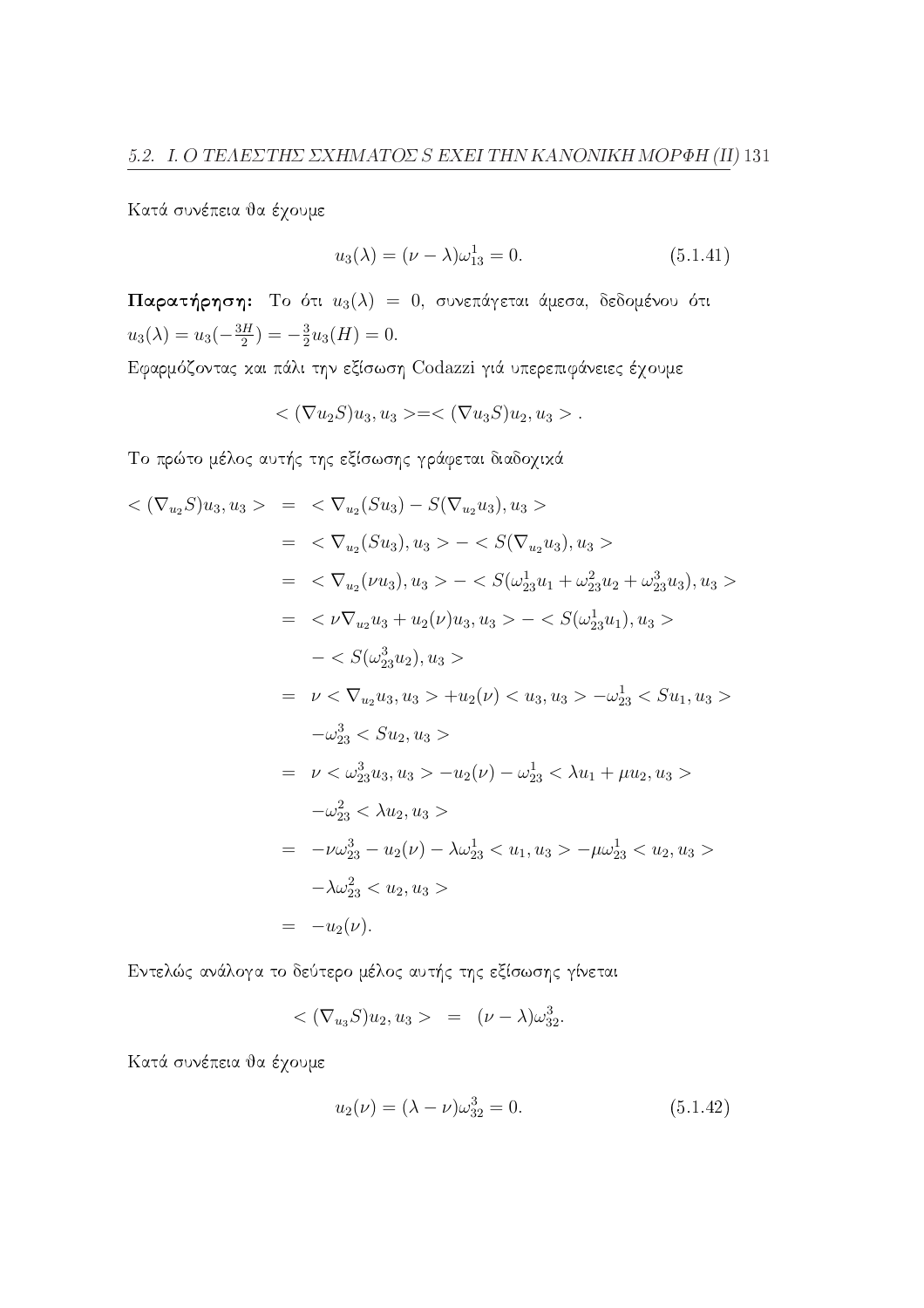$\pi$ αρατήρηση:  $u_2(\nu) = u_2(6H) = 6u_2(H) = 0.$ 

Εφαρμόζοντας και πάλι την εξίσωση του Codazzi στη μορφή

$$
\langle (\nabla u_2 S) u_3, u_2 \rangle = \langle (\nabla u_3 S) u_2, u_2 \rangle,
$$

με ανάλογο λογισμό για το πρώτο μέλος έχουμε

$$
\langle (\nabla_{u_2} S) u_3, u_2 \rangle = \langle \nabla_{u_2} (S u_3) - S(\nabla_{u_2} u_3), u_2 \rangle
$$
  
\n
$$
= \langle \nabla_{u_2} (S u_3), u_2 \rangle - \langle S(\nabla_{u_2} u_3), u_2 \rangle
$$
  
\n
$$
= \langle \nabla_{u_2} (\nu u_3), u_2 \rangle - \langle S(\omega_{23}^1 u_1 + \omega_{23}^2 u_2 + \omega_{23}^3 u_3), u_2 \rangle
$$
  
\n
$$
= \nu \langle \omega_{23}^1 u_1, u_2 \rangle - \omega_{23}^1 \langle \lambda u_1 + \mu u_2, u_2 \rangle
$$
  
\n
$$
- \omega_{23}^2 \langle \lambda u_2, u_2 \rangle
$$
  
\n
$$
= \nu \langle \omega_{23}^1 u_1, u_2 \rangle - \lambda \omega_{23}^1 \langle u_1, u_2 \rangle - \mu \omega_{23}^1 \langle u_2, u_2 \rangle
$$
  
\n
$$
- \lambda \omega_{23}^2 \langle u_2, u_2 \rangle
$$
  
\n
$$
= \nu \omega_{23}^1 - \lambda \omega_{23}^1
$$
  
\n
$$
= (\nu - \lambda) \omega_{23}^1.
$$

Αντίστοιχα για το δεύτερο μέλος έχουμε

$$
\langle (\nabla_{u_3} S) u_2, u_2 \rangle = \langle \nabla_{u_3} (S u_2) - S (\nabla_{u_3} u_2), u_2 \rangle
$$
  
=  $\lambda \omega_{32}^1 = 0.$ 

Οπότε,

$$
(\nu - \lambda)\omega_{23}^1 = 0. \tag{5.1.43}
$$

Θεωρούμε και πάλι την μορφή του Codazzi που ακολουθεί για υπερεπιφάνειες χαι έχουμε

$$
\langle (\nabla u_1 S) u_2, u_3 \rangle = \langle (\nabla u_2 S) u_1, u_3 \rangle
$$

οπότε από το πρώτο μέλος αυτής της εξίσωσης έχουμε

$$
\langle (\nabla_{u_1} S) u_2, u_3 \rangle = \langle \nabla_{u_1} (S u_2) - S (\nabla_{u_1} u_2), u_3 \rangle
$$
  
=  $(\nu - \lambda) \omega_{12}^3$ ,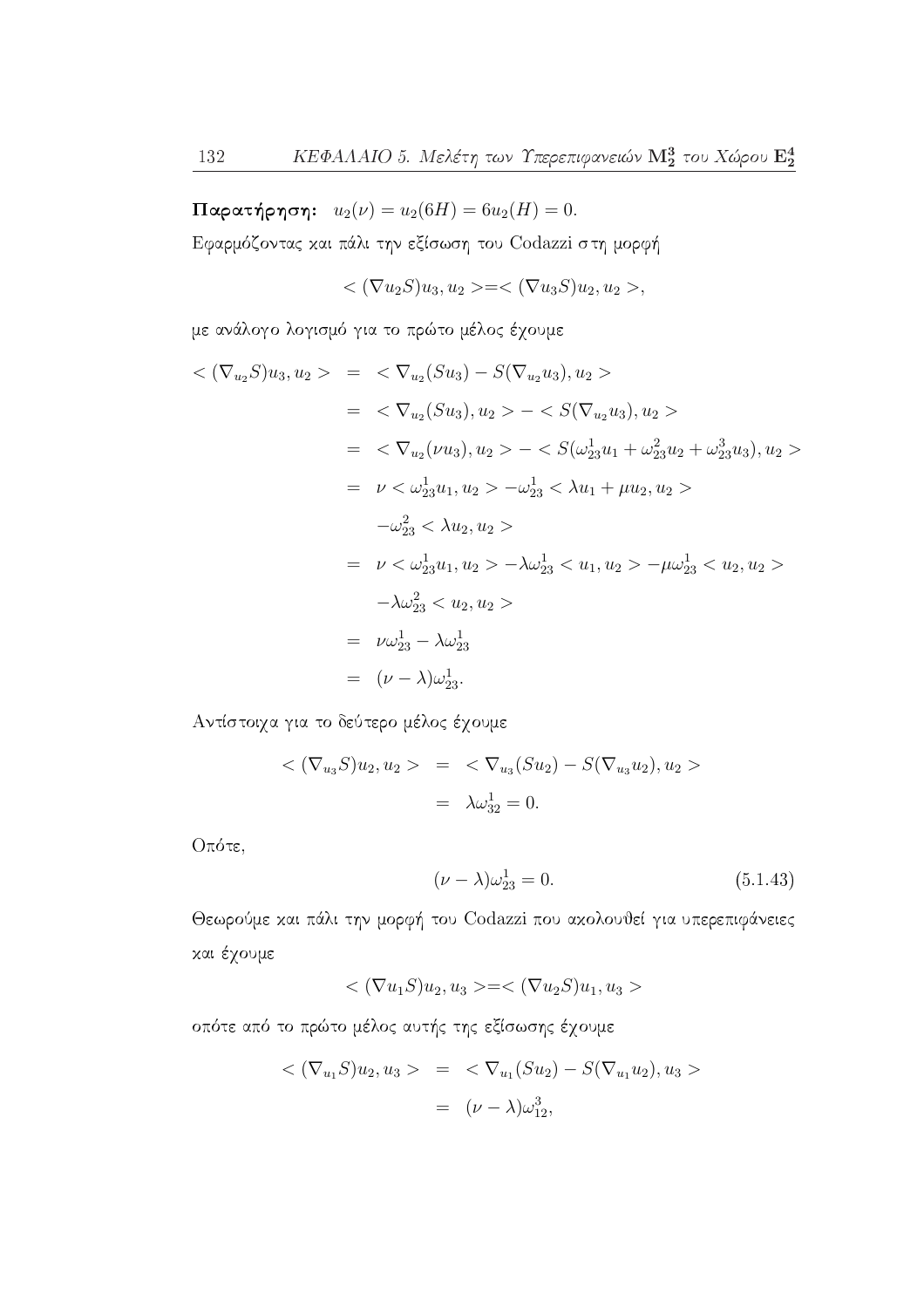ενώ το δεύτερο μέλος αυτής της εξίσωσης γίνεται

$$
\langle \nabla_{u_2} S \rangle u_1, u_3 \rangle = \langle \nabla_{u_2} (Su_1) - S(\nabla_{u_2} u_1), u_3 \rangle
$$
  
\n
$$
= \langle \nabla_{u_2} (Su_1), u_3 \rangle - \langle S(\nabla_{u_2} u_1), u_3 \rangle
$$
  
\n
$$
= \langle \nabla_{u_2} (\lambda u_1 + \mu u_2), u_3 \rangle
$$
  
\n
$$
- \langle S(\omega_{21}^1 u_1 + \omega_{21}^2 u_2 + \omega_{21}^3 u_3), u_3 \rangle
$$
  
\n
$$
= \langle \nabla_{u_2} (\lambda u_1), u_3 \rangle + \langle \nabla_{u_2} (\mu u_2), u_3 \rangle
$$
  
\n
$$
- \langle S(\omega_{21}^1 u_1), u_3 \rangle - \langle S(\omega_{21}^3 u_3), u_3 \rangle
$$
  
\n
$$
= \langle \lambda \nabla_{u_2} u_1 + u_2(\lambda) u_1, u_3 \rangle
$$
  
\n
$$
+ \langle \mu \nabla_{u_2} u_2 + u_2(\mu) u_2, u_3 \rangle - \omega_{21}^1 \langle S u_1, u_3 \rangle
$$
  
\n
$$
- \omega_{21}^3 \langle S u_3, u_3 \rangle
$$
  
\n
$$
= \lambda \langle \nabla_{u_2} u_1, u_3 \rangle + u_2(\lambda) \langle u_1, u_3 \rangle + \mu \langle \nabla_{u_2} u_2, u_3 \rangle
$$
  
\n
$$
+ u_2(\mu) \langle u_2, u_3 \rangle
$$
  
\n
$$
- \omega_{21}^1 \langle \lambda u_1 + \mu u_2, u_3 \rangle
$$
  
\n
$$
- \omega_{21}^3 \langle \nu u_3, u_3 \rangle
$$
  
\n
$$
= \lambda \langle \omega_{21}^3 u_3, u_3 \rangle + \mu \langle \omega_{22}^3 u_3, u_3 \rangle + \nu \omega_{21}^3
$$
  
\n
$$
= \lambda \omega_{21}^3 - \mu \omega_{22}^3 + \nu \omega_{21}
$$

Κατά συνέπεια

$$
(\nu - \lambda)\omega_{12}^3 = (\nu - \lambda)\omega_{21}^3 - \mu\omega_{22}^3. \tag{5.1.44}
$$

### Διακρίνουμε τις ακόλουθες περιπτώσεις:

(1) Επειδή  $\nu \neq \lambda$ , τότε από τη σχέση (5.1.41) έχουμε  $\omega_{13}^1 = 0$  και μέσω της σχέσης  $(5.1.7)$ 

$$
\omega_{13}^1 = \omega_{12}^3 = 0. \tag{5.1.45}
$$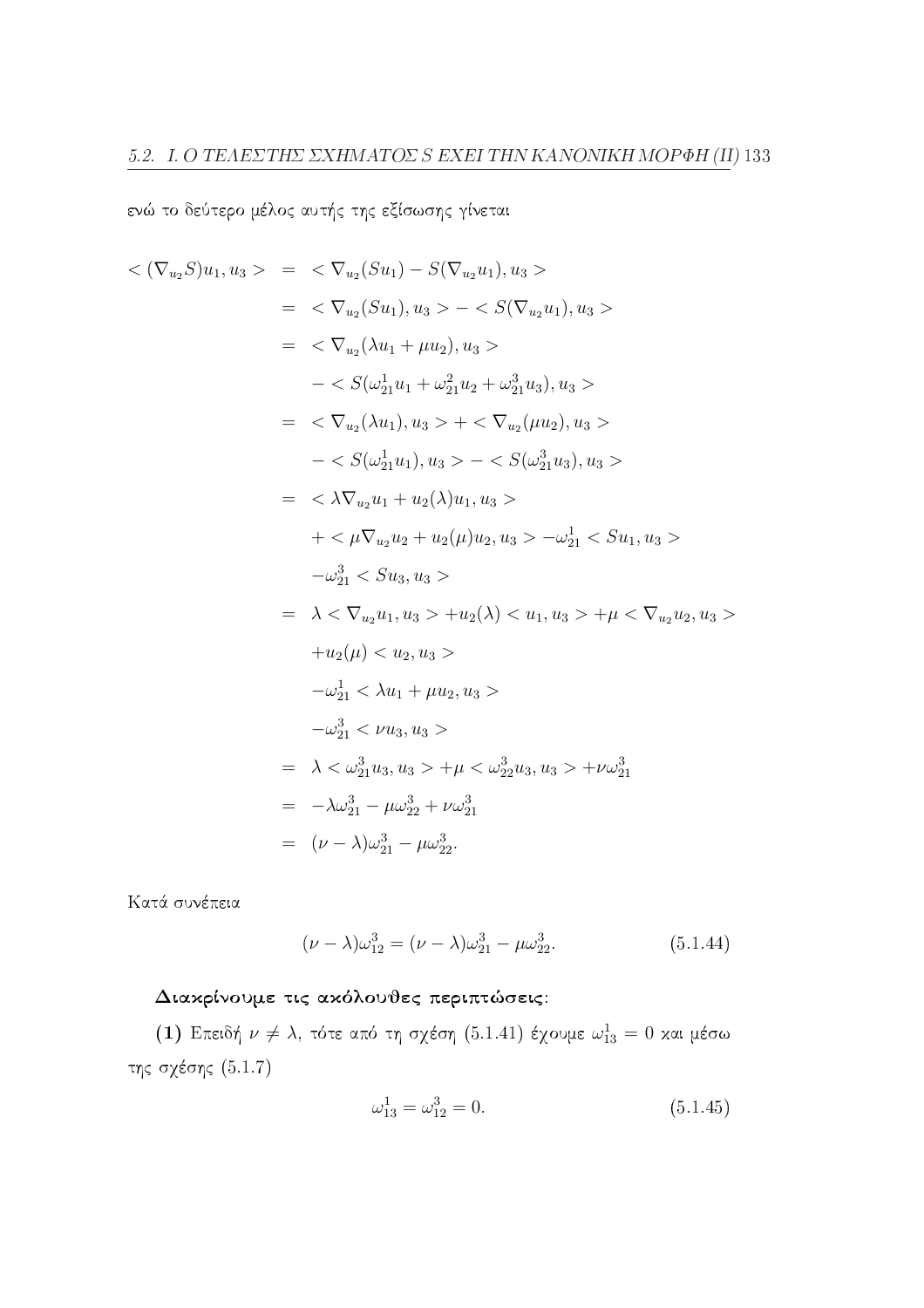Από τη σχέση (5.1.42) έχουμε  $\omega_{32}^3 = 0$  και μέσω της (5.1.7)

$$
\omega_{32}^3 = \omega_{33}^1 = 0. \tag{5.1.46}
$$

Επίσης από τη (5.1.43) έχουμε $\omega_{23}^1=0$  και μέσω της (5.1.7)

$$
\omega_{23}^1 = \omega_{22}^3 = 0. \tag{5.1.47}
$$

Τέλος από τη σχέση (5.1.44) έχουμε μέσω των σχέσεων (5.1.45) και (5.1.47) ότι  $\omega_{21}^3=0$ , και μέσω της σχέσης (5.1.6) συνάγουμε ότι

$$
\omega_{21}^3 = \omega_{23}^2 = 0. \tag{5.1.48}
$$

Συνδυάζοντας τώρα τις σχέσεις (5.1.45), (5.1.46), (5.1.47) και (5.1.48) έχουμε

$$
\omega_{13}^1 = \omega_{12}^3 = \omega_{32}^3 = \omega_{33}^1 = \omega_{23}^1 = \omega_{22}^3 = \omega_{21}^3 = \omega_{23}^2 = 0.
$$
 (5.1.49)

Χρησιμοποιώντας τις σχέσεις (5.1.3) και (5.1.49) έχουμε τις ακόλουθες απλοποιημένες εκφράσεις των συναλλοιώτων παραγώγων  $\nabla_{u_i} u_j$ :

$$
\nabla_{u_1} u_1 = \omega_{11}^1 u_1 + \omega_{11}^3 u_3, \ \nabla_{u_1} u_2 = \omega_{12}^2 u_2, \ \nabla_{u_1} u_3 = \omega_{13}^2 u_2
$$

$$
\nabla_{u_2} u_1 = \omega_{21}^1 u_1, \ \nabla_{u_2} u_2 = \omega_{22}^2 u_2, \ \nabla_{u_2} u_3 = 0
$$

$$
\nabla_{u_3} u_1 = \omega_{31}^1 u_1 + \omega_{31}^3 u_3, \ \nabla_{u_3} u_2 = \omega_{32}^2 u_2, \ \nabla_{u_3} u_3 = \omega_{33}^2 u_2
$$

Χρησιμοποιώντας την εξίσωση Gauss (4.1.4) για υπερεπιφάνειες του χώρου  $E_2^4$ έχουμε,

$$
R(X,Y)Z = S(X) < S(Y), Z > -S(Y) < S(X), Z > .
$$

Αλλά είναι επίσης γνωστό ότι,

$$
R(X,Y)Z = \nabla_X \nabla_Y Z - \nabla_Y \nabla_X Z - \nabla_{[X,Y]} Z.
$$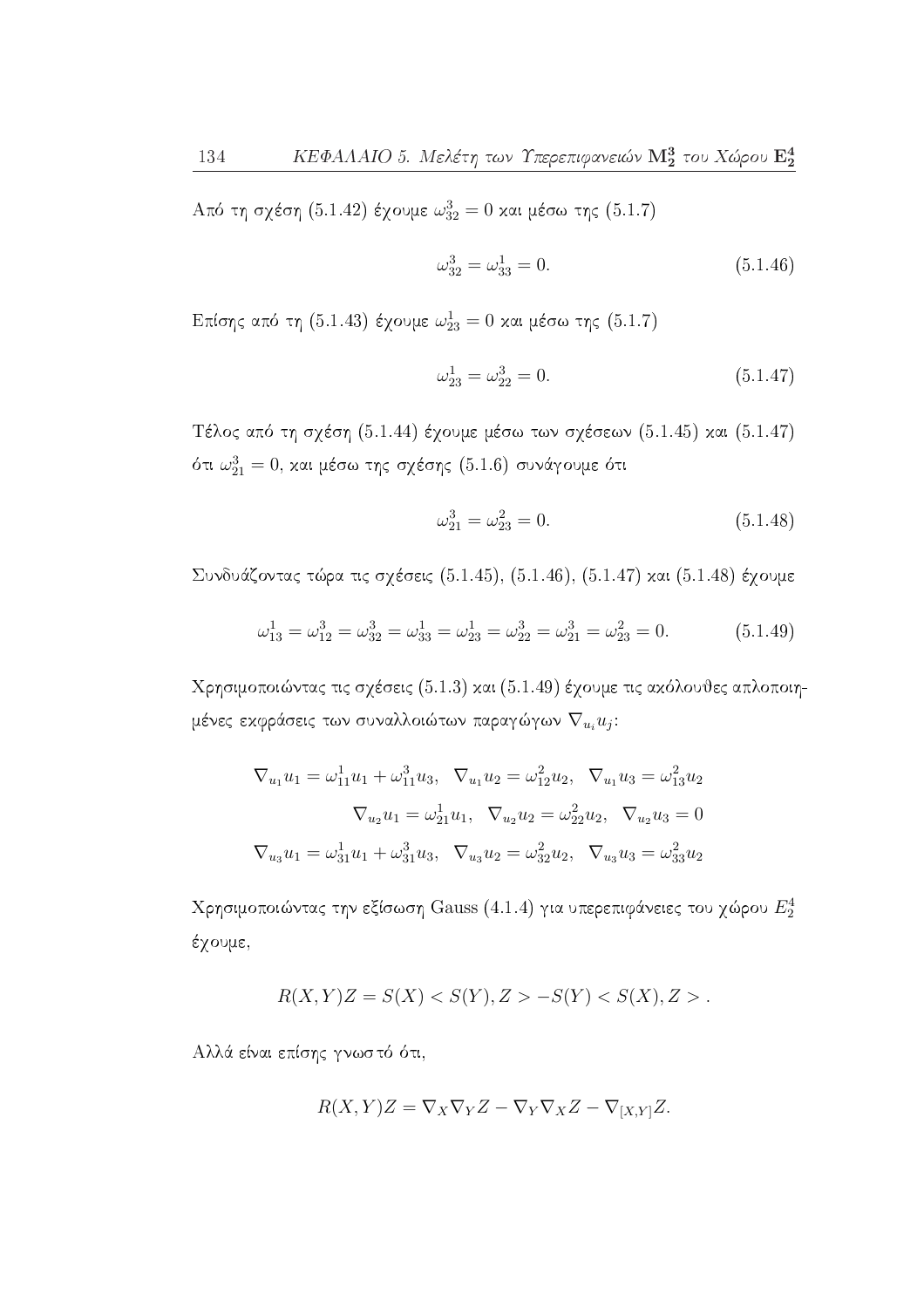Εφαρμόζοντας τις σχέσεις αυτές για  $X = u_1$ ,  $Y = u_3$ ,  $Z = u_2$ , βρίσκουμε την ποσότητα  $R(u_1, u_3)u_2$ , με δύο διαφορετικούς τρόπους. Στη συνέχεια εφαρμόζουμε το εσωτερικό γινόμενο με το  $u_3$ .

Πράγματι από τον τύπο του τανυστή καμπυλότητας έχουμε

$$
R(u_1, u_3)u_2 = \nabla_{u_1}\nabla_{u_3}u_2 - \nabla_{u_3}\nabla_{u_1}u_2 - \nabla_{[u_1, u_3]}u_2
$$

αλλά,

$$
[u_1, u_3] = \nabla_{u_1} u_3 - \nabla_{u_3} u_1 = \omega_{13}^2 u_2 - \omega_{31}^1 u_1 - \omega_{31}^3 u_3.
$$

Κατά συνέπεια, λαμβανομένων υπόψη και των τιμών των συναλλοιώτων παραγώγων που αναφέραμε, έχουμε διαδοχικά:

$$
R(u_1, u_3)u_2 = \nabla_{u_1}(\omega_{32}^2 u_2) - \nabla_{u_3}(\omega_{12}^2 u_2)
$$
  
\n
$$
-\nabla_{\omega_{13}^2 u_2 - \omega_{31}^1 u_1 - \omega_{31}^3 u_3} u_2
$$
  
\n
$$
= \omega_{32}^2 \nabla_{u_1} u_2 + u_1(\omega_{32}^2) u_2 - \omega_{12}^2 \nabla_{u_3} u_2
$$
  
\n
$$
-u_3(\omega_{12}^2) u_2 - \omega_{13}^2 \nabla_{u_2} u_2 + \omega_{31}^1 \nabla_{u_1} u_2 + \omega_{31}^3 \nabla_{u_3} u_2
$$
  
\n
$$
= \omega_{32}^2(\omega_{12}^2 u_2) + u_1(\omega_{32}^2) u_2 - \omega_{12}^2(\omega_{32}^2 u_2)
$$
  
\n
$$
-u_3(\omega_{12}^2) u_2 - \omega_{13}^2(\omega_{22}^2 u_2) + \omega_{31}^1(\omega_{12}^2 u_2) + \omega_{31}^3(\omega_{32}^2 u_2).
$$

Άρα

$$
\langle R(u_1, u_3)u_2, u_3 \rangle = 0. \tag{5.1.50}
$$

Από την εξίσωση Gauss έχουμε

$$
R(u_1, u_3)u_2 = S(u_1) < S(u_3), u_2 > -S(u_3) < S(u_1), u_2 > ,
$$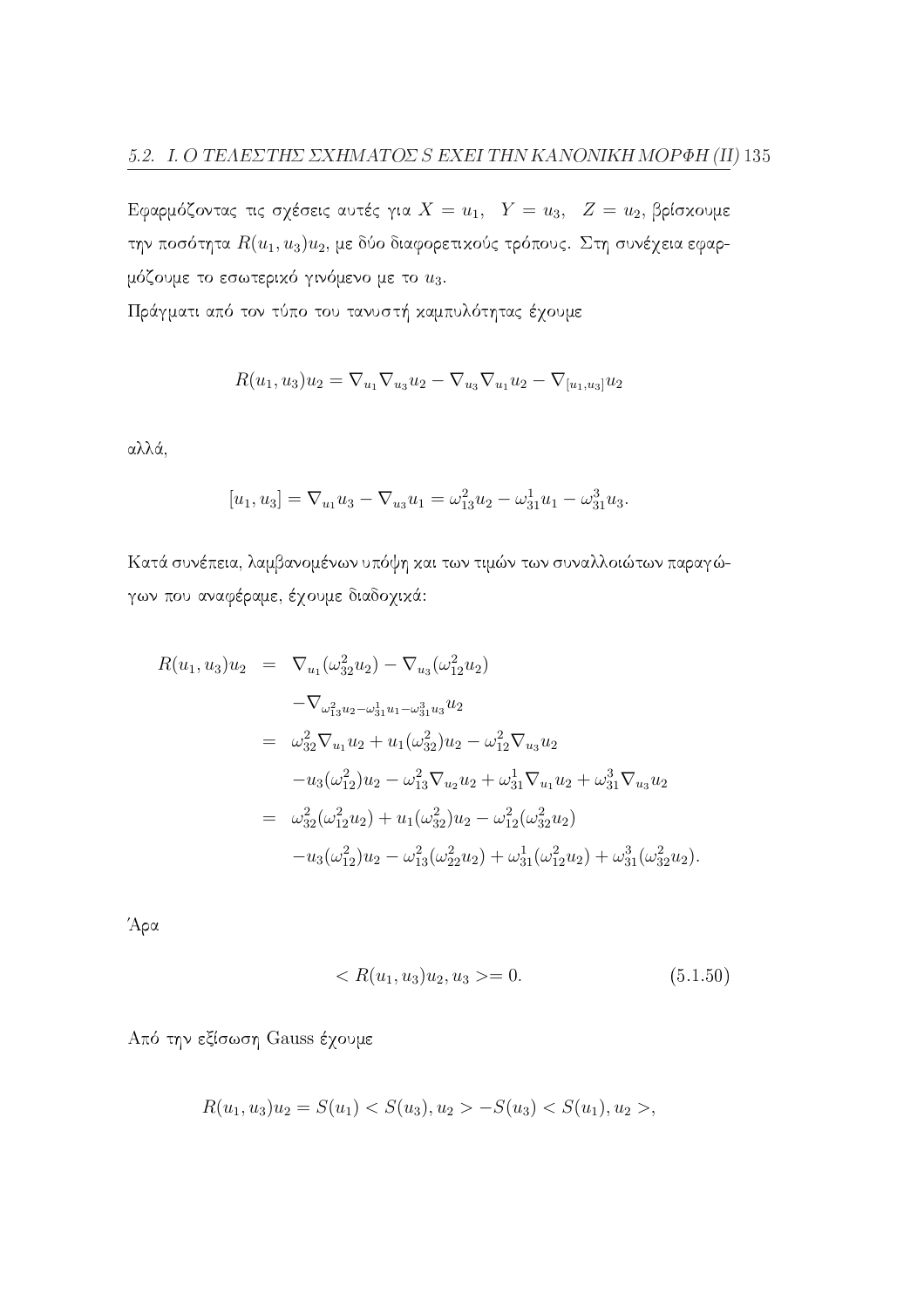οπότε, λαμβανομένων υπόψη και των σχέσεων (1) έχουμε διαδοχικά:

$$
\langle R(u_1, u_3)u_2, u_3 \rangle = \langle S(u_1), u_3 \rangle \langle S(u_3), u_2 \rangle
$$
  

$$
- \langle S(u_3), u_3 \rangle \langle S(u_1), u_2 \rangle
$$
  

$$
= \langle \lambda u_1 + \mu u_2, u_3 \rangle \langle \nu u_3, u_2 \rangle
$$
  

$$
- \langle \nu u_3, u_3 \rangle \langle \lambda u_1 + \mu u_2, u_2 \rangle
$$
  

$$
= \nu \lambda = 6H(-\frac{3}{2}H) = -9H^2.
$$

Άρα

$$
\langle R(u_1, u_3)u_2, u_3 \rangle = -9H^2. \tag{5.1.51}
$$

Συγκρίνοντας τις σχέσεις (5.1.50) και (5.1.51) συμπεραίνουμε αμέσως ότι:

 $H=0$ .

Το συμπέρασμα αυτό όμως είναι μία αντίφαση, γιατί έγουμε υποθέσει ότι  $H \neq 0$ . (2) Αν ήταν  $\nu = \lambda$ , τότε θα είχαμε  $-\frac{3H}{2} = 6H$ , οπότε προφανώς  $H = 0$  και η υπερεπιφάνεια είναι ελαχιστική (minimal).

Αποδείχθηκε λοιπόν και πάλι ότι σε κάθε περίπτωση η υπερεπιφάνεια  $M_2^3$ είναι ελαχιστική.

#### ΙΙ. Ο Τελεστής Σχήματος S έχει την Κανονική 5.3 μορφή (III)

Υποθέτουμε ότι η Η είναι μία σταθερά. Τότε η εξίσωση (4.1.9) συνεπάγει ότι  $HtrS^2 = 0$ . Αν είναι  $H = 0$ , τότε το αποτέλεσμα είναι προφανές. Αν όμως είναι  $H \neq 0$  τότε θα έχουμε  $trS^2 = 3\lambda^2 = 0$ , οπότε  $\lambda = 0$ . Όμως,  $trS = 3\lambda = 0$ και επειδή  $trS = 3H$  θα είναι  $3H = 0$ , οπότε  $H = 0$  και η υπερεπιφάνεια  $M_2^3$ θα είναι ελαχιστική.

Έστω ότι η Η δεν είναι σταθερά. Υποθέτουμε ότι  $H\neq 0,$  τότε  $\nabla H\neq \overrightarrow{0}$ , και η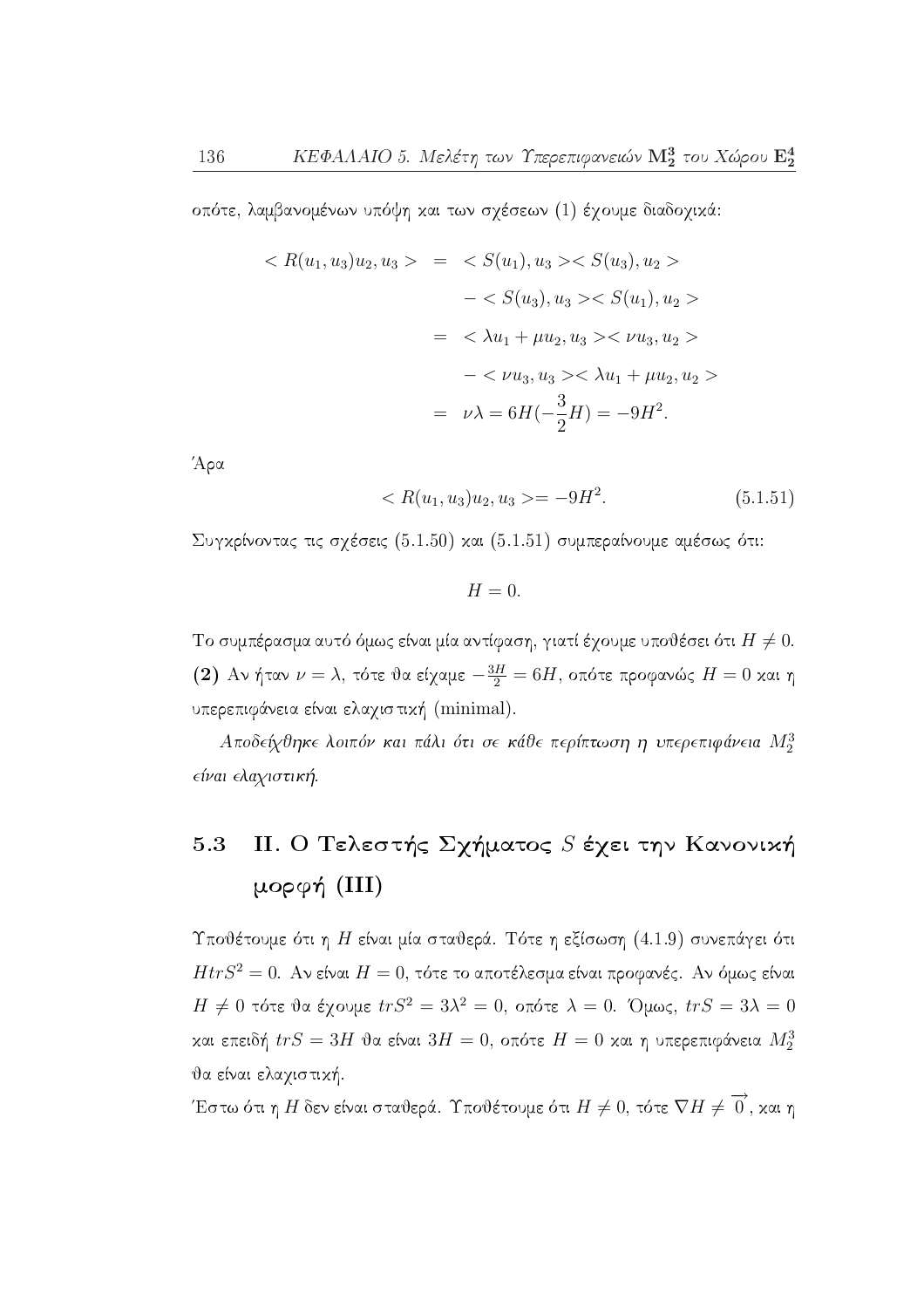διανυσματική εξίσωση (4.1.8) μας πληροφορεί ότι το  $\nabla H$  είναι ένα ιδιοδιάνυσμα του  $S$ .

 $\Pi$ ρόταση 5.3 Έστω  $[M_2^3, (-, +, -)]$  μία διαρμονική υπερεπιφάνεια της ψευδο-Ευκλείδειας πολλαπλότητας  $E_2^4$ , ο τελεστής σχήματος της οποίας ως προς μία ψευδο-ορθοκανονική βάση είναι

$$
[S]_{\mathcal{B}} = \left( \begin{array}{ccc} \lambda & \mu & \nu \\ 0 & \lambda & 0 \\ 0 & -\nu & \lambda \end{array} \right),
$$

δηλαδή τύπου (III). Υποθέτουμε ότι το VH είναι ένα φωτοειδές (light-like) διάνυσμα. Τότε η υπερεπιφάνεια  $M_2^3$  είναι ελαχιστική (minimal), δηλαδή έχει μηδενική μέση καμπυλότητα,  $H = 0$ .

**Απόδειξη.** Έστω ότι η Η δεν είναι σταθερά και ότι  $H \neq 0$ . Τότε  $\nabla H \neq \overrightarrow{0}$ , και όπως αναφέρθηκε προηγουμένως, το  $\nabla H$  είναι ένα ιδιοδιάνυσμα του  $S$  με αντίστοιχη ιδιοτιμή  $-\frac{3H}{2}$ . Επειδή όμως, ο τελεστής σχήματος, ως προς μία ψευδο-ορθοκανονική βάση  $\mathcal{B} = \{u_1, u_2, u_3\}$  του εφαπτόμενου χώρου  $T_p(M_2^3)$ , έχει την κανονική μορφή (III), θα έχουμε

$$
S(u_1) = \lambda u_1 + \mu u_2 + \nu u_3, \tag{5.1.52}
$$

$$
S(u_2) = \lambda u_2,\tag{5.1.53}
$$

$$
S(u_3) = -\nu u_2 + \lambda u_3. \tag{5.1.54}
$$

Εφόσον το  $\nabla H$  είναι ένα φωτοειδές (light-like) ιδιοδιάνυσμα, λαμβανομένου υπόψη και του αντίστοιχου πίνακα [G] μπορούμε να το θεωρήσουμε, στη διεύυνση του  $u_2$ . Τότε όμως θα είναι  $\lambda = -\frac{3H}{2}$ . Εφόσον η βάση είναι ψευδοορθοκανονική έχουμε, ως γνωστόν

$$
\nabla H = u_2(H)u_1 + u_1(H)u_2 - u_3(H)u_3,
$$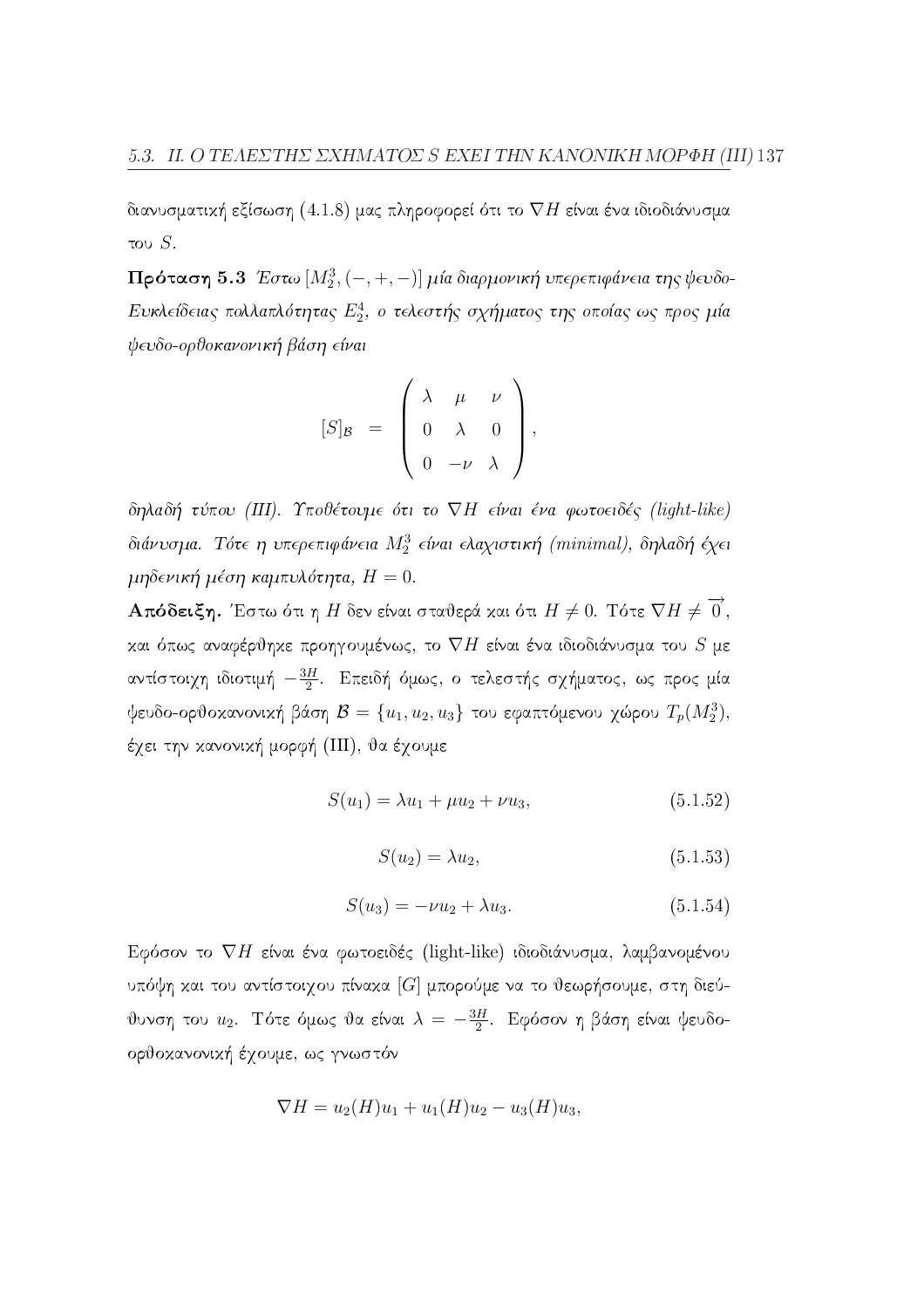και λόγω της παραπάνω υπόθεσης θα πρέπει,

$$
u_2(H) = u_3(H) = 0, \ \ u_1(H) \neq 0.
$$

Είναι γνωστό ότι, μπορούμε πάντοτε να κατασκευάσουμε μία ορθοκανονική βάση  $\mathcal{E} = \{e_1, e_2, e_3\}$ , από την ψευδο-ορθοκανονική βάση  $\mathcal{B} = \{u_1, u_2, u_3\}.$ Τότε, τα διανύσματα των δύο βάσεων συνδέονται με τις σχέσεις (5.1.21), δηλαδή

$$
e_1 = \frac{u_1 - u_2}{\sqrt{2}}, \qquad e_2 = \frac{u_1 + u_2}{\sqrt{2}}, \qquad e_3 = u_3,
$$

όπου τα  $\{e_i\}$   $i=1,2,3$  αποτελούν μία ορθοκανονική βάση του  $T_p(M_2^3)$  χώρου, τα στοιχεία της οποίας ικανοποιούν τις σχέσεις (5.1.22), δηλαδή  $\langle e_1, e_1 \rangle = \langle e_3, e_3 \rangle = -1, \langle e_2, e_2 \rangle = +1,$ 

$$
\langle e_1, e_1 \rangle \langle e_3, e_3 \rangle \langle e_4, e_2 \rangle \langle e_1, e_3 \rangle = \langle e_2, e_3 \rangle = 0.
$$

Ο τελεστής σχήματος  $S$ , ως προς αυτή την ορθοκανονική βάση, παίρνει μία νέα μορφή. Πράγματι, από τις παραπάνω σχέσεις εύχολα έχουμε

$$
u_1 = \frac{(e_1 + e_2)}{\sqrt{2}},
$$
  $u_2 = \frac{(-e_1 + e_2)}{\sqrt{2}},$   $u_3 = e_3.$ 

Τότε η σχέση (5.1.52) παίρνει τη μορφή,

$$
S\left[\frac{(e_1+e_2)}{\sqrt{2}}\right] = \lambda \frac{(e_1+e_2)}{\sqrt{2}} + \mu \frac{(-e_1+e_2)}{\sqrt{2}} + \nu e_3,
$$

οπότε,

$$
S(e_1) + S(e_2) = (\lambda - \mu)e_1 + (\lambda + \mu)e_2 + \nu\sqrt{2}e_3.
$$
 (5.1.55)

Από τη σχέση (5.1.53) έχουμε,

$$
-S(e_1) + S(e_2) = -\lambda e_1 + \lambda e_2 + 0e_3.
$$
 (5.1.56)

Τέλος, από τη σχέση (5.1.54) έχουμε,

$$
S(e_3) = \frac{\nu}{\sqrt{2}}e_1 - \frac{\nu}{\sqrt{2}}e_2 + \lambda e_3.
$$
 (5.1.57)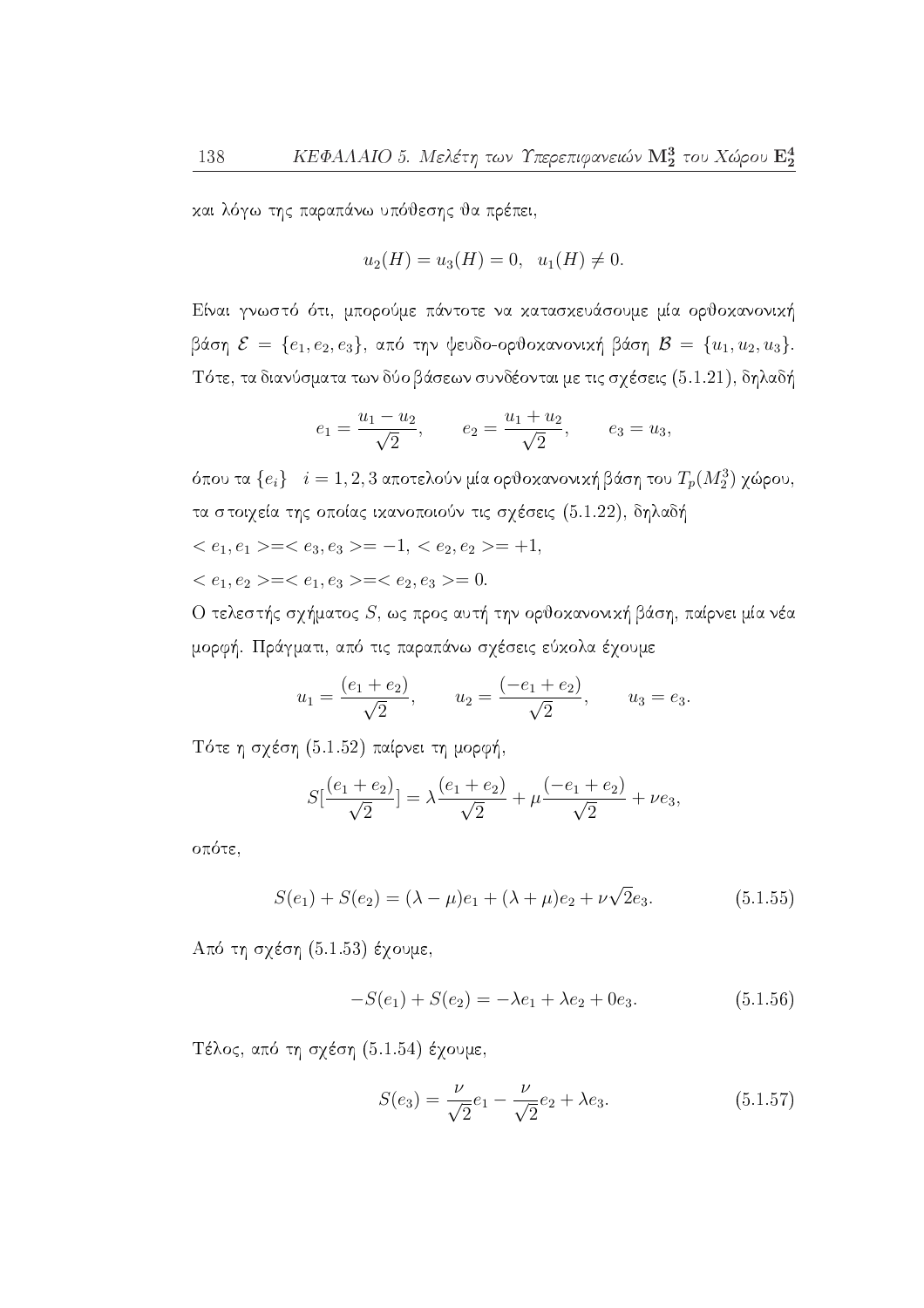Αφαιρώντας κατά μέλη τις σχέσεις (5.1.55) και (5.1.56) έχουμε,

$$
S(e_1) = (\lambda - \frac{\mu}{2})e_1 + \frac{\mu}{2}e_2 + \frac{\nu}{\sqrt{2}}e_3.
$$
 (5.1.58)

Προσθέτοντας κατά μέλη τις σγέσεις (5.1.55) και (5.1.56) έγουμε,

$$
S(e_2) = -\frac{\mu}{2}e_1 + (\lambda + \frac{\mu}{2})e_2 + \frac{\nu}{\sqrt{2}}e_3.
$$
 (5.1.59)

Τελικά, από τις σχέσεις (5.1.57), (5.1.58) και (5.1.59) ο τελεστής σχήματος  $S$ ως προς αυτή την ορθοκανονική βάση παίρνει τη μορφή,

$$
[S]_{\mathcal{E}} = \begin{pmatrix} \lambda - \frac{\mu}{2} & \frac{\mu}{2} & \frac{\nu}{\sqrt{2}} \\ -\frac{\mu}{2} & \lambda + \frac{\mu}{2} & \frac{\nu}{\sqrt{2}} \\ \frac{\nu}{\sqrt{2}} & -\frac{\nu}{\sqrt{2}} & \lambda \end{pmatrix}
$$

 Εφόσον $trS=3H=3\lambda,$ συνεπάγεται ότι $\lambda=H$ ή $-\frac{3H}{2}=H$  και τελικά έχουμε  $H=0$ . Αυτό είναι μία αντίφαση, επειδή υποθέσαμε ότι  $H\neq 0$ . Συνεπώς η υπερεπιφάνεια  $M_2^3$  είναι ελαχιστική (minimal).

#### III. Ο Τελεστής Σχήματος *S* έχει την Κανονική  $5.4$ μορφή  $(IV)$

Υποθέτουμε ότι η Η είναι μία σταθερά. Τότε η εξίσωση (4.1.9) γίνεται

$$
HtrS^2 = 0.\t\t(5.1.60)
$$

Αν  $H=0$ , τότε το αποτέλεσμα έπεται άμεσα, δηλαδή η  $M_2^3$  είναι ελαχιστική. Aν  $H \neq 0$ , τότε από την (5.1.60) έχουμε,

$$
trS^2 = 2\mu^2 - 2\nu^2 + \lambda^2 = 0.
$$
 (5.1.61)

Επίσης

$$
trS = 2\mu + \lambda = 3H \neq 0,\tag{5.1.62}
$$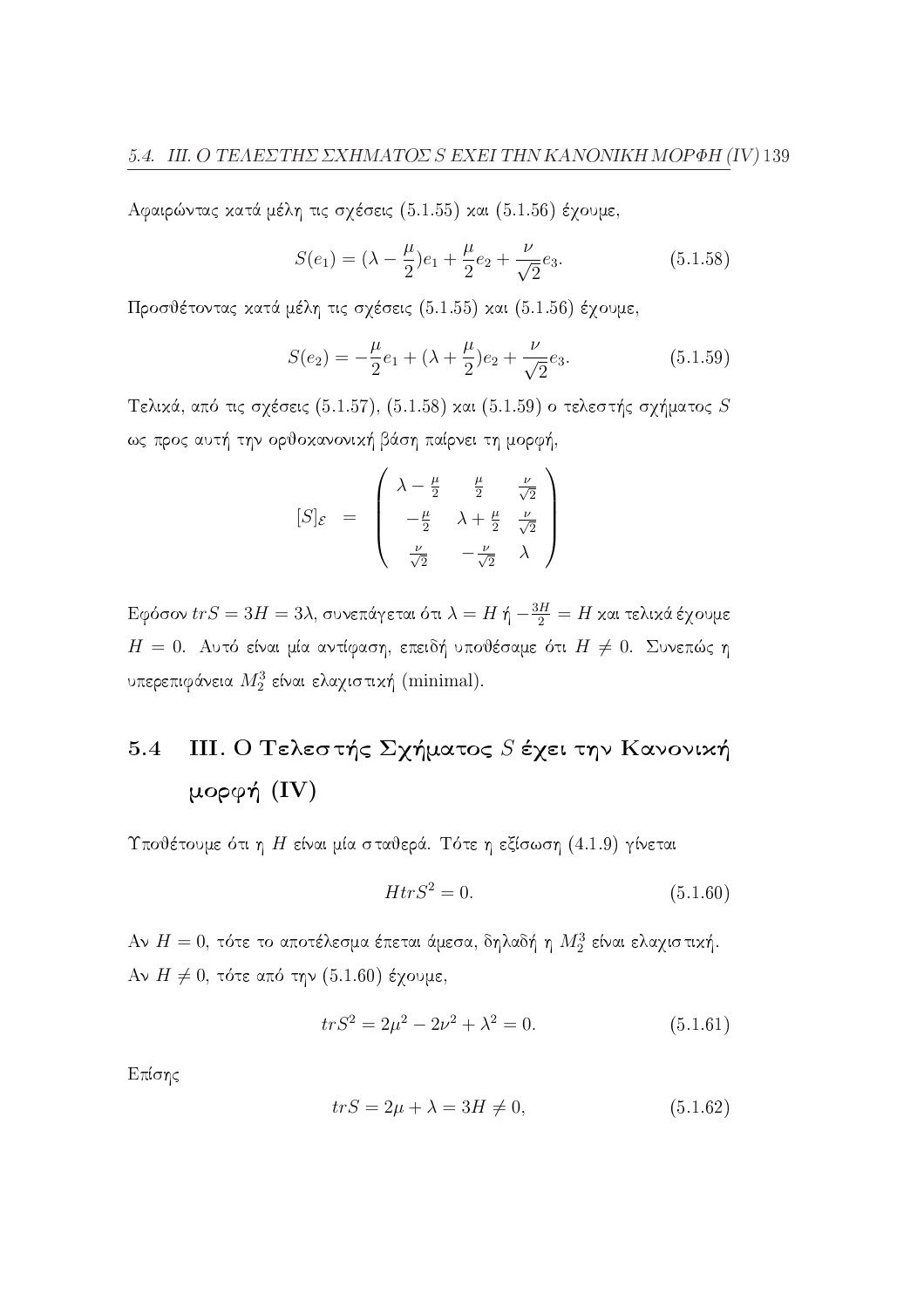εφόσον σε αυτή την περίπτωση  $\varepsilon = +1$ . Στην περίπτωση αυτή θα έχουμε:

$$
S(e_1) = \mu e_1 + \nu e_2,
$$
  
\n
$$
S(e_2) = -\nu e_1 + \mu e_2,
$$
  
\n
$$
S(e_3) = \lambda e_3.
$$
  
\n(5.1.63)

Επίσης έχουμε

$$
\nabla_{e_i} e_j = \sum_{k=1}^3 \omega_{ij}^k e_k \quad ; \quad i, j, k = 1, 2, 3 \tag{5.1.64}
$$

Εφαρμόζοντας την εξίσωση Codazzi (4.1.3) για υπερεπιφάνειες, δηλαδή την

$$
\langle (\nabla_{e_i} S)e_j, e_k \rangle = \langle (\nabla_{e_j} S)e_i, e_k \rangle
$$

για κάθε τριάδα  $(i, j, k)$  του συνόλου

 $\{(1,2,1), (1,2,2), (1,3,1), (2,3,2), (1,3,3), (2,3,3), (1,2,3), (1,3,2), (2,3,1)\}\$ δημιουργούμε ένα σύστημα εννέα διαφορικών εξισώσεων, από τη μελέτη του οποίου σε συνδυασμό με την εξίσωση του Gauss και με τις σχέσεις (5.1.61) και (5.1.62) προκύπτει το άτοπο της υπόθεσής μας.

Πράγματι, η ως άνω εξίσωση Codazzi για υπερεπιφάνειες για την πρώτη τριάδα γίνεται

$$
\langle (\nabla_{e_1} S)e_2, e_1 \rangle = \langle (\nabla_{e_2} S)e_1, e_1 \rangle . \quad (A)
$$

Το πρώτο μέλος αυτής της εξίσωσης λαμβανομένου υπόψη και των (5.1.63) και (5.1.64) γράφεται διαδοχικά

$$
\langle (\nabla_{e_1} S)e_2, e_1 \rangle = \langle \nabla_{e_1} (Se_2) - S(\nabla_{e_1} e_2), e_1 \rangle
$$
  
=  $\langle \nabla_{e_1} (Se_2), e_1 \rangle - \langle S(\nabla_{e_1} e_2), e_1 \rangle$   
=  $-\varepsilon_1 e_1(\nu) + \varepsilon_1 \mu \omega_{12}^1 - \varepsilon_1 \mu \omega_{12}^1.$ 

Άρα

$$
\langle (\nabla_{e_1} S)e_2, e_1 \rangle = -\varepsilon_1 e_1(\nu). \quad (A-1)
$$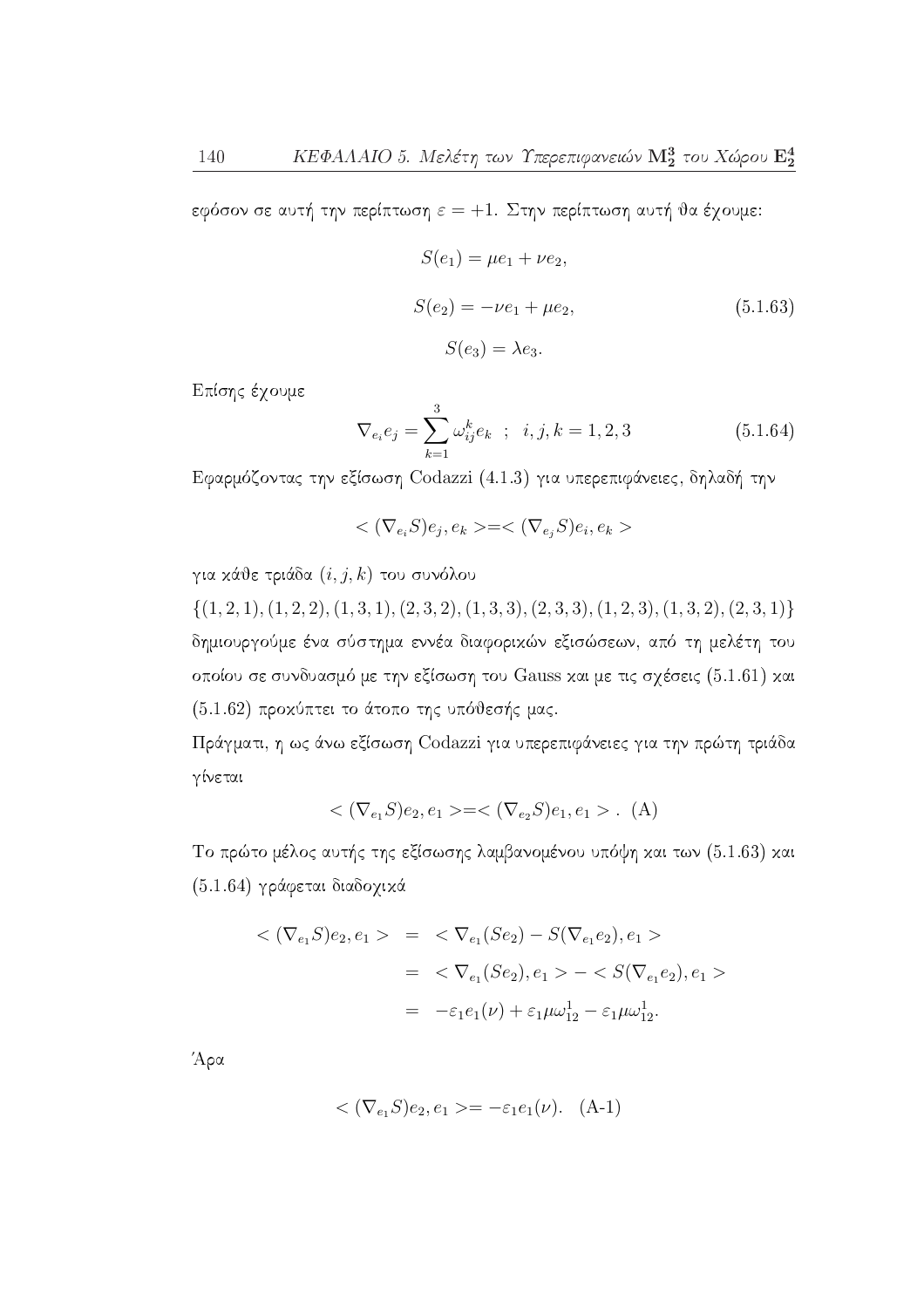Αντίστοιχα το δεύτερο μέλος αυτής της εξίσωσης γίνεται

$$
\langle (\nabla_{e_2} S)e_1, e_1 \rangle = \langle \nabla_{e_2} (Se_1) - S(\nabla_{e_2} e_1), e_1 \rangle
$$
  
=  $\mu \langle \omega_{21}^1 e_1, e_1 \rangle + \varepsilon_1 e_2(\mu) + \nu \langle \omega_{22}^1 e_1, e_1 \rangle + \nu \omega_{21}^2 \varepsilon_1.$ 

Άρα

$$
\langle (\nabla_{e_2} S)e_1, e_1 \rangle = \varepsilon_1 e_2(\mu) + \varepsilon_1 \nu \omega_{22}^1 + \varepsilon_1 \nu \omega_{21}^2. \quad (A-2)
$$

Εξισώνοντας τα δύο μέλη των (Α-1) και (Α-2) έχουμε

$$
-e_1(\nu) = e_2(\mu) + \nu(1 - \varepsilon_1 \varepsilon_2)\omega_{21}^2. \tag{5.1.65}
$$

Όμοια η εξίσωση Codazzi, για την τριάδα  $(1, 2, 2)$  γίνεται,

$$
\langle (\nabla_{e_1} S)e_2, e_2 \rangle = \langle (\nabla_{e_2} S)e_1, e_2 \rangle. \quad (B)
$$

Το πρώτο μέλος αυτής της εξίσωσης μετασχηματίζεται διαδοχικά ως εξής

$$
\langle \nabla_{e_1} S \rangle e_2 \rangle = \langle \nabla_{e_1} (Se_2) - S(\nabla_{e_1} e_2), e_2 \rangle
$$
  
\n
$$
= \langle \nabla_{e_1} (Se_2), e_2 \rangle - \langle S(\nabla_{e_1} e_2), e_2 \rangle
$$
  
\n
$$
= \langle \nabla_{e_1} (-\nu e_1 + \mu e_2), e_2 \rangle - \langle S(\omega_{12}^1 e_1 + \omega_{12}^2 e_2 + \omega_{12}^3 e_3), e_2 \rangle
$$
  
\n
$$
= \langle \nabla_{e_1} (-\nu e_1), e_2 \rangle + \langle \nabla_{e_1} (\mu e_2), e_2 \rangle
$$
  
\n
$$
- \langle S(\omega_{12}^1 e_1), e_2 \rangle - \langle S(\omega_{12}^3 e_3), e_2 \rangle
$$
  
\n
$$
= \langle -\nu \nabla_{e_1} e_1 + e_1(-\nu) e_1, e_2 \rangle + \langle \mu \nabla_{e_1} e_2 + e_1(\mu) e_2, e_2 \rangle
$$
  
\n
$$
-\omega_{12}^1 \langle S e_1, e_2 \rangle - \omega_{12}^3 \langle S e_3, e_2 \rangle
$$
  
\n
$$
= -\nu \langle \nabla_{e_1} e_1, e_2 \rangle - e_1(\nu) \langle e_1, e_2 \rangle + \mu \langle \nabla_{e_1} e_2, e_2 \rangle
$$
  
\n
$$
+ e_1(\mu) \langle e_2, e_2 \rangle - \omega_{12}^1 \langle \mu e_1 + \nu e_2, e_2 \rangle - \omega_{12}^3 \langle \lambda e_3, e_2 \rangle
$$
  
\n
$$
= -\nu \langle \omega_{11}^2 e_2, e_2 \rangle + \mu \langle \omega_{12}^2 e_2, e_2 \rangle + e_1(\mu) \varepsilon_2 - \nu \omega_{12}^1 \varepsilon_2
$$
  
\n
$$
= \varepsilon_2 e_1(\mu) - \varepsilon_2 \nu(-\varepsilon_1 \varepsilon_2 \omega_{12}^1) - \nu \varepsilon_2 \omega_{12}
$$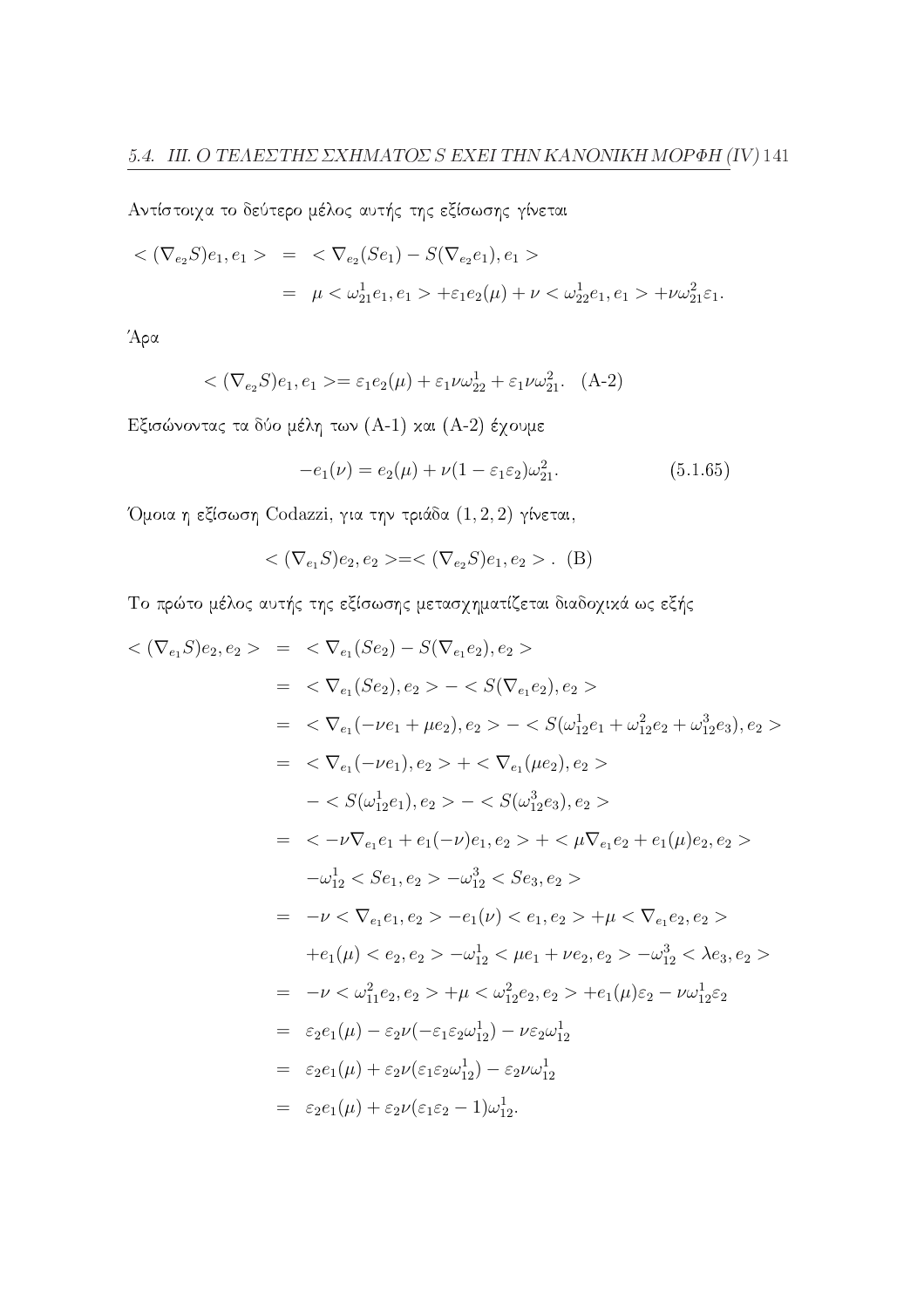Άρα

$$
\langle (\nabla_{e_1} S)e_2, e_2 \rangle = \varepsilon_2 e_1(\mu) + \varepsilon_2 \nu (\varepsilon_1 \varepsilon_2 - 1) \omega_{12}^1. \quad \text{(B-1)}
$$

Αντίστοιχα το δεύτερο μέλος αυτής της εξίσωσης γίνεται

$$
\langle (\nabla_{e_2} S)e_1, e_2 \rangle = \langle \nabla_{e_2} (Se_1) - S(\nabla_{e_2} e_1), e_2 \rangle
$$
  
\n
$$
= \langle \nabla_{e_2} (Se_1), e_2 \rangle - \langle S(\nabla_{e_2} e_1), e_2 \rangle
$$
  
\n
$$
= \langle \nabla_{e_2} (\mu e_1 + \nu e_2), e_2 \rangle - \langle S(\omega_{21}^1 e_1 + \omega_{21}^2 e_2 + \omega_{21}^3 e_3), e_2 \rangle
$$
  
\n
$$
= \langle \nabla_{e_2} (\mu e_1), e_2 \rangle \rangle + \langle \nabla_{e_2} (\nu e_2), e_2 \rangle
$$
  
\n
$$
- \langle S(\omega_{21}^2 e_2), e_2 \rangle - \langle S(\omega_{21}^3 e_3), e_2 \rangle
$$
  
\n
$$
= \langle \mu \nabla_{e_2} e_1 + e_2(\mu) e_1, e_2 \rangle + \langle \nu \nabla_{e_2} e_2 + e_2(\nu) e_2, e_2 \rangle
$$
  
\n
$$
-\omega_{21}^2 \langle Se_2, e_2 \rangle - \omega_{21}^3 \langle Se_3, e_2 \rangle
$$
  
\n
$$
= \mu \langle \nabla_{e_2} e_1, e_2 \rangle + \nu \langle \nabla_{e_2} e_2, e_2 \rangle + \varepsilon_2 e_2(\nu)
$$
  
\n
$$
-\omega_{21}^2 \langle -\nu e_1 + \mu e_2, e_2 \rangle - \omega_{21}^3 \langle \lambda e_3, e_2 \rangle
$$
  
\n
$$
= \mu \langle \omega_{21}^2 e_2, e_2 \rangle + \nu \langle \omega_{22}^2 e_2, e_2 \rangle + \varepsilon_2 e_2(\nu) - \varepsilon_2 \mu \omega_{21}^2
$$
  
\n
$$
= \varepsilon_2 e_2(\nu) - \varepsilon_2 \mu \omega_{21}^2 + \varepsilon_2 \mu \omega_{21}^2.
$$

Άρα

$$
\langle (\nabla_{e_2} S)e_1, e_2 \rangle = \varepsilon_2 e_2(\nu). \quad (B-2)
$$

Εξισώνουμε τα δύο μέλη των (Β-1), (Β-2) και έχουμε

$$
e_2(\nu) = e_1(\mu) + \nu(\varepsilon_1 \varepsilon_2 - 1)\omega_{12}^1. \tag{5.1.66}
$$

Ανάλογα για την τριάδα  $(1,3,1)$  η εξίσωση Codazzi, παίρνει τη μορφή,

$$
\langle (\nabla_{e_1} S)e_3, e_1 \rangle = \langle (\nabla_{e_3} S)e_1, e_1 \rangle .
$$
 (C)

Το πρώτο μέλος αυτής της εξίσωσης γίνεται

$$
<(\nabla_{e_1} S)e_3, e_1> = <\nabla_{e_1}(S e_3) - S(\nabla_{e_1} e_3), e_1> \\ = \varepsilon_1 \lambda \omega_{13}^1 - \varepsilon_1 \mu \omega_{13}^1 + \varepsilon_1 \nu \omega_{13}^2.
$$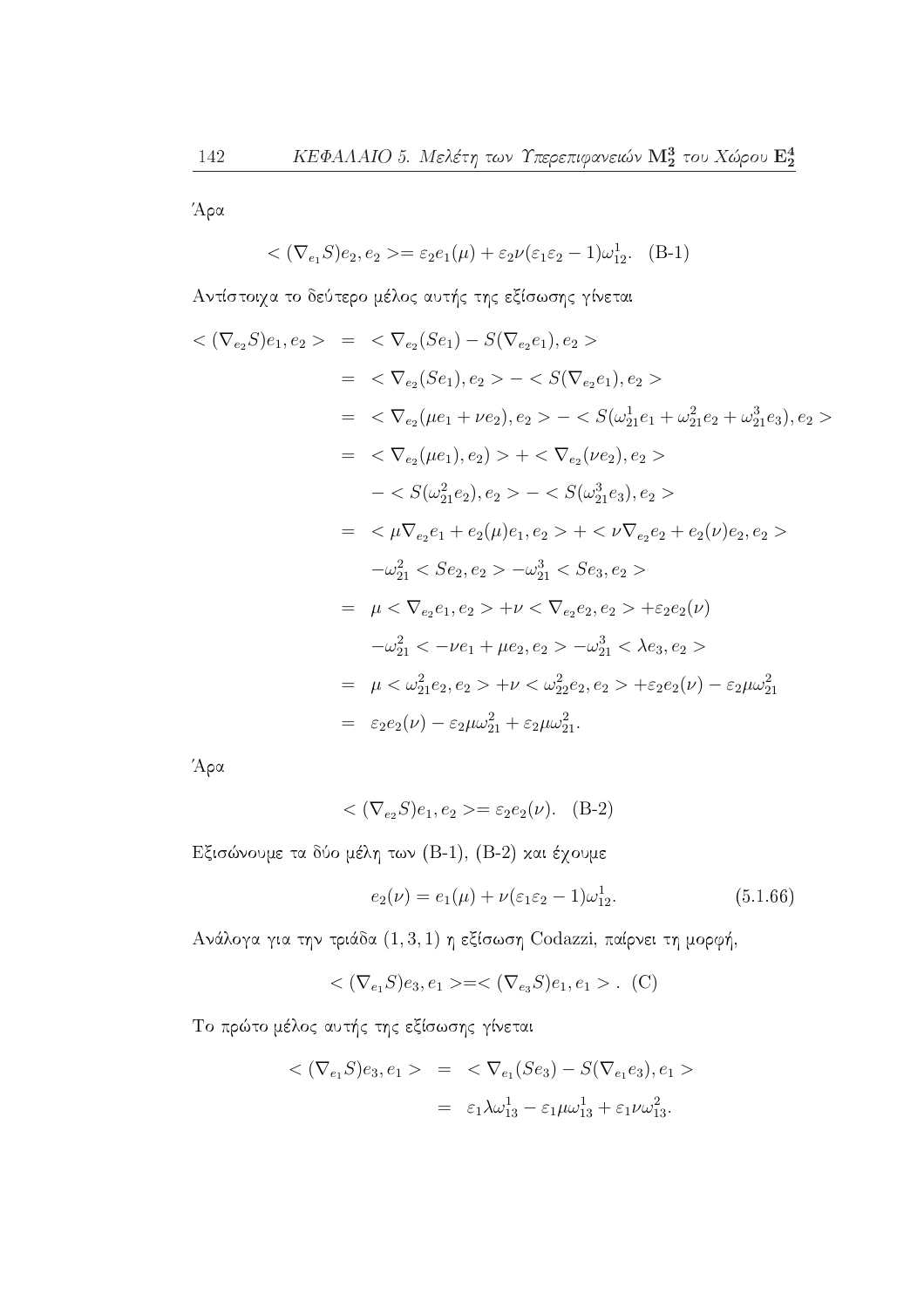Άρα,

$$
\langle (\nabla_{e_1} S)e_3, e_1 \rangle = \varepsilon_1 (\lambda - \mu) \omega_{13}^1 + \varepsilon_1 \nu \omega_{13}^2. (C-1)
$$

Αντίστοιχα το δεύτερο μέλος αυτής της εξίσωσης γίνεται

$$
<(\nabla_{e_3} S)e_1, e_1> = \langle \nabla_{e_3}(Se_1) - S(\nabla_{e_3} e_1), e_1> \rangle
$$
  
 $= \varepsilon_1 \mu \omega_{31}^1 + \varepsilon_1 e_3(\mu) + \varepsilon_1 \nu \omega_{32}^1 + \varepsilon_1 \nu \omega_{31}^2.$ 

Άρα

$$
\langle (\nabla_{e_3} S)e_1, e_1 \rangle = \varepsilon_1 e_3(\mu) + \varepsilon_1 \nu \omega_{32}^1 + \varepsilon_1 \nu \omega_{31}^2. \quad (C-2)
$$

Εξισώνουμε τα δύο μέλη των (C-1), (C-2) και έχουμε

$$
(\lambda - \mu)\omega_{13}^1 + \nu\omega_{13}^2 = e_3(\mu) + \nu(1 - \varepsilon_1 \varepsilon_2)\omega_{32}^1. \tag{5.1.67}
$$

Ανάλογα για την τριάδα  $(2,3,2)$  έχουμε

$$
<(\nabla_{e_2}S)e_3,e_2>=<(\nabla_{e_3}S)e_2,e_2>, \ (D)
$$

οπότε,

$$
\langle \nabla_{e_2} S \rangle e_3, e_2 \rangle = \langle \nabla_{e_2} (Se_3) - S(\nabla_{e_2} e_3), e_2 \rangle
$$
  
\n
$$
= \langle \nabla_{e_2} (Se_3), e_2 \rangle - \langle S(\nabla_{e_2} e_3), e_2 \rangle
$$
  
\n
$$
= \langle \nabla_{e_2} (\lambda e_3), e_2 \rangle - \langle S(\omega_{23}^1 e_1 + \omega_{23}^2 e_2 + \omega_{23}^3 e_3), e_2 \rangle
$$
  
\n
$$
= \langle \nabla_{e_2} (\lambda e_3), e_2 \rangle - \langle S(\omega_{23}^1 e_1), e_2 \rangle - \langle S(\omega_{23}^2 e_2), e_2 \rangle
$$
  
\n
$$
= \langle \lambda \nabla_{e_2} e_3, e_2 \rangle + e_2(\lambda) \langle e_3, e_2 \rangle - \omega_{23}^1 \langle S e_1, e_2 \rangle
$$
  
\n
$$
- \omega_{23}^2 \langle Se_2, e_2 \rangle
$$
  
\n
$$
= \lambda \langle \nabla_{e_2} e_3, e_2 \rangle - \omega_{23}^1 \langle \mu e_1 + \nu e_2, e_2 \rangle
$$
  
\n
$$
- \omega_{23}^2 \langle -\nu e_1 + \mu e_2, e_2 \rangle
$$
  
\n
$$
= \lambda \langle \omega_{23}^2 e_2, e_2 \rangle - \langle \omega_{23}^1 - \langle \varepsilon_{23} \mu \omega_{23}^2 \rangle
$$
  
\n
$$
= \langle \varepsilon_{23} \lambda \omega_{23}^2 - \langle \varepsilon_{23} \nu \omega_{23}^2 - \langle \varepsilon_{23} \mu \omega_{23}^2 \rangle
$$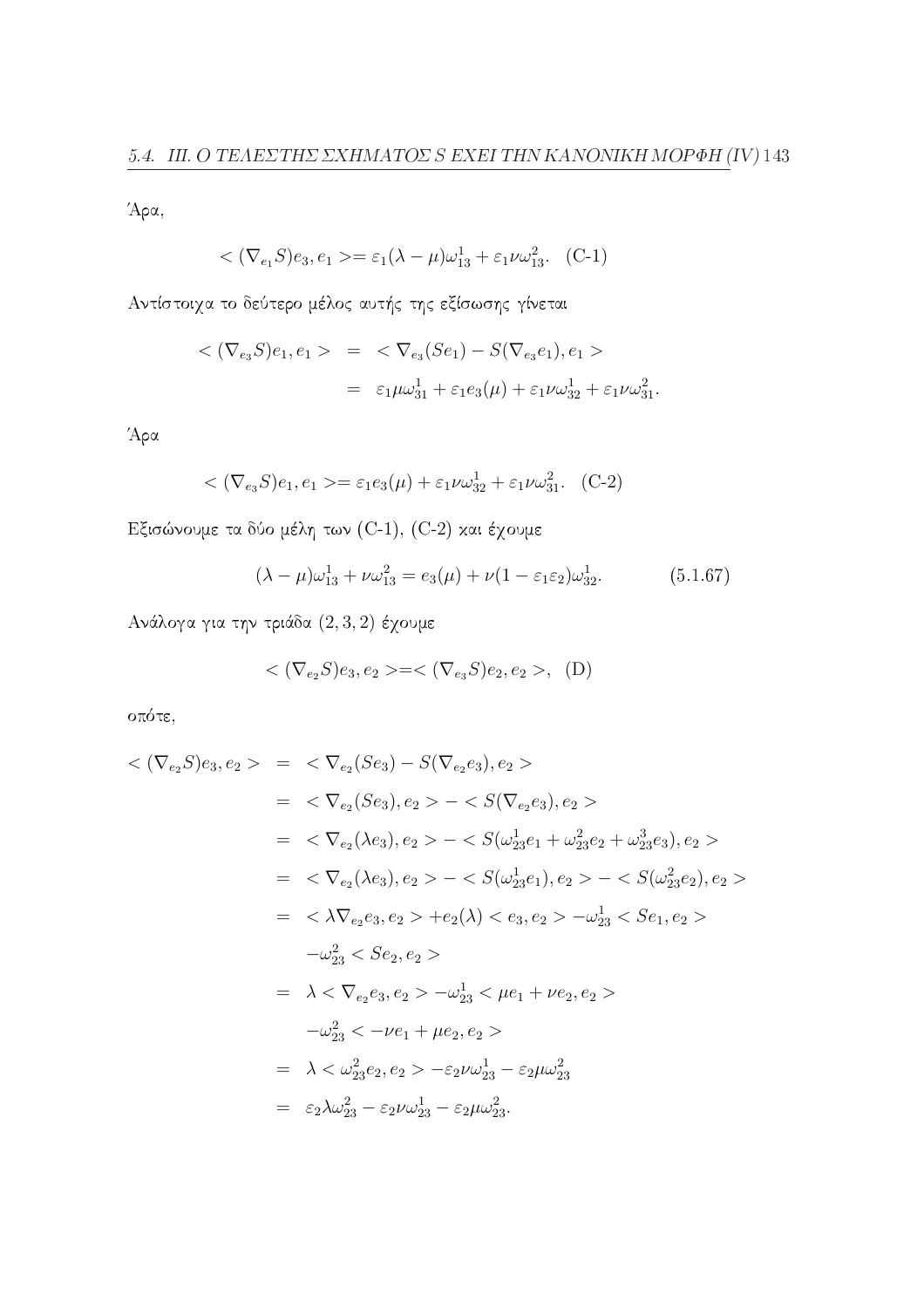Άρα,

$$
\langle (\nabla_{e_2} S)e_3, e_2 \rangle = \varepsilon_2 (\lambda - \mu) \omega_{23}^2 - \varepsilon_2 \nu \omega_{23}^1, \quad (D-1)
$$

χαι

$$
\langle \nabla_{e_3} S \rangle e_2, e_2 \rangle = \langle \nabla_{e_3} (Se_2) - S(\nabla_{e_3} e_2), e_2 \rangle
$$
  
\n
$$
= \langle \nabla_{e_3} (Se_3), e_2 \rangle - \langle S(\nabla_{e_3} e_2), e_2 \rangle
$$
  
\n
$$
= \langle \nabla_{e_3} (-\nu e_1 + \mu e_2), e_2 \rangle
$$
  
\n
$$
- \langle S(\omega_{32}^1 e_1 + \omega_{32}^2 e_2 + \omega_{32}^3 e_3), e_2 \rangle
$$
  
\n
$$
= \langle \nabla_{e_3} (-\nu e_1, e_2) \rangle + \langle \nabla_{e_3} (\mu e_2), e_2 \rangle
$$
  
\n
$$
- \langle S(\omega_{32}^1 e_1), e_2 \rangle - \langle S(\omega_{32}^3 e_3), e_2 \rangle
$$
  
\n
$$
= \langle -\nu \nabla_{e_3} e_1 + e_3(-\nu) e_1, e_2 \rangle + \langle \nabla_{e_3} e_2 + e_3(\mu) e_2, e_2 \rangle
$$
  
\n
$$
- \omega_{32}^1 \langle S e_1, e_2 \rangle - \omega_{32}^3 \langle S e_3, e_2 \rangle
$$
  
\n
$$
= -\nu \langle \nabla_{e_3} e_1, e_2 \rangle - e_3(\nu) \langle e_1, e_2 \rangle + \mu \langle \nabla_{e_3} e_2, e_2 \rangle
$$
  
\n
$$
+ e_3(\mu) \langle e_2, e_2 \rangle - \omega_{32}^1 \langle \mu e_1 + \nu e_2, e_2 \rangle - \omega_{32}^3 \langle \lambda e_3, e_2 \rangle
$$
  
\n
$$
= -\nu \langle \omega_{31}^2 e_2, e_2 \rangle + \mu \langle \omega_{32}^2 e_2, e_2 \rangle + \varepsilon_2 e_3(\mu) - \varepsilon_2 \nu \omega_{32}^1
$$
  
\n
$$
= -\varepsilon_2 \nu \omega_{31}^2 + \varepsilon_2 e_3(\mu) - \varepsilon_2 \nu \omega_{
$$

Άρα,

$$
\langle (\nabla_{e_3} S)e_2, e_2 \rangle = -\varepsilon_2 \nu \omega_{31}^2 - \varepsilon_2 \nu \omega_{32}^1 + \varepsilon_2 e_3(\mu). \quad (D-2)
$$

Εξισώνουμε τα δύο μέλη των (D-1), (D-2) και έχουμε

$$
(\lambda - \mu)\omega_{23}^2 - \nu\omega_{23}^1 = e_3(\mu) - \nu(1 - \varepsilon_1 \varepsilon_2)\omega_{31}^2. \tag{5.1.68}
$$

Για την τριάδα  $(1,3,3)$  έχουμε

$$
\langle (\nabla_{e_1} S)e_3, e_3 \rangle = \langle (\nabla_{e_3} S)e_1, e_3 \rangle, \quad (E)
$$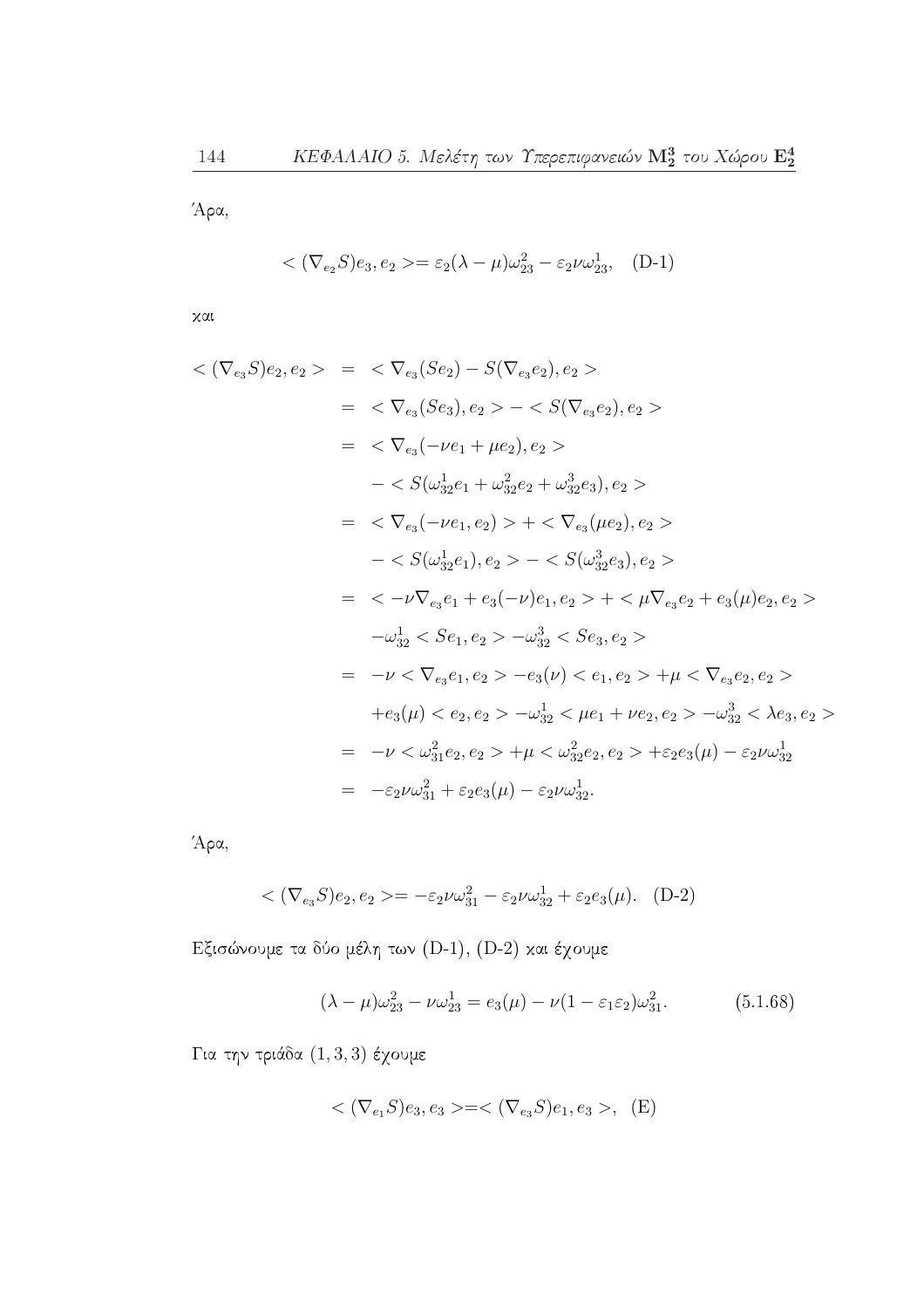οπότε

$$
\langle \nabla_{e_1} S \rangle e_3, e_3 \rangle = \langle \nabla_{e_1} (Se_3) - S(\nabla_{e_1} e_3), e_3 \rangle
$$
  
\n
$$
= \langle \nabla_{e_1} (Se_3), e_3 \rangle - \langle S(\nabla_{e_1} e_3), e_3 \rangle
$$
  
\n
$$
= \langle \nabla_{e_1} (\lambda e_3), e_3 \rangle - \langle S(\omega_{13}^1 e_1 + \omega_{13}^2 e_2 + \omega_{13}^3 e_3), e_3 \rangle
$$
  
\n
$$
= \langle \nabla_{e_1} (\lambda e_3), e_3 \rangle - \langle S(\omega_{13}^1 e_1), e_3 \rangle - \langle S(\omega_{13}^2 e_2), e_3 \rangle
$$
  
\n
$$
= \langle \lambda \nabla_{e_1} e_3 + e_1(\lambda) e_3, e_3 \rangle - \langle S(\omega_{13}^1 e_1), e_3 \rangle
$$
  
\n
$$
- \langle S(\omega_{13}^2 e_2), e_3 \rangle
$$
  
\n
$$
= \lambda \langle \nabla_{e_1} e_3, e_3 \rangle + e_1(\lambda) \langle e_3, e_3 \rangle - \omega_{13}^1 \langle S e_1, e_3 \rangle
$$
  
\n
$$
-\omega_{13}^2 \langle S e_2, e_3 \rangle
$$
  
\n
$$
= \lambda \langle \omega_{13}^3 e_3, e_3 \rangle + \varepsilon_3 e_1(\lambda) - \omega_{13}^1 \langle \mu e_1 + \nu e_2, e_3 \rangle
$$
  
\n
$$
-\omega_{13}^2 \langle -\nu e_1 + \mu e_2, e_3 \rangle.
$$

Άρα,

$$
\langle \nabla_{e_1} S \rangle e_3, e_3 \rangle = \varepsilon_3 e_1(\lambda), \quad \text{(E-1)}
$$

και για το δεύτερο μέλος,

$$
\langle \nabla_{e_3} S \rangle e_1, e_3 \rangle = \langle \nabla_{e_3} (Se_1) - S(\nabla_{e_3} e_1), e_3 \rangle
$$
  
\n
$$
= \langle \nabla_{e_3} (Se_1), e_3 \rangle - \langle S(\nabla_{e_3} e_1), e_3 \rangle
$$
  
\n
$$
= \langle \nabla_{e_3} (\mu e_1 + \nu e_2), e_3 \rangle - \langle S(\omega_{31}^1 e_1 + \omega_{31}^2 e_2 + \omega_{31}^3 e_3), e_3 \rangle
$$
  
\n
$$
= \langle \nabla_{e_3} (\mu e_1), e_3 \rangle + \langle \nabla_{e_3} (\nu e_2), e_3 \rangle
$$
  
\n
$$
- \langle S(\omega_{31}^2 e_2), e_3 \rangle - \langle S(\omega_{31}^3 e_3), e_3 \rangle
$$
  
\n
$$
= \langle \mu \nabla_{e_3} e_1 + e_3(\mu) e_1, e_3 \rangle + \langle \nu \nabla_{e_3} e_2 + e_3(\nu) e_2, e_3 \rangle
$$
  
\n
$$
-\omega_{31}^2 \langle Se_2, e_3 \rangle - \omega_{31}^3 \langle Se_3, e_3 \rangle
$$
  
\n
$$
= \mu \langle \nabla_{e_3} e_1, e_3 \rangle + e_3(\mu) \langle e_1, e_3 \rangle + \nu \langle \nabla_{e_3} e_2, e_3 \rangle
$$
  
\n
$$
+ e_3(\nu) \langle e_2, e_3 \rangle - \omega_{31}^2 \langle -\nu e_1 + \mu e_2, e_3 \rangle - \omega_{31}^3 \langle \lambda e_3, e_3 \rangle
$$
  
\n
$$
= \mu \langle \omega_{31}^3 e_3, e_3 \rangle + \nu \langle \omega_{32}^3 e_3, e_3 \rangle - \langle \omega_{31}^3 e_3, e_3 \rangle
$$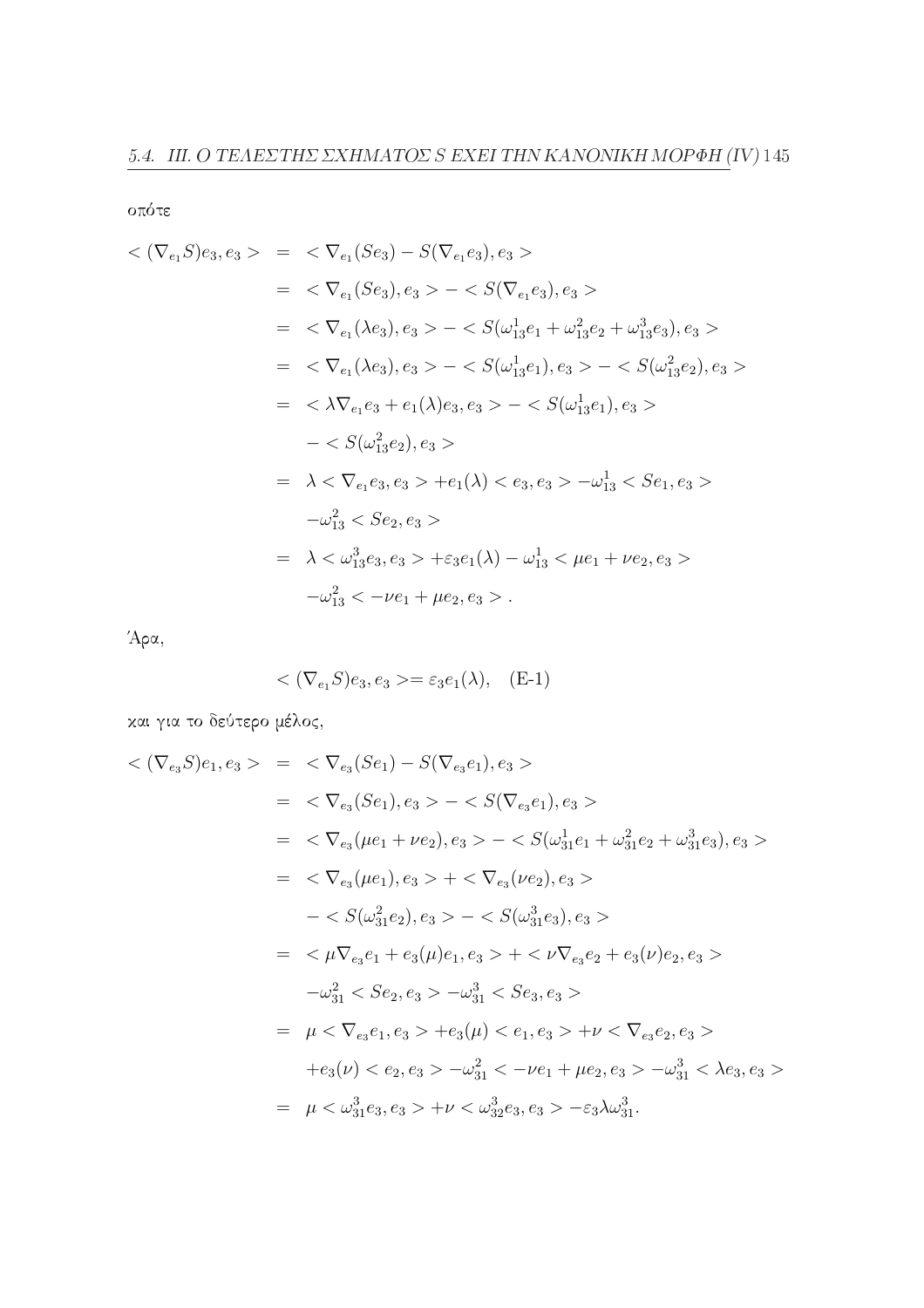Άρα

$$
\langle (\nabla_{e_3} S)e_1, e_3 \rangle = \varepsilon_3 \mu \omega_{31}^3 + \varepsilon_3 \nu \omega_{32}^3 - \varepsilon_3 \lambda \omega_{31}^3. \quad (E-2)
$$

Εξισώνουμε τα δύο μέλη των (Ε-1), (Ε-2) και έχουμε

$$
e_1(\lambda) = (\mu - \lambda)\omega_{31}^3 + \nu\omega_{32}^3. \tag{5.1.69}
$$

Για την τριάδα  $(2,3,3)$  έχουμε

$$
\langle (\nabla_{e_2} S)e_3, e_3 \rangle = \langle (\nabla_{e_3} S)e_2, e_3 \rangle, (F)
$$

οπότε,

$$
<(\nabla_{e_2}S)e_3, e_3> = \langle \nabla_{e_2}(Se_3) - S(\nabla_{e_2}e_3), e_3>
$$
  
 $= \varepsilon_3 e_2(\lambda).$ 

Άρα,

$$
\langle \nabla_{e_2} S \rangle e_3, e_3 \rangle = \varepsilon_3 e_2(\lambda), \quad \text{(F-1)}
$$

και για το δεύτερο μέλος

$$
<(\nabla_{e_3} S)e_2, e_3> = \langle \nabla_{e_3}(Se_2) - S(\nabla_{e_3} e_2), e_3> = -\varepsilon_3 \nu \omega_{31}^3 + \varepsilon_3 \mu \omega_{32}^3 - \varepsilon_3 \lambda \omega_{32}^3.
$$

Άρα

$$
\langle (\nabla_{e_3} S)e_2, e_3 \rangle = -\varepsilon_3 \nu \omega_{31}^3 + \varepsilon_3 (\mu - \lambda) \omega_{32}^3. \quad (F-2)
$$

Εξισώνουμε τα δύο μέλη των (F-1), (F-2) και έχουμε

$$
e_2(\lambda) = -\nu \omega_{31}^3 + (\mu - \lambda)\omega_{32}^3. \tag{5.1.70}
$$

Επίσης για την τριάδα  $(1,2,3)$  έχουμε

$$
\langle (\nabla_{e_1} S)e_2, e_3 \rangle = \langle (\nabla_{e_2} S)e_1, e_3 \rangle, (G)
$$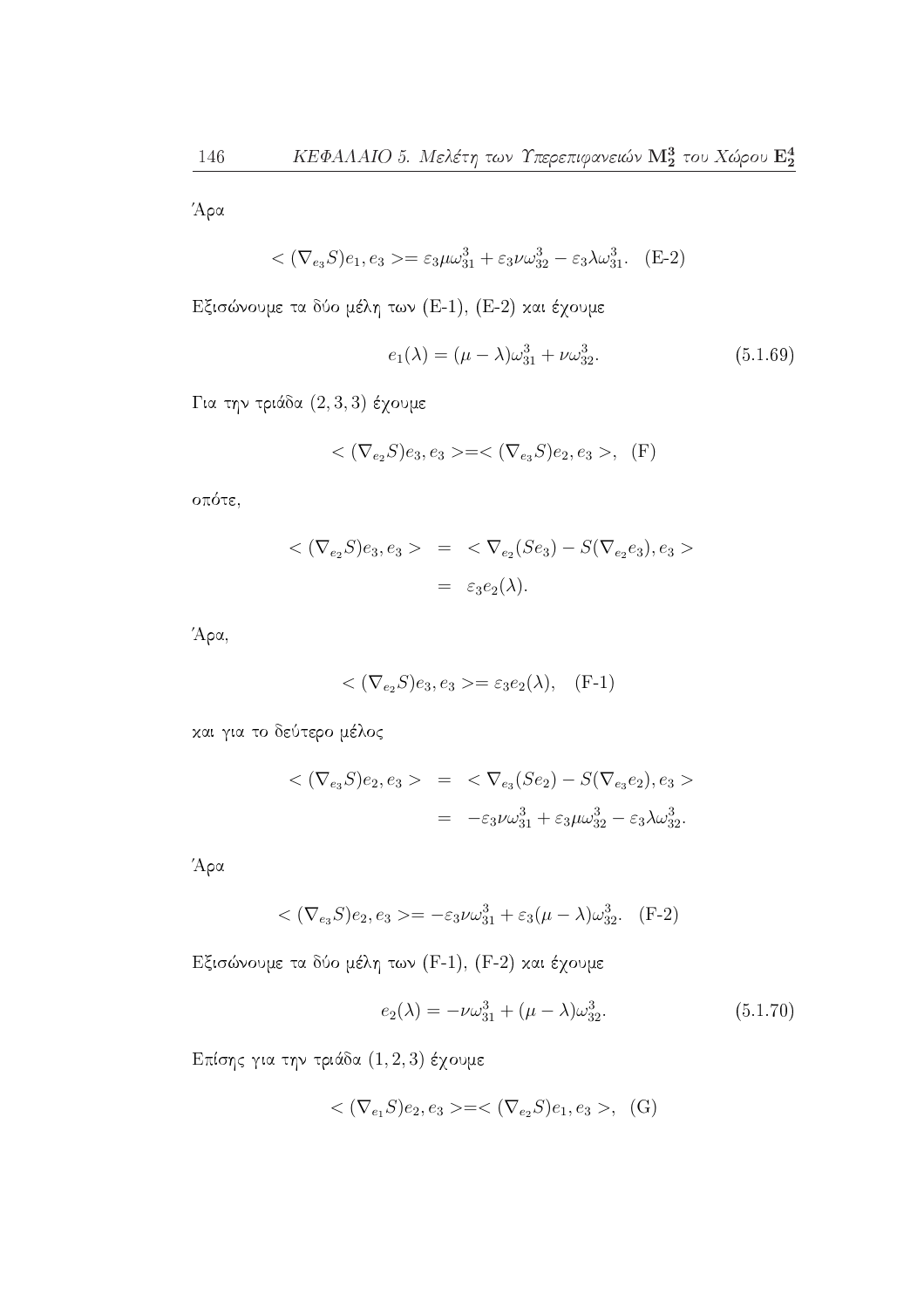οπότε,

$$
<(\nabla_{e_1} S)e_2, e_3> = \langle \nabla_{e_1} (Se_2) - S(\nabla_{e_1} e_2), e_3> = -\varepsilon_3 \nu \omega_{11}^3 + \varepsilon_3 \mu \omega_{12}^3 - \varepsilon_3 \lambda \omega_{12}^3.
$$

Άρα,

$$
\langle (\nabla_{e_1} S)e_2, e_3 \rangle = -\varepsilon_3 \nu \omega_{11}^3 + \varepsilon_3 (\mu - \lambda) \omega_{12}^3, (G-1)
$$

και για το δεύτερο μέλος έχουμε

$$
<(\nabla_{e_2} S)e_1, e_3> = \langle \nabla_{e_2}(Se_1) - S(\nabla_{e_2} e_1), e_3> \\ = \varepsilon_3 \mu \omega_{21}^3 + \varepsilon_3 \nu \omega_{22}^3 - \varepsilon_3 \lambda \omega_{21}^3.
$$

Άρα

$$
\langle (\nabla_{e_2} S)e_1, e_3 \rangle = \varepsilon_3 \nu \omega_{22}^3 + \varepsilon_3 (\mu - \lambda) \omega_{21}^3. \quad (G-2)
$$

Εξισώνοντας τα δύο μέλη των (G-1) και (G-2) έχουμε

$$
-\nu\omega_{11}^3 + (\mu - \lambda)\omega_{12}^3 = \nu\omega_{22}^3 + (\mu - \lambda)\omega_{21}^3. \tag{5.1.71}
$$

Για την τριάδα $(1,3,2)$ η εξίσωση Codazzi γίνεται

$$
\langle (\nabla_{e_1} S)e_3, e_2 \rangle = \langle (\nabla_{e_3} S)e_1, e_2 \rangle . \quad (H)
$$

Το πρώτο μέλος αυτής της εξίσωσης γίνεται

$$
<(\nabla_{e_1} S)e_3, e_2> = \langle \nabla_{e_1} (Se_3) - S(\nabla_{e_1} e_3), e_2> \\ = \varepsilon_2 \lambda \omega_{13}^2 - \varepsilon_2 \nu \omega_{13}^1 - \varepsilon_2 \mu \omega_{13}^2.
$$

 $\Delta \eta$ λαδή,

$$
\langle (\nabla_{e_1} S)e_3, e_2 \rangle = -\varepsilon_2 \nu \omega_{13}^1 + \varepsilon_2 (\lambda - \mu) \omega_{13}^2. \quad \text{(H-1)}
$$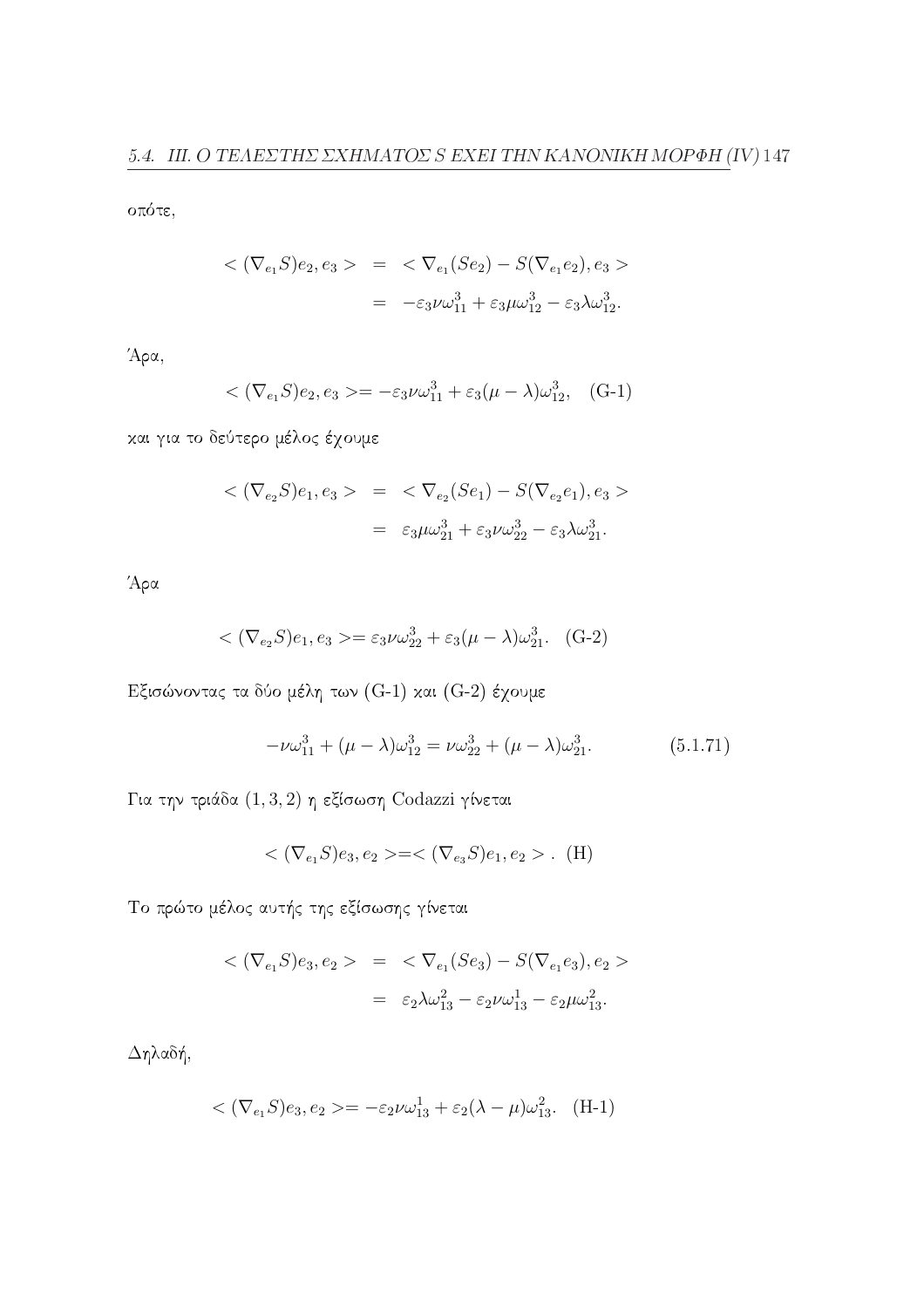Το δεύτερο μέλος αυτής της εξίσωσης γίνεται

$$
\langle (\nabla_{e_3} S)e_1, e_2 \rangle = \langle \nabla_{e_3} (Se_1) - S(\nabla_{e_3} e_1), e_2 \rangle
$$
  
= 
$$
\langle \nabla_{e_3} (Se_1), e_2 \rangle - \langle S(\nabla_{e_3} e_1), e_2 \rangle
$$
  
= 
$$
\varepsilon_2 \mu \omega_{31}^2 - \varepsilon_2 \mu \omega_{31}^2 + \varepsilon_2 e_3(\nu).
$$

 $\Delta \eta$ λαδή

$$
\langle (\nabla_{e_3} S)e_1, e_2 \rangle = \varepsilon_2 e_3(\nu). \quad (H-2)
$$

Εξισώνοντας τα δύο μέλη των (Η-1) και (Η-2) έχουμε

$$
e_3(\nu) = (\lambda - \mu)\omega_{13}^2 - \nu\omega_{13}^1. \tag{5.1.72}
$$

Τέλος για την τριάδα  $(2,3,1)$  η εξίσωση Codazzi γίνεται

$$
\langle (\nabla_{e_2} S)e_3, e_1 \rangle = \langle (\nabla_{e_3} S)e_2, e_1 \rangle . \tag{I}
$$

Το πρώτο μέλος αυτής της εξίσωσης γίνεται

$$
\langle (\nabla_{e_2} S)e_3, e_1 \rangle = \langle \nabla_{e_2} (Se_3) - S(\nabla_{e_2} e_3), e_1 \rangle
$$
  
\n
$$
= \langle \nabla_{e_2} (Se_3), e_1 \rangle - \langle S(\nabla_{e_2} e_3), e_1 \rangle
$$
  
\n
$$
= \langle \nabla_{e_2} (\lambda e_3), e_1 \rangle - \langle S(\omega_{23}^1 e_1 + \omega_{23}^2 e_2 + \omega_{23}^3 e_3), e_1 \rangle
$$
  
\n
$$
= \langle \lambda \nabla_{e_2} e_3 + e_2(\lambda) e_3, e_1 \rangle - \langle S(\omega_{23}^1 e_1), e_1 \rangle
$$
  
\n
$$
- \langle S(\omega_{23}^2 e_2), e_1 \rangle
$$
  
\n
$$
= \lambda \langle \nabla_{e_2} e_3, e_1 \rangle + e_2(\lambda) \langle e_3, e_1 \rangle - \omega_{23}^1 \langle S e_1, e_1 \rangle
$$
  
\n
$$
-\omega_{23}^2 \langle S e_2, e_1 \rangle
$$
  
\n
$$
= \lambda \langle \omega_{23}^1 e_1, e_1 \rangle - \omega_{23}^1 \langle \mu e_1 + \nu e_2, e_1 \rangle
$$
  
\n
$$
-\omega_{23}^2 \langle -\nu e_1 + \mu e_2, e_1 \rangle
$$
  
\n
$$
= \varepsilon_1 \lambda \omega_{23}^1 - \varepsilon_1 \mu \omega_{23}^1 + \varepsilon_1 \nu \omega_{23}^2.
$$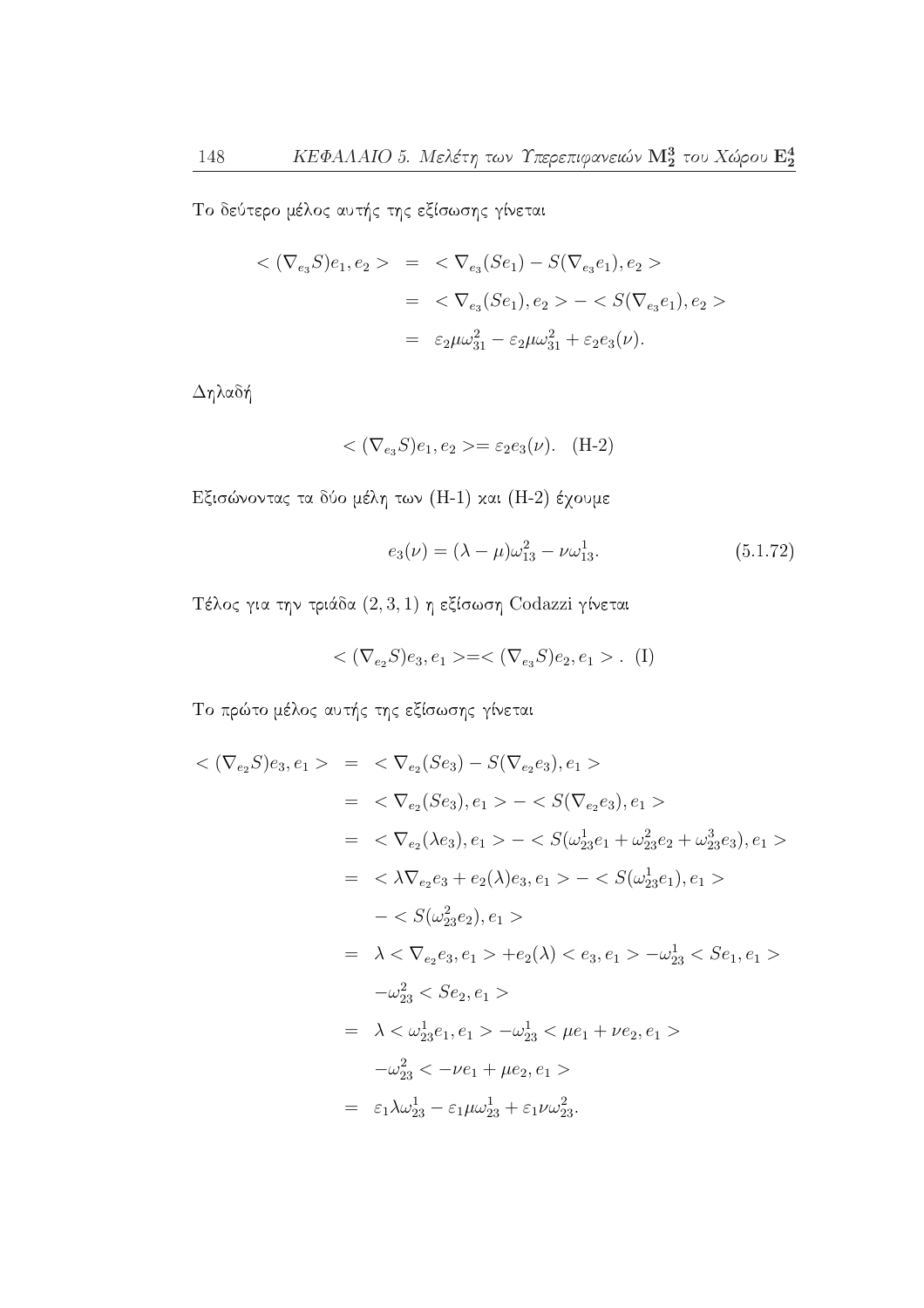$Δηλαδή,$ 

$$
\langle (\nabla_{e_2} S)e_3, e_1 \rangle = \varepsilon_1 \nu \omega_{23}^2 + \varepsilon_1 (\lambda - \mu) \omega_{23}^1. \quad (I-1)
$$

Το δεύτερο μέλος αυτής της εξίσωσης γίνεται

$$
\langle (\nabla_{e_3} S)e_2, e_1 \rangle = \langle \nabla_{e_3} (Se_2) - S(\nabla_{e_3} e_2), e_1 \rangle
$$
  
\n
$$
= \langle \nabla_{e_3} (Se_2), e_1 \rangle - \langle S(\nabla_{e_3} e_2), e_1 \rangle
$$
  
\n
$$
= \langle \nabla_{e_3} (-\nu e_1 + \mu e_2), e_1 \rangle
$$
  
\n
$$
- \langle S(\omega_{32}^1 e_1 + \omega_{32}^2 e_2 + \omega_{32}^3 e_3), e_1 \rangle
$$
  
\n
$$
= \langle \nabla_{e_3} (-\nu e_1), e_1 \rangle + \langle \nabla_{e_3} (\mu e_2), e_1 \rangle
$$
  
\n
$$
- \langle S(\omega_{32}^1 e_1), e_1 \rangle - \langle S(\omega_{32}^3 e_3), e_1 \rangle
$$
  
\n
$$
= \langle -\nu \nabla_{e_3} e_1 + e_3(-\nu) e_1, e_1 \rangle + \langle \nabla_{e_3} e_2 + e_3(\mu) e_2, e_1 \rangle
$$
  
\n
$$
- \omega_{32}^1 \langle S e_1, e_1 \rangle - \omega_{32}^3 \langle S e_3, e_1 \rangle
$$
  
\n
$$
= -\nu \langle \nabla_{e_3} e_1, e_1 \rangle - e_3(\nu) \langle e_1, e_1 \rangle + \mu \langle \nabla_{e_3} e_2, e_1 \rangle
$$
  
\n
$$
+ e_3(\mu) \langle e_2, e_1 \rangle - \omega_{32}^1 \langle \mu e_1 + \nu e_2, e_1 \rangle - \omega_{32}^3 \langle \lambda e_3, e_1 \rangle
$$
  
\n
$$
= -\nu \langle \omega_{31}^1 e_1, e_1 \rangle - \varepsilon_1 e_3(\nu) + \mu \langle \omega_{32}^1 e_1, e_1 \rangle - \varepsilon_1 \mu \omega_{32}^1.
$$

Άρα

$$
\langle (\nabla_{e_3} S)e_2, e_1 \rangle = -\varepsilon_1 e_3(\nu). \quad (I-2)
$$

Εξισώνοντας τα δύο μέλη των (Ι-1), (Ι-2) έχουμε

$$
-e_3(\nu) = (\lambda - \mu)\omega_{23}^1 + \nu\omega_{23}^2. \tag{5.1.73}
$$

Οι σχέσεις (5.1.65), (5.1.66), (5.1.67), (5.1.68), (5.1.69), (5.1.70), (5.1.71),  $(5.1.72)$  και  $(5.1.73)$ , που δημιουργήσαμε συνιστούν το ακόλουθο σύστημα των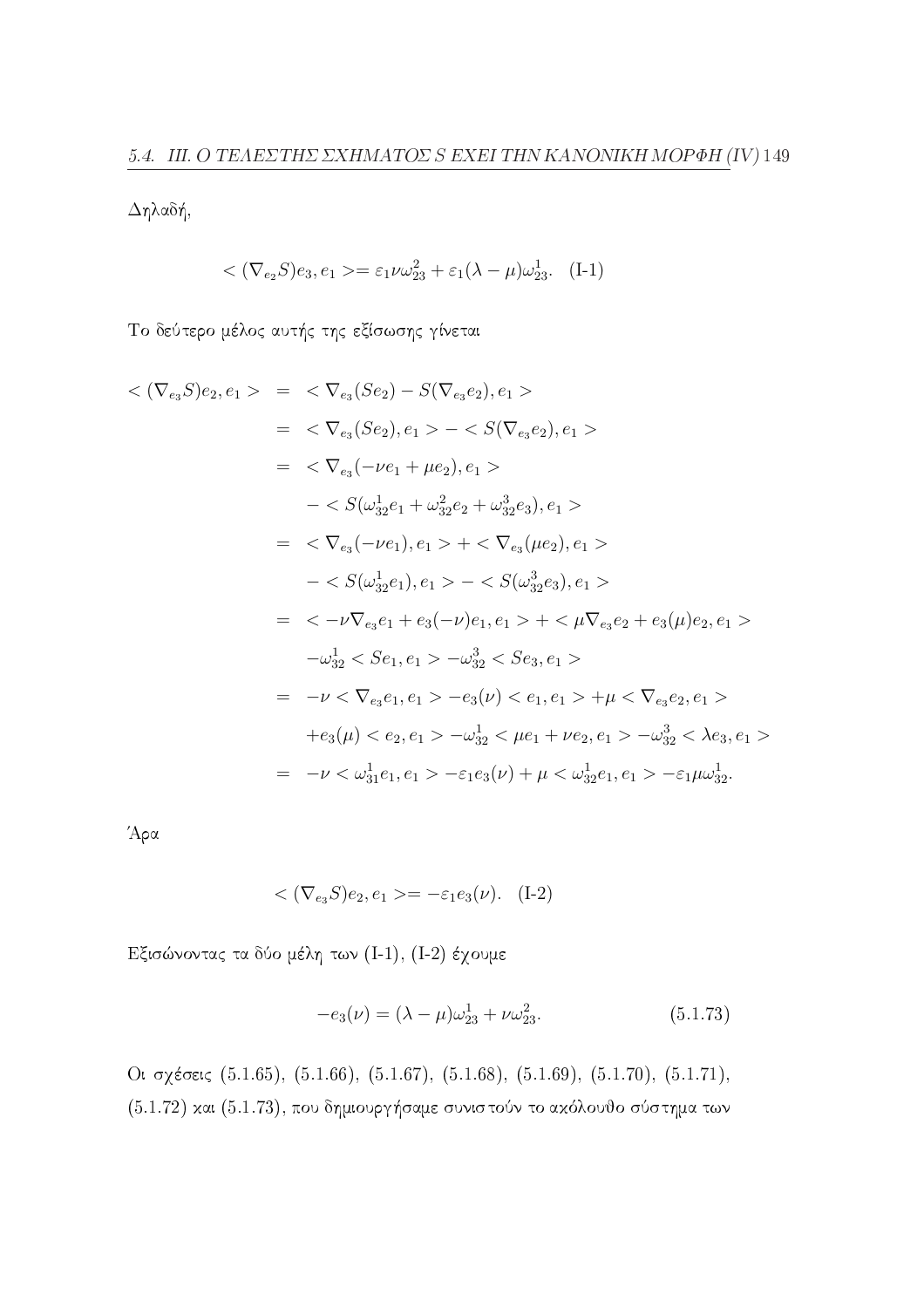εννέα διαφορικών εξισώσεων

$$
-e_1(\nu) = e_2(\mu) + \nu(1 - \varepsilon_1 \varepsilon_2) \omega_{21}^2,
$$
  
\n
$$
e_2(\nu) = e_1(\mu) + \nu(\varepsilon_1 \varepsilon_2 - 1) \omega_{12}^1,
$$
  
\n
$$
(\lambda - \mu)\omega_{13}^1 + \nu \omega_{13}^2 = e_3(\mu) + \nu(1 - \varepsilon_1 \varepsilon_2) \omega_{32}^1,
$$
  
\n
$$
(\lambda - \mu)\omega_{23}^2 - \nu \omega_{23}^1 = e_3(\mu) - \nu(1 - \varepsilon_1 \varepsilon_2) \omega_{31}^2,
$$
  
\n
$$
e_1(\lambda) = (\mu - \lambda)\omega_{31}^3 + \nu \omega_{32}^3,
$$
  
\n
$$
e_2(\lambda) = -\nu \omega_{31}^3 + (\mu - \lambda)\omega_{32}^3,
$$
  
\n
$$
-\nu \omega_{11}^3 + (\mu - \lambda)\omega_{12}^3 = \nu \omega_{22}^3 + (\mu - \lambda)\omega_{21}^3,
$$
  
\n
$$
e_3(\nu) = (\lambda - \mu)\omega_{13}^2 - \nu \omega_{13}^1,
$$
  
\n
$$
-e_3(\nu) = (\lambda - \mu)\omega_{23}^1 + \nu \omega_{23}^2.
$$

Είναι όμως  $\varepsilon_1\varepsilon_2=-1$ , οπότε χωρίς βλάβη της γενικότητας, μπορούμε να υποθέσουμε ότι $\varepsilon_1=\varepsilon_3=-1$  και $\varepsilon_2=+1.$  Λαμβάνοντας στη συνέχεια υπόψη και τις σχέσεις

$$
\omega_{ij}^k = -\varepsilon_j \varepsilon_k \omega_{ik}^j; \quad i, j, k = 1, 2, 3,
$$
\n
$$
(5.1.74)
$$

το προηγούμενο σύστημα ανάγεται στο ακόλουθο σύστημα:

$$
2\nu\omega_{21}^{2} = -e_{1}(\nu) - e_{2}(\mu),
$$
  
\n
$$
-2\nu\omega_{12}^{1} = e_{2}(\nu) - e_{1}(\mu),
$$
  
\n
$$
(\lambda - \mu)\omega_{13}^{1} + \nu\omega_{13}^{2} - 2\nu\omega_{32}^{1} = e_{3}(\mu),
$$
  
\n
$$
(\lambda - \mu)\omega_{23}^{2} - \nu\omega_{23}^{1} + 2\nu\omega_{32}^{1} = e_{3}(\mu),
$$
  
\n
$$
(\mu - \lambda)\omega_{31}^{3} + \nu\omega_{32}^{3} = e_{1}(\lambda),
$$
  
\n
$$
-\nu\omega_{31}^{3} + (\mu - \lambda)\omega_{32}^{3} = e_{2}(\lambda),
$$
  
\n
$$
\nu\omega_{13}^{1} + (\mu - \lambda)\omega_{13}^{2} - \nu\omega_{23}^{2} + (\mu - \lambda)\omega_{23}^{1} = 0,
$$
  
\n
$$
(\lambda - \mu)\omega_{13}^{2} - \nu\omega_{13}^{1} = e_{3}(\nu),
$$
  
\n
$$
(\lambda - \mu)\omega_{23}^{1} + \nu\omega_{23}^{2} = -e_{3}(\nu).
$$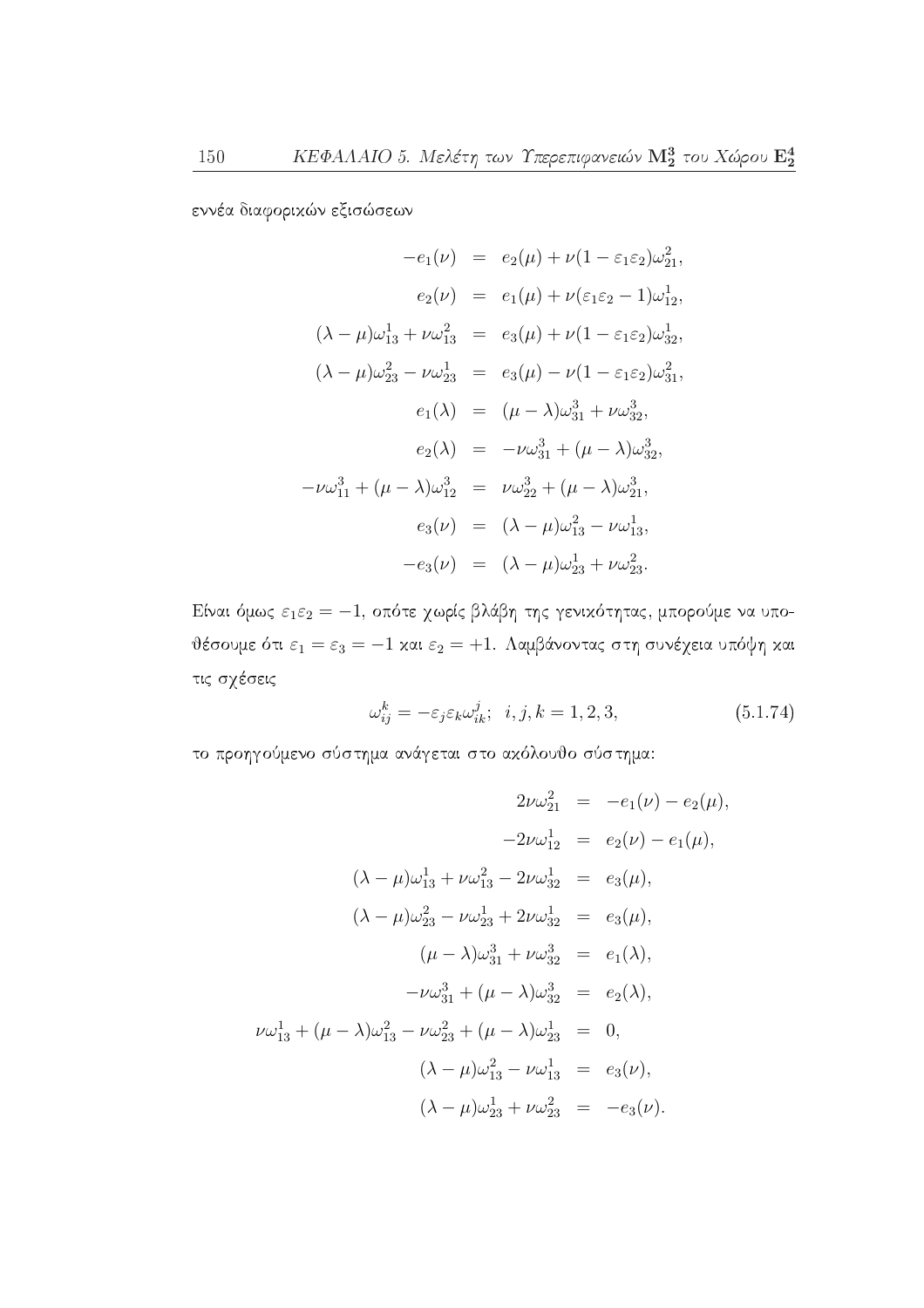Το πρόβλημά μας λοιπόν, στην περίπτωση που είναι  $H \neq 0$ , ανάγεται στη μελέτη του συστήματος των ένδεχα εξισώσεων, που συναποτελούν οι ως άνω εννέα και οι εξισώσεις (5.1.61) και (5.1.62).

#### Διακρίνουμε τις ακόλουθες περιπτώσεις:

(1) Αν  $\mu = \lambda$ , οι συνθήκες (5.1.61) και (5.1.62), μας πληροφορούν ότι τα  $\lambda$ , μ, ν είναι σταθερές, ειδικώτερα  $\mu = \lambda = H$  και  $\nu = \pm \sqrt{\frac{3}{2}}H$ . Επομένως,

$$
e_i(\mu) = e_i(\nu) = e_i(\lambda) = 0; \quad i = 1, 2, 3.
$$

Συνεπώς, το ως άνω σύστημα μετατρέπεται σε ένα ομογενές σύστημα η λύση του οποίου είναι

$$
\omega_{21}^2=\omega_{12}^1=\omega_{32}^3=\omega_{31}^3=\omega_{13}^1=\omega_{23}^2=0,
$$

 $\chi$  $\alpha$ 

$$
\omega_{13}^2 = \omega_{23}^1 = 2\omega_{32}^1.
$$

(1a) Αν  $\omega_{32}^1=0$ , τότε, εύχολα συμπεραίνουμε ότι

$$
\omega_{21}^2 = \omega_{12}^1 = \omega_{32}^3 = \omega_{31}^3 = \omega_{13}^1 = \omega_{23}^2 = \omega_{13}^2 = \omega_{23}^1 = \omega_{32}^1 = 0.
$$

(1b) Αν  $\omega_{32}^1 \neq 0$ , τότε εφαρμόζοντας την εξίσωση Gauss (4.1.4) και τη σχέση  $(4.1.5)$  για  $X = e_1$ ,  $Y = Z = e_2$ , υπολογίζουμε την ποσότητα  $R(e_1, e_2)e_2$  με δύο διαφορετικούς τρόπους. Πράγματι εύκολα έχουμε

$$
R(e_1, e_2)e_2 = S(e_1) < S(e_2), e_2 > -S(e_2) < S(e_1), e_2 >
$$

 $x\alpha$ 

$$
R(e_1, e_2)e_2 = -\omega_{12}^3 \omega_{23}^1 e_1 - e_2(\omega_{12}^3)e_3 - 4(\omega_{32}^1)^2 e_1 - 4\omega_{32}^1 \omega_{32}^3 e_3
$$

αντίστοιχα. Παίρνοντας τώρα τα εσωτερικά γινόμενα με  $e_1$ , όπως συνήθως κάνουμε, έχουμε

$$
8(\omega_{32}^1)^2 + \mu^2 + \nu^2 = 0,
$$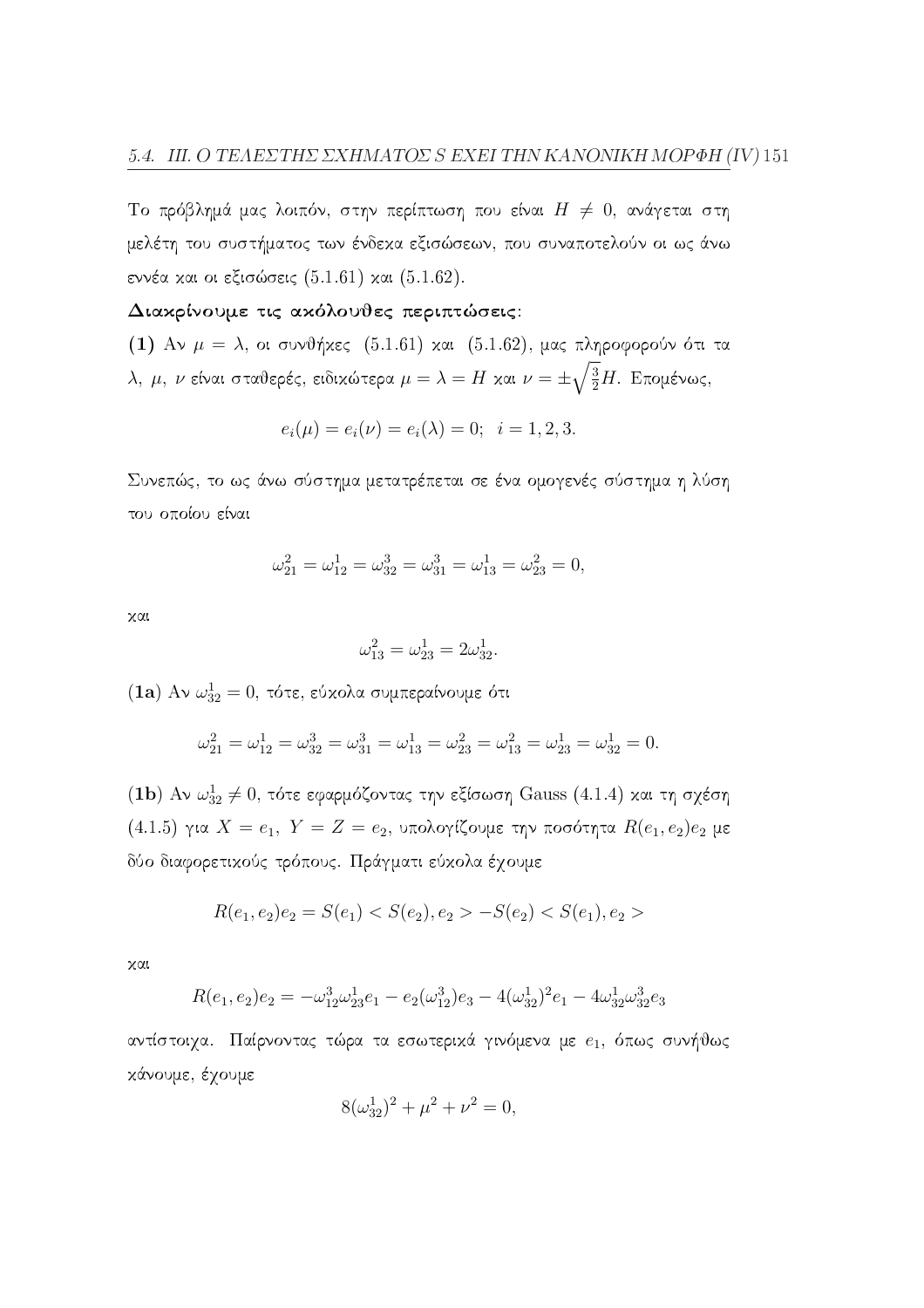από την οποία συμπεραίνουμε ότι  $\omega_{32}^1=0$ . Το συμπέρασμα αυτό όμως είναι μία αντίφαση, επειδή έχουμε υποθέσει ότι  $\omega_{32}^1\neq 0$ .

(2) Αν  $\mu \neq \lambda$  και  $\mu, \lambda \in R$  τότε οι λύσεις του συστήματος είναι

$$
\omega_{21}^2 = \omega_{12}^1 = \omega_{31}^3 = \omega_{32}^3 = 0
$$

χαι

$$
\omega_{23}^1 = \omega_{13}^2 = \frac{2\nu^2}{(\lambda - \mu)^2 + \nu^2} \omega_{32}^1, \quad \omega_{23}^2 = -\frac{2(\lambda - \mu)\nu}{(\lambda - \mu)^2 + \nu^2} \omega_{32}^1, \quad \omega_{13}^1 = \frac{2(\lambda - \mu)\nu}{(\lambda - \mu)^2 + \nu^2} \omega_{32}^1
$$
\n(2a) Av  $\omega_{32}^1 = 0$ , to be given by the equation (2a) by the equation (2b) is given by the equation (2b) is given by the equation (2b) is given by the equation (2c) is given by the equation (2d) is given by the equation (2e) is given by the equation (2e) is given by the equation (2e) is given by the equation (2e) is given by the equation (2e) is given by the equation (2e) is given by the equation (2e) is given by the equation (2e) is given by the equation (2f) is given by the equation (2f) is given by the equation (2f) is given by the equation (2f) is given by the equation (2f) is given by the equation (2f) is given by the equation (2f) is given by the equation (2f) is given by the equation (2f) is given by the equation (2f) is given by the equation (2f) is given by the equation (2g) is given by the equation (2g) is given by the equation (2g) is given by the equation (2g) is given by the equation (2g) is given by the equation (2g) is given by the equation (2g) is given by the equation (2g) is given by the equation (2g) is given by the equation (2g) is given by the equation (2g) is given by the equation (2h) is given by the equation (2g) is given by the equation (2g) is given by the equation (2h) is given by the equation (2g) is given by the equation (2g) is given by the equation (2g) is given by the equation (2g) is given by the equation (2h) is given by the equation (2g) is given by the equation (2h) is given by the equation (2g) is given by the equation (2g) is given by the equation (2g) is given by the equation (2h) is given by the equation (2g) is given by the equation (2g) is given by the equation (2g) is given by the equation (2g) is given by the equation (2h) is given by the equation (2g) is given by the equation (2g) is given by the equation (2g) is given by the equation (2g) is given by the equation (2g) is given by the equation (2h) is given by the equation (2g) is given by the equation (2g) is given by the equation (2g) is given by the equation (2g) is given

$$
\omega_{21}^2 = \omega_{12}^1 = \omega_{32}^3 = \omega_{31}^3 = \omega_{13}^1 = \omega_{23}^2 = \omega_{13}^2 = \omega_{23}^1 = \omega_{32}^1 = 0.
$$

(2b) Αν  $\omega_{32}^1 \neq 0$ , τότε εργαζόμαστε με όμοιο τρόπο και έχουμε τη σχέση

$$
\frac{8\nu^2}{(\lambda - \mu)^2 + \nu^2} (\omega_{32}^1)^2 + \mu^2 + \nu^2 = 0,
$$

από την οποία έχουμε ότι  $\omega_{32}^1=0$ . Το αποτέλεσμα αυτό είναι επίσης μία αντίφαση, επειδή έχουμε υποθέσει ότι  $\omega_{32}^1\neq 0.$ 

Από την παραπάνω ανάλυση λοιπόν, οδηγούμαστε στο συμπέρασμα, ότι η υπόθεση  $H = C \neq 0$  δεν ευσταθεί. Κατά συνέπεια θα πρέπει να είναι  $H = 0$ , δηλαδή η υπερεπιφάνεια να είναι ελαχιστική.

Αν η Η δεν είναι σταθερά $(H \neq 0)$ , τότε το  $\nabla H$  θα είναι διάφορο από το μηδενικό διάνυσμα και από την εξίσωση (4.1.8) συνεπάγεται ότι το  $\nabla H$  είναι ένα ιδιοδιάνυσμα του S.

Εφόσον η κανονική μορφή (IV), επιτρέπει μόνο χρονοειδή (time-like) ιδιοδιάνυσματα, το  $\nabla H$  πρέπει να είναι στην διεύθυνση του  $e_3$ .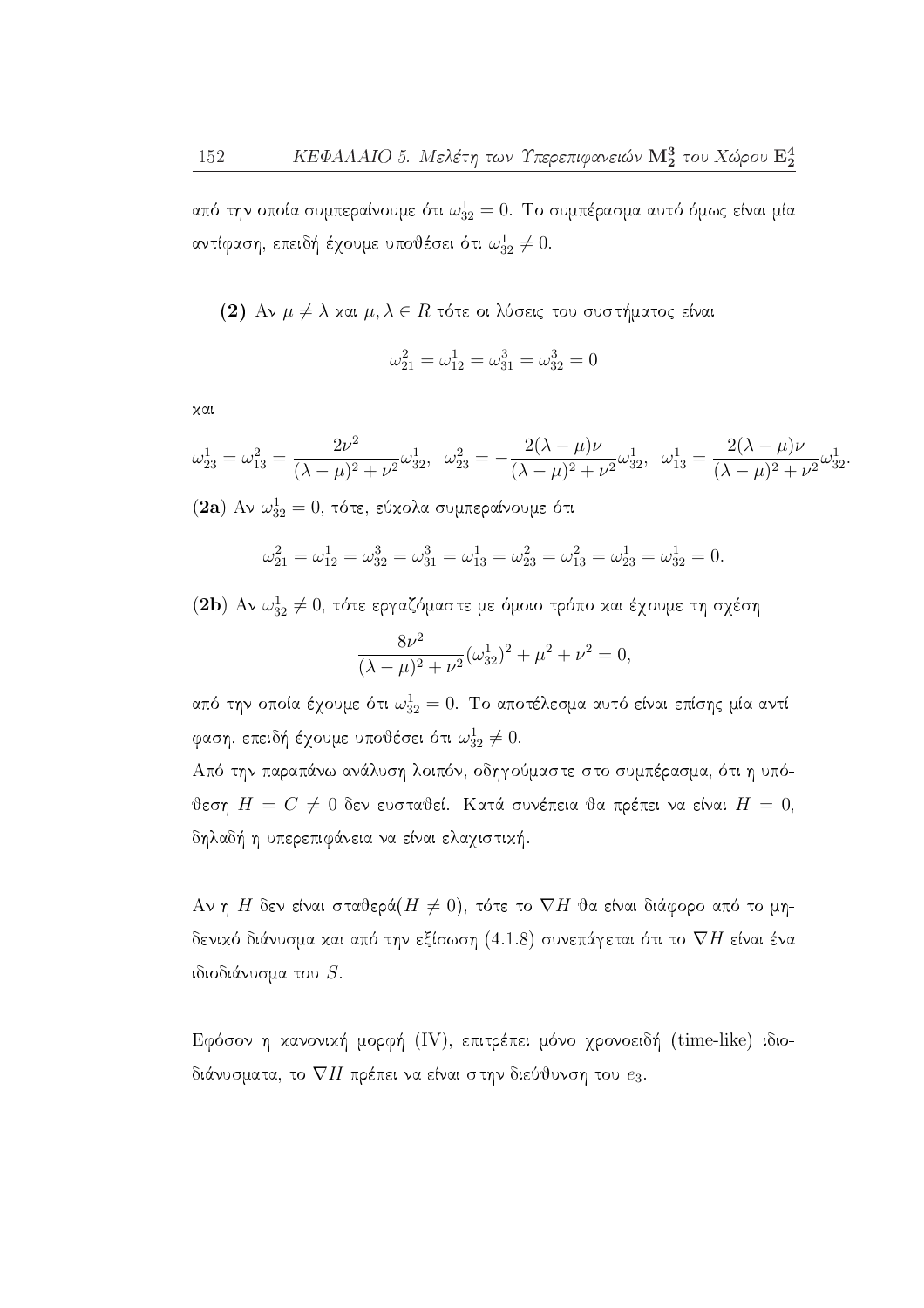**Πρόταση** 5.4 Έστω  $[M_2^3, (-, +, -)]$  μία διαρμονική υπερεπιφάνεια στην ψευδο-Ευκλείδεια πολλαπλότητα  $E_2^4$  ο τελεστής σχήματος της οποίας ως προς μια ορθοκανονική βάση είναι

$$
[S]_{\varepsilon} = \left(\begin{array}{ccc} \mu & \nu & 0 \\ -\nu & \mu & 0 \\ 0 & 0 & \lambda \end{array}\right), \quad \nu \neq 0
$$

δηλαδή τύπου (IV). Υποθέτουμε ότι το  $\nabla H$  είναι ένα χρονοειδές (time-like) διάνυσμα. Τότε η υπερεπιφάνεια  $M_2^3$  είναι ελαχιστική,  $(H = 0)$ . **Απόδειξη.** Εφόσον η Η είναι μη σταθερά ( $H \neq 0$ ) θα είναι,  $\nabla H \neq \overrightarrow{0}$ . Καθώς ο τελεστής σχήματος έχει την κανονική μορφή (IV), ως προς μια ορ-

θοκανονική βάση  $\{e_1, e_2, e_3\}$  του  $T_p(M_2^3)$ , εύκολα έχουμε

$$
S(e_1) = \mu e_1 + \nu e_2,
$$
  
\n
$$
S(e_2) = -\nu e_1 + \mu e_2, (5.1.63)
$$
  
\n
$$
S(e_3) = \lambda e_3.
$$

 $\Omega$ ς εκ τούτου, γρησιμοποιώντας την (4.1.8) συμπεραίνουμε ότι  $\nabla H$  είναι ένα ιδιοδιάνυσμα του  $S$ , αντίστοιχο της ιδιοτιμής  $\frac{-3H}{2}$  και ότι το  $\nabla H$  μπορεί να επιλεγεί προς την διεύθυνση του e3, εφόσον αυτό είναι ένα χρονοειδές (timelike) διάνυσμα, οπότε  $\lambda = \frac{-3H}{2}$ . Έπειτα από αυτό, χρησιμοποιώντας τη σχέση

$$
\nabla H = -e_1(H)e_1 + e_2(H)e_2 - e_3(H)e_3,
$$

συμπεραίνουμε ότι

$$
e_1(H) = e_2(H) = 0 \text{ and } e_3(H) \neq 0.
$$

Από την εξίσωση $trS=2\mu+\lambda=3H\neq0$  (5.1.62) και δεδομένου ότι $\lambda=\frac{-3H}{2}$ έχουμε  $\mu = \frac{9H}{4}$ . Γνωρίζουμε ότι:

$$
\nabla_{e_i} e_j = \sum_{k=1}^3 \omega_{ij}^k e_k \; ; \; i, j, k = 1, 2, 3 \; (5.1.64)
$$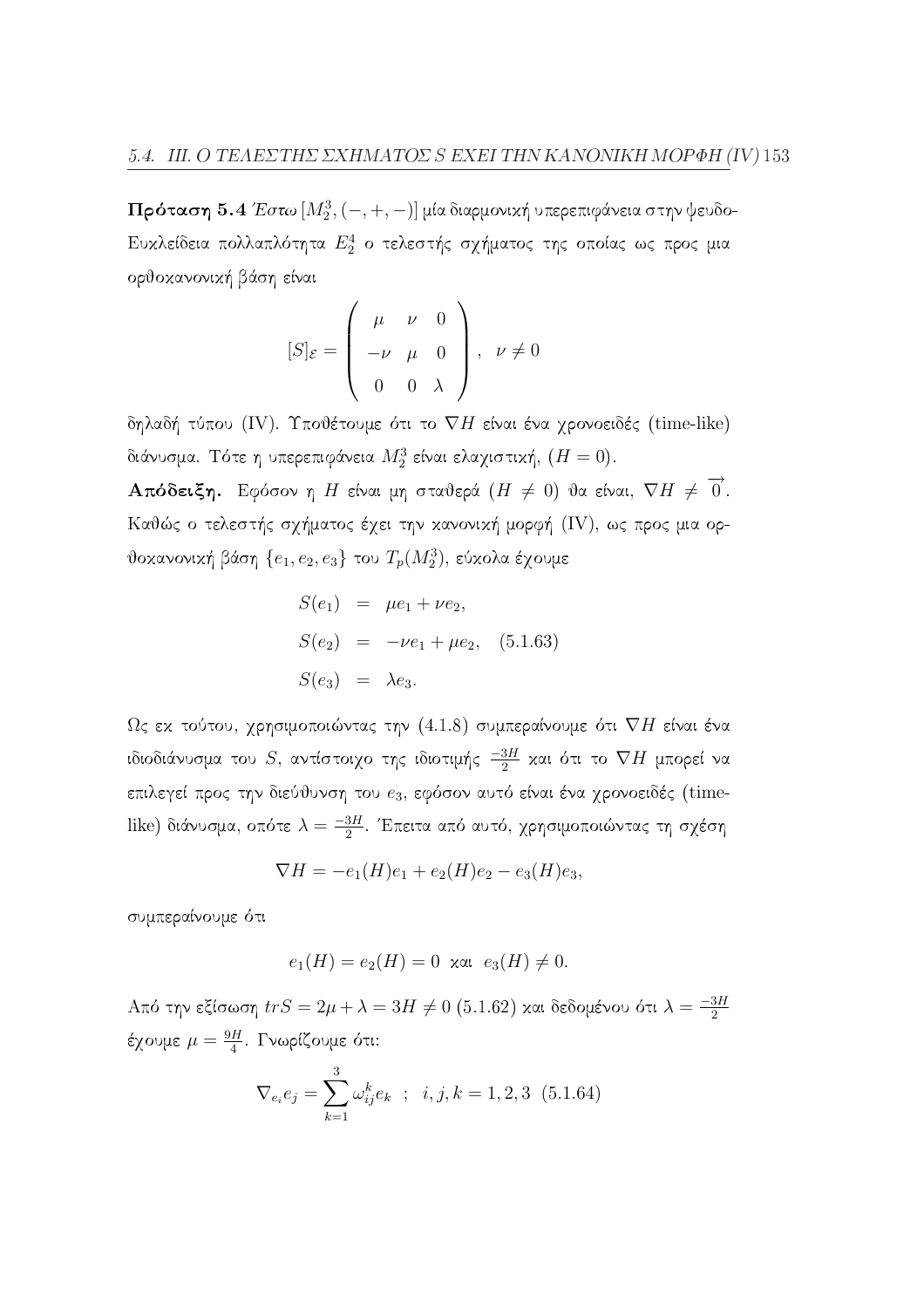όπου  $\omega_{ij}^k = -\varepsilon_j \varepsilon_k \omega_{ik}^j$  (5.1.74), με  $\varepsilon_j = < e_j, e_j >$  (δηλαδή  $\varepsilon_1 = -1$ ,  $\varepsilon_2 =$  $+1, \varepsilon_3 = -1$ .

Εφαρμόζουμε την εξίσωση Codazzi (4.1.3) για τις τριάδες  $(1,3,1)$ ,  $(2,3,2)$ ,  $(1,3,2), (1,3,3)$  και  $(2,3,3)$  οπότε έχουμε

$$
\frac{15H}{4}\omega_{13}^1 - \nu\omega_{13}^2 = -e_3(\mu) - 2\nu\omega_{32}^1 \tag{5.1.75}
$$

$$
\frac{15H}{4}\omega_{23}^2 + \nu\omega_{23}^1 = -e_3(\mu) + 2\nu\omega_{31}^2 \tag{5.1.76}
$$

$$
e_3(\nu) = -\nu \omega_{13}^1 - \frac{15H}{4} \omega_{13}^2 \tag{5.1.77}
$$

$$
\frac{15H}{4}\omega_{31}^3 + \nu\omega_{32}^3 = 0\tag{5.1.78}
$$

$$
-\nu\omega_{31}^3 + \frac{15H}{4}\omega_{32}^3 = 0
$$
\n(5.1.79)

αντίστοιχα.

Από τη σχέση (5.1.74) εύκολα έχουμε ότι

$$
\omega_{32}^1 = \omega_{31}^2,\tag{5.1.80}
$$

$$
\omega_{12}^3 = \omega_{13}^2,\tag{5.1.81}
$$

$$
\omega_{21}^3 = -\omega_{23}^1,\tag{5.1.82}
$$

$$
\omega_{11}^3 = -\omega_{13}^1,\tag{5.1.83}
$$

$$
\omega_{22}^3 = \omega_{23}^2. \tag{5.1.84}
$$

Επειδή τώρα,  $e_1(H) = e_2(H) = 0$ , θα είναι και  $[e_1, e_2](H) = 0$ . Όμως, αν λάβουμε υπόψη μας και την (5.1.64), τότε έχουμε διαδοχικά

$$
[e_1, e_2](H) = \nabla_{e_1} e_2(H) - \nabla_{e_2} e_1(H) = (\omega_{12}^3 - \omega_{21}^3) e_3(H) = 0.
$$

Κατά συνέπεια,

$$
\omega_{12}^3 = \omega_{21}^3. \tag{5.1.85}
$$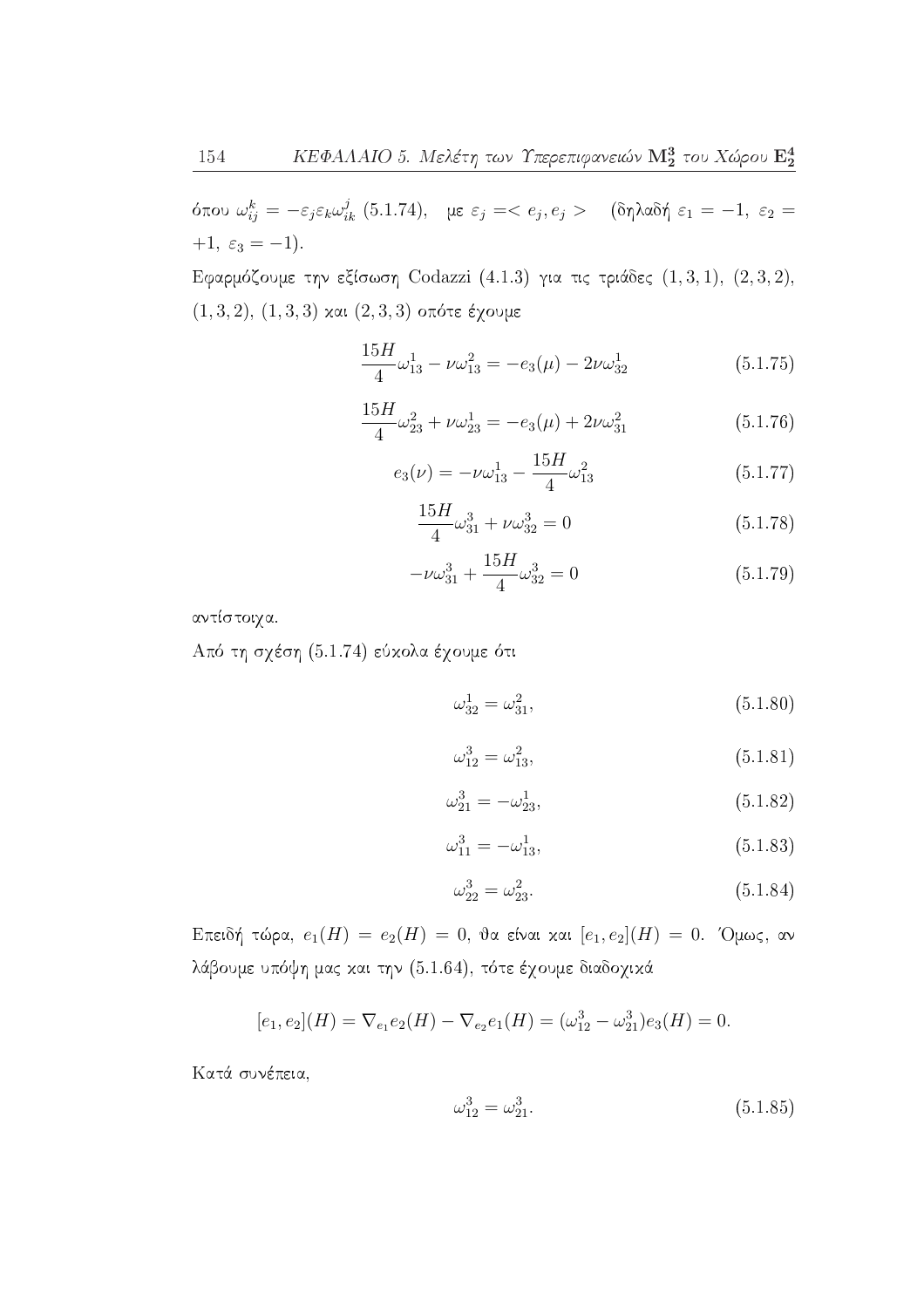Επομένως

$$
\omega_{13}^2 = -\omega_{23}^1. \tag{5.1.86}
$$

Από την άλλη μεριά χρησιμοποιώντας την εξίσωση Codazzi για την τριάδα  $(1, 2, 3)$ 

$$
\langle \nabla e_1 S \rangle e_2, e_3 \rangle = \langle \nabla e_2 S \rangle e_1, e_3 \rangle
$$

και τη σχέση (5.1.85) έχουμε

$$
\omega_{11}^3 = -\omega_{22}^3. \tag{5.1.87}
$$

Τέλος, από τον συνδυασμό των (5.1.83), (5.1.84) και (5.1.87) έχουμε και

$$
\omega_{13}^1 = \omega_{23}^2. \tag{5.1.88}
$$

Το σύστημα των εξισώσεων (5.1.75) και (5.1.76) μέσω των σχέσεων (5.1.80),  $(5.1.86)$  και  $(5.1.88)$  γίνεται

$$
\frac{15H}{4}\omega_{13}^1 - \nu\omega_{13}^2 = -e_3(\mu) - 2\nu\omega_{32}^1
$$

$$
\frac{15H}{4}\omega_{13}^1 - \nu\omega_{13}^2 = -e_3(\mu) + 2\nu\omega_{32}^1.
$$

Αφαιρώντας κατά μέλη τις παραπάνω σχέσεις έχουμε  $0 = -4\nu\omega_{32}^1$ , με  $\nu \neq 0$ . Οπότε $\omega_{32}^1=0,$  και η σχέση (5.1.80) δίνει

$$
\omega_{32}^1 = \omega_{31}^2 = 0. \tag{5.1.89}
$$

Η σχέση (5.1.75) λαμβανομένου υπόψη ότι $\mu = \frac{9H}{4}$ γίνεται

$$
e_3(H) = -\frac{5H}{3}\omega_{13}^1 + \frac{4\nu}{9}\omega_{13}^2. \tag{5.1.90}
$$

Από τις εξισώσεις (5.1.78) και (5.1.79) εύκολα έχουμε ότι

$$
\omega_{31}^3 = \omega_{32}^3 = 0,\tag{5.1.91}
$$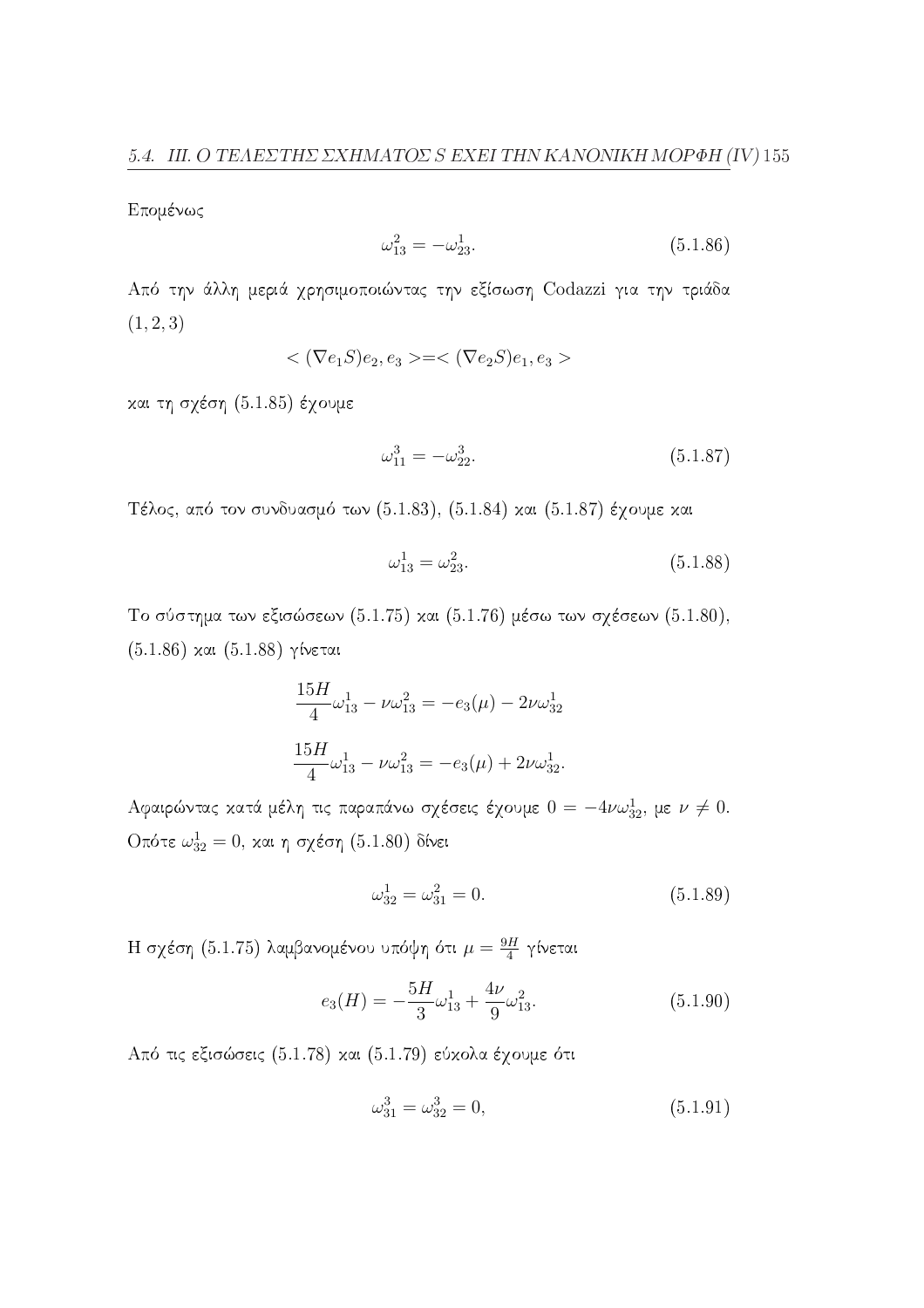αφού αυτό είναι ένα ομογενές γραμμικό σύστημα με ορίζουσα,

$$
D = \left(\frac{15H}{4}\right)^2 + \nu^2 \neq 0.
$$

Χρησιμοποιώντας τις σχέσεις (5.1.74) και (5.1.91) έχουμε επίσης ότι

$$
\omega_{33}^1 = \omega_{33}^2 = 0. \tag{5.1.92}
$$

Εφαρμόζοντας τώρα την εξίσωση Gauss (4.1.4) και τη σχέση (4.1.5) για  $X =$  $e_1, Y = e_3, Z = e_1$ , υπολογίζουμε την ποσότητα  $R(e_1, e_3)e_1$  με δύο διαφορετικούς τρόπους. Παίρνουμε έπειτα τα εσωτερικά γινόμενα με το  $e_3$  και έχουμε την ποσότητα <  $R(e_1, e_3)e_1, e_3$  > με δυο διαφορετικές εκφράσεις. Πράγματι, έχουμε:

$$
\langle R(e_1, e_3)e_1, e_3 \rangle = \langle S(e_1), e_3 \rangle \langle S(e_3), e_1 \rangle
$$
  

$$
- \langle S(e_3), e_3 \rangle \langle S(e_1), e_1 \rangle
$$
  

$$
= - \langle \lambda e_3, e_3 \rangle \langle \mu e_1 + \nu e_2, e_1 \rangle
$$
  

$$
= \lambda(-\mu) = \frac{27}{8} H^2.
$$

Αλλά και

$$
R(e_1, e_3)e_1 = \nabla_{e_1}\nabla_{e_3}e_1 - \nabla_{e_3}\nabla_{e_1}e_1 - \nabla_{[e_1, e_3]}e_1
$$
  
\n
$$
= -\nabla_{e_3}(\omega_{11}^2e_2) - \nabla_{e_3}(\omega_{11}^3e_3) - \omega_{13}^1\nabla_{e_1}e_1 - \omega_{13}^2\nabla_{e_2}e_1
$$
  
\n
$$
= -\omega_{11}^2\nabla_{e_3}e_2 - e_3(\omega_{11}^2)e_2 - \omega_{11}^3\nabla_{e_3}e_3
$$
  
\n
$$
-e_3(\omega_{11}^3)e_3 - \omega_{13}^1\nabla_{e_1}e_1 - \omega_{13}^2\nabla_{e_2}e_1
$$
  
\n
$$
= -e_3(\omega_{11}^2)e_2 - e_3(\omega_{11}^3)e_3 - \omega_{13}^1(\omega_{11}^2e_2 + \omega_{11}^3e_3)
$$
  
\n
$$
-\omega_{13}^2(\omega_{21}^2e_2 + \omega_{21}^3e_3).
$$

Άρα

$$
\langle R(e_1, e_3)e_1, e_3 \rangle = e_3(\omega_{11}^3) + \omega_{13}^1 \omega_{11}^3 + \omega_{13}^2 \omega_{21}^3
$$
  

$$
= -e_3(\omega_{13}^1) - (\omega_{13}^1)^2 + (\omega_{13}^2)^2.
$$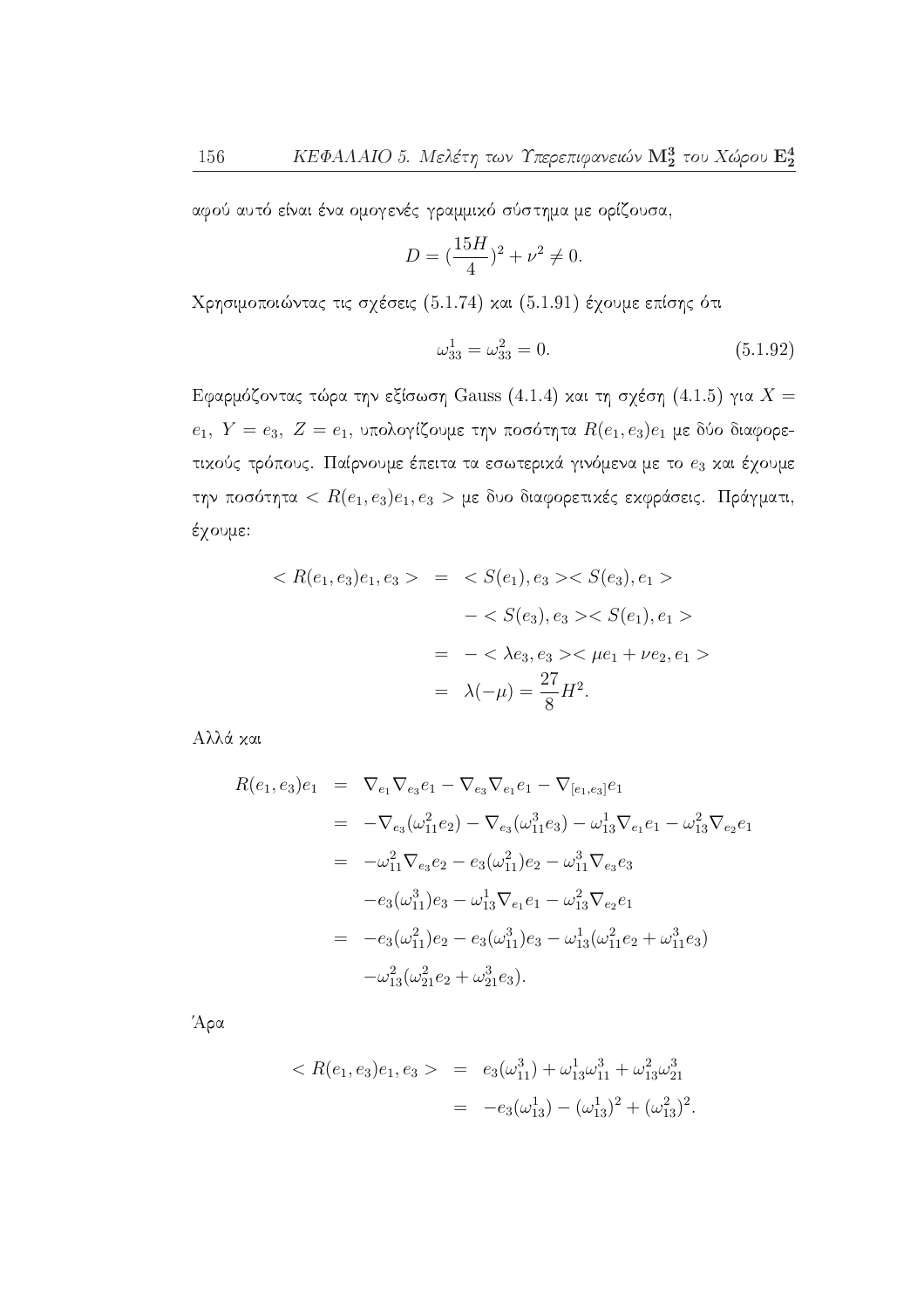Εξισώνουμε τώρα τα δεύτερα μέλη και έχουμε,

$$
e_3(\omega_{13}^1) = -(\omega_{13}^1)^2 + (\omega_{13}^2)^2 - \frac{27H^2}{8}.
$$
 (5.1.93)

Η εξίσωση

$$
\triangle H + H tr S^2 = 0
$$

με τη βοήθεια των (4.1.10), (5.1.83), (5.1.84) και (5.1.88) γίνεται,

$$
-\varepsilon_1[e_1e_1(H) - \nabla_{e_1}e_1(H)] - \varepsilon_2[e_2e_2(H) - \nabla_{e_2}e_2(H)]
$$
  

$$
-\varepsilon_3[e_3e_3(H) - \nabla_{e_3}e_3(H)] + H\left(\frac{99}{8}H^2 - 2\nu^2\right) = 0
$$

Δεδομένου όμως ότι,  $\varepsilon_1 = -1$ ,  $\varepsilon_2 = +1$ ,  $\varepsilon_3 = -1$ , η σχέση αυτή παίρνει τη μορφή

$$
-\omega_{11}^3 e_3(H) + \omega_{22}^3 e_3(H) + e_3 e_3(H) + H\left(\frac{99}{8}H^2 - 2\nu^2\right) = 0,
$$

και τελικά

$$
2\omega_{13}^1 e_3(H) + e_3 e_3(H) + \frac{99}{8}H^3 - 2H\nu^2 = 0.
$$
 (5.1.94)

Εφαρμόζουμε τώρα πάλι, την εξίσωση Gauss (4.1.4) και τη σχέση (4.1.5) για  $X = e_1, Y = e_3, Z = e_2$  και εργαζόμενοι όπως προηγουμένως έχουμε τελικά ότι

$$
e_3(\omega_{13}^2) = -2\omega_{13}^1 \omega_{13}^2 - \frac{3H\nu}{2}.
$$
\n(5.1.95)

Το πρόβλημα λοιπόν στην προχειμένη περίπτωση, ανάγεται στη μελέτη του συστήματος των πέντε διαφορικών εξισώσεων με μερικές παραγώγους (5.1.77),  $(5.1.90), (5.1.93), (5.1.94)$  x at  $(5.1.95)$ .

### Διακρίνουμε τις ακόλουθες περιπτώσεις:

(1) Αν  $\omega_{13}^1 = \omega_{13}^2 = 0$ , τότε από τη σχέση (5.1.90) έχουμε  $e_3(H) = 0$ , το οποίο είναι άτοπο, καθόσον από την υπόθεση είναι  $e_3(H) \neq 0$ .

(2) Αν  $\omega_{13}^1$  = 0 και  $\omega_{13}^2$  = 0, τότε από τη σχέση (5.1.95) έχουμε ότι  $-\frac{3H\nu}{2}=0$  και δεδομένου ότι  $\nu\neq 0$ , θα πρέπει  $H=0$ , το οποίο επίσης είναι αντίφαση, αφού από την υπόθεση  $H \neq 0$ .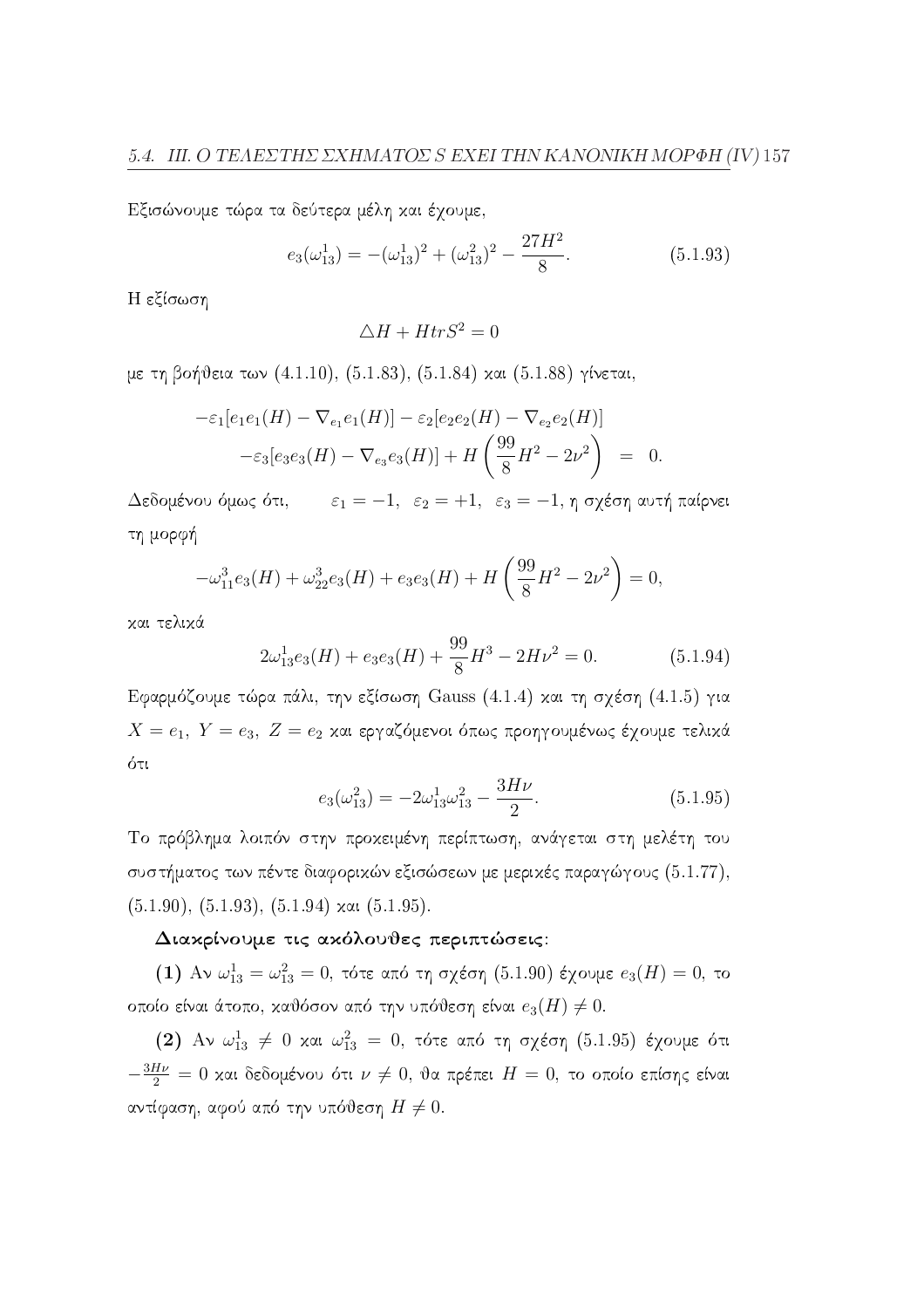(3) Αν  $\omega_{13}^1 = 0$  και  $\omega_{13}^2 \neq 0$ , τότε η εξίσωση (5.1.93) μετατρέπεται στην  $\omega_{13}^2 = \pm \frac{3\sqrt{6}H}{4}$  και οι υπόλοιπες των εξισώσεων (5.1.77), (5.1.90), (5.1.94) και (5.1.95) παίρνουν τις ακόλουθες μορφές:

$$
e_3(\nu) = -\frac{15H}{4}\omega_{13}^2\tag{5.1.96}
$$

$$
e_3(H) = \frac{4\nu}{9}\omega_{13}^2\tag{5.1.97}
$$

$$
e_3e_3(H) + \frac{99H^3}{8} - 2H\nu^2 = 0
$$
\n(5.1.98)

$$
e_3(\omega_{13}^2) = -\frac{3H\nu}{2} \tag{5.1.99}
$$

αντίστοιχα. Έπειτα υπολογίζουμε την έκφραση  $e_3e_3(H)$ . Για αυτό το λόγο παραγωγίζοντας ως προς  $e_3$  αμφότερα τα μέλη της (5.1.97) έχουμε

$$
e_3e_3(H) = \frac{4}{9}\omega_{13}^2e_3(\nu) + \frac{4\nu}{9}e_3(\omega_{13}^2)
$$

και γρησιμοποιώντας τις σγέσεις (5.1.96) και (5.1.99) έγουμε τελικά

$$
e_3e_3(H) = -\frac{5H}{3}(\omega_{13}^2)^2 - \frac{2H\nu^2}{3}.
$$
\n(5.1.100)

Η σχέση λοιπόν (5.1.98) μέσω της σχέσης (5.1.100) λαμβάνοντας υπόψη και ότι  $H \neq 0$ , γίνεται

$$
-\frac{5}{3}(\omega_{13}^2)^2 + \frac{99H^2}{8} - \frac{8\nu^2}{3} = 0.
$$
 (5.1.101)

Παραγωγίζοντας και πάλι την σχέση αυτή ως προς τη διεύθυνση του  $e_3$  και χρησιμοποιώντας τις σχέσεις (5.1.96), (5.1.97) και (5.1.99) έχουμε

$$
-\frac{5}{3}2(\omega_{13}^2)e_3(\omega_{13}^2) + \frac{99}{8}2He_3(H) - \frac{8}{3}2\nu e_3(\nu) = 0,
$$

οπότε τελικά,  $36H\nu = 0$ , με  $\nu \neq 0$ . Κατά συνέπεια και πάλι οδηγούμαστε στο ότι  $H=0$ , το οποίο είναι άτοπο.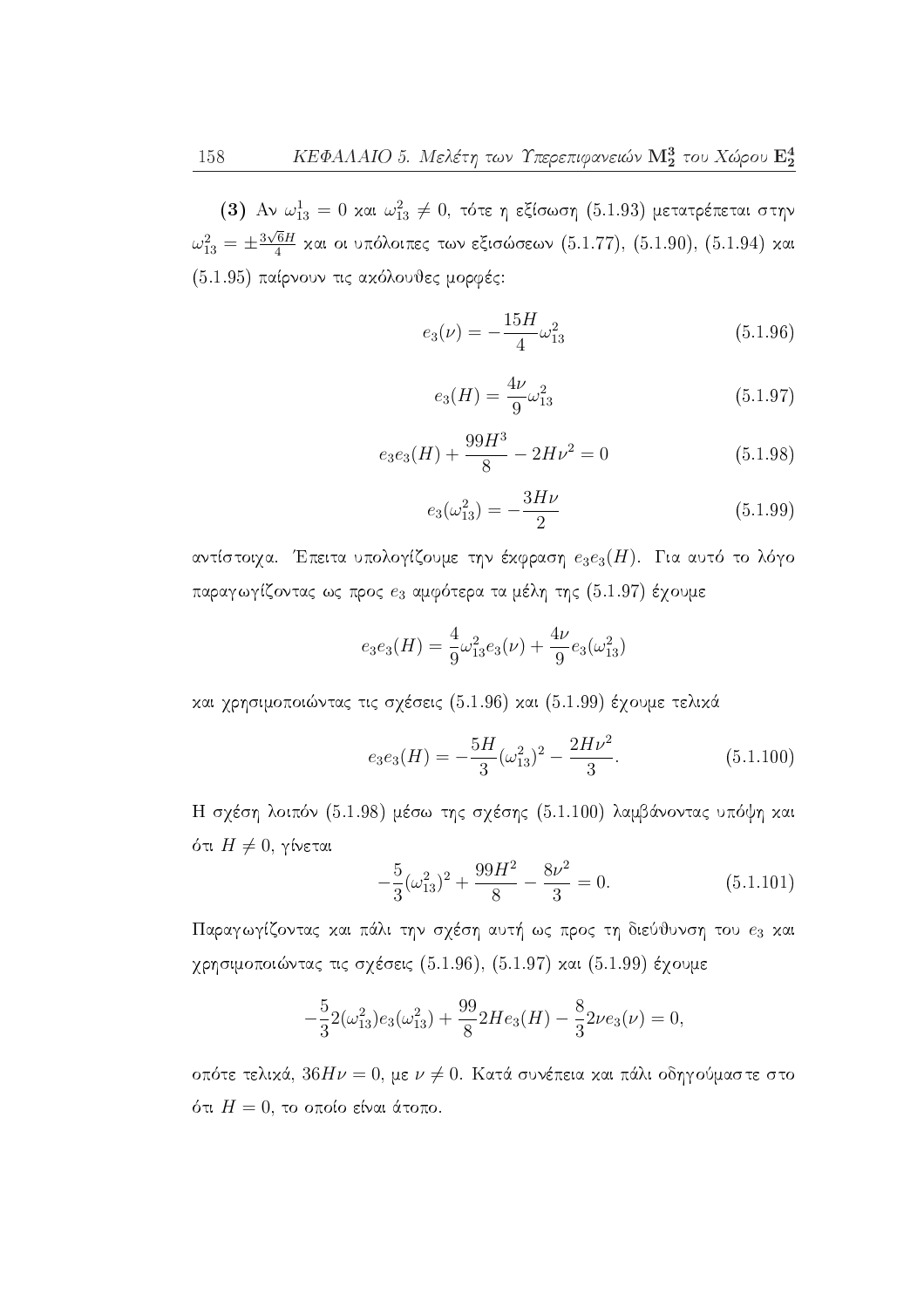(4) Αν  $\omega_{13}^1 = \omega_{13}^2 \neq 0$ , τότε το σύστημα των πέντε εξισώσεων (5.1.77), (5.1.90), (5.1.93), (5.1.94) και (5.1.95) ανάγεται ισοδύναμα στο ακόλουθο σύστημα:

$$
e_3(\nu) = -(\nu + \frac{15H}{4})\omega_{13}^1
$$
 (5.1.102)

$$
e_3(H) = \left(-\frac{5H}{3} + \frac{4\nu}{9}\right)\omega_{13}^1\tag{5.1.103}
$$

$$
e_3(\omega_{13}^1) = -\frac{27H^2}{8} \tag{5.1.104}
$$

$$
2\omega_{13}^1 e_3(H) + e_3 e_3(H) + \frac{99H^3}{8} - 2H\nu^2 = 0 \quad (5.1.94)
$$

$$
e_3(\omega_{13}^1) = -2(\omega_{13}^1)^2 - \frac{3H\nu}{2} \qquad (5.1.105)
$$

αντίστοιγα.

Από τις σχέσεις (5.1.104) και (5.1.105) εύκολα έχουμε ότι

$$
(\omega_{13}^1)^2 = \frac{27H^2}{16} - \frac{3H\nu}{4}.
$$
\n(5.1.106)

Παραγωγίζοντας στη συνέχεια ως προς τη διεύθυνση του  $e_3$  αμφότερα τα μέλη της (5.1.103) και χρησιμοποιώντας τις σχέσεις (5.1.102) και (5.1.104), έχουμε

$$
e_3e_3(H) = \left(\frac{10H}{9} - \frac{32\nu}{27}\right)(\omega_{13}^1)^2 + \frac{45H^3}{8} - \frac{3H^2\nu}{2}.
$$
 (5.1.107)

Συνεπώς η σχέση (5.1.94) μέσω των σχέσεων (5.1.103) και (5.1.107) γίνεται,

$$
(-\frac{20H}{9} - \frac{8\nu}{27})(\omega_{13}^1)^2 + 18H^3 - \frac{3H^2\nu}{2} - 2H\nu^2 = 0.
$$
 (5.1.108)

Αν αντικαταστήσουμε τη σχέση (5.1.106) στη σχέση (5.1.108) έχουμε

$$
-\frac{57}{4}H^2 + \frac{1}{3}H\nu + \frac{16}{9}\nu^2 = 0.
$$
 (5.1.109)

Παραγωγίζοντας και πάλι ως προς τη διεύθυνση του  $e_3$  την εξίσωση αυτή και χρησιμοποιώντας τις σχέσεις (5.1.102) και (5.1.103) έχουμε επίσης

$$
-\frac{555}{968}H^2 + \frac{1}{3}H\nu + \frac{46}{1089}\nu^2 = 0.
$$
 (5.1.110)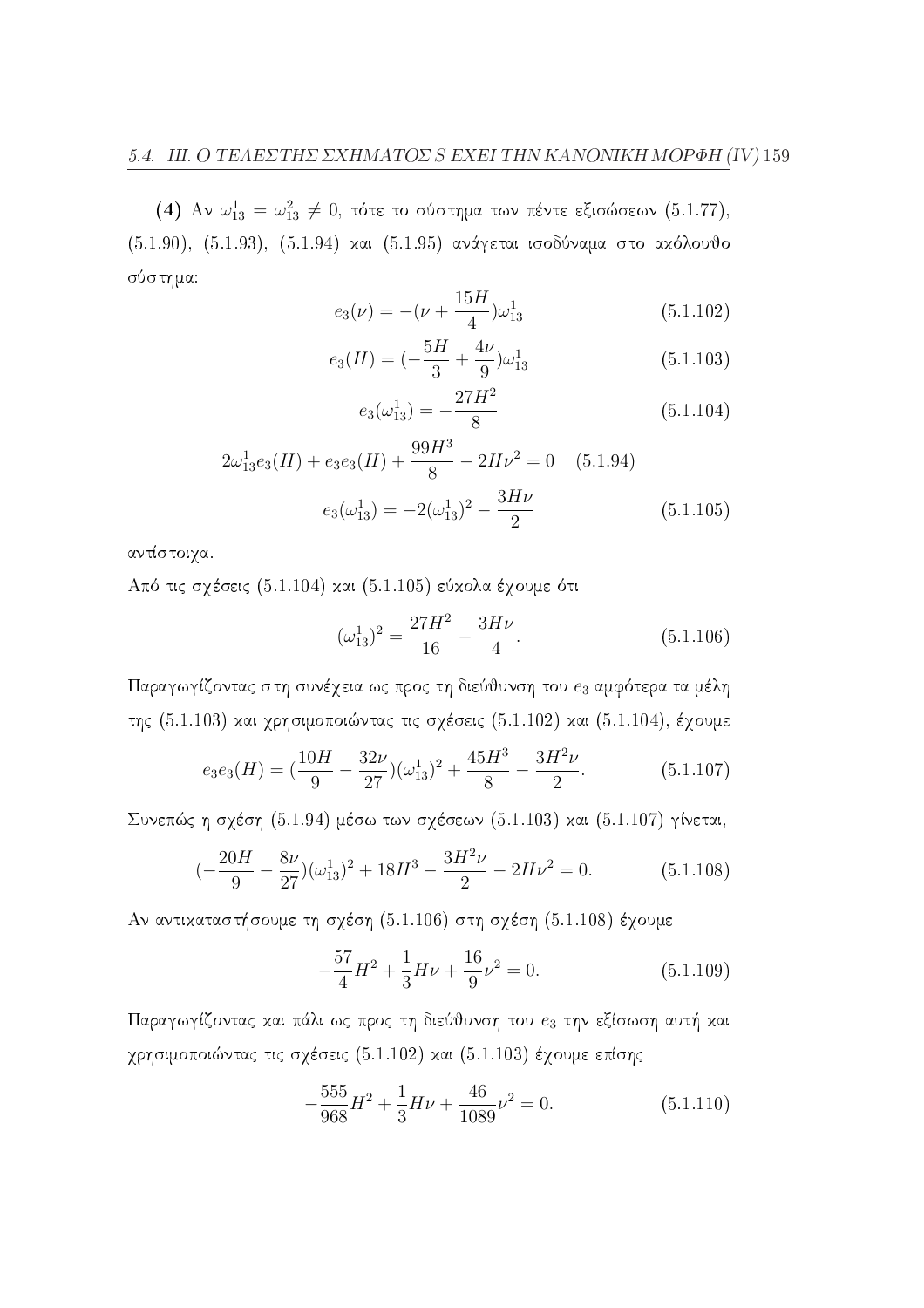Αφαιρούμε κατά μέλη τις εξισώσεις (5.1.109) και (5.1.110) οπότε προκύπτει η εξίσωση

$$
-\frac{13239}{968}H^2 + \frac{1890}{1089}\nu^2 = 0.
$$
\n(5.1.111)

Παραγωγίζοντας τώρα ως προς τη διεύθυνση του e3 αμφότερα τα μέλη της (5.1.106) και χρησιμοποιώντας τις σχέσεις (5.1.102), (5.1.103) και (5.1.104) έχουμε τη σχέση

$$
\frac{3}{8}H^2 + \frac{1}{3}H\nu - \frac{2}{63}\nu^2 = 0.
$$
 (5.1.112)

Αφαιρούμε κατά μέλη τις εξισώσεις (5.1.109) και (5.1.112) και έχουμε τελικά την εξίσωση

$$
-\frac{117}{8}H^2 + \frac{38}{21}\nu^2 = 0.
$$
 (5.1.113)

Συνεπώς το αρχικό σύστημα των πέντε εξισώσεων (5.1.94), (5.1.102), (5.1.103), (5.1.104) και (5.1.105) έχει αναχθεί ισοδύναμα στο σύστημα των εξισώσεων  $(5.1.111)$  και  $(5.1.113)$  με δύο αγνώστους  $H^2$  και  $\nu^2$ . Αυτό το σύστημα είναι ένα ομογενές σύστημα με ορίζουσα των συντελεστών των αγνώστων

$$
D = \frac{537}{847} \neq 0
$$

 $\Omega$ ς εκ τούτου, αυτό το σύστημα δέχεται ως μοναδική λύση τη μηδενική. Δηλαδή,  $H^2 = \nu^2 = 0$  και συνεπώς,  $H = \nu = 0$ , το οποίο είναι άτοπο, επειδή έχουμε υποθέσει ότι  $H \neq 0$ . Συνεπώς και σ' αυτή την περίπτωση η επιφάνεια είναι ελαχιστική.

(5) Αν  $\omega_{13}^1 \neq 0$ ,  $\omega_{13}^2 \neq 0$  και  $\omega_{13}^1 \neq \omega_{13}^2$ . Εφαρμόζουμε την εξίσωση Gauss (4.1.4), για υπερεπιφάνειες του χώρου  $E_2^4$ , για τις τριάδες  $(e_1, e_2, e_1)$ ,  $(e_1, e_2, e_2), (e_2, e_3, e_1)$  και  $(e_3, e_1, e_1)$  και παίρνουμε τα εσωτερικά γινόμενα με το  $e_3, e_2,$  οπότε έχουμε:

 $R(e_1, e_2)e_1, e_3 \geq 0, \langle R(e_1, e_2)e_2, e_3 \rangle = 0, \langle R(e_2, e_3)e_1, e_2 \rangle = 0, \text{ and } \langle R(e_1, e_2)e_1, e_3 \rangle = 0, \text{ and } \langle R(e_1, e_2)e_2, e_3 \rangle = 0, \text{ and } \langle R(e_1, e_2)e_2, e_3 \rangle = 0, \text{ and } \langle R(e_1, e_2)e_2, e_3 \rangle = 0, \text{ and } \langle R(e_1, e_2)e_2, e_3 \rangle = 0, \text{ and } \langle R(e_1, e$  $R(e_3, e_1)e_1, e_2 >= 0$ . αντίστοιχα.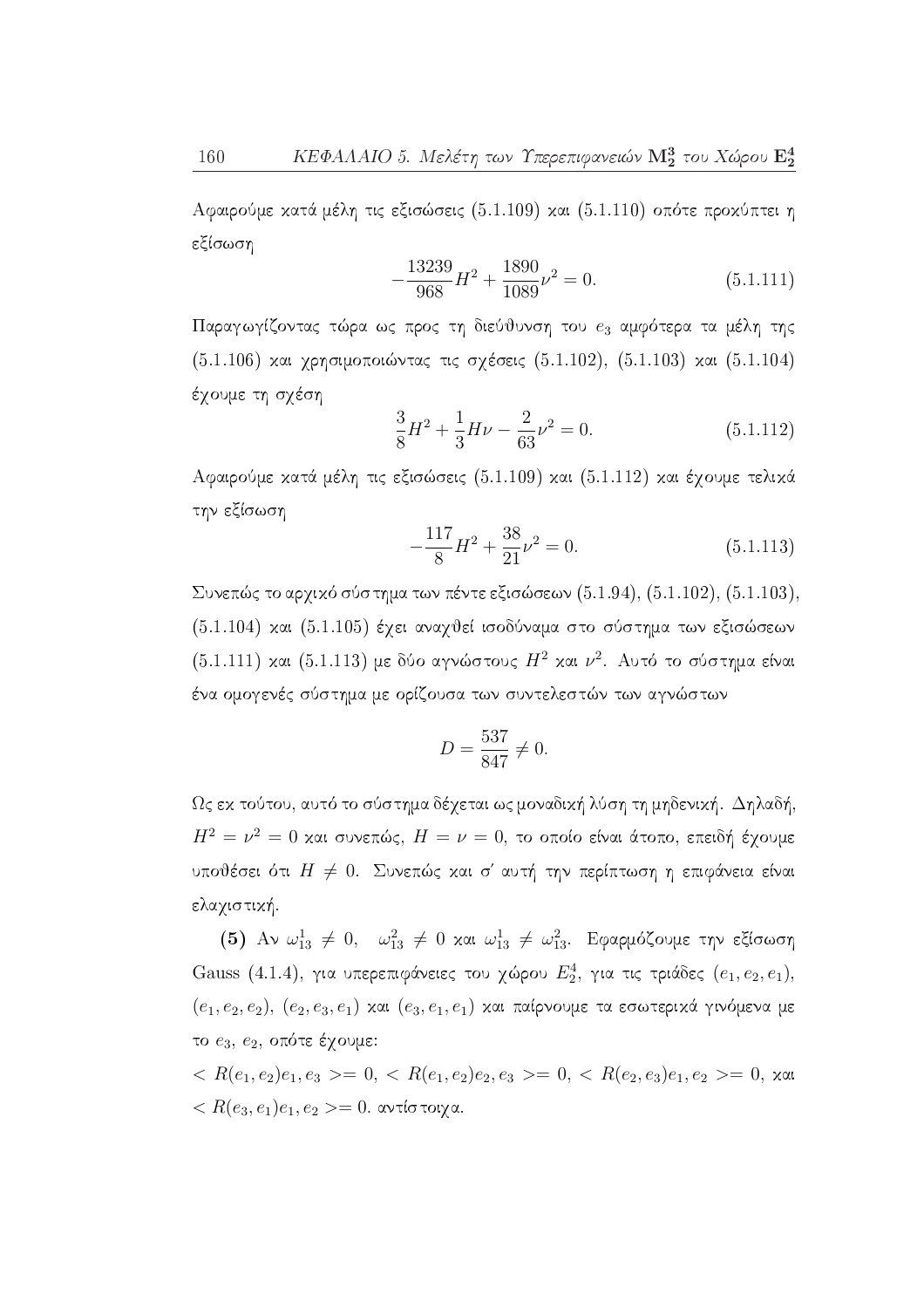Στη συνέχεια εφαρμόζουμε τη σχέση (4.1.5) για τις ίδιες τριάδες των διανυσμάτων και έχουμε.

$$
R(e_1, e_2)e_1 = \nabla_{e_1}\nabla_{e_2}e_1 - \nabla_{e_2}\nabla_{e_1}e_1 - \nabla_{[e_1, e_2]}e_1
$$

όπου,

$$
[e_1, e_2] = \nabla_{e_1} e_2 - \nabla_{e_2} e_1 = \omega_{12}^1 e_1 + \omega_{12}^3 e_3 - \omega_{21}^2 e_2 - \omega_{21}^3 e_3.
$$

Άρα

$$
R(e_1, e_2)e_1 = \nabla_{e_1}(\omega_{21}^2 e_2 + \omega_{21}^3 e_3) - \nabla_{e_2}(\omega_{11}^2 e_2 + \omega_{11}^3 e_3)
$$
\n
$$
-\nabla_{\omega_{12}^1 e_1 + \omega_{12}^3 e_3 - \omega_{21}^2 e_2 - \omega_{21}^3 e_3} e_1
$$
\n
$$
= \nabla_{e_1}(\omega_{21}^2 e_2) + \nabla_{e_1}(\omega_{21}^3 e_3) - \nabla_{e_2}(\omega_{11}^2 e_2) - \nabla_{e_2}(\omega_{11}^3 e_3)
$$
\n
$$
-\omega_{12}^1 \nabla_{e_1} e_1 - \omega_{12}^3 \nabla_{e_3} e_1 + \omega_{21}^2 \nabla_{e_2} e_1 + \omega_{21}^3 \nabla_{e_3} e_1
$$
\n
$$
= \omega_{21}^2 \nabla_{e_1} e_2 + e_1(\omega_{21}^2) e_2 + \omega_{21}^3 \nabla_{e_1} e_3 + e_1(\omega_{21}^3) e_3
$$
\n
$$
-\omega_{11}^2 \nabla_{e_2} e_2 - e_2(\omega_{11}^2) e_2 - \omega_{11}^3 \nabla_{e_2} e_3 - e_2(\omega_{11}^3) e_3
$$
\n
$$
-\omega_{12}^1 \nabla_{e_1} e_1 - \omega_{12}^3 \nabla_{e_3} e_1 + \omega_{21}^2 \nabla_{e_2} e_1 + \omega_{21}^3 \nabla_{e_3} e_1
$$
\n
$$
= \omega_{21}^2(\omega_{12}^1 e_1 + \omega_{12}^3 e_3) + e_1(\omega_{21}^2) e_2 + \omega_{21}^3(\omega_{13}^1 e_1 + \omega_{13}^2 e_2) + e_1(\omega_{21}^3) e_3
$$
\n
$$
-\omega_{11}^2(\omega_{22}^1 e_1 + \omega_{22}^3 e_3) - e_2(\omega_{11}^2) e_
$$

Επομένως,

$$
\langle R(e_1, e_2)e_1, e_3 \rangle = -\omega_{21}^2 \omega_{12}^3 - e_1(\omega_{21}^3) + \omega_{11}^2 \omega_{22}^3 + e_2(\omega_{11}^3) + \omega_{12}^1 \omega_{11}^3 - \omega_{21}^2 \omega_{21}^3
$$
  
\n
$$
= -\omega_{21}^2 \omega_{13}^2 - e_1(\omega_{13}^2) + \omega_{12}^1 \omega_{23}^2 - e_2(\omega_{13}^1) - \omega_{12}^1 \omega_{13}^1 - \omega_{21}^2 \omega_{21}^3
$$
  
\n
$$
= -\omega_{21}^2 \omega_{13}^2 - e_1(\omega_{13}^2) + \omega_{12}^1 \omega_{13}^1 - e_2(\omega_{13}^1) - \omega_{12}^1 \omega_{13}^1 - \omega_{21}^2 \omega_{13}^2
$$
  
\n
$$
= -e_1(\omega_{13}^2) - e_2(\omega_{13}^1) - 2\omega_{21}^2 \omega_{13}^2.
$$

Τελικά είναι,

$$
\langle R(e_1, e_2)e_1, e_3 \rangle = -e_1(\omega_{13}^2) - e_2(\omega_{13}^1) - 2\omega_{21}^2\omega_{13}^2.
$$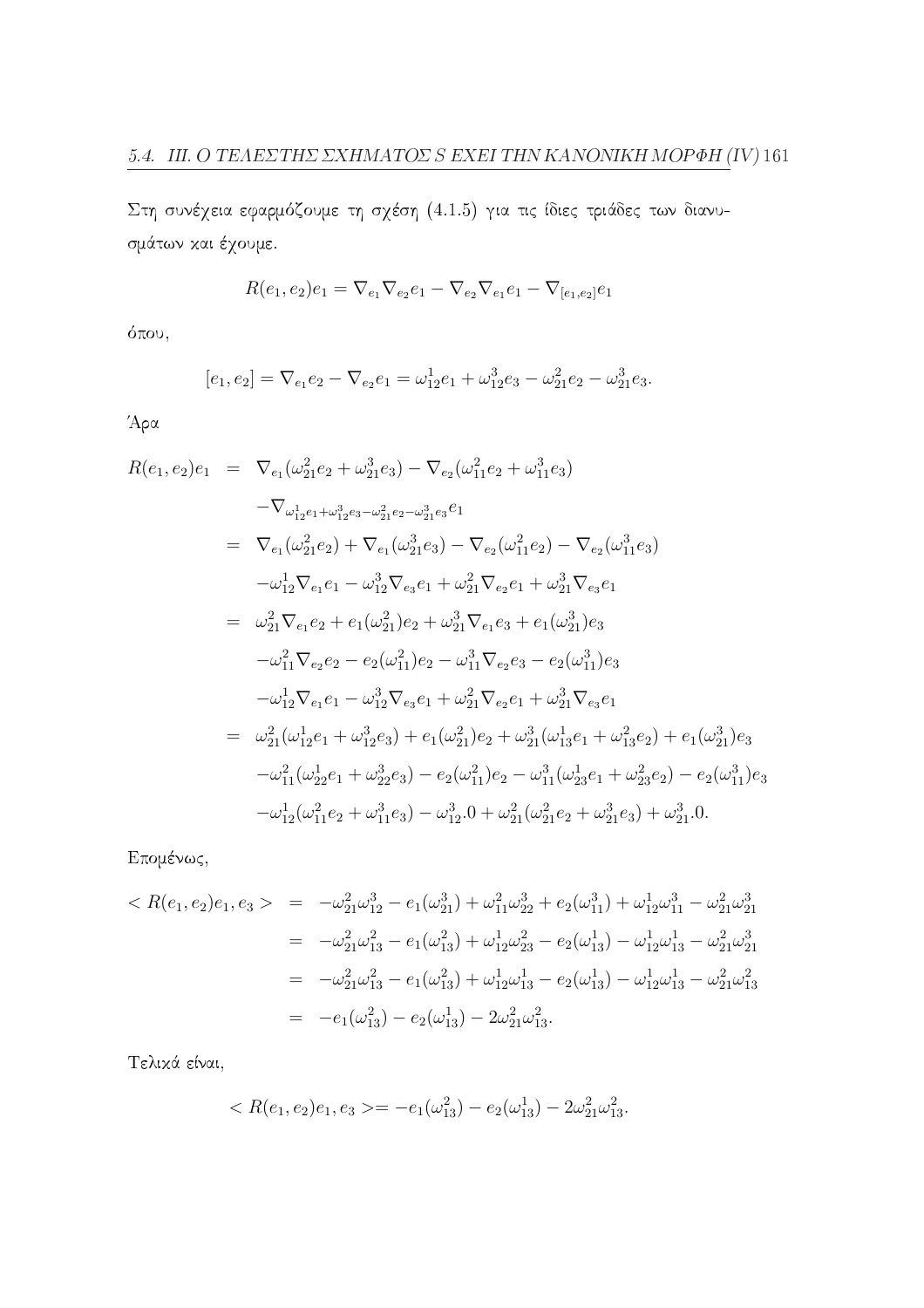Όμοια, αν εργασθούμε και για τις υπόλοιπες τριάδες έχουμε αντίστοιχα:

$$
\langle R(e_1, e_2)e_2, e_3 \rangle = -e_1(\omega_{13}^1) + e_2(\omega_{13}^2) + 2\omega_{12}^1 \omega_{13}^2.
$$
  

$$
\langle R(e_2, e_3)e_1, e_2 \rangle = -e_3(\omega_{21}^2) + \omega_{13}^2 \omega_{12}^1 - \omega_{13}^1 \omega_{21}^2.
$$
  

$$
\langle R(e_3, e_1)e_1, e_2 \rangle = e_3(\omega_{12}^1) + \omega_{13}^1 \omega_{12}^1 + \omega_{13}^2 \omega_{21}^2.
$$

Δεδομένου όμως, ότι τα πρώτα μέλη αυτών των σχέσεων, όπως αποδείξαμε, είναι μηδέν, θα έχουμε:

$$
e_1(\omega_{13}^2) + e_2(\omega_{13}^1) = -2\omega_{13}^2 \omega_{21}^2 \tag{5.1.114}
$$

$$
e_1(\omega_{13}^1) - e_2(\omega_{13}^2) = 2\omega_{13}^2\omega_{12}^1 \tag{5.1.115}
$$

$$
e_3(\omega_{21}^2) = \omega_{13}^2 \omega_{12}^1 - \omega_{13}^1 \omega_{21}^2 \tag{5.1.116}
$$

$$
e_3(\omega_{12}^1) = -\omega_{13}^1 \omega_{12}^1 - \omega_{13}^2 \omega_{21}^2 \tag{5.1.117}
$$

αντίστοιχα.

Διακρίνουμε τώρα τις ακόλουθες περιπτώσεις:

(5a) Έστω ότι  $\omega_{12}^1 \omega_{21}^2 \neq 0$ . Εφαρμόζουμε την εξίσωση Codazzi για την δυάδα  $(e_1, e_2)$  και παίρνουμε εσωτερικά γινόμενα με το  $e_1$ :

$$
\langle (\nabla_{e_1} S)e_2, e_1 \rangle = \langle (\nabla_{e_2} S)e_1, e_1 \rangle \quad (K)
$$

Το πρώτο μέλος αυτής της εξίσωσης γράφεται διαδοχικά

$$
\langle (\nabla_{e_1} S)e_2, e_1 \rangle = \langle \nabla_{e_1} (Se_2) - S(\nabla_{e_1} e_2), e_1 \rangle
$$
  
=  $\langle \nabla_{e_1} (Se_2), e_1 \rangle - \langle S(\nabla_{e_1} e_2), e_1 \rangle$   
=  $e_1(\nu) - \mu \omega_{12}^1 + \mu \omega_{12}^1$   
=  $e_1(\nu)$ .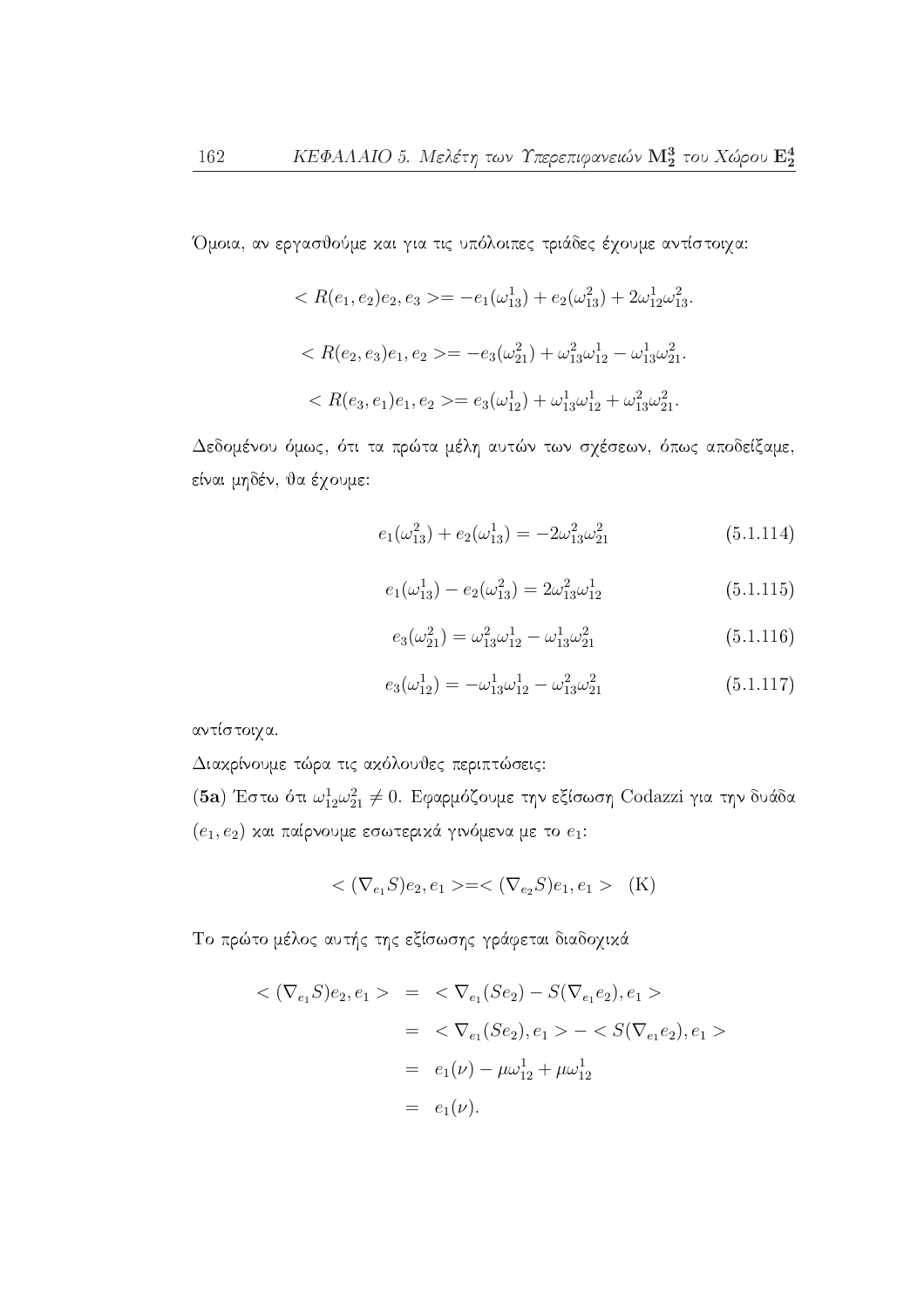Άρα

$$
\langle \nabla_{e_1} S \rangle e_2, e_1 \rangle = e_1(\nu). \, (K-1)
$$

Το δεύτερο μέλος της εξίσωσης (Κ) γίνεται

$$
\langle (\nabla_{e_2} S)e_1, e_1 \rangle = \langle \nabla_{e_2} (Se_1) - S(\nabla_{e_2} e_1), e_1 \rangle
$$
  
\n
$$
= \langle \nabla_{e_2} (Se_1), e_1 \rangle - \langle S(\nabla_{e_2} e_1), e_1 \rangle
$$
  
\n
$$
= \langle \nabla_{e_2} (\mu e_1 + \nu e_2), e_1 \rangle - \langle S(\nabla_{e_2} e_1), e_1 \rangle
$$
  
\n
$$
= \langle \nabla_{e_2} (\mu e_1), e_1 \rangle + \langle \nabla_{e_2} (\nu e_2), e_1 \rangle
$$
  
\n
$$
- \langle S(\omega_{21}^1 e_1 + \omega_{21}^2 e_2 + \omega_{21}^3 e_3), e_1 \rangle
$$
  
\n
$$
= \langle \mu \nabla_{e_2} e_1 + e_2(\mu) e_1, e_1 \rangle + \langle \nu \nabla_{e_2} e_2 + e_2(\nu) e_2, e_1 \rangle
$$
  
\n
$$
- \langle S(\omega_{21}^2 e_2), e_1 \rangle - \langle S(\omega_{21}^3 e_3), e_1 \rangle
$$
  
\n
$$
= \mu \langle \nabla_{e_2} e_1, e_1 \rangle + e_2(\mu) \langle e_1, e_1 \rangle + \nu \langle \nabla_{e_2} e_2, e_1 \rangle
$$
  
\n
$$
+ e_2(\nu) \langle e_2, e_1 \rangle - \omega_{21}^2 \langle S e_2, e_1 \rangle - \omega_{21}^3 \langle S e_3, e_1 \rangle
$$
  
\n
$$
= \mu \langle \omega_{21}^1 e_1, e_1 \rangle + \nu \langle \omega_{22}^1 e_1, e_1 \rangle
$$
  
\n
$$
- \omega_{21}^2 \langle -\nu e_1 + \mu e_2, e_1 \rangle - \omega_{21}^3 \langle \lambda e_3, e_1 \rangle
$$
  
\n
$$
= -\nu \omega_{21}^2 - \nu \omega_{21}^2
$$
  
\n
$$
= -2\nu \omega_{21}^2
$$

Άρα

$$
\langle (\nabla_{e_2} S)e_1, e_1 \rangle = -2\nu \omega_{21}^2. \quad (K-2)
$$

Εξισώνουμε τα δύο μέλη των (K-1), (K-2) και έχουμε

$$
e_1(\nu) = -2\nu\omega_{21}^2. \tag{5.1.118}
$$

Όμοια αν εργασθούμε, από την εξίσωση

$$
<(\nabla_{e_1}S)e_2, e_2>=<(\nabla_{e_2}S)e_1, e_2>
$$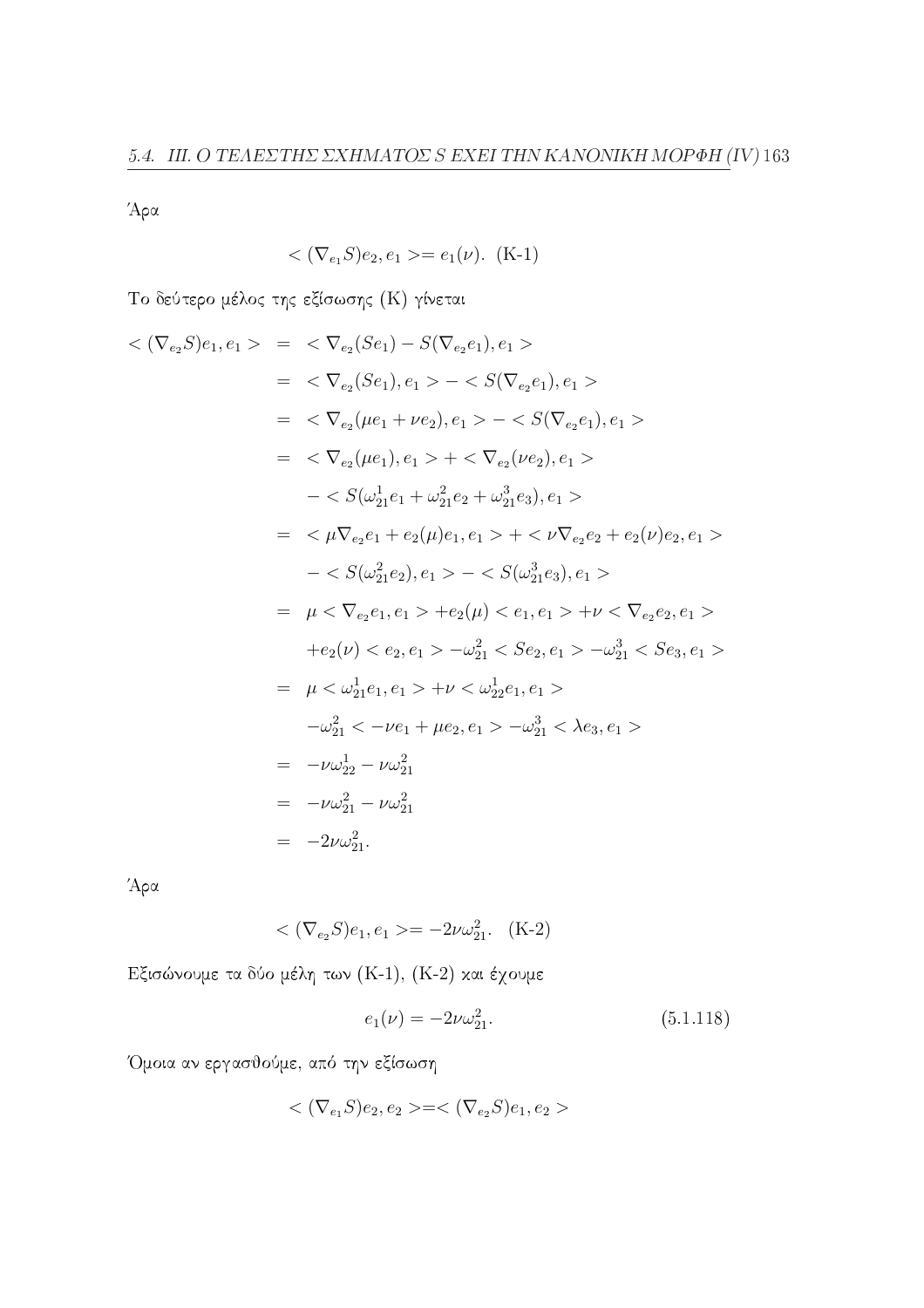έχουμε,

$$
e_2(\nu) = -2\nu\omega_{12}^1\tag{5.1.119}
$$

αντίστοιχα. Εφόσον οι εξισώσεις αυτές ισχύουν για κάθε  $\nu \neq 0$ , θα ισχύουν και αν αντικαταστήσουμε τη μη μηδενική συνάρτηση  $\nu$  με την συνάρτηση  $H$ , η οποία είναι επίσης διάφορη του μηδενός. Συνεπώς, από τις εξισώσεις (5.1.118) και (5.1.119) και δεδομένου ότι  $e_1(H) = e_2(H) = 0$ , έγουμε

$$
e_1(H) = -2H\omega_{21}^2 = 0\tag{5.1.120}
$$

χαι

$$
e_2(H) = -2H\omega_{12}^1 = 0\tag{5.1.121}
$$

αντίστοιχα.

Αλλά από την υπόθεση  $\omega_{12}^1 \omega_{21}^2 \neq 0$ , κατά συνέπεια από τις εξισώσεις (5.1.120) και (5.1.121) συμπεραίνουμε ότι  $H=0$ , το οποίο είναι μία αντίφαση.  $(5b)$  Έστω ότι

$$
\omega_{12}^1 = 0,\tag{5.1.122}
$$

τότε, από τη σχέση (5.1.117) εύκολα συμπεραίνουμε ότι

$$
\omega_{21}^2 = 0.\tag{5.1.123}
$$

Χρησιμοποιώντας τώρα την παρένθεση Lie  $[e_1, e_3]$  με δύο διαφορετικούς τρόπους έχουμε:

$$
[e_1, e_3](H) = e_1(e_3(H)) - e_3(e_1(H)) = e_1(e_3(H))
$$

χαι

$$
[e_1, e_3](H) = (\nabla_{e_1}e_3 - \nabla_{e_3}e_1)(H) = (\omega_{13}^3 - \omega_{31}^3)e_3(H).
$$

*'* Ομως είναι,  $\omega_{13}^3 = \omega_{31}^3 = 0$ . Άρα  $[e_1, e_3](H) = 0$ . Επομένως,

$$
e_1(e_3(H)) = 0.\t\t(5.1.124)
$$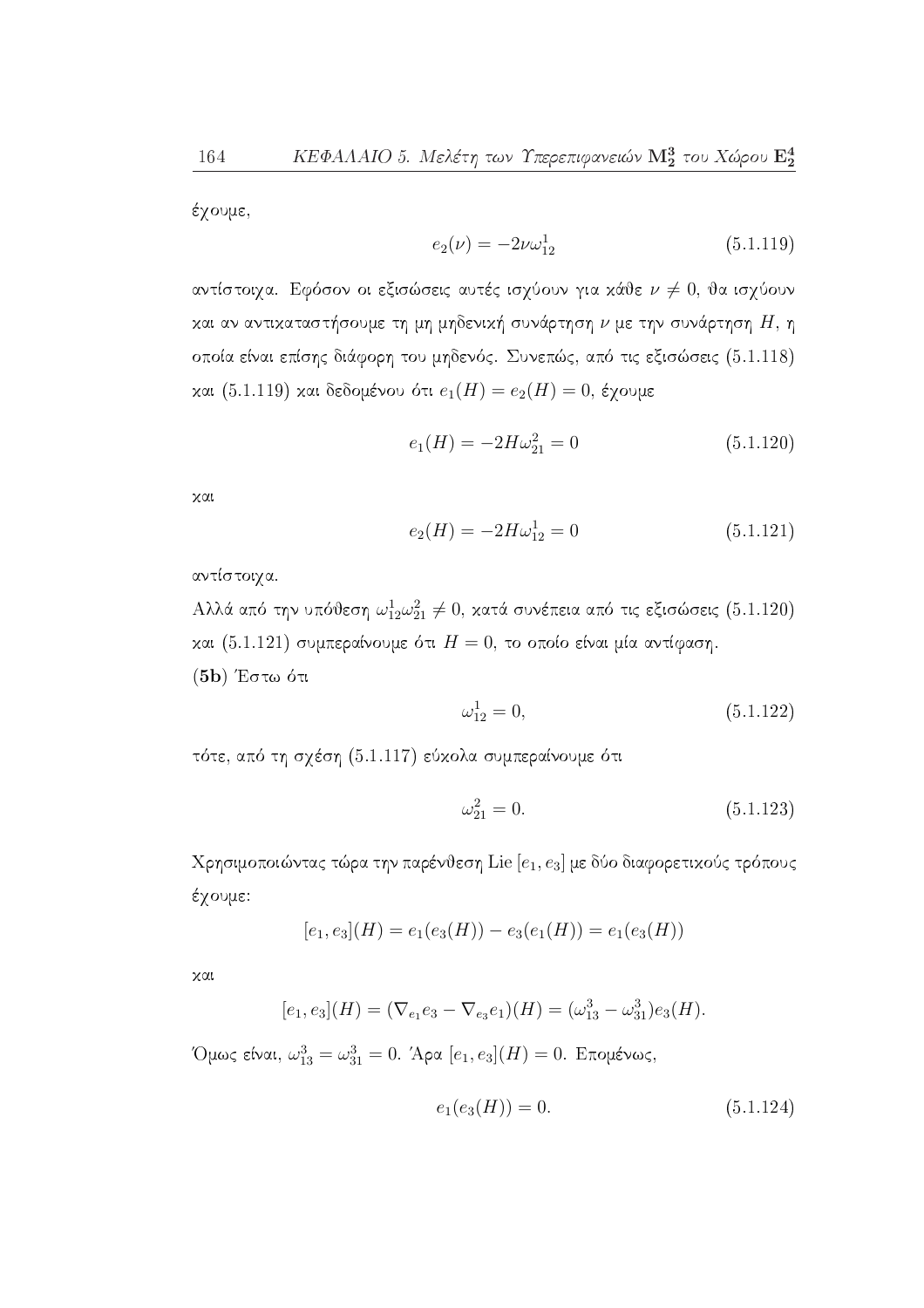Όμοια βρίσχουμε:

$$
[e_2, e_3](H) = e_2(e_3(H)) - e_3(e_2(H)) = e_2(e_3(H))
$$

χαι

$$
[e_2, e_3](H) = (\nabla_{e_2}e_3 - \nabla_{e_3}e_2)(H) = 0.
$$

Τελικά,

$$
e_2(e_3(H)) = 0.\t\t(5.1.125)
$$

Η σχέση (5.1.124), μέσω των σχέσεων (5.1.90), (5.1.118) και (5.1.123) γίνεται

$$
\frac{5H}{3}e_1(\omega_{13}^1) - \frac{4\nu}{9}e_1(\omega_{13}^2) = 0
$$
\n(5.1.126)

Ανάλογα η σχέση (5.1.125), μέσω των σχέσεων (5.1.90), (5.1.119) και (5.1.122) γίνεται

$$
\frac{5H}{3}e_2(\omega_{13}^1) - \frac{4\nu}{9}e_2(\omega_{13}^2) = 0
$$
\n(5.1.127)

Έτσι, σχηματίσαμε ένα σύστημα έξι εξισώσεων (5.1.114), (5.1.115), (5.1.116), (5.1.117), (5.1.126) και (5.1.127) με έξι αγνώστους  $\omega_{13}^1,~\omega_{13}^2,~\omega_{21}^2,~\omega_{12}^1,~\nu$  και Η. Στη συνέχεια μελετάμε αυτό το σύστημα.

Οι σχέσεις (5.1.126) και (5.1.127), με χρήση των σχέσεων (5.1.123) και (5.1.122) αντίστοιχα, μετασχηματίζονται στις,

$$
e_1(\omega_{13}^1) = \frac{4\nu}{15H}e_1(\omega_{13}^2)
$$
\n(5.1.128)

χαι

$$
e_2(\omega_{13}^1) = \frac{4\nu}{15H}e_2(\omega_{13}^2)
$$
\n(5.1.129)

αντίστοιχα. Η σχέση (5.1.115) μέσω της σχέσης (5.1.122) γίνεται

$$
e_1(\omega_{13}^1) = e_2(\omega_{13}^2). \tag{5.1.130}
$$

Η σχέση (5.1.114) μέσω της σχέσης (5.1.123) γίνεται

$$
e_1(\omega_{13}^2) = -e_2(\omega_{13}^1). \tag{5.1.131}
$$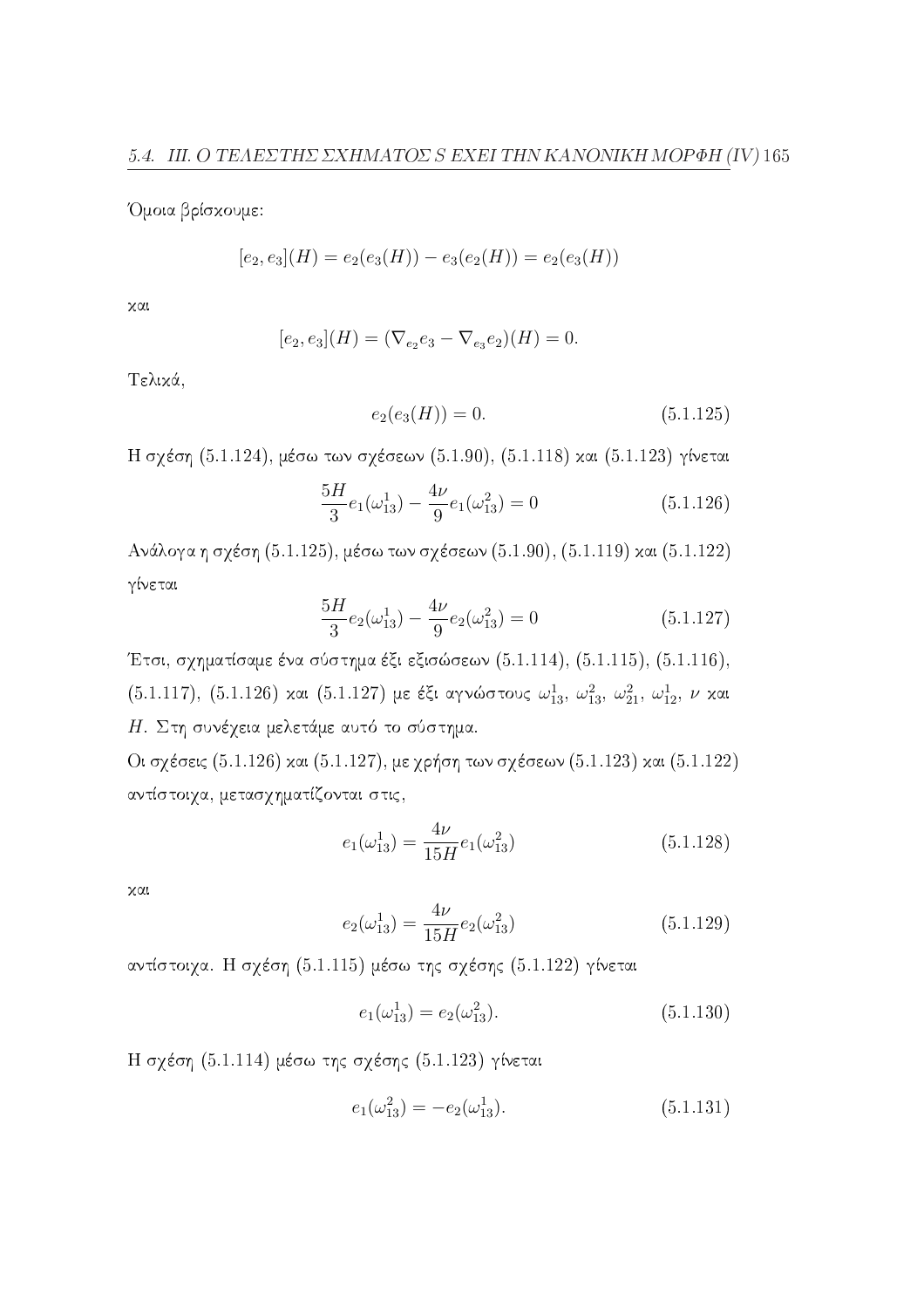Συνεπώς το σύστημα των εξισώσεων έχει αναχθεί προς το ισοδύναμο σύστημα των έξι εξισώσεων (5.1.123), (5.1.116), (5.1.128), (5.1.129), (5.1.130) και  $(5.1.131).$ 

Η σχέση (5.1.129) μέσω των σχέσεων (5.1.128) και (5.1.130) γίνεται

$$
e_2(\omega_{13}^1) = \left(\frac{4\nu}{15H}\right)^2 e_1(\omega_{13}^2). \tag{5.1.132}
$$

Η σχέση (5.1.116) καθίσταται ταυτότητα. Τελικά, συνδυάζοντας τις σχέσεις  $(5.1.131)$  και  $(5.1.132)$  έχουμε

$$
\left(\frac{4\nu}{15H}\right)^2 = -1
$$

το οποίο είναι μία αντίφαση. Η αντίφαση προέκυψε από την υπόθεση ότι  $H \neq 0$ . Θα είναι λοιπόν αναγκαστικά,  $H=0$  και επομένως η υπερεπιφάνεια  $M_2^3$  είναι ελαχιστική.

Παρατήρηση: Από τα προηγούμενα καθίσταται αμέσως φανερό ότι αν $\omega_{12}^1=0$ , τότε και $\omega_{21}^2=0$ και αντίστροφα.

Αποδείξαμε λοιπόν, ότι σε καθεμιά από τις περιπτώσεις (II), (III) και (IV) η υπερεπιφάνεια  $M_2^3$ , του ψευδο-Ευκλείδειου χώρου  $E_2^4$  είναι ελαχιστική και κατά συνέπεια η απόδειξη του Θεωρήματος 5.1 έχει ολοκληρωθεί.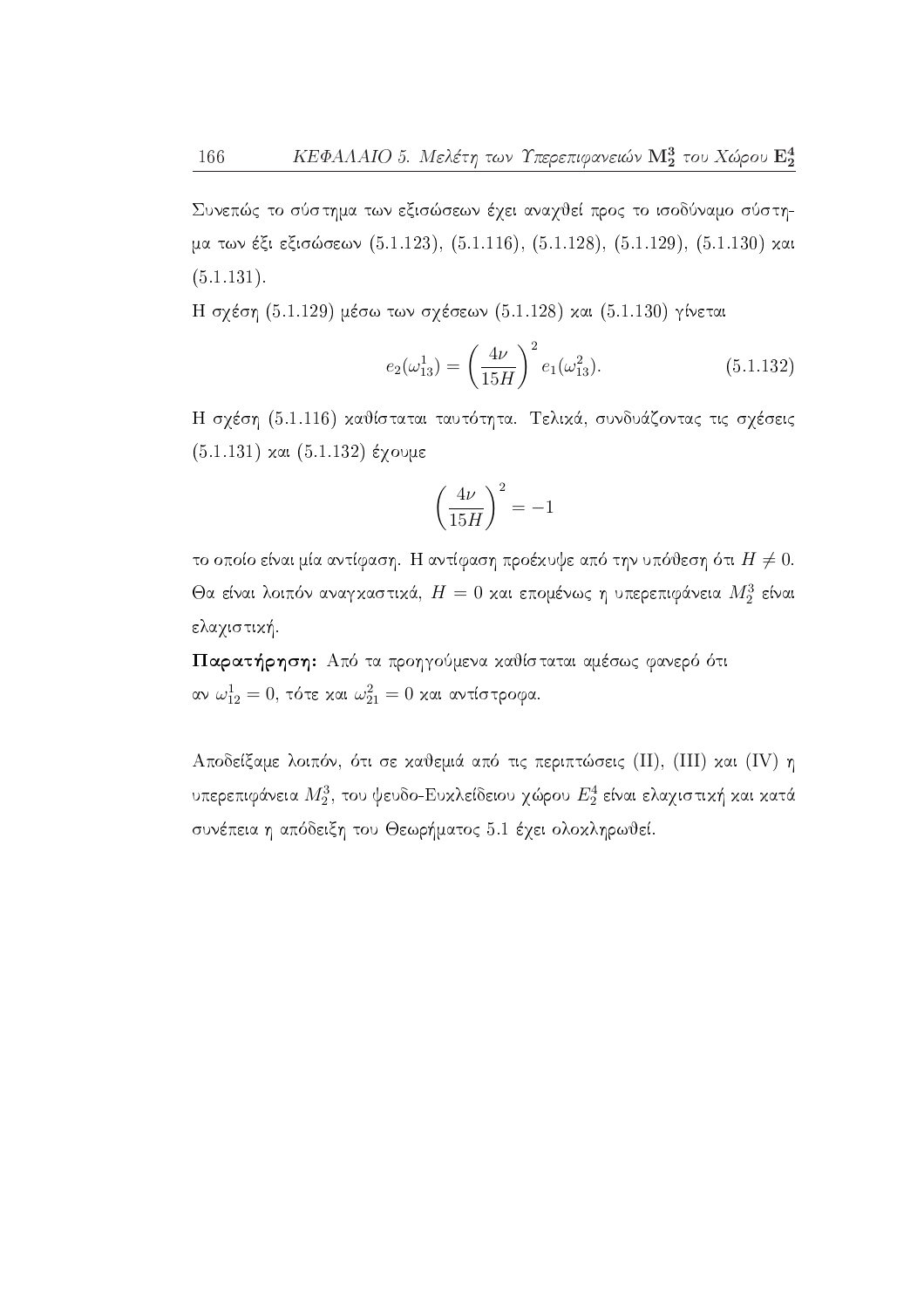## Κεφάλαιο 6

### 6.1 SUMMARY

In the present Ph.D. Thesis we study three problems referred in the pseudo-Euclidean geometry. In the first two chapters, Chapter 1 and Chapter 2 we review known results and describe the basic notions of the Riemannian and pseudo-Riemannian geometry. In Chapter 3 we study surfaces of revolution of the 3-dimensional Lorentz-Minkowski space satisfying given geometric condition. In Chapter 4 we find all the canonical forms of the shape operator of the 3-dimensional hypersurfaces of signature  $(-, +, -)$  of the 4-dimensional pseudo-Euclidean space of signature  $(-, +, -, +)$ . Finally in Chapter 5 we study the relation which exists between the biharmonic and minimal hypersurfaces referred in Chapter 4, by using their shape operator. More precisely we prove that every such biharmonic hypersurface is minimal. The main results of this Ph.D thesis are published (or has been accepted for publication) in the papers of Petoumenos et al (Surfaces of Revolution in the 3-dimensional Lorentz-Minkowski space  $E_1^3$  satisfying  $\Delta^{III} \vec{r} = A \vec{r}$ , Bull. Greek Math. Soc., 2005), Petoumenos et al (On the shape operator of the hypersurfaces  $M_2^3$  of  $E_2^4$ , Bull. Greek Math. Soc., 2007) and Petoumenos et al (*Biharmonic hypersurfaces of type*  $M_2^3$  *in*  $E_2^4$ , Houston J. Math., 2009).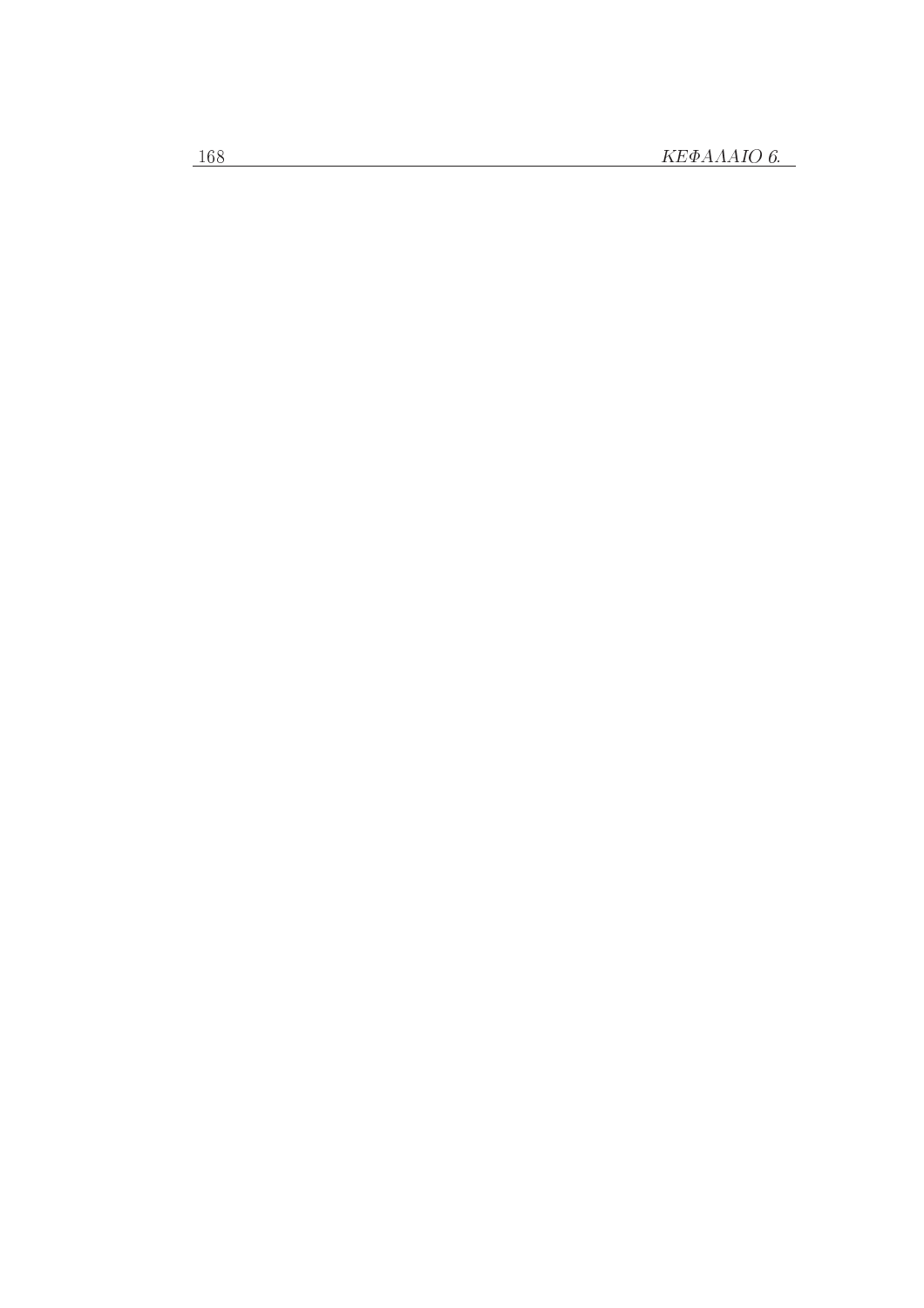# Βιβλιογραφία

- [1] Aiyama R. -Cheng Q.M., Complete spacelike hypersurfaces with constant mean curvature in a Lorentz space form of dimension 4, Kodai Mathematical Journal,  $15(3)$ ,  $(1992)$  375-386.
- [2] Alias L., Ferrandez A., Lucas P., Surfaces in the 3-dimensional Lorentz-Minkowski space satisfying  $\Delta x = Ax + B$ , Pacific Journal of Mathematics,  $156(2)$ , (1992) 201-208.
- [3] Alias L., Ferrandez A., Lucas P., Hypersurfaces in space forms satisfying the condition  $\Delta x = Ax + B$ , Transactions of the American Mathematical Society,  $347(5)$ ,  $(1995)$  1793-1801.
- [4] Alias L. -Pastor A.J., Constant mean curvature spacelike hypersurfaces with spherical boundary in the Lorentz-Minkowski space, J. of Geometry and Physics,  $28$ , (1998) 85–93.
- [5] Alias L. -Aledo J., Curvature properties of compact spacelike hypersurfaces in de Sitter space, Differential Geometry and its Applications, 14,  $(2001)$  137-149.
- [6] Arvanitoyeorgos A. Defever F. Kaimakamis G. Papantoniou V., Biharmonic Lorentz hypersurfaces in  $E_1^4$ , Pacific J. Math., 229(2),  $(2007)$  293-305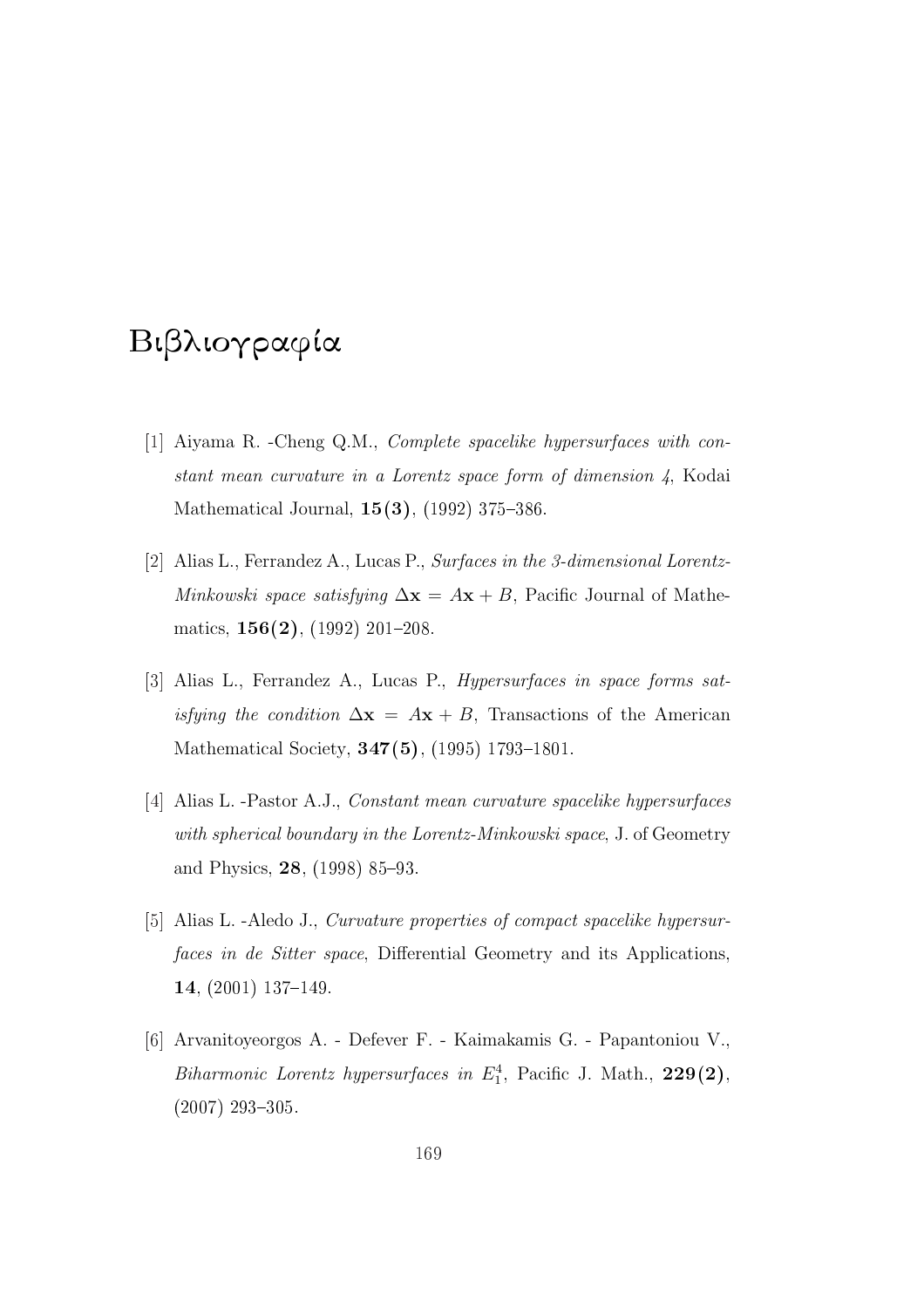- [7] Baikoussis Chr., Blair D., Chen B. Y., Defever F., Hypersurfaces of Restricted Type in Minkowski Space, Geometriae Dedicata, 62, (1996) 319332.
- [8] Beneki Chr. Kaimakamis G. Papantoniou B. J., A classification of surfaces of revolution with constant Gauss curvature in a 3-dimensional *Minkowski space*, Bull. Calcutta Math. Soc.,  $90(6)$ , (1998) 441–458
- [9] Chen B.-Y., Total mean curvature and submanifolds of finite type, World Scientific, Singapore, 1984.
- [10] Chen B. Y., Finite-type Pseudo-Riemannian Submanifolds, Tamkang Journal of Math.  $17(2)$ , (1986) 137-151.
- [11] Chen B.-Y., Some open problems and conjectures on submanifolds of finite type, Soochow J. Math.,  $17(2)$ , (1991) 169–188.
- [12] Chen B.-Y. Ishikawa S., Biharmonic surfaces in pseudo-Euclidean spaces, Mem. Fac. Sci. Kyushu Univ. Ser. A,  $45(2)$ , (1991) 323–347.
- [13] Chen B.-Y., Submanifolds of finite type and applications, Proc. Geometry and Topology Research Center, Taegu,  $3$ , (1993) 1–48.
- [14] Chen B. Y., Submanifolds in De Sitter space-time satisfying  $\Delta \vec{H} = \lambda \vec{H}$ . Israel J. of Math. **91**, (1995) 373-391.
- [15] Chen B.-Y., A report on submanifolds of finite type, Soochow J. Math.,  $22(2)$ , (1996) 117–337.
- [16] Chen B.-Y. Ishikawa S., Biharmonic pseudo-Riemannian subman*ifolds in pseudo-Euclidean spaces, Kyushu J. Math.,*  $52(1)$ , (1998), 167-185.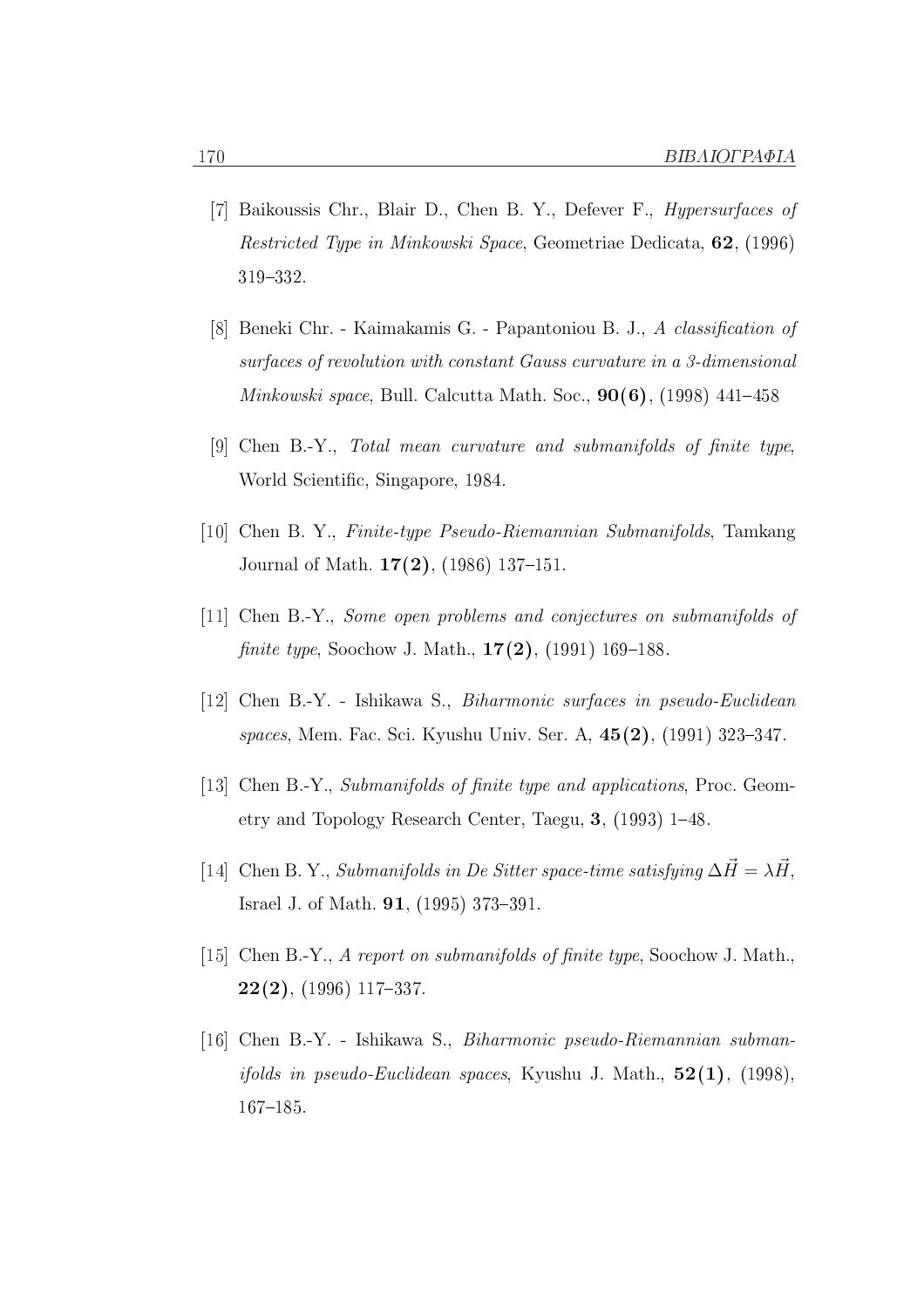- [17] Defever F., *Hypersurfaces of*  $E^4$  with harmonic mean curvature vector, Math. Nachr., 196, (1998) 61-69.
- [18] Defever F. Kaimakamis G. Papantoniou V., Biharmonic hypersurfaces of the four-dimensional semi-Euclidean space  $E_4^s$ , J. Math. Anal. Appl.,  $315(1)$ ,  $(2006)$  276-286
- [19] Dillen F. Pas J. Vestraelen L., On surfaces of finite type in Euclidean 3-space, Kodai Math. J., 13, (1990) 10-21.
- [20] Dimitric I., Quadratic representation and submanifolds of finite type, Doctoral thesis, Michigan State University, Lansing, MI, (1989).
- [21] Dimitric I., Submanifolds of  $E^m$  with harmonic mean curvature vector, Bull. Inst. Math. Acad. Sinica,  $20(1)$ , (1992) 53-65.
- [22] Duggal K.L.- Bejancu A., Lightlike Submanifolds of Semi-Riemannian Manifolds and Applications, Kluwer Academic Publishers, 1996.
- [23] Duggal K.L.- Jin, Dae Ho, Null curves and hypersurfaces of semi-Riemannian manifolds, World Scientific Publishing, Singapore, 2007.
- [24] Ferrandez A. Garay O. J. Lucas P., On a certain class of conformally flat Euclidean hypersurfaces, Proc. of the Conf. in Global Analysis and Global Differential Geometry, Berlin, (1990).
- [25] Ferrandez A. Lucas P., On surfaces in 3-dimensional Lorentz-*Minkowski space*, Pacific J. Math.,  $152(1)$ ,  $(1992)$  93-100.
- [26] Garay O. J., On a certain class of finite type surfaces of revolution, Kodai Math. J.,  $11(1)$ ,  $(1988)$  25-31.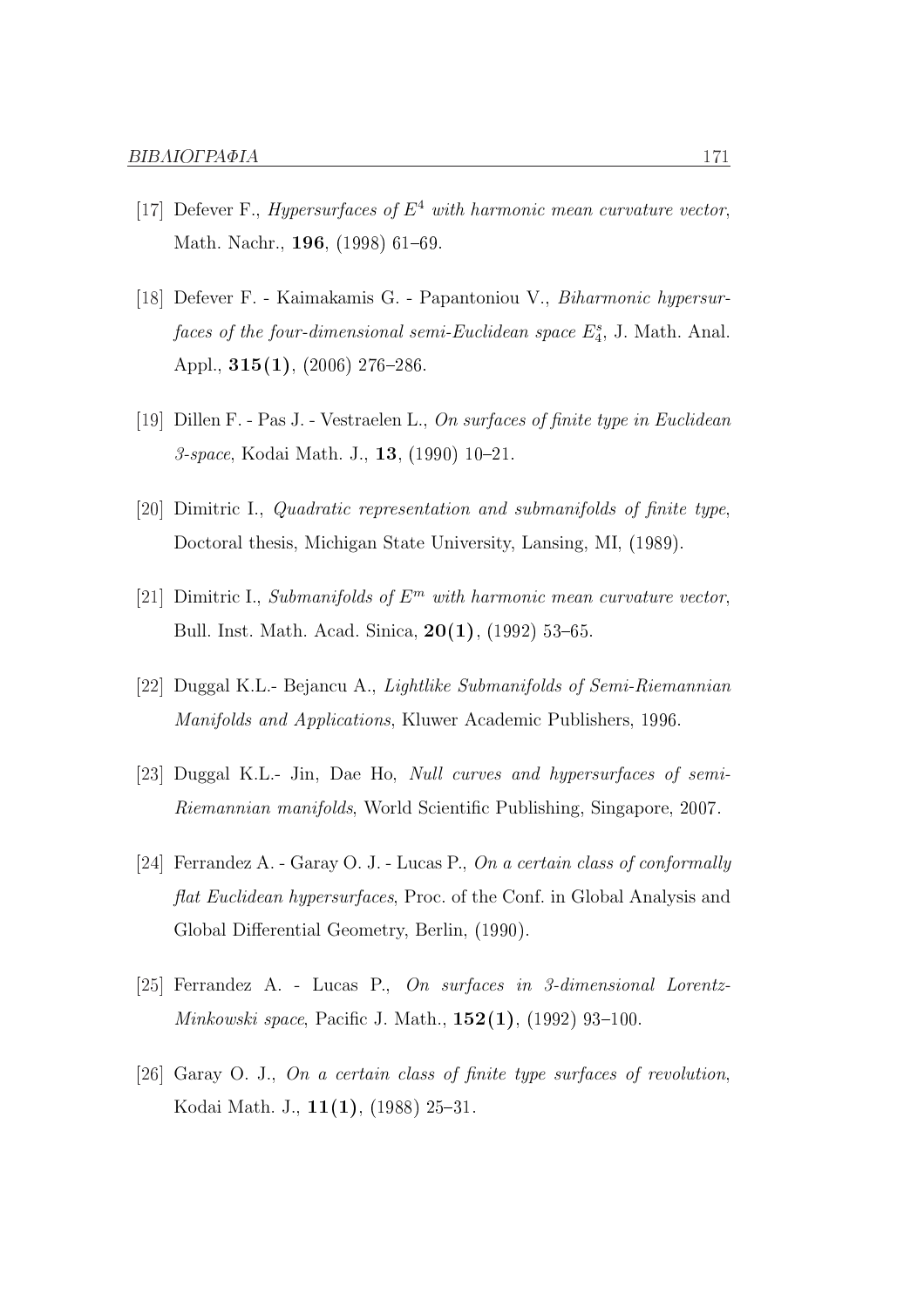- [27] Garay O. J., An extension of Takahashi's theorem, Geom. Dedicata,  $34(2)$ , (1990) 105-112.
- [28] Garay O. J. Vestraelen L., On submanifolds of finite Chen-type and some related topics, preprint.
- [29] Ge Y., Immersed surfaces of prescribed Gauss curvature into Minkowski space, Proc. Amer. Math. Soc.,  $129(7)$ ,  $(2000)$  2093–2101.
- [30] Gerhardt C., Hypersurfaces of prescribed mean curvature in Lorentzian manifolds, Math. Zeits.,  $235$ ,  $(2000)$  83-97.
- [31] Hasanis Th. Vlachos Th., *Hypersurfaces in*  $E^4$  with harmonic mean curvature vector field, Math. Nachr.,  $172$ ,  $(1995)$   $145-169$ .
- [32] Jung S. D. -Pak J. S., Classification of cylindrical ruled surfaces satisfying  $\Delta H = AH$  in a 3-dimensional Minkowski space, Bull. Korean Math. Soc.,  $33(1)$ , (1996) 97-106.
- [33] Kaimakamis G. Papantoniou B. J., Surfaces of Revolution in the 3 dimensional Lorentz-Minkowski space satisfying  $\Delta^{II} \vec{r} = A \vec{r}$ , J. Geom., 81,  $(2004)$  81-92.
- [34] Kaimakamis G. Papantoniou V. Petoumenos K., Surfaces of revolution in the 3-dimensional Lorentz-Minkowski space  $E_1^3$  satisfying  $\Delta^{III} \vec{r} = A \vec{r}$ , Bull. Greek Math. Soc., 50, (2005) 75–90.
- [35] Kaimakamis G. Papantoniou V. Petoumenos K., On the shape operator of the hypersurfaces  $M_2^3$  of  $E_2^4$ , Bull. Greek Math. Soc., 54, (2007)  $87 - 100.$
- [36] Kim Y. H. -Yoon D. W., Ruled surfaces with finite type Gauss map in *Minkowski spaces*, Soochow J. of Math.,  $26(1)$ ,  $(2000)$  85-96.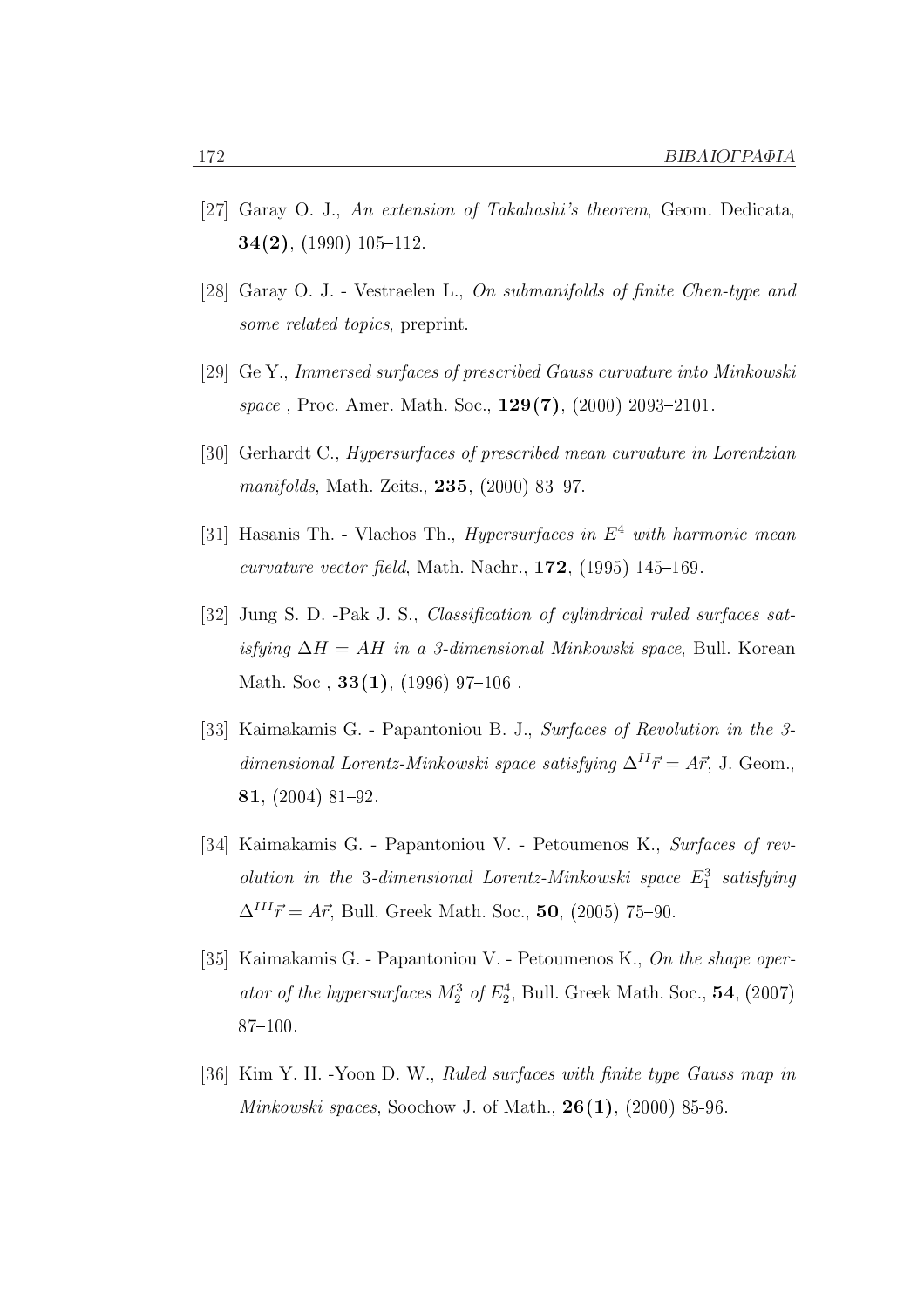- [37] Kobayashi S. Nomizu K., Foundations of differential geometry, I, II, Interscience Publishers, N.Y., 1963.
- [38] Senchun Lin, Curvature restrictions on convex, timelike surfaces in Minkowski 3-space , Proc. Amer. Math. Soc., 128(5), (1999) 1459 1466.
- [39] Lopez R., Constant mean curvature surfaces foliated by circles in Lorentz-Minkowski space, Geometriae Dedicata  $76$ , (1999) 81–95.
- [40] Lopez R., Timelike surfaces with constant mean curvature in Lorentz *three-space*, Tôhoku Math. J.  $52$ ,  $(2000)$  515–532.
- [41] Magid M., Shape operators of Einstein hypersurfaces in indefinite space forms, Proc. Amer. Math. Soc.,  $84(2)$ ,  $(1982)$  237-242.
- [42] Magid M., Isometric immersions of Lorentz space with parallel second fundamental forms, Tsukuba J. Math.,  $8(1)$ , (1984) 31–54.
- [43] Magid M., Lorentzian isoparametric hypersurfaces, Pacific J. Math., 118, (1985) 165198.
- [44] Mishchenko A. Fomenko A., A course of differential geometry and topology, Translate from Russian by A. Talashev, Mir Publishers Moscow, 1988.
- [45] O' Neil B., Semi-Riemannian Geometry, With Applications to Relativity, Academic Press, San Diego, CA, 1983.
- [46] Papantoniou V. Petoumenos K., Biharmonic hypersurfaces of type  $M_2^3$  in  $E_2^4$ , to appear in Houston J. Math.
- [47] Petrov A. Z., Einstein spaces, Pergamon Press, Oxford, 1969.